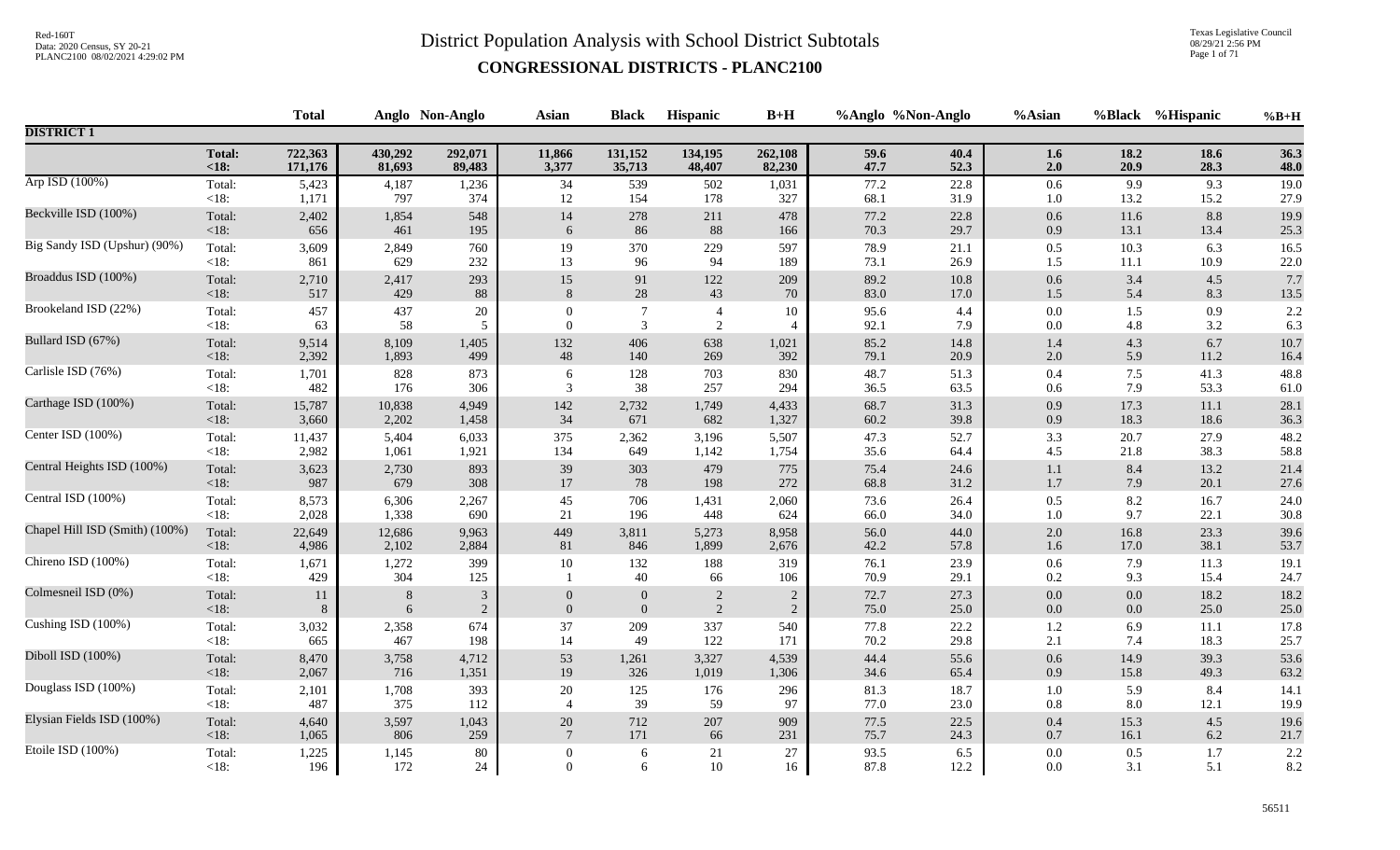Texas Legislative Council 08/29/21 2:56 PM Page 2 of 71

|                             |         | <b>Total</b> |        | Anglo Non-Anglo | <b>Asian</b>   | <b>Black</b>    | <b>Hispanic</b> | $B+H$  | %Anglo %Non-Anglo |      | %Asian  | %Black   | %Hispanic | $%B+H$   |
|-----------------------------|---------|--------------|--------|-----------------|----------------|-----------------|-----------------|--------|-------------------|------|---------|----------|-----------|----------|
| <b>DISTRICT 1</b>           |         |              |        |                 |                |                 |                 |        |                   |      |         |          |           |          |
| Excelsior ISD (100%)        | Total:  | 459          | 398    | 61              | $\overline{0}$ | $\mathfrak{Z}$  | $48\,$          | 51     | 86.7              | 13.3 | $0.0\,$ | $0.7\,$  | 10.5      | 11.1     |
|                             | $<18$ : | 112          | 86     | 26              | $\overline{0}$ | 2               | 23              | 25     | 76.8              | 23.2 | $0.0\,$ | 1.8      | 20.5      | 22.3     |
| Garrison ISD (100%)         | Total:  | 3,106        | 2,096  | 1,010           | 46             | 569             | 292             | 847    | 67.5              | 32.5 | 1.5     | 18.3     | 9.4       | 27.3     |
|                             | $<18$ : | 765          | 469    | 296             | 15             | 153             | 115             | 262    | 61.3              | 38.7 | $2.0\,$ | $20.0\,$ | 15.0      | 34.2     |
| Gary ISD (100%)             | Total:  | 1,870        | 1,613  | 257             | $11\,$         | 75              | 95              | 166    | 86.3              | 13.7 | $0.6\,$ | 4.0      | 5.1       | 8.9      |
|                             | < 18:   | 423          | 350    | 73              | 2              | 22              | 31              | 51     | 82.7              | 17.3 | 0.5     | 5.2      | 7.3       | 12.1     |
| Gilmer ISD (42%)            | Total:  | 7,036        | 5,104  | 1,932           | 68             | 984             | 676             | 1,624  | 72.5              | 27.5 | $1.0\,$ | 14.0     | 9.6       | 23.1     |
|                             | <18:    | 1,727        | 1,070  | 657             | 24             | 329             | 263             | 563    | 62.0              | 38.0 | 1.4     | 19.1     | 15.2      | 32.6     |
| Gladewater ISD (79%)        | Total:  | 9,191        | 6,567  | 2,624           | 79             | 1,344           | 942             | 2,242  | 71.5              | 28.5 | $0.9\,$ | 14.6     | 10.2      | 24.4     |
|                             | < 18:   | 2,176        | 1,300  | 876             | 21             | 427             | 369             | 780    | 59.7              | 40.3 | $1.0\,$ | 19.6     | 17.0      | 35.8     |
| Hallsville ISD (100%)       | Total:  | 22,904       | 17,618 | 5,286           | 294            | 1,932           | 2,244           | 4,121  | 76.9              | 23.1 | 1.3     | 8.4      | 9.8       | 18.0     |
|                             | $<18$ : | 6,416        | 4,479  | 1,937           | 102            | 713             | 939             | 1,619  | 69.8              | 30.2 | 1.6     | 11.1     | 14.6      | 25.2     |
| Harleton ISD (100%)         | Total:  | 3,271        | 2,814  | 457             | 13             | 195             | 158             | 344    | 86.0              | 14.0 | $0.4\,$ | 6.0      | 4.8       | 10.5     |
|                             | < 18:   | 802          | 657    | 145             | 6              | 46              | 85              | 122    | 81.9              | 18.1 | 0.7     | 5.7      | 10.6      | 15.2     |
| Harmony ISD (55%)           | Total:  | 3,665        | 3,169  | 496             | 26             | 22              | 297             | 317    | 86.5              | 13.5 | 0.7     | 0.6      | 8.1       | 8.6      |
|                             | $<18$ : | 480          | 343    | 137             | 6              | $7\phantom{.0}$ | 99              | 106    | 71.5              | 28.5 | 1.3     | 1.5      | 20.6      | 22.1     |
| Hawkins ISD (100%)          | Total:  | 5,339        | 4,175  | 1,164           | $47\,$         | 604             | 255             | 852    | 78.2              | 21.8 | $0.9\,$ | 11.3     | 4.8       | 16.0     |
|                             | < 18:   | 914          | 707    | 207             | $10\,$         | 84              | 67              | 149    | 77.4              | 22.6 | $1.1\,$ | 9.2      | 7.3       | 16.3     |
| Hemphill ISD (100%)         | Total:  | 6,917        | 5,835  | 1,082           | 76             | 531             | 276             | 783    | 84.4              | 15.6 | 1.1     | 7.7      | 4.0       | 11.3     |
|                             | $<18$ : | 1,094        | 814    | 280             | 15             | 160             | 91              | 235    | 74.4              | 25.6 | 1.4     | 14.6     | 8.3       | 21.5     |
| Henderson ISD (100%)        | Total:  | 23,364       | 13,513 | 9,851           | 167            | 4,857           | 4,448           | 9,234  | 57.8              | 42.2 | $0.7\,$ | 20.8     | 19.0      | 39.5     |
|                             | < 18:   | 4,688        | 2,276  | 2,412           | 50             | 994             | 1,288           | 2,252  | 48.5              | 51.5 | $1.1\,$ | 21.2     | 27.5      | 48.0     |
| Hudson ISD (100%)           | Total:  | 12,541       | 8,473  | 4,068           | 145            | 1,308           | 2,340           | 3,608  | 67.6              | 32.4 | $1.2\,$ | 10.4     | 18.7      | 28.8     |
|                             | $<18$ : | 3,483        | 2,004  | 1,479           | 46             | 470             | 914             | 1,357  | 57.5              | 42.5 | 1.3     | 13.5     | 26.2      | 39.0     |
| Huntington ISD (100%)       | Total:  | 8,398        | 7,357  | 1,041           | 29             | 292             | 461             | 744    | 87.6              | 12.4 | 0.3     | 3.5      | 5.5       | 8.9      |
|                             | < 18:   | 2,014        | 1,672  | 342             | $12\,$         | 100             | 178             | 271    | $83.0\,$          | 17.0 | $0.6\,$ | 5.0      | 8.8       | $13.5\,$ |
| Joaquin ISD (100%)          | Total:  | 3,348        | 2,743  | 605             | 33             | 196             | 301             | 491    | 81.9              | 18.1 | $1.0\,$ | 5.9      | 9.0       | 14.7     |
|                             | <18:    | 741          | 560    | 181             | 12             | 58              | 103             | 157    | 75.6              | 24.4 | 1.6     | 7.8      | 13.9      | 21.2     |
| Karnack ISD (100%)          | Total:  | 2,172        | 1,365  | 807             | $15\,$         | 566             | 153             | 712    | 62.8              | 37.2 | $0.7\,$ | 26.1     | 7.0       | 32.8     |
|                             | < 18:   | 313          | 163    | 150             | $\overline{4}$ | 82              | 64              | 141    | 52.1              | 47.9 | 1.3     | 26.2     | 20.4      | 45.0     |
| Kilgore ISD (100%)          | Total:  | 21,336       | 12,970 | 8,366           | 189            | 3,202           | 4,379           | 7,497  | $60.8\,$          | 39.2 | 0.9     | 15.0     | 20.5      | 35.1     |
|                             | <18:    | 5,444        | 2,639  | 2,805           | 57             | 888             | 1,754           | 2,582  | 48.5              | 51.5 | $1.0\,$ | 16.3     | 32.2      | 47.4     |
| Laneville ISD (100%)        | Total:  | 1,568        | 965    | 603             | $\overline{4}$ | 373             | 193             | 561    | 61.5              | 38.5 | 0.3     | 23.8     | 12.3      | 35.8     |
|                             | <18:    | 291          | 157    | 134             | 3              | 53              | 75              | 125    | 54.0              | 46.0 | $1.0\,$ | 18.2     | 25.8      | 43.0     |
| Leveretts Chapel ISD (100%) | Total:  | 879          | 486    | 393             | $\overline{7}$ | 144             | 231             | 368    | 55.3              | 44.7 | $0.8\,$ | 16.4     | 26.3      | 41.9     |
|                             | <18:    | 221          | 91     | 130             | $\theta$       | 33              | 102             | 129    | 41.2              | 58.8 | $0.0\,$ | 14.9     | 46.2      | 58.4     |
| Lindale ISD (99%)           | Total:  | 23,351       | 18,424 | 4,927           | 362            | 1,524           | 2,360           | 3,836  | 78.9              | 21.1 | $1.6\,$ | 6.5      | 10.1      | 16.4     |
|                             | $<18$ : | 5,909        | 4,172  | 1,737           | 132            | 523             | 950             | 1,436  | 70.6              | 29.4 | 2.2     | 8.9      | 16.1      | 24.3     |
| Longview ISD (100%)         | Total:  | 57,694       | 26,064 | 31,630          | 1,084          | 17,006          | 12,716          | 29,398 | 45.2              | 54.8 | 1.9     | 29.5     | 22.0      | 51.0     |
|                             | $<18$ : | 12,755       | 3,612  | 9,143           | 255            | 4,206           | 4,633           | 8,649  | 28.3              | 71.7 | 2.0     | 33.0     | 36.3      | 67.8     |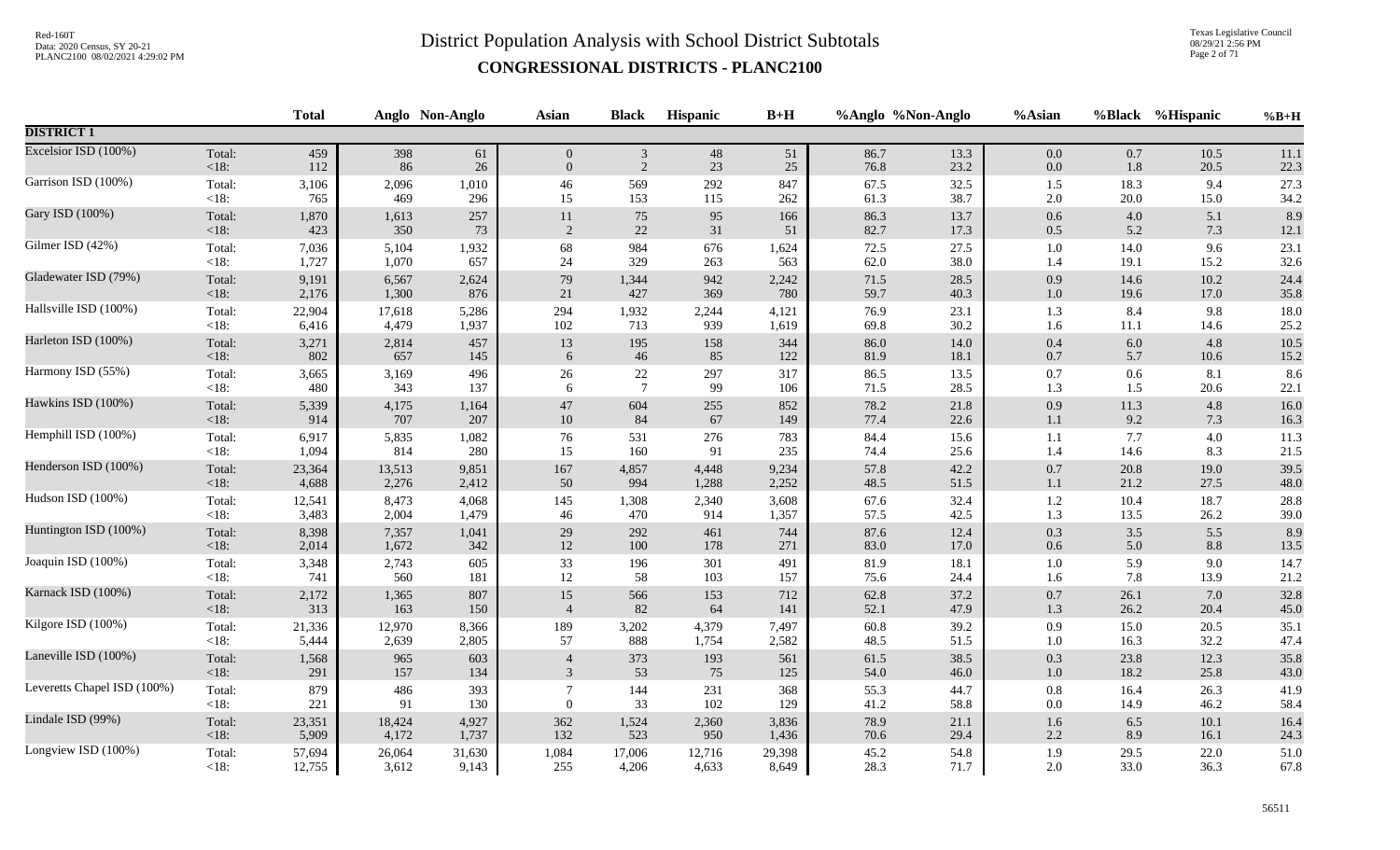Texas Legislative Council 08/29/21 2:56 PM Page 3 of 71

|                             |                 | <b>Total</b> |                       | Anglo Non-Anglo      | <b>Asian</b>                   | <b>Black</b>     | Hispanic            | $B+H$                |              | %Anglo %Non-Anglo | %Asian         |            | %Black %Hispanic | $%B+H$       |
|-----------------------------|-----------------|--------------|-----------------------|----------------------|--------------------------------|------------------|---------------------|----------------------|--------------|-------------------|----------------|------------|------------------|--------------|
| <b>DISTRICT 1</b>           |                 |              |                       |                      |                                |                  |                     |                      |              |                   |                |            |                  |              |
| Lufkin ISD (100%)           | Total:          | 45,674       | 21,645                | 24,029               | 888                            | 10,505           | 12,045              | 22,335               | 47.4         | 52.6              | 1.9            | 23.0       | 26.4             | 48.9         |
|                             | $<18$ :         | 11,230       | 3,712                 | 7,518                | 211                            | 3,041            | 4,252               | 7,145                | 33.1         | 66.9              | 1.9            | 27.1       | 37.9             | 63.6         |
| Marshall ISD (100%)         | Total:          | 33,421       | 15,435                | 17,986               | 359                            | 10,726           | 6,378               | 16,915               | 46.2         | 53.8              | 1.1            | 32.1       | 19.1             | 50.6         |
|                             | $<18$ :         | 7,864        | 2,618                 | 5,246                | 111                            | 2,695            | 2,438               | 5,020                | 33.3         | 66.7              | 1.4            | 34.3       | 31.0             | 63.8         |
| Martinsville ISD (100%)     | Total:          | 1,168        | 924                   | 244                  | 9                              | $71\,$           | 132                 | 202                  | 79.1         | 20.9              | $0.8\,$        | 6.1        | 11.3             | 17.3         |
|                             | $<18$ :         | 262          | 181                   | 81                   | 3                              | $30\,$           | 38                  | 68                   | 69.1         | 30.9              | $1.1\,$        | 11.5       | 14.5             | 26.0         |
| Mineola ISD (8%)            | Total:<br>< 18: | 814<br>176   | 674<br>134            | 140<br>42            | $\overline{4}$                 | 31<br>12         | 84<br>29            | 113<br>40            | 82.8<br>76.1 | 17.2<br>23.9      | 0.5<br>$0.6\,$ | 3.8<br>6.8 | 10.3<br>16.5     | 13.9<br>22.7 |
| Mount Enterprise ISD (100%) | Total:          | 1,686        | 1,247                 | 439                  | $12\,$                         | 263              | 138                 | 395                  | 74.0         | 26.0              | $0.7\,$        | 15.6       | 8.2              | 23.4         |
|                             | < 18:           | 390          | 272                   | 118                  | 5                              | 53               | 57                  | 106                  | 69.7         | 30.3              | $1.3$          | 13.6       | 14.6             | 27.2         |
| Nacogdoches ISD (100%)      | Total:          | 46,416       | 23,170                | 23,246               | 896                            | 10,291           | 11,376              | 21,448               | 49.9         | 50.1              | 1.9            | 22.2       | 24.5             | 46.2         |
|                             | $<18$ :         | 10,257       | 3,283                 | 6,974                | 219                            | 2,880            | 3,805               | 6,573                | 32.0         | 68.0              | $2.1$          | 28.1       | 37.1             | 64.1         |
| New Diana ISD (2%)          | Total:<br><18:  | 91<br>14     | 69<br>$7\phantom{.0}$ | 22<br>$\overline{7}$ | $\mathbf{3}$<br>$\overline{2}$ | $\mathbf{1}$     | 9<br>$\overline{4}$ | 10<br>$\mathfrak{S}$ | 75.8<br>50.0 | 24.2<br>50.0      | 3.3<br>14.3    | 1.1<br>7.1 | 9.9<br>28.6      | 11.0<br>35.7 |
| Ore City ISD (2%)           | Total:          | 94           | 58                    | 36                   | $\mathbf{0}$                   | $18\,$           | 16                  | 34                   | 61.7         | 38.3              | 0.0            | 19.1       | 17.0             | 36.2         |
|                             | $<18$ :         | 25           | 13                    | $12\,$               | $\Omega$                       | 2                | $\,8\,$             | 10                   | 52.0         | 48.0              | $0.0\,$        | 8.0        | 32.0             | 40.0         |
| Overton ISD (100%)          | Total:          | 3,166        | 2,085                 | 1,081                | $21\,$                         | 524              | 445                 | 957                  | 65.9         | 34.1              | $0.7\,$        | 16.6       | 14.1             | 30.2         |
|                             | <18:            | 646          | 426                   | 220                  | $\overline{4}$                 | 113              | 87                  | 196                  | 65.9         | 34.1              | $0.6\,$        | 17.5       | 13.5             | 30.3         |
| Pine Tree ISD (100%)        | Total:          | 25,505       | 14,247                | 11,258               | 444                            | 5,123            | 5,115               | 10,075               | 55.9         | 44.1              | 1.7            | 20.1       | 20.1             | 39.5         |
|                             | $<18$ :         | 6,410        | 2,517                 | 3,893                | 106                            | 1,817            | 1,914               | 3,635                | 39.3         | 60.7              | $1.7\,$        | 28.3       | 29.9             | 56.7         |
| Pittsburg ISD (1%)          | Total:          | 87           | 54                    | 33                   | $\mathfrak{Z}$                 | $\overline{5}$   | 20                  | 22                   | 62.1         | 37.9              | $3.4$          | 5.7        | 23.0             | 25.3         |
|                             | <18:            | $22\,$       | $\overline{9}$        | 13                   | $\boldsymbol{0}$               | $\boldsymbol{0}$ | $\,8\,$             | $\,8\,$              | 40.9         | 59.1              | 0.0            | $0.0\,$    | 36.4             | 36.4         |
| Quitman ISD (37%)           | Total:          | 3,171        | 2,654                 | 517                  | 25                             | 74               | 301                 | 373                  | 83.7         | 16.3              | $\rm 0.8$      | 2.3        | 9.5              | 11.8         |
|                             | $<18$ :         | 641          | 483                   | 158                  | 6                              | 20               | 107                 | 125                  | 75.4         | 24.6              | 0.9            | 3.1        | 16.7             | 19.5         |
| Rusk ISD (2%)               | Total:          | 221          | 174                   | 47                   | $\theta$                       | 19               | 27                  | 45                   | 78.7         | 21.3              | $0.0\,$        | 8.6        | 12.2             | 20.4         |
|                             | $<18$ :         | 56           | 36                    | $20\,$               | $\mathbf{0}$                   | $\overline{9}$   | 11                  | $20\,$               | 64.3         | 35.7              | $0.0\,$        | 16.1       | 19.6             | 35.7         |
| Sabine ISD (100%)           | Total:          | 6,911        | 5,066                 | 1,845                | 53                             | 568              | 1,055               | 1,589                | 73.3         | 26.7              | 0.8            | 8.2        | 15.3             | 23.0         |
|                             | $<18$ :         | 1,805        | 1,161                 | 644                  | $12\,$                         | 154              | 444                 | 576                  | 64.3         | 35.7              | $0.7\,$        | 8.5        | 24.6             | 31.9         |
| San Augustine ISD (100%)    | Total:          | 4,896        | 2,575                 | 2,321                | 49                             | 1,786            | 509                 | 2,250                | 52.6         | 47.4              | $1.0\,$        | 36.5       | 10.4             | 46.0         |
|                             | <18:            | 1,054        | 391                   | 663                  | 19                             | 465              | 202                 | 647                  | 37.1         | 62.9              | $1.8\,$        | 44.1       | 19.2             | 61.4         |
| Shelbyville ISD (100%)      | Total:          | 3,190        | 2,303                 | 887                  | 18                             | 573              | 249                 | 815                  | 72.2         | 27.8              | 0.6            | 18.0       | 7.8              | 25.5         |
|                             | $<18$ :         | 708          | 456                   | 252                  | 8                              | 142              | 100                 | 238                  | 64.4         | 35.6              | 1.1            | 20.1       | 14.1             | 33.6         |
| Spring Hill ISD (100%)      | Total:          | 9,307        | 6,442                 | 2,865                | 316                            | 1,253            | 1,025               | 2,245                | 69.2         | 30.8              | $3.4$          | 13.5       | 11.0             | 24.1         |
|                             | $<18$ :         | 2,703        | 1,644                 | 1,059                | 102                            | 492              | 391                 | 856                  | 60.8         | 39.2              | 3.8            | 18.2       | 14.5             | 31.7         |
| Tatum ISD (100%)            | Total:          | 5,451        | 3,414                 | 2,037                | 22                             | 838              | 1,006               | 1,826                | 62.6         | 37.4              | $0.4\,$        | 15.4       | 18.5             | 33.5         |
|                             | <18:            | 1,262        | 642                   | 620                  | 6                              | 205              | 391                 | 583                  | 50.9         | 49.1              | 0.5            | 16.2       | 31.0             | 46.2         |
| Tenaha ISD (100%)           | Total:          | 2,250        | 1,222                 | 1,028                | $\overline{7}$                 | 450              | 548                 | 990                  | 54.3         | 45.7              | 0.3            | 20.0       | 24.4             | 44.0         |
|                             | $<18$ :         | 609          | 257                   | 352                  | $\overline{2}$                 | 145              | 211                 | 348                  | 42.2         | 57.8              | $0.3\,$        | 23.8       | 34.6             | 57.1         |
| Timpson ISD (100%)          | Total:          | 3,553        | 2,513                 | 1,040                | 29                             | 525              | 356                 | 874                  | 70.7         | 29.3              | $0.8\,$        | 14.8       | 10.0             | 24.6         |
|                             | $<18$ :         | 852          | 553                   | 299                  | 10                             | 124              | 146                 | 265                  | 64.9         | 35.1              | $1.2\,$        | 14.6       | 17.1             | 31.1         |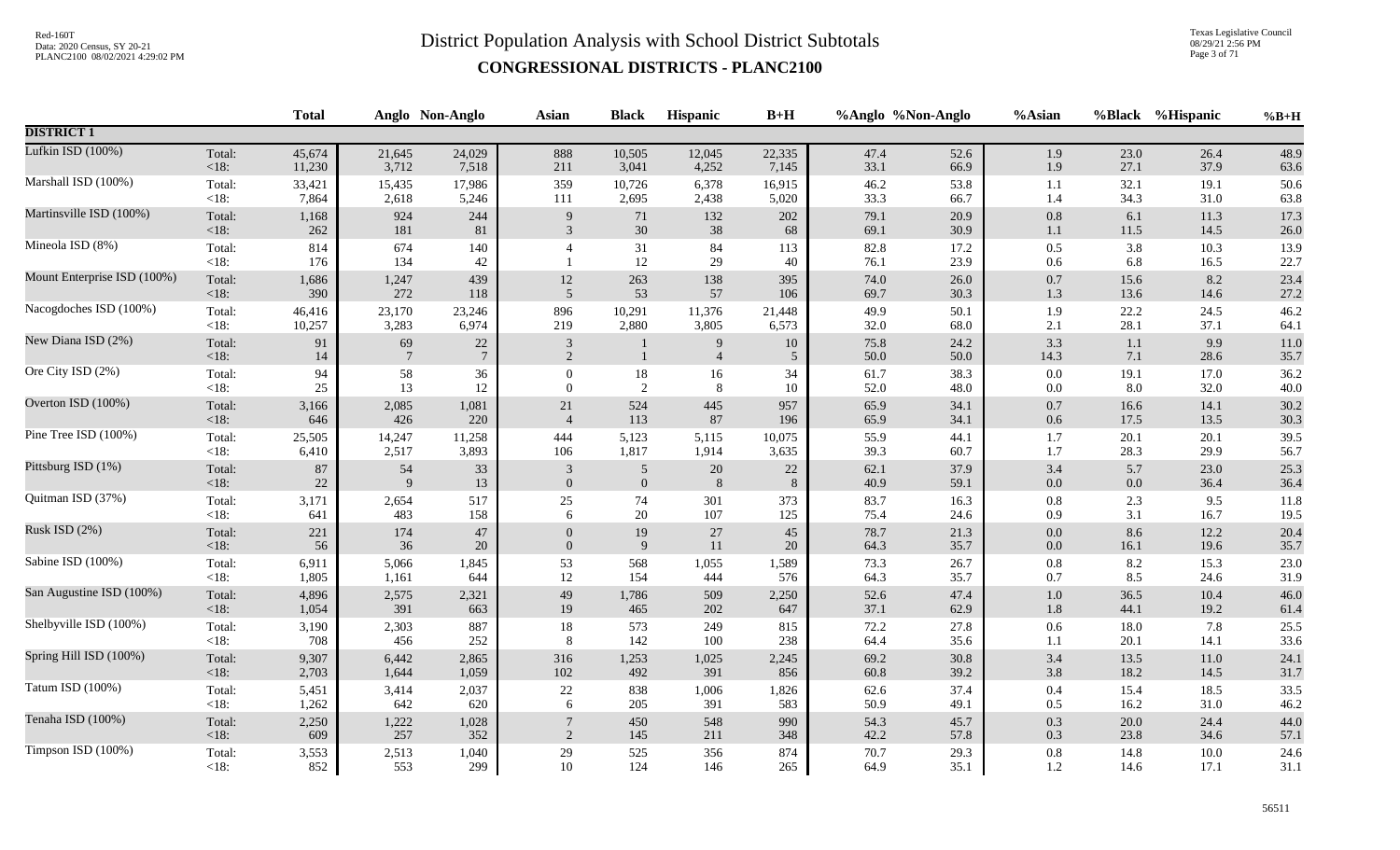Texas Legislative Council 08/29/21 2:56 PM Page 4 of 71

|                                               |                   | <b>Total</b>      |             | Anglo Non-Anglo | <b>Asian</b>     | <b>Black</b>                     | Hispanic       | $B+H$       | %Anglo %Non-Anglo |              | %Asian         |                | %Black %Hispanic | $%B+H$       |
|-----------------------------------------------|-------------------|-------------------|-------------|-----------------|------------------|----------------------------------|----------------|-------------|-------------------|--------------|----------------|----------------|------------------|--------------|
| <b>DISTRICT 1</b>                             |                   |                   |             |                 |                  |                                  |                |             |                   |              |                |                |                  |              |
| Troup ISD (62%)                               | Total:            | 3,295             | 2,265       | 1,030           | 38               | 553                              | 386            | 926         | 68.7              | 31.3         | $1.2\,$        | 16.8           | 11.7             | 28.1         |
|                                               | $<18$ :           | 856               | 525         | 331             | $\mathbf Q$      | 173                              | 145            | 306         | 61.3              | 38.7         | $1.1\,$        | 20.2           | 16.9             | 35.7         |
| Tyler ISD (100%)                              | Total:            | 129,019           | 60,602      | 68,417          | 3,077            | 30,028                           | 33,411         | 62,629      | 47.0              | 53.0         | 2.4            | 23.3           | 25.9             | 48.5         |
|                                               | $<18$ :           | 30,345            | 9,725       | 20,620          | 865              | 7,885                            | 11,782         | 19,233      | 32.0              | 68.0         | 2.9            | 26.0           | 38.8             | 63.4         |
| Union Hill ISD (13%)                          | Total:            | 259               | 216         | 43              | $\overline{c}$   | $\overline{4}$                   | 21             | 23          | 83.4              | 16.6         | $0.8\,$        | 1.5            | 8.1              | 8.9          |
|                                               | $<18$ :           | 46                | 31          | 15              | $\boldsymbol{0}$ | $\boldsymbol{0}$                 | $\overline{9}$ | 9           | 67.4              | 32.6         | $0.0\,$        | 0.0            | 19.6             | 19.6         |
| Van ISD (14%)                                 | Total:            | 2,104             | 1,725       | 379             | $23\,$           | 78                               | 163            | 238         | 82.0              | 18.0         | 1.1            | 3.7            | 7.7              | 11.3         |
|                                               | < 18:             | 500               | 376         | 124             | $7\phantom{.0}$  | 20                               | 64             | 82          | 75.2              | 24.8         | 1.4            | 4.0            | 12.8             | 16.4         |
| Waskom ISD (100%)                             | Total:            | 4,160             | 2,522       | 1,638           | $20\,$           | 763                              | 735            | 1,481       | 60.6              | 39.4         | $0.5\,$        | 18.3           | 17.7             | 35.6         |
|                                               | <18:              | 922               | 492         | 430             | $\sqrt{6}$       | 170                              | 241            | 400         | 53.4              | 46.6         | $0.7\,$        | 18.4           | 26.1             | 43.4         |
| Wells ISD (6%)                                | Total:<br><18:    | 105<br>17         | 72<br>11    | 33<br>6         | $\sqrt{2}$       | $\sqrt{5}$<br>$\mathbf{0}$       | 26<br>5        | $28\,$<br>5 | 68.6<br>64.7      | 31.4<br>35.3 | 1.9<br>5.9     | 4.8<br>0.0     | 24.8<br>29.4     | 26.7<br>29.4 |
| <b>West Rusk County Cons ISD</b><br>$(100\%)$ | Total:            | 5,516             | 3,456       | 2,060           | 29               | 662                              | 1,202          | 1,856       | 62.7              | 37.3         | 0.5            | 12.0           | 21.8             | 33.6         |
|                                               | $<18$ :           | 1,395             | 709         | 686             | 10               | 181                              | 463            | 638         | 50.8              | 49.2         | $0.7\,$        | 13.0           | 33.2             | 45.7         |
| West Sabine ISD (100%)                        | Total:            | 2,622             | 2,152       | 470             | 6                | 304                              | 114            | 398         | 82.1              | 17.9         | $0.2\,$        | 11.6           | 4.3              | 15.2         |
|                                               | < 18:             | 676               | 526         | 150             | 3                | 96                               | 49             | 134         | 77.8              | 22.2         | 0.4            | 14.2           | 7.2              | 19.8         |
| White Oak ISD (100%)                          | Total:            | 6,521             | 5,376       | 1,145           | 60               | 363                              | 471            | 810         | 82.4              | 17.6         | $0.9\,$        | 5.6            | 7.2              | 12.4         |
|                                               | <18:              | 1,838             | 1,434       | 404             | 37               | 134                              | 188            | 302         | 78.0              | 22.0         | $2.0\,$        | 7.3            | 10.2             | 16.4         |
| Whitehouse ISD (100%)                         | Total:            | 29,041            | 20,628      | 8,413           | 1,209            | 3,553                            | 2,930          | 6,380       | 71.0              | 29.0         | 4.2            | 12.2           | 10.1             | 22.0         |
|                                               | <18:              | 7,744             | 4,785       | 2,959           | 383              | 1,273                            | 1,180          | 2,379       | 61.8              | 38.2         | 4.9            | 16.4           | 15.2             | 30.7         |
| Winnsboro ISD (29%)                           | Total:            | 2,815             | 2,428       | 387             | 40               | 41                               | 224            | 256         | 86.3              | 13.7         | 1.4            | 1.5            | 8.0              | 9.1          |
|                                               | $<18$ :           | 532               | 412         | 120             | 10               | 17                               | 80             | 92          | 77.4              | 22.6         | 1.9            | 3.2            | 15.0             | 17.3         |
| Winona ISD (100%)                             | Total:            | 6,745             | 4,132       | 2,613           | 67               | 1,054                            | 1,296          | 2,329       | 61.3              | 38.7         | $1.0\,$        | 15.6           | 19.2             | 34.5         |
|                                               | <18:              | 1,604             | 719         | 885             | 15               | 328                              | 504            | 821         | 44.8              | 55.2         | 0.9            | 20.4           | 31.4             | 51.2         |
| Woden ISD (100%)                              | Total:            | 3,022             | 2,156       | 866             | $23\,$           | 157                              | 622            | 772         | 71.3              | 28.7         | $0.8\,$        | 5.2            | 20.6             | 25.5         |
|                                               | <18:              | 755               | 454         | 301             | 8                | 56                               | 225            | 279         | 60.1              | 39.9         | 1.1            | 7.4            | 29.8             | 37.0         |
| Zavalla ISD (100%)                            | Total:            | 2,623             | 2,351       | 272             | $\overline{7}$   | 38                               | 100            | 132         | 89.6              | 10.4         | 0.3            | 1.4            | 3.8              | 5.0          |
|                                               | <18:              | 490               | 407         | 83              | $\overline{2}$   | $14\,$                           | $42\,$         | 51          | 83.1              | 16.9         | $0.4\,$        | 2.9            | 8.6              | 10.4         |
| <b>DISTRICT 2</b>                             |                   |                   |             |                 |                  |                                  |                |             |                   |              |                |                |                  |              |
|                                               | <b>Total:</b>     | 814,704           | 337,977     | 476,727         | 77,158           | 119,744                          | 272,374        | 384,918     | 41.5              | 58.5         | 9.5            | 14.7           | 33.4             | 47.2         |
|                                               | < 18:             | 194,612           | 58,549      | 136,063         | 17,347           | 35,697                           | 83,867         | 116,016     | 30.1              | 69.9         | 8.9            | 18.3           | 43.1             | 59.6         |
| Aldine ISD (7%)                               | Total:            | 20,343            | 2,113       | 18,230          | 667              | 6,711                            | 10,820         | 17,223      | 10.4              | 89.6         | 3.3            | 33.0           | 53.2             | 84.7         |
|                                               | $<18$ :           | 5,872             | 295         | 5,577           | 130              | 2,074                            | 3,466          | 5,370       | 5.0               | 95.0         | $2.2\,$        | 35.3           | 59.0             | 91.5         |
| Crosby ISD (14%)                              | Total:            | 4,418             | 3,169       | 1,249           | 57               | 156                              | 876            | 1,018       | 71.7              | 28.3         | 1.3            | 3.5            | 19.8             | 23.0         |
|                                               | < 18:             | 1,071             | 600         | 471             | 20               | 69                               | 345            | 404         | 56.0              | 44.0         | 1.9            | 6.4            | 32.2             | 37.7         |
| Cypress-Fairbanks ISD (26%)                   | Total:            | 158,332           | 45,419      | 112,913         | 22,289           | 26,962                           | 63,358         | 88,676      | 28.7              | 71.3         | 14.1           | 17.0           | 40.0             | 56.0         |
|                                               | $<18$ :           | 38,205            | 6,692       | 31,513          | 4,794            | 8,181                            | 19,120         | 26,490      | 17.5              | 82.5         | 12.5           | 21.4           | 50.0             | 69.3         |
| Dayton ISD (0%)                               | Total:<br>$<18$ : | $\sqrt{48}$<br>12 | $25\,$<br>6 | 23<br>6         | $\overline{2}$   | $\overline{4}$<br>$\overline{0}$ | 14<br>3        | $18\,$<br>3 | 52.1<br>50.0      | 47.9<br>50.0 | $4.2\,$<br>8.3 | 8.3<br>$0.0\,$ | 29.2<br>25.0     | 37.5<br>25.0 |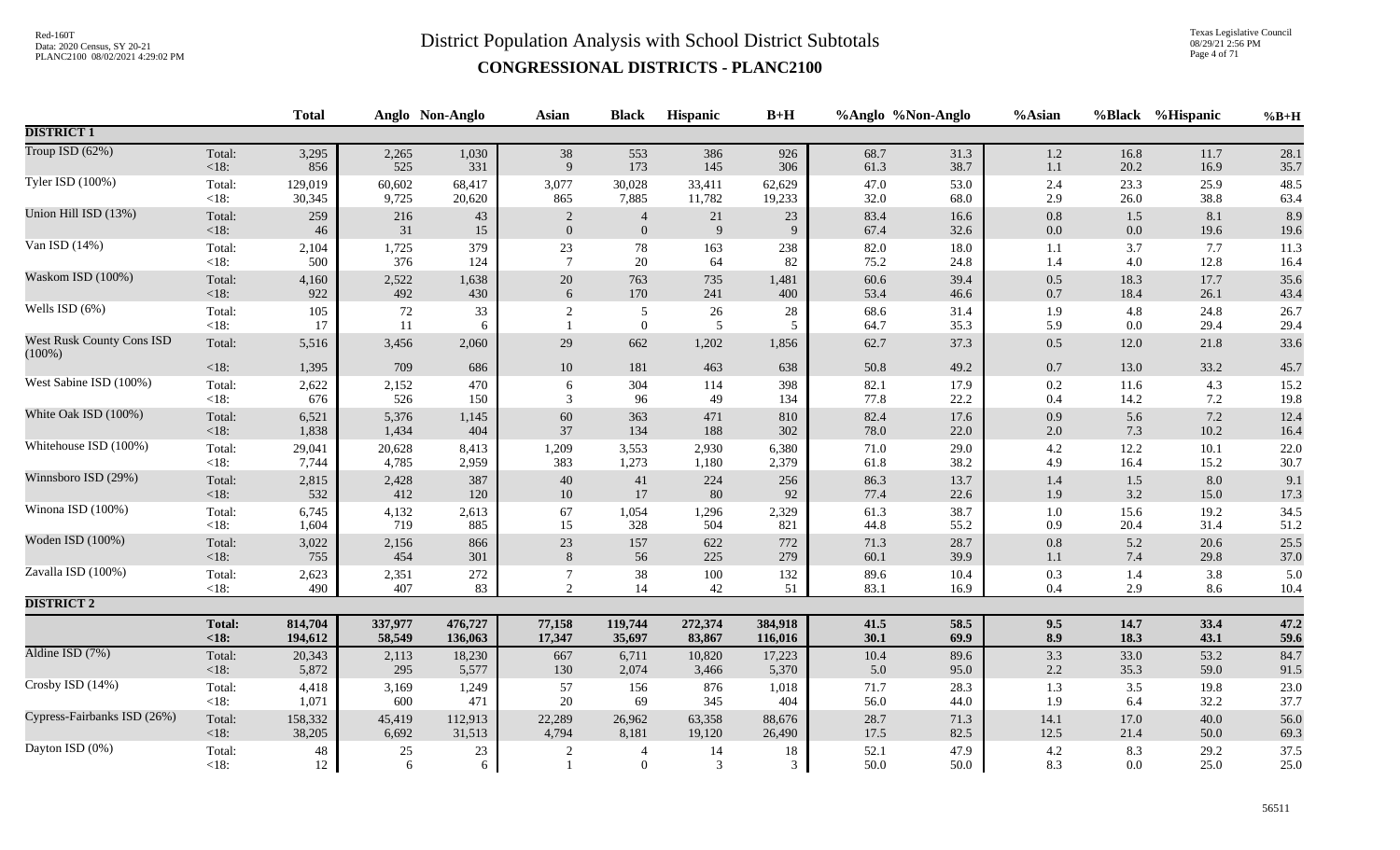Texas Legislative Council 08/29/21 2:56 PM Page 5 of 71

|                         |                    | <b>Total</b>   |                  | Anglo Non-Anglo | <b>Asian</b>     | <b>Black</b>     | Hispanic         | $B+H$      |              | %Anglo %Non-Anglo | %Asian            |            | %Black %Hispanic | $%B+H$       |
|-------------------------|--------------------|----------------|------------------|-----------------|------------------|------------------|------------------|------------|--------------|-------------------|-------------------|------------|------------------|--------------|
| <b>DISTRICT 2</b>       |                    |                |                  |                 |                  |                  |                  |            |              |                   |                   |            |                  |              |
| Houston ISD (8%)        | Total:             | 121,649        | 67,060           | 54,589          | 15,592           | 8,418            | 29,029           | 36,726     | 55.1         | 44.9              | 12.8              | 6.9        | 23.9             | 30.2         |
|                         | $<18$ :            | 16,592         | 6,543            | 10,049          | 2,568            | 1,387            | 6,191            | 7,290      | 39.4         | 60.6              | 15.5              | 8.4        | 37.3             | 43.9         |
| Huffman ISD (100%)      | Total:             | 17,839         | 13,043           | 4,796           | 277              | 721              | 3,187            | 3,860      | 73.1         | 26.9              | 1.6               | 4.0        | 17.9             | 21.6         |
|                         | <18:               | 4,626          | 3,045            | 1,581           | 81               | 239              | 1,151            | 1,363      | 65.8         | 34.2              | 1.8               | 5.2        | 24.9             | 29.5         |
| Humble ISD (85%)        | Total:             | 186,024        | 87,640           | 98,384          | 8,829            | 37,029           | 50,079           | 85,346     | 47.1         | 52.9              | 4.7               | 19.9       | 26.9             | 45.9         |
|                         | < 18:              | 51,017         | 19,544           | 31,473          | 2,608            | 11,663           | 17,134           | 27,852     | 38.3         | 61.7              | 5.1               | 22.9       | 33.6             | 54.6         |
| Katy ISD (2%)           | Total:             | 8,949          | 2,751            | 6,198           | 481              | 1,447            | 4,226            | 5,566      | 30.7         | 69.3              | 5.4               | 16.2       | 47.2             | 62.2         |
|                         | <18:               | 2,267          | 415              | 1,852           | 91               | 475              | 1,311            | 1,733      | 18.3         | 81.7              | 4.0               | 21.0       | 57.8             | 76.4         |
| Klein ISD (56%)         | Total:             | 154,210        | 71,320           | 82,890          | 18,889           | 23,132           | 39,394           | 61,130     | 46.2         | 53.8              | 12.2              | 15.0       | 25.5             | 39.6         |
|                         | < 18:              | 39,380         | 14,462           | 24,918          | 4,987            | 7,248            | 12,788           | 19,325     | 36.7         | 63.3              | 12.7              | 18.4       | 32.5             | 49.1         |
| New Caney ISD (1%)      | Total:             | 937            | 569              | 368             | 57               | 79               | 232              | 300        | 60.7         | 39.3              | 6.1               | 8.4        | 24.8             | 32.0         |
|                         | <18:               | 212            | 108              | 104             | 17               | 25               | 70               | 89         | 50.9         | 49.1              | 8.0               | 11.8       | 33.0             | 42.0         |
| Sheldon ISD (1%)        | Total:             | 669            | 180              | 489             | 25               | 289              | 177              | 451        | 26.9         | 73.1              | 3.7               | 43.2       | 26.5             | 67.4         |
|                         | $<18$ :            | 143            | 20               | 123             | 11               | 57               | 61               | 111        | 14.0         | 86.0              | $7.7\,$           | 39.9       | 42.7             | 77.6         |
| Spring Branch ISD (59%) | Total:             | 108,122        | 32,909           | 75,213          | 8,316            | 7,196            | 59,387           | 65,715     | 30.4         | 69.6              | 7.7               | 6.7        | 54.9             | 60.8         |
|                         | $< 18$ :           | 26,792         | 4,930            | 21,862          | 1,641            | 1,894            | 18,480           | 20,028     | 18.4         | 81.6              | 6.1               | 7.1        | 69.0             | 74.8         |
| Spring ISD (16%)        | Total:             | 31,146         | 10,537           | 20,609          | 1,513            | 7,433            | 11,216           | 18,348     | 33.8         | 66.2              | 4.9               | 23.9       | 36.0             | 58.9         |
|                         | $<18$ :            | 7,970          | 1,656            | 6,314           | 358              | 2,342            | 3,630            | 5,801      | 20.8         | 79.2              | $4.5\,$           | 29.4       | 45.5             | 72.8         |
| Tomball ISD (2%)        | Total:             | 2,018          | 1,242            | 776             | 164              | 167              | 379              | 541        | 61.5         | 38.5              | $8.1\,$           | 8.3        | 18.8             | 26.8         |
|                         | $<18$ :            | 453            | 233              | 220             | 40               | 43               | 117              | 157        | 51.4         | 48.6              | 8.8               | 9.5        | 25.8             | 34.7         |
| <b>DISTRICT 3</b>       |                    |                |                  |                 |                  |                  |                  |            |              |                   |                   |            |                  |              |
|                         | <b>Total:</b>      | 933,008        | 465,069          | 467,939         | 196,705          | 111,511          | 143,321          | 249,983    | 49.8         | 50.2              | 21.1              | 12.0       | 15.4             | 26.8         |
|                         | <18:               | 237,754        | 95,949           | 141,805         | 58,586           | 34,246           | 46,581           | 78,314     | 40.4         | 59.6              | 24.6              | 14.4       | 19.6             | 32.9         |
| Allen ISD (100%)        | Total:             | 111,348        | 55,908           | 55,440          | 25,893           | 13,469           | 14,183           | 27,092     | 50.2         | 49.8              | 23.3              | 12.1       | 12.7             | 24.3         |
|                         | < 18:              | 29,999         | 12,306           | 17,693          | 8,360            | 4,394            | 4,709            | 8,772      | 41.0         | 59.0              | 27.9              | 14.6       | 15.7             | 29.2         |
| Anna ISD (35%)          | Total:             | 7,250          | 4,240            | 3,010           | 251              | 916              | 1,593            | 2,465      | 58.5         | 41.5              | $3.5\,$           | 12.6       | 22.0             | 34.0         |
|                         | $< 18$ :           | 2,145          | 1,073            | 1,072           | $80\,$           | 320              | 618              | 918        | 50.0         | 50.0              | 3.7               | 14.9       | 28.8             | 42.8         |
| Blue Ridge ISD (29%)    | Total:             | 1,321          | 1,021            | 300             | $22\,$           | $22\,$           | 173              | 195        | 77.3         | 22.7              | $1.7\,$           | 1.7        | 13.1             | 14.8         |
|                         | $<18$ :            | 334            | 220              | 114             | $11\,$           | $12\,$           | 75               | 87         | 65.9         | 34.1              | 3.3               | 3.6        | 22.5             | 26.0         |
| Celina ISD (0%)         | Total:             | $\overline{0}$ | $\overline{0}$   | $\overline{0}$  | $\boldsymbol{0}$ | $\boldsymbol{0}$ | $\boldsymbol{0}$ | $\Omega$   | 0.0          | 0.0               | $0.0\,$           | $0.0\,$    | 0.0              | $0.0\,$      |
|                         | $< 18$ :           | $\Omega$       | $\boldsymbol{0}$ | $\mathbf{0}$    | $\overline{0}$   | $\mathbf{0}$     | $\overline{0}$   | $\Omega$   | 0.0          | $0.0\,$           | $0.0\,$           | $0.0\,$    | 0.0              | 0.0          |
| Community ISD (11%)     | Total:             | 1,636          | 1,108            | 528             | 37               | $40\,$           | 364              | 402        | 67.7         | 32.3              | 2.3               | 2.4        | 22.2             | 24.6         |
|                         | $<18$ :            | 400            | 209              | 191             | $16\,$           | 22               | 128              | 150        | 52.3         | 47.8              | $4.0\,$           | 5.5        | 32.0             | 37.5         |
| Farmersville ISD (21%)  | Total:<br>$< 18$ : | 2,133<br>529   | 1,367<br>252     | 766<br>277      | 53<br>18         | 52<br>15         | 549<br>224       | 600<br>239 | 64.1<br>47.6 | 35.9<br>52.4      | $\frac{2.5}{3.4}$ | 2.4<br>2.8 | 25.7<br>42.3     | 28.1<br>45.2 |
| Frisco ISD (67%)        | Total:             | 185,932        | 77,057           | 108,875         | 60,764           | 23,326           | 21,727           | 44,140     | 41.4         | 58.6              | 32.7              | 12.5       | 11.7             | 23.7         |
|                         | < 18:              | 53,538         | 17,322           | 36,216          | 21,119           | 7,482            | 7,089            | 14,067     | 32.4         | 67.6              | 39.4              | 14.0       | 13.2             | 26.3         |
| Lovejoy ISD (100%)      | Total:             | 15,734         | 12,247           | 3,487           | 1,379            | 485              | 1,127            | 1,583      | 77.8         | 22.2              | 8.8               | 3.1        | 7.2              | 10.1         |
|                         | <18:               | 4,402          | 3,098            | 1,304           | 528              | 175              | 461              | 623        | 70.4         | 29.6              | 12.0              | 4.0        | 10.5             | 14.2         |
| McKinney ISD (100%)     | Total:             | 134,628        | 77,543           | 57,085          | 9,628            | 18,228           | 26,732           | 44,061     | 57.6         | 42.4              | $7.2\,$           | 13.5       | 19.9             | 32.7         |
|                         | $<18$ :            | 34,955         | 16,718           | 18,237          | 2,899            | 6,006            | 9,035            | 14,569     | 47.8         | 52.2              | 8.3               | 17.2       | 25.8             | 41.7         |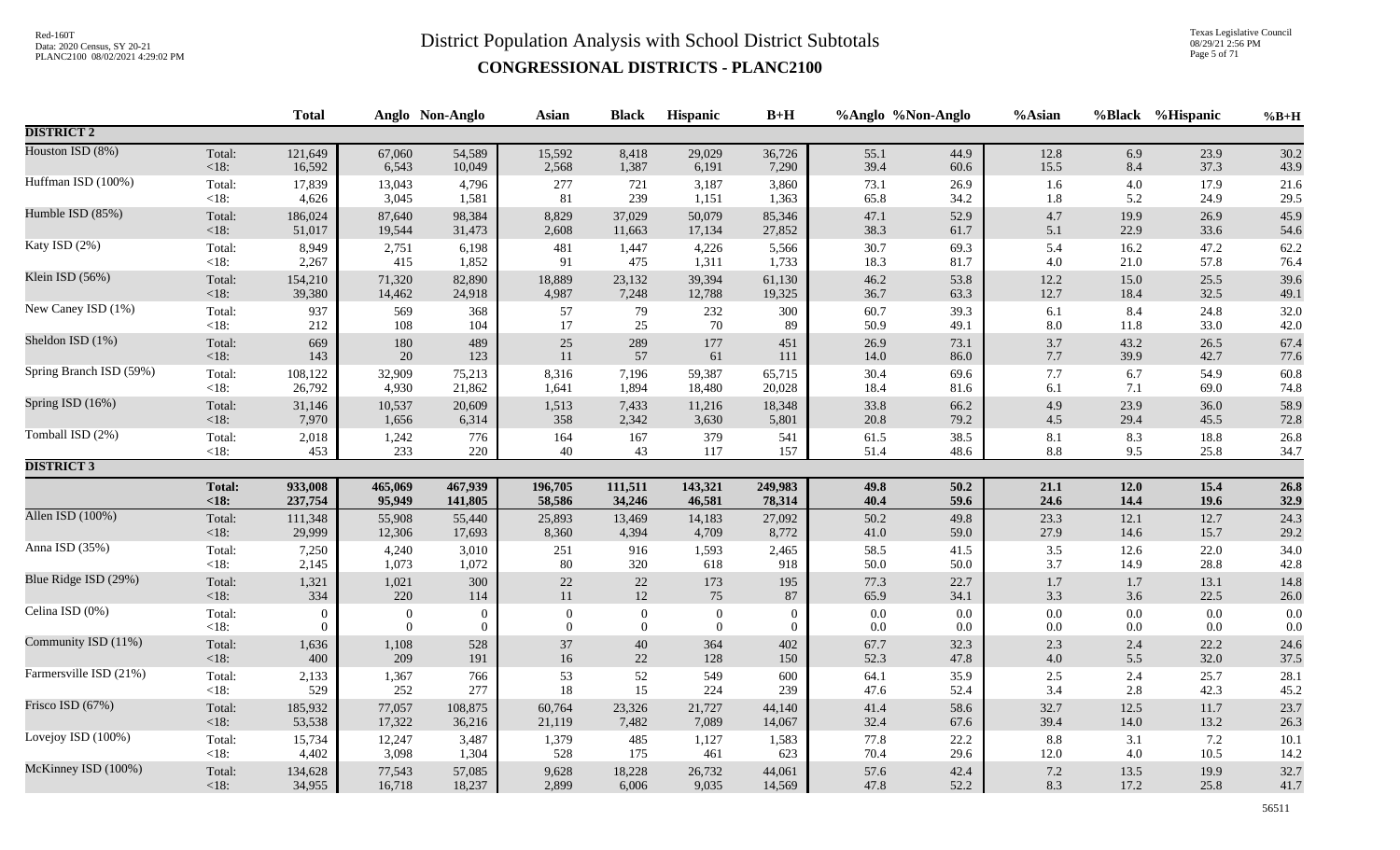Texas Legislative Council 08/29/21 2:56 PM Page 6 of 71

|                              |                 | <b>Total</b> |           | Anglo Non-Anglo | <b>Asian</b>                     | <b>Black</b> | Hispanic    | $B+H$    |              | %Anglo %Non-Anglo | %Asian             |              | %Black %Hispanic | $%B+H$       |
|------------------------------|-----------------|--------------|-----------|-----------------|----------------------------------|--------------|-------------|----------|--------------|-------------------|--------------------|--------------|------------------|--------------|
| <b>DISTRICT 3</b>            |                 |              |           |                 |                                  |              |             |          |              |                   |                    |              |                  |              |
| Melissa ISD (100%)           | Total:          | 17,575       | 11,301    | 6,274           | 942                              | 2,289        | 2,529       | 4,715    | 64.3         | 35.7              | 5.4                | 13.0         | 14.4             | 26.8         |
|                              | $<18$ :         | 5,764        | 3,412     | 2,352           | 353                              | 876          | 974         | 1,796    | 59.2         | 40.8              | 6.1                | 15.2         | 16.9             | 31.2         |
| Plano ISD (100%)             | Total:          | 361,978      | 172,653   | 189,325         | 83,475                           | 41,937       | 58,243      | 98,438   | 47.7         | 52.3              | 23.1               | 11.6         | 16.1             | 27.2         |
|                              | < 18:           | 75,798       | 27,076    | 48,722          | 20,193                           | 10,885       | 17,073      | 27,160   | 35.7         | 64.3              | 26.6               | 14.4         | 22.5             | 35.8         |
| Princeton ISD (100%)         | Total:          | 25,879       | 12,448    | 13,431          | 962                              | 3,205        | 8,756       | 11,751   | 48.1         | 51.9              | $3.7\,$            | 12.4         | 33.8             | 45.4         |
|                              | $<18$ :         | 7,718        | 2,819     | 4,899           | 309                              | 1,202        | 3,328       | 4,422    | 36.5         | 63.5              | 4.0                | 15.6         | 43.1             | 57.3         |
| Prosper ISD (71%)            | Total:          | 53,490       | 30,834    | 22,656          | 10,029                           | 5,882        | 5,729       | 11,345   | 57.6         | 42.4              | 18.7               | 11.0         | 10.7             | 21.2         |
|                              | < 18:           | 17,769       | 9,436     | 8,333           | 3,641                            | 2,226        | 2,196       | 4,259    | 53.1         | 46.9              | 20.5               | 12.5         | 12.4             | 24.0         |
| Wylie ISD (Collin) (18%)     | Total:          | 14,104       | 7,342     | 6,762           | 3,270                            | 1,660        | 1,616       | 3,196    | 52.1         | 47.9              | 23.2               | 11.8         | 11.5             | 22.7         |
|                              | $<18$ :         | 4,403        | 2,008     | 2,395           | 1,059                            | 631          | 671         | 1,252    | 45.6         | 54.4              | 24.1               | 14.3         | 15.2             | 28.4         |
| <b>DISTRICT 4</b>            |                 |              |           |                 |                                  |              |             |          |              |                   |                    |              |                  |              |
|                              | <b>Total:</b>   | 787,256      | 527,203   | 260,053         | 15,320                           | 92,532       | 124,168     | 213,736  | 67.0         | 33.0              | 1.9                | 11.8         | 15.8             | 27.1         |
|                              | < 18:           | 192,267      | 108,398   | 83,869          | 4,801                            | 27,472       | 45,783      | 71,479   | 56.4         | 43.6              | $2.5\,$            | 14.3         | 23.8             | 37.2         |
| Alba-Golden ISD (4%)         | Total:<br><18:  | 213<br>38    | 193<br>35 | $20\,$<br>3     | $\boldsymbol{0}$<br>$\mathbf{0}$ |              | $12\,$<br>2 | 13<br>3  | 90.6<br>92.1 | 9.4<br>7.9        | $0.0\,$<br>$0.0\,$ | 0.5<br>2.6   | 5.6<br>5.3       | 6.1<br>7.9   |
| Anna ISD (65%)               | Total:          | 13,324       | 7,638     | 5,686           | 393                              | 1,724        | 3,169       | 4,820    | 57.3         | 42.7              | $2.9\,$            | 12.9         | 23.8             | 36.2         |
|                              | <18:            | 4,146        | 1,978     | 2,168           | 140                              | 633          | 1,308       | 1,887    | 47.7         | 52.3              | 3.4                | 15.3         | 31.5             | 45.5         |
| Atlanta ISD (100%)           | Total:          | 10,079       | 6,959     | 3,120           | 66                               | 2,316        | 453         | 2,750    | 69.0         | 31.0              | $0.7\,$            | 23.0         | 4.5              | 27.3         |
|                              | < 18:           | 2,315        | 1,389     | 926             | $26\,$                           | 634          | 174         | 803      | 60.0         | 40.0              | $1.1\,$            | 27.4         | $7.5$            | 34.7         |
| Avery ISD (100%)             | Total:          | 1,397        | 1,206     | 191             | 17                               | 74           | 67          | 132      | 86.3         | 13.7              | 1.2                | 5.3          | 4.8              | 9.4          |
|                              | $<18$ :         | 249          | 202       | 47              | 2                                | 12           | 25          | 33       | 81.1         | 18.9              | $0.8\,$            | 4.8          | 10.0             | 13.3         |
| Avinger ISD (100%)           | Total:          | 1,143        | 896       | 247             | 6                                | $122\,$      | 77          | 194      | 78.4         | 21.6              | $0.5\,$            | $10.7\,$     | 6.7              | 17.0         |
|                              | < 18:           | 226          | 144       | 82              | $\mathbf{0}$                     | 30           | 32          | 62       | 63.7         | 36.3              | $0.0\,$            | 13.3         | 14.2             | 27.4         |
| Bells ISD (100%)             | Total:          | 4,107        | 3,393     | 714             | 39                               | $77\,$       | 303         | 375      | 82.6         | 17.4              | 0.9                | 1.9          | 7.4              | 9.1          |
|                              | $<18$ :         | 1,039        | 777       | 262             | 19                               | 27           | 131         | 154      | 74.8         | 25.2              | 1.8                | 2.6          | 12.6             | 14.8         |
| Big Sandy ISD (Upshur) (10%) | Total:<br>< 18: | 379<br>82    | 282<br>46 | 97<br>36        | $\mathbf{0}$                     | 58<br>$20\,$ | 19<br>16    | 77<br>36 | 74.4<br>56.1 | 25.6<br>43.9      | 0.3<br>$0.0\,$     | 15.3<br>24.4 | 5.0<br>19.5      | 20.3<br>43.9 |
| Bland ISD (100%)             | Total:          | 4,182        | 2,702     | 1,480           | 61                               | 85           | 1,181       | 1,257    | 64.6         | 35.4              | 1.5                | 2.0          | 28.2             | 30.1         |
|                              | < 18:           | 1,104        | 597       | 507             | 20                               | 26           | 427         | 450      | 54.1         | 45.9              | 1.8                | 2.4          | 38.7             | 40.8         |
| Bloomburg ISD (100%)         | Total:          | 1,303        | 1,133     | 170             | 5                                | $50\,$       | 70          | 120      | 87.0         | 13.0              | $0.4\,$            | 3.8          | 5.4              | 9.2          |
|                              | < 18:           | 314          | 268       | 46              | $\mathbf{0}$                     | $10\,$       | 31          | 41       | 85.4         | 14.6              | $0.0\,$            | 3.2          | 9.9              | 13.1         |
| Blue Ridge ISD (71%)         | Total:          | 3,265        | 2,318     | 947             | 40                               | 51           | 725         | 773      | 71.0         | 29.0              | $1.2\,$            | 1.6          | 22.2             | 23.7         |
|                              | < 18:           | 906          | 541       | 365             | 19                               | 26           | 282         | 307      | 59.7         | 40.3              | 2.1                | 2.9          | 31.1             | 33.9         |
| <b>Boles ISD</b> (100%)      | Total:          | 684          | 458       | 226             | 9                                | 32           | 155         | 182      | 67.0         | 33.0              | $1.3$              | 4.7          | 22.7             | 26.6         |
|                              | <18:            | 165          | 96        | 69              | $\overline{4}$                   | 16           | 50          | 65       | 58.2         | 41.8              | $2.4\,$            | 9.7          | 30.3             | 39.4         |
| Bonham ISD (100%)            | Total:          | 16,605       | 11,812    | 4,793           | 169                              | 1,746        | 2,333       | 4,040    | 71.1         | 28.9              | $1.0\,$            | 10.5         | 14.0             | 24.3         |
|                              | $<18$ :         | 3,008        | 1,910     | 1,098           | 37                               | 280          | 661         | 918      | 63.5         | 36.5              | $1.2\,$            | 9.3          | 22.0             | 30.5         |
| Caddo Mills ISD (100%)       | Total:          | 8,496        | 6,500     | 1,996           | 82                               | 219          | 1,354       | 1,555    | 76.5         | 23.5              | $1.0\,$            | 2.6          | 15.9             | 18.3         |
|                              | < 18:           | 2,347        | 1,626     | 721             | 30                               | 74           | 528         | 591      | 69.3         | 30.7              | $1.3\,$            | 3.2          | 22.5             | 25.2         |
| Campbell ISD (100%)          | Total:          | 2,333        | 1,838     | 495             | $26\,$                           | 53           | 329         | 374      | 78.8         | 21.2              | $1.1\,$            | 2.3          | 14.1             | 16.0         |
|                              | $<18$ :         | 500          | 327       | 173             | $\overline{7}$                   | 13           | 120         | 131      | 65.4         | 34.6              | 1.4                | 2.6          | 24.0             | 26.2         |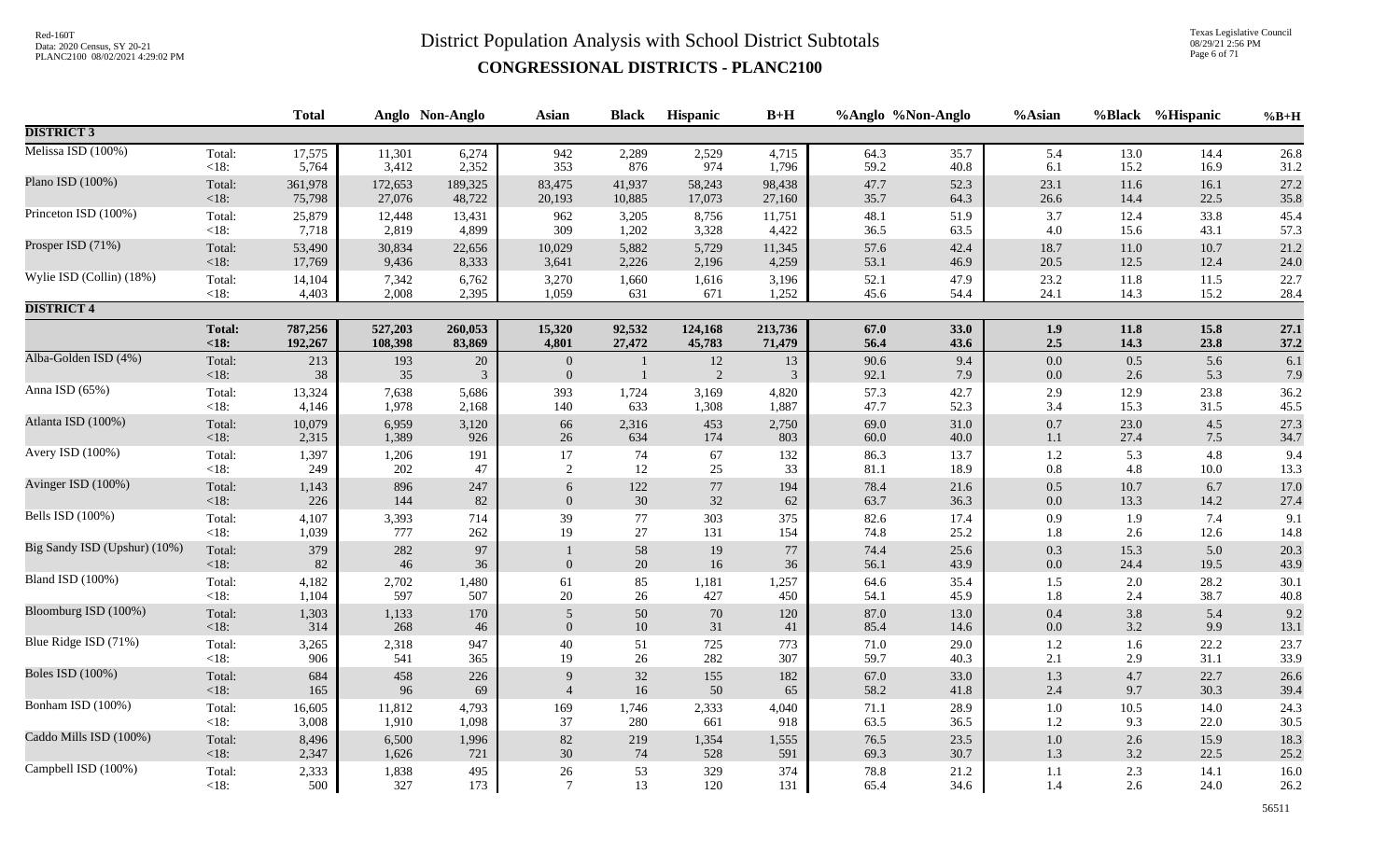Texas Legislative Council 08/29/21 2:56 PM Page 7 of 71

|                                          |                   | <b>Total</b>   |              | Anglo Non-Anglo | Asian          | <b>Black</b>          | <b>Hispanic</b> | $B+H$        |              | %Anglo %Non-Anglo | %Asian         |              | %Black %Hispanic | $%B+H$       |
|------------------------------------------|-------------------|----------------|--------------|-----------------|----------------|-----------------------|-----------------|--------------|--------------|-------------------|----------------|--------------|------------------|--------------|
| <b>DISTRICT 4</b>                        |                   |                |              |                 |                |                       |                 |              |              |                   |                |              |                  |              |
| Celeste ISD (100%)                       | Total:            | 2,598          | 2,046        | 552             | 13             | 94                    | 327             | 412          | 78.8         | 21.2              | $0.5\,$        | 3.6          | 12.6             | 15.9         |
|                                          | <18:              | 606            | 395          | 211             | 10             | 41                    | 148             | 183          | 65.2         | 34.8              | 1.7            | 6.8          | 24.4             | 30.2         |
| Celina ISD (96%)                         | Total:            | 13,958         | 9,775        | 4,183           | 477            | 833                   | 2,483           | 3,248        | 70.0         | 30.0              | 3.4            | 6.0          | 17.8             | 23.3         |
|                                          | $<18$ :           | 4,231          | 2,715        | 1,516           | 182            | 290                   | 915             | 1,175        | 64.2         | 35.8              | 4.3            | 6.9          | 21.6             | 27.8         |
| Chapel Hill ISD (Titus) (100%)           | Total:            | 2,923          | 1,893        | 1,030           | 24             | 152                   | 799             | 933          | 64.8         | 35.2              | $0.8\,$        | 5.2          | 27.3             | 31.9         |
|                                          | $<18$ :           | 754            | 386          | 368             | 12             | 55                    | 298             | 337          | 51.2         | 48.8              | 1.6            | 7.3          | 39.5             | 44.7         |
| Chisum ISD (100%)                        | Total:            | 5,083          | 4,134        | 949             | $27\,$         | 311                   | 399             | 708          | 81.3         | 18.7              | $0.5\,$        | 6.1          | 7.8              | 13.9         |
|                                          | $<18$ :           | 1,245          | 954          | 291             | 3              | 85                    | 152             | 236          | 76.6         | 23.4              | 0.2            | 6.8          | 12.2             | 19.0         |
| Clarksville ISD (100%)                   | Total:            | 5,501          | 3,236        | 2,265           | 55             | 1,624                 | 473             | 2,061        | 58.8         | 41.2              | $1.0\,$        | 29.5         | 8.6              | 37.5         |
|                                          | <18:              | 1,001          | 421          | 580             | 16             | 364                   | 192             | 532          | 42.1         | 57.9              | $1.6\,$        | 36.4         | 19.2             | 53.1         |
| Collinsville ISD (100%)                  | Total:            | 3,388          | 2,769        | 619             | $11\,$         | 60                    | 417             | 463          | 81.7         | 18.3              | 0.3            | 1.8          | 12.3             | 13.7         |
|                                          | $<18$ :           | 823            | 580          | 243             | 5              | 32                    | 178             | 200          | 70.5         | 29.5              | 0.6            | 3.9          | 21.6             | 24.3         |
| Commerce ISD (100%)                      | Total:            | 12,051         | 6,764        | 5,287           | 355            | 2,936                 | 1,456           | 4,319        | 56.1         | 43.9              | 2.9            | 24.4         | 12.1             | 35.8         |
|                                          | <18:              | 2,096          | 1,041        | 1,055           | 46             | 515                   | 446             | 935          | 49.7         | 50.3              | 2.2            | 24.6         | 21.3             | 44.6         |
| Community ISD (89%)                      | Total:            | 13,206         | 8,115        | 5,091           | 373            | 993                   | 3,265           | 4,222        | 61.4         | 38.6              | 2.8            | 7.5          | 24.7             | 32.0         |
|                                          | $<18$ :           | 3,753          | 1,877        | 1,876           | 124            | 389                   | 1,257           | 1,617        | 50.0         | 50.0              | 3.3            | 10.4         | 33.5             | 43.1         |
| Como-Pickton Cons ISD (100%)             | Total:            | 3,595          | 2,397        | 1,198           | $47\,$         | $122\,$               | 911             | 1,030        | 66.7         | 33.3              | $1.3\,$        | 3.4          | 25.3             | 28.7         |
|                                          | <18:              | 922            | 500          | 422             | $10\,$         | 42                    | 349             | 388          | 54.2         | 45.8              | $1.1\,$        | 4.6          | 37.9             | 42.1         |
| Cooper ISD (100%)                        | Total:            | 4,767          | 3,790        | 977             | 59             | 384                   | 372             | 726          | 79.5         | 20.5              | $1.2\,$        | 8.1          | 7.8              | 15.2         |
|                                          | $<18$ :           | 1,065          | 757          | 308             | 23             | 126                   | 141             | 248          | 71.1         | 28.9              | $2.2\,$        | 11.8         | 13.2             | 23.3         |
| Cumby ISD (100%)                         | Total:            | 2,159          | 1,824        | 335             | $10\,$         | 29                    | 191             | 219          | 84.5         | 15.5              | 0.5            | 1.3          | 8.8              | 10.1         |
|                                          | <18:              | 498            | 384          | 114             | 5              | 6                     | 84              | 90           | 77.1         | 22.9              | $1.0\,$        | 1.2          | 16.9             | 18.1         |
| Daingerfield-Lone Star ISD (100%) Total: | $<18$ :           | 7,878<br>1,757 | 4,787<br>842 | 3,091<br>915    | 67<br>21       | 2,020<br>521          | 876<br>369      | 2,866<br>868 | 60.8<br>47.9 | 39.2<br>52.1      | 0.9<br>1.2     | 25.6<br>29.7 | 11.1<br>21.0     | 36.4<br>49.4 |
| De Kalb ISD (100%)                       | Total:            | 4,339          | 3,110        | 1,229           | $42\,$         | 764                   | 279             | 1,039        | 71.7         | 28.3              | $1.0\,$        | 17.6         | 6.4              | 23.9         |
|                                          | <18:              | 971            | 625          | 346             | 12             | 196                   | 109             | 304          | 64.4         | 35.6              | $1.2\,$        | 20.2         | 11.2             | 31.3         |
| Denison ISD (100%)                       | Total:            | 29,617         | 21,002       | 8,615           | 384            | 2,705                 | 3,565           | 6,146        | 70.9         | 29.1              | 1.3            | 9.1          | 12.0             | 20.8         |
|                                          | $<18$ :           | 6,549          | 3,683        | 2,866           | 123            | 929                   | 1,333           | 2,184        | 56.2         | 43.8              | 1.9            | 14.2         | 20.4             | 33.3         |
| Detroit ISD (100%)                       | Total:            | 2,114          | 1,816        | 298             | 13             | 117                   | 93              | 207          | 85.9         | 14.1              | 0.6            | 5.5          | 4.4              | 9.8          |
|                                          | <18:              | 491            | 424          | 67              | 5              | 35                    | 23              | 57           | 86.4         | 13.6              | $1.0\,$        | 7.1          | 4.7              | 11.6         |
| Dodd City ISD (100%)                     | Total:<br>$<18$ : | 1,069<br>233   | 940<br>198   | 129<br>35       | 6              | 18<br>$7\phantom{.0}$ | 54<br>23        | 71<br>30     | 87.9<br>85.0 | 12.1<br>15.0      | $0.6\,$<br>0.4 | 1.7<br>3.0   | 5.1<br>9.9       | 6.6<br>12.9  |
| Ector ISD (100%)                         | Total:            | 1,243          | 1,031        | 212             | 15             | 40                    | 107             | 142          | 82.9         | 17.1              | 1.2            | 3.2          | 8.6              | 11.4         |
|                                          | <18:              | 330            | 242          | 88              | 6              | 15                    | 48              | 60           | 73.3         | 26.7              | 1.8            | 4.5          | 14.5             | 18.2         |
| Fannindel ISD (100%)                     | Total:            | 1,414          | 992          | 422             | $10\,$         | 249                   | 79              | 325          | 70.2         | 29.8              | 0.7            | 17.6         | 5.6              | 23.0         |
|                                          | $<18$ :           | 273            | 166          | 107             | $\overline{4}$ | 64                    | $20\,$          | 82           | 60.8         | 39.2              | 1.5            | 23.4         | 7.3              | $30.0\,$     |
| Farmersville ISD (79%)                   | Total:            | 7,791          | 4,994        | 2,797           | 102            | 392                   | 2,048           | 2,435        | 64.1         | 35.9              | $1.3$          | 5.0          | 26.3             | 31.3         |
|                                          | <18:              | 2,100          | 1,110        | 990             | 43             | 109                   | 786             | 891          | 52.9         | 47.1              | $2.0\,$        | 5.2          | 37.4             | 42.4         |
| Gilmer ISD (58%)                         | Total:            | 9,696          | 7,410        | 2,286           | 52             | 713                   | 1,123           | 1,813        | 76.4         | 23.6              | $0.5\,$        | 7.4          | 11.6             | 18.7         |
|                                          | $<18$ :           | 2,261          | 1,527        | 734             | 16             | 179                   | 445             | 611          | 67.5         | 32.5              | 0.7            | 7.9          | 19.7             | 27.0         |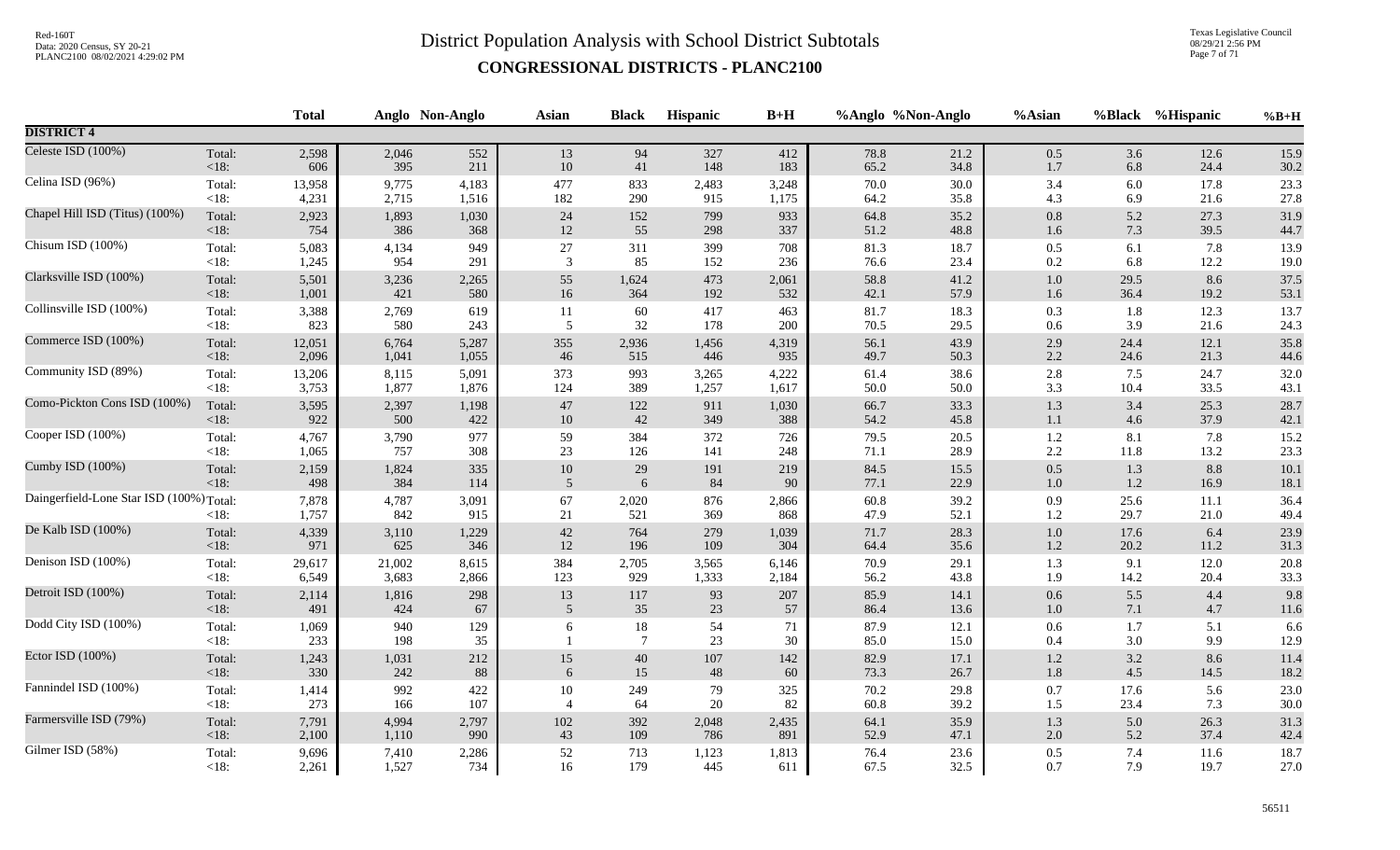Texas Legislative Council 08/29/21 2:56 PM Page 8 of 71

|                                |                | <b>Total</b> |            | Anglo Non-Anglo | Asian          | <b>Black</b>     | Hispanic        | $B+H$    |              | %Anglo %Non-Anglo | %Asian             |            | %Black %Hispanic | $%B+H$      |
|--------------------------------|----------------|--------------|------------|-----------------|----------------|------------------|-----------------|----------|--------------|-------------------|--------------------|------------|------------------|-------------|
| <b>DISTRICT 4</b>              |                |              |            |                 |                |                  |                 |          |              |                   |                    |            |                  |             |
| Gladewater ISD (21%)           | Total:         | 2,377        | 1,575      | 802             | 31             | 426              | 226             | 650      | 66.3         | 33.7              | 1.3                | 17.9       | 9.5              | 27.3        |
|                                | <18:           | 560          | 303        | 257             | 11             | 115              | 95              | 209      | 54.1         | 45.9              | $2.0\,$            | 20.5       | 17.0             | 37.3        |
| Greenville ISD (100%)          | Total:         | 34,134       | 18,909     | 15,225          | 578            | 4,710            | 8,940           | 13,451   | 55.4         | 44.6              | 1.7                | 13.8       | 26.2             | 39.4        |
|                                | <18:           | 8,520        | 3,463      | 5,057           | 162            | 1,393            | 3,305           | 4,584    | 40.6         | 59.4              | 1.9                | 16.3       | 38.8             | 53.8        |
| Gunter ISD (100%)              | Total:         | 3,772        | 2,858      | 914             | $52\,$         | 53               | 607             | 653      | 75.8         | 24.2              | 1.4                | 1.4        | 16.1             | 17.3        |
|                                | <18:           | 1,116        | 757        | 359             | 32             | 27               | 230             | 250      | 67.8         | 32.2              | $2.9\,$            | 2.4        | 20.6             | 22.4        |
| Harmony ISD (45%)              | Total:         | 3,054        | 2,475      | 579             | 9              | $50\,$           | 385             | 432      | 81.0         | 19.0              | 0.3                | 1.6        | 12.6             | 14.1        |
|                                | $<18$ :        | 805          | 602        | 203             | 3              | 26               | 145             | 168      | 74.8         | 25.2              | $0.4\,$            | 3.2        | 18.0             | 20.9        |
| Harts Bluff ISD (100%)         | Total:         | 3,060        | 1,872      | 1,188           | 34             | 122              | 989             | 1,100    | 61.2         | 38.8              | $1.1\,$            | 4.0        | 32.3             | 35.9        |
|                                | <18:           | 844          | 358        | 486             | $16\,$         | $47\,$           | 414             | 456      | 42.4         | 57.6              | 1.9                | 5.6        | 49.1             | 54.0        |
| Honey Grove ISD (100%)         | Total:         | 3,561        | 2,673      | 888             | 41             | 308              | 398             | 691      | 75.1         | 24.9              | $1.2\,$            | 8.6        | 11.2             | 19.4        |
|                                | $<18$ :        | 895          | 577        | 318             | 19             | 103              | 167             | 264      | 64.5         | 35.5              | 2.1                | 11.5       | 18.7             | 29.5        |
| Hooks ISD (100%)               | Total:         | 4,185        | 2,961      | 1,224           | 39             | 767              | 289             | 1,044    | 70.8         | 29.2              | $0.9\,$            | 18.3       | 6.9              | 24.9        |
|                                | <18:           | 981          | 660        | 321             | $12\,$         | 193              | 106             | 293      | 67.3         | 32.7              | $1.2\,$            | 19.7       | 10.8             | 29.9        |
| Howe ISD (100%)                | Total:         | 6,088        | 4,390      | 1,698           | 78             | 275              | 1,085           | 1,340    | 72.1         | 27.9              | 1.3                | 4.5        | 17.8             | 22.0        |
|                                | $<18$ :        | 1,690        | 1,024      | 666             | 32             | 113              | 456             | 559      | 60.6         | 39.4              | 1.9                | 6.7        | 27.0             | 33.1        |
| Hubbard ISD (Bowie) (100%)     | Total:<br><18: | 577<br>136   | 514<br>110 | 63<br>$26\,$    | $\sqrt{2}$     | $17\,$<br>$11\,$ | 33<br>12        | 50<br>23 | 89.1<br>80.9 | 10.9<br>19.1      | $0.3\,$<br>$0.7\,$ | 2.9<br>8.1 | 5.7<br>8.8       | 8.7<br>16.9 |
| Hughes Springs ISD (100%)      | Total:         | 4,445        | 3,370      | 1,075           | 18             | 613              | 311             | 917      | 75.8         | 24.2              | $0.4\,$            | 13.8       | 7.0              | 20.6        |
|                                | $<18$ :        | 1,098        | 734        | 364             | $\overline{4}$ | 209              | 119             | 324      | 66.8         | 33.2              | $0.4\,$            | 19.0       | 10.8             | 29.5        |
| Jefferson ISD (100%)           | Total:         | 8,970        | 6,296      | 2,674           | 89             | 1,930            | 333             | 2,228    | 70.2         | 29.8              | $1.0\,$            | 21.5       | 3.7              | 24.8        |
|                                | <18:           | 1,576        | 916        | 660             | $30\,$         | 438              | 120             | 538      | 58.1         | 41.9              | 1.9                | 27.8       | 7.6              | 34.1        |
| Leary ISD (100%)               | Total:         | 884          | 717        | 167             | 5              | 78               | 55              | 131      | 81.1         | 18.9              | 0.6                | 8.8        | 6.2              | 14.8        |
|                                | $<18$ :        | 217          | 150        | 67              | 5              | 29               | 24              | 53       | 69.1         | 30.9              | $2.3\,$            | 13.4       | 11.1             | 24.4        |
| Leonard ISD (100%)             | Total:         | 4,117        | 3,136      | 981             | $26\,$         | 170              | 521             | 680      | 76.2         | 23.8              | $0.6\,$            | 4.1        | 12.7             | 16.5        |
|                                | <18:           | 1,048        | 676        | 372             | 5              | 81               | 225             | 295      | 64.5         | 35.5              | $0.5\,$            | 7.7        | 21.5             | 28.1        |
| Liberty-Eylau ISD (100%)       | Total:         | 14,324       | 7,704      | 6,620           | 83             | 5,029            | 1,095           | 6,078    | 53.8         | 46.2              | $0.6\,$            | 35.1       | 7.6              | 42.4        |
|                                | $<18$ :        | 3,232        | 1,373      | 1,859           | 25             | 1,434            | 331             | 1,737    | 42.5         | 57.5              | $0.8\,$            | 44.4       | 10.2             | 53.7        |
| Linden-Kildare Cons ISD (100%) | Total:         | 5,144        | 3,728      | 1,416           | 38             | 918              | 268             | 1,178    | 72.5         | 27.5              | $0.7\,$            | 17.8       | 5.2              | 22.9        |
|                                | <18:           | 994          | 651        | 343             | $11\,$         | 204              | 87              | 289      | 65.5         | 34.5              | $1.1\,$            | 20.5       | 8.8              | 29.1        |
| Lone Oak ISD (100%)            | Total:         | 5,244        | 4,380      | 864             | 57             | 133              | 432             | 550      | 83.5         | 16.5              | 1.1                | 2.5        | 8.2              | 10.5        |
|                                | $<18$ :        | 1,255        | 952        | 303             | $26\,$         | 47               | 170             | 205      | 75.9         | 24.1              | $2.1\,$            | 3.7        | 13.5             | 16.3        |
| Malta ISD (100%)               | Total:         | 616          | 549        | 67              | $12\,$         | 11               | 14              | 25       | 89.1         | 10.9              | 1.9                | $1.8\,$    | 2.3              | 4.1         |
|                                | $<18$ :        | 127          | $107\,$    | $20\,$          | 5              | $\overline{1}$   | $7\phantom{.0}$ | $\,8\,$  | 84.3         | 15.7              | 3.9                | 0.8        | 5.5              | 6.3         |
| Maud ISD (100%)                | Total:         | 2,121        | 1,830      | 291             | 15             | 165              | 73              | 234      | 86.3         | 13.7              | $0.7\,$            | 7.8        | 3.4              | 11.0        |
|                                | $<18$ :        | 517          | 445        | $72\,$          | $\overline{7}$ | 39               | 22              | 59       | 86.1         | 13.9              | 1.4                | 7.5        | 4.3              | 11.4        |
| McKinney ISD (0%)              | Total:         | 534          | 421        | 113             | 13             | $22\,$           | 59              | 76       | 78.8         | 21.2              | 2.4                | 4.1        | 11.0             | 14.2        |
|                                | <18:           | 77           | 49         | $28\,$          | $\overline{4}$ | $\overline{4}$   | $10\,$          | 13       | 63.6         | 36.4              | 5.2                | 5.2        | 13.0             | 16.9        |
| McLeod ISD (100%)              | Total:         | 704          | 605        | 99              | 9              | 27               | $26\,$          | 52       | 85.9         | 14.1              | 1.3                | 3.8        | 3.7              | 7.4         |
|                                | $<18$ :        | 159          | 138        | 21              | $\overline{4}$ | 9                | 3               | 12       | 86.8         | 13.2              | 2.5                | 5.7        | 1.9              | 7.5         |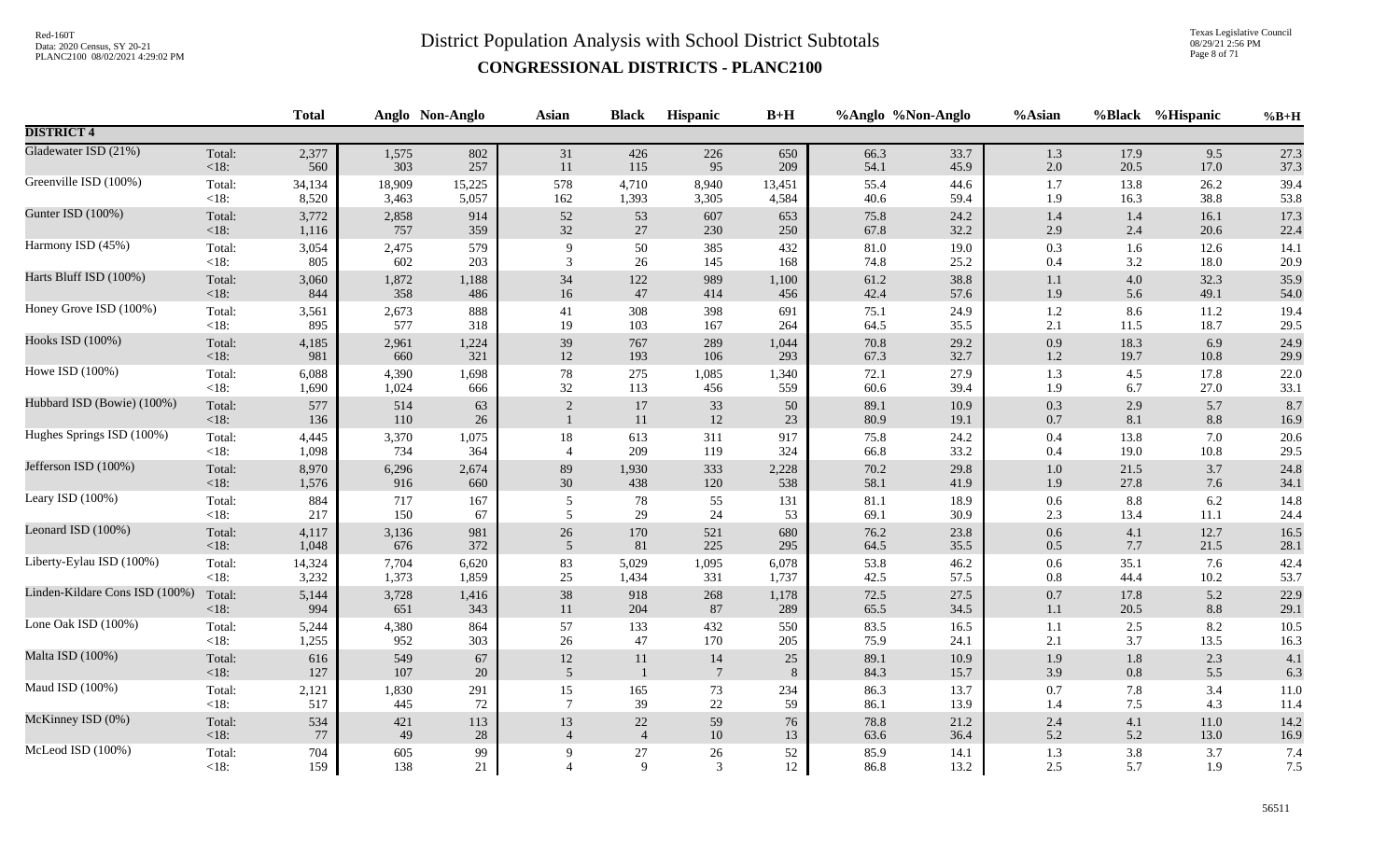Texas Legislative Council 08/29/21 2:56 PM Page 9 of 71

|                           |                 | <b>Total</b> |                       | Anglo Non-Anglo      | <b>Asian</b>                     | <b>Black</b>                    | <b>Hispanic</b>        | $B+H$  |              | %Anglo %Non-Anglo | %Asian             |              | %Black %Hispanic | $%B+H$           |
|---------------------------|-----------------|--------------|-----------------------|----------------------|----------------------------------|---------------------------------|------------------------|--------|--------------|-------------------|--------------------|--------------|------------------|------------------|
| <b>DISTRICT 4</b>         |                 |              |                       |                      |                                  |                                 |                        |        |              |                   |                    |              |                  |                  |
| Melissa ISD (0%)          | Total:<br>< 18: | 64<br>10     | 49<br>$7\phantom{.0}$ | 15<br>$\mathfrak{Z}$ | $\overline{0}$<br>$\overline{0}$ | $7\phantom{.0}$<br>$\mathbf{1}$ | $\sqrt{5}$<br>$\theta$ | 12     | 76.6<br>70.0 | 23.4<br>30.0      | $0.0\,$<br>$0.0\,$ | 10.9<br>10.0 | 7.8<br>0.0       | 18.8<br>$10.0\,$ |
| Miller Grove ISD (100%)   | Total:          | 1,585        | 1,307                 | 278                  | $10\,$                           | $36\,$                          | 152                    | 187    | 82.5         | 17.5              | $0.6\,$            | 2.3          | 9.6              | 11.8             |
|                           | $<18$ :         | 350          | 263                   | 87                   | 3                                | 20                              | 46                     | 66     | 75.1         | 24.9              | 0.9                | 5.7          | 13.1             | 18.9             |
| Mount Pleasant ISD (100%) | Total:          | 23,651       | 8,714                 | 14,937               | 253                              | 2,871                           | 11,500                 | 14,215 | 36.8         | 63.2              | $1.1\,$            | 12.1         | 48.6             | 60.1             |
|                           | < 18:           | 6,587        | 1,527                 | 5,060                | 83                               | 795                             | 4,195                  | 4,899  | 23.2         | 76.8              | 1.3                | 12.1         | 63.7             | 74.4             |
| Mount Vernon ISD (100%)   | Total:          | 8,785        | 6,697                 | 2,088                | 80                               | 485                             | 1,218                  | 1,664  | 76.2         | 23.8              | 0.9                | 5.5          | 13.9             | 18.9             |
|                           | $<18$ :         | 1,956        | 1,281                 | 675                  | 34                               | 179                             | 411                    | 571    | 65.5         | 34.5              | 1.7                | 9.2          | 21.0             | 29.2             |
| New Boston ISD (100%)     | Total:          | 7,243        | 5,020                 | 2,223                | 96                               | 1,401                           | 365                    | 1,742  | 69.3         | 30.7              | $1.3$              | 19.3         | 5.0              | 24.1             |
|                           | < 18:           | 1,743        | 1,057                 | 686                  | $28\,$                           | 456                             | 134                    | 572    | 60.6         | 39.4              | $1.6\,$            | 26.2         | 7.7              | 32.8             |
| New Diana ISD (98%)       | Total:          | 4,682        | 3,630                 | 1,052                | 50                               | 431                             | 365                    | 777    | 77.5         | 22.5              | 1.1                | 9.2          | 7.8              | 16.6             |
|                           | $<18$ :         | 1,314        | 948                   | 366                  | 23                               | 116                             | 169                    | 271    | 72.1         | 27.9              | 1.8                | 8.8          | 12.9             | 20.6             |
| North Hopkins ISD (100%)  | Total:          | 2,374        | 1,824                 | 550                  | $27\,$                           | 58                              | 410                    | 466    | 76.8         | 23.2              | $1.1\,$            | 2.4          | 17.3             | 19.6             |
|                           | < 18:           | 620          | 447                   | 173                  | 11                               | $22\,$                          | 134                    | 154    | 72.1         | 27.9              | 1.8                | 3.5          | 21.6             | 24.8             |
| North Lamar ISD (100%)    | Total:          | 18,067       | 14,650                | 3,417                | 230                              | 1,097                           | 1,061                  | 2,124  | 81.1         | 18.9              | 1.3                | 6.1          | 5.9              | 11.8             |
|                           | <18:            | 4,048        | 2,880                 | 1,168                | 57                               | 367                             | 425                    | 772    | 71.1         | 28.9              | 1.4                | 9.1          | 10.5             | 19.1             |
| Ore City ISD (98%)        | Total:          | 4,276        | 3,176                 | 1,100                | 45                               | 337                             | 540                    | 865    | 74.3         | 25.7              | $1.1\,$            | 7.9          | 12.6             | 20.2             |
|                           | < 18:           | 1,020        | 674                   | 346                  | 13                               | 87                              | 222                    | 300    | 66.1         | 33.9              | 1.3                | 8.5          | 21.8             | 29.4             |
| Paris ISD (100%)          | Total:          | 21,196       | 11,636                | 9,560                | 361                              | 5,778                           | 2,627                  | 8,296  | 54.9         | 45.1              | $1.7\,$            | 27.3         | 12.4             | 39.1             |
|                           | $<18$ :         | 5,069        | 2,068                 | 3,001                | 92                               | 1,722                           | 1,038                  | 2,691  | 40.8         | 59.2              | 1.8                | 34.0         | 20.5             | 53.1             |
| Pewitt Cons ISD (100%)    | Total:          | 5,370        | 3,801                 | 1,569                | 49                               | 866                             | 438                    | 1,287  | 70.8         | 29.2              | 0.9                | 16.1         | 8.2              | 24.0             |
|                           | $<18$ :         | 1,104        | 680                   | 424                  | 16                               | 210                             | 161                    | 358    | 61.6         | 38.4              | 1.4                | 19.0         | 14.6             | 32.4             |
| Pilot Point ISD (3%)      | Total:          | 276          | 129                   | 147                  | $\overline{2}$                   | $\overline{4}$                  | 125                    | 126    | 46.7         | 53.3              | $0.7\,$            | 1.4          | 45.3             | 45.7             |
|                           | < 18:           | 77           | 25                    | 52                   | $\overline{0}$                   | 3                               | 43                     | 43     | 32.5         | 67.5              | $0.0\,$            | 3.9          | 55.8             | 55.8             |
| Pittsburg ISD (99%)       | Total:          | 12,797       | 6,951                 | 5,846                | 156                              | 2,120                           | 3,282                  | 5,349  | 54.3         | 45.7              | $1.2\,$            | 16.6         | 25.6             | 41.8             |
|                           | < 18:           | 3,201        | 1,294                 | 1,907                | 32                               | 600                             | 1,240                  | 1,803  | 40.4         | 59.6              | $1.0\,$            | 18.7         | 38.7             | 56.3             |
| Pleasant Grove ISD (100%) | Total:          | 12,152       | 8,870                 | 3,282                | 575                              | 1,689                           | 636                    | 2,284  | 73.0         | 27.0              | 4.7                | 13.9         | 5.2              | 18.8             |
|                           | $<18$ :         | 2,731        | 1,748                 | 983                  | 174                              | 544                             | 179                    | 699    | 64.0         | 36.0              | 6.4                | 19.9         | 6.6              | 25.6             |
| Pottsboro ISD (100%)      | Total:          | 9,204        | 7,888                 | 1,316                | 91                               | 161                             | 453                    | 601    | 85.7         | 14.3              | $1.0\,$            | 1.7          | 4.9              | 6.5              |
|                           | <18:            | 1,779        | 1,347                 | 432                  | 39                               | 86                              | 182                    | 257    | 75.7         | 24.3              | $2.2\,$            | 4.8          | 10.2             | 14.4             |
| Prairiland ISD (100%)     | Total:          | 5,916        | 5,088                 | 828                  | 27                               | 130                             | 331                    | 453    | 86.0         | 14.0              | $0.5\,$            | $2.2\,$      | 5.6              | 7.7              |
|                           | $<18$ :         | 1,354        | 1,091                 | 263                  | 10                               | 36                              | 120                    | 150    | 80.6         | 19.4              | 0.7                | 2.7          | 8.9              | 11.1             |
| Prosper ISD (13%)         | Total:          | 10,110       | 7,214                 | 2,896                | 719                              | 793                             | 1,127                  | 1,897  | 71.4         | 28.6              | 7.1                | 7.8          | 11.1             | 18.8             |
|                           | < 18:           | 3,827        | 2,643                 | 1,184                | 282                              | 327                             | 477                    | 793    | 69.1         | 30.9              | $7.4\,$            | 8.5          | 12.5             | 20.7             |
| Queen City ISD (100%)     | Total:          | 4,888        | 3,730                 | 1,158                | 48                               | 801                             | 140                    | 932    | 76.3         | 23.7              | $1.0\,$            | 16.4         | 2.9              | 19.1             |
|                           | $<18$ :         | 1,053        | 715                   | 338                  | 16                               | 241                             | 50                     | 284    | 67.9         | 32.1              | 1.5                | 22.9         | 4.7              | $27.0\,$         |
| Quinlan ISD (98%)         | Total:          | 18,433       | 14,076                | 4,357                | 166                              | 312                             | 3,000                  | 3,278  | 76.4         | 23.6              | 0.9                | $1.7\,$      | 16.3             | 17.8             |
|                           | < 18:           | 3,926        | 2,447                 | 1,479                | 45                               | 124                             | 1,152                  | 1,254  | 62.3         | 37.7              | 1.1                | 3.2          | 29.3             | 31.9             |
| Rains ISD (100%)          | Total:          | 11,731       | 9,780                 | 1,951                | 99                               | 344                             | 1,077                  | 1,398  | 83.4         | 16.6              | $\rm 0.8$          | 2.9          | 9.2              | 11.9             |
|                           | $<18$ :         | 2,419        | 1,827                 | 592                  | 17                               | 115                             | 396                    | 497    | 75.5         | 24.5              | 0.7                | 4.8          | 16.4             | 20.5             |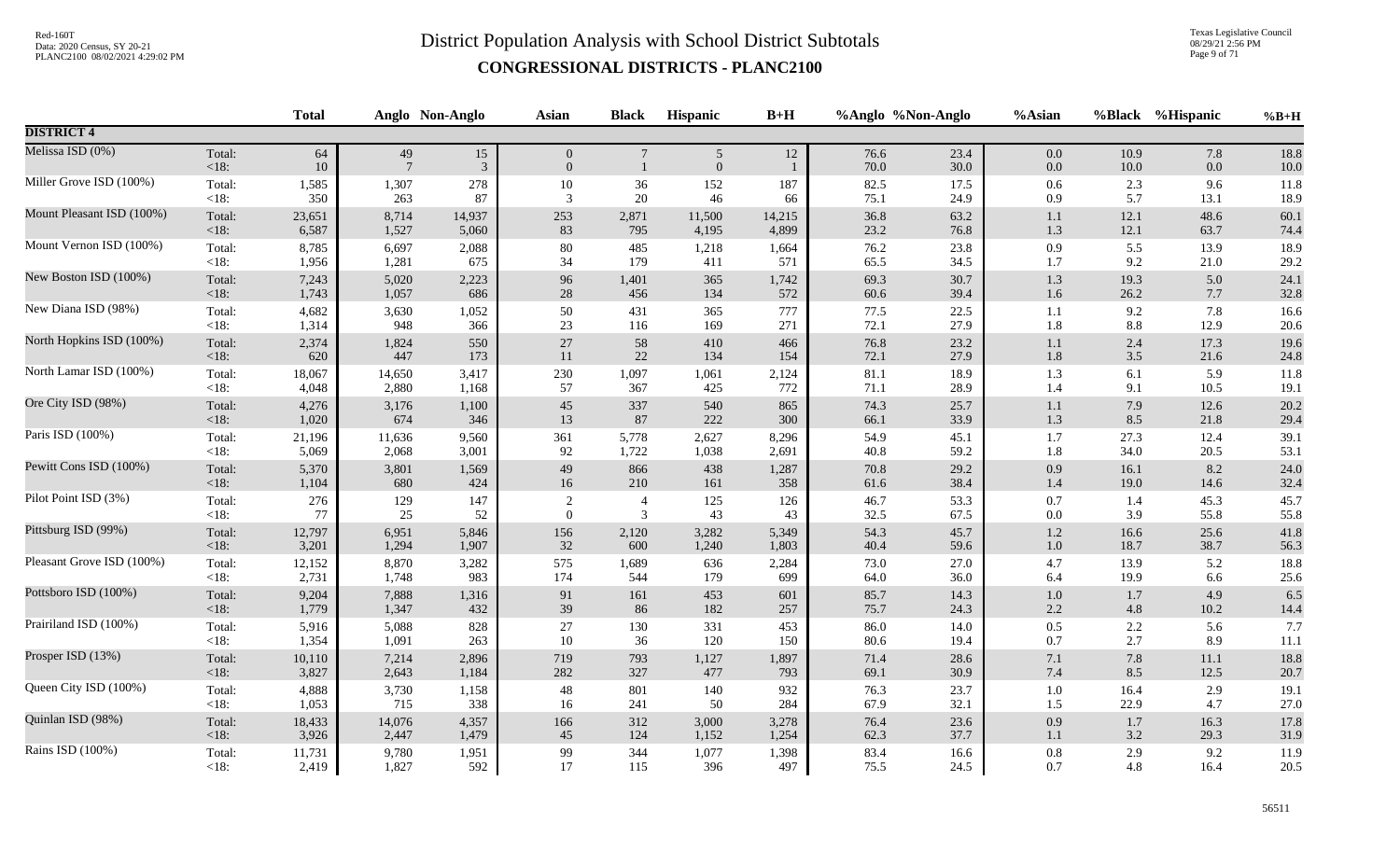Texas Legislative Council 08/29/21 2:56 PM Page 10 of 71

|                            |                 | <b>Total</b> |              | Anglo Non-Anglo | <b>Asian</b>   | <b>Black</b>             | <b>Hispanic</b> | $B+H$       | %Anglo %Non-Anglo |              | %Asian         | %Black      | %Hispanic    | $%B+H$       |
|----------------------------|-----------------|--------------|--------------|-----------------|----------------|--------------------------|-----------------|-------------|-------------------|--------------|----------------|-------------|--------------|--------------|
| <b>DISTRICT 4</b>          |                 |              |              |                 |                |                          |                 |             |                   |              |                |             |              |              |
| Red Lick ISD (100%)        | Total:          | 2,884        | 2,423        | 461             | 69             | 135                      | 121             | 251         | 84.0              | 16.0         | 2.4            | 4.7         | 4.2          | 8.7          |
|                            | $<18$ :         | 709          | 591          | 118             | 29             | 28                       | 41              | 69          | 83.4              | 16.6         | 4.1            | 3.9         | 5.8          | 9.7          |
| Redwater ISD (100%)        | Total:          | 5,198        | 4,590        | 608             | 26             | 253                      | 158             | 407         | 88.3              | 11.7         | $0.5\,$        | 4.9         | 3.0          | 7.8          |
|                            | $<18$ :         | 1,229        | 1,064        | 165             | 11             | 70                       | 54              | 121         | 86.6              | 13.4         | 0.9            | 5.7         | 4.4          | 9.8          |
| Rivercrest ISD (100%)      | Total:          | 3,701        | 2,911        | 790             | 20             | 200                      | 413             | 602         | 78.7              | 21.3         | $0.5\,$        | 5.4         | 11.2         | 16.3         |
|                            | $<18$ :         | 868          | 601          | 267             | 5              | 74                       | 165             | 230         | 69.2              | 30.8         | 0.6            | 8.5         | 19.0         | 26.5         |
| Rockwall ISD (98%)         | Total:          | 85,556       | 56,833       | 28,723          | 3,895          | 7,768                    | 14,847          | 22,198      | 66.4              | 33.6         | $4.6\,$        | 9.1         | 17.4         | 25.9         |
|                            | <18:            | 22,706       | 13,067       | 9,639           | 1,229          | 2,695                    | 5,303           | 7,750       | 57.5              | 42.5         | 5.4            | 11.9        | 23.4         | 34.1         |
| Royse City ISD (100%)      | Total:          | 32,438       | 19,621       | 12,817          | 872            | 2,761                    | 8,361           | 10,975      | 60.5              | 39.5         | 2.7            | 8.5         | 25.8         | 33.8         |
|                            | < 18:           | 9,761        | 5,210        | 4,551           | 316            | 993                      | 3,092           | 3,994       | 53.4              | 46.6         | $3.2\,$        | 10.2        | 31.7         | 40.9         |
| S and S Cons ISD (100%)    | Total:          | 5,693        | 4,603        | 1,090           | 108            | 108                      | 533             | 635         | 80.9              | 19.1         | 1.9            | 1.9         | 9.4          | 11.2         |
|                            | <18:            | 1,227        | 849          | 378             | 56             | 48                       | 198             | 244         | 69.2              | 30.8         | 4.6            | 3.9         | 16.1         | 19.9         |
| Saltillo ISD (100%)        | Total:          | 1,246        | 862          | 384             | $18\,$         | 52                       | 253             | 303         | 69.2              | 30.8         | $1.4\,$        | 4.2         | 20.3         | 24.3         |
|                            | < 18:           | 347          | 197          | 150             | 6              | 23                       | 102             | 123         | 56.8              | 43.2         | $1.7\,$        | 6.6         | 29.4         | 35.4         |
| Sam Rayburn ISD (100%)     | Total:          | 2,544        | 2,274        | 270             | 12             | 26                       | 144             | 165         | 89.4              | 10.6         | $0.5\,$        | $1.0\,$     | 5.7          | 6.5          |
|                            | $<18$ :         | 541          | 472          | 69              | 2              | 8                        | 47              | 50          | 87.2              | 12.8         | $0.4\,$        | 1.5         | 8.7          | 9.2          |
| Savoy ISD (100%)           | Total:          | 1,817        | 1,589        | 228             | 14             | 21                       | 92              | 110         | 87.5              | 12.5         | $0.8\,$        | $1.2\,$     | 5.1          | 6.1          |
|                            | < 18:           | 351          | 296          | 55              | $\overline{4}$ | $\overline{3}$           | 32              | 34          | 84.3              | 15.7         | $1.1\,$        | 0.9         | 9.1          | 9.7          |
| Sherman ISD (100%)         | Total:          | 46,217       | 26,223       | 19,994          | 1,646          | 5,720                    | 10,903          | 16,342      | 56.7              | 43.3         | 3.6            | 12.4        | 23.6         | 35.4         |
|                            | $<18$ :         | 11,024       | 4,551        | 6,473           | 433            | 1,756                    | 4,002           | 5,575       | 41.3              | 58.7         | 3.9            | 15.9        | 36.3         | 50.6         |
| Simms ISD (100%)           | Total:<br>< 18: | 5,759<br>561 | 3,281<br>471 | 2,478<br>90     | 20             | 1,256<br>23              | 1,051<br>38     | 2,294<br>60 | 57.0<br>84.0      | 43.0<br>16.0 | $0.3\,$<br>0.2 | 21.8<br>4.1 | 18.2<br>6.8  | 39.8<br>10.7 |
| Sulphur Bluff ISD (100%)   | Total:<br><18:  | 1,207<br>283 | 1,029<br>206 | 178<br>77       | 5              | $17\,$<br>$\overline{7}$ | $108\,$<br>36   | 125<br>43   | 85.3<br>72.8      | 14.7<br>27.2 | $0.6\,$<br>1.8 | 1.4<br>2.5  | 8.9<br>12.7  | 10.4<br>15.2 |
| Sulphur Springs ISD (100%) | Total:          | 24,339       | 16,529       | 7,810           | 289            | 2,531                    | 4,381           | 6,830       | 67.9              | 32.1         | $1.2\,$        | 10.4        | 18.0         | 28.1         |
|                            | < 18:           | 5,822        | 3,289        | 2,533           | 85             | 731                      | 1,632           | 2,309       | 56.5              | 43.5         | $1.5\,$        | 12.6        | 28.0         | 39.7         |
| Terrell ISD (4%)           | Total:<br><18:  | 1,059<br>160 | 873<br>114   | 186<br>46       | $\overline{0}$ | 16<br>8                  | 131<br>34       | 145<br>42   | 82.4<br>71.3      | 17.6<br>28.8 | 0.7<br>$0.0\,$ | 1.5<br>5.0  | 12.4<br>21.3 | 13.7<br>26.3 |
| Texarkana ISD (100%)       | Total:          | 32,611       | 14,286       | 18,325          | 522            | 13,623                   | 3,433           | 16,872      | 43.8              | 56.2         | $1.6\,$        | 41.8        | 10.5         | 51.7         |
|                            | < 18:           | 8,202        | 2,471        | 5,731           | 133            | 4,203                    | 1,282           | 5,376       | 30.1              | 69.9         | $1.6\,$        | 51.2        | 15.6         | 65.5         |
| Tioga ISD (100%)           | Total:          | 1,691        | 1,270        | 421             | 12             | 31                       | 285             | 310         | 75.1              | 24.9         | 0.7            | 1.8         | 16.9         | 18.3         |
|                            | <18:            | 431          | 279          | 152             | 8              | 13                       | 116             | 123         | 64.7              | 35.3         | 1.9            | 3.0         | 26.9         | 28.5         |
| Tom Bean ISD (100%)        | Total:          | 4,297        | 3,587        | 710             | 36             | 72                       | 370             | 428         | 83.5              | 16.5         | $0.8\,$        | 1.7         | 8.6          | $10.0\,$     |
|                            | < 18:           | 900          | 661          | 239             | 6              | 29                       | 143             | 167         | 73.4              | 26.6         | $0.7\,$        | 3.2         | 15.9         | 18.6         |
| Trenton ISD (100%)         | Total:          | 3,857        | 3,010        | 847             | 23             | 83                       | 547             | 625         | 78.0              | 22.0         | 0.6            | 2.2         | 14.2         | 16.2         |
|                            | <18:            | 972          | 664          | 308             | $\overline{7}$ | $22\,$                   | 216             | 237         | 68.3              | 31.7         | 0.7            | 2.3         | 22.2         | 24.4         |
| Union Grove ISD (100%)     | Total:          | 2,955        | 2,609        | 346             | 21             | 52                       | 130             | 179         | 88.3              | 11.7         | $0.7\,$        | 1.8         | 4.4          | 6.1          |
|                            | < 18:           | 748          | 624          | 124             | $\overline{4}$ | 21                       | 74              | 94          | 83.4              | 16.6         | 0.5            | 2.8         | 9.9          | 12.6         |
| Union Hill ISD (87%)       | Total:          | 1,757        | 1,309        | 448             | 18             | 207                      | 161             | 359         | 74.5              | 25.5         | $1.0\,$        | 11.8        | 9.2          | 20.4         |
|                            | $<18$ :         | 371          | 266          | 105             | 3              | 43                       | 45              | 87          | 71.7              | 28.3         | 0.8            | 11.6        | 12.1         | 23.5         |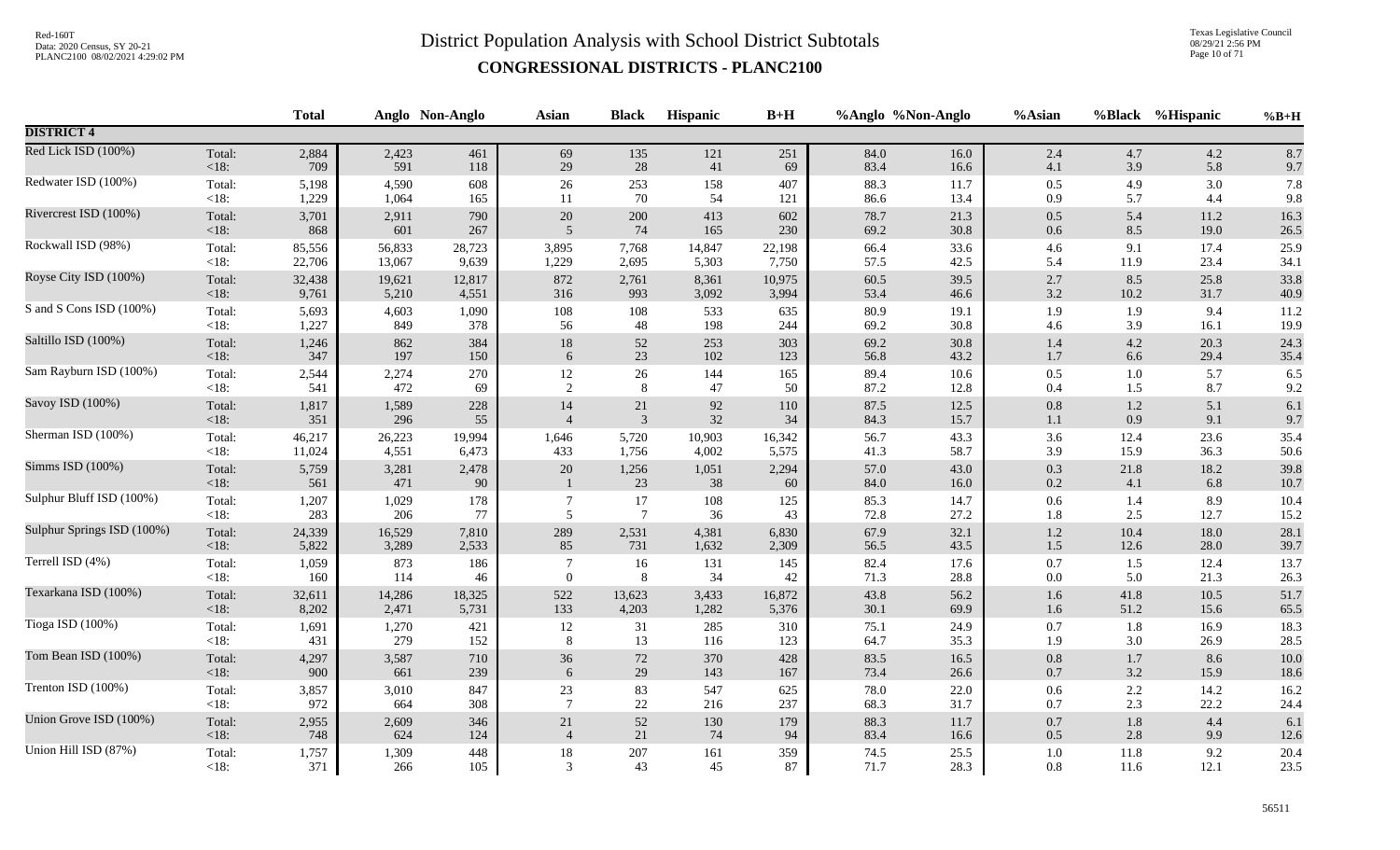Texas Legislative Council 08/29/21 2:56 PM Page 11 of 71

|                            |                 | <b>Total</b> |              | Anglo Non-Anglo | <b>Asian</b>   | <b>Black</b>                     | Hispanic     | $B+H$    |              | %Anglo %Non-Anglo | %Asian             |             | %Black %Hispanic | $%B+H$       |
|----------------------------|-----------------|--------------|--------------|-----------------|----------------|----------------------------------|--------------|----------|--------------|-------------------|--------------------|-------------|------------------|--------------|
| <b>DISTRICT 4</b>          |                 |              |              |                 |                |                                  |              |          |              |                   |                    |             |                  |              |
| Van Alstyne ISD (100%)     | Total:          | 9,014        | 7,095        | 1,919           | 113            | 281                              | 1,135        | 1,398    | 78.7         | 21.3              | 1.3                | 3.1         | 12.6             | 15.5         |
|                            | $<18$ :         | 2,317        | 1,649        | 668             | 41             | 83                               | 430          | 502      | 71.2         | 28.8              | $1.8\,$            | 3.6         | 18.6             | 21.7         |
| Whitesboro ISD (89%)       | Total:          | 9,157        | 7,657        | 1,500           | 86             | 98                               | 815          | 904      | 83.6         | 16.4              | $0.9\,$            | 1.1         | 8.9              | 9.9          |
|                            | <18:            | 1,980        | 1,423        | 557             | 26             | 54                               | 338          | 385      | 71.9         | 28.1              | 1.3                | 2.7         | 17.1             | 19.4         |
| Whitewright ISD (100%)     | Total:          | 4,045        | 3,144        | 901             | 46             | 249                              | 421          | 654      | 77.7         | 22.3              | 1.1                | 6.2         | 10.4             | 16.2         |
|                            | < 18:           | 930          | 652          | 278             | 13             | 72                               | 151          | 217      | 70.1         | 29.9              | 1.4                | 7.7         | 16.2             | 23.3         |
| Winnsboro ISD (20%)        | Total:          | 1,895        | 1,391        | 504             | $40\,$         | 57                               | 322          | 369      | 73.4         | 26.6              | $2.1\,$            | 3.0         | 17.0             | 19.5         |
|                            | $<18$ :         | 471          | 305          | 166             | $\mathbf Q$    | 29                               | 117          | 140      | 64.8         | 35.2              | 1.9                | 6.2         | 24.8             | 29.7         |
| Wolfe City ISD (100%)      | Total:          | 3,314        | 2,563        | 751             | $26\,$         | 193                              | 426          | 613      | 77.3         | 22.7              | $0.8\,$            | 5.8         | 12.9             | 18.5         |
|                            | <18:            | 810          | 576          | 234             | 8              | 51                               | 143          | 190      | 71.1         | 28.9              | $1.0\,$            | 6.3         | 17.7             | 23.5         |
| Wylie ISD (Collin) (0%)    | Total:<br>< 18: | 268<br>77    | 202<br>46    | 66<br>31        |                | $\overline{7}$<br>5              | 47<br>$22\,$ | 53<br>26 | 75.4<br>59.7 | 24.6<br>40.3      | 1.5<br>1.3         | 2.6<br>6.5  | 17.5<br>28.6     | 19.8<br>33.8 |
| Yantis ISD (3%)            | Total:<br><18:  | 126<br>36    | 93<br>27     | 33<br>9         |                | 6<br>$\overline{4}$              | $25\,$<br>5  | 30<br>8  | 73.8<br>75.0 | 26.2<br>25.0      | $0.8\,$<br>0.0     | 4.8<br>11.1 | 19.8<br>13.9     | 23.8<br>22.2 |
| <b>DISTRICT 5</b>          |                 |              |              |                 |                |                                  |              |          |              |                   |                    |             |                  |              |
|                            | <b>Total:</b>   | 783,116      | 378,717      | 404,399         | 20,767         | 130,341                          | 240,388      | 366,213  | 48.4         | 51.6              | 2.7                | 16.6        | 30.7             | 46.8         |
|                            | < 18:           | 199,600      | 71,119       | 128,481         | 5,891          | 38,449                           | 83,413       | 119,278  | 35.6         | 64.4              | 3.0                | 19.3        | 41.8             | 59.8         |
| Alba-Golden ISD (96%)      | Total:          | 5,572        | 4,755        | 817             | $26\,$         | 70                               | 490          | 549      | 85.3         | 14.7              | 0.5                | 1.3         | 8.8              | 9.9          |
|                            | $<18$ :         | 1,062        | 834          | 228             | 8              | 30                               | 139          | 165      | 78.5         | 21.5              | $0.8\,$            | 2.8         | 13.1             | 15.5         |
| Alto ISD (100%)            | Total:          | 3,280        | 1,932        | 1,348           | 19             | 705                              | 573          | 1,277    | 58.9         | 41.1              | 0.6                | 21.5        | 17.5             | 38.9         |
|                            | $<18$ :         | 815          | 414          | 401             | 8              | 168                              | 223          | 390      | 50.8         | 49.2              | $1.0\,$            | 20.6        | 27.4             | 47.9         |
| Athens ISD (100%)          | Total:          | 22,773       | 13,997       | 8,776           | 250            | 2,741                            | 5,267        | 7,896    | 61.5         | 38.5              | 1.1                | 12.0        | 23.1             | 34.7         |
|                            | $<18$ :         | 5,085        | 2,266        | 2,819           | 47             | 771                              | 1,918        | 2,611    | 44.6         | 55.4              | 0.9                | 15.2        | 37.7             | 51.3         |
| Brownsboro ISD (100%)      | Total:          | 17,069       | 13,541       | 3,528           | 138            | 1,212                            | 1,620        | 2,787    | 79.3         | 20.7              | $0.8\,$            | 7.1         | 9.5              | 16.3         |
|                            | $<18$ :         | 3,530        | 2,538        | 992             | 38             | 273                              | 578          | 833      | 71.9         | 28.1              | 1.1                | 7.7         | 16.4             | 23.6         |
| Bullard ISD (33%)          | Total:          | 4,764        | 3,986        | 778             | 46             | 274                              | 265          | 532      | 83.7         | 16.3              | 1.0                | 5.8         | 5.6              | 11.2         |
|                            | < 18:           | 1,157        | 915          | 242             | 18             | 91                               | 108          | 193      | 79.1         | 20.9              | 1.6                | 7.9         | 9.3              | 16.7         |
| Canton ISD (100%)          | Total:          | 13,712       | 11,446       | 2,266           | 129            | 405                              | 1,270        | 1,658    | 83.5         | 16.5              | 0.9                | 3.0         | 9.3              | 12.1         |
|                            | < 18:           | 3,110        | 2,349        | 761             | 36             | 143                              | 505          | 636      | 75.5         | 24.5              | $1.2\,$            | 4.6         | 16.2             | 20.5         |
| Carlisle ISD (24%)         | Total:<br><18:  | 529<br>124   | 475<br>105   | 54<br>19        | 3              | $\overline{7}$<br>$\overline{2}$ | $32\,$<br>14 | 37<br>16 | 89.8<br>84.7 | $10.2\,$<br>15.3  | $0.6\,$<br>$0.8\,$ | 1.3<br>1.6  | 6.0<br>11.3      | 7.0<br>12.9  |
| Cayuga ISD (100%)          | Total:          | 9,704        | 4,266        | 5,438           | 56             | 3,137                            | 2,184        | 5,303    | 44.0         | 56.0              | 0.6                | 32.3        | 22.5             | 54.6         |
|                            | <18:            | 564          | 419          | 145             | 14             | 43                               | 60           | 103      | 74.3         | 25.7              | $2.5$              | 7.6         | 10.6             | 18.3         |
| Como-Pickton Cons ISD (0%) | Total:          | 18           | 7            | 11              | $\overline{0}$ | $\boldsymbol{0}$                 | $10\,$       | 10       | 38.9         | 61.1              | $0.0\,$            | $0.0\,$     | 55.6             | 55.6         |
|                            | < 18:           | 6            | $\mathbf{0}$ | 6               | $\theta$       | $\overline{0}$                   | 5            | 5        | 0.0          | 100.0             | 0.0                | $0.0\,$     | 83.3             | 83.3         |
| Crandall ISD (100%)        | Total:          | 20,108       | 10,162       | 9,946           | 291            | 3,973                            | 5,360        | 9,177    | 50.5         | 49.5              | 1.4                | 19.8        | 26.7             | 45.6         |
|                            | <18:            | 6,379        | 2,548        | 3,831           | 105            | 1,504                            | 2,204        | 3,614    | 39.9         | 60.1              | 1.6                | 23.6        | 34.6             | 56.7         |
| Cross Roads ISD (100%)     | Total:          | 2,839        | 2,420        | 419             | 16             | 49                               | 262          | 302      | 85.2         | 14.8              | 0.6                | 1.7         | 9.2              | 10.6         |
|                            | <18:            | 624          | 506          | 118             | 3              | 25                               | 85           | 102      | 81.1         | 18.9              | 0.5                | 4.0         | 13.6             | 16.3         |
| Dallas ISD (12%)           | Total:          | 127,614      | 40,852       | 86,762          | 6,161          | 21,507                           | 57,888       | 78,619   | 32.0         | 68.0              | $4.8\,$            | 16.9        | 45.4             | 61.6         |
|                            | $<18$ :         | 32,213       | 6,139        | 26,074          | 1,908          | 5,557                            | 18,657       | 23,847   | 19.1         | 80.9              | 5.9                | 17.3        | 57.9             | 74.0         |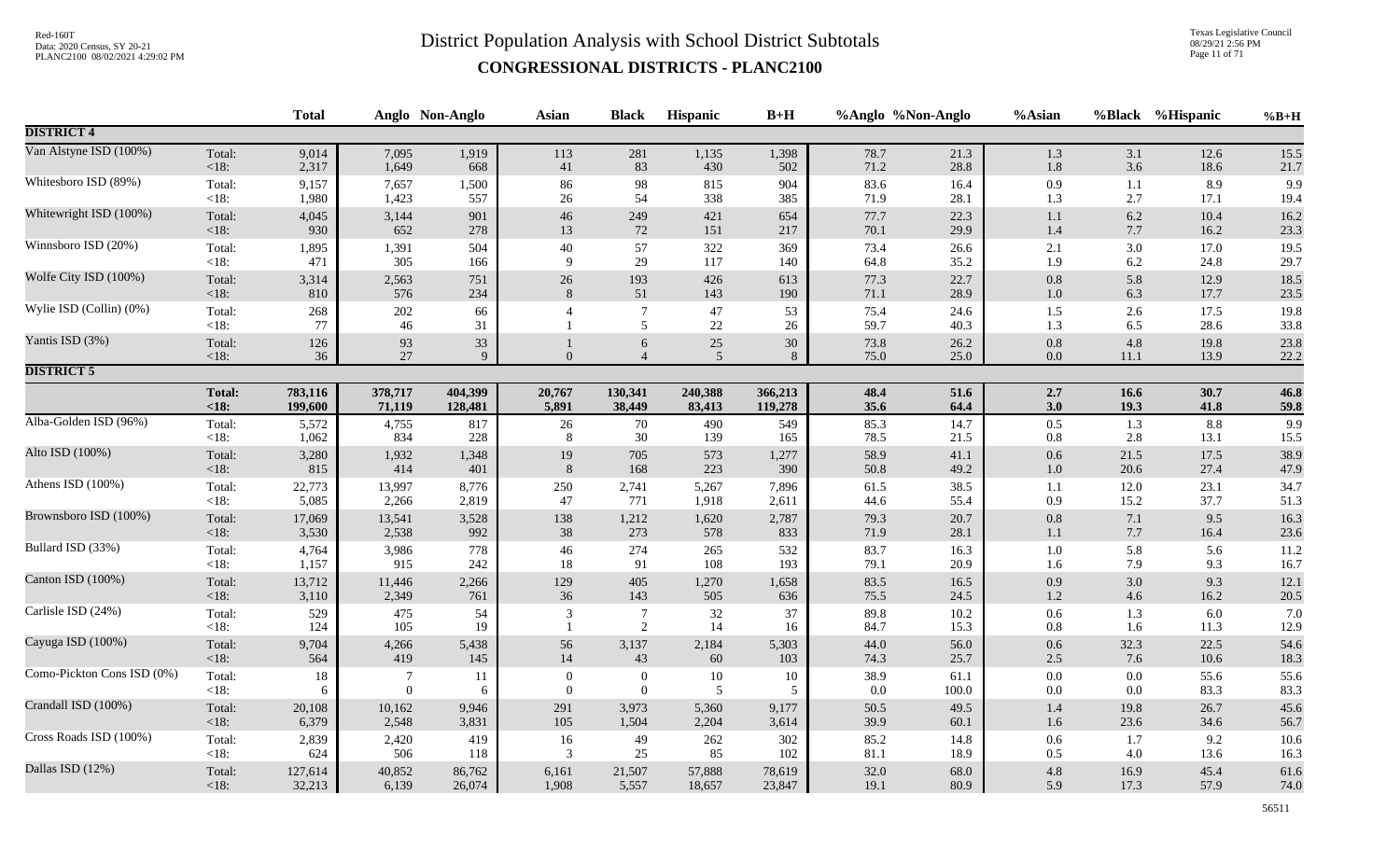Texas Legislative Council 08/29/21 2:56 PM Page 12 of 71

|                                                    |                   | <b>Total</b>   |              | Anglo Non-Anglo | <b>Asian</b>   | <b>Black</b>                       | <b>Hispanic</b> | $B+H$      | %Anglo %Non-Anglo |              | %Asian     |                | %Black %Hispanic | $%B+H$       |
|----------------------------------------------------|-------------------|----------------|--------------|-----------------|----------------|------------------------------------|-----------------|------------|-------------------|--------------|------------|----------------|------------------|--------------|
| <b>DISTRICT 5</b>                                  |                   |                |              |                 |                |                                    |                 |            |                   |              |            |                |                  |              |
| Edgewood ISD (Van Zandt) (100%) <sub>Total</sub> : | $<18$ :           | 5,760<br>1,323 | 4,779<br>982 | 981<br>341      | 71<br>29       | 213<br>87                          | 509<br>187      | 717<br>272 | 83.0<br>74.2      | 17.0<br>25.8 | 1.2<br>2.2 | 3.7<br>6.6     | 8.8<br>14.1      | 12.4<br>20.6 |
| Elkhart ISD (99%)                                  | Total:            | 6,025          | 4,980        | 1,045           | $22\,$         | 366                                | 500             | 840        | 82.7              | 17.3         | 0.4        | 6.1            | 8.3              | 13.9         |
|                                                    | <18:              | 1,488          | 1,105        | 383             | 9              | 130                                | 218             | 332        | 74.3              | 25.7         | 0.6        | 8.7            | 14.7             | 22.3         |
| Eustace ISD (100%)                                 | Total:            | 8,606          | 7,431        | 1,175           | 45             | 180                                | 622             | 790        | 86.3              | 13.7         | 0.5        | 2.1            | 7.2              | 9.2          |
|                                                    | $<18$ :           | 1,723          | 1,399        | 324             | 18             | 55                                 | 222             | 268        | 81.2              | 18.8         | $1.0\,$    | 3.2            | 12.9             | 15.6         |
| Forney ISD (100%)                                  | Total:            | 55,884         | 28,598       | 27,286          | 1,879          | 12,504                             | 11,914          | 23,962     | 51.2              | 48.8         | 3.4        | 22.4           | 21.3             | 42.9         |
|                                                    | <18:              | 17,630         | 7,406        | 10,224          | 618            | 4,909                              | 4,672           | 9,278      | 42.0              | 58.0         | $3.5\,$    | 27.8           | 26.5             | 52.6         |
| Frankston ISD (100%)                               | Total:            | 4,274          | 3,428        | 846             | $26\,$         | 387                                | 283             | 655        | 80.2              | 19.8         | $0.6\,$    | 9.1            | 6.6              | 15.3         |
|                                                    | $<18$ :           | 891            | 636          | 255             | 5              | 95                                 | 117             | 203        | 71.4              | 28.6         | 0.6        | 10.7           | 13.1             | 22.8         |
| Fruitvale ISD (100%)                               | Total:            | 1,775          | 1,480        | 295             | 8              | 25                                 | 196             | 221        | 83.4              | 16.6         | $0.5\,$    | 1.4            | 11.0             | 12.5         |
|                                                    | $<18$ :           | 398            | 323          | $75\,$          | 5              | 6                                  | 55              | 61         | 81.2              | 18.8         | $1.3\,$    | 1.5            | 13.8             | 15.3         |
| Garland ISD (7%)                                   | Total:            | 20,601         | 4,299        | 16,302          | 828            | 3,335                              | 12,047          | 15,215     | 20.9              | 79.1         | $4.0\,$    | 16.2           | 58.5             | 73.9         |
|                                                    | < 18:             | 5,766          | 529          | 5,237           | 186            | 1,026                              | 4,092           | 5,022      | 9.2               | 90.8         | 3.2        | 17.8           | 71.0             | 87.1         |
| Grand Saline ISD (100%)                            | Total:            | 7,032          | 5,559        | 1,473           | 25             | 96                                 | 1,115           | 1,207      | 79.1              | 20.9         | 0.4        | 1.4            | 15.9             | 17.2         |
|                                                    | <18:              | 1,694          | 1,172        | 522             | 6              | 50                                 | 402             | 450        | 69.2              | 30.8         | 0.4        | 3.0            | 23.7             | 26.6         |
| Jacksonville ISD (100%)                            | Total:            | 24,970         | 12,405       | 12,565          | 217            | 3,780                              | 8,128           | 11,804     | 49.7              | 50.3         | 0.9        | 15.1           | 32.6             | 47.3         |
|                                                    | $<18$ :           | 6,527          | 2,185        | 4,342           | 65             | 1,161                              | 3,071           | 4,153      | 33.5              | 66.5         | 1.0        | 17.8           | 47.1             | 63.6         |
| Kaufman ISD (100%)                                 | Total:            | 19,123         | 10,715       | 8,408           | 182            | 1,257                              | 6,549           | 7,730      | 56.0              | 44.0         | $1.0\,$    | 6.6            | 34.2             | 40.4         |
|                                                    | $<18$ :           | 5,111          | 2,175        | 2,936           | 65             | 364                                | 2,419           | 2,757      | 42.6              | 57.4         | 1.3        | 7.1            | 47.3             | 53.9         |
| Kemp ISD (100%)                                    | Total:            | 10,803         | 7,987        | 2,816           | 75             | 353                                | 1,958           | 2,279      | 73.9              | 26.1         | 0.7        | 3.3            | 18.1             | 21.1         |
|                                                    | <18:              | 2,578          | 1,636        | 942             | 20             | 120                                | 715             | 814        | 63.5              | 36.5         | $0.8\,$    | 4.7            | 27.7             | 31.6         |
| LaPoynor ISD (100%)                                | Total:            | 2,588          | 2,079        | 509             | 14             | 223                                | 167             | 386        | 80.3              | 19.7         | $0.5\,$    | 8.6            | 6.5              | 14.9         |
|                                                    | $<18$ :           | 531            | 396          | 135             | 3              | 58                                 | 59              | 115        | 74.6              | 25.4         | 0.6        | 10.9           | 11.1             | 21.7         |
| Lindale ISD (1%)                                   | Total:<br>$<18$ : | 146<br>51      | 106<br>33    | 40<br>18        | $\overline{c}$ | $\overline{4}$<br>$\boldsymbol{0}$ | $27\,$<br>14    | 31<br>14   | 72.6<br>64.7      | 27.4<br>35.3 | 1.4<br>2.0 | 2.7<br>$0.0\,$ | 18.5<br>27.5     | 21.2<br>27.5 |
| Mabank ISD (100%)                                  | Total:            | 21,569         | 17,764       | 3,805           | 273            | 498                                | 2,269           | 2,732      | 82.4              | 17.6         | 1.3        | 2.3            | 10.5             | 12.7         |
|                                                    | <18:              | 4,659          | 3,449        | 1,210           | 82             | 180                                | 800             | 961        | 74.0              | 26.0         | 1.8        | 3.9            | 17.2             | 20.6         |
| Malakoff ISD (100%)                                | Total:            | 9,407          | 7,290        | 2,117           | 110            | 693                                | 1,009           | 1,692      | 77.5              | 22.5         | 1.2        | 7.4            | 10.7             | 18.0         |
|                                                    | $<18$ :           | 1,665          | 1,041        | 624             | 36             | 211                                | 348             | 552        | 62.5              | 37.5         | 2.2        | 12.7           | 20.9             | 33.2         |
| Martins Mill ISD (100%)                            | Total:<br><18:    | 2,213<br>470   | 1,811<br>379 | 402<br>91       | 9              | 55<br>18                           | 257<br>62       | 309<br>78  | 81.8<br>80.6      | 18.2<br>19.4 | 0.4<br>0.2 | 2.5<br>3.8     | 11.6<br>13.2     | 14.0<br>16.6 |
| Mesquite ISD (93%)                                 | Total:            | 171,504        | 38,905       | 132,599         | 4,812          | 43,771                             | 83,287          | 125,477    | 22.7              | 77.3         | 2.8        | 25.5           | 48.6             | 73.2         |
|                                                    | <18:              | 50,016         | 5,701        | 44,315          | 1,018          | 14,105                             | 29,806          | 42,965     | 11.4              | 88.6         | 2.0        | 28.2           | 59.6             | 85.9         |
| Mineola ISD (92%)                                  | Total:            | 9,223          | 6,555        | 2,668           | 93             | 622                                | 1,694           | 2,275      | 71.1              | 28.9         | $1.0\,$    | 6.7            | 18.4             | 24.7         |
|                                                    | $<18$ :           | 2,022          | 1,129        | 893             | 35             | 186                                | 627             | 787        | 55.8              | 44.2         | 1.7        | 9.2            | 31.0             | 38.9         |
| Murchison ISD (100%)                               | Total:            | 867            | 647          | 220             | 19             | 26                                 | 150             | 175        | 74.6              | 25.4         | $2.2\,$    | 3.0            | 17.3             | 20.2         |
|                                                    | $<18$ :           | 206            | 126          | 80              | 8              | $7\phantom{.0}$                    | 60              | 67         | 61.2              | 38.8         | 3.9        | 3.4            | 29.1             | 32.5         |
| Neches ISD (100%)                                  | Total:            | 1,507          | 1,213        | 294             | $\mathbf{Q}$   | 114                                | $127\,$         | 237        | 80.5              | 19.5         | $0.6\,$    | 7.6            | 8.4              | 15.7         |
|                                                    | $<18$ :           | 349            | 255          | 94              | $\Omega$       | 36                                 | 46              | 79         | 73.1              | 26.9         | 0.0        | 10.3           | 13.2             | 22.6         |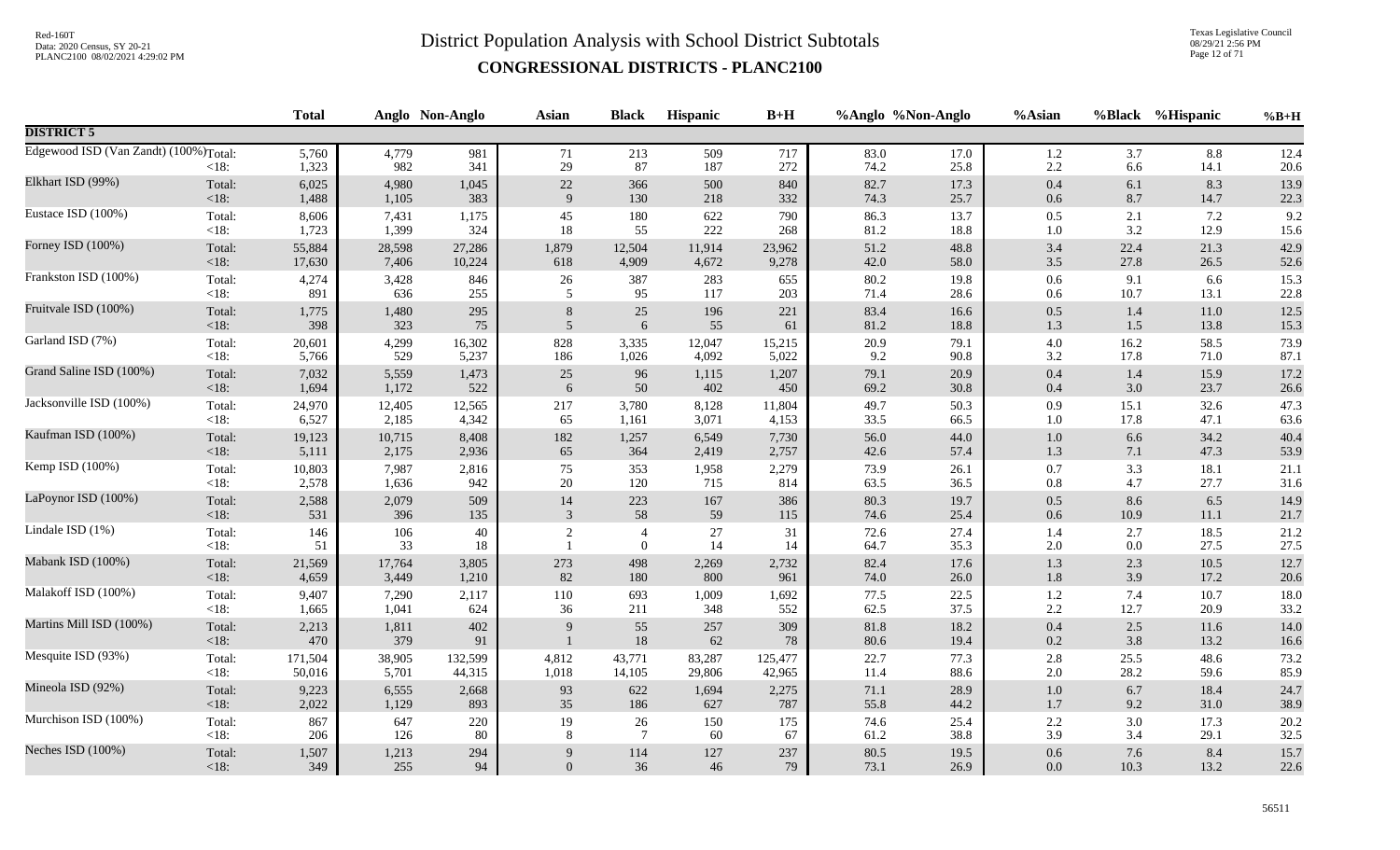Texas Legislative Council 08/29/21 2:56 PM Page 13 of 71

|                            |                   | <b>Total</b> |              | Anglo Non-Anglo | <b>Asian</b>   | <b>Black</b>   | <b>Hispanic</b> | $B+H$        |              | %Anglo %Non-Anglo | %Asian             |              | %Black %Hispanic | $%B+H$       |
|----------------------------|-------------------|--------------|--------------|-----------------|----------------|----------------|-----------------|--------------|--------------|-------------------|--------------------|--------------|------------------|--------------|
| <b>DISTRICT 5</b>          |                   |              |              |                 |                |                |                 |              |              |                   |                    |              |                  |              |
| New Summerfield ISD (100%) | Total:<br><18:    | 1,722<br>447 | 655<br>107   | 1,067<br>340    | 3              | 104<br>6       | 932<br>331      | 1,034<br>337 | 38.0<br>23.9 | 62.0<br>76.1      | $0.2\,$<br>0.2     | 6.0<br>1.3   | 54.1<br>74.0     | 60.0<br>75.4 |
| Palestine ISD (100%)       | Total:            | 20,935       | 10,897       | 10,038          | 281            | 4,503          | 4,951           | 9,313        | 52.1         | 47.9              | $1.3$              | 21.5         | 23.6             | 44.5         |
|                            | $<18$ :           | 4,984        | 1,772        | 3,212           | 83             | 1,322          | 1,820           | 3,059        | 35.6         | 64.4              | 1.7                | 26.5         | 36.5             | 61.4         |
| Quinlan ISD (2%)           | Total:            | 454          | 314          | 140             | 3              | $\overline{7}$ | 99              | 105          | 69.2         | $30.8\,$          | $0.7\,$            | 1.5          | 21.8             | 23.1         |
|                            | $<18$ :           | 104          | 64           | 40              | $\overline{2}$ | $\overline{4}$ | 34              | 37           | 61.5         | 38.5              | 1.9                | 3.8          | 32.7             | 35.6         |
| Quitman ISD (63%)          | Total:            | 5,413        | 4,429        | 984             | 39             | 259            | 488             | 740          | 81.8         | 18.2              | $0.7\,$            | 4.8          | 9.0              | 13.7         |
|                            | < 18:             | 984          | 698          | 286             | 5              | 79             | 178             | 252          | 70.9         | 29.1              | $0.5\,$            | 8.0          | 18.1             | 25.6         |
| Richardson ISD (13%)       | Total:            | 31,601       | 16,602       | 14,999          | 1,422          | 8,071          | 5,260           | 13,124       | 52.5         | 47.5              | $4.5\,$            | 25.5         | 16.6             | 41.5         |
|                            | $<18$ :           | 8,500        | 4,162        | 4,338           | 513            | 2,133          | 1,717           | 3,755        | 49.0         | 51.0              | $6.0\,$            | 25.1         | 20.2             | 44.2         |
| Rockwall ISD (2%)          | Total:            | 1,519        | 823          | 696             | 98             | 257            | 289             | 538          | 54.2         | 45.8              | $6.5\,$            | 16.9         | 19.0             | 35.4         |
|                            | < 18:             | 516          | 228          | 288             | 43             | 109            | 126             | 232          | 44.2         | 55.8              | 8.3                | 21.1         | 24.4             | 45.0         |
| Rusk ISD (98%)             | Total:            | 11,318       | 7,524        | 3,794           | 94             | 1,926          | 1,551           | 3,446        | 66.5         | 33.5              | $0.8\,$            | 17.0         | 13.7             | 30.4         |
|                            | <18:              | 2,495        | 1,577        | 918             | $22\,$         | 410            | 453             | 851          | 63.2         | 36.8              | 0.9                | 16.4         | 18.2             | 34.1         |
| Scurry-Rosser ISD (100%)   | Total:            | 4,903        | 3,592        | 1,311           | 37             | 189            | 884             | 1,056        | 73.3         | 26.7              | $0.8\,$            | 3.9          | 18.0             | 21.5         |
|                            | < 18:             | 1,231        | 767          | 464             | 9              | 43             | 359             | 396          | 62.3         | 37.7              | $0.7\,$            | 3.5          | 29.2             | 32.2         |
| Slocum ISD (100%)          | Total:<br>$<18$ : | 2,242<br>453 | 1,881<br>348 | 361<br>105      | $\mathbf{Q}$   | 95<br>$32\,$   | 165<br>60       | 258<br>90    | 83.9<br>76.8 | 16.1<br>23.2      | $0.4\,$<br>0.2     | 4.2<br>7.1   | 7.4<br>13.2      | 11.5<br>19.9 |
| Sunnyvale ISD (100%)       | Total:            | 7,759        | 3,865        | 3,894           | 2,061          | 851            | 821             | 1,649        | 49.8         | 50.2              | 26.6               | 11.0         | 10.6             | 21.3         |
|                            | $<18$ :           | 2,112        | 960          | 1,152           | 570            | 294            | 249             | 528          | 45.5         | 54.5              | 27.0               | 13.9         | 11.8             | 25.0         |
| Terrell ISD (96%)          | Total:            | 27,201       | 12,503       | 14,698          | 380            | 5,515          | 8,386           | 13,718       | 46.0         | 54.0              | 1.4                | 20.3         | 30.8             | 50.4         |
|                            | $<18$ :           | 6,888        | 2,087        | 4,801           | 93             | 1,544          | 3,163           | 4,587        | 30.3         | 69.7              | 1.4                | 22.4         | 45.9             | 66.6         |
| Trinidad ISD (100%)        | Total:<br>$<18$ : | 845<br>194   | 572<br>102   | 273<br>92       | 9              | 143<br>55      | 97<br>38        | 229<br>84    | 67.7<br>52.6 | 32.3<br>47.4      | $1.1\,$<br>$0.5\,$ | 16.9<br>28.4 | 11.5<br>19.6     | 27.1<br>43.3 |
| Troup ISD (38%)            | Total:            | 2,045        | 1,711        | 334             | 17             | 76             | 191             | 266          | 83.7         | 16.3              | $0.8\,$            | 3.7          | 9.3              | $13.0\,$     |
|                            | <18:              | 471          | 362          | 109             | $\overline{4}$ | $21\,$         | 77              | 97           | 76.9         | 23.1              | 0.8                | 4.5          | 16.3             | $20.6\,$     |
| Van ISD (86%)              | Total:            | 12,893       | 10,257       | 2,636           | 113            | 433            | 1,648           | 2,055        | 79.6         | 20.4              | 0.9                | 3.4          | 12.8             | 15.9         |
|                            | < 18:             | 2,847        | 2,016        | 831             | 40             | 111            | 606             | 700          | 70.8         | 29.2              | 1.4                | 3.9          | 21.3             | 24.6         |
| Wells ISD (94%)            | Total:            | 1,784        | 1,407        | 377             | 19             | 197            | 125             | 318          | 78.9         | 21.1              | 1.1                | 11.0         | 7.0              | 17.8         |
|                            | $<18$ :           | 489          | 379          | 110             | 10             | 46             | 48              | 92           | 77.5         | 22.5              | $2.0\,$            | 9.4          | 9.8              | 18.8         |
| Westwood ISD (100%)        | Total:            | 14,080       | 7,097        | 6,983           | 147            | 3,738          | 2,977           | 6,655        | 50.4         | 49.6              | $1.0\,$            | 26.5         | 21.1             | 47.3         |
|                            | < 18:             | 1,991        | 1,023        | 968             | 36             | 463            | 471             | 907          | 51.4         | 48.6              | 1.8                | 23.3         | 23.7             | 45.6         |
| Wills Point ISD (100%)     | Total:            | 16,067       | 11,929       | 4,138           | 118            | 1,022          | 2,478           | 3,459        | 74.2         | 25.8              | $0.7\,$            | 6.4          | 15.4             | 21.5         |
|                            | $<18$ :           | 3,729        | 2,360        | 1,369           | 48             | 291            | 929             | 1,200        | 63.3         | 36.7              | 1.3                | 7.8          | 24.9             | 32.2         |
| Winnsboro ISD (51%)        | Total:            | 4,912        | 3,748        | 1,164           | 49             | 324            | 653             | 965          | 76.3         | 23.7              | $1.0\,$            | 6.6          | 13.3             | 19.6         |
|                            | < 18:             | 914          | 692          | 222             | 13             | 50             | 147             | 191          | 75.7         | 24.3              | 1.4                | 5.5          | 16.1             | 20.9         |
| Yantis ISD (97%)           | Total:<br><18:    | 3,564<br>484 | 3,041<br>325 | 523<br>159      | 14             | 49<br>25       | 364<br>119      | 404<br>140   | 85.3<br>67.1 | 14.7<br>32.9      | 0.4<br>$0.2\,$     | 1.4<br>5.2   | 10.2<br>24.6     | 11.3<br>28.9 |
| <b>DISTRICT 6</b>          |                   |              |              |                 |                |                |                 |              |              |                   |                    |              |                  |              |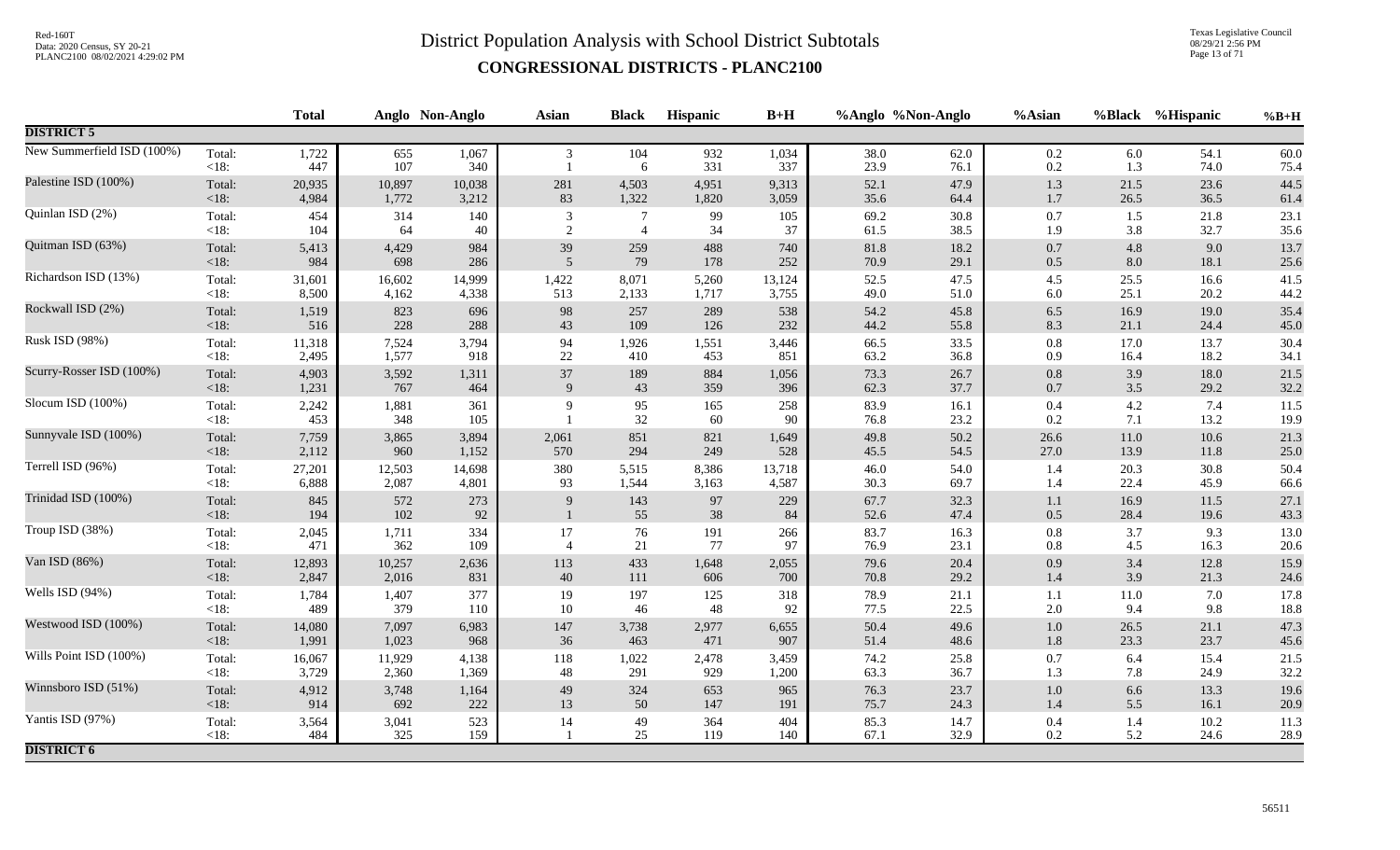Texas Legislative Council 08/29/21 2:56 PM Page 14 of 71

|                             |                   | <b>Total</b>   |              | Anglo Non-Anglo      | <b>Asian</b>                     | <b>Black</b>                   | <b>Hispanic</b> | $B+H$          | %Anglo %Non-Anglo |              | %Asian     |            | %Black %Hispanic | $%B+H$     |
|-----------------------------|-------------------|----------------|--------------|----------------------|----------------------------------|--------------------------------|-----------------|----------------|-------------------|--------------|------------|------------|------------------|------------|
| <b>DISTRICT 6</b>           |                   |                |              |                      |                                  |                                |                 |                |                   |              |            |            |                  |            |
|                             | <b>Total:</b>     | 824,978        | 356,727      | 468,251              | 51,609                           | 197,296                        | 208,479         | 398,201        | 43.2              | 56.8         | 6.3        | 23.9       | 25.3             | 48.3       |
|                             | < 18:             | 210,031        | 66,566       | 143,465              | 12,868                           | 60,012                         | 71,206          | 126,896        | 31.7              | 68.3         | 6.1        | 28.6       | 33.9             | 60.4       |
| Arlington ISD (77%)         | Total:            | 281,364        | 111,724      | 169,640              | 25,736                           | 72,455                         | 69,113          | 138,733        | 39.7              | 60.3         | 9.1        | 25.8       | 24.6             | 49.3       |
|                             | <18:              | 62,747         | 16,306       | 46,441               | 5,230                            | 20,034                         | 21,881          | 40,477         | 26.0              | 74.0         | 8.3        | 31.9       | 34.9             | 64.5       |
| Avalon ISD (100%)           | Total:            | 886            | 523          | 363                  | 5                                | 38                             | 302             | 337            | 59.0              | 41.0         | $0.6\,$    | 4.3        | 34.1             | 38.0       |
|                             | $<18$ :           | 249            | 136          | 113                  | $\overline{4}$                   | 12                             | 94              | 105            | 54.6              | 45.4         | 1.6        | 4.8        | 37.8             | 42.2       |
| Blooming Grove ISD (100%)   | Total:            | 4,753          | 3,195        | 1,558                | 41                               | 217                            | 1,164           | 1,356          | 67.2              | 32.8         | 0.9        | 4.6        | 24.5             | 28.5       |
|                             | <18:              | 1,194          | 642          | 552                  | 12                               | 92                             | 433             | 509            | 53.8              | 46.2         | $1.0\,$    | 7.7        | 36.3             | 42.6       |
| Burleson ISD (18%)          | Total:            | 11,455         | 6,532        | 4,923                | 333                              | 1,597                          | 2,694           | 4,206          | 57.0              | 43.0         | 2.9        | 13.9       | 23.5             | 36.7       |
|                             | < 18:             | 3,160          | 1,453        | 1,707                | 94                               | 544                            | 1,013           | 1,507          | 46.0              | 54.0         | 3.0        | 17.2       | 32.1             | 47.7       |
| Bynum ISD (0%)              | Total:            | $\overline{0}$ | $\mathbf{0}$ | $\overline{0}$       | $\mathbf{0}$                     | $\mathbf{0}$                   | $\overline{0}$  | $\overline{0}$ | $0.0\,$           | $0.0\,$      | $0.0\,$    | 0.0        | 0.0              | 0.0        |
|                             | <18:              | $\overline{0}$ | $\mathbf{0}$ | $\overline{0}$       | $\mathbf{0}$                     | $\overline{0}$                 | $\overline{0}$  | $\overline{0}$ | 0.0               | $0.0\,$      | $0.0\,$    | 0.0        | 0.0              | 0.0        |
| Corsicana ISD (100%)        | Total:            | 31,260         | 13,384       | 17,876               | 421                              | 5,628                          | 10,718          | 16,114         | 42.8              | 57.2         | 1.3        | 18.0       | 34.3             | 51.5       |
|                             | $<18$ :           | 8,265          | 2,415        | 5,850                | 125                              | 1,567                          | 3,905           | 5,333          | 29.2              | 70.8         | 1.5        | 19.0       | 47.2             | 64.5       |
| Crowley ISD (53%)           | Total:            | 56,664         | 15,644       | 41,020               | 2,570                            | 21,321                         | 17,017          | 37,574         | 27.6              | 72.4         | $4.5\,$    | 37.6       | 30.0             | 66.3       |
|                             | <18:              | 16,824         | 2,952        | 13,872               | 699                              | 7,289                          | 6,136           | 12,960         | 17.5              | 82.5         | $4.2\,$    | 43.3       | 36.5             | 77.0       |
| Dawson ISD (Navarro) (100%) | Total:            | 2,804          | 2,060        | 744                  | 28                               | 236                            | 364             | 594            | 73.5              | 26.5         | 1.0        | 8.4        | 13.0             | 21.2       |
|                             | < 18:             | 606            | 398          | 208                  | 9                                | 49                             | 127             | 176            | 65.7              | 34.3         | $1.5\,$    | 8.1        | 21.0             | 29.0       |
| Ennis ISD (100%)            | Total:            | 28,877         | 12,967       | 15,910               | 264                              | 3,509                          | 11,718          | 15,034         | 44.9              | 55.1         | 0.9        | 12.2       | 40.6             | 52.1       |
|                             | <18:              | 7,882          | 2,434        | 5,448                | 125                              | 1,152                          | 4,162           | 5,169          | 30.9              | 69.1         | $1.6\,$    | 14.6       | 52.8             | 65.6       |
| Everman ISD (17%)           | Total:            | 4,680          | 1,383        | 3,297                | 160                              | 1,335                          | 1,754           | 3,032          | 29.6              | 70.4         | 3.4        | 28.5       | 37.5             | 64.8       |
|                             | $<18$ :           | 1,288          | 192          | 1,096                | 50                               | 419                            | 644             | 1,024          | 14.9              | 85.1         | 3.9        | 32.5       | 50.0             | 79.5       |
| Fairfield ISD (4%)          | Total:<br>$<18$ : | 418<br>32      | 374<br>28    | 44<br>$\overline{4}$ | $\overline{2}$<br>$\overline{0}$ | $\overline{7}$<br>$\mathbf{1}$ | 25              | 32<br>2        | 89.5<br>87.5      | 10.5<br>12.5 | 0.5<br>0.0 | 1.7<br>3.1 | 6.0<br>3.1       | 7.7<br>6.3 |
| Ferris ISD (98%)            | Total:            | 10,785         | 4,031        | 6,754                | 96                               | 1,026                          | 5,482           | 6,447          | 37.4              | 62.6         | 0.9        | 9.5        | 50.8             | 59.8       |
|                             | < 18:             | 2,846          | 706          | 2,140                | 42                               | 260                            | 1,841           | 2,069          | 24.8              | 75.2         | $1.5\,$    | 9.1        | 64.7             | 72.7       |
| Fort Worth ISD (7%)         | Total:            | 37,334         | 10,945       | 26,389               | 1,727                            | 12,826                         | 11,680          | 24,049         | 29.3              | 70.7         | $4.6\,$    | 34.4       | 31.3             | 64.4       |
|                             | $<18$ :           | 9,349          | 1,407        | 7,942                | 411                              | 3,606                          | 4,082           | 7,445          | 15.0              | 85.0         | 4.4        | 38.6       | 43.7             | 79.6       |
| Frost ISD (88%)             | Total:            | 1,603          | 1,062        | 541                  | $\,8\,$                          | 74                             | 411             | 478            | 66.3              | 33.7         | 0.5        | 4.6        | 25.6             | 29.8       |
|                             | $<18$ :           | 401            | 215          | 186                  | 3                                | 24                             | 149             | 171            | 53.6              | 46.4         | 0.7        | 6.0        | 37.2             | 42.6       |
| Hubbard ISD (Hill) (0%)     | Total:            | $\overline{0}$ | $\mathbf{0}$ | $\overline{0}$       | $\overline{0}$                   | $\overline{0}$                 | $\mathbf{0}$    | $\overline{0}$ | $0.0\,$           | 0.0          | $0.0\,$    | 0.0        | 0.0              | 0.0        |
|                             | < 18:             | $\overline{0}$ | $\mathbf{0}$ | $\overline{0}$       | $\mathbf{0}$                     | $\boldsymbol{0}$               | $\overline{0}$  | $\theta$       | 0.0               | $0.0\,$      | 0.0        | 0.0        | 0.0              | 0.0        |
| Italy ISD (100%)            | Total:            | 3,032          | 1,894        | 1,138                | 15                               | 409                            | 672             | 1,070          | 62.5              | 37.5         | 0.5        | 13.5       | 22.2             | 35.3       |
|                             | $<18$ :           | 742            | 398          | 344                  | 3                                | 105                            | 237             | 341            | 53.6              | 46.4         | 0.4        | 14.2       | 31.9             | 46.0       |
| Kennedale ISD (100%)        | Total:            | 21,885         | 11,213       | 10,672               | 1,338                            | 4,669                          | 4,220           | 8,722          | 51.2              | 48.8         | 6.1        | 21.3       | 19.3             | 39.9       |
|                             | <18:              | 5,584          | 2,194        | 3,390                | 360                              | 1,548                          | 1,488           | 2,914          | 39.3              | 60.7         | 6.4        | 27.7       | 26.6             | 52.2       |
| Kerens ISD (100%)           | Total:            | 3,779          | 2,205        | 1,574                | 40                               | 769                            | 653             | 1,408          | 58.3              | 41.7         | 1.1        | 20.3       | 17.3             | 37.3       |
|                             | $<18$ :           | 815            | 342          | 473                  | 8                                | 227                            | 219             | 437            | 42.0              | 58.0         | $1.0\,$    | 27.9       | 26.9             | 53.6       |
| Mansfield ISD (95%)         | Total:            | 166,517        | 65,795       | 100,722              | 16,520                           | 48,845                         | 33,920          | 81,050         | 39.5              | 60.5         | 9.9        | 29.3       | 20.4             | 48.7       |
|                             | $<18$ :           | 46,232         | 14,164       | 32,068               | 4,925                            | 15,938                         | 11,623          | 26,576         | 30.6              | 69.4         | 10.7       | 34.5       | 25.1             | 57.5       |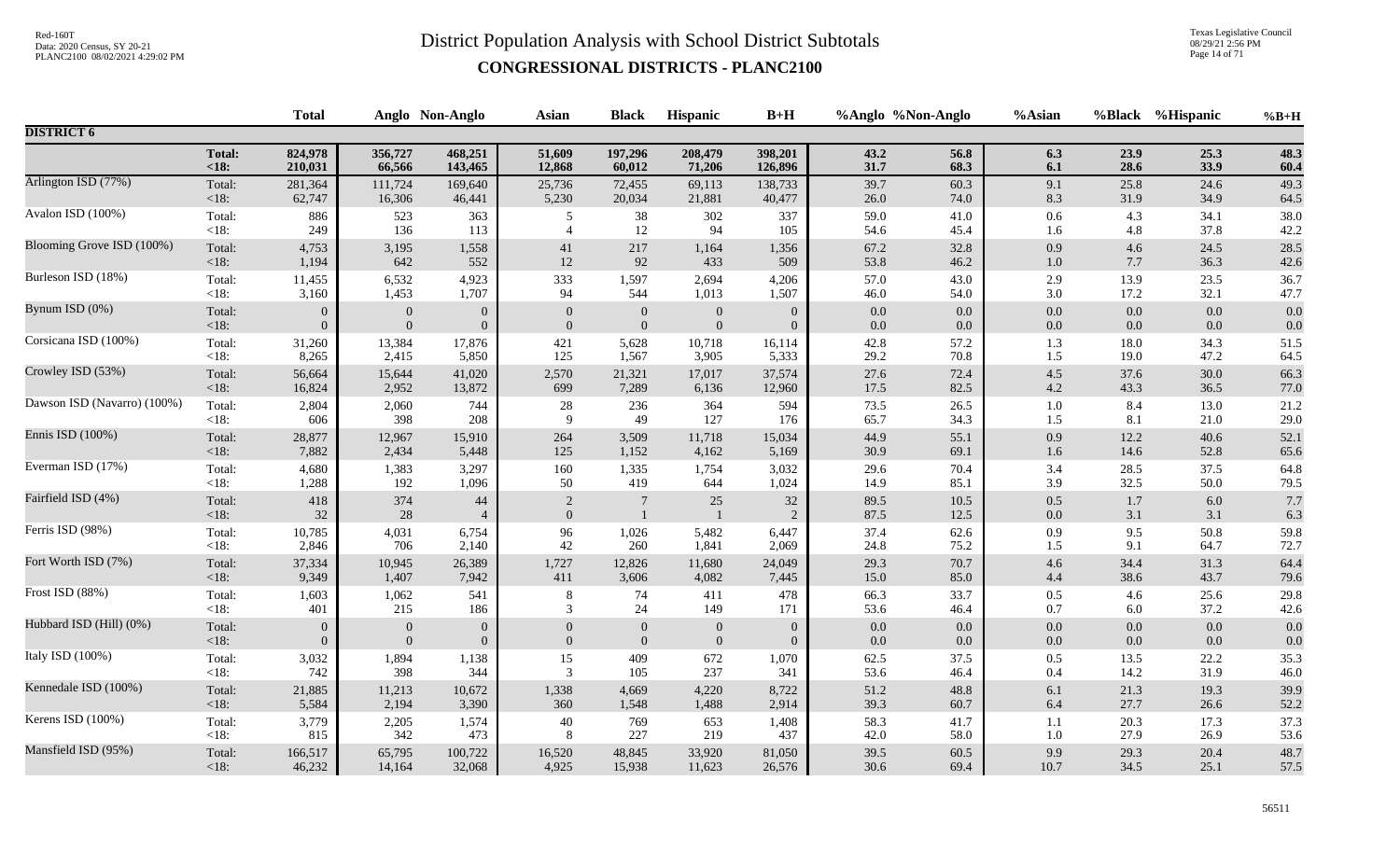Texas Legislative Council 08/29/21 2:56 PM Page 15 of 71

|                                |                | <b>Total</b>   |                  | Anglo Non-Anglo | <b>Asian</b>   | <b>Black</b>     | Hispanic         | $B+H$          |              | %Anglo %Non-Anglo | %Asian         |            | %Black %Hispanic | $%B+H$       |
|--------------------------------|----------------|----------------|------------------|-----------------|----------------|------------------|------------------|----------------|--------------|-------------------|----------------|------------|------------------|--------------|
| <b>DISTRICT 6</b>              |                |                |                  |                 |                |                  |                  |                |              |                   |                |            |                  |              |
| Maypearl ISD (100%)            | Total:         | 5,851          | 4,341            | 1,510           | 58             | 256              | 979              | 1,214          | 74.2         | 25.8              | 1.0            | 4.4        | 16.7             | 20.7         |
|                                | $<18$ :        | 1,500          | 1,042            | 458             | 15             | 70               | 329              | 391            | 69.5         | 30.5              | 1.0            | 4.7        | 21.9             | 26.1         |
| Midlothian ISD (100%)          | Total:         | 48,909         | 33,453           | 15,456          | 912            | 5,210            | 8,031            | 13,015         | 68.4         | 31.6              | 1.9            | 10.7       | 16.4             | 26.6         |
|                                | <18:           | 13,616         | 8,302            | 5,314           | 352            | 1,726            | 2,995            | 4,554          | 61.0         | 39.0              | $2.6\,$        | 12.7       | 22.0             | 33.4         |
| Mildred ISD (100%)             | Total:         | 3,713          | 2,949            | 764             | 31             | 120              | 467              | 583            | 79.4         | 20.6              | $0.8\,$        | 3.2        | 12.6             | 15.7         |
|                                | $<18$ :        | 774            | 512              | 262             | 8              | 35               | 186              | 219            | 66.1         | 33.9              | 1.0            | 4.5        | 24.0             | 28.3         |
| Milford ISD (80%)              | Total:         | 1,111          | 616              | 495             | $11\,$         | 219              | 244              | 454            | 55.4         | 44.6              | $1.0\,$        | 19.7       | 22.0             | 40.9         |
|                                | $<18$ :        | 279            | 138              | 141             | $\sqrt{2}$     | 61               | 74               | 133            | 49.5         | 50.5              | $0.7\,$        | 21.9       | 26.5             | 47.7         |
| Palmer ISD (100%)              | Total:         | 6,276          | 3,786            | 2,490           | 57             | 232              | 2,020            | 2,224          | 60.3         | 39.7              | 0.9            | 3.7        | 32.2             | 35.4         |
|                                | $<18$ :        | 1,665          | 780              | 885             | 20             | 84               | 758              | 822            | 46.8         | 53.2              | $1.2\,$        | 5.0        | 45.5             | 49.4         |
| Red Oak ISD (100%)             | Total:         | 31,515         | 13,837           | 17,678          | 423            | 8,412            | 8,303            | 16,485         | 43.9         | 56.1              | 1.3            | 26.7       | 26.3             | 52.3         |
|                                | <18:           | 8,278          | 2,554            | 5,724           | 148            | 2,622            | 2,958            | 5,430          | 30.9         | 69.1              | $1.8\,$        | 31.7       | 35.7             | 65.6         |
| Rice ISD (100%)                | Total:         | 3,926          | 1,558            | 2,368           | 13             | 177              | 2,125            | 2,285          | 39.7         | 60.3              | 0.3            | 4.5        | 54.1             | 58.2         |
|                                | $<18$ :        | 1,196          | 333              | 863             | 2              | 55               | 804              | 844            | 27.8         | 72.2              | 0.2            | 4.6        | 67.2             | 70.6         |
| Waxahachie ISD (100%)          | Total:         | 55,341         | 31,122           | 24,219          | 799            | 7,705            | 14,307           | 21,605         | 56.2         | 43.8              | 1.4            | 13.9       | 25.9             | 39.0         |
|                                | <18:           | 14,454         | 6,501            | 7,953           | 220            | 2,491            | 5,039            | 7,259          | 45.0         | 55.0              | 1.5            | 17.2       | 34.9             | 50.2         |
| Wortham ISD (12%)              | Total:<br><18: | 240<br>53      | 134<br>22        | 106<br>31       |                | $\overline{4}$   | 96<br>28         | 100<br>29      | 55.8<br>41.5 | 44.2<br>58.5      | $0.4\,$<br>1.9 | 1.7<br>1.9 | 40.0<br>52.8     | 41.7<br>54.7 |
| <b>DISTRICT 7</b>              |                |                |                  |                 |                |                  |                  |                |              |                   |                |            |                  |              |
|                                | <b>Total:</b>  | 800,911        | 301,742          | 499,169         | 103,115        | 134,907          | 258,057          | 384,477        | 37.7         | 62.3              | 12.9           | 16.8       | 32.2             | 48.0         |
|                                | $18:$          | 192,026        | 54,569           | 137,457         | 26,130         | 37,864           | 75,104           | 109,318        | 28.4         | 71.6              | 13.6           | 19.7       | 39.1             | 56.9         |
| Alief ISD (0%)                 | Total:         | $\overline{0}$ | $\boldsymbol{0}$ | $\mathbf{0}$    | $\mathbf{0}$   | $\mathbf{0}$     | $\mathbf{0}$     | $\overline{0}$ | 0.0          | $0.0\,$           | $0.0\,$        | 0.0        | 0.0              | 0.0          |
|                                | $<18$ :        | $\overline{0}$ | $\boldsymbol{0}$ | $\overline{0}$  | $\overline{0}$ | $\boldsymbol{0}$ | $\boldsymbol{0}$ | $\overline{0}$ | 0.0          | 0.0               | $0.0\,$        | 0.0        | 0.0              | 0.0          |
| Cypress-Fairbanks ISD (41%)    | Total:         | 248,670        | 66,107           | 182,563         | 28,287         | 54,860           | 99,580           | 151,029        | 26.6         | 73.4              | 11.4           | 22.1       | 40.0             | 60.7         |
|                                | $<18$ :        | 65,978         | 11,826           | 54,152          | 6,729          | 17,558           | 31,038           | 46,941         | 17.9         | 82.1              | 10.2           | 26.6       | 47.0             | 71.1         |
| Houston ISD (26%)              | Total:         | 385,499        | 156,237          | 229,262         | 51,244         | 59,521           | 116,605          | 172,503        | 40.5         | 59.5              | 13.3           | 15.4       | 30.2             | 44.7         |
|                                | <18:           | 83,157         | 24,674           | 58,483          | 12,933         | 14,149           | 31,821           | 44,614         | 29.7         | 70.3              | 15.6           | 17.0       | 38.3             | 53.7         |
| Katy ISD (26%)                 | Total:         | 100,468        | 37,563           | 62,905          | 13,476         | 16,165           | 32,844           | 47,877         | 37.4         | 62.6              | 13.4           | 16.1       | 32.7             | 47.7         |
|                                | $<18$ :        | 25,353         | 7,753            | 17,600          | 3,565          | 4,879            | 9,409            | 13,807         | 30.6         | 69.4              | 14.1           | 19.2       | 37.1             | 54.5         |
| Spring Branch ISD (36%)        | Total:         | 66,274         | 41,835           | 24,439          | 10,108         | 4,361            | 9,028            | 13,068         | 63.1         | 36.9              | 15.3           | 6.6        | 13.6             | 19.7         |
|                                | $<18$ :        | 17,538         | 10,316           | 7,222           | 2,903          | 1,278            | 2,836            | 3,956          | 58.8         | 41.2              | 16.6           | 7.3        | 16.2             | 22.6         |
| <b>DISTRICT 8</b>              |                |                |                  |                 |                |                  |                  |                |              |                   |                |            |                  |              |
|                                | <b>Total:</b>  | 916,386        | 533,596          | 382,790         | 40,138         | 89,566           | 233,221          | 318,107        | 58.2         | 41.8              | 4.4            | 9.8        | 25.5             | 34.7         |
|                                | $18:$          | 227,754        | 109,002          | 118,752         | 12,207         | 24,957           | 78,418           | 100,923        | 47.9         | 52.1              | 5.4            | 11.0       | 34.4             | 44.3         |
| Anderson-Shiro Cons ISD (100%) | Total:         | 3,860          | 2,986            | 874             | $20\,$         | 307              | 471              | 758            | 77.4         | 22.6              | 0.5            | 8.0        | 12.2             | 19.6         |
|                                | $<18$ :        | 883            | 611              | 272             | 6              | 78               | 177              | 245            | 69.2         | 30.8              | 0.7            | 8.8        | 20.0             | 27.7         |
| Apple Springs ISD (100%)       | Total:         | 1,092          | 902              | 190             | 6              | $102\,$          | 60               | 159            | 82.6         | 17.4              | $0.5\,$        | 9.3        | 5.5              | 14.6         |
|                                | <18:           | 217            | 178              | 39              | 3              | 17               | 22               | 38             | 82.0         | 18.0              | $1.4\,$        | 7.8        | 10.1             | 17.5         |
| Buffalo ISD (0%)               | Total:         | $\overline{0}$ | $\mathbf{0}$     | $\theta$        | $\Omega$       | $\mathbf{0}$     | $\overline{0}$   | $\overline{0}$ | 0.0          | 0.0               | 0.0            | 0.0        | 0.0              | $0.0\,$      |
|                                | $<18$ :        | $\theta$       | $\overline{0}$   | $\overline{0}$  | $\Omega$       | $\overline{0}$   | $\overline{0}$   | $\overline{0}$ | 0.0          | 0.0               | 0.0            | $0.0\,$    | 0.0              | $0.0\,$      |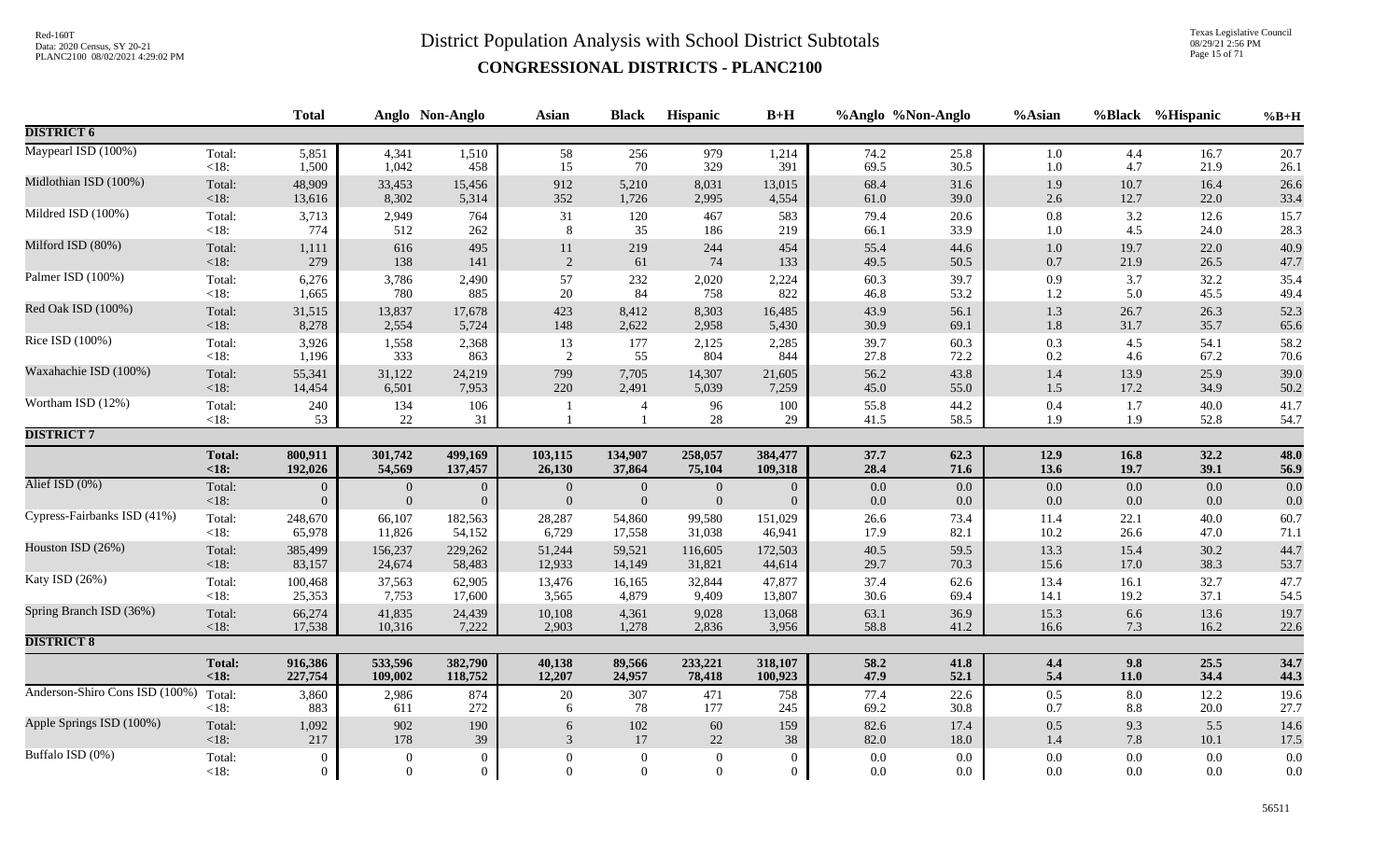Texas Legislative Council 08/29/21 2:56 PM Page 16 of 71

|                                           |                   | <b>Total</b>         |                     | Anglo Non-Anglo          | <b>Asian</b>               | <b>Black</b>               | <b>Hispanic</b>      | $B+H$               |              | %Anglo %Non-Anglo | %Asian         |              | %Black %Hispanic | $%B+H$       |
|-------------------------------------------|-------------------|----------------------|---------------------|--------------------------|----------------------------|----------------------------|----------------------|---------------------|--------------|-------------------|----------------|--------------|------------------|--------------|
| <b>DISTRICT 8</b>                         |                   |                      |                     |                          |                            |                            |                      |                     |              |                   |                |              |                  |              |
| Centerville ISD (Leon) (87%)              | Total:            | 3,625                | 2,899               | 726                      | 32                         | 290                        | 311                  | 601                 | 80.0         | 20.0              | 0.9            | 8.0          | 8.6              | 16.6         |
|                                           | $< 18$ :          | 649                  | 506                 | 143                      | 9                          | 50                         | 81                   | 131                 | 78.0         | 22.0              | 1.4            | 7.7          | 12.5             | 20.2         |
| Centerville ISD (Trinity) (100%)          | Total:<br>$<18$ : | 753<br>160           | 679<br>134          | 74<br>26                 | 3                          | 21<br>6                    | 30<br>13             | 51<br>19            | 90.2<br>83.8 | 9.8<br>16.3       | $0.4\,$<br>0.6 | 2.8<br>3.8   | 4.0<br>8.1       | 6.8<br>11.9  |
| Cleveland ISD (11%)                       | Total:            | 3,346                | 1,754               | 1,592                    | $22\,$                     | $88\,$                     | 1,388                | 1,465               | 52.4         | 47.6              | $0.7\,$        | 2.6          | 41.5             | 43.8         |
|                                           | < 18:             | 995                  | 402                 | 593                      | 6                          | 19                         | 543                  | 562                 | 40.4         | 59.6              | 0.6            | 1.9          | 54.6             | 56.5         |
| Coldspring-Oakhurst Cons ISD<br>$(100\%)$ | Total:            | 13,940               | 10,821              | 3,119                    | 101                        | 1,648                      | 936                  | 2,547               | 77.6         | 22.4              | $0.7\,$        | 11.8         | 6.7              | 18.3         |
|                                           | < 18:             | 2,372                | 1,612               | 760                      | 29                         | 387                        | 295                  | 665                 | 68.0         | 32.0              | $1.2\,$        | 16.3         | 12.4             | 28.0         |
| Conroe ISD (100%)                         | Total:            | 346,339              | 196,726             | 149,613                  | 21,401                     | 29,232                     | 91,936               | 119,192             | 56.8         | 43.2              | 6.2            | 8.4          | 26.5             | 34.4         |
|                                           | <18:              | 91,777               | 42,782              | 48,995                   | 6,682                      | 9,826                      | 31,205               | 40,010              | 46.6         | 53.4              | $7.3\,$        | 10.7         | 34.0             | 43.6         |
| Crockett ISD (100%)                       | Total:            | 8,617                | 3,659               | 4,958                    | 83                         | 3,182                      | 1,596                | 4,723               | 42.5         | 57.5              | $1.0\,$        | 36.9         | 18.5             | 54.8         |
|                                           | <18:              | 1,995                | 511                 | 1,484                    | $27\,$                     | 839                        | 606                  | 1,420               | 25.6         | 74.4              | 1.4            | 42.1         | 30.4             | 71.2         |
| Elkhart ISD (1%)                          | Total:<br>$<18$ : | 38<br>$\overline{4}$ | 31                  | $\tau$<br>$\mathfrak{Z}$ | $\theta$<br>$\overline{0}$ | $\sqrt{2}$<br>$\mathbf{1}$ | $\sqrt{3}$<br>3      | $\overline{4}$<br>3 | 81.6<br>25.0 | 18.4<br>75.0      | $0.0\,$<br>0.0 | 5.3<br>25.0  | 7.9<br>75.0      | 10.5<br>75.0 |
| Grapeland ISD (100%)                      | Total:            | 4,005                | 2,986               | 1,019                    | 53                         | 681                        | 172                  | 848                 | 74.6         | 25.4              | 1.3            | 17.0         | 4.3              | 21.2         |
|                                           | $<18$ :           | 777                  | 520                 | 257                      | 13                         | 163                        | 60                   | 222                 | 66.9         | 33.1              | 1.7            | 21.0         | 7.7              | 28.6         |
| Groveton ISD (100%)                       | Total:            | 4,940                | 4,134               | 806                      | 27                         | 316                        | 304                  | 612                 | 83.7         | 16.3              | $0.5\,$        | 6.4          | 6.2              | 12.4         |
|                                           | $<18$ :           | 900                  | 697                 | 203                      | 11                         | 80                         | 90                   | 167                 | 77.4         | 22.6              | 1.2            | 8.9          | 10.0             | 18.6         |
| Humble ISD (0%)                           | Total:<br>$<18$ : | 24                   | 5<br>$\overline{0}$ | 19<br>$\tau$             |                            | $\sqrt{5}$<br>5            | 11<br>$\overline{4}$ | 13<br>6             | 20.8<br>0.0  | 79.2<br>100.0     | 4.2<br>14.3    | 20.8<br>71.4 | 45.8<br>57.1     | 54.2<br>85.7 |
| Huntsville ISD (100%)                     | Total:            | 70,972               | 35,761              | 35,211                   | 1,300                      | 16,670                     | 16,072               | 32,408              | 50.4         | 49.6              | $1.8\,$        | 23.5         | 22.6             | 45.7         |
|                                           | $<18$ :           | 10,326               | 4,361               | 5,965                    | 223                        | 2,680                      | 2,947                | 5,513               | 42.2         | 57.8              | 2.2            | 26.0         | 28.5             | 53.4         |
| Iola ISD (100%)                           | Total:            | 3,101                | 2,507               | 594                      | $30\,$                     | 72                         | 365                  | 430                 | 80.8         | 19.2              | $1.0\,$        | 2.3          | 11.8             | 13.9         |
|                                           | $<18$ :           | 650                  | 464                 | 186                      | 5                          | 34                         | 126                  | 156                 | 71.4         | 28.6              | $0.8\,$        | 5.2          | 19.4             | 24.0         |
| Kennard ISD (100%)                        | Total:            | 2,011                | 1,534               | 477                      | 8                          | 273                        | 135                  | 401                 | 76.3         | 23.7              | 0.4            | 13.6         | 6.7              | 19.9         |
|                                           | $<18$ :           | 364                  | 248                 | 116                      | $\overline{5}$             | 49                         | 58                   | 102                 | 68.1         | 31.9              | 1.4            | 13.5         | 15.9             | 28.0         |
| Klein ISD (22%)                           | Total:            | 60,377               | 26,444              | 33,933                   | 5,053                      | 8,258                      | 19,918               | 27,658              | 43.8         | 56.2              | 8.4            | 13.7         | 33.0             | 45.8         |
|                                           | <18:              | 17,881               | 6,318               | 11,563                   | 1,515                      | 2,925                      | 7,187                | 9,820               | 35.3         | 64.7              | 8.5            | 16.4         | 40.2             | 54.9         |
| Latexo ISD (100%)                         | Total:            | 1,993                | 1,734               | 259                      | $10\,$                     | 57                         | 153                  | 204                 | 87.0         | 13.0              | $0.5\,$        | 2.9          | 7.7              | 10.2         |
|                                           | $<18$ :           | 386                  | 313                 | 73                       | 2                          | 28                         | 39                   | 64                  | 81.1         | 18.9              | 0.5            | 7.3          | 10.1             | 16.6         |
| Leon ISD $(6%)$                           | Total:            | 228                  | 196                 | 32                       | $\sqrt{2}$                 | $\overline{9}$             | 11                   | 20                  | 86.0         | 14.0              | 0.9            | 3.9          | 4.8              | 8.8          |
|                                           | $<18$ :           | 40                   | 26                  | 14                       | 2                          | 8                          | 5                    | 13                  | 65.0         | 35.0              | 5.0            | 20.0         | 12.5             | 32.5         |
| Lovelady ISD (100%)                       | Total:            | 5,290                | 2,919               | 2,371                    | 31                         | 1,250                      | 1,017                | 2,247               | 55.2         | 44.8              | 0.6            | 23.6         | 19.2             | 42.5         |
|                                           | $<18$ :           | 637                  | 429                 | 208                      | $7\phantom{.0}$            | 90                         | 100                  | 183                 | 67.3         | 32.7              | 1.1            | 14.1         | 15.7             | 28.7         |
| Madisonville Cons ISD (100%)              | Total:            | 12,938               | 6,281               | 6,657                    | 110                        | 2,850                      | 3,506                | 6,304               | 48.5         | 51.5              | 0.9            | 22.0         | 27.1             | 48.7         |
|                                           | $<18$ :           | 2,629                | 1,107               | 1,522                    | 20                         | 563                        | 910                  | 1,455               | 42.1         | 57.9              | $0.8\,$        | 21.4         | 34.6             | 55.3         |
| Magnolia ISD (100%)                       | Total:            | 71,639               | 48,004              | 23,635                   | 1,524                      | 2,755                      | 17,343               | 19,858              | 67.0         | 33.0              | 2.1            | 3.8          | 24.2             | 27.7         |
|                                           | $<18$ :           | 18,268               | 10,430              | 7,838                    | 514                        | 844                        | 6,109                | 6,816               | 57.1         | 42.9              | 2.8            | 4.6          | 33.4             | 37.3         |
| Montgomery ISD (100%)                     | Total:            | 51,361               | 41,128              | 10,233                   | 908                        | 1,841                      | 5,777                | 7,476               | 80.1         | 19.9              | $1.8\,$        | 3.6          | 11.2             | 14.6         |
|                                           | <18:              | 11,793               | 8,512               | 3,281                    | 271                        | 556                        | 2,022                | 2,501               | 72.2         | 27.8              | 2.3            | 4.7          | 17.1             | 21.2         |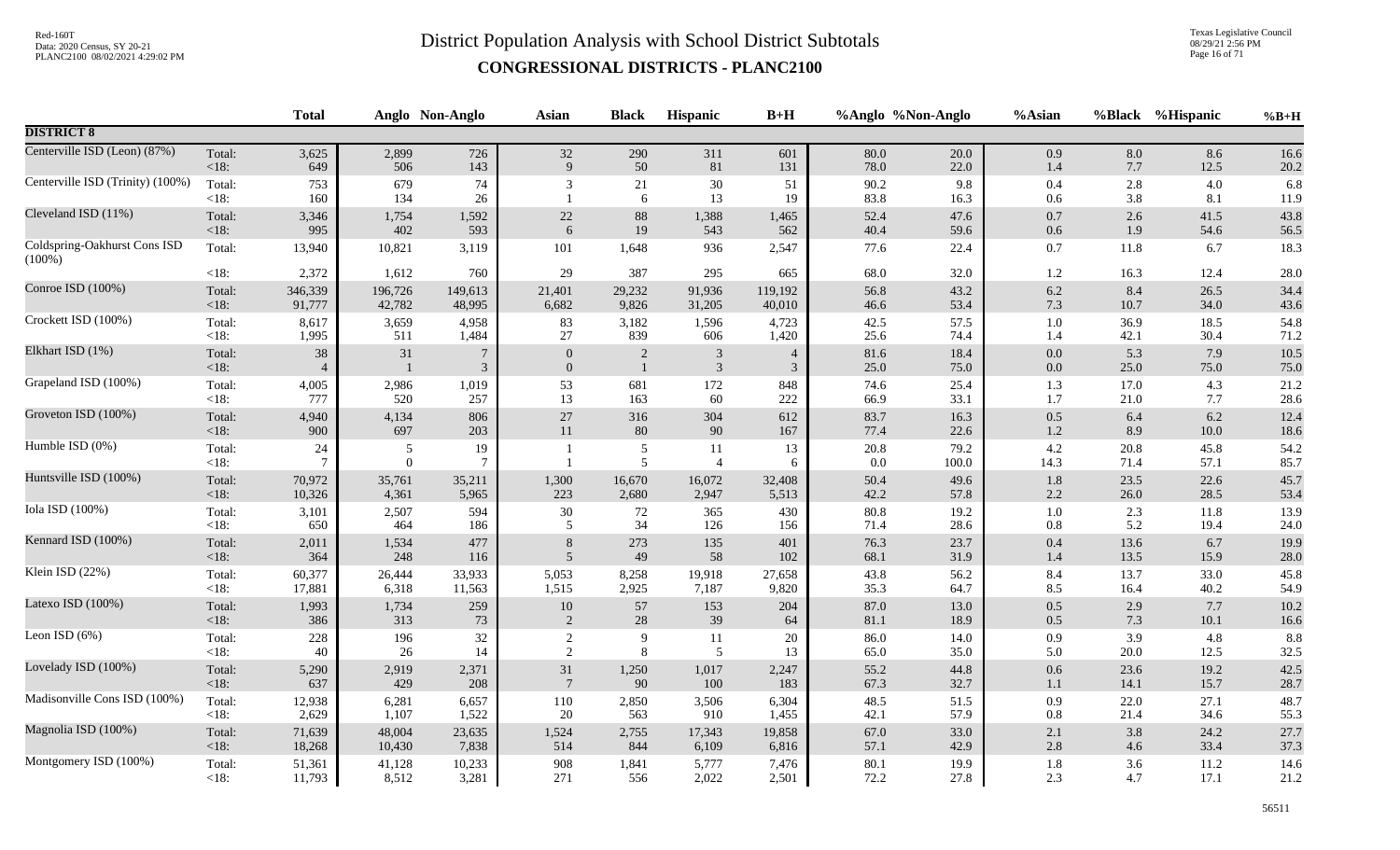Texas Legislative Council 08/29/21 2:56 PM Page 17 of 71

|                        |               | <b>Total</b> |         | Anglo Non-Anglo | <b>Asian</b>   | <b>Black</b> | Hispanic | $B+H$   | %Anglo %Non-Anglo |      | %Asian   |         | %Black %Hispanic | $%B+H$   |
|------------------------|---------------|--------------|---------|-----------------|----------------|--------------|----------|---------|-------------------|------|----------|---------|------------------|----------|
| <b>DISTRICT 8</b>      |               |              |         |                 |                |              |          |         |                   |      |          |         |                  |          |
| Navasota ISD (93%)     | Total:        | 19,829       | 9,697   | 10,132          | 120            | 3,597        | 6,127    | 9,593   | 48.9              | 51.1 | $0.6\,$  | 18.1    | 30.9             | 48.4     |
|                        | $<18$ :       | 4,129        | 1,403   | 2,726           | 29             | 783          | 1,907    | 2,604   | 34.0              | 66.0 | $0.7\,$  | 19.0    | 46.2             | 63.1     |
| New Caney ISD (99%)    | Total:        | 78,328       | 37,203  | 41,125          | 2,741          | 5,104        | 31,728   | 36,349  | 47.5              | 52.5 | $3.5$    | 6.5     | 40.5             | 46.4     |
|                        | $<18$ :       | 21,804       | 7,551   | 14,253          | 747            | 1,559        | 11,797   | 13,083  | 34.6              | 65.4 | 3.4      | 7.2     | 54.1             | 60.0     |
| New Waverly ISD (100%) | Total:        | 4,577        | 3,329   | 1,248           | 33             | 639          | 462      | 1,083   | 72.7              | 27.3 | 0.7      | 14.0    | 10.1             | 23.7     |
|                        | < 18:         | 1,088        | 701     | 387             | 11             | 184          | 174      | 344     | 64.4              | 35.6 | 1.0      | 16.9    | 16.0             | 31.6     |
| Normangee ISD (100%)   | Total:        | 3,550        | 3,013   | 537             | 31             | 117          | 273      | 385     | 84.9              | 15.1 | 0.9      | 3.3     | 7.7              | 10.8     |
|                        | <18:          | 686          | 525     | 161             | $10\,$         | $30\,$       | 106      | 132     | 76.5              | 23.5 | 1.5      | 4.4     | 15.5             | 19.2     |
| North Zulch ISD (100%) | Total:        | 1,810        | 1,475   | 335             | $29\,$         | 34           | $200\,$  | 233     | 81.5              | 18.5 | 1.6      | 1.9     | $11.0\,$         | 12.9     |
|                        | < 18:         | 441          | 332     | 109             | $12\,$         | $10\,$       | 64       | 74      | 75.3              | 24.7 | 2.7      | 2.3     | 14.5             | $16.8\,$ |
| Richards ISD (100%)    | Total:        | 1,656        | 1,365   | 291             | 5              | 117          | 120      | 229     | 82.4              | 17.6 | 0.3      | 7.1     | 7.2              | 13.8     |
|                        | $<18$ :       | 319          | 255     | 64              | $\overline{0}$ | 25           | 38       | 56      | 79.9              | 20.1 | 0.0      | 7.8     | 11.9             | 17.6     |
| Shepherd ISD (100%)    | Total:        | 9,358        | 6,086   | 3,272           | 52             | 660          | 2,311    | 2,930   | 65.0              | 35.0 | $0.6\,$  | 7.1     | 24.7             | 31.3     |
|                        | <18:          | 2,423        | 1,358   | 1,065           | $12\,$         | 174          | 830      | 994     | 56.0              | 44.0 | $0.5\,$  | $7.2\,$ | 34.3             | 41.0     |
| Splendora ISD (100%)   | Total:        | 17,098       | 10,867  | 6,231           | 155            | 344          | 5,189    | 5,500   | 63.6              | 36.4 | 0.9      | 2.0     | 30.3             | 32.2     |
|                        | <18:          | 4,828        | 2,503   | 2,325           | 69             | 122          | 2,005    | 2,113   | 51.8              | 48.2 | 1.4      | 2.5     | 41.5             | 43.8     |
| Spring ISD (4%)        | Total:        | 7,772        | 2,762   | 5,010           | 664            | 1,991        | 2,242    | 4,150   | 35.5              | 64.5 | 8.5      | 25.6    | 28.8             | 53.4     |
|                        | <18:          | 1,400        | 333     | 1,067           | 71             | 452          | 552      | 962     | 23.8              | 76.2 | 5.1      | 32.3    | 39.4             | 68.7     |
| Tomball ISD (51%)      | Total:        | 48,769       | 28,338  | 20,431          | 4,769          | 3,073        | 11,613   | 14,471  | 58.1              | 41.9 | 9.8      | 6.3     | 23.8             | 29.7     |
|                        | <18:          | 14,357       | 7,291   | 7,066           | 1,667          | 981          | 4,198    | 5,060   | 50.8              | 49.2 | 11.6     | 6.8     | 29.2             | 35.2     |
| Trinity ISD (100%)     | Total:        | 7,162        | 5,099   | 2,063           | 67             | 857          | 946      | 1,788   | 71.2              | 28.8 | 0.9      | 12.0    | 13.2             | 25.0     |
|                        | $<18$ :       | 1,390        | 744     | 646             | 17             | 246          | 366      | 601     | 53.5              | 46.5 | 1.2      | 17.7    | 26.3             | 43.2     |
| Willis ISD (100%)      | Total:        | 45,988       | 30,272  | 15,716          | 747            | 3,124        | 10,495   | 13,417  | 65.8              | 34.2 | 1.6      | 6.8     | 22.8             | 29.2     |
|                        | $<18$ :       | 11,179       | 5,844   | 5,335           | 210            | 1,143        | 3,779    | 4,789   | 52.3              | 47.7 | 1.9      | 10.2    | 33.8             | 42.8     |
| <b>DISTRICT 9</b>      |               |              |         |                 |                |              |          |         |                   |      |          |         |                  |          |
|                        | <b>Total:</b> | 770,798      | 70,256  | 700,542         | 97,586         | 296,710      | 311,333  | 597,219 | 9.1               | 90.9 | 12.7     | 38.5    | 40.4             | 77.5     |
|                        | < 18:         | 195,203      | 9,353   | 185,850         | 17,668         | 76,575       | 94,914   | 167,017 | 4.8               | 95.2 | 9.1      | 39.2    | 48.6             | 85.6     |
| Alief ISD (100%)       | Total:        | 273,897      | 23,376  | 250,521         | 49,986         | 79,463       | 122,224  | 197,812 | 8.5               | 91.5 | 18.2     | 29.0    | 44.6             | 72.2     |
|                        | <18:          | 69,730       | 3,185   | 66,545          | 8,925          | 22,346       | 36,134   | 57,011  | 4.6               | 95.4 | 12.8     | 32.0    | 51.8             | 81.8     |
| Fort Bend ISD (35%)    | Total:        | 159,276      | 15,582  | 143,694         | 21,397         | 76,905       | 46,909   | 121,578 | 9.8               | 90.2 | 13.4     | 48.3    | 29.5             | 76.3     |
|                        | $<18$ :       | 39,985       | 2,165   | 37,820          | 4,456          | 20,368       | 14,027   | 33,344  | 5.4               | 94.6 | $11.1\,$ | 50.9    | 35.1             | 83.4     |
| Houston ISD (22%)      | Total:        | 328,916      | 30,029  | 298,887         | 24,823         | 137,404      | 139,084  | 271,858 | 9.1               | 90.9 | $7.5$    | 41.8    | 42.3             | 82.7     |
|                        | <18:          | 83,484       | 3,838   | 79,646          | 4,037          | 33,084       | 43,882   | 75,055  | 4.6               | 95.4 | 4.8      | 39.6    | 52.6             | 89.9     |
| Stafford MSD (49%)     | Total:        | 8,709        | 1,269   | 7,440           | 1,380          | 2,938        | 3,116    | 5,971   | 14.6              | 85.4 | 15.8     | 33.7    | 35.8             | 68.6     |
|                        | <18:          | 2,004        | 165     | 1,839           | 250            | 777          | 871      | 1,607   | 8.2               | 91.8 | 12.5     | 38.8    | 43.5             | 80.2     |
| <b>DISTRICT 10</b>     |               |              |         |                 |                |              |          |         |                   |      |          |         |                  |          |
|                        | <b>Total:</b> | 937,982      | 450,885 | 487,097         | 75,642         | 117,582      | 282,752  | 392,437 | 48.1              | 51.9 | 8.1      | 12.5    | 30.1             | 41.8     |
|                        | < 18:         | 233,261      | 86,632  | 146,629         | 21,478         | 33,921       | 91,446   | 121,266 | 37.1              | 62.9 | 9.2      | 14.5    | 39.2             | 52.0     |
| Austin ISD (21%)       | Total:        | 153,974      | 80,637  | 73,337          | 12,585         | 10,853       | 47,908   | 57,555  | 52.4              | 47.6 | 8.2      | 7.0     | 31.1             | 37.4     |
|                        | $<18$ :       | 27,713       | 10,502  | 17,211          | 2,300          | 2,167        | 12,748   | 14,445  | 37.9              | 62.1 | 8.3      | 7.8     | 46.0             | 52.1     |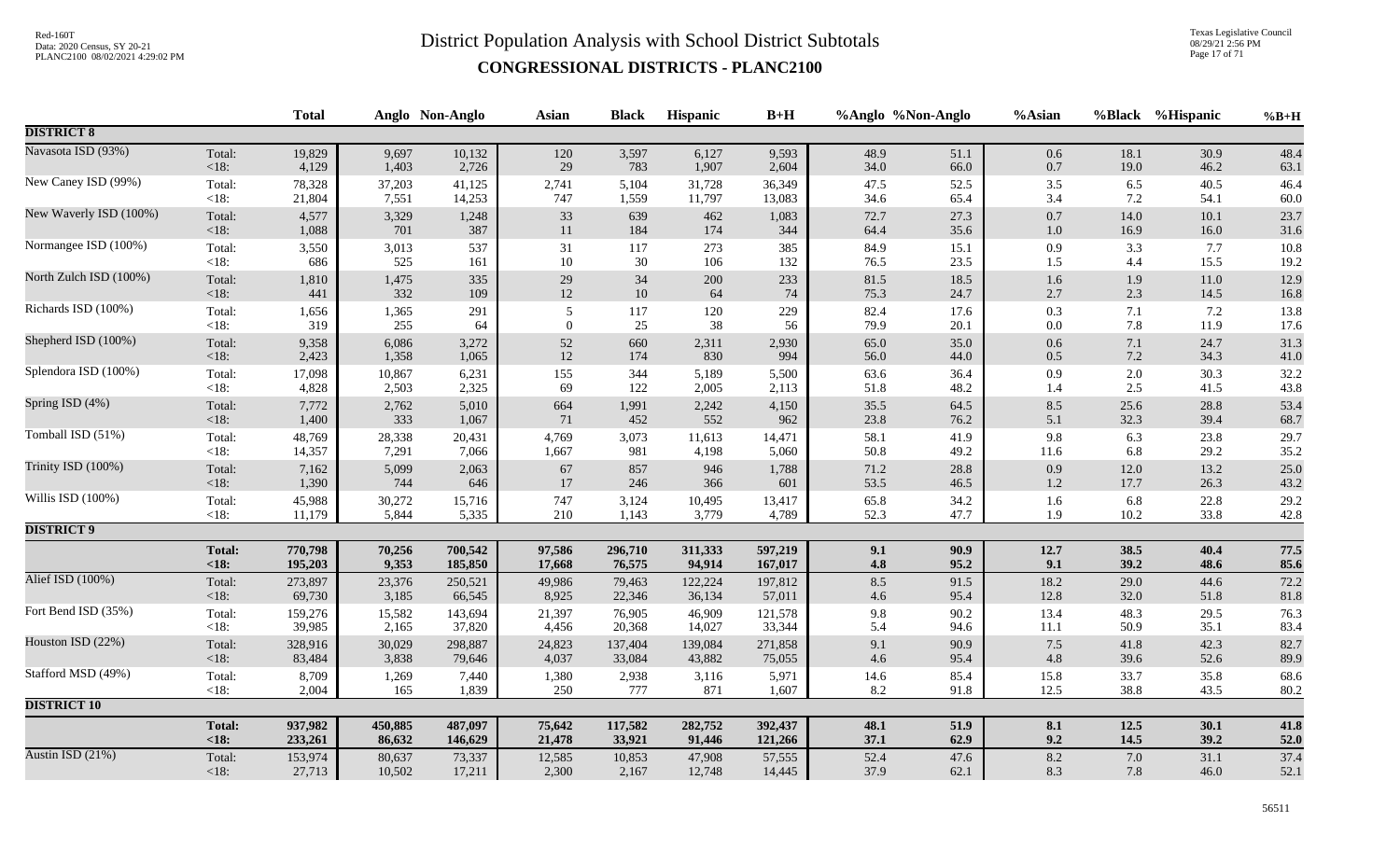Texas Legislative Council 08/29/21 2:56 PM Page 18 of 71

|                             |                   | <b>Total</b>   |                            | Anglo Non-Anglo  | <b>Asian</b>   | <b>Black</b>                         | Hispanic                         | $B+H$                            |             | %Anglo %Non-Anglo | %Asian        |            | %Black %Hispanic | $%B+H$     |
|-----------------------------|-------------------|----------------|----------------------------|------------------|----------------|--------------------------------------|----------------------------------|----------------------------------|-------------|-------------------|---------------|------------|------------------|------------|
| <b>DISTRICT 10</b>          |                   |                |                            |                  |                |                                      |                                  |                                  |             |                   |               |            |                  |            |
| Bastrop ISD (41%)           | Total:            | 26,446         | 13,450                     | 12,996           | 343            | 1,918                                | 10,098                           | 11,854                           | 50.9        | 49.1              | 1.3           | 7.3        | 38.2             | 44.8       |
|                             | $<18$ :           | 6,192          | 2,119                      | 4,073            | 109            | 498                                  | 3,403                            | 3,808                            | 34.2        | 65.8              | 1.8           | 8.0        | 55.0             | 61.5       |
| Bellville ISD (100%)        | Total:            | 13,110         | 9,318                      | 3,792            | 86             | 1,089                                | 2,305                            | 3,348                            | 71.1        | 28.9              | $0.7\,$       | 8.3        | 17.6             | 25.5       |
|                             | $<18$ :           | 2,846          | 1,677                      | 1,169            | 15             | 304                                  | 791                              | 1,063                            | 58.9        | 41.1              | $0.5\,$       | 10.7       | 27.8             | 37.4       |
| Brazos ISD (52%)            | Total:            | 2,269          | 1,169                      | 1,100            | 13             | 301                                  | 761                              | 1,039                            | 51.5        | 48.5              | 0.6           | 13.3       | 33.5             | 45.8       |
|                             | $<18$ :           | 548            | 212                        | 336              | $\overline{4}$ | 103                                  | 234                              | 328                              | 38.7        | 61.3              | 0.7           | 18.8       | 42.7             | 59.9       |
| Brenham ISD (100%)          | Total:            | 32,515         | 19,552                     | 12,963           | 666            | 5,747                                | 6,019                            | 11,596                           | 60.1        | 39.9              | $2.0\,$       | 17.7       | 18.5             | 35.7       |
|                             | < 18:             | 6,902          | 3,105                      | 3,797            | 160            | 1,415                                | 2,146                            | 3,455                            | 45.0        | 55.0              | $2.3\,$       | 20.5       | 31.1             | 50.1       |
| Burton ISD (100%)           | Total:            | 3,211          | 2,441                      | 770              | 28             | 288                                  | 357                              | 634                              | 76.0        | 24.0              | 0.9           | 9.0        | 11.1             | 19.7       |
|                             | $<18$ :           | 614            | 400                        | 214              | 12             | 69                                   | 127                              | 190                              | 65.1        | 34.9              | $2.0\,$       | 11.2       | 20.7             | 30.9       |
| Columbus ISD (100%)         | Total:            | 10,244         | 6,752                      | 3,492            | 89             | 1,001                                | 2,300                            | 3,232                            | 65.9        | 34.1              | $0.9\,$       | 9.8        | 22.5             | 31.6       |
|                             | $<18$ :           | 2,116          | 1,068                      | 1,048            | 24             | 266                                  | 776                              | 997                              | 50.5        | 49.5              | 1.1           | 12.6       | 36.7             | 47.1       |
| Cypress-Fairbanks ISD (30%) | Total:            | 183,664        | 88,536                     | 95,128           | 23,165         | 25,940                               | 43,670                           | 68,316                           | 48.2        | 51.8              | 12.6          | 14.1       | 23.8             | 37.2       |
|                             | <18:              | 53,184         | 21,629                     | 31,555           | 7,515          | 8,826                                | 15,084                           | 23,187                           | 40.7        | 59.3              | 14.1          | 16.6       | 28.4             | 43.6       |
| Del Valle ISD (2%)          | Total:            | 1,550          | 547                        | 1,003            | $62\,$         | 210                                  | 738                              | 930                              | 35.3        | 64.7              | $4.0\,$       | 13.5       | 47.6             | 60.0       |
|                             | $<18$ :           | 353            | 57                         | 296              | 24             | $52\,$                               | 232                              | 275                              | 16.1        | 83.9              | 6.8           | 14.7       | 65.7             | 77.9       |
| Dime Box ISD (100%)         | Total:            | 1,350          | 756                        | 594              | 8              | 301                                  | 277                              | 553                              | 56.0        | 44.0              | $0.6\,$       | 22.3       | 20.5             | 41.0       |
|                             | $<18$ :           | 312            | 119                        | 193              | 3              | 96                                   | 109                              | 185                              | 38.1        | 61.9              | 1.0           | 30.8       | 34.9             | 59.3       |
| Eanes ISD (15%)             | Total:            | 5,848          | 4,606                      | 1,242            | 614            | 61                                   | 464                              | 516                              | 78.8        | 21.2              | 10.5          | 1.0        | 7.9              | 8.8        |
|                             | $<18$ :           | 1,622          | 1,157                      | 465              | 227            | 24                                   | 191                              | 209                              | 71.3        | 28.7              | 14.0          | 1.5        | 11.8             | 12.9       |
| Elgin ISD (90%)             | Total:            | 22,424         | 8,273                      | 14,151           | 274            | 2,928                                | 10,733                           | 13,442                           | 36.9        | 63.1              | 1.2           | 13.1       | 47.9             | 59.9       |
|                             | $<18$ :           | 6,013          | 1,405                      | 4,608            | 77             | 863                                  | 3,729                            | 4,458                            | 23.4        | 76.6              | 1.3           | 14.4       | 62.0             | 74.1       |
| Fayetteville ISD (100%)     | Total:            | 1,463          | 1,259                      | 204              | 9              | $27\,$                               | 137                              | 163                              | 86.1        | 13.9              | 0.6           | 1.8        | 9.4              | 11.1       |
|                             | < 18:             | 219            | 153                        | 66               | $\sqrt{2}$     | 6                                    | 52                               | 57                               | 69.9        | 30.1              | 0.9           | 2.7        | 23.7             | 26.0       |
| Flatonia ISD (100%)         | Total:            | 3,607          | 2,229                      | 1,378            | 18             | 142                                  | 1,170                            | 1,301                            | 61.8        | 38.2              | 0.5           | 3.9        | 32.4             | 36.1       |
|                             | $<18$ :           | 758            | 327                        | 431              | 8              | 34                                   | 387                              | 416                              | 43.1        | 56.9              | 1.1           | 4.5        | 51.1             | 54.9       |
| Giddings ISD (100%)         | Total:            | 10,208         | 5,317                      | 4,891            | 72             | 1,220                                | 3,490                            | 4,631                            | 52.1        | 47.9              | $0.7\,$       | 12.0       | 34.2             | 45.4       |
|                             | < 18:             | 2,597          | 913                        | 1,684            | 23             | 371                                  | 1,300                            | 1,610                            | 35.2        | 64.8              | 0.9           | 14.3       | 50.1             | 62.0       |
| Hallettsville ISD (0%)      | Total:<br>$<18$ : | 5              | $\sqrt{2}$<br>$\mathbf{0}$ | 3                |                | $\boldsymbol{0}$<br>$\boldsymbol{0}$ | $\boldsymbol{0}$<br>$\mathbf{0}$ | $\overline{0}$<br>$\overline{0}$ | 40.0<br>0.0 | 60.0<br>100.0     | 20.0<br>100.0 | 0.0<br>0.0 | 0.0<br>0.0       | 0.0<br>0.0 |
| Hempstead ISD (100%)        | Total:            | 9,053          | 3,259                      | 5,794            | 76             | 2,181                                | 3,433                            | 5,552                            | 36.0        | 64.0              | $0.8\,$       | 24.1       | 37.9             | 61.3       |
|                             | <18:              | 2,263          | 446                        | 1,817            | $32\,$         | 571                                  | 1,219                            | 1,754                            | 19.7        | 80.3              | 1.4           | 25.2       | 53.9             | 77.5       |
| Katy ISD (34%)              | Total:            | 133,588        | 48,946                     | 84,642           | 10,414         | 21,370                               | 52,034                           | 71,722                           | 36.6        | 63.4              | 7.8           | 16.0       | 39.0             | 53.7       |
|                             | $<18$ :           | 36,483         | 10,479                     | 26,004           | 2,925          | 7,157                                | 16,214                           | 22,542                           | 28.7        | 71.3              | $8.0\,$       | 19.6       | 44.4             | 61.8       |
| Klein ISD (8%)              | Total:            | 21,821         | 13,350                     | 8,471            | 1,654          | 1,737                                | 4,670                            | 6,258                            | 61.2        | 38.8              | $7.6\,$       | 8.0        | 21.4             | 28.7       |
|                             | $<18$ :           | 5,981          | 3,150                      | 2,831            | 487            | 613                                  | 1,648                            | 2,178                            | 52.7        | 47.3              | 8.1           | 10.2       | 27.6             | 36.4       |
| La Grange ISD (100%)        | Total:            | 11,997         | 8,213                      | 3,784            | 71             | 968                                  | 2,565                            | 3,455                            | 68.5        | 31.5              | $0.6\,$       | 8.1        | 21.4             | 28.8       |
|                             | $<18$ :           | 2,629          | 1,377                      | 1,252            | 17             | 347                                  | 885                              | 1,181                            | 52.4        | 47.6              | $0.6\,$       | 13.2       | 33.7             | 44.9       |
| Lake Travis ISD (0%)        | Total:            | $\overline{0}$ | $\boldsymbol{0}$           | $\boldsymbol{0}$ | $\overline{0}$ | $\mathbf{0}$                         | $\mathbf{0}$                     | $\overline{0}$                   | 0.0         | $0.0\,$           | $0.0\,$       | 0.0        | 0.0              | 0.0        |
|                             | $<18$ :           | $\Omega$       | $\overline{0}$             | $\overline{0}$   | $\Omega$       | $\mathbf{0}$                         | $\overline{0}$                   | $\overline{0}$                   | 0.0         | 0.0               | 0.0           | 0.0        | $0.0\,$          | 0.0        |
| Leander ISD (11%)           | Total:            | 23,348         | 14,195                     | 9,153            | 2,666          | 1,791                                | 4,348                            | 5,942                            | 60.8        | 39.2              | 11.4          | 7.7        | 18.6             | 25.4       |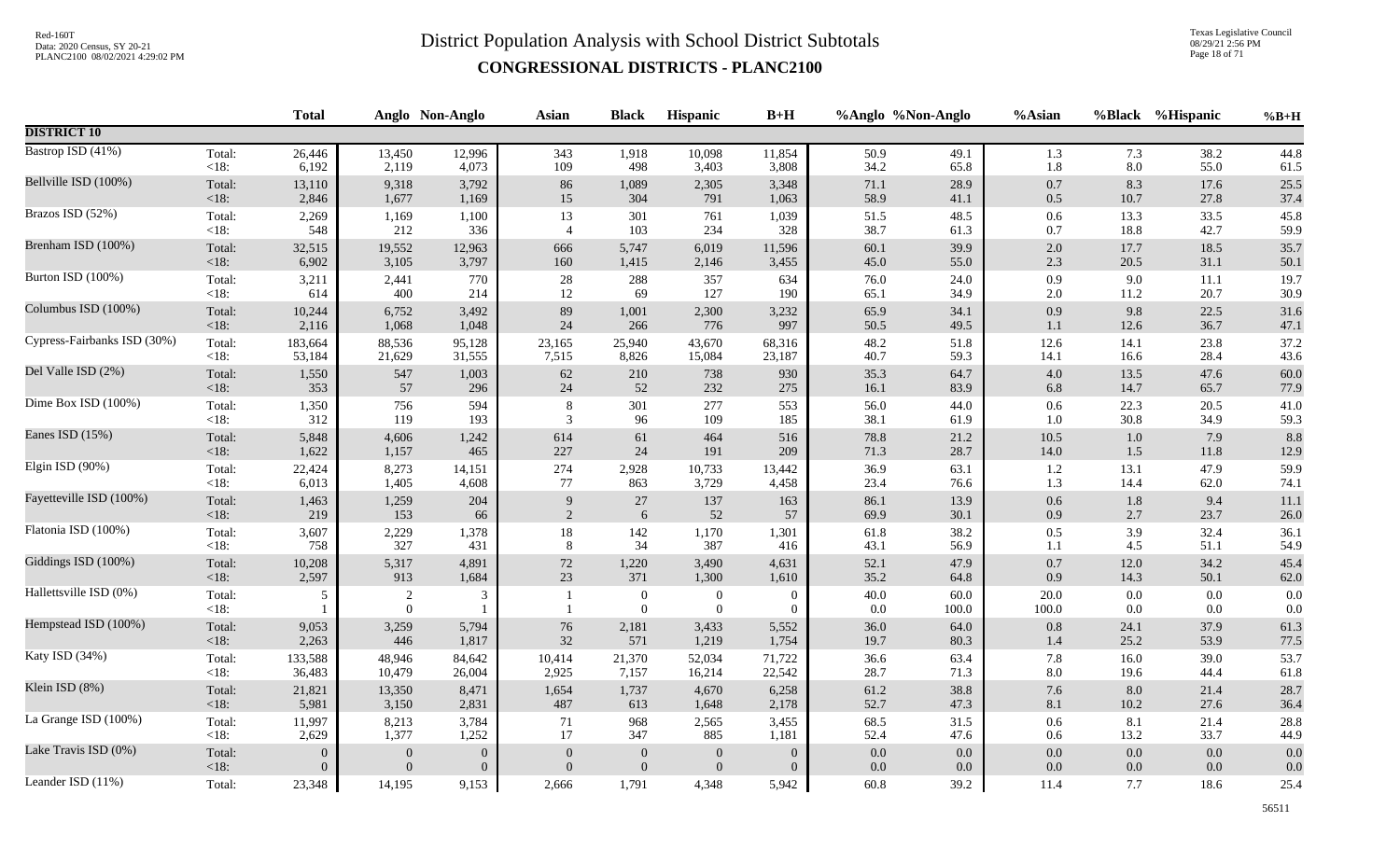Texas Legislative Council 08/29/21 2:56 PM Page 19 of 71

|                              |                    | <b>Total</b>             |              | Anglo Non-Anglo | <b>Asian</b>    | <b>Black</b>                       | Hispanic            | $B+H$          |              | %Anglo %Non-Anglo | %Asian          |                  | %Black %Hispanic | $%B+H$       |
|------------------------------|--------------------|--------------------------|--------------|-----------------|-----------------|------------------------------------|---------------------|----------------|--------------|-------------------|-----------------|------------------|------------------|--------------|
| <b>DISTRICT 10</b>           |                    |                          |              |                 |                 |                                    |                     |                |              |                   |                 |                  |                  |              |
|                              | $\overline{<}18$ : | 5,827                    | 3,125        | 2,702           | 834             | $\overline{536}$                   | 1,279               | 1,719          | 53.6         | 46.4              | 14.3            | $\overline{9.2}$ | 21.9             | 29.5         |
| Lexington ISD (15%)          | Total:             | 955                      | 680          | 275             | $\overline{7}$  | 164                                | $\mathbf{92}$       | 244            | 71.2         | 28.8              | $0.7\,$         | 17.2             | 9.6              | 25.5         |
|                              | < 18:              | 160                      | 101          | 59              | $\mathfrak{Z}$  | 26                                 | 31                  | 49             | 63.1         | 36.9              | 1.9             | 16.3             | 19.4             | 30.6         |
| Manor ISD (77%)              | Total:             | 49,409                   | 12,070       | 37,339          | 4,872           | 10,184                             | 22,414              | 31,804         | 24.4         | 75.6              | 9.9             | 20.6             | 45.4             | 64.4         |
|                              | $<18$ :            | 13,102                   | 1,837        | 11,265          | 1,119           | 3,048                              | 7,417               | 10,052         | 14.0         | 86.0              | 8.5             | 23.3             | 56.6             | 76.7         |
| McDade ISD (100%)            | Total:             | 1,838                    | 1,054        | 784             | 32              | 52                                 | 666                 | 694            | 57.3         | 42.7              | $1.7\,$         | 2.8              | 36.2             | 37.8         |
|                              | $<18$ :            | 443                      | 166          | 277             | $7\phantom{.0}$ | 27                                 | 248                 | 261            | 37.5         | 62.5              | 1.6             | 6.1              | 56.0             | 58.9         |
| Pflugerville ISD (29%)       | Total:             | 49,982                   | 19,482       | 30,500          | 5,284           | 7,111                              | 17,805              | 24,340         | 39.0         | 61.0              | $10.6\,$        | 14.2             | 35.6             | 48.7         |
|                              | <18:               | 12,857                   | 3,550        | 9,307           | 1,373           | 2,088                              | 5,934               | 7,751          | 27.6         | 72.4              | 10.7            | 16.2             | 46.2             | 60.3         |
| Rice Cons ISD (100%)         | Total:             | 6,374                    | 2,517        | 3,857           | 24              | 1,105                              | 2,710               | 3,739          | 39.5         | 60.5              | $0.4\,$         | 17.3             | 42.5             | 58.7         |
|                              | $<18$ :            | 1,511                    | 360          | 1,151           | 13              | 330                                | 851                 | 1,122          | 23.8         | 76.2              | 0.9             | 21.8             | 56.3             | 74.3         |
| Round Rock ISD (8%)          | Total:             | 22,257                   | 11,860       | 10,397          | 7,628           | 464                                | 1,987               | 2,386          | 53.3         | 46.7              | 34.3            | 2.1              | 8.9              | 10.7         |
|                              | $<18$ :            | 6,020                    | 2,547        | 3,473           | 2,513           | 123                                | 776                 | 877            | 42.3         | 57.7              | 41.7            | 2.0              | 12.9             | 14.6         |
| Round Top-Carmine ISD (100%) | Total:<br>< 18:    | 1,867<br>276             | 1,592<br>201 | 275<br>75       | 2               | 47<br>15                           | 175<br>56           | 217<br>66      | 85.3<br>72.8 | 14.7<br>27.2      | 0.1<br>$0.4\,$  | 2.5<br>5.4       | 9.4<br>20.3      | 11.6<br>23.9 |
| Royal ISD (100%)             | Total:             | 12,034                   | 3,150        | 8,884           | 144             | 2,021                              | 6,653               | 8,583          | 26.2         | 73.8              | $1.2\,$         | 16.8             | 55.3             | 71.3         |
|                              | $<18$ :            | 3,206                    | 476          | 2,730           | 29              | 556                                | 2,189               | 2,688          | 14.8         | 85.2              | 0.9             | 17.3             | 68.3             | 83.8         |
| Schulenburg ISD (100%)       | Total:             | 4,918                    | 3,319        | 1,599           | 29              | 507                                | 1,058               | 1,509          | 67.5         | 32.5              | $0.6\,$         | 10.3             | 21.5             | 30.7         |
|                              | $<18$ :            | 1,036                    | 526          | 510             | $\overline{5}$  | 166                                | 360                 | 492            | 50.8         | 49.2              | $0.5\,$         | 16.0             | 34.7             | 47.5         |
| Sealy ISD (100%)             | Total:             | 14,336                   | 7,639        | 6,697           | 205             | 1,390                              | 4,919               | 6,165          | 53.3         | 46.7              | 1.4             | 9.7              | 34.3             | 43.0         |
|                              | $<18$ :            | 3,532                    | 1,421        | 2,111           | 67              | 432                                | 1,643               | 1,978          | 40.2         | 59.8              | 1.9             | 12.2             | 46.5             | 56.0         |
| Smithville ISD (62%)         | Total:             | 7,818                    | 5,262        | 2,556           | 96              | 689                                | 1,559               | 2,218          | 67.3         | 32.7              | $1.2\,$         | 8.8              | 19.9             | 28.4         |
|                              | < 18:              | 1,644                    | 868          | 776             | 30              | 205                                | 518                 | 708            | 52.8         | 47.2              | $1.8\,$         | 12.5             | 31.5             | 43.1         |
| Somerville ISD (0%)          | Total:             | $\Omega$                 | $\mathbf{0}$ | $\overline{0}$  | $\Omega$        | $\boldsymbol{0}$                   | $\boldsymbol{0}$    | $\overline{0}$ | 0.0          | $0.0\,$           | $0.0\,$         | 0.0              | 0.0              | $0.0\,$      |
|                              | <18:               | $\Omega$                 | $\theta$     | $\overline{0}$  | $\theta$        | $\overline{0}$                     | $\overline{0}$      | $\overline{0}$ | 0.0          | $0.0\,$           | $0.0\,$         | 0.0              | 0.0              | 0.0          |
| Tomball ISD (46%)            | Total:             | 44,074                   | 27,684       | 16,390          | 3,669           | 3,127                              | 8,798               | 11,698         | 62.8         | 37.2              | 8.3             | 7.1              | $20.0\,$         | 26.5         |
|                              | $<18$ :            | 12,447                   | 6,850        | 5,597           | 1,281           | 1,041                              | 3,137               | 4,050          | 55.0         | 45.0              | 10.3            | 8.4              | 25.2             | 32.5         |
| Waller ISD (100%)            | Total:             | 45,925                   | 18,829       | 27,096          | 718             | 10,206                             | 15,369              | 25,335         | 41.0         | 59.0              | 1.6             | 22.2             | 33.5             | 55.2         |
|                              | $<18$ :            | 10,921                   | 3,856        | 7,065           | 234             | 1,429                              | 5,356               | 6,663          | 35.3         | 64.7              | 2.1             | 13.1             | 49.0             | 61.0         |
| Weimar ISD (99%)             | Total:             | 4,500                    | 2,940        | 1,560           | $18\,$          | 442                                | 1,070               | 1,466          | 65.3         | 34.7              | $0.4\,$         | 9.8              | 23.8             | 32.6         |
|                              | $<18$ :            | 933                      | 453          | 480             | $\overline{4}$  | 117                                | 376                 | 452            | 48.6         | 51.4              | 0.4             | 12.5             | 40.3             | 48.4         |
| <b>DISTRICT 11</b>           |                    |                          |              |                 |                 |                                    |                     |                |              |                   |                 |                  |                  |              |
|                              | <b>Total:</b>      | 779,694                  | 416,405      | 363,289         | 13,655          | 37,488                             | 297,997             | 330,805        | 53.4         | 46.6              | $1.8\,$         | 4.8              | 38.2             | 42.4         |
|                              | < 18:              | 190,916                  | 78,199       | 112,717         | 4,097           | 11,754                             | 95,788              | 104,828        | 41.0         | 59.0              | 2.1             | 6.2              | 50.2             | 54.9         |
| Albany ISD (1%)              | Total:<br><18:     | $24\,$<br>$\overline{4}$ | 12           | 12<br>3         |                 | $\boldsymbol{0}$<br>$\overline{0}$ | $\overline{7}$<br>2 | $\overline{2}$ | 50.0<br>25.0 | 50.0<br>75.0      | $4.2\,$<br>25.0 | 0.0<br>0.0       | 29.2<br>50.0     | 29.2<br>50.0 |
| Andrews ISD (100%)           | Total:             | 18,610                   | 7,405        | 11,205          | 153             | 376                                | 10,400              | 10,683         | 39.8         | 60.2              | $0.8\,$         | 2.0              | 55.9             | 57.4         |
|                              | $<18$ :            | 5,662                    | 1,769        | 3,893           | 54              | 129                                | 3,669               | 3,741          | 31.2         | 68.8              | 1.0             | 2.3              | 64.8             | 66.1         |
| Baird ISD (100%)             | Total:             | 2,431                    | 2,029        | 402             | 24              | 21                                 | 264                 | 283            | 83.5         | 16.5              | $1.0\,$         | 0.9              | 10.9             | 11.6         |
|                              | <18:               | 491                      | 397          | 94              | 3               | 9                                  | 66                  | 75             | 80.9         | 19.1              | 0.6             | 1.8              | 13.4             | 15.3         |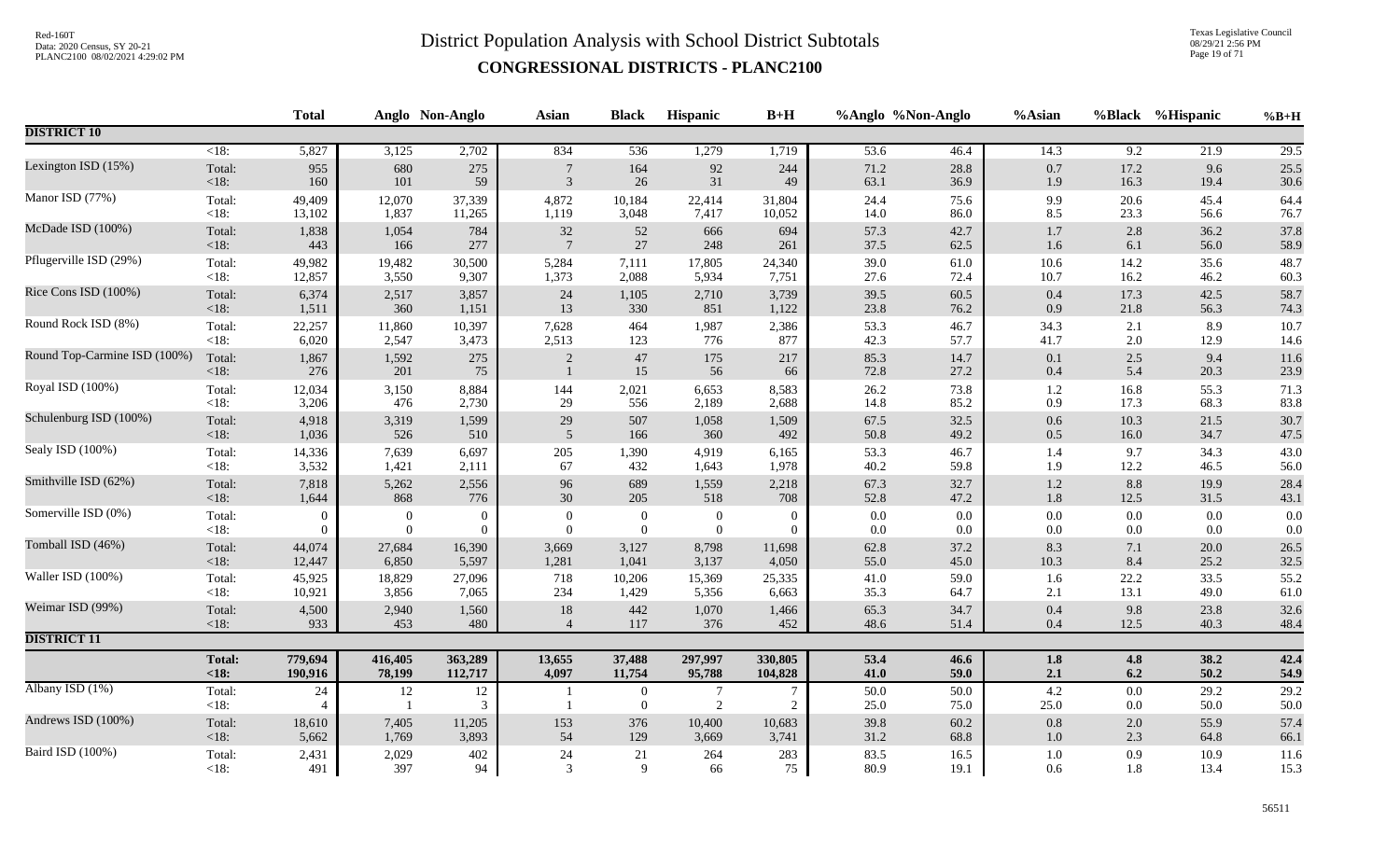Texas Legislative Council 08/29/21 2:56 PM Page 20 of 71

|                           |         | <b>Total</b> |        | Anglo Non-Anglo | Asian            | <b>Black</b>   | <b>Hispanic</b> | $B+H$          |      | %Anglo %Non-Anglo | %Asian   |         | %Black %Hispanic | $%B+H$   |
|---------------------------|---------|--------------|--------|-----------------|------------------|----------------|-----------------|----------------|------|-------------------|----------|---------|------------------|----------|
| <b>DISTRICT 11</b>        |         |              |        |                 |                  |                |                 |                |      |                   |          |         |                  |          |
| Ballinger ISD (100%)      | Total:  | 5,222        | 3,269  | 1,953           | 30               | 147            | 1,667           | 1,787          | 62.6 | 37.4              | $0.6\,$  | 2.8     | 31.9             | 34.2     |
|                           | <18:    | 1,174        | 600    | 574             | $12\,$           | 50             | 509             | 542            | 51.1 | 48.9              | $1.0\,$  | 4.3     | 43.4             | 46.2     |
| Bangs ISD (100%)          | Total:  | 6,072        | 4,690  | 1,382           | $42\,$           | 205            | 934             | 1,119          | 77.2 | 22.8              | $0.7\,$  | 3.4     | 15.4             | 18.4     |
|                           | <18:    | 1,134        | 728    | 406             | $10\,$           | 54             | 313             | 351            | 64.2 | 35.8              | 0.9      | 4.8     | 27.6             | 31.0     |
| Blackwell Cons ISD (23%)  | Total:  | 206          | 181    | $25\,$          | $\overline{3}$   | 3              | 12              | 12             | 87.9 | 12.1              | $1.5$    | 1.5     | 5.8              | 5.8      |
|                           | <18:    | $27\,$       | $20\,$ | $\overline{7}$  | 3                | $\mathbf{3}$   | $\sqrt{5}$      | $\overline{5}$ | 74.1 | 25.9              | $11.1\,$ | 11.1    | 18.5             | 18.5     |
| Blanket ISD (100%)        | Total:  | 1,135        | 893    | 242             | 9                | 14             | 190             | 199            | 78.7 | 21.3              | $0.8\,$  | $1.2\,$ | 16.7             | 17.5     |
|                           | $<18$ : | 223          | 141    | 82              | 2                | 8              | 68              | 74             | 63.2 | 36.8              | 0.9      | 3.6     | 30.5             | 33.2     |
| Bluff Dale ISD (100%)     | Total:  | 1,338        | 1,167  | 171             | $14\,$           | $15\,$         | 94              | 106            | 87.2 | 12.8              | $1.0\,$  | $1.1\,$ | 7.0              | 7.9      |
|                           | <18:    | 319          | 272    | $47\,$          | 6                | 6              | $30\,$          | 35             | 85.3 | 14.7              | 1.9      | 1.9     | 9.4              | $11.0\,$ |
| Brady ISD (100%)          | Total:  | 6,653        | 4,068  | 2,585           | 61               | 182            | 2,274           | 2,418          | 61.1 | 38.9              | 0.9      | 2.7     | 34.2             | 36.3     |
|                           | $<18$ : | 1,500        | 714    | 786             | 15               | 70             | 700             | 745            | 47.6 | 52.4              | $1.0\,$  | 4.7     | 46.7             | 49.7     |
| Breckenridge ISD (72%)    | Total:  | 6,515        | 4,281  | 2,234           | 69               | 166            | 1,842           | 1,984          | 65.7 | 34.3              | 1.1      | 2.5     | 28.3             | 30.5     |
|                           | <18:    | 1,632        | 843    | 789             | $28\,$           | 66             | 678             | 731            | 51.7 | 48.3              | $1.7\,$  | 4.0     | 41.5             | 44.8     |
| Bronte ISD (100%)         | Total:  | 1,435        | 1,089  | 346             | $\overline{7}$   | $\overline{4}$ | 293             | 295            | 75.9 | 24.1              | $0.5\,$  | 0.3     | 20.4             | 20.6     |
|                           | <18:    | 298          | 208    | 90              | 5                | $\overline{1}$ | 82              | 82             | 69.8 | 30.2              | 1.7      | 0.3     | 27.5             | 27.5     |
| Brookesmith ISD (100%)    | Total:  | 882          | 747    | 135             | $\sqrt{5}$       | 15             | 103             | 114            | 84.7 | 15.3              | $0.6\,$  | $1.7\,$ | 11.7             | 12.9     |
|                           | <18:    | 159          | 120    | 39              | $\boldsymbol{0}$ | $\sqrt{6}$     | $31\,$          | 35             | 75.5 | 24.5              | $0.0\,$  | 3.8     | 19.5             | 22.0     |
| Brownwood ISD (100%)      | Total:  | 21,527       | 13,447 | 8,080           | 225              | 1,492          | 5,941           | 7,281          | 62.5 | 37.5              | $1.0\,$  | 6.9     | 27.6             | 33.8     |
|                           | $<18$ : | 5,015        | 2,535  | 2,480           | 66               | 470            | 1,918           | 2,298          | 50.5 | 49.5              | 1.3      | 9.4     | 38.2             | 45.8     |
| Burnet Cons ISD (9%)      | Total:  | 2,331        | 2,039  | 292             | 15               | 14             | 159             | 172            | 87.5 | 12.5              | $0.6\,$  | $0.6\,$ | 6.8              | 7.4      |
|                           | <18:    | 282          | 196    | 86              | $\overline{4}$   | $\overline{9}$ | 53              | 62             | 69.5 | 30.5              | 1.4      | 3.2     | 18.8             | 22.0     |
| Cherokee ISD (100%)       | Total:  | 584          | 470    | 114             | 8                | $\,$ 8 $\,$    | 81              | 88             | 80.5 | 19.5              | 1.4      | 1.4     | 13.9             | 15.1     |
|                           | $<18$ : | 112          | 78     | 34              | 2                | $\mathbf{0}$   | 27              | 27             | 69.6 | 30.4              | 1.8      | 0.0     | 24.1             | 24.1     |
| Christoval ISD (100%)     | Total:  | 2,474        | 1,989  | 485             | 13               | $33\,$         | 383             | 407            | 80.4 | 19.6              | $0.5\,$  | 1.3     | 15.5             | 16.5     |
|                           | <18:    | 559          | 426    | 133             | 5                | $11\,$         | 116             | 124            | 76.2 | 23.8              | $0.9\,$  | 2.0     | 20.8             | 22.2     |
| Cisco ISD (100%)          | Total:  | 5,213        | 4,142  | 1,071           | $47\,$           | 182            | 659             | 832            | 79.5 | 20.5              | 0.9      | 3.5     | 12.6             | 16.0     |
|                           | $<18$ : | 1,172        | 835    | 337             | 11               | $32\,$         | 245             | 268            | 71.2 | 28.8              | 0.9      | 2.7     | 20.9             | 22.9     |
| Clyde Cons ISD (55%)      | Total:  | 7,059        | 5,949  | 1,110           | $45\,$           | 161            | 656             | 799            | 84.3 | 15.7              | $0.6\,$  | 2.3     | 9.3              | 11.3     |
|                           | <18:    | 1,653        | 1,304  | 349             | $12\,$           | 73             | 221             | 280            | 78.9 | 21.1              | $0.7\,$  | 4.4     | 13.4             | 16.9     |
| Coleman ISD (100%)        | Total:  | 5,094        | 3,907  | 1,187           | 43               | 166            | 859             | 1,000          | 76.7 | 23.3              | $0.8\,$  | 3.3     | 16.9             | 19.6     |
|                           | $<18$ : | 1,011        | 652    | 359             | $\overline{7}$   | 69             | 288             | 338            | 64.5 | 35.5              | 0.7      | 6.8     | 28.5             | 33.4     |
| Colorado ISD (99%)        | Total:  | 7,217        | 3,142  | 4,075           | 61               | 1,000          | 2,976           | 3,921          | 43.5 | 56.5              | $0.8\,$  | 13.9    | 41.2             | 54.3     |
|                           | $<18$ : | 1,388        | 549    | 839             | $14\,$           | 160            | 694             | 808            | 39.6 | 60.4              | $1.0\,$  | 11.5    | 50.0             | 58.2     |
| Comanche ISD (100%)       | Total:  | 7,141        | 4,573  | 2,568           | $47\,$           | 65             | 2,297           | 2,341          | 64.0 | 36.0              | $0.7\,$  | 0.9     | 32.2             | 32.8     |
|                           | $<18$ : | 1,672        | 749    | 923             | 12               | 30             | 852             | 870            | 44.8 | 55.2              | 0.7      | 1.8     | 51.0             | $52.0\,$ |
| Cross Plains ISD (100%)   | Total:  | 2,468        | 2,227  | 241             | 14               | 25             | 148             | 169            | 90.2 | 9.8               | 0.6      | 1.0     | 6.0              | 6.8      |
|                           | <18:    | 498          | 409    | 89              | 6                | 15             | 58              | 71             | 82.1 | 17.9              | $1.2\,$  | 3.0     | 11.6             | 14.3     |
| Dawson ISD (Dawson) (88%) | Total:  | 319          | 188    | 131             | 3                | $\overline{4}$ | 126             | 130            | 58.9 | 41.1              | 0.9      | 1.3     | 39.5             | 40.8     |
|                           | $<18$ : | 118          | 69     | 49              | $\Omega$         | $\overline{0}$ | 49              | 49             | 58.5 | 41.5              | 0.0      | $0.0\,$ | 41.5             | 41.5     |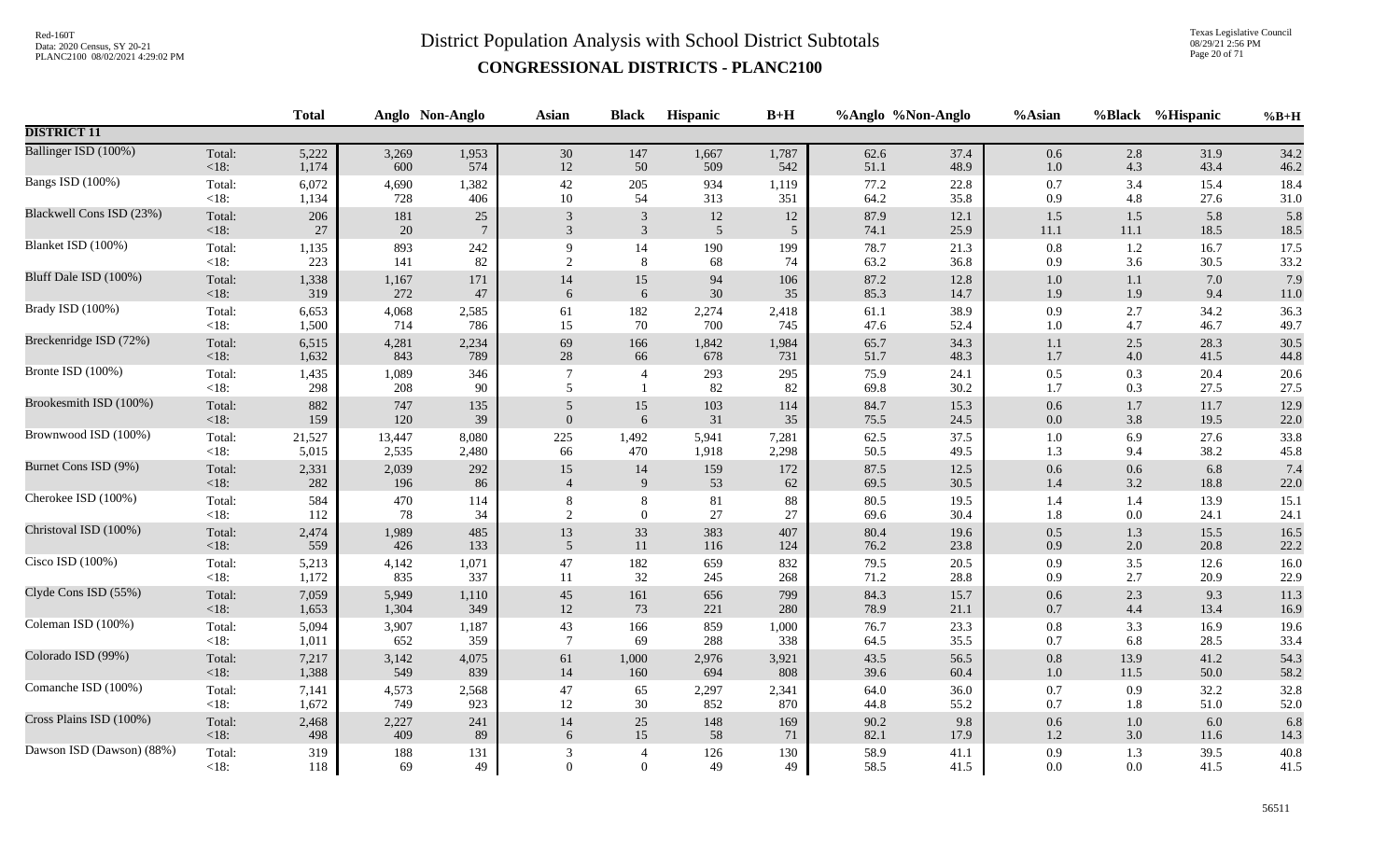Texas Legislative Council 08/29/21 2:56 PM Page 21 of 71

|                             |                   | <b>Total</b>         |                      | Anglo Non-Anglo      | <b>Asian</b>         | <b>Black</b>                       | <b>Hispanic</b>  | $B+H$               | %Anglo %Non-Anglo |              | %Asian             | %Black             | %Hispanic       | $%B+H$          |
|-----------------------------|-------------------|----------------------|----------------------|----------------------|----------------------|------------------------------------|------------------|---------------------|-------------------|--------------|--------------------|--------------------|-----------------|-----------------|
| <b>DISTRICT 11</b>          |                   |                      |                      |                      |                      |                                    |                  |                     |                   |              |                    |                    |                 |                 |
| De Leon ISD (100%)          | Total:            | 4,258                | 3,046                | 1,212                | $12\,$               | 47                                 | 1,033            | 1,064               | 71.5              | 28.5         | $0.3\,$            | $1.1\,$            | 24.3            | 25.0            |
|                             | $<18$ :           | 898                  | 520                  | 378                  | 5                    | 19                                 | 325              | 335                 | 57.9              | 42.1         | 0.6                | 2.1                | 36.2            | 37.3            |
| Doss Cons CSD (6%)          | Total:<br>$<18$ : | 17<br>$\overline{2}$ | 16<br>$\overline{1}$ |                      | $\Omega$<br>$\theta$ | $\boldsymbol{0}$<br>$\overline{0}$ |                  |                     | 94.1<br>50.0      | 5.9<br>50.0  | $0.0\,$<br>$0.0\,$ | 0.0<br>0.0         | 5.9<br>50.0     | 5.9<br>50.0     |
| Dublin ISD (86%)            | Total:            | 5,805                | 3,234                | 2,571                | $31\,$               | $77\,$                             | 2,327            | 2,390               | 55.7              | 44.3         | $0.5\,$            | $1.3$              | 40.1            | 41.2            |
|                             | $<18$ :           | 1,477                | 582                  | 895                  | $12\,$               | 35                                 | 826              | 857                 | 39.4              | 60.6         | 0.8                | 2.4                | 55.9            | 58.0            |
| Early ISD (100%)            | Total:            | 5,545                | 4,355                | 1,190                | 92                   | 119                                | 797              | 893                 | 78.5              | 21.5         | 1.7                | 2.1                | 14.4            | 16.1            |
|                             | <18:              | 1,196                | 822                  | 374                  | 22                   | 60                                 | 274              | 319                 | 68.7              | 31.3         | 1.8                | 5.0                | 22.9            | 26.7            |
| Eastland ISD (100%)         | Total:            | 6,268                | 4,825                | 1,443                | 67                   | 146                                | 1,091            | 1,215               | 77.0              | 23.0         | $1.1\,$            | 2.3                | 17.4            | 19.4            |
|                             | < 18:             | 1,312                | 860                  | 452                  | 18                   | 54                                 | 367              | 405                 | 65.5              | 34.5         | $1.4\,$            | 4.1                | 28.0            | 30.9            |
| Ector County ISD (100%)     | Total:            | 165,171              | 51,023               | 114,148              | 2,940                | 9,522                              | 100,051          | 108,362             | 30.9              | 69.1         | 1.8                | 5.8                | 60.6            | 65.6            |
|                             | $<18$ :           | 45,711               | 10,070               | 35,641               | 779                  | 3,010                              | 31,892           | 34,250              | 22.0              | 78.0         | 1.7                | 6.6                | 69.8            | 74.9            |
| Eden Cons ISD (100%)        | Total:            | 2,607                | 1,530                | 1,077                | $30\,$               | 92                                 | 939              | 1,018               | 58.7              | 41.3         | $1.2\,$            | 3.5                | 36.0            | 39.0            |
|                             | < 18:             | 329                  | 135                  | 194                  | $\sqrt{5}$           | 11                                 | 180              | 187                 | 41.0              | 59.0         | $1.5$              | 3.3                | 54.7            | 56.8            |
| Eula ISD (82%)              | Total:            | 2,382                | 1,926                | 456                  | 30                   | 71                                 | 265              | 328                 | 80.9              | 19.1         | 1.3                | 3.0                | 11.1            | 13.8            |
|                             | $<18$ :           | 488                  | 326                  | 162                  | $\tau$               | 27                                 | 100              | 122                 | 66.8              | 33.2         | 1.4                | 5.5                | 20.5            | 25.0            |
| Forsan ISD (0%)             | Total:            | 5                    | 5                    | $\mathbf{0}$         | $\mathbf{0}$         | $\boldsymbol{0}$                   | $\boldsymbol{0}$ | $\overline{0}$      | $100.0\,$         | 0.0          | $0.0\,$            | $0.0\,$            | 0.0             | 0.0             |
|                             | < 18:             | 3                    | $\mathfrak{Z}$       | $\boldsymbol{0}$     | $\overline{0}$       | $\boldsymbol{0}$                   | $\overline{0}$   | $\overline{0}$      | 100.0             | $0.0\,$      | $0.0\,$            | $0.0\,$            | 0.0             | 0.0             |
| Glasscock County ISD (100%) | Total:            | 1,116                | 710                  | 406                  | $\sqrt{2}$           | 27                                 | 387              | 399                 | 63.6              | 36.4         | $0.2\,$            | 2.4                | 34.7            | 35.8            |
|                             | $<18$ :           | 272                  | 146                  | 126                  | $\Omega$             | $\overline{9}$                     | 120              | 122                 | 53.7              | 46.3         | $0.0\,$            | 3.3                | 44.1            | 44.9            |
| Glen Rose ISD (1%)          | Total:<br>< 18:   | 76<br>20             | 66<br>16             | 10<br>$\overline{4}$ |                      | $\mathbf{0}$<br>$\boldsymbol{0}$   | 6<br>$\sqrt{2}$  | 6<br>$\overline{c}$ | 86.8<br>80.0      | 13.2<br>20.0 | 1.3<br>5.0         | $0.0\,$<br>$0.0\,$ | 7.9<br>$10.0\,$ | 7.9<br>$10.0\,$ |
| Godley ISD (0%)             | Total:<br>$<18$ : | 43<br>12             | 30<br>9              | 13<br>3              | $\theta$<br>$\theta$ | $\overline{0}$                     | 8<br>$\Omega$    | 9<br>$\Omega$       | 69.8<br>75.0      | 30.2<br>25.0 | $0.0\,$<br>0.0     | 2.3<br>$0.0\,$     | 18.6<br>0.0     | 20.9<br>0.0     |
| Goldthwaite Cons ISD (96%)  | Total:            | 3,234                | 2,452                | 782                  | $22\,$               | 41                                 | 622              | 656                 | 75.8              | 24.2         | $0.7\,$            | $1.3\,$            | 19.2            | 20.3            |
|                             | < 18:             | 690                  | 464                  | 226                  | $7\phantom{.0}$      | 12                                 | 188              | 199                 | 67.2              | 32.8         | $1.0\,$            | 1.7                | 27.2            | 28.8            |
| Gordon ISD (100%)           | Total:            | 1,308                | 1,112                | 196                  | 16                   | 9                                  | $110\,$          | 115                 | 85.0              | 15.0         | $1.2\,$            | 0.7                | 8.4             | 8.8             |
|                             | <18:              | 263                  | 210                  | 53                   | $\overline{4}$       | 5                                  | 39               | 42                  | 79.8              | 20.2         | 1.5                | 1.9                | 14.8            | 16.0            |
| Gorman ISD (100%)           | Total:            | 1,743                | 1,218                | 525                  | 6                    | 18                                 | 458              | 470                 | 69.9              | 30.1         | 0.3                | $1.0\,$            | 26.3            | 27.0            |
|                             | < 18:             | 388                  | 224                  | 164                  | 3                    | $\overline{9}$                     | 140              | 144                 | 57.7              | 42.3         | $0.8\,$            | 2.3                | 36.1            | 37.1            |
| Grady ISD (100%)            | Total:            | 550                  | 418                  | 132                  | $\overline{3}$       | 11                                 | 117              | 123                 | 76.0              | 24.0         | 0.5                | 2.0                | 21.3            | 22.4            |
|                             | <18:              | 180                  | 130                  | 50                   | $\overline{2}$       | 5                                  | 47               | 48                  | 72.2              | 27.8         | 1.1                | 2.8                | 26.1            | 26.7            |
| Graford ISD (99%)           | Total:            | 2,437                | 2,067                | 370                  | 15                   | 14                                 | 244              | 252                 | 84.8              | 15.2         | 0.6                | 0.6                | 10.0            | 10.3            |
|                             | < 18:             | 404                  | 311                  | 93                   | $\overline{0}$       | $\overline{3}$                     | 74               | 77                  | 77.0              | 23.0         | $0.0\,$            | 0.7                | 18.3            | 19.1            |
| Granbury ISD (98%)          | Total:            | 57,061               | 45,828               | 11,233               | 731                  | 890                                | 7,647            | 8,429               | 80.3              | 19.7         | 1.3                | 1.6                | 13.4            | 14.8            |
|                             | <18:              | 11,242               | 7,592                | 3,650                | 230                  | 375                                | 2,688            | 3,001               | 67.5              | 32.5         | $2.0\,$            | 3.3                | 23.9            | 26.7            |
| Grape Creek ISD (100%)      | Total:            | 7,346                | 4,643                | 2,703                | $41\,$               | 110                                | 2,311            | 2,386               | 63.2              | 36.8         | $0.6\,$            | 1.5                | 31.5            | 32.5            |
|                             | < 18:             | 1,805                | 932                  | 873                  | 22                   | 54                                 | 762              | 789                 | 51.6              | 48.4         | $1.2\,$            | 3.0                | 42.2            | 43.7            |
| Greenwood ISD (100%)        | Total:            | 10,678               | 6,372                | 4,306                | 59                   | 110                                | 3,899            | 3,990               | 59.7              | 40.3         | 0.6                | 1.0                | 36.5            | 37.4            |
|                             | $<18$ :           | 3,493                | 1,881                | 1,612                | 16                   | 53                                 | 1,487            | 1,528               | 53.9              | 46.1         | 0.5                | 1.5                | 42.6            | 43.7            |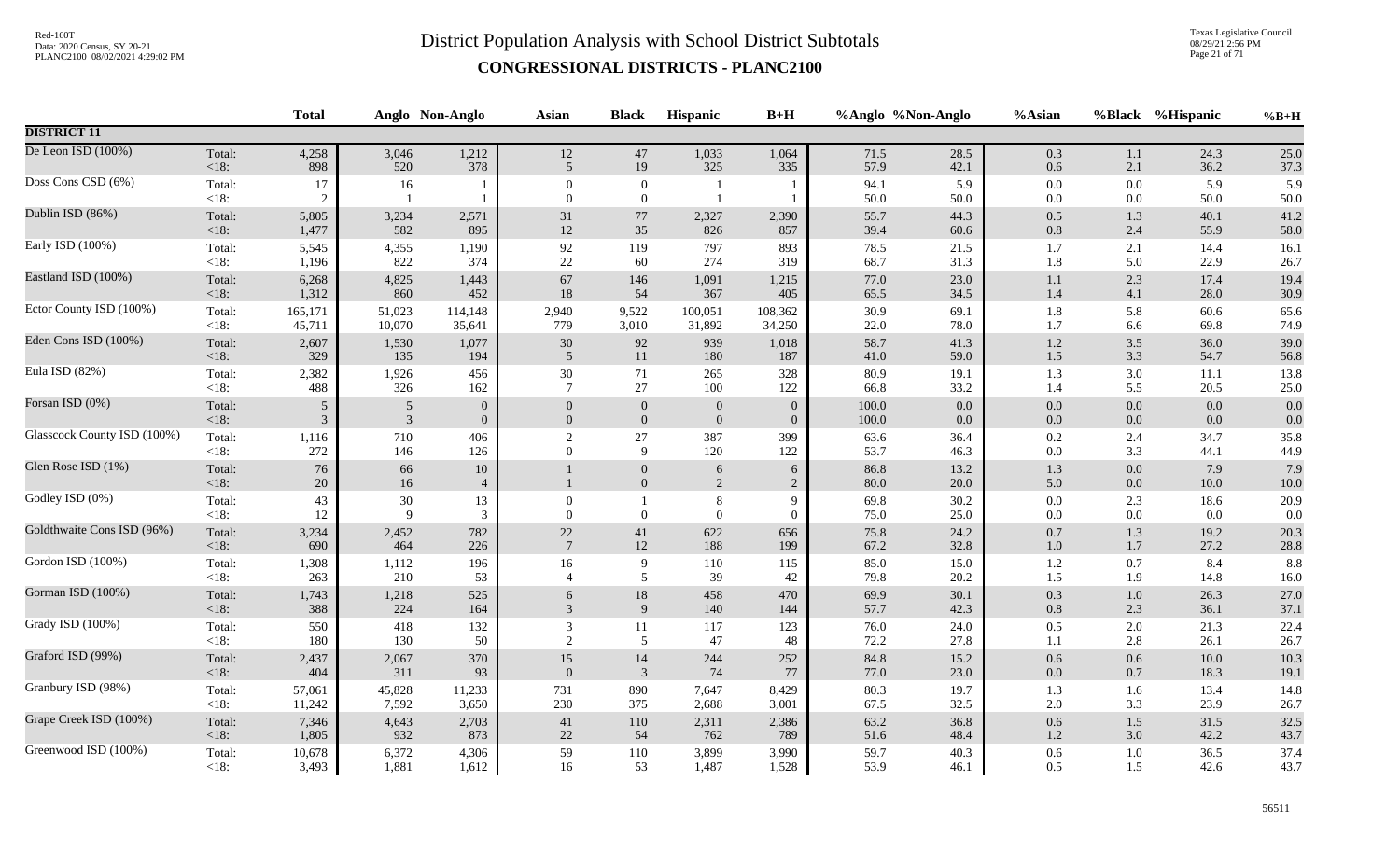Texas Legislative Council 08/29/21 2:56 PM Page 22 of 71

|                         |                   | <b>Total</b>   |                  | Anglo Non-Anglo          | <b>Asian</b>               | <b>Black</b>                       | Hispanic                             | $B+H$                      |                | %Anglo %Non-Anglo  | %Asian             |            | %Black %Hispanic | $%B+H$       |
|-------------------------|-------------------|----------------|------------------|--------------------------|----------------------------|------------------------------------|--------------------------------------|----------------------------|----------------|--------------------|--------------------|------------|------------------|--------------|
| <b>DISTRICT 11</b>      |                   |                |                  |                          |                            |                                    |                                      |                            |                |                    |                    |            |                  |              |
| Gustine ISD (100%)      | Total:<br>$<18$ : | 1,044<br>222   | 624<br>85        | 420<br>137               | $\overline{0}$             | $11\,$<br>2                        | 384<br>129                           | 391<br>130                 | 59.8<br>38.3   | 40.2<br>61.7       | $0.1\,$<br>0.0     | 1.1<br>0.9 | 36.8<br>58.1     | 37.5<br>58.6 |
| Hamilton ISD (4%)       | Total:            | 207            | 159              | $\sqrt{48}$              | $\mathbf{0}$               | $\sqrt{3}$                         | $44$                                 | 46                         | 76.8           | 23.2               | $0.0\,$            | 1.4        | 21.3             | 22.2         |
|                         | $<18$ :           | 39             | 26               | 13                       | $\overline{0}$             | $\overline{2}$                     | 11                                   | 12                         | 66.7           | 33.3               | $0.0\,$            | 5.1        | 28.2             | 30.8         |
| Harper ISD (9%)         | Total:<br>$<18$ : | 359<br>37      | 311<br>27        | 48<br>10                 | 5                          | 6<br>$\boldsymbol{0}$              | $33\,$<br>9                          | 37<br>9                    | 86.6<br>73.0   | 13.4<br>27.0       | 1.4<br>2.7         | 1.7<br>0.0 | 9.2<br>24.3      | 10.3<br>24.3 |
| Hico ISD (1%)           | Total:            | $22\,$         | 13               | 9                        | $\theta$                   | $\boldsymbol{0}$                   | 9                                    | 9                          | 59.1           | 40.9               | 0.0                | 0.0        | 40.9             | 40.9         |
|                         | $<18$ :           | 3              | $\overline{0}$   | 3                        | $\Omega$                   | $\mathbf{0}$                       | 3                                    | 3                          | 0.0            | 100.0              | $0.0\,$            | 0.0        | 100.0            | 100.0        |
| Huckabay ISD (99%)      | Total:            | 1,574          | 1,340            | 234                      | 9                          | $20\,$                             | 150                                  | 167                        | 85.1           | 14.9               | 0.6                | 1.3        | 9.5              | 10.6         |
|                         | < 18:             | 307            | 226              | 81                       | 3                          | $7\phantom{.0}$                    | 63                                   | 68                         | 73.6           | 26.4               | 1.0                | 2.3        | 20.5             | 22.1         |
| Ira ISD $(2%)$          | Total:<br><18:    | 15             | 15               | $\mathbf{0}$<br>$\theta$ | $\theta$<br>$\Omega$       | $\boldsymbol{0}$<br>$\overline{0}$ | $\boldsymbol{0}$<br>$\boldsymbol{0}$ | $\Omega$<br>$\overline{0}$ | 100.0<br>100.0 | $0.0\,$<br>$0.0\,$ | $0.0\,$<br>$0.0\,$ | 0.0<br>0.0 | 0.0<br>0.0       | 0.0<br>0.0   |
| Irion County ISD (100%) | Total:            | 1,513          | 1,112            | 401                      | 23                         | $30\,$                             | 349                                  | 369                        | 73.5           | 26.5               | $1.5$              | 2.0        | 23.1             | 24.4         |
|                         | <18:              | 329            | 230              | 99                       | $10\,$                     | 15                                 | 87                                   | 97                         | 69.9           | 30.1               | 3.0                | 4.6        | 26.4             | 29.5         |
| Jim Ned Cons ISD (1%)   | Total:            | 71             | 60               | 11                       | $\overline{2}$             | $\mathbf{0}$                       | 3                                    | 3                          | 84.5           | 15.5               | 2.8                | 0.0        | 4.2              | 4.2          |
|                         | <18:              | 19             | 18               | -1                       | $\Omega$                   | $\mathbf{0}$                       | $\overline{0}$                       | $\mathbf{0}$               | 94.7           | 5.3                | $0.0\,$            | 0.0        | 0.0              | $0.0\,$      |
| Johnson City ISD (0%)   | Total:            | $\theta$       | $\mathbf{0}$     | $\mathbf{0}$             | $\theta$                   | $\boldsymbol{0}$                   | $\mathbf{0}$                         | $\overline{0}$             | $0.0\,$        | $0.0\,$            | $0.0\,$            | 0.0        | 0.0              | 0.0          |
|                         | <18:              | $\overline{0}$ | $\boldsymbol{0}$ | $\mathbf{0}$             | $\overline{0}$             | $\boldsymbol{0}$                   | $\boldsymbol{0}$                     | $\overline{0}$             | 0.0            | $0.0\,$            | $0.0\,$            | $0.0\,$    | 0.0              | 0.0          |
| Junction ISD (100%)     | Total:            | 3,919          | 2,818            | 1,101                    | 55                         | 31                                 | 952                                  | 975                        | 71.9           | 28.1               | 1.4                | 0.8        | 24.3             | 24.9         |
|                         | <18:              | 691            | 395              | 296                      | 3                          | $\mathbf{1}$                       | 273                                  | 273                        | 57.2           | 42.8               | 0.4                | 0.1        | 39.5             | 39.5         |
| Klondike ISD (100%)     | Total:            | 553            | 415              | 138                      | 2                          | 6                                  | 133                                  | 135                        | 75.0           | 25.0               | 0.4                | 1.1        | 24.1             | 24.4         |
|                         | <18:              | 150            | 97               | 53                       | $\mathbf{0}$               | $\overline{3}$                     | 52                                   | 53                         | 64.7           | 35.3               | $0.0\,$            | 2.0        | 34.7             | 35.3         |
| Lamesa ISD (100%)       | Total:            | 11,310         | 3,867            | 7,443                    | 77                         | 993                                | 6,365                                | 7,256                      | 34.2           | 65.8               | $0.7\,$            | 8.8        | 56.3             | 64.2         |
|                         | <18:              | 2,664          | 643              | 2,021                    | 21                         | 159                                | 1,888                                | 1,980                      | 24.1           | 75.9               | $0.8\,$            | 6.0        | 70.9             | 74.3         |
| Lingleville ISD (92%)   | Total:            | 1,183          | 818              | 365                      | $12\,$                     | $10\,$                             | 321                                  | 329                        | 69.1           | 30.9               | $1.0\,$            | 0.8        | 27.1             | 27.8         |
|                         | <18:              | 283            | 164              | 119                      | 3                          | 6                                  | 108                                  | 112                        | 58.0           | 42.0               | $1.1\,$            | 2.1        | 38.2             | 39.6         |
| Lipan ISD (98%)         | Total:            | 2,081          | 1,795            | 286                      | 9                          | 16                                 | 168                                  | 182                        | 86.3           | 13.7               | $0.4\,$            | 0.8        | 8.1              | 8.7          |
|                         | $<18$ :           | 502            | 403              | 99                       | $\overline{2}$             | $\overline{4}$                     | 68                                   | 72                         | 80.3           | 19.7               | 0.4                | $0.8\,$    | 13.5             | 14.3         |
| Llano ISD (100%)        | Total:            | 18,912         | 15,491           | 3,421                    | 179                        | 219                                | 2,349                                | 2,515                      | 81.9           | 18.1               | 0.9                | $1.2\,$    | 12.4             | 13.3         |
|                         | <18:              | 2,848          | 1,875            | 973                      | 43                         | 75                                 | 776                                  | 822                        | 65.8           | 34.2               | $1.5\,$            | 2.6        | 27.2             | 28.9         |
| Lohn ISD (100%)         | Total:<br>< 18:   | 224<br>25      | 177<br>19        | 47<br>6                  | 3                          | $\overline{\mathbf{3}}$<br>2       | $38\,$<br>$\overline{4}$             | 38<br>$\overline{4}$       | 79.0<br>76.0   | 21.0<br>24.0       | 1.3<br>$4.0\,$     | 1.3<br>8.0 | 17.0<br>16.0     | 17.0<br>16.0 |
| Lometa ISD (5%)         | Total:<br><18:    | $83\,$<br>21   | 73<br>20         | $10\,$<br>$\mathbf{1}$   | $\Omega$<br>$\overline{0}$ | $\overline{0}$<br>$\boldsymbol{0}$ | 5<br>$\mathbf{1}$                    | 5                          | 88.0<br>95.2   | 12.0<br>4.8        | 0.0<br>$0.0\,$     | 0.0<br>0.0 | 6.0<br>4.8       | 6.0<br>4.8   |
| Loraine ISD (100%)      | Total:<br>$<18$ : | 826<br>178     | 421<br>74        | 405<br>104               | 9                          | 50<br>13                           | 335<br>89                            | 374<br>98                  | 51.0<br>41.6   | 49.0<br>58.4       | $1.1\,$<br>2.2     | 6.1<br>7.3 | 40.6<br>50.0     | 45.3<br>55.1 |
| Mason ISD (100%)        | Total:            | 4,082          | 3,055            | 1,027                    | 21                         | 41                                 | 903                                  | 929                        | 74.8           | 25.2               | $0.5\,$            | $1.0\,$    | 22.1             | 22.8         |
|                         | $<18$ :           | 772            | 484              | 288                      | 13                         | 15                                 | 254                                  | 269                        | 62.7           | 37.3               | 1.7                | 1.9        | 32.9             | 34.8         |
| May ISD (100%)          | Total:            | 2,225          | 1,902            | 323                      | 6                          | $32\,$                             | 216                                  | 243                        | 85.5           | 14.5               | 0.3                | 1.4        | 9.7              | 10.9         |
|                         | $<18$ :           | 364            | 272              | 92                       | 2                          | 16                                 | 64                                   | 78                         | 74.7           | 25.3               | 0.5                | 4.4        | 17.6             | 21.4         |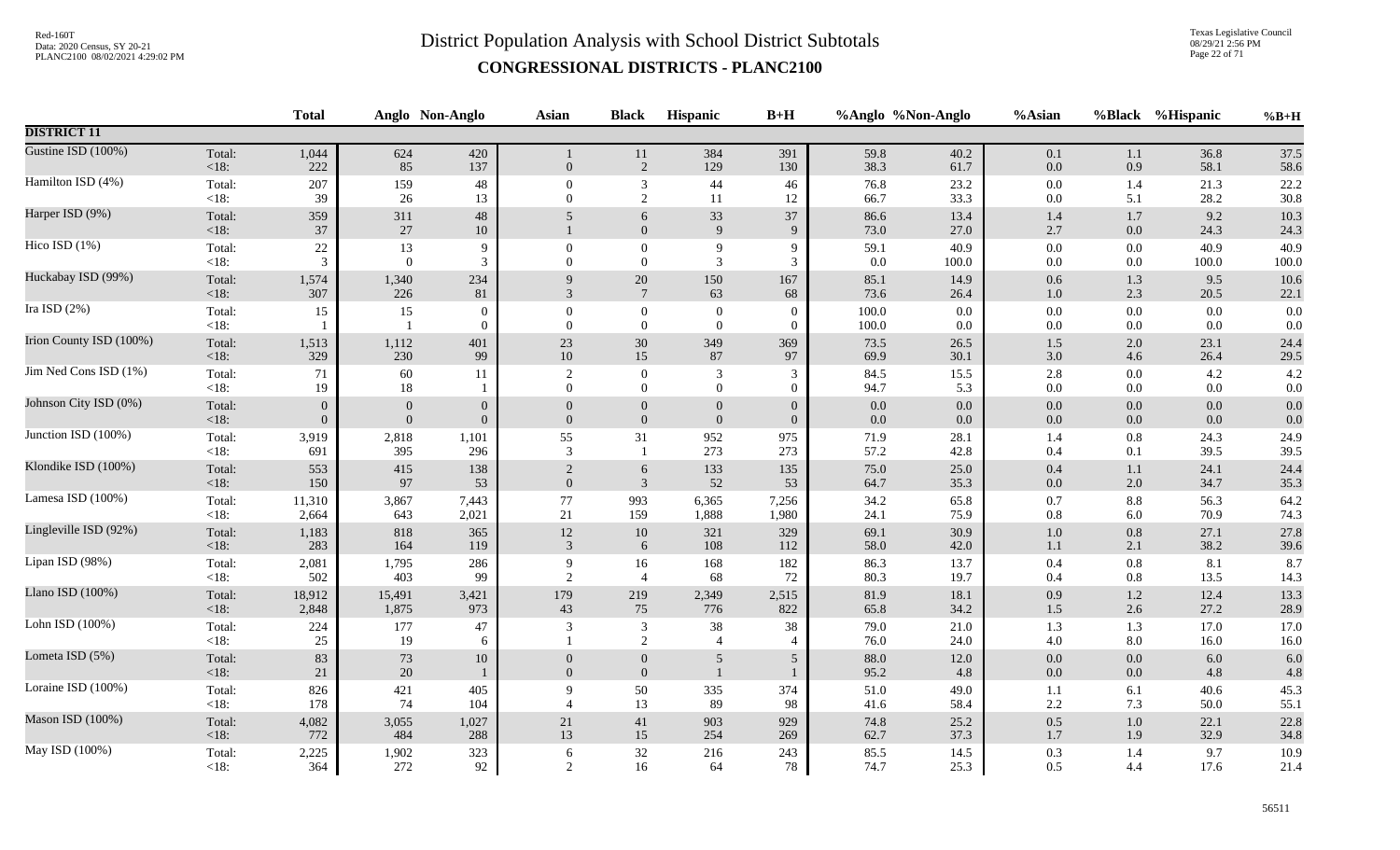Texas Legislative Council 08/29/21 2:56 PM Page 23 of 71

|                               |                   | <b>Total</b> |                 | Anglo Non-Anglo  | Asian                | <b>Black</b>                         | Hispanic                           | $B+H$                |              | %Anglo %Non-Anglo | %Asian         |                | %Black %Hispanic | $%B+H$       |
|-------------------------------|-------------------|--------------|-----------------|------------------|----------------------|--------------------------------------|------------------------------------|----------------------|--------------|-------------------|----------------|----------------|------------------|--------------|
| <b>DISTRICT 11</b>            |                   |              |                 |                  |                      |                                      |                                    |                      |              |                   |                |                |                  |              |
| Menard ISD (100%)             | Total:<br>$<18$ : | 1,910<br>350 | 1,185<br>180    | 725<br>170       | 10                   | 33<br>9                              | 656<br>159                         | 684<br>167           | 62.0<br>51.4 | 38.0<br>48.6      | 0.5<br>0.3     | 1.7<br>2.6     | 34.3<br>45.4     | 35.8<br>47.7 |
| Midland ISD (100%)            | Total:            | 159,305      | 70,115          | 89,190           | 4,739                | 12,621                               | 69,432                             | 80,897               | 44.0         | 56.0              | $3.0\,$        | 7.9            | 43.6             | 50.8         |
|                               | $<18$ :           | 43,356       | 15,093          | 28,263           | 1,559                | 3,954                                | 22,603                             | 25,863               | 34.8         | 65.2              | $3.6\,$        | 9.1            | 52.1             | 59.7         |
| Miles ISD (100%)              | Total:            | 1,739        | 1,078           | 661              | 10                   | $20\,$                               | 608                                | 620                  | 62.0         | 38.0              | 0.6            | $1.2\,$        | 35.0             | 35.7         |
|                               | $<18$ :           | 446          | 249             | 197              | 3                    | $7\phantom{.0}$                      | 191                                | 192                  | 55.8         | 44.2              | $0.7\,$        | 1.6            | 42.8             | 43.0         |
| Millsap ISD (2%)              | Total:            | 103          | 72              | 31               | $\overline{2}$       | $\boldsymbol{0}$                     | 13                                 | 13                   | 69.9         | 30.1              | 1.9            | 0.0            | 12.6             | 12.6         |
|                               | $<18$ :           | 15           | 5               | 10               | 2                    | $\overline{0}$                       | 8                                  | 8                    | 33.3         | 66.7              | 13.3           | 0.0            | 53.3             | 53.3         |
| Mineral Wells ISD (100%)      | Total:            | 19,660       | 13,466          | 6,194            | 266                  | 787                                  | 4,662                              | 5,367                | 68.5         | 31.5              | $1.4\,$        | 4.0            | 23.7             | 27.3         |
|                               | <18:              | 4,823        | 2,767           | 2,056            | 72                   | 295                                  | 1,631                              | 1,877                | 57.4         | 42.6              | $1.5\,$        | 6.1            | 33.8             | 38.9         |
| Moran ISD (10%)               | Total:            | 44           | 31              | 13               | 3                    | $\boldsymbol{0}$                     | 9                                  | 9                    | 70.5         | 29.5              | 6.8            | 0.0            | 20.5             | 20.5         |
|                               | <18:              | 13           | $7\phantom{.0}$ | 6                | 2                    | $\mathbf{0}$                         | 3                                  | 3                    | 53.8         | 46.2              | 15.4           | 0.0            | 23.1             | 23.1         |
| Morgan Mill ISD (100%)        | Total:            | 972          | 838             | 134              | 12                   | $\,8\,$                              | 75                                 | 81                   | 86.2         | 13.8              | $1.2\,$        | $0.8\,$        | 7.7              | 8.3          |
|                               | <18:              | 204          | 156             | 48               | $\overline{4}$       | 2                                    | $26\,$                             | $28\,$               | 76.5         | 23.5              | 2.0            | 1.0            | 12.7             | 13.7         |
| Mullin ISD (100%)             | Total:            | 767          | 671             | 96               | 3                    | $\tau$                               | 54                                 | 59                   | 87.5         | 12.5              | 0.4            | 0.9            | 7.0              | 7.7          |
|                               | $<18$ :           | 125          | 90              | 35               | 3                    | 5                                    | 19                                 | 23                   | 72.0         | 28.0              | 2.4            | 4.0            | 15.2             | 18.4         |
| O'Donnell ISD (17%)           | Total:<br><18:    | 168<br>41    | 90<br>16        | $78\,$<br>$25\,$ | 3                    | $\boldsymbol{0}$<br>$\boldsymbol{0}$ | 74<br>$24\,$                       | 74<br>24             | 53.6<br>39.0 | 46.4<br>61.0      | $1.8\,$<br>2.4 | 0.0<br>$0.0\,$ | 44.0<br>58.5     | 44.0<br>58.5 |
| Olfen ISD (100%)              | Total:<br><18:    | 92<br>11     | 85<br>10        | 7                | $\theta$<br>$\Omega$ | 1<br>$\mathbf{1}$                    | $\overline{4}$<br>$\boldsymbol{0}$ | 5                    | 92.4<br>90.9 | 7.6<br>9.1        | 0.0<br>0.0     | 1.1<br>9.1     | 4.3<br>0.0       | 5.4<br>9.1   |
| Paint Rock ISD (100%)         | Total:            | 648          | 529             | 119              | 16                   | 11                                   | $88\,$                             | 95                   | 81.6         | 18.4              | $2.5\,$        | $1.7\,$        | 13.6             | 14.7         |
|                               | <18:              | 120          | 74              | 46               | 9                    | $\mathbf{3}$                         | 38                                 | 39                   | 61.7         | 38.3              | 7.5            | 2.5            | 31.7             | 32.5         |
| Palo Pinto ISD (100%)         | Total:            | 974          | 835             | 139              | 9                    | 11                                   | 92                                 | 102                  | 85.7         | 14.3              | 0.9            | 1.1            | 9.4              | 10.5         |
|                               | <18:              | 134          | 111             | 23               | 2                    | 2                                    | 15                                 | 16                   | 82.8         | 17.2              | 1.5            | 1.5            | 11.2             | 11.9         |
| Panther Creek Cons ISD (100%) | Total:            | 1,047        | 913             | 134              | 5                    | $10\,$                               | 97                                 | 104                  | 87.2         | 12.8              | $0.5\,$        | 1.0            | 9.3              | 9.9          |
|                               | < 18:             | 162          | 121             | 41               | $\overline{4}$       | $7\phantom{.0}$                      | 30                                 | 34                   | 74.7         | 25.3              | $2.5\,$        | 4.3            | 18.5             | 21.0         |
| Perrin-Whitt Cons ISD (8%)    | Total:<br><18:    | 167<br>33    | 134<br>25       | 33<br>8          | $\Omega$             | $\mathbf{1}$                         | 15<br>3                            | 16<br>$\overline{4}$ | 80.2<br>75.8 | 19.8<br>24.2      | 0.6<br>0.0     | 0.6<br>3.0     | 9.0<br>9.1       | 9.6<br>12.1  |
| Priddy ISD (100%)             | Total:            | 338          | 269             | 69               | 2                    | 1                                    | 45                                 | 46                   | 79.6         | 20.4              | 0.6            | 0.3            | 13.3             | 13.6         |
|                               | <18:              | 52           | 32              | $20\,$           | $\mathbf{0}$         | $\mathbf{0}$                         | $14\,$                             | 14                   | 61.5         | 38.5              | $0.0\,$        | $0.0\,$        | 26.9             | 26.9         |
| Ranger ISD (100%)             | Total:            | 2,825        | 2,058           | 767              | 34                   | 125                                  | 551                                | 665                  | 72.8         | 27.2              | 1.2            | 4.4            | 19.5             | 23.5         |
|                               | <18:              | 567          | 360             | 207              | 11                   | 17                                   | 168                                | 180                  | 63.5         | 36.5              | 1.9            | 3.0            | 29.6             | 31.7         |
| Richland Springs ISD (100%)   | Total:            | 762          | 634             | 128              | $\theta$             | 11                                   | 83                                 | 94                   | 83.2         | 16.8              | $0.0\,$        | 1.4            | 10.9             | 12.3         |
|                               | <18:              | 134          | 86              | 48               | $\overline{0}$       | $\overline{7}$                       | $30\,$                             | 37                   | 64.2         | 35.8              | $0.0\,$        | 5.2            | 22.4             | 27.6         |
| Rising Star ISD (100%)        | Total:            | 1,275        | 1,051           | 224              | $12\,$               | 18                                   | 142                                | 158                  | 82.4         | 17.6              | 0.9            | 1.4            | 11.1             | 12.4         |
|                               | $<18$ :           | 241          | 165             | 76               | 3                    | $10\,$                               | 56                                 | 65                   | 68.5         | 31.5              | 1.2            | 4.1            | 23.2             | 27.0         |
| Robert Lee ISD (100%)         | Total:            | 1,712        | 1,254           | 458              | $7\phantom{.0}$      | 16                                   | 372                                | 380                  | 73.2         | 26.8              | 0.4            | 0.9            | 21.7             | 22.2         |
|                               | <18:              | 348          | 216             | 132              | 3                    | $\overline{5}$                       | 116                                | 118                  | 62.1         | 37.9              | 0.9            | 1.4            | 33.3             | 33.9         |
| Rochelle ISD (100%)           | Total:<br>$<18$ : | 771<br>117   | 676<br>90       | 95<br>$27\,$     | 2                    | 13<br>$7\phantom{.0}$                | 56<br>$22\,$                       | 62<br>25             | 87.7<br>76.9 | 12.3<br>23.1      | 0.3<br>0.9     | 1.7<br>6.0     | 7.3<br>18.8      | 8.0<br>21.4  |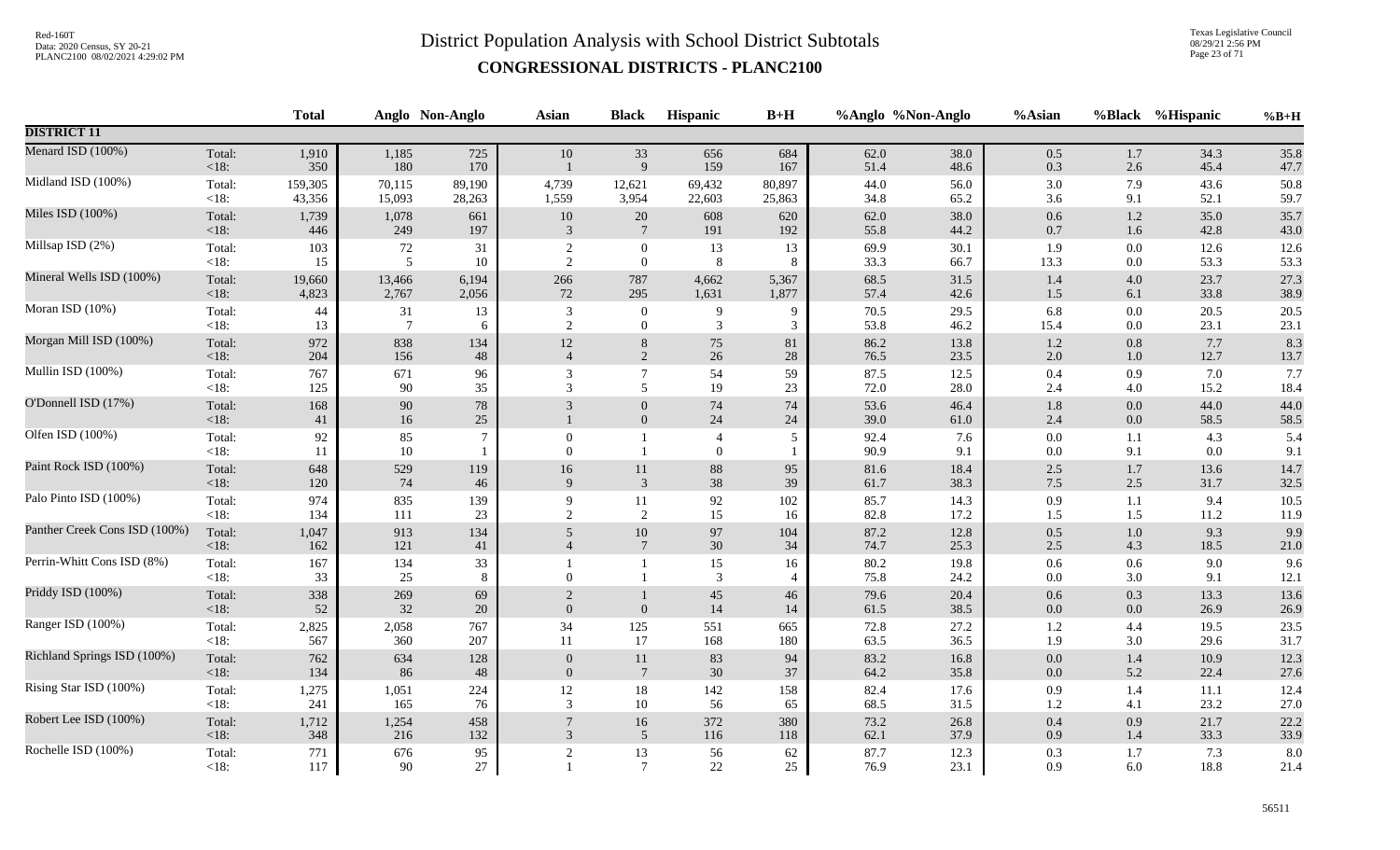Texas Legislative Council 08/29/21 2:56 PM Page 24 of 71

|                              |                   | <b>Total</b>   |                     | Anglo Non-Anglo              | <b>Asian</b>             | <b>Black</b>                       | <b>Hispanic</b>                | $B+H$                      |              | %Anglo %Non-Anglo | %Asian         | <b>%Black</b>  | %Hispanic    | $%B+H$       |
|------------------------------|-------------------|----------------|---------------------|------------------------------|--------------------------|------------------------------------|--------------------------------|----------------------------|--------------|-------------------|----------------|----------------|--------------|--------------|
| <b>DISTRICT 11</b>           |                   |                |                     |                              |                          |                                    |                                |                            |              |                   |                |                |              |              |
| Roscoe Collegiate ISD (0%)   | Total:            | $\overline{7}$ | $\sqrt{3}$          | $\overline{4}$               | $\overline{0}$           | $\overline{0}$                     | $\overline{4}$                 | $\overline{4}$             | 42.9         | 57.1              | $0.0\,$        | 0.0            | 57.1         | 57.1         |
|                              | <18:              | $\overline{2}$ | $\overline{0}$      | $\overline{2}$               | $\overline{0}$           | $\mathbf{0}$                       | $\overline{2}$                 | $\overline{2}$             | 0.0          | 100.0             | $0.0\,$        | $0.0\,$        | 100.0        | 100.0        |
| San Angelo ISD (100%)        | Total:            | 101,148        | 49,369              | 51,779                       | 2,580                    | 5,726                              | 42,258                         | 47,024                     | 48.8         | 51.2              | 2.6            | 5.7            | 41.8         | 46.5         |
|                              | <18:              | 23,462         | 8,437               | 15,025                       | 718                      | 1,758                              | 12,798                         | 13,984                     | 36.0         | 64.0              | 3.1            | 7.5            | 54.5         | 59.6         |
| San Saba ISD (100%)          | Total:            | 4,328          | 2,537               | 1,791                        | 45                       | 131                                | 1,578                          | 1,690                      | 58.6         | 41.4              | $1.0$          | 3.0            | 36.5         | 39.0         |
|                              | <18:              | 872            | 368                 | 504                          | 11                       | 8                                  | 479                            | 486                        | 42.2         | 57.8              | 1.3            | 0.9            | 54.9         | 55.7         |
| Sands Consolidated ISD (73%) | Total:<br>$<18$ : | 472<br>154     | 294<br>98           | 178<br>56                    |                          | 5<br>$\mathbf{0}$                  | 166<br>55                      | 171<br>55                  | 62.3<br>63.6 | 37.7<br>36.4      | 0.2<br>0.6     | 1.1<br>$0.0\,$ | 35.2<br>35.7 | 36.2<br>35.7 |
| Santa Anna ISD (100%)        | Total:            | 1,532          | 1,180               | 352                          | $10\,$                   | $60\,$                             | 241                            | 297                        | 77.0         | 23.0              | 0.7            | 3.9            | 15.7         | 19.4         |
|                              | < 18:             | 342            | 244                 | 98                           | $7\phantom{.0}$          | 25                                 | 59                             | 82                         | 71.3         | 28.7              | 2.0            | 7.3            | 17.3         | 24.0         |
| Santo ISD (100%)             | Total:            | 3,180          | 2,684               | 496                          | $28\,$                   | $30\,$                             | 312                            | 330                        | 84.4         | 15.6              | 0.9            | 0.9            | 9.8          | 10.4         |
|                              | $<18$ :           | 603            | 456                 | 147                          | 6                        | 6                                  | 112                            | 113                        | 75.6         | 24.4              | 1.0            | $1.0\,$        | 18.6         | 18.7         |
| Sidney ISD (100%)            | Total:<br>< 18:   | 575<br>105     | 489<br>70           | 86<br>35                     | $\overline{0}$           | $\sqrt{2}$<br>$\mathbf{1}$         | $60\,$<br>29                   | 62<br>30                   | 85.0<br>66.7 | 15.0<br>33.3      | 0.7<br>0.0     | 0.3<br>$1.0\,$ | 10.4<br>27.6 | 10.8<br>28.6 |
| Stanton ISD (98%)            | Total:            | 4,321          | 2,098               | 2,223                        | 31                       | 113                                | 2,041                          | 2,135                      | 48.6         | 51.4              | 0.7            | 2.6            | 47.2         | 49.4         |
|                              | $<18$ :           | 1,240          | 496                 | 744                          | 14                       | 40                                 | 677                            | 708                        | 40.0         | 60.0              | 1.1            | 3.2            | 54.6         | 57.1         |
| Stephenville ISD (37%)       | Total:            | 10,724         | 7,341               | 3,383                        | 173                      | 281                                | 2,602                          | 2,828                      | 68.5         | 31.5              | 1.6            | 2.6            | 24.3         | 26.4         |
|                              | <18:              | 2,522          | 1,388               | 1,134                        | 62                       | 114                                | 941                            | 1,015                      | 55.0         | 45.0              | 2.5            | 4.5            | 37.3         | 40.2         |
| Sterling City ISD (100%)     | Total:            | 1,372          | 867                 | 505                          | 29                       | 22                                 | 449                            | 465                        | 63.2         | 36.8              | 2.1            | 1.6            | 32.7         | 33.9         |
|                              | $<18$ :           | 357            | 193                 | 164                          | 21                       | 14                                 | 140                            | 149                        | 54.1         | 45.9              | 5.9            | 3.9            | 39.2         | 41.7         |
| Strawn ISD (100%)            | Total:            | 640            | 418                 | 222                          | 6                        | $10\,$                             | 195                            | 203                        | 65.3         | 34.7              | 0.9            | 1.6            | 30.5         | 31.7         |
|                              | < 18:             | 119            | 58                  | 61                           | $\overline{2}$           | $\overline{4}$                     | 53                             | 55                         | 48.7         | 51.3              | $1.7$          | 3.4            | 44.5         | 46.2         |
| Three Way ISD (2%)           | Total:<br>$<18$ : | 10             | 6<br>$\overline{2}$ | $\overline{a}$<br>$\sqrt{2}$ | $\mathbf{0}$<br>$\theta$ | $\boldsymbol{0}$<br>$\overline{0}$ | $\sqrt{2}$<br>$\boldsymbol{0}$ | $\overline{2}$<br>$\Omega$ | 60.0<br>50.0 | 40.0<br>50.0      | $0.0\,$<br>0.0 | 0.0<br>0.0     | 20.0<br>0.0  | 20.0<br>0.0  |
| Tolar ISD (100%)             | Total:            | 2,932          | 2,618               | 314                          | $18\,$                   | 28                                 | 170                            | 194                        | 89.3         | 10.7              | 0.6            | $1.0\,$        | 5.8          | 6.6          |
|                              | <18:              | 751            | 634                 | 117                          | $\overline{5}$           | $\overline{9}$                     | 76                             | 82                         | 84.4         | 15.6              | 0.7            | $1.2\,$        | 10.1         | 10.9         |
| Veribest ISD (100%)          | Total:            | 1,343          | 893                 | 450                          | $16\,$                   | $37\,$                             | 380                            | 403                        | 66.5         | 33.5              | 1.2            | $2.8\,$        | 28.3         | 30.0         |
|                              | <18:              | 339            | 194                 | 145                          | $\overline{7}$           | 18                                 | 125                            | 133                        | 57.2         | 42.8              | 2.1            | 5.3            | 36.9         | 39.2         |
| Wall ISD (100%)              | Total:            | 5,262          | 3,812               | 1,450                        | $70\,$                   | 69                                 | 1,210                          | 1,256                      | 72.4         | 27.6              | 1.3            | 1.3            | 23.0         | 23.9         |
|                              | <18:              | 1,502          | 1,018               | 484                          | 34                       | 29                                 | 403                            | 421                        | 67.8         | 32.2              | 2.3            | 1.9            | 26.8         | 28.0         |
| Water Valley ISD (100%)      | Total:            | 1,927          | 1,355               | 572                          | $28\,$                   | 94                                 | 374                            | 466                        | 70.3         | 29.7              | 1.5            | 4.9            | 19.4         | 24.2         |
|                              | $<18$ :           | 441            | 255                 | 186                          | 5                        | 25                                 | 130                            | 153                        | 57.8         | 42.2              | 1.1            | 5.7            | 29.5         | 34.7         |
| Westbrook ISD (100%)         | Total:<br>< 18:   | 920<br>203     | 742<br>138          | 178<br>65                    | $\mathbf{0}$             | 22<br>12                           | 139<br>51                      | 158<br>63                  | 80.7<br>68.0 | 19.3<br>32.0      | 0.1<br>0.0     | 2.4<br>5.9     | 15.1<br>25.1 | 17.2<br>31.0 |
| Winters ISD (98%)            | Total:            | 3,139          | 1,792               | 1,347                        | 27                       | 83                                 | 1,196                          | 1,266                      | 57.1         | 42.9              | 0.9            | 2.6            | 38.1         | 40.3         |
|                              | $<18$ :           | 716            | 274                 | 442                          | $\overline{7}$           | 21                                 | 414                            | 428                        | 38.3         | 61.7              | 1.0            | 2.9            | 57.8         | 59.8         |
| Zephyr ISD (100%)            | Total:            | 780            | 677                 | 103                          | $\sqrt{2}$               | $\overline{7}$                     | 57                             | 64                         | 86.8         | 13.2              | 0.3            | 0.9            | 7.3          | 8.2          |
|                              | <18:              | 147            | 115                 | 32                           | $\overline{0}$           | 6                                  | 23                             | 29                         | 78.2         | 21.8              | 0.0            | 4.1            | 15.6         | 19.7         |
| <b>DISTRICT 12</b>           |                   |                |                     |                              |                          |                                    |                                |                            |              |                   |                |                |              |              |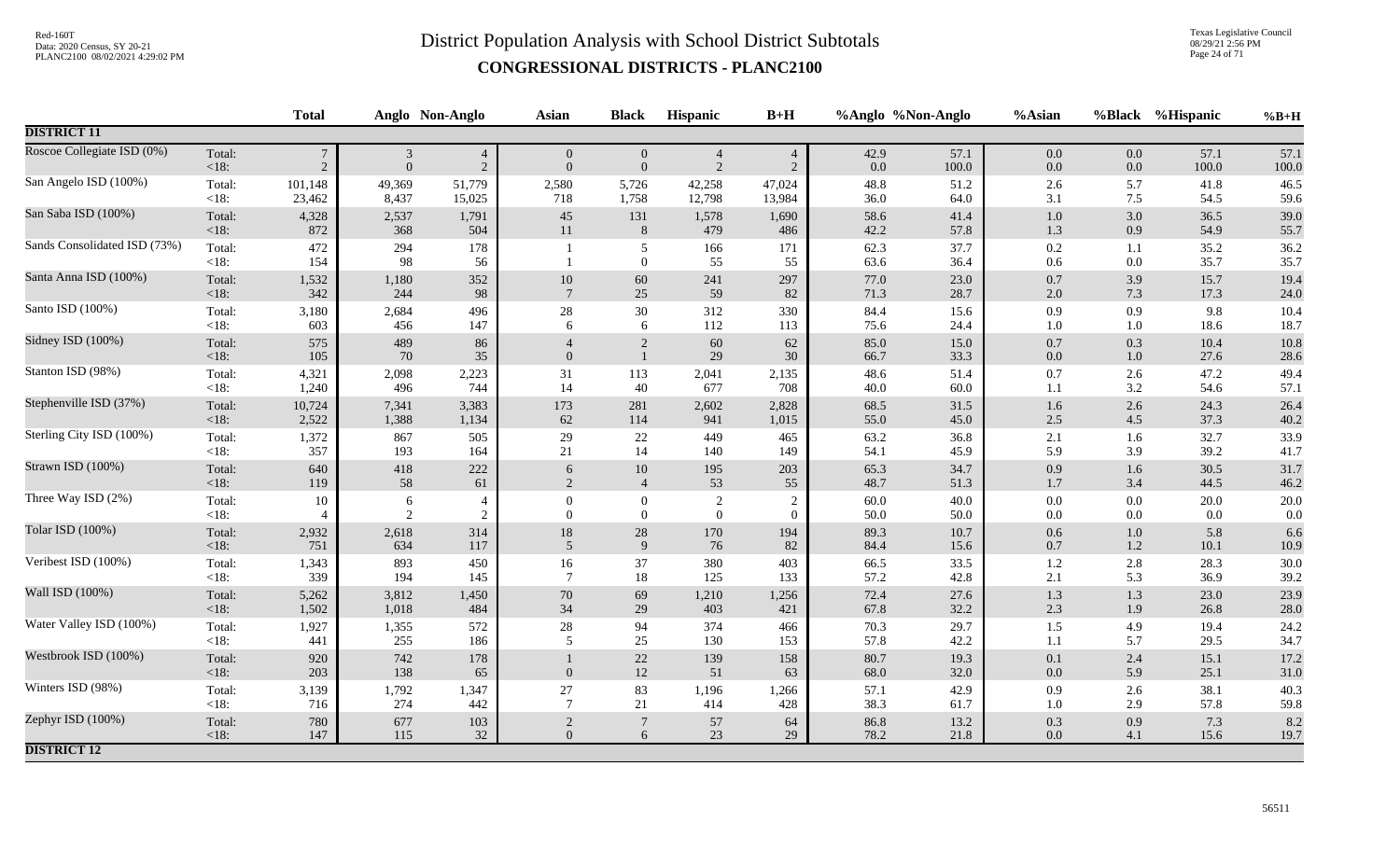Texas Legislative Council 08/29/21 2:56 PM Page 25 of 71

|                                         |                   | <b>Total</b> |              | Anglo Non-Anglo | <b>Asian</b>     | <b>Black</b>                   | Hispanic        | $B+H$                | %Anglo %Non-Anglo |              | %Asian         |             | %Black %Hispanic | $%B+H$           |
|-----------------------------------------|-------------------|--------------|--------------|-----------------|------------------|--------------------------------|-----------------|----------------------|-------------------|--------------|----------------|-------------|------------------|------------------|
| <b>DISTRICT 12</b>                      |                   |              |              |                 |                  |                                |                 |                      |                   |              |                |             |                  |                  |
|                                         | <b>Total:</b>     | 864,524      | 493,932      | 370,592         | 44,889           | 101,013                        | 206,256         | 301,386              | 57.1              | 42.9         | 5.2            | 11.7        | 23.9             | 34.9             |
|                                         | < 18:             | 209,719      | 94,911       | 114,808         | 12,141           | 31,882                         | 69,034          | 97,706               | 45.3              | 54.7         | 5.8            | 15.2        | 32.9             | 46.6             |
| Aledo ISD (100%)                        | Total:            | 31,966       | 26,228       | 5,738           | 693              | 678                            | 3,510           | 4,107                | 82.0              | 18.0         | $2.2\,$        | 2.1         | 11.0             | 12.8             |
|                                         | $<18$ :           | 9,598        | 7,384        | 2,214           | 293              | 288                            | 1,407           | 1,644                | 76.9              | 23.1         | 3.1            | $3.0\,$     | 14.7             | 17.1             |
| Azle ISD (100%)                         | Total:            | 43,265       | 33,767       | 9,498           | 593              | 894                            | 6,273           | 7,053                | 78.0              | 22.0         | $1.4\,$        | 2.1         | 14.5             | 16.3             |
|                                         | $<18$ :           | 9,756        | 6,611        | 3,145           | 164              | 359                            | 2,317           | 2,614                | 67.8              | 32.2         | $1.7\,$        | 3.7         | 23.7             | 26.8             |
| Birdville ISD (64%)                     | Total:            | 90,679       | 45,208       | 45,471          | 6,086            | 8,948                          | 28,423          | 36,741               | 49.9              | 50.1         | 6.7            | 9.9         | 31.3             | 40.5             |
|                                         | < 18:             | 21,069       | 7,227        | 13,842          | 1,414            | 2,863                          | 9,404           | 11,932               | 34.3              | 65.7         | 6.7            | 13.6        | 44.6             | 56.6             |
| Boyd ISD (41%)                          | Total:<br>< 18:   | 2,844<br>610 | 2,325<br>459 | 519<br>151      | 13               | 26<br>14                       | 322<br>113      | 343<br>122           | 81.8<br>75.2      | 18.2<br>24.8 | 0.5<br>$0.2\,$ | 0.9<br>2.3  | 11.3<br>18.5     | 12.1<br>$20.0\,$ |
| Brock ISD (100%)                        | Total:            | 7,248        | 6,365        | 883             | 53               | 64                             | 542             | 597                  | 87.8              | 12.2         | $0.7\,$        | 0.9         | 7.5              | 8.2              |
|                                         | $<18$ :           | 2,171        | 1,856        | 315             | 21               | 19                             | 217             | 228                  | 85.5              | 14.5         | $1.0\,$        | 0.9         | 10.0             | $10.5\,$         |
| Castleberry ISD (91%)                   | Total:            | 18,614       | 6,955        | 11,659          | 235              | 587                            | 10,574          | 11,055               | 37.4              | 62.6         | 1.3            | 3.2         | 56.8             | 59.4             |
|                                         | < 18:             | 4,651        | 977          | 3,674           | 50               | 198                            | 3,448           | 3,579                | 21.0              | 79.0         | $1.1\,$        | 4.3         | 74.1             | 77.0             |
| Crowley ISD (46%)                       | Total:            | 49,575       | 18,838       | 30,737          | 3,926            | 15,203                         | 11,478          | 26,112               | 38.0              | 62.0         | 7.9            | 30.7        | 23.2             | 52.7             |
|                                         | < 18:             | 11,134       | 2,549        | 8,585           | 999              | 4,285                          | 3,550           | 7,531                | 22.9              | 77.1         | 9.0            | 38.5        | 31.9             | 67.6             |
| Decatur ISD (65%)                       | Total:            | 11,683       | 7,872        | 3,811           | 148              | 221                            | 3,090           | 3,278                | 67.4              | 32.6         | $1.3\,$        | 1.9         | 26.4             | 28.1             |
|                                         | < 18:             | 2,968        | 1,677        | 1,291           | 55               | 97                             | 1,062           | 1,143                | 56.5              | 43.5         | 1.9            | 3.3         | 35.8             | 38.5             |
| Eagle Mountain-Saginaw ISD<br>$(100\%)$ | Total:            | 114,530      | 56,581       | 57,949          | 8,808            | 14,970                         | 32,572          | 46,364               | 49.4              | 50.6         | 7.7            | 13.1        | 28.4             | 40.5             |
|                                         | < 18:             | 32,580       | 12,827       | 19,753          | 2,600            | 5,568                          | 11,591          | 16,472               | 39.4              | 60.6         | 8.0            | 17.1        | 35.6             | 50.6             |
| Everman ISD (13%)                       | Total:            | 3,433        | 475          | 2,958           | 53               | 956                            | 1,914           | 2,853                | 13.8              | 86.2         | $1.5\,$        | 27.8        | 55.8             | 83.1             |
|                                         | < 18:             | 999          | $47\,$       | 952             | 15               | 252                            | 675             | 923                  | 4.7               | 95.3         | $1.5\,$        | 25.2        | 67.6             | 92.4             |
| Fort Worth ISD (44%)                    | Total:            | 230,128      | 125,588      | 104,540         | 9,366            | 37,198                         | 54,350          | 89,944               | 54.6              | 45.4         | 4.1            | 16.2        | 23.6             | 39.1             |
|                                         | $<18$ :           | 46,185       | 17,653       | 28,532          | 2,048            | 10,067                         | 16,366          | 25,609               | 38.2              | 61.8         | 4.4            | 21.8        | 35.4             | 55.4             |
| Garner ISD (100%)                       | Total:            | 1,792        | 1,553        | 239             | 13               | $32\,$                         | 145             | 173                  | 86.7              | 13.3         | $0.7\,$        | 1.8         | 8.1              | 9.7              |
|                                         | < 18:             | 339          | 255          | 84              | 3                | $17\,$                         | 55              | 68                   | 75.2              | 24.8         | 0.9            | 5.0         | 16.2             | 20.1             |
| Godley ISD (6%)                         | Total:            | 623          | 470          | 153             | 15               | 25                             | 105             | 126                  | 75.4              | 24.6         | 2.4            | 4.0         | 16.9             | 20.2             |
|                                         | $<18$ :           | 116          | 77           | 39              | 3                | 5                              | 34              | 35                   | 66.4              | 33.6         | 2.6            | 4.3         | 29.3             | 30.2             |
| Granbury ISD (1%)                       | Total:            | 871          | 721          | 150             | $6\,$            | $32\,$                         | 94              | 122                  | 82.8              | 17.2         | $0.7\,$        | 3.7         | 10.8             | 14.0             |
|                                         | < 18:             | 193          | 137          | 56              | $\boldsymbol{0}$ | 13                             | $37\,$          | $\sqrt{48}$          | 71.0              | 29.0         | $0.0\,$        | 6.7         | 19.2             | 24.9             |
| Hurst-Euless-Bedford ISD (0%)           | Total:            | 139          | 110          | 29              | $\overline{0}$   | $\overline{5}$                 | $21\,$          | 26                   | 79.1              | 20.9         | $0.0\,$        | 3.6         | 15.1             | 18.7             |
|                                         | $<18$ :           | 29           | 21           | 8               | $\overline{0}$   | $\mathbf{0}$                   | $7\phantom{.0}$ | $\tau$               | 72.4              | 27.6         | $0.0\,$        | $0.0\,$     | 24.1             | 24.1             |
| Keller ISD (32%)                        | Total:            | 59,399       | 28,813       | 30,586          | 8,236            | 7,638                          | 13,727          | 20,848               | 48.5              | 51.5         | 13.9           | 12.9        | 23.1             | 35.1             |
|                                         | $<18$ :           | 15,899       | 6,307        | 9,592           | 2,332            | 2,699                          | 4,556           | 6,973                | 39.7              | 60.3         | 14.7           | 17.0        | 28.7             | 43.9             |
| Lake Worth ISD (68%)                    | Total:            | 12,986       | 5,801        | 7,185           | 353              | 1,869                          | 4,732           | 6,503                | 44.7              | 55.3         | 2.7            | 14.4        | 36.4             | 50.1             |
|                                         | $<18$ :           | 3,571        | 1,026        | 2,545           | 105              | 756                            | 1,686           | 2,389                | 28.7              | 71.3         | $2.9\,$        | 21.2        | 47.2             | 66.9             |
| Lipan ISD (2%)                          | Total:<br>$<18$ : | 46<br>13     | 32<br>8      | 14<br>5         | $\overline{2}$   | $\overline{5}$<br>$\mathbf{1}$ | 7<br>3          | 12<br>$\overline{4}$ | 69.6<br>61.5      | 30.4<br>38.5 | 4.3<br>$7.7\,$ | 10.9<br>7.7 | 15.2<br>23.1     | 26.1<br>30.8     |
| Millsap ISD (98%)                       | Total:            | 4,525        | 3,668        | 857             | 42               | 65                             | 555             | 617                  | 81.1              | 18.9         | 0.9            | 1.4         | 12.3             | 13.6             |
|                                         | <18:              | 991          | 708          | 283             | 24               | 28                             | 191             | 217                  | 71.4              | 28.6         | 2.4            | 2.8         | 19.3             | 21.9             |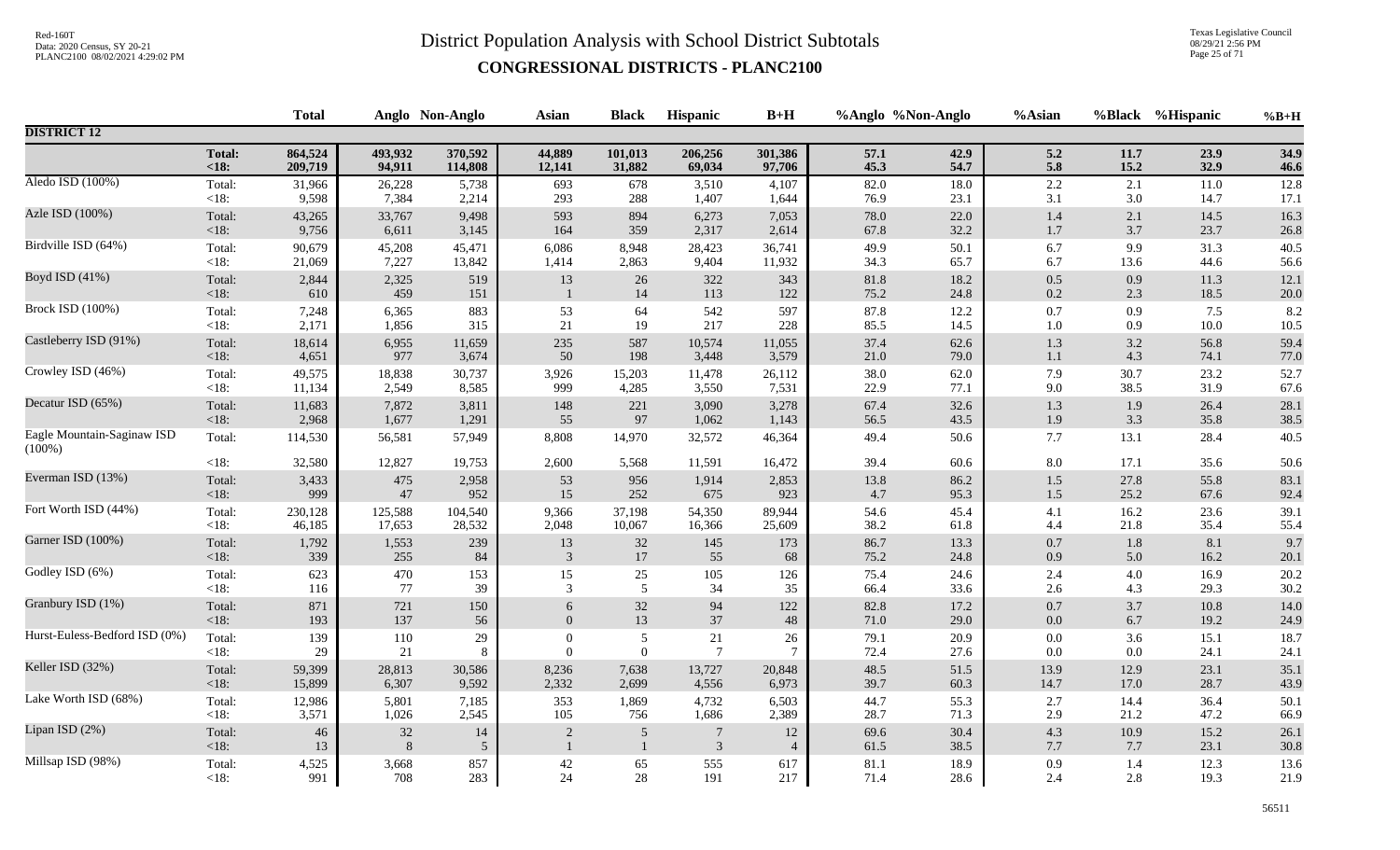Texas Legislative Council 08/29/21 2:56 PM Page 26 of 71

|                             |                   | <b>Total</b> |                      | Anglo Non-Anglo      | <b>Asian</b>                   | <b>Black</b>                         | Hispanic                            | $B+H$                          |              | %Anglo %Non-Anglo | %Asian         |                    | %Black %Hispanic | $%B+H$       |
|-----------------------------|-------------------|--------------|----------------------|----------------------|--------------------------------|--------------------------------------|-------------------------------------|--------------------------------|--------------|-------------------|----------------|--------------------|------------------|--------------|
| <b>DISTRICT 12</b>          |                   |              |                      |                      |                                |                                      |                                     |                                |              |                   |                |                    |                  |              |
| Mineral Wells ISD (0%)      | Total:<br><18:    | $77\,$<br>16 | 66<br>$\overline{Q}$ | 11<br>$\overline{7}$ | $\mathbf{1}$                   | $\boldsymbol{0}$<br>$\boldsymbol{0}$ | $7\phantom{.0}$<br>$\boldsymbol{6}$ | $\boldsymbol{7}$<br>$\sqrt{6}$ | 85.7<br>56.3 | 14.3<br>43.8      | $1.3\,$<br>6.3 | 0.0<br>0.0         | 9.1<br>37.5      | 9.1<br>37.5  |
| Northwest ISD (43%)         | Total:            | 55,332       | 33,415               | 21,917               | 3,747                          | 6,250                                | 10,707                              | 16,468                         | 60.4         | 39.6              | 6.8            | 11.3               | 19.4             | 29.8         |
|                             | $<18$ :           | 17,098       | 9,089                | 8,009                | 1,289                          | 2,454                                | 4,117                               | 6,291                          | 53.2         | 46.8              | 7.5            | 14.4               | 24.1             | 36.8         |
| Peaster ISD (100%)          | Total:            | 5,778        | 4,680                | 1,098                | $40\,$                         | 74                                   | 687                                 | 758                            | 81.0         | 19.0              | 0.7            | 1.3                | 11.9             | 13.1         |
|                             | $<18$ :           | 1,461        | 1,086                | 375                  | 13                             | 19                                   | 255                                 | 272                            | 74.3         | 25.7              | 0.9            | 1.3                | 17.5             | 18.6         |
| Perrin-Whitt Cons ISD (38%) | Total:<br>$<18$ : | 839<br>188   | 687<br>142           | 152<br>46            | $\overline{4}$                 | 12<br>6                              | 89<br>30                            | 99<br>35                       | 81.9<br>75.5 | 18.1<br>24.5      | 0.5<br>0.5     | 1.4<br>3.2         | 10.6<br>16.0     | 11.8<br>18.6 |
| Poolville ISD (65%)         | Total:            | 2,273        | 1,819                | 454                  | $\overline{7}$                 | $32\,$                               | 299                                 | 331                            | 80.0         | 20.0              | 0.3            | $1.4\,$            | 13.2             | 14.6         |
|                             | <18:              | 504          | 366                  | 138                  | $\overline{2}$                 | $10\,$                               | 108                                 | 118                            | 72.6         | 27.4              | $0.4\,$        | $2.0\,$            | 21.4             | 23.4         |
| Springtown ISD (93%)        | Total:            | 21,388       | 16,950               | 4,438                | 217                            | 342                                  | 2,862                               | 3,176                          | 79.3         | 20.7              | $1.0\,$        | 1.6                | 13.4             | 14.8         |
|                             | $<18$ :           | 5,114        | 3,619                | 1,495                | 70                             | 165                                  | 1,065                               | 1,210                          | 70.8         | 29.2              | 1.4            | 3.2                | 20.8             | 23.7         |
| Weatherford ISD (100%)      | Total:            | 57,061       | 43,980               | 13,081               | 782                            | 1,377                                | 8,645                               | 9,910                          | 77.1         | 22.9              | $1.4\,$        | 2.4                | 15.2             | 17.4         |
|                             | <18:              | 13,019       | 8,641                | 4,378                | 259                            | 537                                  | 3,112                               | 3,585                          | 66.4         | 33.6              | $2.0\,$        | 4.1                | 23.9             | 27.5         |
| White Settlement ISD (100%) | Total:            | 37,430       | 20,965               | 16,465               | 1,450                          | 3,510                                | 10,526                              | 13,763                         | 56.0         | 44.0              | 3.9            | 9.4                | 28.1             | 36.8         |
|                             | $<18$ :           | 9,447        | 4,153                | 5,294                | 378                            | 1,162                                | 3,622                               | 4,651                          | 44.0         | 56.0              | 4.0            | 12.3               | 38.3             | 49.2         |
| <b>DISTRICT 13</b>          |                   |              |                      |                      |                                |                                      |                                     |                                |              |                   |                |                    |                  |              |
|                             | <b>Total:</b>     | 707,470      | 425,759              | 281,711              | 18,370                         | 48,583                               | 197,280                             | 241,475                        | 60.2         | 39.8              | 2.6            | 6.9                | 27.9             | 34.1         |
|                             | $18:$             | 171,747      | 81,399               | 90,348               | 5,853                          | 15,585                               | 67,235                              | 80,096                         | 47.4         | 52.6              | 3.4            | 9.1                | 39.1             | 46.6         |
| Adrian ISD (100%)           | Total:<br>$<18$ : | 253<br>57    | 222<br>47            | 31<br>10             | $\mathfrak{Z}$<br>$\mathbf{0}$ | $\mathbf{1}$                         | 24<br>9                             | 25<br>10                       | 87.7<br>82.5 | 12.3<br>17.5      | 1.2<br>$0.0\,$ | $0.4\,$<br>$1.8\,$ | 9.5<br>15.8      | 9.9<br>17.5  |
| Alvord ISD (100%)           | Total:<br>$<18$ : | 4,195<br>989 | 3,482<br>767         | 713<br>222           | 39<br>6                        | $\frac{52}{26}$                      | 454<br>147                          | 498<br>168                     | 83.0<br>77.6 | 17.0<br>22.4      | 0.9<br>0.6     | 1.2<br>2.6         | 10.8<br>14.9     | 11.9<br>17.0 |
| Amarillo ISD (100%)         | Total:            | 168,182      | 82,139               | 86,043               | 8,525                          | 16,191                               | 58,486                              | 73,089                         | 48.8         | 51.2              | 5.1            | 9.6                | 34.8             | 43.5         |
|                             | $<18$ :           | 43,530       | 14,498               | 29,032               | 2,826                          | 6,277                                | 20,255                              | 25,451                         | 33.3         | 66.7              | $6.5\,$        | 14.4               | 46.5             | 58.5         |
| Archer City ISD (100%)      | Total:            | 2,643        | 2,226                | 417                  | 18                             | 58                                   | 229                                 | 278                            | 84.2         | 15.8              | $0.7\,$        | 2.2                | 8.7              | 10.5         |
|                             | $<18$ :           | 597          | 455                  | 142                  | 5                              | 23                                   | 93                                  | 112                            | 76.2         | 23.8              | 0.8            | 3.9                | 15.6             | $18.8\,$     |
| Bellevue ISD (100%)         | Total:            | 725          | 657                  | 68                   | $\sqrt{5}$                     | $14\,$                               | 34                                  | 45                             | 90.6         | 9.4               | 0.7            | 1.9                | 4.7              | 6.2          |
|                             | $<18$ :           | 128          | 114                  | 14                   | $\overline{3}$                 | 6                                    | 10                                  | 13                             | 89.1         | 10.9              | 2.3            | 4.7                | 7.8              | $10.2\,$     |
| Benjamin ISD (100%)         | Total:            | 267          | 206                  | 61                   | $6\,$                          | $10\,$                               | 45                                  | 53                             | 77.2         | 22.8              | $2.2\,$        | 3.7                | 16.9             | 19.9         |
|                             | $<18$ :           | 64           | 32                   | 32                   | 5                              | $\tau$                               | 23                                  | 28                             | 50.0         | 50.0              | 7.8            | 10.9               | 35.9             | 43.8         |
| Booker ISD (100%)           | Total:            | 1,671        | 721                  | 950                  | $\overline{7}$                 | 13                                   | 901                                 | 912                            | 43.1         | 56.9              | $0.4\,$        | $0.8\,$            | 53.9             | 54.6         |
|                             | <18:              | 465          | 136                  | 329                  | $\overline{4}$                 | $\overline{4}$                       | 311                                 | 314                            | 29.2         | 70.8              | 0.9            | 0.9                | 66.9             | 67.5         |
| Borger ISD (100%)           | Total:            | 13,793       | 8,202                | 5,591                | 147                            | 653                                  | 4,274                               | 4,806                          | 59.5         | 40.5              | 1.1            | 4.7                | 31.0             | 34.8         |
|                             | $<18$ :           | 3,682        | 1,728                | 1,954                | 40                             | 269                                  | 1,581                               | 1,751                          | 46.9         | 53.1              | 1.1            | 7.3                | 42.9             | 47.6         |
| Bowie ISD (100%)            | Total:            | 10,926       | 8,976                | 1,950                | $79\,$                         | $122\,$                              | 1,265                               | 1,376                          | 82.2         | 17.8              | $0.7\,$        | $1.1\,$            | 11.6             | 12.6         |
|                             | <18:              | 2,498        | 1,839                | 659                  | $26\,$                         | 73                                   | 456                                 | 525                            | 73.6         | 26.4              | $1.0\,$        | 2.9                | 18.3             | 21.0         |
| Boyd ISD (59%)              | Total:            | 4,016        | 3,193                | 823                  | 19                             | 64                                   | 547                                 | 591                            | 79.5         | 20.5              | $0.5\,$        | 1.6                | 13.6             | 14.7         |
|                             | $<18$ :           | 975          | 701                  | 274                  | 3                              | 38                                   | 196                                 | 221                            | 71.9         | 28.1              | 0.3            | 3.9                | 20.1             | 22.7         |
| Boys Ranch ISD (100%)       | Total:            | 120          | $90\,$               | $30\,$               | $\sqrt{2}$                     | $17\,$                               | 14                                  | 28                             | 75.0         | 25.0              | $1.7\,$        | 14.2               | 11.7             | 23.3         |
|                             | $<18$ :           | 79           | 58                   | 21                   | 2                              | 9                                    | $12\,$                              | 19                             | 73.4         | 26.6              | 2.5            | 11.4               | 15.2             | 24.1         |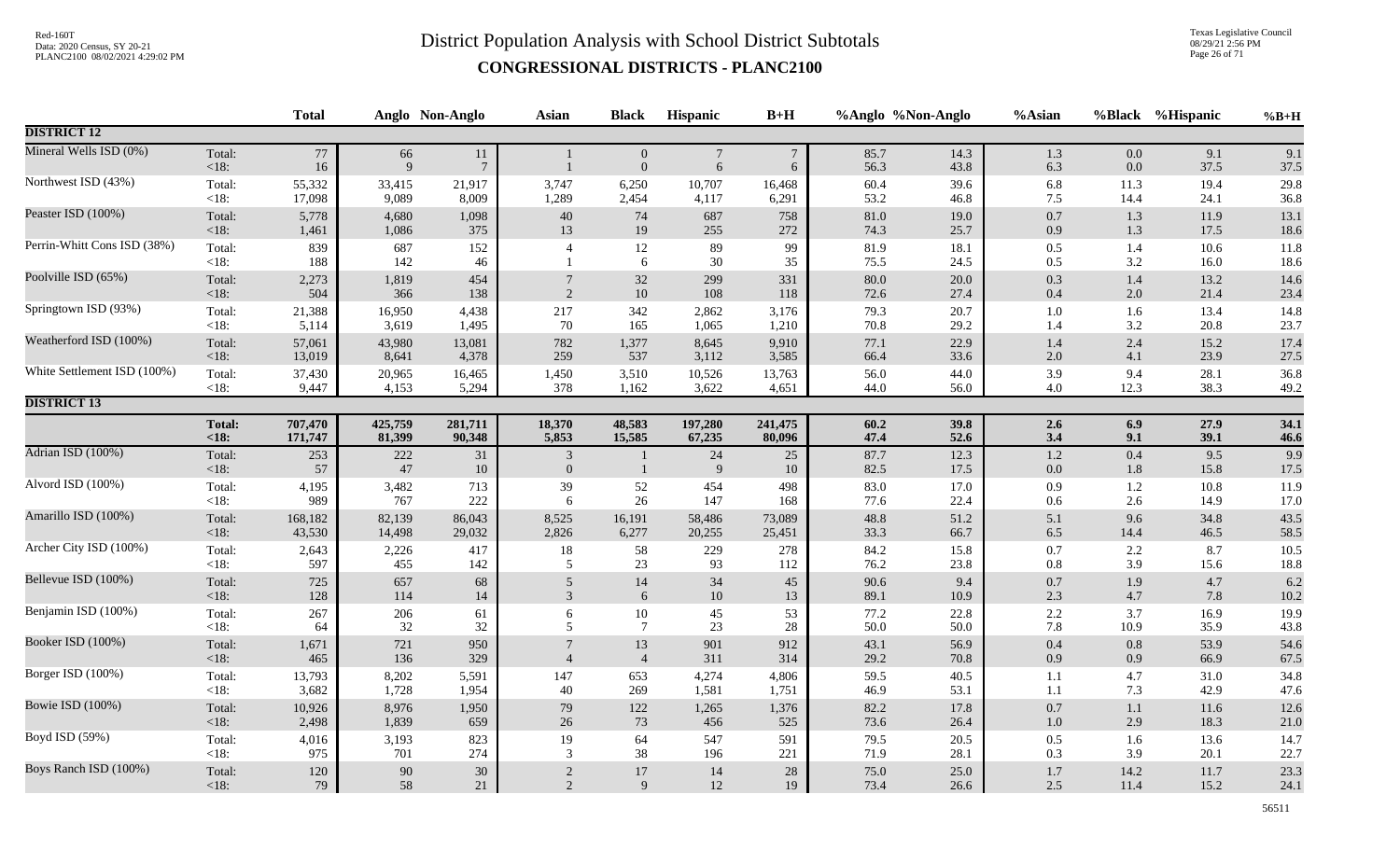Texas Legislative Council 08/29/21 2:56 PM Page 27 of 71

|                        |                | <b>Total</b>        |                   | Anglo Non-Anglo | <b>Asian</b>               | <b>Black</b>                       | <b>Hispanic</b>                | $B+H$     |              | %Anglo %Non-Anglo | %Asian             |            | %Black %Hispanic | $%B+H$           |
|------------------------|----------------|---------------------|-------------------|-----------------|----------------------------|------------------------------------|--------------------------------|-----------|--------------|-------------------|--------------------|------------|------------------|------------------|
| <b>DISTRICT 13</b>     |                |                     |                   |                 |                            |                                    |                                |           |              |                   |                    |            |                  |                  |
| Bridgeport ISD (100%)  | Total:         | 12,770              | 8,160             | 4,610           | 103                        | 301                                | 3,860                          | 4,132     | 63.9         | 36.1              | $0.8\,$            | 2.4        | 30.2             | 32.4             |
|                        | <18:           | 3,038               | 1,542             | 1,496           | $30\,$                     | 74                                 | 1,330                          | 1,382     | 50.8         | 49.2              | $1.0\,$            | 2.4        | 43.8             | 45.5             |
| Bryson ISD (92%)       | Total:         | 1,071               | 939               | 132             | $10\,$                     | $\mathbf{3}$                       | 85                             | 86        | 87.7         | 12.3              | $0.9\,$            | 0.3        | 7.9              | 8.0              |
|                        | <18:           | 238                 | 195               | 43              | 5                          | 2                                  | 35                             | $35\,$    | 81.9         | 18.1              | 2.1                | $0.8\,$    | 14.7             | 14.7             |
| Burkburnett ISD (100%) | Total:         | 20,437              | 14,652            | 5,785           | 710                        | 1,952                              | 2,566                          | 4,377     | 71.7         | 28.3              | $3.5$              | 9.6        | 12.6             | 21.4             |
|                        | $<18$ :        | 4,385               | 2,850             | 1,535           | 186                        | 535                                | 748                            | 1,213     | 65.0         | 35.0              | $4.2\,$            | 12.2       | 17.1             | 27.7             |
| Bushland ISD (100%)    | Total:         | 7,202               | 5,865             | 1,337           | 109                        | 135                                | 799                            | 918       | 81.4         | 18.6              | $1.5\,$            | 1.9        | 11.1             | 12.7             |
|                        | <18:           | 1,788               | 1,357             | 431             | $26\,$                     | 46                                 | 275                            | 316       | 75.9         | 24.1              | $1.5\,$            | 2.6        | 15.4             | 17.7             |
| Callisburg ISD (100%)  | Total:         | 7,733               | 6,719             | 1,014           | $41\,$                     | 86                                 | 531                            | 600       | 86.9         | 13.1              | $0.5\,$            | 1.1        | 6.9              | 7.8              |
|                        | $<18$ :        | 1,467               | 1,122             | 345             | 8                          | 48                                 | 201                            | 237       | 76.5         | 23.5              | 0.5                | 3.3        | 13.7             | 16.2             |
| Canadian ISD (100%)    | Total:         | 3,726               | 2,384             | 1,342           | 39                         | 31                                 | 1,152                          | 1,174     | 64.0         | 36.0              | $1.0\,$            | 0.8        | 30.9             | 31.5             |
|                        | $<18$ :        | 1,056               | 522               | 534             | $18\,$                     | $20\,$                             | 454                            | 469       | 49.4         | 50.6              | $1.7\,$            | 1.9        | 43.0             | 44.4             |
| Canyon ISD (100%)      | Total:         | 68,405              | 49,145            | 19,260          | 1,424                      | 2,479                              | 13,351                         | 15,598    | 71.8         | 28.2              | 2.1                | 3.6        | 19.5             | 22.8             |
|                        | $<18$ :        | 16,192              | 10,222            | 5,970           | 438                        | 856                                | 4,388                          | 5,095     | 63.1         | 36.9              | $2.7\,$            | 5.3        | 27.1             | 31.5             |
| Channing ISD (100%)    | Total:         | 601                 | 397               | 204             | $7\phantom{.0}$            | 38                                 | 150                            | 180       | 66.1         | 33.9              | $1.2\,$            | 6.3        | 25.0             | 30.0             |
|                        | <18:           | 227                 | 133               | 94              | 3                          | 22                                 | 68                             | 89        | 58.6         | 41.4              | 1.3                | 9.7        | 30.0             | 39.2             |
| Chico ISD (100%)       | Total:         | 3,842               | 3,055             | 787             | 16                         | $50\,$                             | 600                            | 638       | 79.5         | 20.5              | $0.4\,$            | 1.3        | 15.6             | 16.6             |
|                        | $<18$ :        | 885                 | 609               | 276             | 3                          | 26                                 | 232                            | 248       | 68.8         | 31.2              | 0.3                | 2.9        | 26.2             | $28.0\,$         |
| Childress ISD (100%)   | Total:         | 6,662               | 3,850             | 2,812           | 92                         | 670                                | 1,942                          | 2,583     | 57.8         | 42.2              | 1.4                | 10.1       | 29.2             | 38.8             |
|                        | <18:           | 1,342               | 733               | 609             | 28                         | 90                                 | 481                            | 562       | 54.6         | 45.4              | 2.1                | 6.7        | 35.8             | 41.9             |
| Chillicothe ISD (100%) | Total:         | 943                 | 619               | 324             | $\overline{4}$             | 30                                 | 271                            | 294       | 65.6         | 34.4              | $0.4\,$            | 3.2        | 28.7             | 31.2             |
|                        | $<18$ :        | 224                 | 118               | 106             | $\overline{0}$             | $10\,$                             | 95                             | 102       | 52.7         | 47.3              | 0.0                | 4.5        | 42.4             | 45.5             |
| City View ISD (100%)   | Total:         | 4,577               | 2,695             | 1,882           | 147                        | 549                                | 1,016                          | 1,521     | 58.9         | 41.1              | $3.2\,$            | 12.0       | 22.2             | 33.2             |
|                        | <18:           | 1,154               | 510               | 644             | 36                         | 215                                | 384                            | 567       | 44.2         | 55.8              | 3.1                | 18.6       | 33.3             | 49.1             |
| Clarendon ISD (100%)   | Total:         | 2,910               | 2,274             | 636             | 37                         | 215                                | 306                            | 502       | 78.1         | 21.9              | 1.3                | 7.4        | 10.5             | 17.3             |
|                        | <18:           | 598                 | 402               | 196             | 12                         | 71                                 | 109                            | 170       | 67.2         | 32.8              | $2.0\,$            | 11.9       | 18.2             | 28.4             |
| Claude ISD (100%)      | Total:         | 1,791               | 1,537             | 254             | $27\,$                     | $33\,$                             | 143                            | 161       | 85.8         | 14.2              | 1.5                | $1.8\,$    | 8.0              | 9.0              |
|                        | $<18$ :        | 410                 | 324               | 86              | $\mathbf{Q}$               | 17                                 | 59                             | 68        | 79.0         | 21.0              | 2.2                | 4.1        | 14.4             | $16.6\,$         |
| Collinsville ISD (0%)  | Total:<br><18: | 8<br>$\overline{2}$ | 2<br>$\mathbf{0}$ | 6<br>$\sqrt{2}$ | $\Omega$<br>$\overline{0}$ | $\boldsymbol{0}$<br>$\overline{0}$ | $\mathbf{1}$<br>$\overline{1}$ |           | 25.0<br>0.0  | 75.0<br>100.0     | $0.0\,$<br>$0.0\,$ | 0.0<br>0.0 | 12.5<br>50.0     | 12.5<br>$50.0\,$ |
| Crowell ISD (100%)     | Total:         | 1,120               | 859               | 261             | 12                         | 34                                 | 208                            | 231       | 76.7         | 23.3              | 1.1                | 3.0        | 18.6             | 20.6             |
|                        | <18:           | 212                 | 127               | 85              | 3                          | $14$                               | 68                             | 79        | 59.9         | 40.1              | 1.4                | 6.6        | 32.1             | 37.3             |
| Dalhart ISD (100%)     | Total:         | 10,457              | 5,202             | 5,255           | 61                         | 363                                | 4,691                          | 5,032     | 49.7         | 50.3              | $0.6\,$            | 3.5        | 44.9             | 48.1             |
|                        | $<18$ :        | 2,666               | 1,139             | 1,527           | 11                         | 57                                 | 1,422                          | 1,474     | 42.7         | 57.3              | 0.4                | 2.1        | 53.3             | 55.3             |
| Darrouzett ISD (100%)  | Total:<br><18: | 453<br>96           | 328<br>56         | 125<br>40       | $\overline{4}$             | $\mathfrak{Z}$<br>$\mathbf{0}$     | 99<br>34                       | 100<br>34 | 72.4<br>58.3 | 27.6<br>41.7      | $0.9\,$<br>$1.0\,$ | 0.7<br>0.0 | 21.9<br>35.4     | 22.1<br>35.4     |
| Decatur ISD (35%)      | Total:         | 6,222               | 4,829             | 1,393           | 65                         | 79                                 | 1,035                          | 1,093     | 77.6         | 22.4              | $1.0\,$            | 1.3        | 16.6             | 17.6             |
|                        | $<18$ :        | 1,507               | 1,064             | 443             | 38                         | 37                                 | 341                            | 364       | 70.6         | 29.4              | $2.5\,$            | 2.5        | 22.6             | 24.2             |
| Dumas ISD (100%)       | Total:         | 19,412              | 5,507             | 13,905          | 1,064                      | 802                                | 11,774                         | 12,499    | 28.4         | 71.6              | 5.5                | 4.1        | 60.7             | 64.4             |
|                        | $<18$ :        | 5,836               | 1,111             | 4,725           | 452                        | 236                                | 4,036                          | 4,224     | 19.0         | $81.0\,$          | $7.7\,$            | 4.0        | 69.2             | 72.4             |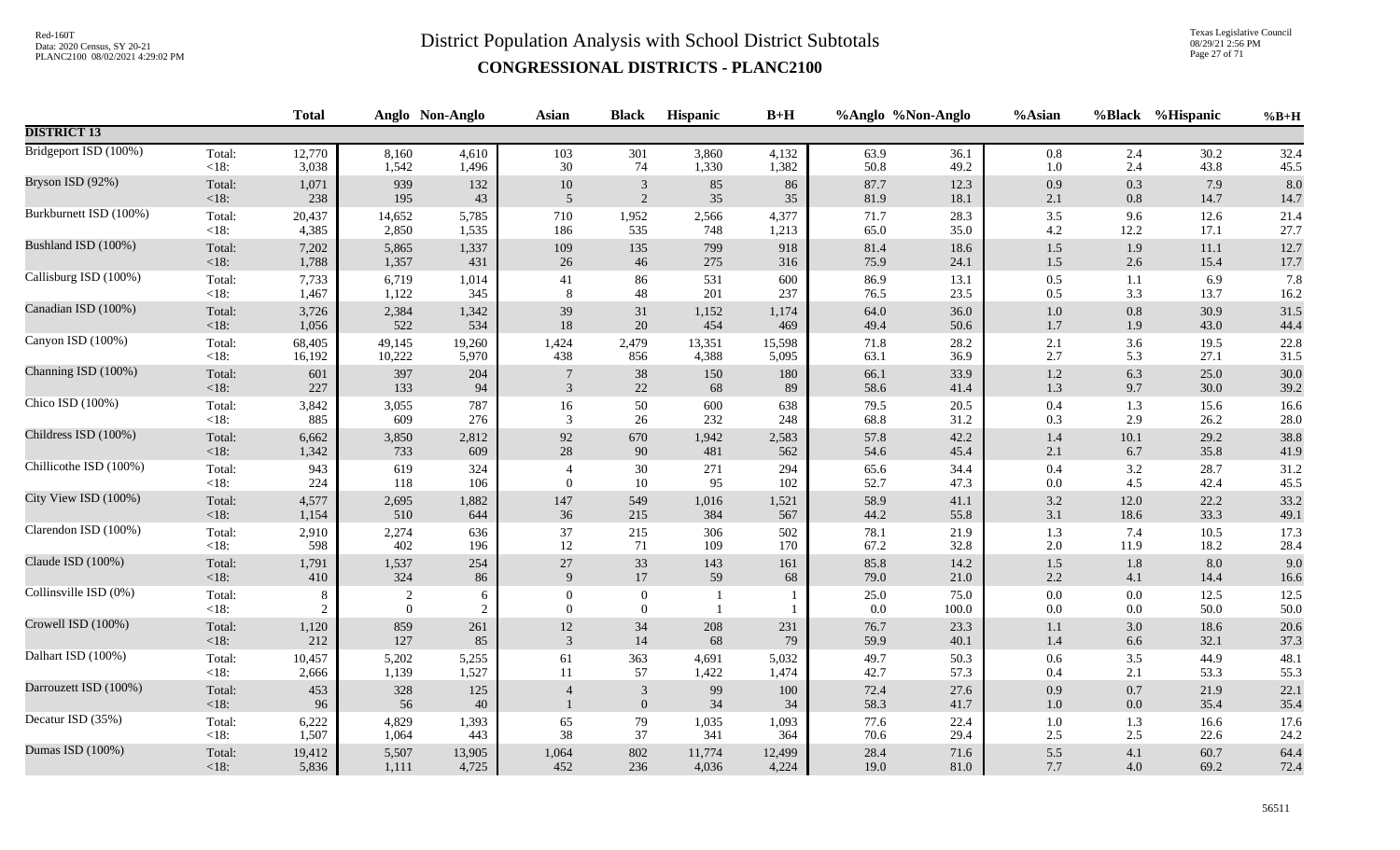Texas Legislative Council 08/29/21 2:56 PM Page 28 of 71

|                              |                   | <b>Total</b>    |                      | Anglo Non-Anglo                | <b>Asian</b>               | <b>Black</b>                         | Hispanic                     | $B+H$                |               | %Anglo %Non-Anglo | %Asian             |                | %Black %Hispanic | $%B+H$       |
|------------------------------|-------------------|-----------------|----------------------|--------------------------------|----------------------------|--------------------------------------|------------------------------|----------------------|---------------|-------------------|--------------------|----------------|------------------|--------------|
| <b>DISTRICT 13</b>           |                   |                 |                      |                                |                            |                                      |                              |                      |               |                   |                    |                |                  |              |
| Electra ISD (100%)           | Total:<br>$<18$ : | 2,655<br>572    | 2,046<br>362         | 609<br>210                     | 22<br>11                   | 171<br>59                            | 333<br>125                   | 497<br>182           | 77.1<br>63.3  | 22.9<br>36.7      | $0.8\,$<br>1.9     | 6.4<br>10.3    | 12.5<br>21.9     | 18.7<br>31.8 |
| Era ISD (100%)               | Total:<br>$<18$ : | 1,869<br>422    | 1,624<br>329         | 245<br>93                      | 19<br>12                   | 9<br>6                               | 131<br>53                    | 140<br>59            | 86.9<br>78.0  | 13.1<br>22.0      | $1.0\,$<br>$2.8\,$ | 0.5<br>1.4     | 7.0<br>12.6      | 7.5<br>14.0  |
| Floydada ISD (5%)            | Total:<br>$<18$ : | 153<br>43       | 102<br>25            | 51<br>18                       | $\overline{2}$             | 5<br>$\overline{4}$                  | 43<br>13                     | 46<br>15             | 66.7<br>58.1  | 33.3<br>41.9      | 1.3<br>$2.3\,$     | 3.3<br>9.3     | 28.1<br>30.2     | 30.1<br>34.9 |
| Follett ISD (100%)           | Total:<br>< 18:   | 507<br>110      | 377<br>73            | 130<br>37                      | 3                          | $\overline{2}$<br>$\mathbf{1}$       | 95<br>30                     | 96<br>31             | 74.4<br>66.4  | 25.6<br>33.6      | 0.6<br>$0.9\,$     | 0.4<br>0.9     | 18.7<br>27.3     | 18.9<br>28.2 |
| Forestburg ISD (100%)        | Total:<br>$<18$ : | 1,042<br>220    | 911<br>186           | 131<br>34                      | $\theta$<br>$\overline{0}$ | $\mathfrak{S}$<br>$\mathbf{0}$       | 75<br>29                     | 80<br>29             | 87.4<br>84.5  | 12.6<br>15.5      | $0.0\,$<br>$0.0\,$ | 0.5<br>0.0     | 7.2<br>13.2      | 7.7<br>13.2  |
| Fort Elliott Cons ISD (100%) | Total:<br>$<18$ : | 763<br>164      | 638<br>110           | 125<br>54                      | 5                          | 13<br>12                             | 91<br>44                     | 98<br>51             | 83.6<br>67.1  | 16.4<br>32.9      | 0.9<br>3.0         | 1.7<br>7.3     | 11.9<br>26.8     | 12.8<br>31.1 |
| Friona ISD (0%)              | Total:<br>$<18$ : | $20\,$<br>5     | 19<br>$\overline{4}$ |                                | $\theta$<br>$\Omega$       | $\boldsymbol{0}$<br>$\mathbf{0}$     | $\mathbf{1}$<br>$\mathbf{1}$ |                      | 95.0<br>80.0  | 5.0<br>20.0       | $0.0\,$<br>0.0     | 0.0<br>0.0     | 5.0<br>20.0      | 5.0<br>20.0  |
| Gainesville ISD (100%)       | Total:<br>$<18$ : | 19,487<br>5,215 | 10,964<br>2,028      | 8,523<br>3,187                 | 307<br>79                  | 1,430<br>518                         | 6,187<br>2,481               | 7,507<br>2,925       | 56.3<br>38.9  | 43.7<br>61.1      | 1.6<br>1.5         | 7.3<br>9.9     | 31.7<br>47.6     | 38.5<br>56.1 |
| Gold-Burg ISD (100%)         | Total:<br>$<18$ : | 804<br>139      | 658<br>114           | 146<br>25                      | 5<br>$\Omega$              | 15<br>$\,8\,$                        | 78<br>15                     | 90<br>20             | 81.8<br>82.0  | 18.2<br>18.0      | $0.6\,$<br>$0.0\,$ | 1.9<br>5.8     | 9.7<br>10.8      | 11.2<br>14.4 |
| Graford ISD (1%)             | Total:<br>$<18$ : | 27<br>3         | 23<br>$\mathbf{3}$   | $\overline{4}$<br>$\mathbf{0}$ | $\overline{0}$<br>$\theta$ | $\boldsymbol{0}$<br>$\boldsymbol{0}$ | $\boldsymbol{0}$             | $\boldsymbol{0}$     | 85.2<br>100.0 | 14.8<br>0.0       | $0.0\,$<br>$0.0\,$ | 0.0<br>$0.0\,$ | 3.7<br>0.0       | 3.7<br>0.0   |
| Grandview-Hopkins ISD (100%) | Total:<br>$<18$ : | 143<br>30       | 125<br>28            | 18<br>$\sqrt{2}$               | $\theta$                   | $\boldsymbol{0}$<br>$\mathbf{0}$     | 10<br>$\overline{c}$         | 10<br>$\overline{2}$ | 87.4<br>93.3  | 12.6<br>6.7       | 0.7<br>$0.0\,$     | $0.0\,$<br>0.0 | 7.0<br>6.7       | 7.0<br>6.7   |
| Groom ISD (100%)             | Total:<br>$<18$ : | 725<br>171      | 633<br>133           | 92<br>38                       | 3<br>$\Omega$              | $\overline{4}$<br>$\sqrt{2}$         | 54<br>24                     | 57<br>26             | 87.3<br>77.8  | 12.7<br>22.2      | $0.4\,$<br>$0.0\,$ | 0.6<br>1.2     | 7.4<br>14.0      | 7.9<br>15.2  |
| Gruver ISD (100%)            | Total:<br>$<18$ : | 1,658<br>465    | 926<br>218           | 732<br>247                     | $\overline{2}$             | $12\,$<br>5                          | 698<br>241                   | 705<br>241           | 55.9<br>46.9  | 44.1<br>53.1      | 0.1<br>$0.2\,$     | 0.7<br>1.1     | 42.1<br>51.8     | 42.5<br>51.8 |
| Guthrie CSD (100%)           | Total:<br>$<18$ : | 254<br>69       | 225<br>60            | 29<br>9                        | $\overline{4}$             | $\boldsymbol{7}$<br>6                | 19<br>3                      | 25<br>9              | 88.6<br>87.0  | 11.4<br>13.0      | 1.6<br>1.4         | 2.8<br>8.7     | 7.5<br>4.3       | 9.8<br>13.0  |
| Happy ISD (97%)              | Total:<br><18:    | 1,000<br>257    | 822<br>211           | 178<br>46                      | 9<br>3                     | 14<br>6                              | 138<br>40                    | 149<br>45            | 82.2<br>82.1  | 17.8<br>17.9      | 0.9<br>1.2         | 1.4<br>2.3     | 13.8<br>15.6     | 14.9<br>17.5 |
| Harrold ISD (100%)           | Total:<br>$<18$ : | 125<br>34       | 97<br>22             | 28<br>12                       | 3                          | $\sqrt{2}$<br>2                      | 14<br>6                      | 16<br>8              | 77.6<br>64.7  | 22.4<br>35.3      | 2.4<br>2.9         | 1.6<br>5.9     | 11.2<br>17.6     | 12.8<br>23.5 |
| Hartley ISD (100%)           | Total:<br>$<18$ : | 567<br>176      | 342<br>77            | 225<br>99                      | $\overline{4}$<br>3        | 9<br>$\mathbf{1}$                    | 207<br>91                    | 214<br>92            | 60.3<br>43.8  | 39.7<br>56.3      | $0.7\,$<br>$1.7\,$ | 1.6<br>0.6     | 36.5<br>51.7     | 37.7<br>52.3 |
| Hedley ISD (100%)            | Total:<br>$<18$ : | 457<br>89       | 363<br>60            | 94<br>29                       | 5<br>2                     | 14<br>$\overline{3}$                 | 58<br>$20\,$                 | 67<br>$22\,$         | 79.4<br>67.4  | 20.6<br>32.6      | 1.1<br>2.2         | 3.1<br>3.4     | 12.7<br>22.5     | 14.7<br>24.7 |
| Henrietta ISD (100%)         | Total:<br>$<18$ : | 5,428<br>1,117  | 4,768<br>921         | 660<br>196                     | 53<br>8                    | 62<br>24                             | 314<br>123                   | 370<br>143           | 87.8<br>82.5  | 12.2<br>17.5      | $1.0\,$<br>$0.7\,$ | 1.1<br>2.1     | 5.8<br>11.0      | 6.8<br>12.8  |
| Hereford ISD (99%)           | Total:<br>$<18$ : | 18,149<br>5,531 | 3,912<br>693         | 14,237<br>4,838                | $74\,$<br>19               | 290<br>122                           | 13,825<br>4,735              | 13,980<br>4,795      | 21.6<br>12.5  | 78.4<br>87.5      | $0.4\,$<br>0.3     | 1.6<br>2.2     | 76.2<br>85.6     | 77.0<br>86.7 |
|                              |                   |                 |                      |                                |                            |                                      |                              |                      |               |                   |                    |                |                  |              |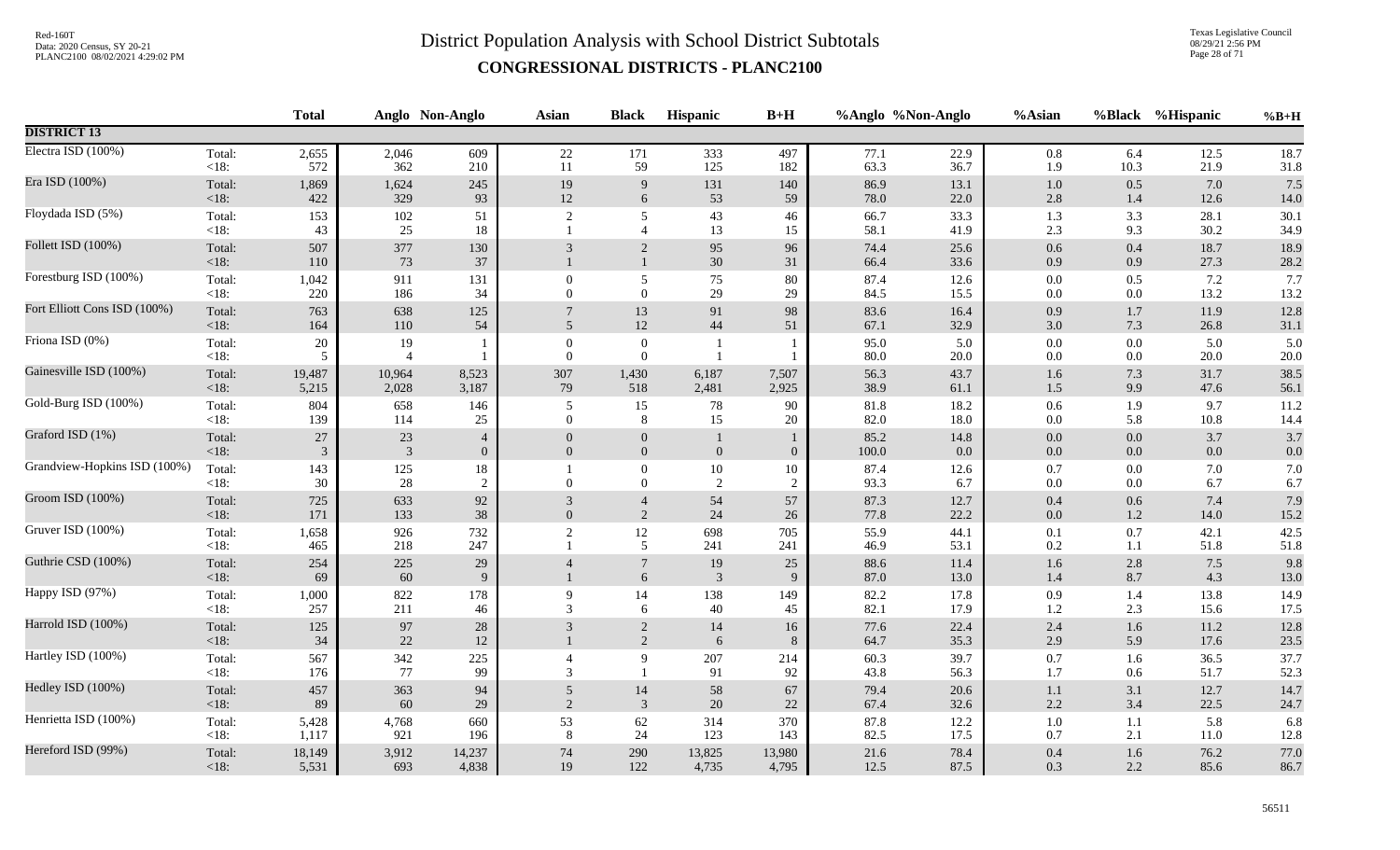Texas Legislative Council 08/29/21 2:56 PM Page 29 of 71

|                                          |                   | <b>Total</b> |              | Anglo Non-Anglo | Asian                     | <b>Black</b>         | Hispanic       | $B+H$          | %Anglo %Non-Anglo |              | %Asian     | %Black             | %Hispanic    | $%B+H$       |
|------------------------------------------|-------------------|--------------|--------------|-----------------|---------------------------|----------------------|----------------|----------------|-------------------|--------------|------------|--------------------|--------------|--------------|
| <b>DISTRICT 13</b>                       |                   |              |              |                 |                           |                      |                |                |                   |              |            |                    |              |              |
| Highland Park ISD (Potter) (100%) Total: | $<18$ :           | 8,412<br>838 | 3,280<br>386 | 5,132<br>452    | 143<br>39                 | 2,048<br>45          | 2,845<br>340   | 4,864<br>384   | 39.0<br>46.1      | 61.0<br>53.9 | 1.7<br>4.7 | 24.3<br>5.4        | 33.8<br>40.6 | 57.8<br>45.8 |
| Holliday ISD (100%)                      | Total:            | 4,827        | 4,282        | 545             | 51                        | 46                   | 291            | 331            | 88.7              | 11.3         | 1.1        | 1.0                | 6.0          | 6.9          |
|                                          | <18:              | 1,110        | 938          | 172             | $18\,$                    | $22\,$               | 90             | 110            | 84.5              | 15.5         | 1.6        | 2.0                | 8.1          | 9.9          |
| Iowa Park Cons ISD (100%)                | Total:            | 13,838       | 9,745        | 4,093           | 135                       | 1,560                | 1,930          | 3,452          | 70.4              | 29.6         | 1.0        | 11.3               | 13.9         | 24.9         |
|                                          | $<18$ :           | 2,475        | 1,945        | 530             | 71                        | 63                   | 294            | 348            | 78.6              | 21.4         | 2.9        | 2.5                | 11.9         | 14.1         |
| Jacksboro ISD (100%)                     | Total:            | 6,267        | 4,430        | 1,837           | 51                        | 336                  | 1,339          | 1,649          | 70.7              | 29.3         | 0.8        | 5.4                | 21.4         | 26.3         |
|                                          | <18:              | 1,373        | 850          | 523             | 19                        | 34                   | 437            | 461            | 61.9              | 38.1         | 1.4        | 2.5                | 31.8         | 33.6         |
| Kelton ISD (100%)                        | Total:            | 174          | 163          | 11              | $\mathbf{0}$              | $\mathbf{1}$         | 10             | -11            | 93.7              | 6.3          | 0.0        | 0.6                | 5.7          | 6.3          |
|                                          | $<18$ :           | 36           | 30           | 6               | $\theta$                  | $\mathbf{1}$         | 5              | 6              | 83.3              | 16.7         | 0.0        | 2.8                | 13.9         | 16.7         |
| Knox City-O'Brien Cons ISD (89%)Total:   | < 18:             | 1,269<br>311 | 736<br>125   | 533<br>186      | $10\,$<br>$7\phantom{.0}$ | 75<br>25             | 418<br>152     | 488<br>173     | 58.0<br>40.2      | 42.0<br>59.8 | 0.8<br>2.3 | 5.9<br>$8.0\,$     | 32.9<br>48.9 | 38.5<br>55.6 |
| Kress ISD (100%)                         | Total:            | 1,063        | 470          | 593             | $16\,$                    | 50                   | 519            | 557            | 44.2              | 55.8         | 1.5        | 4.7                | 48.8         | 52.4         |
|                                          | $<18$ :           | 261          | 82           | 179             | 8                         | 15                   | 161            | 169            | 31.4              | 68.6         | 3.1        | 5.7                | 61.7         | 64.8         |
| Krum ISD $(0\%)$                         | Total:            | $17\,$       | 9            | $8\,$           | $\theta$                  | $\boldsymbol{0}$     | $\overline{5}$ | $\mathfrak{S}$ | 52.9              | 47.1         | $0.0\,$    | $0.0\,$            | 29.4         | 29.4         |
|                                          | <18:              | 6            | $\Omega$     | 6               | $\Omega$                  | $\mathbf{0}$         | 5              | 5 <sup>5</sup> | 0.0               | 100.0        | 0.0        | 0.0                | 83.3         | 83.3         |
| Lefors ISD (100%)                        | Total:            | 540          | 461          | 79              | $\overline{4}$            | $\boldsymbol{7}$     | 36             | 41             | 85.4              | 14.6         | 0.7        | 1.3                | 6.7          | 7.6          |
|                                          | $<18$ :           | 135          | 106          | 29              | 2                         | $\mathfrak{Z}$       | 17             | 19             | 78.5              | 21.5         | 1.5        | 2.2                | 12.6         | 14.1         |
| Lindsay ISD (100%)                       | Total:            | 2,169        | 1,928        | 241             | $20\,$                    | 44                   | 134            | 174            | 88.9              | $11.1\,$     | 0.9        | 2.0                | 6.2          | 8.0          |
|                                          | <18:              | 538          | 445          | 93              | 8                         | 15                   | 64             | 75             | 82.7              | 17.3         | $1.5\,$    | 2.8                | 11.9         | 13.9         |
| Lockney ISD (99%)                        | Total:            | 1,910        | 758          | 1,152           | 14                        | 77                   | 1,066          | 1,116          | 39.7              | 60.3         | 0.7        | $4.0\,$            | 55.8         | 58.4         |
|                                          | $<18$ :           | 485          | 119          | 366             | 8                         | 27                   | 340            | 352            | 24.5              | 75.5         | 1.6        | 5.6                | 70.1         | 72.6         |
| McLean ISD (100%)                        | Total:<br><18:    | 937<br>198   | 792<br>149   | 145<br>49       | 3                         | 11<br>$\overline{4}$ | 105<br>36      | 115<br>39      | 84.5<br>75.3      | 15.5<br>24.7 | 0.3<br>0.5 | $1.2\,$<br>$2.0\,$ | 11.2<br>18.2 | 12.3<br>19.7 |
| Memphis ISD (100%)                       | Total:            | 2,459        | 1,331        | 1,128           | 30                        | 225                  | 863            | 1,065          | 54.1              | 45.9         | 1.2        | 9.2                | 35.1         | 43.3         |
|                                          | $<18$ :           | 558          | 170          | 388             | 19                        | 72                   | 312            | 372            | 30.5              | 69.5         | 3.4        | 12.9               | 55.9         | 66.7         |
| Miami ISD (100%)                         | Total:            | 791          | 678          | 113             | 15                        | 21                   | 54             | 69             | 85.7              | 14.3         | 1.9        | 2.7                | 6.8          | 8.7          |
|                                          | <18:              | 195          | 155          | 40              | 13                        | 10                   | 20             | 25             | 79.5              | 20.5         | 6.7        | 5.1                | 10.3         | 12.8         |
| Midway ISD (Clay) (100%)                 | Total:<br>$<18$ : | 844<br>171   | 797<br>154   | 47<br>17        | $\overline{4}$            | 5<br>$\overline{0}$  | 30<br>17       | 35<br>17       | 94.4<br>90.1      | 5.6<br>9.9   | 0.5<br>0.6 | 0.6<br>0.0         | 3.6<br>9.9   | 4.1<br>9.9   |
| Montague ISD (100%)                      | Total:            | 520          | 467          | 53              | 3                         | $\mathfrak{Z}$       | 35             | 36             | 89.8              | 10.2         | 0.6        | 0.6                | 6.7          | 6.9          |
|                                          | $<18$ :           | 89           | 64           | 25              | $\theta$                  | 2                    | 19             | 19             | 71.9              | 28.1         | 0.0        | 2.2                | 21.3         | 21.3         |
| Motley County ISD (100%)                 | Total:            | 1,071        | 863          | $208\,$         | 19                        | 19                   | 154            | 168            | 80.6              | 19.4         | 1.8        | 1.8                | 14.4         | 15.7         |
|                                          | $<18$ :           | 228          | 155          | 73              | $\overline{7}$            | $7\phantom{.0}$      | 65             | 68             | 68.0              | 32.0         | 3.1        | 3.1                | 28.5         | 29.8         |
| Muenster ISD (100%)                      | Total:            | 2,897        | 2,567        | 330             | 11                        | $15\,$               | 163            | 177            | 88.6              | 11.4         | $0.4\,$    | $0.5\,$            | 5.6          | 6.1          |
|                                          | $<18$ :           | 754          | 628          | 126             | 5                         | $8\phantom{1}$       | 57             | 65             | 83.3              | 16.7         | 0.7        | 1.1                | 7.6          | 8.6          |
| Munday Cons ISD (99%)                    | Total:            | 1,738        | 928          | 810             | 18                        | 123                  | 656            | 756            | 53.4              | 46.6         | 1.0        | 7.1                | 37.7         | 43.5         |
|                                          | $<18$ :           | 442          | 180          | 262             | 10                        | 35                   | 240            | 252            | 40.7              | 59.3         | 2.3        | 7.9                | 54.3         | 57.0         |
| Nocona ISD (100%)                        | Total:            | 4,572        | 3,530        | 1,042           | $35\,$                    | 54                   | 762            | 807            | 77.2              | 22.8         | 0.8        | $1.2\,$            | 16.7         | 17.7         |
|                                          | $<18$ :           | 999          | 630          | 369             | 3                         | 30                   | 299            | 326            | 63.1              | 36.9         | 0.3        | 3.0                | 29.9         | 32.6         |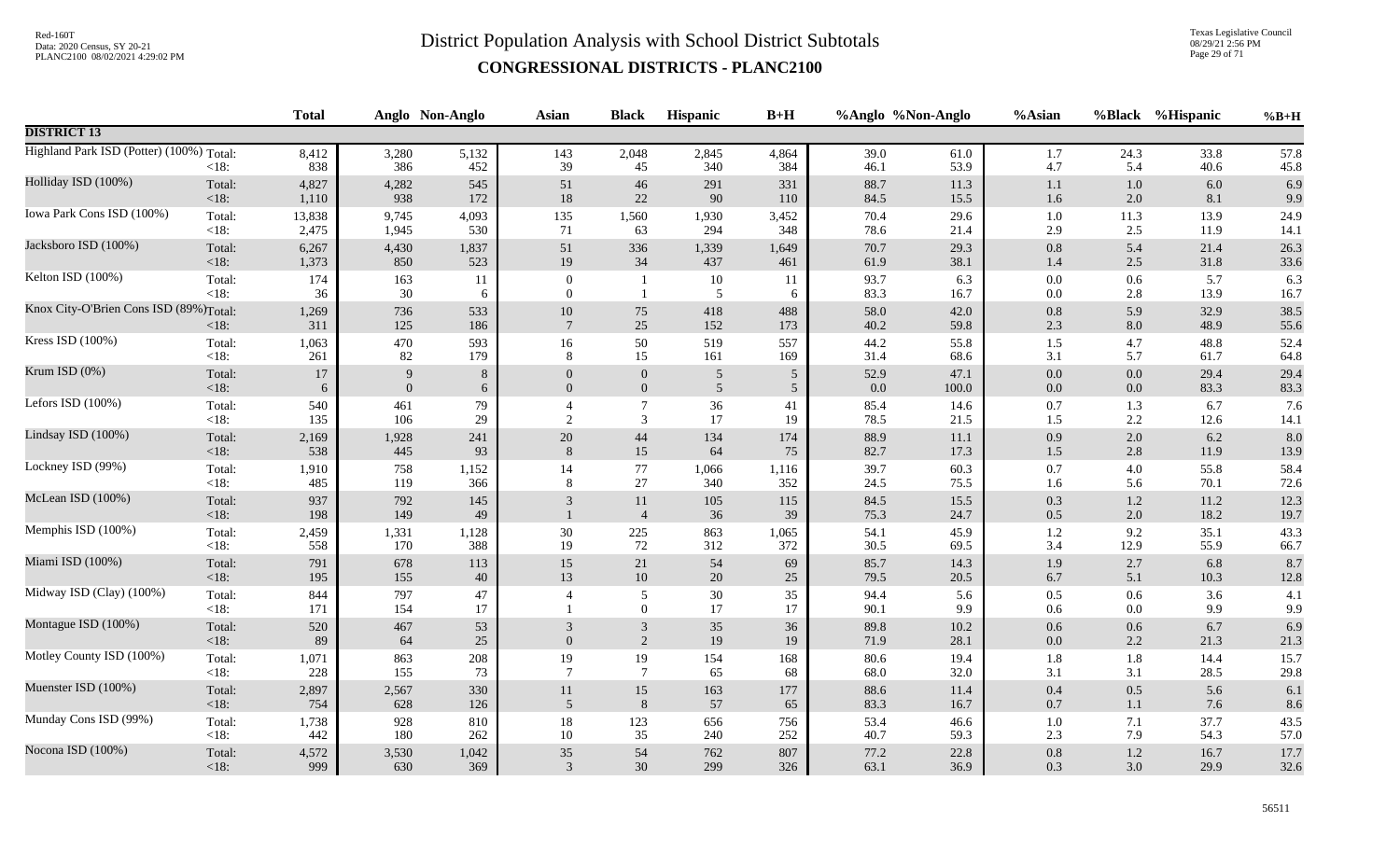Texas Legislative Council 08/29/21 2:56 PM Page 30 of 71

|                                                                    |                         | <b>Total</b>       |                    | Anglo Non-Anglo  | Asian          | <b>Black</b>                     | <b>Hispanic</b>  | $B+H$            |                      | %Anglo %Non-Anglo    | %Asian                |                       | %Black %Hispanic     | $%B+H$               |
|--------------------------------------------------------------------|-------------------------|--------------------|--------------------|------------------|----------------|----------------------------------|------------------|------------------|----------------------|----------------------|-----------------------|-----------------------|----------------------|----------------------|
| <b>DISTRICT 13</b>                                                 |                         |                    |                    |                  |                |                                  |                  |                  |                      |                      |                       |                       |                      |                      |
| Northside ISD (Wilbarger) (100%)                                   | Total:<br>$<18$ :       | 203<br>37          | 175<br>29          | $28\,$<br>8      | $\overline{4}$ | $\overline{4}$<br>$\overline{4}$ | 13<br>2          | 17<br>6          | 86.2<br>78.4         | 13.8<br>21.6         | 2.0<br>2.7            | 2.0<br>10.8           | 6.4<br>5.4           | 8.4<br>16.2          |
| Olney ISD (9%)                                                     | Total:                  | 349                | 285                | 64               | $\overline{4}$ | $\overline{4}$                   | $30\,$           | 34               | 81.7                 | 18.3                 | 1.1                   | 1.1                   | 8.6                  | 9.7                  |
|                                                                    | <18:                    | 77                 | 48                 | 29               | 3              | $\mathbf{3}$                     | 11               | 14               | 62.3                 | 37.7                 | 3.9                   | 3.9                   | 14.3                 | 18.2                 |
| Paducah ISD (100%)                                                 | Total:                  | 1,360              | 885                | 475              | 17             | 127                              | 326              | 438              | 65.1                 | 34.9                 | 1.3                   | 9.3                   | 24.0                 | 32.2                 |
|                                                                    | $<18$ :                 | 282                | 137                | 145              | $\overline{4}$ | 38                               | 101              | 135              | 48.6                 | 51.4                 | 1.4                   | 13.5                  | 35.8                 | 47.9                 |
| Pampa ISD (100%)                                                   | Total:                  | 19,624             | 11,672             | 7,952            | 184            | 1,022                            | 6,188            | 7,140            | 59.5                 | 40.5                 | 0.9                   | 5.2                   | 31.5                 | 36.4                 |
|                                                                    | <18:                    | 4,761              | 2,193              | 2,568            | 51             | 227                              | 2,194            | 2,382            | 46.1                 | 53.9                 | 1.1                   | 4.8                   | 46.1                 | 50.0                 |
| Panhandle ISD (100%)                                               | Total:                  | 3,245              | 2,693              | 552              | 22             | 67                               | 339              | 401              | 83.0                 | 17.0                 | $0.7\,$               | 2.1                   | 10.4                 | 12.4                 |
|                                                                    | <18:                    | 812                | 665                | 147              | $\overline{0}$ | 13                               | 99               | 110              | 81.9                 | 18.1                 | $0.0\,$               | 1.6                   | 12.2                 | 13.5                 |
| Paradise ISD (100%)                                                | Total:                  | 5,757              | 4,829              | 928              | 18             | 58                               | 602              | 649              | 83.9                 | 16.1                 | $0.3\,$               | $1.0\,$               | 10.5                 | 11.3                 |
|                                                                    | <18:                    | 1,391              | 1,089              | 302              | $\overline{4}$ | 31                               | 225              | 247              | 78.3                 | 21.7                 | $0.3\,$               | 2.2                   | 16.2                 | 17.8                 |
| Patton Springs ISD (100%)                                          | Total:<br>< 18:         | 289<br>71          | 203<br>38          | 86<br>33         | $\theta$       | $8\,$<br>2                       | 73<br>31         | 76<br>31         | 70.2<br>53.5         | 29.8<br>46.5         | 1.4<br>$0.0\,$        | 2.8<br>2.8            | 25.3<br>43.7         | 26.3<br>43.7         |
| Perrin-Whitt Cons ISD (54%)                                        | Total:                  | 1,180              | 1,027              | 153              | 11             | 11                               | $107\,$          | 112              | 87.0                 | 13.0                 | $0.9\,$               | 0.9                   | 9.1                  | 9.5                  |
|                                                                    | $<18$ :                 | 247                | 198                | 49               | 8              | $\overline{9}$                   | 35               | 40               | 80.2                 | 19.8                 | 3.2                   | 3.6                   | 14.2                 | 16.2                 |
| Perryton ISD (100%)                                                | Total:                  | 9,851              | 4,124              | 5,727            | 57             | 64                               | 5,433            | 5,472            | 41.9                 | 58.1                 | $0.6\,$               | 0.6                   | 55.2                 | 55.5                 |
|                                                                    | <18:                    | 2,974              | 929                | 2,045            | 23             | 36                               | 1,966            | 1,980            | 31.2                 | 68.8                 | $0.8\,$               | 1.2                   | 66.1                 | 66.6                 |
| Petrolia Cons ISD (100%)                                           | Total:                  | 2,768              | 2,323              | 445              | $23\,$         | $32\,$                           | 237              | 262              | 83.9                 | 16.1                 | $0.8\,$               | $1.2\,$               | 8.6                  | 9.5                  |
|                                                                    | <18:                    | 580                | 439                | 141              | 6              | 13                               | 93               | 102              | 75.7                 | 24.3                 | $1.0\,$               | 2.2                   | 16.0                 | 17.6                 |
| Pilot Point ISD (21%)                                              | Total:                  | 1,911              | 1,385              | 526              | 10             | 36                               | 366              | 399              | 72.5                 | 27.5                 | 0.5                   | 1.9                   | 19.2                 | 20.9                 |
|                                                                    | <18:                    | 420                | 221                | 199              | 5              | 16                               | 147              | 160              | 52.6                 | 47.4                 | $1.2\,$               | 3.8                   | 35.0                 | 38.1                 |
| Plainview ISD (0%)                                                 | Total:<br><18:          | 18<br>15           | 6<br>6             | 12<br>9          |                | $\mathbf{0}$<br>$\boldsymbol{0}$ | 11<br>$\,8\,$    | 11<br>8          | 33.3<br>40.0         | 66.7<br>60.0         | 5.6<br>$6.7\,$        | 0.0<br>0.0            | 61.1<br>53.3         | 61.1<br>53.3         |
| Plemons-Stinnett-Phillips Cons ISD <sub>Total</sub> :<br>$(100\%)$ |                         | 2,369              | 1,885              | 484              | 10             | 39                               | 303              | 342              | 79.6                 | 20.4                 | 0.4                   | 1.6                   | 12.8                 | 14.4                 |
| Poolville ISD (35%)                                                | $<18$ :<br>Total:       | 577<br>1,201       | 420<br>917         | 157<br>284       | $12\,$         | 26<br>$17\,$                     | 107<br>217       | 133<br>230       | 72.8<br>76.4         | 27.2<br>23.6         | $0.2\,$<br>$1.0\,$    | 4.5<br>$1.4\,$        | 18.5<br>18.1         | 23.1<br>19.2         |
| Prairie Valley ISD (100%)                                          | < 18:                   | 276                | 176                | 100              | $\mathfrak{Z}$ | $\overline{4}$                   | 90               | 92               | 63.8                 | 36.2                 | 1.1                   | 1.4                   | 32.6                 | 33.3                 |
|                                                                    | Total:                  | 709                | 615                | 94               | 5              | 2                                | 45               | 47               | 86.7                 | 13.3                 | $0.7\,$               | 0.3                   | 6.3                  | 6.6                  |
| Pringle-Morse Cons ISD (100%)                                      | $<18$ :<br>Total:       | 133<br>347         | 106<br>206         | 27<br>141        | $\mathbf{0}$   | $\mathbf{1}$<br>$\overline{7}$   | 18<br>112        | 19<br>119        | 79.7<br>59.4         | 20.3<br>40.6         | $0.0\,$<br>$0.3\,$    | 0.8<br>$2.0\,$        | 13.5<br>32.3         | 14.3<br>34.3         |
| Quanah ISD (100%)                                                  | < 18:<br>Total:<br><18: | 93<br>2,841<br>645 | 41<br>2,018<br>373 | 52<br>823<br>272 | 28<br>9        | $\mathbf{1}$<br>169<br>53        | 50<br>578<br>216 | 51<br>724<br>255 | 44.1<br>71.0<br>57.8 | 55.9<br>29.0<br>42.2 | 1.1<br>$1.0\,$<br>1.4 | $1.1\,$<br>5.9<br>8.2 | 53.8<br>20.3<br>33.5 | 54.8<br>25.5<br>39.5 |
| River Road ISD (100%)                                              | Total:                  | 6,745              | 4,920              | 1,825            | 103            | $170\,$                          | 1,258            | 1,411            | 72.9                 | 27.1                 | $1.5\,$               | 2.5                   | 18.7                 | 20.9                 |
|                                                                    | <18:                    | 1,494              | 902                | 592              | 29             | 81                               | 445              | 515              | 60.4                 | 39.6                 | 1.9                   | 5.4                   | 29.8                 | 34.5                 |
| Saint Jo ISD (100%)                                                | Total:<br><18:          | 1,537<br>356       | 1,303<br>287       | 234<br>69        | 3              | 6<br>$\overline{1}$              | 125<br>43        | 130<br>44        | 84.8<br>80.6         | 15.2<br>19.4         | $0.2\,$<br>0.3        | 0.4<br>0.3            | 8.1<br>12.1          | 8.5<br>12.4          |
| Sanford-Fritch ISD (100%)                                          | Total:                  | 4,632              | 3,837              | 795              | $42\,$         | 62                               | 420              | 472              | 82.8                 | 17.2                 | $0.9\,$               | 1.3                   | 9.1                  | 10.2                 |
|                                                                    | $<18$ :                 | 971                | 749                | 222              | 21             | 31                               | 130              | 152              | 77.1                 | 22.9                 | 2.2                   | 3.2                   | 13.4                 | 15.7                 |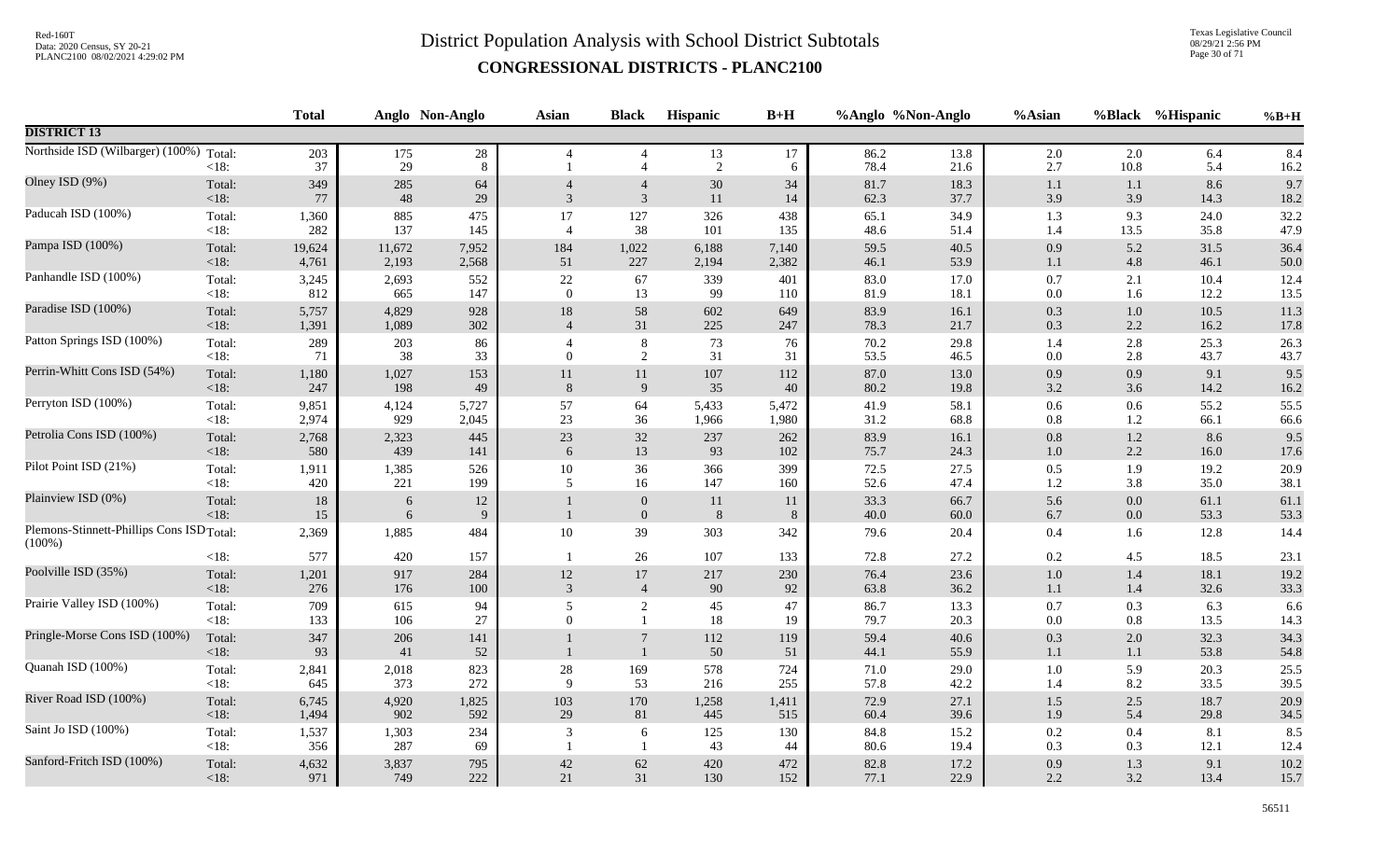Texas Legislative Council 08/29/21 2:56 PM Page 31 of 71

|                                |                   | <b>Total</b> |               | Anglo Non-Anglo          | Asian                       | <b>Black</b>                       | <b>Hispanic</b> | $B+H$                |              | %Anglo %Non-Anglo | %Asian             | <b>%Black</b>      | %Hispanic    | $%B+H$       |
|--------------------------------|-------------------|--------------|---------------|--------------------------|-----------------------------|------------------------------------|-----------------|----------------------|--------------|-------------------|--------------------|--------------------|--------------|--------------|
| <b>DISTRICT 13</b>             |                   |              |               |                          |                             |                                    |                 |                      |              |                   |                    |                    |              |              |
| Seymour ISD (100%)             | Total:            | 3,497        | 2,825         | 672                      | 22                          | 112                                | 443             | 536                  | 80.8         | 19.2              | 0.6                | 3.2                | 12.7         | 15.3         |
|                                | <18:              | 826          | 584           | 242                      | 16                          | 52                                 | 165             | 203                  | 70.7         | 29.3              | 1.9                | 6.3                | 20.0         | 24.6         |
| Shamrock ISD (100%)            | Total:            | 2,258        | 1,607         | 651                      | 39                          | 112                                | 426             | 529                  | 71.2         | 28.8              | 1.7                | 5.0                | 18.9         | 23.4         |
|                                | <18:              | 569          | 322           | 247                      | 10                          | 44                                 | 177             | 217                  | 56.6         | 43.4              | 1.8                | 7.7                | 31.1         | 38.1         |
| Silverton ISD (100%)           | Total:            | 969          | 688           | 281                      | 9                           | 18                                 | 240             | 255                  | 71.0         | 29.0              | 0.9                | 1.9                | 24.8         | 26.3         |
|                                | <18:              | 204          | 129           | 75                       | 2                           | $\tau$                             | 66              | 70                   | 63.2         | 36.8              | $1.0\,$            | 3.4                | 32.4         | 34.3         |
| Sivells Bend ISD (100%)        | Total:            | 533          | 471           | 62                       | $\overline{4}$              | $\boldsymbol{0}$                   | 34              | 34                   | 88.4         | 11.6              | $0.8\,$            | $0.0\,$            | 6.4          | 6.4          |
|                                | < 18:             | 93           | 68            | 25                       | $\mathcal{D}_{\mathcal{L}}$ | $\mathbf{0}$                       | 17              | 17                   | 73.1         | 26.9              | 2.2                | $0.0\,$            | 18.3         | 18.3         |
| Slidell ISD (74%)              | Total:            | 1,638        | 1,366         | 272                      | 11                          | 17                                 | 189             | 206                  | 83.4         | 16.6              | $0.7\,$            | 1.0                | 11.5         | 12.6         |
|                                | < 18:             | 359          | 270           | 89                       | $\overline{7}$              | 9                                  | 64              | 73                   | 75.2         | 24.8              | 1.9                | 2.5                | 17.8         | 20.3         |
| Spearman ISD (100%)            | Total:            | 3,654        | 1,683         | 1,971                    | 14                          | 37                                 | 1,887           | 1,913                | 46.1         | 53.9              | $0.4\,$            | $1.0\,$            | 51.6         | 52.4         |
|                                | <18:              | 1,058        | 347           | 711                      | 3                           | 16                                 | 697             | 703                  | 32.8         | 67.2              | $0.3\,$            | 1.5                | 65.9         | 66.4         |
| Spring Creek ISD (100%)        | Total:<br>< 18:   | 133<br>36    | 105<br>28     | 28<br>8                  | $\boldsymbol{2}$            | -1<br>$\overline{1}$               | 16<br>5         | 17<br>6              | 78.9<br>77.8 | 21.1<br>22.2      | $1.5$<br>2.8       | 0.8<br>2.8         | 12.0<br>13.9 | 12.8<br>16.7 |
| Springtown ISD (7%)            | Total:            | 1,508        | 1,222         | 286                      | 15                          | $20\,$                             | 168             | 185                  | 81.0         | 19.0              | $1.0\,$            | $1.3\,$            | 11.1         | 12.3         |
|                                | $<18$ :           | 347          | 242           | 105                      | $\overline{2}$              | 6                                  | 73              | 77                   | 69.7         | 30.3              | $0.6\,$            | $1.7$              | 21.0         | 22.2         |
| Spur ISD (100%)                | Total:            | 1,481        | 975           | 506                      | 17                          | 56                                 | 439             | 472                  | 65.8         | 34.2              | 1.1                | 3.8                | 29.6         | 31.9         |
|                                | < 18:             | 330          | 171           | 159                      | $\overline{4}$              | 19                                 | 142             | 152                  | 51.8         | 48.2              | 1.2                | 5.8                | 43.0         | 46.1         |
| Stratford ISD (100%)           | Total:            | 2,373        | 1,092         | 1,281                    | 18                          | 54                                 | 1,183           | 1,217                | 46.0         | 54.0              | $0.8\,$            | 2.3                | 49.9         | 51.3         |
|                                | < 18:             | 698          | 236           | 462                      | 6                           | 26                                 | 429             | 446                  | 33.8         | 66.2              | 0.9                | 3.7                | 61.5         | 63.9         |
| Sunray ISD (100%)              | Total:            | 1,873        | 948           | 925                      | 8                           | $27\,$                             | 855             | 879                  | 50.6         | 49.4              | 0.4                | 1.4                | 45.6         | 46.9         |
|                                | $<18$ :           | 558          | 228           | 330                      | $\theta$                    | 11                                 | 312             | 321                  | 40.9         | 59.1              | $0.0\,$            | 2.0                | 55.9         | 57.5         |
| Texhoma ISD (100%)             | Total:<br><18:    | 397<br>92    | 276<br>53     | 121<br>39                | 3                           | $\sqrt{6}$<br>$\mathbf{1}$         | 112<br>36       | 115<br>36            | 69.5<br>57.6 | 30.5<br>42.4      | $1.0\,$<br>3.3     | $1.5$<br>$1.1\,$   | 28.2<br>39.1 | 29.0<br>39.1 |
| Texline ISD (100%)             | Total:            | 909          | 577           | 332                      | 3                           | 6                                  | 306             | 311                  | 63.5         | 36.5              | $0.3\,$            | 0.7                | 33.7         | 34.2         |
|                                | < 18:             | 264          | 144           | 120                      | $\overline{2}$              | 3                                  | 106             | 109                  | 54.5         | 45.5              | $\rm 0.8$          | 1.1                | 40.2         | 41.3         |
| Tulia ISD (100%)               | Total:            | 5,198        | 2,168         | 3,030                    | 23                          | 464                                | 2,516           | 2,919                | 41.7         | 58.3              | $0.4\,$            | 8.9                | 48.4         | 56.2         |
|                                | <18:              | 1,252        | 349           | 903                      | 8                           | 133                                | 800             | 887                  | 27.9         | 72.1              | 0.6                | 10.6               | 63.9         | 70.8         |
| Turkey-Quitaque ISD (100%)     | Total:            | 850          | 589           | 261                      | 6                           | 23                                 | $222\,$         | 237                  | 69.3         | 30.7              | 0.7                | 2.7                | 26.1         | 27.9         |
|                                | $<18$ :           | 196          | 122           | 74                       | 2                           | 10                                 | 62              | 66                   | 62.2         | 37.8              | 1.0                | 5.1                | 31.6         | 33.7         |
| Valley View ISD (Cooke) (100%) | Total:            | 3,660        | 2,605         | 1,055                    | $27\,$                      | $45\,$                             | 828             | 869                  | 71.2         | 28.8              | $0.7\,$            | $1.2\,$            | 22.6         | 23.7         |
|                                | <18:              | 945          | 548           | 397                      | 6                           | 19                                 | 327             | 342                  | 58.0         | 42.0              | $0.6\,$            | $2.0\,$            | 34.6         | 36.2         |
| Vega ISD (100%)                | Total:            | 1,162        | 874           | 288                      | $22\,$                      | $21\,$                             | 242             | 252                  | 75.2         | 24.8              | 1.9                | 1.8                | 20.8         | 21.7         |
|                                | <18:              | 266          | 166           | 100                      | 9                           | 11                                 | 83              | 87                   | 62.4         | 37.6              | 3.4                | 4.1                | 31.2         | 32.7         |
| Vernon ISD (100%)              | Total:            | 12,338       | 6,557         | 5,781                    | 623                         | 1,250                              | 3,676           | 4,843                | 53.1         | 46.9              | 5.0                | 10.1               | 29.8         | 39.3         |
|                                | $<18$ :           | 2,835        | 1,020         | 1,815                    | 206                         | 334                                | 1,244           | 1,513                | 36.0         | 64.0              | 7.3                | 11.8               | 43.9         | 53.4         |
| Walcott ISD (100%)             | Total:<br><18:    | 150<br>33    | 100<br>22     | 50<br>11                 | $\theta$                    | $\boldsymbol{0}$<br>$\overline{0}$ | 43<br>11        | 43<br>11             | 66.7<br>66.7 | 33.3<br>33.3      | $0.7\,$<br>$0.0\,$ | $0.0\,$<br>$0.0\,$ | 28.7<br>33.3 | 28.7<br>33.3 |
| Walnut Bend ISD (100%)         | Total:<br>$<18$ : | 137<br>24    | $108\,$<br>20 | $29\,$<br>$\overline{4}$ | $\Omega$                    | $\overline{0}$                     | $12\,$<br>2     | 13<br>$\overline{2}$ | 78.8<br>83.3 | 21.2<br>16.7      | $0.0\,$<br>0.0     | 0.7<br>0.0         | 8.8<br>8.3   | 9.5<br>8.3   |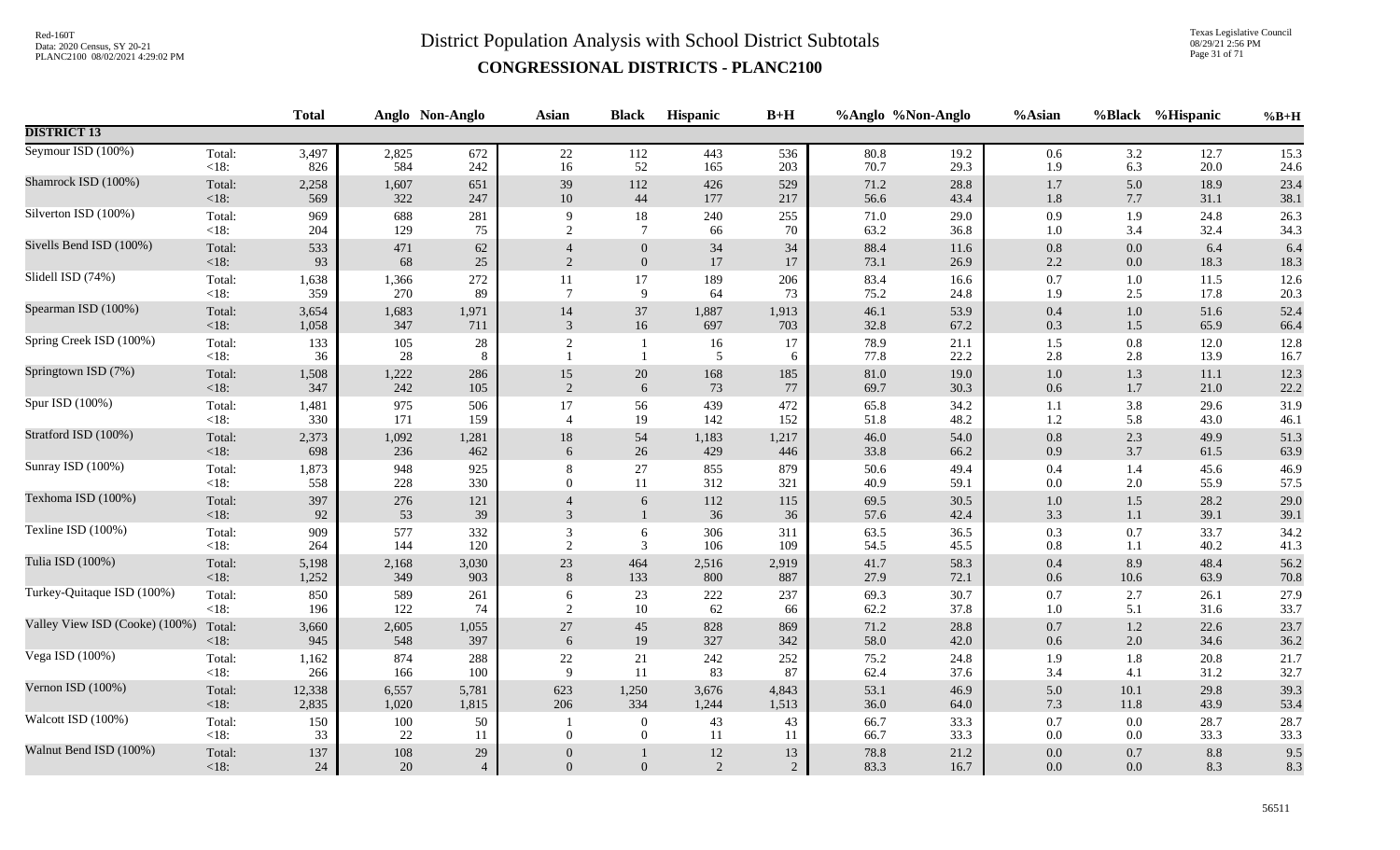Texas Legislative Council 08/29/21 2:56 PM Page 32 of 71

|                              |                   | <b>Total</b>     |                | Anglo Non-Anglo | <b>Asian</b>     | <b>Black</b>         | Hispanic         | $B+H$          | %Anglo %Non-Anglo |              | %Asian         |            | %Black %Hispanic | $%B+H$       |
|------------------------------|-------------------|------------------|----------------|-----------------|------------------|----------------------|------------------|----------------|-------------------|--------------|----------------|------------|------------------|--------------|
| <b>DISTRICT 13</b>           |                   |                  |                |                 |                  |                      |                  |                |                   |              |                |            |                  |              |
| Wellington ISD (100%)        | Total:            | 2,585            | 1,564          | 1,021           | 31               | 148                  | 819              | 943            | 60.5              | 39.5         | $1.2\,$        | 5.7        | 31.7             | 36.5         |
|                              | $<18$ :           | 653              | 298            | 355             | $7\phantom{.0}$  | 51                   | 309              | 339            | 45.6              | 54.4         | $1.1\,$        | 7.8        | 47.3             | 51.9         |
| Wheeler ISD (100%)           | Total:            | 1,934            | 1,161          | 773             | 11               | 14                   | 728              | 737            | 60.0              | 40.0         | $0.6\,$        | 0.7        | 37.6             | 38.1         |
|                              | $<18$ :           | 489              | 198            | 291             | $8\,$            | 6                    | 275              | 280            | 40.5              | 59.5         | 1.6            | $1.2\,$    | 56.2             | 57.3         |
| White Deer ISD (100%)        | Total:            | 1,522            | 1,293          | 229             | 9                | 16                   | 126              | 136            | 85.0              | 15.0         | $0.6\,$        | 1.1        | 8.3              | 8.9          |
|                              | $<18$ :           | 339              | 270            | 69              | 5                | $\overline{7}$       | 43               | 47             | 79.6              | 20.4         | 1.5            | 2.1        | 12.7             | 13.9         |
| Whitesboro ISD (11%)         | Total:            | 1,147            | 932            | 215             | $\sqrt{5}$       | $20\,$               | 122              | 137            | 81.3              | 18.7         | $0.4\,$        | 1.7        | 10.6             | 11.9         |
|                              | $<18$ :           | 242              | 181            | 61              | $\overline{0}$   | $16\,$               | 34               | 46             | 74.8              | 25.2         | $0.0\,$        | 6.6        | 14.0             | 19.0         |
| Wichita Falls ISD (100%)     | Total:            | 87,594           | 50,356         | 37,238          | 2,954            | 12,354               | 19,922           | 31,380         | 57.5              | 42.5         | 3.4            | 14.1       | 22.7             | 35.8         |
|                              | $<18$ :           | 19,993           | 8,564          | 11,429          | 758              | 3,900                | 6,742            | 10,139         | 42.8              | 57.2         | 3.8            | 19.5       | 33.7             | 50.7         |
| Wildorado ISD (100%)         | Total:<br>$<18$ : | 381<br>102       | 287<br>65      | 94<br>37        | 3                | 14<br>$\overline{5}$ | 58<br>24         | 72<br>29       | 75.3<br>63.7      | 24.7<br>36.3 | 0.8<br>$1.0\,$ | 3.7<br>4.9 | 15.2<br>23.5     | 18.9<br>28.4 |
| Windthorst ISD (100%)        | Total:<br><18:    | 1,372<br>311     | 1,100<br>229   | $272\,$<br>82   | 3                | $10\,$<br>2          | 245<br>79        | 253<br>80      | $80.2\,$<br>73.6  | 19.8<br>26.4 | $0.2\,$<br>0.3 | 0.7<br>0.6 | 17.9<br>25.4     | 18.4<br>25.7 |
| <b>DISTRICT 14</b>           |                   |                  |                |                 |                  |                      |                  |                |                   |              |                |            |                  |              |
|                              | <b>Total:</b>     | 774,686          | 369,644        | 405,042         | 30,586           | 160,251              | 204,253          | 358,714        | 47.7              | 52.3         | 3.9            | 20.7       | 26.4             | 46.3         |
|                              | < 18:             | 184,343          | 67,559         | 116,784         | 8,114            | 43,522               | 65,545           | 105,783        | 36.6              | 63.4         | 4.4            | 23.6       | 35.6             | 57.4         |
| Alvin ISD $(22%)$            | Total:            | 28,205           | 10,249         | 17,956          | 1,185            | 6,355                | 10,138           | 16,236         | 36.3              | 63.7         | 4.2            | 22.5       | 35.9             | 57.6         |
|                              | <18:              | 7,947            | 2,067          | 5,880           | 341              | 2,108                | 3,538            | 5,482          | 26.0              | 74.0         | 4.3            | 26.5       | 44.5             | 69.0         |
| Anahuac ISD (0%)             | Total:            | $\overline{0}$   | $\overline{0}$ | $\overline{0}$  | $\overline{0}$   | $\boldsymbol{0}$     | $\boldsymbol{0}$ | $\overline{0}$ | $0.0\,$           | 0.0          | $0.0\,$        | $0.0\,$    | 0.0              | 0.0          |
|                              | $<18$ :           | $\overline{0}$   | $\theta$       | $\Omega$        | $\overline{0}$   | $\mathbf{0}$         | $\overline{0}$   | $\overline{0}$ | 0.0               | 0.0          | $0.0\,$        | 0.0        | 0.0              | 0.0          |
| Angleton ISD (100%)          | Total:            | 41,052           | 18,438         | 22,614          | 544              | 6,745                | 14,904           | 21,261         | 44.9              | 55.1         | $1.3\,$        | 16.4       | 36.3             | 51.8         |
|                              | $<18$ :           | 8,700            | 3,151          | 5,549           | 142              | 1,310                | 4,195            | 5,258          | 36.2              | 63.8         | $1.6\,$        | 15.1       | 48.2             | 60.4         |
| Beaumont ISD (100%)          | Total:            | 128,438          | 37,160         | 91,278          | 5,027            | 61,261               | 24,388           | 84,718         | 28.9              | 71.1         | 3.9            | 47.7       | 19.0             | 66.0         |
|                              | $<18$ :           | 28,721           | 4,752          | 23,969          | 1,188            | 15,837               | 7,147            | 22,536         | 16.5              | 83.5         | 4.1            | 55.1       | 24.9             | 78.5         |
| Brazosport ISD (100%)        | Total:            | 62,842           | 29,795         | 33,047          | 1,614            | 5,980                | 24,671           | 29,966         | 47.4              | 52.6         | $2.6\,$        | 9.5        | 39.3             | 47.7         |
|                              | $<18$ :           | 15,468           | 5,392          | 10,076          | 475              | 1,819                | 7,925            | 9,324          | 34.9              | 65.1         | 3.1            | 11.8       | 51.2             | 60.3         |
| Clear Creek ISD (40%)        | Total:            | 98,836           | 62,391         | 36,445          | 7,141            | 7,472                | 19,865           | 26,790         | 63.1              | 36.9         | $7.2\,$        | 7.6        | 20.1             | 27.1         |
|                              | $<18$ :           | 25,939           | 14,418         | 11,521          | 2,063            | 2,430                | 6,773            | 8,867          | 55.6              | 44.4         | $8.0\,$        | 9.4        | 26.1             | 34.2         |
| Columbia-Brazoria ISD (100%) | Total:            | 19,616           | 13,176         | 6,440           | 204              | 1,841                | 3,959            | 5,700          | 67.2              | 32.8         | $1.0\,$        | 9.4        | 20.2             | 29.1         |
|                              | $<18$ :           | 4,459            | 2,580          | 1,879           | 64               | 495                  | 1,286            | 1,702          | 57.9              | 42.1         | $1.4\,$        | 11.1       | 28.8             | 38.2         |
| Damon ISD (100%)             | Total:            | 1,045            | 615            | 430             | 6                | 25                   | 358              | 380            | 58.9              | 41.1         | 0.6            | 2.4        | 34.3             | 36.4         |
|                              | <18:              | 245              | 107            | 138             | $\sqrt{2}$       | 12                   | 119              | 128            | 43.7              | 56.3         | 0.8            | 4.9        | 48.6             | 52.2         |
| Danbury ISD (100%)           | Total:            | 4,541            | 3,188          | 1,353           | 62               | 253                  | 930              | 1,161          | 70.2              | 29.8         | 1.4            | 5.6        | 20.5             | 25.6         |
|                              | $<18$ :           | 1,036            | 697            | 339             | 26               | 46                   | 259              | 291            | 67.3              | 32.7         | $2.5\,$        | 4.4        | 25.0             | 28.1         |
| Dickinson ISD (100%)         | Total:            | 68,231           | 31,741         | 36,490          | 2,718            | 9,417                | 23,305           | 32,199         | 46.5              | 53.5         | $4.0\,$        | 13.8       | 34.2             | 47.2         |
|                              | $<18$ :           | 17,336           | 5,678          | 11,658          | 618              | 2,971                | 8,093            | 10,760         | 32.8              | 67.2         | 3.6            | 17.1       | 46.7             | 62.1         |
| East Chambers ISD (0%)       | Total:            | $\boldsymbol{0}$ | $\overline{0}$ | $\overline{0}$  | $\boldsymbol{0}$ | $\boldsymbol{0}$     | $\boldsymbol{0}$ | $\theta$       | 0.0               | 0.0          | $0.0\,$        | 0.0        | 0.0              | 0.0          |
|                              | $<18$ :           | $\overline{0}$   | $\overline{0}$ | $\Omega$        | $\mathbf{0}$     | $\mathbf{0}$         | $\boldsymbol{0}$ | $\overline{0}$ | $0.0\,$           | 0.0          | $0.0\,$        | $0.0\,$    | 0.0              | 0.0          |
| Friendswood ISD (100%)       | Total:            | 30,483           | 22,535         | 7,948           | 2,216            | 878                  | 4,155            | 4,957          | 73.9              | 26.1         | 7.3            | 2.9        | 13.6             | 16.3         |
|                              | <18:              | 7,997            | 5,359          | 2,638           | 738              | 287                  | 1,436            | 1,682          | 67.0              | 33.0         | 9.2            | 3.6        | 18.0             | 21.0         |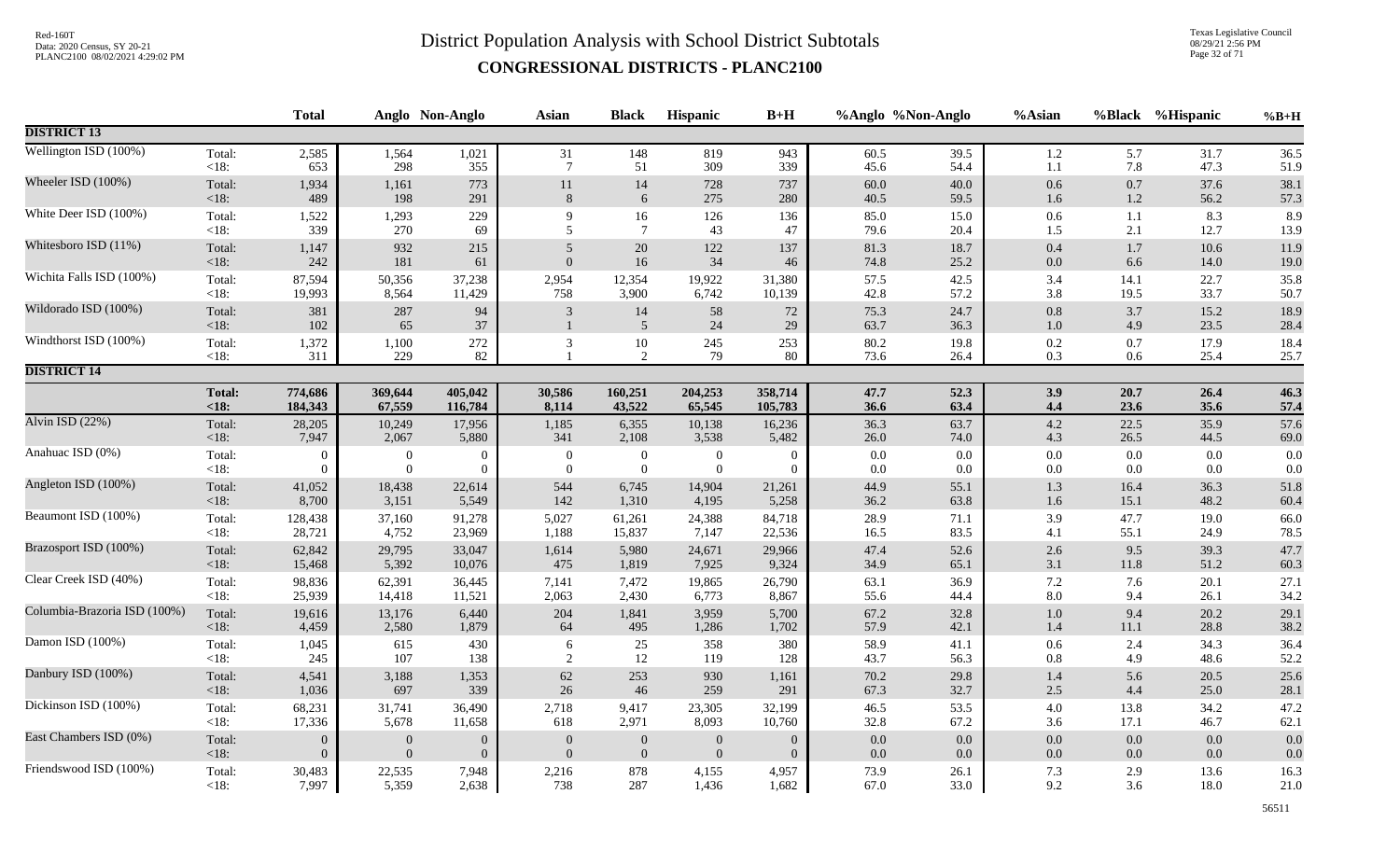Texas Legislative Council 08/29/21 2:56 PM Page 33 of 71

|                               |               | <b>Total</b> |         | Anglo Non-Anglo | <b>Asian</b>    | <b>Black</b>     | Hispanic       | $B+H$   |         | %Anglo %Non-Anglo | %Asian   |         | %Black %Hispanic | $%B+H$ |
|-------------------------------|---------------|--------------|---------|-----------------|-----------------|------------------|----------------|---------|---------|-------------------|----------|---------|------------------|--------|
| <b>DISTRICT 14</b>            |               |              |         |                 |                 |                  |                |         |         |                   |          |         |                  |        |
| Galveston ISD (100%)          | Total:        | 57,052       | 28,204  | 28,848          | 2,143           | 9,817            | 16,148         | 25,483  | 49.4    | 50.6              | 3.8      | 17.2    | 28.3             | 44.7   |
|                               | $<18$ :       | 9,739        | 2,770   | 6,969           | 385             | 2,499            | 4,221          | 6,465   | 28.4    | 71.6              | 4.0      | 25.7    | 43.3             | 66.4   |
| Hamshire-Fannett ISD (100%)   | Total:        | 9,807        | 7,475   | 2,332           | 161             | 715              | 1,217          | 1,917   | 76.2    | 23.8              | 1.6      | 7.3     | 12.4             | 19.5   |
|                               | $<18$ :       | 2,300        | 1,604   | 696             | 40              | 177              | 427            | 597     | 69.7    | 30.3              | 1.7      | 7.7     | 18.6             | 26.0   |
| Hardin-Jefferson ISD (51%)    | Total:        | 6,447        | 4,192   | 2,255           | 142             | 1,238            | 738            | 1,957   | 65.0    | 35.0              | 2.2      | 19.2    | 11.4             | 30.4   |
|                               | $<18$ :       | 1,553        | 853     | 700             | 61              | 345              | 264            | 597     | 54.9    | 45.1              | 3.9      | 22.2    | 17.0             | 38.4   |
| High Island ISD (100%)        | Total:        | 491          | 411     | 80              | $22\,$          | $\mathbf{3}$     | $35\,$         | 38      | 83.7    | 16.3              | $4.5\,$  | 0.6     | 7.1              | 7.7    |
|                               | $<18$ :       | 81           | 54      | 27              | 9               | $\boldsymbol{0}$ | 15             | 15      | 66.7    | 33.3              | $11.1\,$ | $0.0\,$ | 18.5             | 18.5   |
| Hitchcock ISD (100%)          | Total:        | 10,931       | 4,569   | 6,362           | 209             | 3,058            | 2,978          | 5,921   | 41.8    | 58.2              | $1.9\,$  | 28.0    | 27.2             | 54.2   |
|                               | $<18$ :       | 2,615        | 754     | 1,861           | 54              | 903              | 947            | 1,782   | 28.8    | 71.2              | $2.1\,$  | 34.5    | 36.2             | 68.1   |
| Nederland ISD (100%)          | Total:        | 30,187       | 19,802  | 10,385          | 1,806           | 2,714            | 5,348          | 7,955   | 65.6    | 34.4              | $6.0\,$  | 9.0     | 17.7             | 26.4   |
|                               | <18:          | 6,888        | 3,642   | 3,246           | 497             | 861              | 1,870          | 2,664   | 52.9    | 47.1              | 7.2      | 12.5    | 27.1             | 38.7   |
| Port Arthur ISD (100%)        | Total:        | 53,846       | 8,104   | 45,742          | 2,553           | 21,352           | 21,959         | 42,795  | 15.1    | 84.9              | 4.7      | 39.7    | 40.8             | 79.5   |
|                               | <18:          | 14,514       | 972     | 13,542          | 606             | 5,596            | 7,549          | 12,892  | 6.7     | 93.3              | $4.2\,$  | 38.6    | 52.0             | 88.8   |
| Port Neches-Groves ISD (100%) | Total:        | 27,469       | 19,053  | 8,416           | 1,538           | 1,204            | 5,244          | 6,303   | 69.4    | 30.6              | 5.6      | 4.4     | 19.1             | 22.9   |
|                               | <18:          | 6,839        | 3,972   | 2,867           | 446             | 433              | 1,934          | 2,305   | 58.1    | 41.9              | 6.5      | 6.3     | 28.3             | 33.7   |
| Sabine Pass ISD (100%)        | Total:        | 332          | 261     | 71              | 29              | 20               | 21             | 41      | 78.6    | 21.4              | 8.7      | $6.0\,$ | 6.3              | 12.3   |
|                               | $<18$ :       | 31           | 22      | 9               | $\overline{2}$  | $\overline{1}$   | $\overline{7}$ | 8       | 71.0    | 29.0              | 6.5      | 3.2     | 22.6             | 25.8   |
| Santa Fe ISD (100%)           | Total:        | 26,792       | 20,121  | 6,671           | 330             | 604              | 4,855          | 5,382   | 75.1    | 24.9              | $1.2\,$  | 2.3     | 18.1             | 20.1   |
|                               | <18:          | 6,173        | 4,086   | 2,087           | 100             | 220              | 1,619          | 1,787   | 66.2    | 33.8              | 1.6      | 3.6     | 26.2             | 28.9   |
| Sweeny ISD (100%)             | Total:        | 10,177       | 6,778   | 3,399           | 79              | 1,374            | 1,742          | 3,061   | 66.6    | 33.4              | $0.8\,$  | 13.5    | 17.1             | 30.1   |
|                               | $<18$ :       | 2,342        | 1,410   | 932             | 17              | 351              | 548            | 867     | 60.2    | 39.8              | $0.7\,$  | 15.0    | 23.4             | 37.0   |
| Texas City ISD (100%)         | Total:        | 57,866       | 21,386  | 36,480          | 857             | 17,925           | 17,295         | 34,493  | 37.0    | 63.0              | 1.5      | 31.0    | 29.9             | 59.6   |
|                               | $<18$ :       | 13,420       | 3,219   | 10,201          | 240             | 4,821            | 5,373          | 9,774   | 24.0    | 76.0              | $1.8\,$  | 35.9    | 40.0             | 72.8   |
| <b>DISTRICT 15</b>            |               |              |         |                 |                 |                  |                |         |         |                   |          |         |                  |        |
|                               | <b>Total:</b> | 807,702      | 121,025 | 686,677         | 13,254          | 19,502           | 651,296        | 666,778 | 15.0    | 85.0              | 1.6      | 2.4     | 80.6             | 82.6   |
|                               | $<18$ :       | 232,868      | 22,575  | 210,293         | 3,601           | 5,882            | 201,659        | 205,384 | 9.7     | 90.3              | 1.5      | 2.5     | 86.6             | 88.2   |
| Benavides ISD (100%)          | Total:        | 1,710        | $87\,$  | 1,623           | $12\,$          | 12               | 1,588          | 1,598   | 5.1     | 94.9              | 0.7      | $0.7\,$ | 92.9             | 93.5   |
|                               | $<18$ :       | 342          | 8       | 334             | $7\phantom{.0}$ | $\overline{9}$   | 319            | 327     | 2.3     | 97.7              | 2.0      | 2.6     | 93.3             | 95.6   |
| Brooks County ISD (100%)      | Total:        | 7,076        | 724     | 6,352           | $\sqrt{48}$     | 47               | 6,242          | 6,271   | 10.2    | 89.8              | $0.7\,$  | 0.7     | 88.2             | 88.6   |
|                               | <18:          | 1,747        | 81      | 1,666           | 10              | 18               | 1,649          | 1,649   | 4.6     | 95.4              | $0.6\,$  | $1.0\,$ | 94.4             | 94.4   |
| Comal ISD (5%)                | Total:        | 8,609        | 4,708   | 3,901           | 187             | 390              | 3,161          | 3,489   | 54.7    | 45.3              | $2.2\,$  | 4.5     | 36.7             | 40.5   |
|                               | $<18$ :       | 2,452        | 1,118   | 1,334           | 60              | 144              | 1,119          | 1,224   | 45.6    | 54.4              | 2.4      | 5.9     | 45.6             | 49.9   |
| Donna ISD (51%)               | Total:        | 37,324       | 1,365   | 35,959          | $\sqrt{48}$     | 90               | 35,737         | 35,759  | 3.7     | 96.3              | $0.1\,$  | $0.2\,$ | 95.7             | 95.8   |
|                               | $<18$ :       | 14,157       | 232     | 13,925          | $12\,$          | 53               | 13,844         | 13,854  | 1.6     | 98.4              | 0.1      | 0.4     | 97.8             | 97.9   |
| Edcouch-Elsa ISD (100%)       | Total:        | 16,969       | 356     | 16,613          | 39              | 94               | 16,484         | 16,510  | 2.1     | 97.9              | 0.2      | 0.6     | 97.1             | 97.3   |
|                               | <18:          | 5,394        | 106     | 5,288           | 17              | $46\,$           | 5,242          | 5,249   | $2.0\,$ | 98.0              | $0.3\,$  | 0.9     | 97.2             | 97.3   |
| Edinburg Cons ISD (100%)      | Total:        | 173,284      | 9,684   | 163,600         | 3,468           | 2,471            | 157,790        | 159,523 | 5.6     | 94.4              | $2.0\,$  | 1.4     | 91.1             | 92.1   |
|                               | < 18:         | 53,125       | 1,849   | 51,276          | 927             | 632              | 49,950         | 50,254  | 3.5     | 96.5              | 1.7      | 1.2     | 94.0             | 94.6   |
| Falls City ISD (89%)          | Total:        | 1,417        | 1,100   | 317             | $\sqrt{2}$      | 15               | 271            | 284     | 77.6    | 22.4              | $0.1\,$  | 1.1     | 19.1             | 20.0   |
|                               | $<18$ :       | 342          | 230     | 112             | 2               | 8                | 96             | 102     | 67.3    | 32.7              | 0.6      | 2.3     | 28.1             | 29.8   |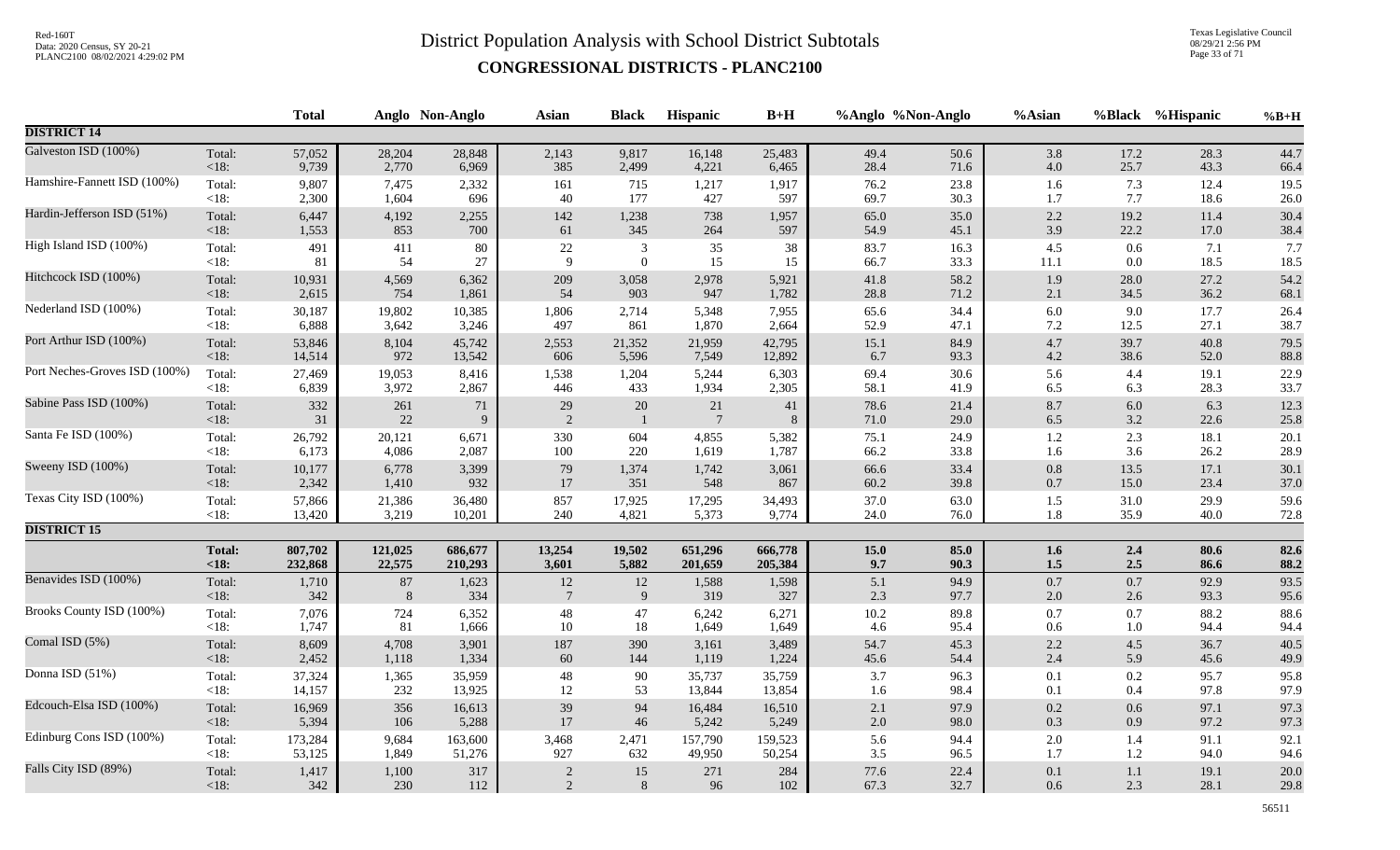Texas Legislative Council 08/29/21 2:56 PM Page 34 of 71

| <b>DISTRICT 15</b><br>Floresville ISD (0%)<br>Total:<br>19<br>19<br>$\boldsymbol{0}$<br>$\overline{0}$<br>$\overline{0}$<br>$\boldsymbol{0}$<br>$\mathbf{0}$<br>100.0<br>0.0<br>$0.0\,$<br>$0.0\,$<br>0.0<br>0.0<br>< 18:<br>$\overline{0}$<br>$\mathbf{0}$<br>$\boldsymbol{0}$<br>$\boldsymbol{0}$<br>$\mathbf{0}$<br>0.0<br>$0.0\,$<br>$0.0\,$<br>0.0<br>0.0<br>0.0<br>$\Omega$<br>$\overline{0}$<br>Freer ISD (100%)<br>81.3<br>Total:<br>2,892<br>400<br>2,492<br>33<br>34<br>2,334<br>2,352<br>13.8<br>86.2<br>1.2<br>80.7<br>1.1<br>765<br>670<br>88.8<br><18:<br>61<br>704<br>$7\phantom{.0}$<br>15<br>679<br>8.0<br>92.0<br>0.9<br>2.0<br>87.6<br>George West ISD (100%)<br>38<br>59.9<br>37.3<br>Total:<br>6,486<br>3,886<br>2,600<br>65<br>2,372<br>2,422<br>40.1<br>0.6<br>1.0<br>36.6<br>50.4<br>< 18:<br>1,292<br>619<br>$\mathbf Q$<br>25<br>634<br>47.9<br>0.7<br>1.9<br>49.1<br>673<br>651<br>52.1<br>Hidalgo ISD (99%)<br>97.8<br>7,303<br>$27\,$<br>1.8<br>98.2<br>0.2<br>Total:<br>135<br>7,168<br>11<br>7,131<br>7,139<br>0.4<br>97.6<br>2,127<br>2,072<br>$2.2\,$<br>97.6<br>< 18:<br>46<br>2,081<br>8<br>2,076<br>97.8<br>$0.0\,$<br>97.4<br>0.4<br>Jim Hogg County ISD (100%)<br>4,838<br>36<br>8.6<br>$0.7\,$<br>0.2<br>88.6<br>Total:<br>414<br>4,424<br>11<br>4,281<br>4,287<br>91.4<br>88.5<br>1,322<br>$\overline{7}$<br>$\mathfrak{Z}$<br>91.2<br>79<br>1,204<br>6.0<br>94.0<br>$0.5\,$<br>0.2<br>$<18$ :<br>1,243<br>1,206<br>91.1<br>Karnes City ISD (99%)<br>89<br>58.7<br>Total:<br>5,306<br>1,991<br>392<br>2,775<br>37.5<br>62.5<br>$1.7\,$<br>7.4<br>52.3<br>3,315<br>3,114<br>278<br>802<br>8<br>60<br>743<br>25.7<br>$0.7\,$<br>68.8<br>72.3<br><18:<br>1,080<br>781<br>74.3<br>5.6<br>Kenedy ISD (100%)<br>6,379<br>96<br>27.0<br>73.0<br>70.7<br>Total:<br>1,723<br>4,656<br>827<br>3,708<br>4,510<br>$1.5$<br>13.0<br>58.1<br>778<br>18.5<br>2.3<br>79.2<br>< 18:<br>1,026<br>190<br>836<br>24<br>44<br>813<br>81.5<br>4.3<br>75.8<br>La Joya ISD (28%)<br>97.2<br>73<br>2.3<br>$0.2\,$<br>97.1<br>Total:<br>29,451<br>688<br>28,606<br>97.7<br>0.4<br>28,763<br>109<br>28,626<br>97.5<br>209<br>23<br>45<br>$0.2\,$<br>97.5<br><18:<br>10,152<br>9,943<br>9,894<br>9,896<br>2.1<br>97.9<br>0.4<br>La Vernia ISD (8%)<br>76.7<br>20.2<br>Total:<br>1,419<br>1,089<br>232<br>286<br>23.3<br>$0.6\,$<br>4.4<br>16.3<br>330<br>8<br>63<br>330<br>29.7<br><18:<br>228<br>2<br>$21\,$<br>83<br>69.1<br>30.9<br>25.2<br>102<br>98<br>$0.6\,$<br>6.4<br>La Villa ISD (100%)<br>Total:<br>3,575<br>$722\,$<br>$17\,$<br>2,829<br>20.2<br>79.8<br>$0.2\,$<br>0.5<br>79.1<br>79.4<br>2,853<br>6<br>2,838<br>17<br>2.3<br>97.0<br>$<18$ :<br>730<br>713<br>11<br>701<br>97.7<br>$0.1\,$<br>$1.5\,$<br>96.0<br>708<br>Luling ISD (11%)<br>30.5<br>Total:<br>852<br>553<br>299<br>$10\,$<br>27<br>64.9<br>35.1<br>$1.2\,$<br>$3.2\,$<br>28.2<br>240<br>260<br>192<br>5.7<br>$<18$ :<br>75<br>5<br>11<br>100<br>39.1<br>60.9<br>2.6<br>52.1<br>54.2<br>117<br>104<br>Lyford Cons ISD (2%)<br>$92\,$<br>$30\,$<br>65.2<br>Total:<br>59<br>32.6<br>$0.0\,$<br>$1.1\,$<br>64.1<br>62<br>60<br>67.4<br>80.8<br>$<18$ :<br>$26\,$<br>$21\,$<br>$\boldsymbol{0}$<br>21<br>19.2<br>80.8<br>80.8<br>5<br>$\overline{0}$<br>21<br>0.0<br>$0.0\,$<br>Marion ISD (100%)<br>165<br>61.5<br>33.9<br>Total:<br>8,639<br>5,312<br>3,327<br>312<br>2,669<br>2,926<br>38.5<br>1.9<br>3.6<br>30.9<br>1,952<br>68<br>$<18$ :<br>946<br>1,006<br>98<br>834<br>48.5<br>$3.5$<br>42.7<br>45.9<br>895<br>51.5<br>5.0<br>Mathis ISD (9%)<br>63.2<br>Total:<br>721<br>10<br>228<br>36.8<br>$1.4\,$<br>0.8<br>31.3<br>31.6<br>456<br>265<br>6<br>226<br>< 18:<br>35<br>59<br>97<br>62<br>$\overline{4}$<br>59<br>36.1<br>$1.0\,$<br>60.8<br>60.8<br>63.9<br>4.1<br>McAllen ISD (100%)<br>87.6<br>Total:<br>119,195<br>10,826<br>108,369<br>3,408<br>1,399<br>103,561<br>104,411<br>9.1<br>90.9<br>2.9<br>1.2<br>86.9<br>$<18$ :<br>29,514<br>1,719<br>27,795<br>733<br>467<br>26,998<br>5.8<br>94.2<br>$2.5\,$<br>90.8<br>91.5<br>26,813<br>1.6<br>Mercedes ISD (95%)<br>96.1<br>58<br>$3.5$<br>$0.3\,$<br>Total:<br>19,600<br>681<br>18,919<br>103<br>18,780<br>18,830<br>96.5<br>0.5<br>95.8<br>6,236<br>20<br>97.0<br>$<18$ :<br>164<br>6,072<br>43<br>6,023<br>2.6<br>97.4<br>0.3<br>0.7<br>96.6<br>6,046<br>Mission Cons ISD (33%)<br>43<br>97.4<br>97.1<br>Total:<br>21,569<br>553<br>21,016<br>119<br>20,890<br>20,942<br>$2.6\,$<br>$0.2\,$<br>0.6<br>96.9<br>7,013<br>6,809<br>6,827<br>$2.3\,$<br>97.1<br>97.3<br><18:<br>159<br>6,854<br>14<br>44<br>97.7<br>$0.2\,$<br>0.6<br>Monte Alto ISD (100%)<br>95.9<br>Total:<br>4,312<br>139<br>14<br>$3.2\,$<br>96.8<br>$0.3\,$<br>$0.4\,$<br>95.8<br>4,173<br>16<br>4,133<br>4,137<br>2.5<br>1,366<br>34<br>2<br>9<br>96.7<br>$<18$ :<br>1,332<br>1,318<br>97.5<br>$0.1\,$<br>96.5<br>1,321<br>0.7<br>Navarro ISD (100%)<br>37.0<br>Total:<br>9,919<br>5,854<br>4,065<br>184<br>383<br>3,338<br>59.0<br>41.0<br>1.9<br>33.7<br>3,669<br>3.9<br>2,567<br>1,332<br>53<br>101<br>1,078<br>51.9<br>2.1<br>3.9<br>42.0<br>44.4<br>$<18$ :<br>1,235<br>48.1<br>1,141<br>New Braunfels ISD (32%)<br>539<br>37.9<br>Total:<br>19,854<br>11,246<br>743<br>6,929<br>56.6<br>43.4<br>$2.7\,$<br>3.7<br>34.9<br>8,608<br>7,533<br>$<18$ : |  | <b>Total</b> |       | Anglo Non-Anglo | Asian | <b>Black</b> | Hispanic | $B+H$ |      | %Anglo %Non-Anglo | %Asian |     | %Black %Hispanic | $%B+H$ |
|---------------------------------------------------------------------------------------------------------------------------------------------------------------------------------------------------------------------------------------------------------------------------------------------------------------------------------------------------------------------------------------------------------------------------------------------------------------------------------------------------------------------------------------------------------------------------------------------------------------------------------------------------------------------------------------------------------------------------------------------------------------------------------------------------------------------------------------------------------------------------------------------------------------------------------------------------------------------------------------------------------------------------------------------------------------------------------------------------------------------------------------------------------------------------------------------------------------------------------------------------------------------------------------------------------------------------------------------------------------------------------------------------------------------------------------------------------------------------------------------------------------------------------------------------------------------------------------------------------------------------------------------------------------------------------------------------------------------------------------------------------------------------------------------------------------------------------------------------------------------------------------------------------------------------------------------------------------------------------------------------------------------------------------------------------------------------------------------------------------------------------------------------------------------------------------------------------------------------------------------------------------------------------------------------------------------------------------------------------------------------------------------------------------------------------------------------------------------------------------------------------------------------------------------------------------------------------------------------------------------------------------------------------------------------------------------------------------------------------------------------------------------------------------------------------------------------------------------------------------------------------------------------------------------------------------------------------------------------------------------------------------------------------------------------------------------------------------------------------------------------------------------------------------------------------------------------------------------------------------------------------------------------------------------------------------------------------------------------------------------------------------------------------------------------------------------------------------------------------------------------------------------------------------------------------------------------------------------------------------------------------------------------------------------------------------------------------------------------------------------------------------------------------------------------------------------------------------------------------------------------------------------------------------------------------------------------------------------------------------------------------------------------------------------------------------------------------------------------------------------------------------------------------------------------------------------------------------------------------------------------------------------------------------------------------------------------------------------------------------------------------------------------------------------------------------------------------------------------------------------------------------------------------------------------------------------------------------------------------------------------------------------------------------------------------------------------------------------------------------------------------------------------------------------------------------------------------------------------------------------------------------------------------------------------------------------------------------------------------------------------------------------------------------------------------------------------------------------------------------------------------------------------------------------------------------------------------------------------------------------------------------------------------------|--|--------------|-------|-----------------|-------|--------------|----------|-------|------|-------------------|--------|-----|------------------|--------|
|                                                                                                                                                                                                                                                                                                                                                                                                                                                                                                                                                                                                                                                                                                                                                                                                                                                                                                                                                                                                                                                                                                                                                                                                                                                                                                                                                                                                                                                                                                                                                                                                                                                                                                                                                                                                                                                                                                                                                                                                                                                                                                                                                                                                                                                                                                                                                                                                                                                                                                                                                                                                                                                                                                                                                                                                                                                                                                                                                                                                                                                                                                                                                                                                                                                                                                                                                                                                                                                                                                                                                                                                                                                                                                                                                                                                                                                                                                                                                                                                                                                                                                                                                                                                                                                                                                                                                                                                                                                                                                                                                                                                                                                                                                                                                                                                                                                                                                                                                                                                                                                                                                                                                                                                                                                                                       |  |              |       |                 |       |              |          |       |      |                   |        |     |                  |        |
|                                                                                                                                                                                                                                                                                                                                                                                                                                                                                                                                                                                                                                                                                                                                                                                                                                                                                                                                                                                                                                                                                                                                                                                                                                                                                                                                                                                                                                                                                                                                                                                                                                                                                                                                                                                                                                                                                                                                                                                                                                                                                                                                                                                                                                                                                                                                                                                                                                                                                                                                                                                                                                                                                                                                                                                                                                                                                                                                                                                                                                                                                                                                                                                                                                                                                                                                                                                                                                                                                                                                                                                                                                                                                                                                                                                                                                                                                                                                                                                                                                                                                                                                                                                                                                                                                                                                                                                                                                                                                                                                                                                                                                                                                                                                                                                                                                                                                                                                                                                                                                                                                                                                                                                                                                                                                       |  |              |       |                 |       |              |          |       |      |                   |        |     |                  |        |
|                                                                                                                                                                                                                                                                                                                                                                                                                                                                                                                                                                                                                                                                                                                                                                                                                                                                                                                                                                                                                                                                                                                                                                                                                                                                                                                                                                                                                                                                                                                                                                                                                                                                                                                                                                                                                                                                                                                                                                                                                                                                                                                                                                                                                                                                                                                                                                                                                                                                                                                                                                                                                                                                                                                                                                                                                                                                                                                                                                                                                                                                                                                                                                                                                                                                                                                                                                                                                                                                                                                                                                                                                                                                                                                                                                                                                                                                                                                                                                                                                                                                                                                                                                                                                                                                                                                                                                                                                                                                                                                                                                                                                                                                                                                                                                                                                                                                                                                                                                                                                                                                                                                                                                                                                                                                                       |  |              |       |                 |       |              |          |       |      |                   |        |     |                  |        |
|                                                                                                                                                                                                                                                                                                                                                                                                                                                                                                                                                                                                                                                                                                                                                                                                                                                                                                                                                                                                                                                                                                                                                                                                                                                                                                                                                                                                                                                                                                                                                                                                                                                                                                                                                                                                                                                                                                                                                                                                                                                                                                                                                                                                                                                                                                                                                                                                                                                                                                                                                                                                                                                                                                                                                                                                                                                                                                                                                                                                                                                                                                                                                                                                                                                                                                                                                                                                                                                                                                                                                                                                                                                                                                                                                                                                                                                                                                                                                                                                                                                                                                                                                                                                                                                                                                                                                                                                                                                                                                                                                                                                                                                                                                                                                                                                                                                                                                                                                                                                                                                                                                                                                                                                                                                                                       |  |              |       |                 |       |              |          |       |      |                   |        |     |                  |        |
|                                                                                                                                                                                                                                                                                                                                                                                                                                                                                                                                                                                                                                                                                                                                                                                                                                                                                                                                                                                                                                                                                                                                                                                                                                                                                                                                                                                                                                                                                                                                                                                                                                                                                                                                                                                                                                                                                                                                                                                                                                                                                                                                                                                                                                                                                                                                                                                                                                                                                                                                                                                                                                                                                                                                                                                                                                                                                                                                                                                                                                                                                                                                                                                                                                                                                                                                                                                                                                                                                                                                                                                                                                                                                                                                                                                                                                                                                                                                                                                                                                                                                                                                                                                                                                                                                                                                                                                                                                                                                                                                                                                                                                                                                                                                                                                                                                                                                                                                                                                                                                                                                                                                                                                                                                                                                       |  |              |       |                 |       |              |          |       |      |                   |        |     |                  |        |
|                                                                                                                                                                                                                                                                                                                                                                                                                                                                                                                                                                                                                                                                                                                                                                                                                                                                                                                                                                                                                                                                                                                                                                                                                                                                                                                                                                                                                                                                                                                                                                                                                                                                                                                                                                                                                                                                                                                                                                                                                                                                                                                                                                                                                                                                                                                                                                                                                                                                                                                                                                                                                                                                                                                                                                                                                                                                                                                                                                                                                                                                                                                                                                                                                                                                                                                                                                                                                                                                                                                                                                                                                                                                                                                                                                                                                                                                                                                                                                                                                                                                                                                                                                                                                                                                                                                                                                                                                                                                                                                                                                                                                                                                                                                                                                                                                                                                                                                                                                                                                                                                                                                                                                                                                                                                                       |  |              |       |                 |       |              |          |       |      |                   |        |     |                  |        |
|                                                                                                                                                                                                                                                                                                                                                                                                                                                                                                                                                                                                                                                                                                                                                                                                                                                                                                                                                                                                                                                                                                                                                                                                                                                                                                                                                                                                                                                                                                                                                                                                                                                                                                                                                                                                                                                                                                                                                                                                                                                                                                                                                                                                                                                                                                                                                                                                                                                                                                                                                                                                                                                                                                                                                                                                                                                                                                                                                                                                                                                                                                                                                                                                                                                                                                                                                                                                                                                                                                                                                                                                                                                                                                                                                                                                                                                                                                                                                                                                                                                                                                                                                                                                                                                                                                                                                                                                                                                                                                                                                                                                                                                                                                                                                                                                                                                                                                                                                                                                                                                                                                                                                                                                                                                                                       |  |              |       |                 |       |              |          |       |      |                   |        |     |                  |        |
|                                                                                                                                                                                                                                                                                                                                                                                                                                                                                                                                                                                                                                                                                                                                                                                                                                                                                                                                                                                                                                                                                                                                                                                                                                                                                                                                                                                                                                                                                                                                                                                                                                                                                                                                                                                                                                                                                                                                                                                                                                                                                                                                                                                                                                                                                                                                                                                                                                                                                                                                                                                                                                                                                                                                                                                                                                                                                                                                                                                                                                                                                                                                                                                                                                                                                                                                                                                                                                                                                                                                                                                                                                                                                                                                                                                                                                                                                                                                                                                                                                                                                                                                                                                                                                                                                                                                                                                                                                                                                                                                                                                                                                                                                                                                                                                                                                                                                                                                                                                                                                                                                                                                                                                                                                                                                       |  |              |       |                 |       |              |          |       |      |                   |        |     |                  |        |
|                                                                                                                                                                                                                                                                                                                                                                                                                                                                                                                                                                                                                                                                                                                                                                                                                                                                                                                                                                                                                                                                                                                                                                                                                                                                                                                                                                                                                                                                                                                                                                                                                                                                                                                                                                                                                                                                                                                                                                                                                                                                                                                                                                                                                                                                                                                                                                                                                                                                                                                                                                                                                                                                                                                                                                                                                                                                                                                                                                                                                                                                                                                                                                                                                                                                                                                                                                                                                                                                                                                                                                                                                                                                                                                                                                                                                                                                                                                                                                                                                                                                                                                                                                                                                                                                                                                                                                                                                                                                                                                                                                                                                                                                                                                                                                                                                                                                                                                                                                                                                                                                                                                                                                                                                                                                                       |  |              |       |                 |       |              |          |       |      |                   |        |     |                  |        |
|                                                                                                                                                                                                                                                                                                                                                                                                                                                                                                                                                                                                                                                                                                                                                                                                                                                                                                                                                                                                                                                                                                                                                                                                                                                                                                                                                                                                                                                                                                                                                                                                                                                                                                                                                                                                                                                                                                                                                                                                                                                                                                                                                                                                                                                                                                                                                                                                                                                                                                                                                                                                                                                                                                                                                                                                                                                                                                                                                                                                                                                                                                                                                                                                                                                                                                                                                                                                                                                                                                                                                                                                                                                                                                                                                                                                                                                                                                                                                                                                                                                                                                                                                                                                                                                                                                                                                                                                                                                                                                                                                                                                                                                                                                                                                                                                                                                                                                                                                                                                                                                                                                                                                                                                                                                                                       |  |              |       |                 |       |              |          |       |      |                   |        |     |                  |        |
|                                                                                                                                                                                                                                                                                                                                                                                                                                                                                                                                                                                                                                                                                                                                                                                                                                                                                                                                                                                                                                                                                                                                                                                                                                                                                                                                                                                                                                                                                                                                                                                                                                                                                                                                                                                                                                                                                                                                                                                                                                                                                                                                                                                                                                                                                                                                                                                                                                                                                                                                                                                                                                                                                                                                                                                                                                                                                                                                                                                                                                                                                                                                                                                                                                                                                                                                                                                                                                                                                                                                                                                                                                                                                                                                                                                                                                                                                                                                                                                                                                                                                                                                                                                                                                                                                                                                                                                                                                                                                                                                                                                                                                                                                                                                                                                                                                                                                                                                                                                                                                                                                                                                                                                                                                                                                       |  |              |       |                 |       |              |          |       |      |                   |        |     |                  |        |
|                                                                                                                                                                                                                                                                                                                                                                                                                                                                                                                                                                                                                                                                                                                                                                                                                                                                                                                                                                                                                                                                                                                                                                                                                                                                                                                                                                                                                                                                                                                                                                                                                                                                                                                                                                                                                                                                                                                                                                                                                                                                                                                                                                                                                                                                                                                                                                                                                                                                                                                                                                                                                                                                                                                                                                                                                                                                                                                                                                                                                                                                                                                                                                                                                                                                                                                                                                                                                                                                                                                                                                                                                                                                                                                                                                                                                                                                                                                                                                                                                                                                                                                                                                                                                                                                                                                                                                                                                                                                                                                                                                                                                                                                                                                                                                                                                                                                                                                                                                                                                                                                                                                                                                                                                                                                                       |  |              |       |                 |       |              |          |       |      |                   |        |     |                  |        |
|                                                                                                                                                                                                                                                                                                                                                                                                                                                                                                                                                                                                                                                                                                                                                                                                                                                                                                                                                                                                                                                                                                                                                                                                                                                                                                                                                                                                                                                                                                                                                                                                                                                                                                                                                                                                                                                                                                                                                                                                                                                                                                                                                                                                                                                                                                                                                                                                                                                                                                                                                                                                                                                                                                                                                                                                                                                                                                                                                                                                                                                                                                                                                                                                                                                                                                                                                                                                                                                                                                                                                                                                                                                                                                                                                                                                                                                                                                                                                                                                                                                                                                                                                                                                                                                                                                                                                                                                                                                                                                                                                                                                                                                                                                                                                                                                                                                                                                                                                                                                                                                                                                                                                                                                                                                                                       |  |              |       |                 |       |              |          |       |      |                   |        |     |                  |        |
|                                                                                                                                                                                                                                                                                                                                                                                                                                                                                                                                                                                                                                                                                                                                                                                                                                                                                                                                                                                                                                                                                                                                                                                                                                                                                                                                                                                                                                                                                                                                                                                                                                                                                                                                                                                                                                                                                                                                                                                                                                                                                                                                                                                                                                                                                                                                                                                                                                                                                                                                                                                                                                                                                                                                                                                                                                                                                                                                                                                                                                                                                                                                                                                                                                                                                                                                                                                                                                                                                                                                                                                                                                                                                                                                                                                                                                                                                                                                                                                                                                                                                                                                                                                                                                                                                                                                                                                                                                                                                                                                                                                                                                                                                                                                                                                                                                                                                                                                                                                                                                                                                                                                                                                                                                                                                       |  |              |       |                 |       |              |          |       |      |                   |        |     |                  |        |
|                                                                                                                                                                                                                                                                                                                                                                                                                                                                                                                                                                                                                                                                                                                                                                                                                                                                                                                                                                                                                                                                                                                                                                                                                                                                                                                                                                                                                                                                                                                                                                                                                                                                                                                                                                                                                                                                                                                                                                                                                                                                                                                                                                                                                                                                                                                                                                                                                                                                                                                                                                                                                                                                                                                                                                                                                                                                                                                                                                                                                                                                                                                                                                                                                                                                                                                                                                                                                                                                                                                                                                                                                                                                                                                                                                                                                                                                                                                                                                                                                                                                                                                                                                                                                                                                                                                                                                                                                                                                                                                                                                                                                                                                                                                                                                                                                                                                                                                                                                                                                                                                                                                                                                                                                                                                                       |  |              |       |                 |       |              |          |       |      |                   |        |     |                  |        |
|                                                                                                                                                                                                                                                                                                                                                                                                                                                                                                                                                                                                                                                                                                                                                                                                                                                                                                                                                                                                                                                                                                                                                                                                                                                                                                                                                                                                                                                                                                                                                                                                                                                                                                                                                                                                                                                                                                                                                                                                                                                                                                                                                                                                                                                                                                                                                                                                                                                                                                                                                                                                                                                                                                                                                                                                                                                                                                                                                                                                                                                                                                                                                                                                                                                                                                                                                                                                                                                                                                                                                                                                                                                                                                                                                                                                                                                                                                                                                                                                                                                                                                                                                                                                                                                                                                                                                                                                                                                                                                                                                                                                                                                                                                                                                                                                                                                                                                                                                                                                                                                                                                                                                                                                                                                                                       |  |              |       |                 |       |              |          |       |      |                   |        |     |                  |        |
|                                                                                                                                                                                                                                                                                                                                                                                                                                                                                                                                                                                                                                                                                                                                                                                                                                                                                                                                                                                                                                                                                                                                                                                                                                                                                                                                                                                                                                                                                                                                                                                                                                                                                                                                                                                                                                                                                                                                                                                                                                                                                                                                                                                                                                                                                                                                                                                                                                                                                                                                                                                                                                                                                                                                                                                                                                                                                                                                                                                                                                                                                                                                                                                                                                                                                                                                                                                                                                                                                                                                                                                                                                                                                                                                                                                                                                                                                                                                                                                                                                                                                                                                                                                                                                                                                                                                                                                                                                                                                                                                                                                                                                                                                                                                                                                                                                                                                                                                                                                                                                                                                                                                                                                                                                                                                       |  |              |       |                 |       |              |          |       |      |                   |        |     |                  |        |
|                                                                                                                                                                                                                                                                                                                                                                                                                                                                                                                                                                                                                                                                                                                                                                                                                                                                                                                                                                                                                                                                                                                                                                                                                                                                                                                                                                                                                                                                                                                                                                                                                                                                                                                                                                                                                                                                                                                                                                                                                                                                                                                                                                                                                                                                                                                                                                                                                                                                                                                                                                                                                                                                                                                                                                                                                                                                                                                                                                                                                                                                                                                                                                                                                                                                                                                                                                                                                                                                                                                                                                                                                                                                                                                                                                                                                                                                                                                                                                                                                                                                                                                                                                                                                                                                                                                                                                                                                                                                                                                                                                                                                                                                                                                                                                                                                                                                                                                                                                                                                                                                                                                                                                                                                                                                                       |  |              |       |                 |       |              |          |       |      |                   |        |     |                  |        |
|                                                                                                                                                                                                                                                                                                                                                                                                                                                                                                                                                                                                                                                                                                                                                                                                                                                                                                                                                                                                                                                                                                                                                                                                                                                                                                                                                                                                                                                                                                                                                                                                                                                                                                                                                                                                                                                                                                                                                                                                                                                                                                                                                                                                                                                                                                                                                                                                                                                                                                                                                                                                                                                                                                                                                                                                                                                                                                                                                                                                                                                                                                                                                                                                                                                                                                                                                                                                                                                                                                                                                                                                                                                                                                                                                                                                                                                                                                                                                                                                                                                                                                                                                                                                                                                                                                                                                                                                                                                                                                                                                                                                                                                                                                                                                                                                                                                                                                                                                                                                                                                                                                                                                                                                                                                                                       |  |              |       |                 |       |              |          |       |      |                   |        |     |                  |        |
|                                                                                                                                                                                                                                                                                                                                                                                                                                                                                                                                                                                                                                                                                                                                                                                                                                                                                                                                                                                                                                                                                                                                                                                                                                                                                                                                                                                                                                                                                                                                                                                                                                                                                                                                                                                                                                                                                                                                                                                                                                                                                                                                                                                                                                                                                                                                                                                                                                                                                                                                                                                                                                                                                                                                                                                                                                                                                                                                                                                                                                                                                                                                                                                                                                                                                                                                                                                                                                                                                                                                                                                                                                                                                                                                                                                                                                                                                                                                                                                                                                                                                                                                                                                                                                                                                                                                                                                                                                                                                                                                                                                                                                                                                                                                                                                                                                                                                                                                                                                                                                                                                                                                                                                                                                                                                       |  |              |       |                 |       |              |          |       |      |                   |        |     |                  |        |
|                                                                                                                                                                                                                                                                                                                                                                                                                                                                                                                                                                                                                                                                                                                                                                                                                                                                                                                                                                                                                                                                                                                                                                                                                                                                                                                                                                                                                                                                                                                                                                                                                                                                                                                                                                                                                                                                                                                                                                                                                                                                                                                                                                                                                                                                                                                                                                                                                                                                                                                                                                                                                                                                                                                                                                                                                                                                                                                                                                                                                                                                                                                                                                                                                                                                                                                                                                                                                                                                                                                                                                                                                                                                                                                                                                                                                                                                                                                                                                                                                                                                                                                                                                                                                                                                                                                                                                                                                                                                                                                                                                                                                                                                                                                                                                                                                                                                                                                                                                                                                                                                                                                                                                                                                                                                                       |  | 5,646        | 2,656 | 2,990           | 190   | 289          | 2,426    | 2,635 | 47.0 | 53.0              | 3.4    | 5.1 | 43.0             | 46.7   |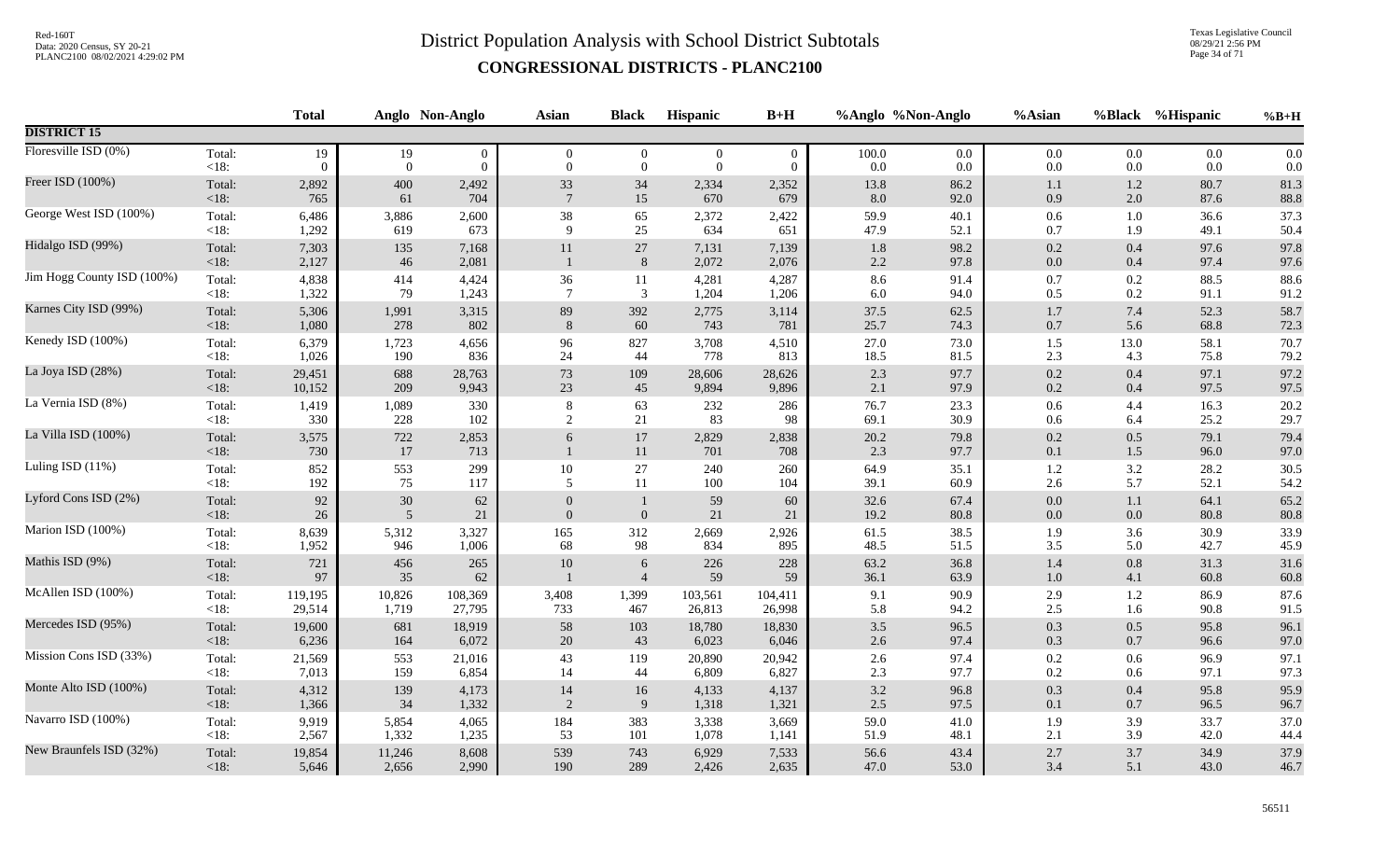Texas Legislative Council 08/29/21 2:56 PM Page 35 of 71

|                                                   |                 | <b>Total</b>    |                      | Anglo Non-Anglo | Asian            | <b>Black</b>                     | <b>Hispanic</b> | $B+H$           |              | %Anglo %Non-Anglo | %Asian             |                | %Black %Hispanic | $%B+H$       |
|---------------------------------------------------|-----------------|-----------------|----------------------|-----------------|------------------|----------------------------------|-----------------|-----------------|--------------|-------------------|--------------------|----------------|------------------|--------------|
| <b>DISTRICT 15</b>                                |                 |                 |                      |                 |                  |                                  |                 |                 |              |                   |                    |                |                  |              |
| Nixon-Smiley Cons ISD (7%)                        | Total:          | 363             | 243                  | 120             | 11               | $\overline{7}$                   | 88              | 93              | 66.9         | 33.1              | 3.0                | 1.9            | 24.2             | 25.6         |
|                                                   | $<18$ :         | 87              | 45                   | 42              | 5                | 3                                | 31              | 33              | 51.7         | 48.3              | 5.7                | 3.4            | 35.6             | 37.9         |
| Nordheim ISD (0%)                                 | Total:          | $\overline{2}$  | 2                    | $\mathbf{0}$    | $\overline{0}$   | $\mathbf{0}$                     | $\mathbf{0}$    | $\overline{0}$  | 100.0        | 0.0               | $0.0\,$            | 0.0            | 0.0              | 0.0          |
|                                                   | <18:            | $\overline{0}$  | $\mathbf{0}$         | $\overline{0}$  | $\mathbf{0}$     | $\boldsymbol{0}$                 | $\mathbf{0}$    | $\overline{0}$  | 0.0          | 0.0               | $0.0\,$            | $0.0\,$        | 0.0              | 0.0          |
| Pawnee ISD (16%)                                  | Total:<br>< 18: | 97<br>15        | 33<br>$\overline{1}$ | 64<br>14        | $\Omega$         | 6<br>2                           | 58<br>12        | 61<br>14        | 34.0<br>6.7  | 66.0<br>93.3      | $1.0\,$<br>$0.0\,$ | 6.2<br>13.3    | 59.8<br>80.0     | 62.9<br>93.3 |
| Pettus ISD (16%)                                  | Total:<br>< 18: | 252<br>48       | 149<br>20            | 103<br>28       | 3                | $\overline{4}$<br>$\mathfrak{Z}$ | 96<br>26        | 99<br>$28\,$    | 59.1<br>41.7 | 40.9<br>58.3      | $1.2\,$<br>2.1     | $1.6\,$<br>6.3 | 38.1<br>54.2     | 39.3<br>58.3 |
| Pharr-San Juan-Alamo ISD (64%)                    | Total:          | 85,287          | 5,015                | 80,272          | 579              | 484                              | 79,224          | 79,415          | 5.9          | 94.1              | $0.7\,$            | 0.6            | 92.9             | 93.1         |
|                                                   | <18:            | 25,654          | 719                  | 24,935          | 150              | 233                              | 24,654          | 24,711          | 2.8          | 97.2              | 0.6                | 0.9            | 96.1             | 96.3         |
| Poth ISD (16%)                                    | Total:          | 607             | 511                  | 96              | $\boldsymbol{0}$ | 6                                | 85              | 88              | 84.2         | 15.8              | $0.0\,$            | $1.0\,$        | 14.0             | 14.5         |
|                                                   | <18:            | 98              | 65                   | 33              | $\mathbf{0}$     | $\mathfrak{Z}$                   | $32\,$          | $32\,$          | 66.3         | 33.7              | 0.0                | 3.1            | 32.7             | 32.7         |
| Prairie Lea ISD (3%)                              | Total:          | 39              | 31                   | 8               | $\theta$         | 2                                | 5               | $\overline{7}$  | 79.5         | 20.5              | $0.0\,$            | 5.1            | 12.8             | 17.9         |
|                                                   | < 18:           | 3               | $\overline{1}$       | $\overline{2}$  | $\theta$         | $\overline{0}$                   | 2               | $\overline{2}$  | 33.3         | 66.7              | $0.0\,$            | 0.0            | 66.7             | 66.7         |
| Premont ISD (5%)                                  | Total:          | 166             | $\sqrt{2}$           | 164             | $\Omega$         | $\boldsymbol{0}$                 | 163             | 163             | $1.2\,$      | 98.8              | $0.0\,$            | $0.0\,$        | 98.2             | 98.2         |
|                                                   | $<18$ :         | 32              | $\mathbf{0}$         | 32              | $\overline{0}$   | $\mathbf{0}$                     | 32              | 32              | 0.0          | 100.0             | 0.0                | $0.0\,$        | 100.0            | 100.0        |
| Progreso ISD (1%)                                 | Total:          | 102             | $78\,$               | 24              | $\theta$         | $\boldsymbol{0}$                 | $18\,$          | 18              | 76.5         | 23.5              | $0.0\,$            | 0.0            | 17.6             | 17.6         |
|                                                   | <18:            | 11              | 5                    | 6               | $\overline{0}$   | $\overline{0}$                   | 6               | 6               | 45.5         | 54.5              | $0.0\,$            | $0.0\,$        | 54.5             | 54.5         |
| Ramirez CSD (100%)                                | Total:          | 190             | $24\,$               | 166             | $\Omega$         | $\mathbf{0}$                     | 164             | 164             | 12.6         | 87.4              | $0.0\,$            | $0.0\,$        | 86.3             | 86.3         |
|                                                   | <18:            | 29              | $\overline{0}$       | 29              | $\mathbf{0}$     | $\boldsymbol{0}$                 | 29              | 29              | 0.0          | $100.0\,$         | $0.0\,$            | $0.0\,$        | 100.0            | 100.0        |
| Runge ISD (100%)                                  | Total:<br><18:  | 1,246<br>341    | 384<br>52            | 862<br>289      | 5                | 21<br>$\overline{7}$             | 821<br>274      | 837<br>280      | 30.8<br>15.2 | 69.2<br>84.8      | 0.4<br>0.3         | 1.7<br>2.1     | 65.9<br>80.4     | 67.2<br>82.1 |
| San Diego ISD (80%)                               | Total:          | 4,873           | 424                  | 4,449           | $21\,$           | $162\,$                          | 3,713           | 3,856           | 8.7          | 91.3              | $0.4\,$            | 3.3            | 76.2             | 79.1         |
|                                                   | <18:            | 1,151           | 49                   | 1,102           | $7\phantom{.0}$  | 12                               | 949             | 952             | 4.3          | 95.7              | $0.6\,$            | 1.0            | 82.5             | 82.7         |
| San Marcos Cons ISD (7%)                          | Total:          | 5,642           | 993                  | 4,649           | 43               | 94                               | 4,492           | 4,553           | 17.6         | 82.4              | $0.8\,$            | 1.7            | 79.6             | 80.7         |
|                                                   | < 18:           | 1,443           | 143                  | 1,300           | 12               | 40                               | 1,262           | 1,281           | 9.9          | 90.1              | $0.8\,$            | 2.8            | 87.5             | 88.8         |
| Schertz-Cibolo-Universal City ISD Total:<br>(49%) |                 | 40,808          | 18,451               | 22,357          | 2,299            | 7,357                            | 12,641          | 19,224          | 45.2         | 54.8              | 5.6                | 18.0           | 31.0             | 47.1         |
|                                                   | $<18$ :         | 11,455          | 4,314                | 7,141           | 722              | 2,293                            | 4,411           | 6,273           | 37.7         | 62.3              | 6.3                | 20.0           | 38.5             | 54.8         |
| Seguin ISD (100%)                                 | Total:          | 46,882          | 21,065               | 25,817          | 521              | 2,684                            | 22,016          | 24,309          | 44.9         | 55.1              | 1.1                | 5.7            | 47.0             | 51.9         |
|                                                   | <18:            | 10,367          | 3,029                | 7,338           | 175              | 760                              | 6,486           | 6,997           | 29.2         | 70.8              | 1.7                | 7.3            | 62.6             | 67.5         |
| Sharyland ISD (58%)                               | Total:          | 30,225          | 2,744                | 27,481          | 844              | 332                              | 26,317          | 26,520          | 9.1          | 90.9              | $2.8\,$            | $1.1\,$        | 87.1             | 87.7         |
|                                                   | <18:            | 9,112           | 533                  | 8,579           | 228              | 137                              | 8,283           | 8,349           | 5.8          | 94.2              | 2.5                | 1.5            | 90.9             | 91.6         |
| Stockdale ISD (77%)                               | Total:          | 3,663           | 2,222                | 1,441           | 23               | 45                               | 1,291           | 1,322           | 60.7         | 39.3              | $0.6\,$            | 1.2            | 35.2             | 36.1         |
|                                                   | <18:            | 888             | 438                  | 450             | 9                | 8                                | 418             | 422             | 49.3         | 50.7              | $1.0\,$            | 0.9            | 47.1             | 47.5         |
| Three Rivers ISD (99%)                            | Total:          | 4,128           | 1,626                | 2,502           | $18\,$           | 204                              | 2,192           | 2,381           | 39.4         | 60.6              | $0.4\,$            | 4.9            | 53.1             | 57.7         |
|                                                   | $<18$ :         | 650             | 279                  | 371             | $7\phantom{.0}$  | 18                               | 339             | 347             | 42.9         | 57.1              | 1.1                | 2.8            | 52.2             | 53.4         |
| Valley View ISD (Hidalgo) (100%) Total:           | $<18$ :         | 17,334<br>5,591 | 300<br>123           | 17,034<br>5,468 | 36<br>22         | 44<br>29                         | 16,973<br>5,430 | 16,991<br>5,443 | 1.7<br>2.2   | 98.3<br>97.8      | $0.2\,$<br>0.4     | 0.3<br>0.5     | 97.9<br>97.1     | 98.0<br>97.4 |
| Weslaco ISD (65%)                                 | Total:          | 46,986          | 1,987                | 44,999          | 225              | 277                              | 44,573          | 44,673          | $4.2\,$      | 95.8              | $0.5\,$            | 0.6            | 94.9             | 95.1         |
|                                                   | $<18$ :         | 14,901          | 283                  | 14,618          | 59               | 126                              | 14,504          | 14,539          | 1.9          | 98.1              | 0.4                | $0.8\,$        | 97.3             | 97.6         |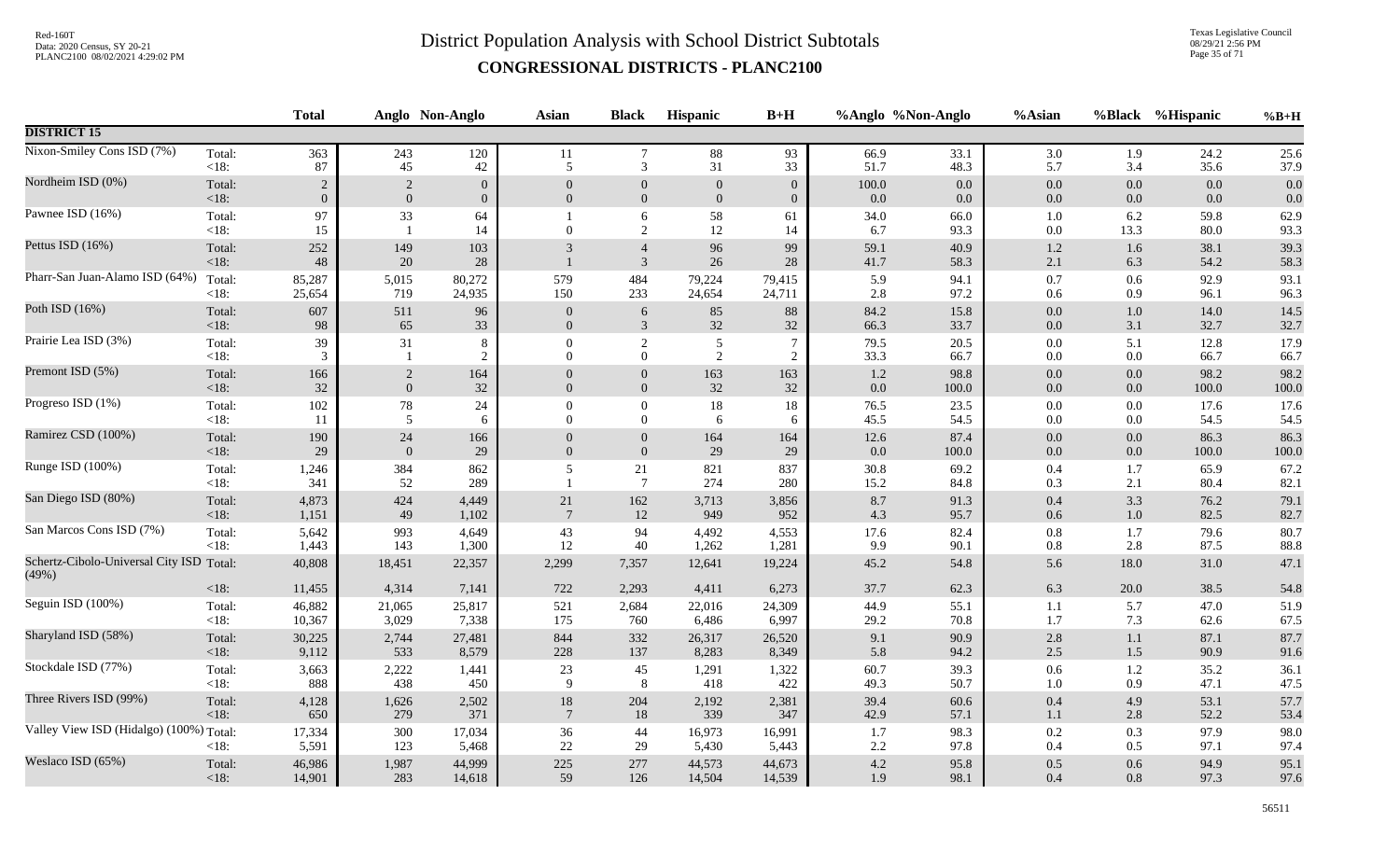Texas Legislative Council 08/29/21 2:56 PM Page 36 of 71

|                            |                   | <b>Total</b> |           | Anglo Non-Anglo | <b>Asian</b>   | <b>Black</b>         | Hispanic | $B+H$    | %Anglo %Non-Anglo |              | %Asian             |            | %Black %Hispanic | $%B+H$       |
|----------------------------|-------------------|--------------|-----------|-----------------|----------------|----------------------|----------|----------|-------------------|--------------|--------------------|------------|------------------|--------------|
| <b>DISTRICT 16</b>         |                   |              |           |                 |                |                      |          |          |                   |              |                    |            |                  |              |
|                            | <b>Total:</b>     | 757,362      | 95,442    | 661,920         | 17,979         | 37,250               | 611,177  | 639,243  | 12.6              | 87.4         | 2.4                | 4.9        | 80.7             | 84.4         |
|                            | <18:              | 189,881      | 16,208    | 173,673         | 4,854          | 11,908               | 161,467  | 168,568  | 8.5               | 91.5         | 2.6                | 6.3        | 85.0             | 88.8         |
| Anthony ISD (100%)         | Total:            | 3,872        | 287       | 3,585           | 32             | 51                   | 3,507    | 3,536    | 7.4               | 92.6         | $0.8\,$            | 1.3        | 90.6             | 91.3         |
|                            | <18:              | 1,168        | 43        | 1,125           | 12             | 12                   | 1,106    | 1,112    | 3.7               | 96.3         | $1.0\,$            | $1.0\,$    | 94.7             | 95.2         |
| Canutillo ISD (100%)       | Total:            | 37,207       | 4,925     | 32,282          | 925            | 1,098                | 30,326   | 31,139   | 13.2              | 86.8         | $2.5\,$            | 3.0        | 81.5             | 83.7         |
|                            | $<18$ :           | 9,939        | 861       | 9,078           | 262            | 351                  | 8,638    | 8,816    | 8.7               | 91.3         | $2.6\,$            | 3.5        | 86.9             | 88.7         |
| Clint ISD (46%)            | Total:            | 22,602       | 1,309     | 21,293          | 136            | 415                  | 20,829   | 21,083   | 5.8               | 94.2         | $0.6\,$            | 1.8        | 92.2             | 93.3         |
|                            | $<18$ :           | 6,788        | 266       | 6,522           | 60             | 140                  | 6,396    | 6,453    | 3.9               | 96.1         | 0.9                | 2.1        | 94.2             | 95.1         |
| El Paso ISD (100%)         | Total:            | 319,124      | 56,209    | 262,915         | 10,348         | 18,744               | 235,270  | 249,714  | 17.6              | 82.4         | $3.2\,$            | 5.9        | 73.7             | 78.2         |
|                            | $<18$ :           | 72,024       | 9,053     | 62,971          | 2,455          | 5,515                | 56,693   | 60,219   | 12.6              | 87.4         | $3.4\,$            | 7.7        | 78.7             | 83.6         |
| Socorro ISD (83%)          | Total:            | 201,712      | 17,382    | 184,330         | 4,143          | 10,140               | 171,752  | 179,434  | 8.6               | 91.4         | 2.1                | 5.0        | 85.1             | 89.0         |
|                            | $<18$ :           | 59,179       | 3,819     | 55,360          | 1,374          | 3,626                | 51,858   | 54,053   | 6.5               | 93.5         | 2.3                | 6.1        | 87.6             | 91.3         |
| Ysleta ISD (92%)           | Total:            | 172,845      | 15,330    | 157,515         | 2,395          | 6,802                | 149,493  | 154,337  | 8.9               | 91.1         | $1.4\,$            | 3.9        | 86.5             | 89.3         |
|                            | $<18$ :           | 40,783       | 2,166     | 38,617          | 691            | 2,264                | 36,776   | 37,915   | 5.3               | 94.7         | 1.7                | 5.6        | 90.2             | 93.0         |
| <b>DISTRICT 17</b>         |                   |              |           |                 |                |                      |          |          |                   |              |                    |            |                  |              |
|                            | <b>Total:</b>     | 805,606      | 413,065   | 392,541         | 50,342         | 117,810              | 214,606  | 324,662  | 51.3              | 48.7         | 6.2                | 14.6       | 26.6             | 40.3         |
|                            | $<18$ :           | 181,093      | 70,316    | 110,777         | 10,725         | 34,136               | 66,749   | 96,851   | 38.8              | 61.2         | 5.9                | 18.8       | 36.9             | 53.5         |
| Austin ISD (4%)            | Total:            | 25,898       | 14,394    | 11,504          | 3,336          | 2,139                | 5,733    | 7,675    | 55.6              | 44.4         | 12.9               | 8.3        | 22.1             | 29.6         |
|                            | $<18$ :           | 4,396        | 1,907     | 2,489           | 714            | 456                  | 1,332    | 1,710    | 43.4              | 56.6         | 16.2               | 10.4       | 30.3             | 38.9         |
| Axtell ISD (100%)          | Total:            | 3,294        | 2,643     | 651             | $27\,$         | 118                  | 371      | 474      | 80.2              | 19.8         | $0.8\,$            | 3.6        | 11.3             | 14.4         |
|                            | $<18$ :           | 763          | 567       | 196             | 8              | 37                   | 136      | 162      | 74.3              | 25.7         | $1.0\,$            | 4.8        | 17.8             | 21.2         |
| Bartlett ISD (15%)         | Total:<br>$<18$ : | 416<br>97    | 311<br>66 | 105<br>31       | $\Omega$       | 13<br>$\overline{2}$ | 72<br>23 | 83<br>24 | 74.8<br>68.0      | 25.2<br>32.0 | $0.2\,$<br>$0.0\,$ | 3.1<br>2.1 | 17.3<br>23.7     | 20.0<br>24.7 |
| Bosqueville ISD (100%)     | Total:            | 2,451        | 1,719     | 732             | 41             | 181                  | 469      | 620      | 70.1              | 29.9         | $1.7\,$            | 7.4        | 19.1             | 25.3         |
|                            | $<18$ :           | 632          | 368       | 264             | 11             | 69                   | 182      | 239      | 58.2              | 41.8         | 1.7                | 10.9       | 28.8             | 37.8         |
| Bremond ISD (100%)         | Total:            | 2,241        | 1,670     | 571             | 31             | 326                  | 159      | 478      | 74.5              | 25.5         | 1.4                | 14.5       | 7.1              | 21.3         |
|                            | $<18$ :           | 506          | 334       | 172             | $\overline{4}$ | 86                   | 58       | 141      | 66.0              | 34.0         | $0.8\,$            | 17.0       | 11.5             | 27.9         |
| Bruceville-Eddy ISD (100%) | Total:            | 3,910        | 2,868     | 1,042           | 34             | 109                  | 743      | 841      | 73.4              | 26.6         | 0.9                | 2.8        | 19.0             | 21.5         |
|                            | $<18$ :           | 844          | 535       | 309             | 14             | 34                   | 246      | 271      | 63.4              | 36.6         | $1.7$              | 4.0        | 29.1             | 32.1         |
| Bryan ISD (100%)           | Total:            | 103,506      | 45,548    | 57,958          | 2,972          | 15,534               | 38,038   | 52,732   | 44.0              | 56.0         | 2.9                | 15.0       | 36.7             | 50.9         |
|                            | $<18$ :           | 24,430       | 6,734     | 17,696          | 482            | 4,585                | 12,676   | 16,756   | 27.6              | 72.4         | 2.0                | 18.8       | 51.9             | 68.6         |
| Buckholts ISD (100%)       | Total:            | 707          | 417       | 290             | $\sqrt{3}$     | $12\,$               | 262      | 269      | 59.0              | 41.0         | $0.4\,$            | $1.7\,$    | 37.1             | 38.0         |
|                            | $<18$ :           | 187          | 80        | 107             | $\overline{2}$ | $\overline{5}$       | 101      | 103      | 42.8              | 57.2         | $1.1\,$            | 2.7        | 54.0             | 55.1         |
| Buffalo ISD (100%)         | Total:            | 4,880        | 3,124     | 1,756           | 53             | 419                  | 1,204    | 1,603    | 64.0              | 36.0         | $1.1\,$            | 8.6        | 24.7             | 32.8         |
|                            | $<18$ :           | 1,134        | 559       | 575             | 15             | 96                   | 458      | 543      | 49.3              | 50.7         | 1.3                | 8.5        | 40.4             | 47.9         |
| Caldwell ISD (100%)        | Total:            | 10,072       | 6,616     | 3,456           | $71\,$         | 1,006                | 2,217    | 3,179    | 65.7              | 34.3         | $0.7\,$            | $10.0$     | 22.0             | 31.6         |
|                            | $<18$ :           | 2,187        | 1,135     | 1,052           | 21             | 274                  | 752      | 998      | 51.9              | 48.1         | $1.0\,$            | 12.5       | 34.4             | 45.6         |
| Calvert ISD (100%)         | Total:            | 1,391        | 621       | 770             | 24             | 536                  | 188      | 716      | 44.6              | 55.4         | $1.7\,$            | 38.5       | 13.5             | 51.5         |
|                            | $<18$ :           | 282          | 89        | 193             | $\overline{0}$ | 145                  | 47       | 187      | 31.6              | 68.4         | $0.0\,$            | 51.4       | 16.7             | 66.3         |
| Cameron ISD (100%)         | Total:            | 8,262        | 4,449     | 3,813           | 61             | 1,271                | 2,428    | 3,621    | 53.8              | 46.2         | $0.7\,$            | 15.4       | 29.4             | 43.8         |
|                            | $<18$ :           | 1,846        | 695       | 1,151           | 19             | 350                  | 824      | 1,119    | 37.6              | 62.4         | $1.0\,$            | 19.0       | 44.6             | 60.6         |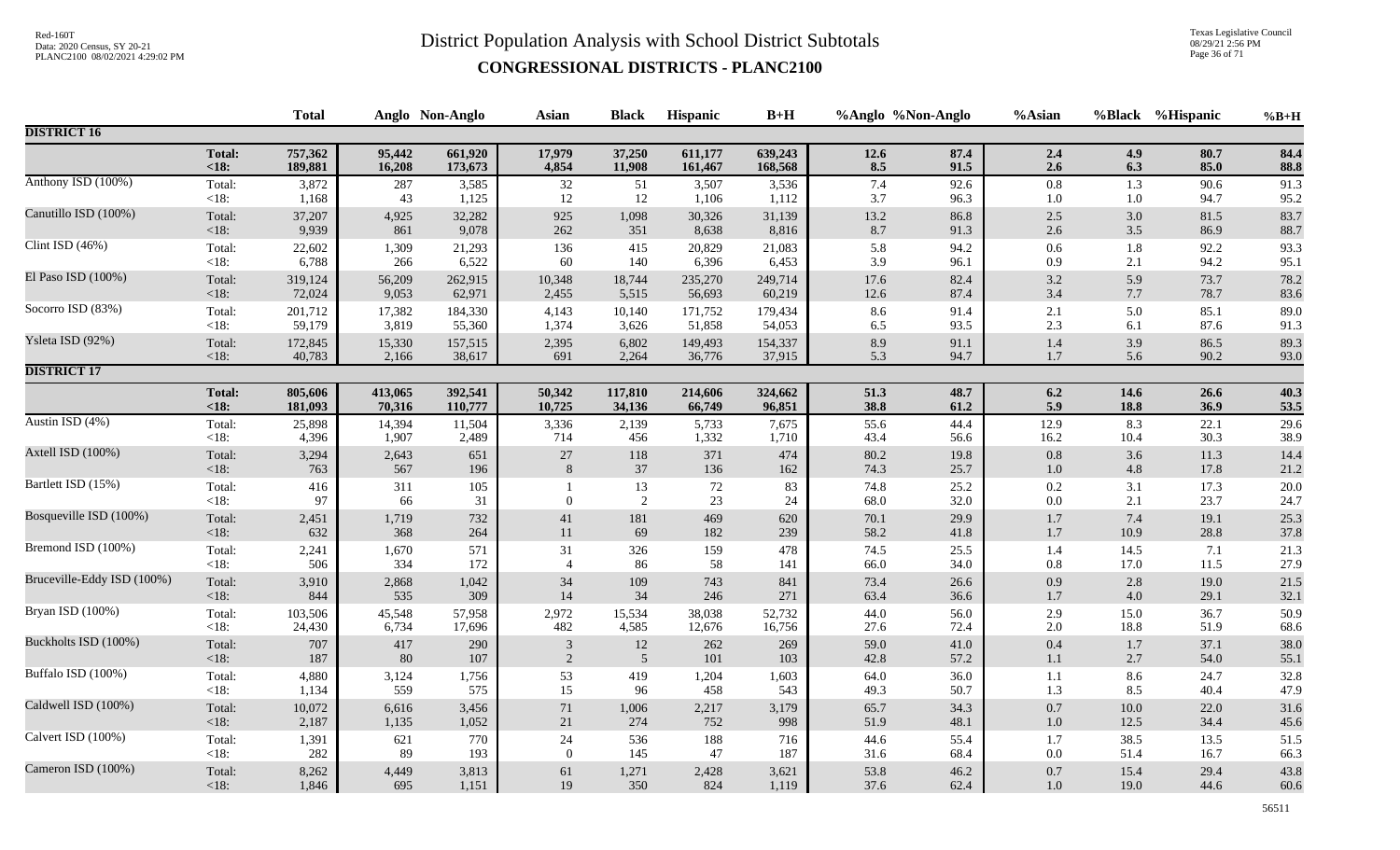Texas Legislative Council 08/29/21 2:56 PM Page 37 of 71

|                 | <b>Total</b>                                    |                                       |                                 | <b>Asian</b>                                              | <b>Black</b>        | <b>Hispanic</b>                  | $B+H$                              |                                |                                      | %Asian                                                    |                                                |                                                                                                                                               | $%B+H$                                                                       |
|-----------------|-------------------------------------------------|---------------------------------------|---------------------------------|-----------------------------------------------------------|---------------------|----------------------------------|------------------------------------|--------------------------------|--------------------------------------|-----------------------------------------------------------|------------------------------------------------|-----------------------------------------------------------------------------------------------------------------------------------------------|------------------------------------------------------------------------------|
|                 |                                                 |                                       |                                 |                                                           |                     |                                  |                                    |                                |                                      |                                                           |                                                |                                                                                                                                               |                                                                              |
| Total:          | 542                                             | 430<br>47                             | 112<br>19                       | $\overline{2}$<br>$\overline{0}$                          | 42                  | 59                               | 99<br>17                           | 79.3                           | 20.7                                 | 0.4                                                       |                                                | 10.9                                                                                                                                          | 18.3<br>$25.8\,$                                                             |
| Total:          | 2,088                                           | 1,009                                 | 1,079                           | 6<br>$\overline{0}$                                       | 251                 | 781                              | 1,024                              | 48.3                           | 51.7                                 | 0.3                                                       |                                                | 37.4                                                                                                                                          | 49.0<br>60.4                                                                 |
| Total:          | 14,645                                          | 11,209                                | 3,436                           | 288                                                       | 860                 | 1,894                            | 2,705                              | 76.5                           | 23.5                                 | 2.0                                                       | 5.9                                            | 12.9                                                                                                                                          | 18.5<br>26.4                                                                 |
| Total:          | 128,859                                         | 76,609                                | 52,250                          | 13,852                                                    | 12,280              | 24,647                           | 35,581                             | 59.5                           | 40.5                                 | $10.7\,$                                                  |                                                | 19.1<br>22.2                                                                                                                                  | 27.6<br>35.5                                                                 |
| Total:          | 15,853                                          | 8,226                                 | 7,627                           | 181<br>47                                                 | 3,642               | 3,584                            | 7,057                              | 51.9                           | 48.1                                 | 1.1                                                       | 23.0                                           | 22.6<br>30.9                                                                                                                                  | 44.5<br>60.3                                                                 |
| Total:<br>< 18: | 1,239<br>351                                    | 537<br>102                            | 702                             | 6                                                         | 221<br>60           | 465<br>190                       | 671<br>240                         | 43.3<br>29.1                   | 56.7<br>70.9                         | $0.5\,$                                                   | 17.1                                           | 37.5<br>54.1                                                                                                                                  | 54.2<br>68.4                                                                 |
| Total:          | 15                                              | 13                                    | $\boldsymbol{2}$                | $\overline{0}$                                            | $\boldsymbol{0}$    | $\overline{c}$                   | $\overline{2}$                     | 86.7                           | 13.3                                 | $0.0\,$                                                   | 0.0                                            | 13.3                                                                                                                                          | 13.3                                                                         |
| $<18$ :         | 5                                               | 3                                     | $\overline{2}$                  | $\Omega$                                                  | $\overline{0}$      | 2                                | $\overline{2}$                     | 60.0                           | 40.0                                 | 0.0                                                       |                                                | 40.0                                                                                                                                          | 40.0                                                                         |
| Total:<br>< 18: | 62<br>17                                        | 33<br>$\mathbf{0}$                    | $29\,$<br>$17\,$                | $\Omega$                                                  | 6<br>$\mathfrak{Z}$ | $24\,$<br>14                     | 29<br>17                           | 53.2<br>0.0                    | 46.8<br>100.0                        | 1.6<br>$0.0\,$                                            | 9.7                                            | 38.7<br>82.4                                                                                                                                  | 46.8<br>100.0                                                                |
| Total:          | 2,645                                           | 2,253                                 | 392                             | 22                                                        | 50                  | 219                              | 263                                | 85.2                           | 14.8                                 | $0.8\,$                                                   | 1.9                                            | 8.3                                                                                                                                           | 9.9                                                                          |
| $<18$ :         | 636                                             | 518                                   | 118                             | $10\,$                                                    | 17                  | 78                               | 91                                 | 81.4                           | 18.6                                 | 1.6                                                       | 2.7                                            | 12.3                                                                                                                                          | 14.3                                                                         |
| Total:          | 751                                             | 635                                   | 116                             | 5                                                         | 51                  | 48                               | 97                                 | 84.6                           | 15.4                                 | $0.7\,$                                                   | 6.8                                            | 6.4                                                                                                                                           | 12.9                                                                         |
| < 18:           | 138                                             | 111                                   | 27                              | $\mathbf{0}$                                              | $8\phantom{.}8$     | 17                               | 24                                 | 80.4                           | 19.6                                 | $0.0\,$                                                   |                                                | 12.3                                                                                                                                          | 17.4                                                                         |
| Total:          | 2,429                                           | 1,224                                 | 1,205                           | 36                                                        | 68                  | 1,069                            | 1,126                              | 50.4                           | 49.6                                 | $1.5\,$                                                   |                                                | 44.0                                                                                                                                          | 46.4                                                                         |
| $<18$ :         | 665                                             | 228                                   | 437                             | 14                                                        | 37                  | 394                              | 423                                | 34.3                           | 65.7                                 | 2.1                                                       |                                                | 59.2                                                                                                                                          | 63.6                                                                         |
| Total:          | 9,162                                           | 6,162                                 | 3,000                           | 82                                                        | 1,383               | 1,384                            | 2,723                              | 67.3                           | 32.7                                 | 0.9                                                       | 15.1                                           | 15.1                                                                                                                                          | 29.7                                                                         |
| <18:            | 2,096                                           | 1,195                                 | 901                             | 23                                                        | 349                 | 538                              | 856                                | 57.0                           | 43.0                                 | $1.1\,$                                                   | 16.7                                           | 25.7                                                                                                                                          | 40.8                                                                         |
| Total:          | 5,672                                           | 4,548                                 | 1,124                           | 58                                                        | 410                 | 557                              | 952                                | 80.2                           | 19.8                                 | $1.0\,$                                                   |                                                | 9.8                                                                                                                                           | 16.8                                                                         |
| $<18$ :         | 1,309                                           | 942                                   | 367                             | 15                                                        | 133                 | 205                              | 329                                | 72.0                           | 28.0                                 | 1.1                                                       |                                                | 15.7                                                                                                                                          | 25.1                                                                         |
| Total:          | 894                                             | 651                                   | 243                             | 16                                                        | 110                 | 92                               | 191                                | 72.8                           | 27.2                                 | 1.8                                                       |                                                | 10.3                                                                                                                                          | 21.4                                                                         |
| $<18$ :         | 174                                             | 110                                   | 64                              | 2                                                         | 24                  | 30                               | 48                                 | 63.2                           | 36.8                                 | 1.1                                                       |                                                | 17.2                                                                                                                                          | 27.6                                                                         |
| Total:          | 1,654                                           | 1,245                                 | 409                             | 8                                                         | 83                  | 250                              | 331                                | 75.3                           | 24.7                                 | 0.5                                                       | 4.7                                            | 15.1                                                                                                                                          | 20.0                                                                         |
| <18:            | 342                                             | 205                                   | 137                             | 2                                                         | 16                  | 101                              | 115                                | 59.9                           | 40.1                                 | 0.6                                                       |                                                | 29.5                                                                                                                                          | 33.6                                                                         |
| Total:          | 9,204                                           | 6,429                                 | 2,775                           | 133                                                       | 1,092               | 1,391                            | 2,424                              | 69.9                           | 30.1                                 | $1.4\,$                                                   | 11.9                                           | 15.1                                                                                                                                          | 26.3                                                                         |
| <18:            | 1,884                                           | 1,140                                 | 744                             | 26                                                        | 314                 | 439                              | 703                                | 60.5                           | 39.5                                 | 1.4                                                       | 16.7                                           | 23.3                                                                                                                                          | 37.3                                                                         |
| Total:          | 1,178                                           | 861                                   | 317                             | 6                                                         | 81                  | 194                              | 270                                | 73.1                           | 26.9                                 | 0.5                                                       |                                                | 16.5                                                                                                                                          | 22.9                                                                         |
| $<18$ :         | 274                                             | 170                                   | 104                             | $\overline{4}$                                            | $20\,$              | 72                               | 89                                 | 62.0                           | 38.0                                 | 1.5                                                       |                                                | 26.3                                                                                                                                          | 32.5                                                                         |
| Total:          | 7,256                                           | 2,565                                 | 4,691                           | $30\,$                                                    | 2,085               | 2,564                            | 4,556                              | 35.4                           | 64.6                                 | $0.4\,$                                                   | 28.7                                           | 35.3                                                                                                                                          | 62.8                                                                         |
| $<18$ :         | 1,916                                           | 466                                   | 1,450                           | 18                                                        | 606                 | 894                              | 1,425                              | 24.3                           | 75.7                                 | 0.9                                                       |                                                | 46.7                                                                                                                                          | 74.4                                                                         |
| Total:          | 66                                              | 41                                    | 25                              | $\overline{0}$                                            | -1                  | 22                               | 23                                 | 62.1                           | 37.9                                 | $0.0\,$                                                   |                                                | 33.3                                                                                                                                          | 34.8                                                                         |
| <18:            | 7                                               | $\overline{0}$                        | $\overline{7}$                  | $\overline{0}$                                            | $\overline{0}$      | 5                                | 5                                  | 0.0                            | 100.0                                | $0.0\,$                                                   |                                                | 71.4                                                                                                                                          | 71.4                                                                         |
| Total:          | 31                                              | $24\,$                                | $\boldsymbol{7}$                | $\overline{0}$                                            | 6                   | $\mathfrak{Z}$                   | $7\phantom{.0}$                    | 77.4                           | 22.6                                 | $0.0\,$                                                   | 19.4                                           | 9.7                                                                                                                                           | 22.6                                                                         |
| $<18$ :         | 8                                               | $\overline{4}$                        | $\overline{4}$                  | $\Omega$                                                  | $\overline{4}$      | $\overline{0}$                   | $\overline{4}$                     | 50.0                           | 50.0                                 | 0.0                                                       | 50.0                                           | 0.0                                                                                                                                           | 50.0                                                                         |
|                 | $<18$ :<br>< 18:<br>$<18$ :<br>< 18:<br>$<18$ : | 66<br>546<br>4,121<br>23,115<br>3,971 | 207<br>2,824<br>12,180<br>1,450 | Anglo Non-Anglo<br>339<br>1,297<br>10,935<br>2,521<br>249 | 110<br>2,160        | 2<br>48<br>338<br>3,424<br>1,272 | 16<br>290<br>778<br>5,139<br>1,229 | 330<br>1,089<br>8,207<br>2,394 | 71.2<br>37.9<br>68.5<br>52.7<br>36.5 | %Anglo %Non-Anglo<br>28.8<br>62.1<br>31.5<br>47.3<br>63.5 | $0.0\,$<br>$0.0\,$<br>2.7<br>9.3<br>1.2<br>0.3 | 3.0<br>12.0<br>8.2<br>9.5<br>32.0<br>17.8<br>0.0<br>17.6<br>5.8<br>2.8<br>5.6<br>7.2<br>$10.2\,$<br>12.3<br>13.8<br>5.0<br>6.9<br>31.6<br>0.0 | %Black %Hispanic<br>7.7<br>24.2<br>8.8<br>53.1<br>18.9<br>14.8<br>7.3<br>1.5 |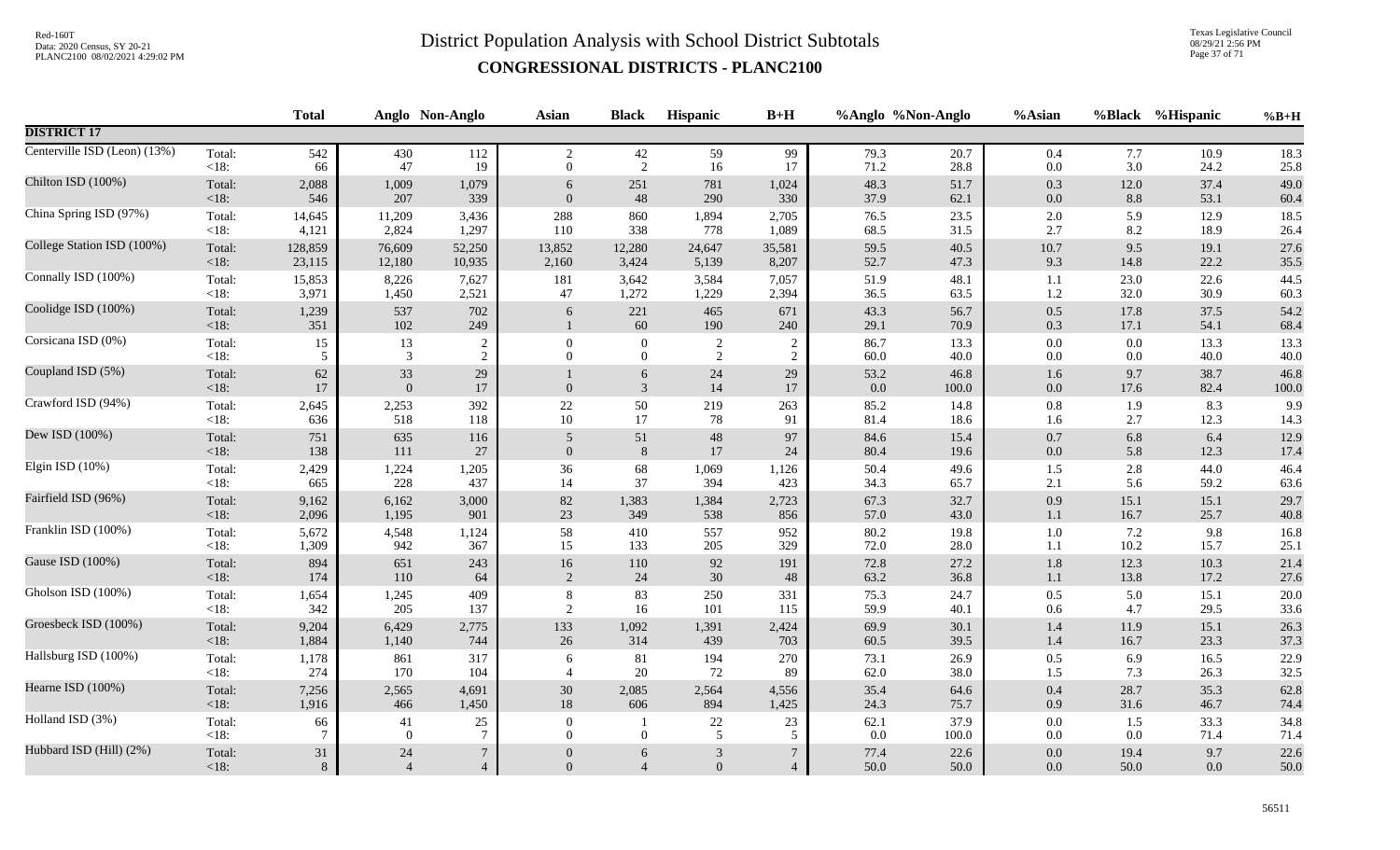Texas Legislative Council 08/29/21 2:56 PM Page 38 of 71

|                              |         | <b>Total</b>    |                 | Anglo Non-Anglo  | <b>Asian</b>   | <b>Black</b>     | Hispanic       | $B+H$          |       | %Anglo %Non-Anglo | %Asian   |         | %Black %Hispanic | $%B+H$   |
|------------------------------|---------|-----------------|-----------------|------------------|----------------|------------------|----------------|----------------|-------|-------------------|----------|---------|------------------|----------|
| <b>DISTRICT 17</b>           |         |                 |                 |                  |                |                  |                |                |       |                   |          |         |                  |          |
| Hutto ISD (0%)               | Total:  | $\overline{0}$  | $\overline{0}$  | $\boldsymbol{0}$ | $\overline{0}$ | $\overline{0}$   | $\overline{0}$ | $\mathbf{0}$   | 0.0   | 0.0               | 0.0      | $0.0\,$ | 0.0              | 0.0      |
|                              | <18:    | $\Omega$        | $\overline{0}$  | $\mathbf{0}$     | $\overline{0}$ | $\boldsymbol{0}$ | $\mathbf{0}$   | $\overline{0}$ | 0.0   | $0.0\,$           | $0.0\,$  | 0.0     | 0.0              | 0.0      |
| La Vega ISD (100%)           | Total:  | 14,422          | 5,138           | 9,284            | 110            | 3,382            | 5,660          | 8,876          | 35.6  | 64.4              | $0.8\,$  | 23.5    | 39.2             | 61.5     |
|                              | <18:    | 3,701           | 761             | 2,940            | 25             | 950              | 2,004          | 2,852          | 20.6  | 79.4              | $0.7\,$  | 25.7    | 54.1             | 77.1     |
| Leon ISD (94%)               | Total:  | 3,387           | 2,527           | 860              | 44             | 107              | 617            | 713            | 74.6  | 25.4              | 1.3      | 3.2     | 18.2             | 21.1     |
|                              | < 18:   | 767             | 463             | 304              | 18             | 34               | 231            | 258            | 60.4  | 39.6              | 2.3      | 4.4     | 30.1             | 33.6     |
| Lexington ISD (84%)          | Total:  | 5,219           | 3,981           | 1,238            | 38             | 281              | 735            | 995            | 76.3  | 23.7              | $0.7\,$  | 5.4     | 14.1             | 19.1     |
|                              | <18:    | 1,298           | 845             | 453              | 14             | 107              | 298            | 390            | 65.1  | 34.9              | $1.1\,$  | 8.2     | 23.0             | 30.0     |
| Lorena ISD (100%)            | Total:  | 8,115           | 6,599           | 1,516            | 137            | 197              | 950            | 1,120          | 81.3  | 18.7              | 1.7      | 2.4     | 11.7             | 13.8     |
|                              | $<18$ : | 2,078           | 1,544           | 534              | 45             | 94               | 355            | 429            | 74.3  | 25.7              | $2.2\,$  | 4.5     | 17.1             | 20.6     |
| Marlin ISD (100%)            | Total:  | 8,731           | 3,319           | 5,412            | 63             | 3,197            | 2,149          | 5,242          | 38.0  | 62.0              | $0.7\,$  | 36.6    | 24.6             | 60.0     |
|                              | < 18:   | 1,643           | 348             | 1,295            | $18\,$         | 769              | 550            | 1,252          | 21.2  | 78.8              | 1.1      | 46.8    | 33.5             | 76.2     |
| Mart ISD (100%)              | Total:  | 3,233           | 1,979           | 1,254            | 18             | 696              | 449            | 1,118          | 61.2  | 38.8              | $0.6\,$  | 21.5    | 13.9             | 34.6     |
|                              | < 18:   | 884             | 387             | 497              | 6              | 255              | 220            | 458            | 43.8  | 56.2              | 0.7      | 28.8    | 24.9             | 51.8     |
| McGregor ISD (100%)          | Total:  | 6,362           | 3,285           | 3,077            | 51             | 514              | 2,356          | 2,840          | 51.6  | 48.4              | $0.8\,$  | 8.1     | 37.0             | 44.6     |
|                              | <18:    | 1,741           | 658             | 1,083            | 16             | 150              | 891            | 1,022          | 37.8  | 62.2              | 0.9      | 8.6     | 51.2             | 58.7     |
| Mexia ISD (100%)             | Total:  | 10,940          | 4,954           | 5,986            | 96             | 2,770            | 3,053          | 5,718          | 45.3  | 54.7              | 0.9      | 25.3    | 27.9             | 52.3     |
|                              | < 18:   | 2,649           | 746             | 1,903            | 44             | 732              | 1,167          | 1,823          | 28.2  | 71.8              | 1.7      | 27.6    | 44.1             | 68.8     |
| Midway ISD (McLennan) (100%) | Total:  | 50,248          | 34,129          | 16,119           | 2,326          | 5,144            | 7,740          | 12,558         | 67.9  | 32.1              | $4.6\,$  | 10.2    | 15.4             | 25.0     |
|                              | $<18$ : | 12,152          | 7,052           | 5,100            | 706            | 1,693            | 2,628          | 4,111          | 58.0  | 42.0              | 5.8      | 13.9    | 21.6             | 33.8     |
| Milano ISD (100%)            | Total:  | 1,927           | 1,551           | 376              | 16             | 85               | 223            | 305            | 80.5  | 19.5              | $0.8\,$  | 4.4     | 11.6             | 15.8     |
|                              | $<18$ : | 436             | 283             | 153              | $\overline{4}$ | 30               | 107            | 135            | 64.9  | 35.1              | 0.9      | 6.9     | 24.5             | $31.0\,$ |
| Moody ISD (61%)              | Total:  | 2,822           | 2,006           | 816              | 24             | 153              | 562            | 699            | 71.1  | 28.9              | 0.9      | 5.4     | 19.9             | 24.8     |
|                              | <18:    | 690             | 414             | 276              | $10\,$         | 62               | 192            | 241            | 60.0  | 40.0              | 1.4      | 9.0     | 27.8             | 34.9     |
| Mount Calm ISD (13%)         | Total:  | 103             | 73              | 30               | $\mathbf{0}$   | -1               | 25             | 26             | 70.9  | 29.1              | $0.0\,$  | 1.0     | 24.3             | 25.2     |
|                              | $<18$ : | 35              | 20              | 15               | $\overline{0}$ | $\mathbf{0}$     | 15             | 15             | 57.1  | 42.9              | $0.0\,$  | $0.0\,$ | 42.9             | 42.9     |
| Mumford ISD (100%)           | Total:  | 221             | $90\,$          | 131              | $\overline{0}$ | $41\,$           | 83             | 124            | 40.7  | 59.3              | 0.0      | 18.6    | 37.6             | 56.1     |
|                              | <18:    | 54              | $18\,$          | 36               | $\Omega$       | 10               | 26             | 36             | 33.3  | 66.7              | $0.0\,$  | 18.5    | 48.1             | 66.7     |
| Navasota ISD (7%)            | Total:  | 1,537           | 927             | 610              | 32             | 96               | 385            | 477            | 60.3  | 39.7              | 2.1      | 6.2     | 25.0             | 31.0     |
|                              | $<18$ : | 377             | 190             | 187              | 13             | 30               | 115            | 142            | 50.4  | 49.6              | 3.4      | 8.0     | 30.5             | 37.7     |
| Normangee ISD (0%)           | Total:  | 12              | 12              | $\overline{0}$   | $\overline{0}$ | $\theta$         | $\mathbf{0}$   | $\mathbf{0}$   | 100.0 | 0.0               | $0.0\,$  | 0.0     | 0.0              | 0.0      |
|                              | $<18$ : | $7\phantom{.0}$ | $7\phantom{.0}$ | $\overline{0}$   | $\overline{0}$ | $\mathbf{0}$     | $\mathbf{0}$   | $\overline{0}$ | 100.0 | 0.0               | 0.0      | 0.0     | 0.0              | 0.0      |
| Oakwood ISD (100%)           | Total:  | 1,052           | 666             | 386              | 10             | 307              | 43             | 348            | 63.3  | 36.7              | $1.0\,$  | 29.2    | 4.1              | 33.1     |
|                              | $<18$ : | 216             | 137             | 79               | 3              | 53               | 15             | 67             | 63.4  | 36.6              | 1.4      | 24.5    | 6.9              | 31.0     |
| Oglesby ISD (2%)             | Total:  | 20              | $10\,$          | $10\,$           | $\sqrt{2}$     | $\overline{3}$   | $\overline{4}$ | $\overline{7}$ | 50.0  | 50.0              | $10.0\,$ | 15.0    | 20.0             | 35.0     |
|                              | $<18$ : | 8               | 6               | $\overline{2}$   | $\Omega$       | $\mathbf{1}$     | $\overline{1}$ | $\overline{2}$ | 75.0  | 25.0              | 0.0      | 12.5    | 12.5             | 25.0     |
| Pflugerville ISD (71%)       | Total:  | 120,402         | 41,691          | 78,711           | 15,480         | 21,443           | 41,436         | 61,304         | 34.6  | 65.4              | 12.9     | 17.8    | 34.4             | 50.9     |
|                              | $<18$ : | 29,428          | 7,591           | 21,837           | 3,754          | 6,143            | 12,495         | 17,899         | 25.8  | 74.2              | 12.8     | 20.9    | 42.5             | 60.8     |
| Riesel ISD (100%)            | Total:  | 2,262           | 1,781           | 481              | 11             | 103              | 287            | 384            | 78.7  | 21.3              | $0.5\,$  | 4.6     | 12.7             | 17.0     |
|                              | $<18$ : | 553             | 388             | 165              | $\overline{5}$ | $30\,$           | 109            | 135            | 70.2  | 29.8              | 0.9      | 5.4     | 19.7             | 24.4     |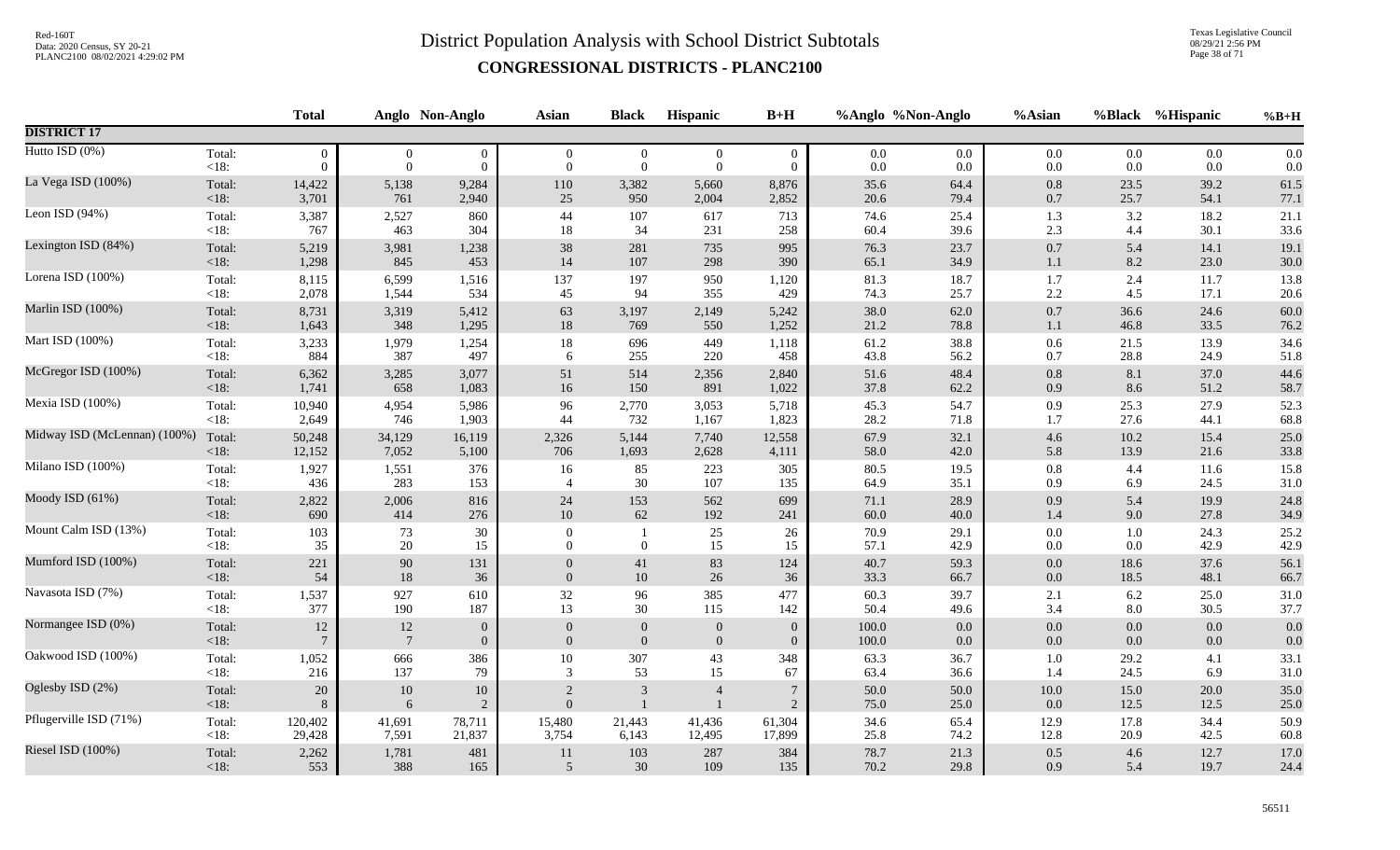Texas Legislative Council 08/29/21 2:56 PM Page 39 of 71

|                            |                | <b>Total</b> |                      | Anglo Non-Anglo       | <b>Asian</b>                   | <b>Black</b>                     | Hispanic   | $B+H$        |              | %Anglo %Non-Anglo | %Asian             |              | %Black %Hispanic | $%B+H$       |
|----------------------------|----------------|--------------|----------------------|-----------------------|--------------------------------|----------------------------------|------------|--------------|--------------|-------------------|--------------------|--------------|------------------|--------------|
| <b>DISTRICT 17</b>         |                |              |                      |                       |                                |                                  |            |              |              |                   |                    |              |                  |              |
| Robinson ISD (100%)        | Total:         | 11,754       | 8,496                | 3,258                 | 150                            | 647                              | 2,128      | 2,703        | 72.3         | 27.7              | 1.3                | 5.5          | 18.1             | 23.0         |
|                            | $<18$ :        | 2,916        | 1,831                | 1,085                 | 46                             | 223                              | 759        | 935          | 62.8         | 37.2              | 1.6                | 7.6          | 26.0             | 32.1         |
| Rockdale ISD (100%)        | Total:         | 9,124        | 5,467                | 3,657                 | $75\,$                         | 930                              | 2,514      | 3,349        | 59.9         | 40.1              | $0.8\,$            | 10.2         | 27.6             | 36.7         |
|                            | <18:           | 2,166        | 948                  | 1,218                 | $28\,$                         | 291                              | 901        | 1,145        | 43.8         | 56.2              | 1.3                | 13.4         | 41.6             | 52.9         |
| Rogers ISD (5%)            | Total:         | 205          | 140                  | 65                    | $\Omega$                       | $\overline{4}$                   | 59         | 61           | 68.3         | 31.7              | $0.0\,$            | 2.0          | 28.8             | 29.8         |
|                            | <18:           | 64           | 38                   | 26                    | $\overline{0}$                 | -1                               | 26         | 26           | 59.4         | 40.6              | $0.0\,$            | 1.6          | 40.6             | 40.6         |
| Rosebud-Lott ISD (96%)     | Total:         | 4,429        | 2,906                | 1,523                 | $35\,$                         | 520                              | 880        | 1,375        | 65.6         | 34.4              | $\rm 0.8$          | 11.7         | 19.9             | 31.0         |
|                            | $<18$ :        | 986          | 549                  | 437                   | 11                             | 161                              | 278        | 419          | 55.7         | 44.3              | $1.1\,$            | 16.3         | 28.2             | 42.5         |
| Round Rock ISD (10%)       | Total:         | 30,666       | 12,835               | 17,831                | 6,840                          | 4,285                            | 6,464      | 10,443       | 41.9         | 58.1              | 22.3               | 14.0         | 21.1             | 34.1         |
|                            | $<18$ :        | 5,997        | 1,682                | 4,315                 | 1,725                          | 1,101                            | 1,564      | 2,532        | 28.0         | 72.0              | 28.8               | 18.4         | 26.1             | 42.2         |
| Snook ISD (100%)           | Total:         | 3,235        | 1,905                | 1,330                 | 11                             | 551                              | 687        | 1,201        | 58.9         | 41.1              | 0.3                | 17.0         | 21.2             | 37.1         |
|                            | <18:           | 729          | 351                  | 378                   | $\mathbf{3}$                   | 154                              | 217        | 346          | 48.1         | 51.9              | $0.4\,$            | 21.1         | 29.8             | 47.5         |
| Somerville ISD (100%)      | Total:         | 4,335        | 2,737                | 1,598                 | 36                             | 588                              | 808        | 1,357        | 63.1         | 36.9              | $0.8\,$            | 13.6         | 18.6             | 31.3         |
|                            | <18:           | 815          | 369                  | 446                   | 12                             | 185                              | 240        | 404          | 45.3         | 54.7              | 1.5                | 22.7         | 29.4             | 49.6         |
| Teague ISD (100%)          | Total:         | 7,009        | 4,258                | 2,751                 | 34                             | 1,136                            | 1,497      | 2,610        | 60.8         | 39.2              | $0.5\,$            | 16.2         | 21.4             | 37.2         |
|                            | $<18$ :        | 1,379        | 728                  | 651                   | 14                             | 198                              | 436        | 623          | 52.8         | 47.2              | $1.0\,$            | 14.4         | 31.6             | 45.2         |
| Thorndale ISD (91%)        | Total:         | 2,938        | 2,215                | 723                   | $20\,$                         | 85                               | 516        | 595          | 75.4         | 24.6              | $0.7\,$            | 2.9          | 17.6             | 20.3         |
|                            | $<18$ :        | 648          | 429                  | 219                   | $\overline{4}$                 | $18\,$                           | 179        | 191          | 66.2         | 33.8              | $0.6\,$            | 2.8          | 27.6             | 29.5         |
| Troy ISD $(2%)$            | Total:<br><18: | 161<br>48    | 132<br>33            | 29<br>15              | $\overline{0}$                 | $\mathfrak{Z}$<br>$\mathfrak{Z}$ | 21<br>11   | $22\,$<br>12 | 82.0<br>68.8 | 18.0<br>31.3      | 0.6<br>$0.0\,$     | 1.9<br>6.3   | 13.0<br>22.9     | 13.7<br>25.0 |
| Valley Mills ISD (23%)     | Total:         | 784          | 656                  | 128                   | 5                              | $22\,$                           | 69         | 91           | 83.7         | 16.3              | $0.6\,$            | 2.8          | 8.8              | 11.6         |
|                            | $<18$ :        | 183          | 147                  | 36                    | $\overline{2}$                 | $\overline{1}$                   | 20         | 21           | 80.3         | 19.7              | 1.1                | 0.5          | 10.9             | 11.5         |
| Waco ISD (100%)            | Total:         | 108,440      | 39,266               | 69,174                | 3,258                          | 25,639                           | 39,919     | 63,970       | 36.2         | 63.8              | 3.0                | 23.6         | 36.8             | 59.0         |
|                            | <18:           | 25,134       | 4,700                | 20,434                | 461                            | 7,681                            | 13,003     | 19,701       | 18.7         | 81.3              | $1.8\,$            | 30.6         | 51.7             | 78.4         |
| West ISD (99%)             | Total:         | 8,122        | 6,630                | 1,492                 | $18\,$                         | 240                              | 956        | 1,166        | 81.6         | 18.4              | 0.2                | 3.0          | 11.8             | 14.4         |
|                            | $<18$ :        | 1,877        | 1,336                | 541                   | $7\phantom{.0}$                | 96                               | 357        | 433          | 71.2         | 28.8              | $0.4\,$            | 5.1          | 19.0             | 23.1         |
| Westphalia ISD (100%)      | Total:<br><18: | 346<br>69    | 327<br>62            | 19<br>$7\phantom{.0}$ | $\overline{0}$<br>$\mathbf{0}$ | $\mathbf{0}$                     | 15<br>6    | 16<br>6      | 94.5<br>89.9 | 5.5<br>10.1       | $0.0\,$<br>$0.0\,$ | 0.3<br>0.0   | 4.3<br>8.7       | 4.6<br>8.7   |
| Wortham ISD (88%)          | Total:         | 1,770        | 1,293                | 477                   | 15                             | 253                              | 183        | 427          | 73.1         | 26.9              | $0.8\,$            | 14.3         | 10.3             | 24.1         |
|                            | $<18$ :        | 420          | 284                  | 136                   | 9                              | 66                               | 67         | 129          | 67.6         | 32.4              | 2.1                | 15.7         | 16.0             | 30.7         |
| <b>DISTRICT 18</b>         |                |              |                      |                       |                                |                                  |            |              |              |                   |                    |              |                  |              |
|                            | <b>Total:</b>  | 796,908      | 124,422              | 672,486               | 39,386                         | 293,243                          | 342,067    | 626,168      | 15.6         | 84.4              | 4.9                | 36.8         | 42.9             | 78.6         |
|                            | < 18:          | 199,575      | 15,445               | 184,130               | 6,838                          | 73,549                           | 106,732    | 176,037      | $7.7\,$      | 92.3              | 3.4                | 36.9         | 53.5             | 88.2         |
| Aldine ISD (63%)           | Total:         | 189,286      | 12,220               | 177,066               | 7,205                          | 65,625                           | 105,319    | 168,556      | 6.5          | 93.5              | 3.8                | 34.7         | 55.6             | 89.0         |
|                            | <18:           | 56,190       | 1,804                | 54,386                | 1,476                          | 19,009                           | 34,857     | 52,677       | $3.2\,$      | 96.8              | $2.6\,$            | 33.8         | 62.0             | 93.7         |
| Cypress-Fairbanks ISD (4%) | Total:         | 22,949       | 3,532                | 19,417                | 800                            | 5,940                            | 12,702     | 18,344       | 15.4         | 84.6              | $3.5$              | 25.9         | 55.3             | 79.9         |
|                            | < 18:          | 5,936        | 392                  | 5,544                 | 149                            | 1,565                            | 3,913      | 5,339        | 6.6          | 93.4              | $2.5\,$            | 26.4         | 65.9             | 89.9         |
| Galena Park ISD (1%)       | Total:<br><18: | 1,159<br>321 | 21<br>$\overline{4}$ | 1,138<br>317          | 9                              | 603<br>114                       | 542<br>209 | 1,126<br>315 | 1.8<br>1.2   | 98.2<br>98.8      | $0.8\,$<br>$0.3\,$ | 52.0<br>35.5 | 46.8<br>65.1     | 97.2<br>98.1 |
| Houston ISD (25%)          | Total:         | 368,528      | 84,186               | 284,342               | 17,950                         | 141,489                          | 125,020    | 263,017      | 22.8         | 77.2              | 4.9                | 38.4         | 33.9             | 71.4         |
|                            | < 18:          | 77,030       | 9,778                | 67,252                | 2,595                          | 29,641                           | 36,076     | 64,212       | 12.7         | 87.3              | 3.4                | 38.5         | 46.8             | 83.4         |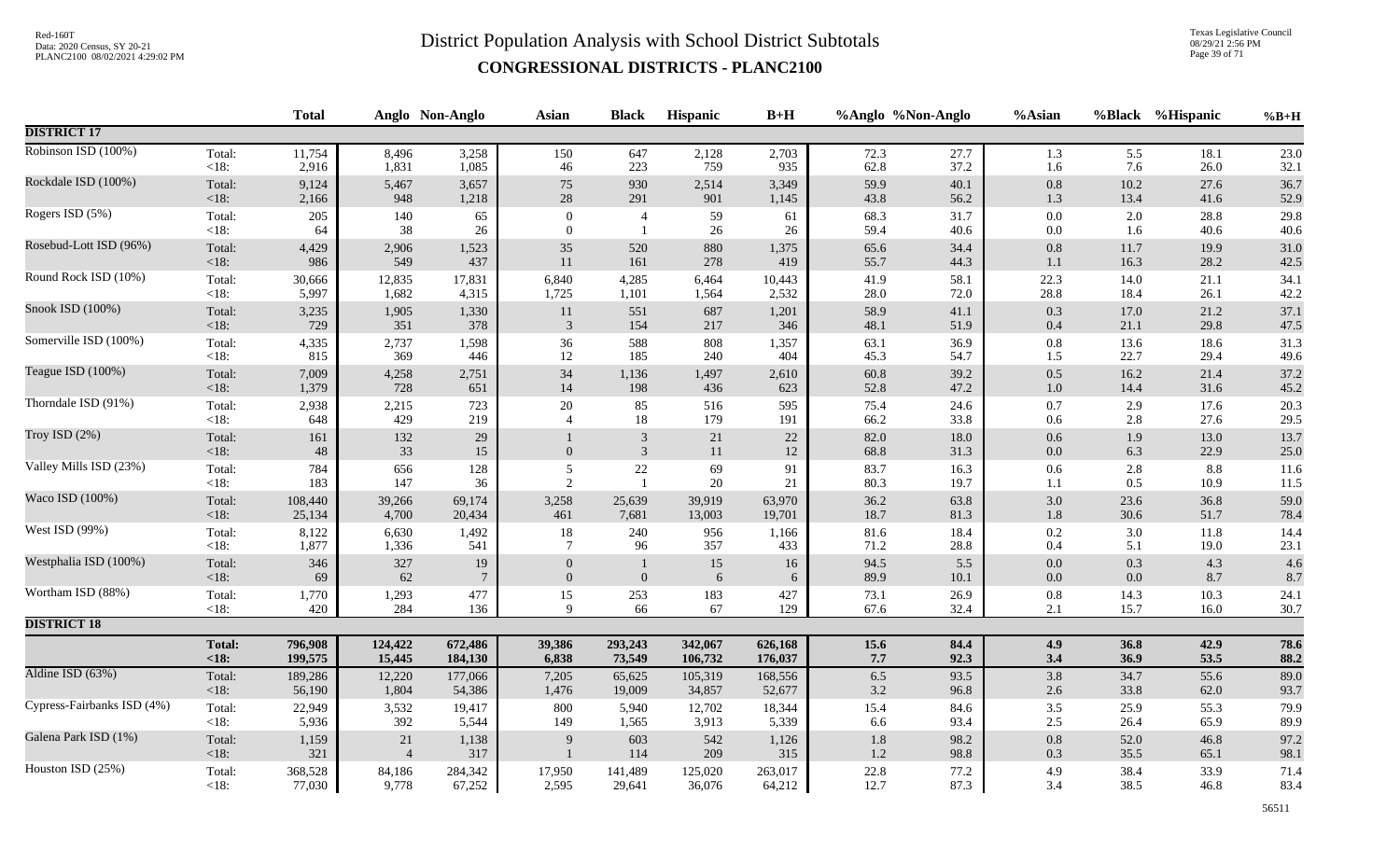Texas Legislative Council 08/29/21 2:56 PM Page 40 of 71

|                          |                   | <b>Total</b>   |                  | Anglo Non-Anglo  | <b>Asian</b>     | <b>Black</b>          | Hispanic       | $B+H$          |              | %Anglo %Non-Anglo | %Asian             |             | %Black %Hispanic | $%B+H$       |
|--------------------------|-------------------|----------------|------------------|------------------|------------------|-----------------------|----------------|----------------|--------------|-------------------|--------------------|-------------|------------------|--------------|
| <b>DISTRICT 18</b>       |                   |                |                  |                  |                  |                       |                |                |              |                   |                    |             |                  |              |
| Humble ISD (2%)          | Total:            | 3,821          | 689              | 3,132            | 121              | 1,174                 | 1,821          | 2,953          | $18.0\,$     | 82.0              | $3.2\,$            | 30.7        | 47.7             | 77.3         |
|                          | $<18$ :           | 936            | 66               | 870              | 17               | 282                   | 570            | 842            | 7.1          | 92.9              | 1.8                | 30.1        | 60.9             | 90.0         |
| Klein ISD (15%)          | Total:            | 40,311         | 2,588            | 37,723           | 4,310            | 10,183                | 23,366         | 33,163         | 6.4          | 93.6              | 10.7               | 25.3        | 58.0             | 82.3         |
|                          | < 18:             | 10,839         | 371              | 10,468           | 788              | 2,481                 | 7,329          | 9,621          | 3.4          | 96.6              | 7.3                | 22.9        | 67.6             | 88.8         |
| Sheldon ISD (0%)         | Total:            | $\overline{0}$ | $\boldsymbol{0}$ | $\boldsymbol{0}$ | $\overline{0}$   | $\mathbf{0}$          | $\overline{0}$ | $\overline{0}$ | $0.0\,$      | $0.0\,$           | $0.0\,$            | 0.0         | 0.0              | 0.0          |
|                          | < 18:             | $\Omega$       | $\mathbf{0}$     | $\overline{0}$   | $\overline{0}$   | $\boldsymbol{0}$      | $\mathbf{0}$   | $\overline{0}$ | $0.0\,$      | 0.0               | $0.0\,$            | 0.0         | 0.0              | 0.0          |
| Spring Branch ISD (5%)   | Total:<br>< 18:   | 8,968<br>2,541 | 1,700<br>220     | 7,268<br>2,321   | 332<br>90        | 633<br>259            | 6,286<br>2,001 | 6,852<br>2,228 | 19.0<br>8.7  | $81.0\,$<br>91.3  | 3.7<br>3.5         | 7.1<br>10.2 | 70.1<br>78.7     | 76.4<br>87.7 |
| Spring ISD (81%)         | Total:            | 161,886        | 19,486           | 142,400          | 8,659            | 67,596                | 67,011         | 132,157        | $12.0\,$     | 88.0              | 5.3                | 41.8        | 41.4             | 81.6         |
|                          | <18:              | 45,782         | 2,810            | 42,972           | 1,722            | 20,198                | 21,777         | 40,803         | $6.1\,$      | 93.9              | 3.8                | 44.1        | 47.6             | 89.1         |
| <b>DISTRICT 19</b>       |                   |                |                  |                  |                  |                       |                |                |              |                   |                    |             |                  |              |
|                          | <b>Total:</b>     | 731,424        | 375,772          | 355,652          | 18,073           | 58,356                | 270,450        | 322,386        | 51.4         | 48.6              | $2.5\,$            | 8.0         | 37.0             | 44.1         |
|                          | < 18:             | 178,279        | 72,072           | 106,207          | 4,304            | 17,844                | 85,528         | 99,263         | 40.4         | 59.6              | 2.4                | $10.0$      | 48.0             | 55.7         |
| Abernathy ISD (100%)     | Total:            | 3,508          | 1,797            | 1,711            | $32\,$           | 98                    | 1,536          | 1,618          | 51.2         | 48.8              | $0.9\,$            | 2.8         | 43.8             | 46.1         |
|                          | <18:              | 976            | 403              | 573              | 15               | 39                    | 508            | 534            | 41.3         | 58.7              | $1.5\,$            | 4.0         | 52.0             | 54.7         |
| Abilene ISD (100%)       | Total:            | 104,085        | 57,401           | 46,684           | 3,094            | 13,097                | 29,333         | 41,061         | 55.1         | 44.9              | $3.0\,$            | 12.6        | 28.2             | 39.4         |
|                          | <18:              | 24,163         | 9,602            | 14,561           | 854              | 4,495                 | 9,744          | 13,330         | 39.7         | 60.3              | $3.5\,$            | 18.6        | 40.3             | 55.2         |
| Albany ISD (99%)         | Total:            | 2,380          | 1,982            | 398              | 25               | 35                    | 293            | 317            | 83.3         | 16.7              | 1.1                | 1.5         | 12.3             | 13.3         |
|                          | <18:              | 586            | 438              | 148              | 9                | 20                    | 110            | 125            | 74.7         | 25.3              | 1.5                | 3.4         | 18.8             | 21.3         |
| Amherst ISD (100%)       | Total:            | 937            | 339              | 598              | 2                | 48                    | 537            | 582            | 36.2         | 63.8              | $0.2\,$            | 5.1         | 57.3             | 62.1         |
|                          | <18:              | 235            | 56               | 179              | $\overline{0}$   | 16                    | 162            | 175            | 23.8         | 76.2              | $0.0\,$            | 6.8         | 68.9             | 74.5         |
| Anson ISD (100%)         | Total:            | 3,750          | 2,238            | 1,512            | $\sqrt{48}$      | 131                   | 1,258          | 1,359          | 59.7         | 40.3              | 1.3                | 3.5         | 33.5             | 36.2         |
|                          | $<18$ :           | 870            | 414              | 456              | 14               | 53                    | 374            | 408            | 47.6         | 52.4              | 1.6                | 6.1         | 43.0             | 46.9         |
| Anton ISD (100%)         | Total:            | 1,174          | 569              | 605              | $\mathfrak{Z}$   | 41                    | 541            | 575            | 48.5         | 51.5              | $0.3\,$            | 3.5         | 46.1             | 49.0         |
|                          | <18:              | 299            | 106              | 193              | $\overline{0}$   | $11\,$                | 185            | 191            | 35.5         | 64.5              | $0.0\,$            | 3.7         | 61.9             | 63.9         |
| Aspermont ISD (100%)     | Total:            | 1,220          | 934              | 286              | 9                | 41                    | 225            | 255            | 76.6         | 23.4              | $0.7\,$            | 3.4         | 18.4             | 20.9         |
|                          | $<18$ :           | 241            | 146              | 95               | $\theta$         | 11                    | 84             | 90             | $60.6\,$     | 39.4              | 0.0                | 4.6         | 34.9             | 37.3         |
| Big Spring ISD (100%)    | Total:            | 28,388         | 11,147           | 17,241           | 471              | 1,987                 | 14,579         | 16,248         | 39.3         | 60.7              | $1.7\,$            | 7.0         | 51.4             | 57.2         |
|                          | $<18$ :           | 6,296          | 1,985            | 4,311            | 128              | 645                   | 3,619          | 4,102          | $31.5\,$     | 68.5              | $2.0\,$            | $10.2\,$    | 57.5             | 65.2         |
| Blackwell Cons ISD (77%) | Total:            | 683            | 589              | 94               | $\boldsymbol{0}$ | 14                    | 50             | 61             | 86.2         | 13.8              | $0.0\,$            | 2.0         | 7.3              | 8.9          |
|                          | $<18$ :           | 122            | 91               | 31               | $\overline{0}$   | 8                     | 21             | 27             | 74.6         | 25.4              | $0.0\,$            | 6.6         | 17.2             | 22.1         |
| Borden County ISD (100%) | Total:            | 639            | 526              | 113              | $16\,$           | 16                    | 94             | 103            | 82.3         | 17.7              | $2.5\,$            | 2.5         | 14.7             | 16.1         |
|                          | < 18:             | 169            | 115              | 54               | $11\,$           | $10\,$                | 39             | 45             | 68.0         | 32.0              | 6.5                | 5.9         | 23.1             | 26.6         |
| Bovina ISD (100%)        | Total:<br>$<18$ : | 2,051<br>619   | 396<br>90        | 1,655<br>529     | $\overline{0}$   | 28<br>$7\phantom{.0}$ | 1,621<br>521   | 1,640<br>523   | 19.3<br>14.5 | 80.7<br>85.5      | $0.2\,$<br>$0.0\,$ | 1.4<br>1.1  | 79.0<br>84.2     | 80.0<br>84.5 |
| Breckenridge ISD (28%)   | Total:            | 2,475          | 1,899            | 576              | 15               | $161\,$               | 340            | 497            | 76.7         | 23.3              | $0.6\,$            | 6.5         | 13.7             | 20.1         |
|                          | <18:              | 323            | 238              | 85               | 6                | 12                    | 63             | 74             | 73.7         | 26.3              | 1.9                | 3.7         | 19.5             | 22.9         |
| Brownfield ISD (100%)    | Total:            | 10,158         | 3,684            | 6,474            | $70\,$           | 532                   | 5,843          | 6,276          | 36.3         | 63.7              | 0.7                | 5.2         | 57.5             | 61.8         |
|                          | <18:              | 2,695          | 699              | 1,996            | 16               | 139                   | 1,875          | 1,944          | 25.9         | 74.1              | 0.6                | 5.2         | 69.6             | 72.1         |
| Bryson ISD (8%)          | Total:            | 90             | $50\,$           | $40\,$           | $\overline{4}$   | $\sqrt{2}$            | 30             | 31             | 55.6         | 44.4              | 4.4                | 2.2         | 33.3             | 34.4         |
|                          | <18:              | 16             | $\sqrt{6}$       | 10               | $\mathbf{0}$     | $\sqrt{2}$            | 8              | 9              | 37.5         | 62.5              | $0.0\,$            | 12.5        | 50.0             | 56.3         |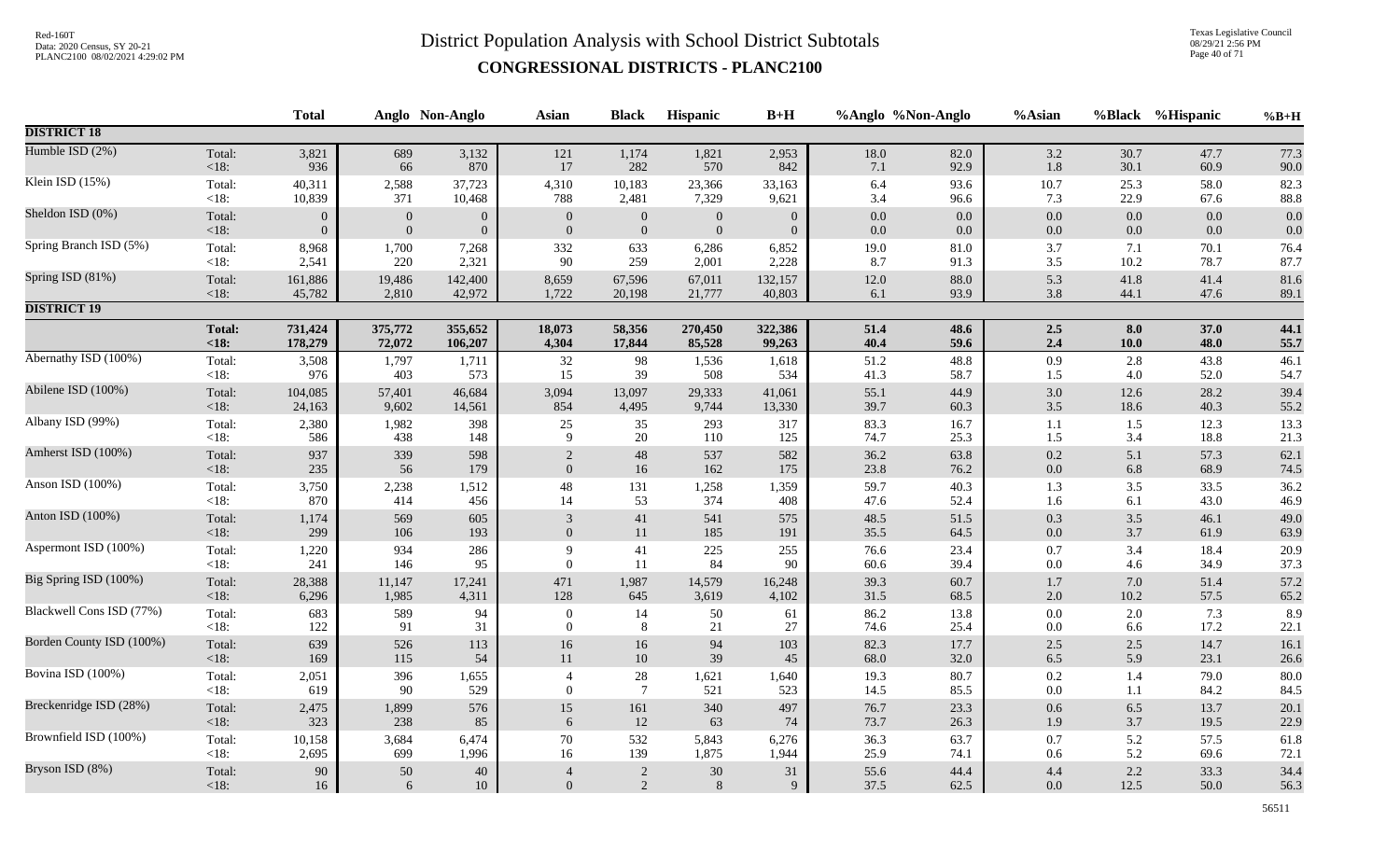Texas Legislative Council 08/29/21 2:56 PM Page 41 of 71

|                           |                 | <b>Total</b> |                          | Anglo Non-Anglo | <b>Asian</b>     | <b>Black</b>                     | <b>Hispanic</b>     | $B+H$               | %Anglo %Non-Anglo |              | %Asian         | <b>%Black</b>      | %Hispanic    | $%B+H$       |
|---------------------------|-----------------|--------------|--------------------------|-----------------|------------------|----------------------------------|---------------------|---------------------|-------------------|--------------|----------------|--------------------|--------------|--------------|
| <b>DISTRICT 19</b>        |                 |              |                          |                 |                  |                                  |                     |                     |                   |              |                |                    |              |              |
| Clyde Cons ISD (45%)      | Total:          | 5,692        | 2,063                    | 3,629           | 42               | 1,568                            | 2,022               | 3,571               | 36.2              | 63.8         | $0.7\,$        | 27.5               | 35.5         | 62.7         |
|                           | $<18$ :         | 201          | 133                      | 68              | $7\phantom{.0}$  | 15                               | 45                  | 56                  | 66.2              | 33.8         | 3.5            | 7.5                | 22.4         | 27.9         |
| Coahoma ISD (100%)        | Total:          | 3,721        | 2,593                    | 1,128           | 41               | 63                               | 946                 | 988                 | 69.7              | 30.3         | 1.1            | 1.7                | 25.4         | 26.6         |
|                           | <18:            | 942          | 569                      | 373             | 17               | 34                               | 322                 | 337                 | 60.4              | 39.6         | $1.8\,$        | 3.6                | 34.2         | 35.8         |
| Colorado ISD (1%)         | Total:          | 60           | 45                       | 15              | $\overline{0}$   | $\overline{0}$                   | 15                  | 15                  | 75.0              | 25.0         | $0.0\,$        | 0.0                | 25.0         | 25.0         |
|                           | $<18$ :         | -6           | $\overline{4}$           | $\overline{2}$  | $\theta$         | $\overline{0}$                   | 2                   | $\overline{2}$      | 66.7              | 33.3         | 0.0            | $0.0\,$            | 33.3         | 33.3         |
| Cotton Center ISD (100%)  | Total:<br><18:  | 308<br>75    | 200<br>36                | 108<br>39       | $\Omega$         | $\overline{4}$<br>3              | 95<br>33            | 99<br>36            | 64.9<br>48.0      | 35.1<br>52.0 | 0.3<br>$0.0\,$ | 1.3<br>4.0         | 30.8<br>44.0 | 32.1<br>48.0 |
| Crosbyton Cons ISD (100%) | Total:          | 1,957        | 915                      | 1,042           | 13               | 99                               | 953                 | 1,014               | 46.8              | 53.2         | 0.7            | 5.1                | 48.7         | 51.8         |
|                           | $<18$ :         | 462          | 133                      | 329             | 8                | 40                               | 314                 | 327                 | 28.8              | 71.2         | 1.7            | 8.7                | 68.0         | 70.8         |
| Dawson ISD (Dawson) (12%) | Total:<br>< 18: | 42<br>$15\,$ | $32\,$<br>$\overline{9}$ | $10\,$<br>6     |                  | $\boldsymbol{0}$<br>$\mathbf{0}$ | 9<br>$\overline{5}$ | 9<br>$\mathfrak{S}$ | 76.2<br>$60.0\,$  | 23.8<br>40.0 | 2.4<br>6.7     | $0.0\,$<br>$0.0\,$ | 21.4<br>33.3 | 21.4<br>33.3 |
| Denver City ISD (100%)    | Total:          | 5,757        | 1,667                    | 4,090           | 65               | 95                               | 3,893               | 3,972               | 29.0              | 71.0         | $1.1\,$        | 1.7                | 67.6         | 69.0         |
|                           | $<18$ :         | 1,658        | 297                      | 1,361           | 31               | 44                               | 1,298               | 1,327               | 17.9              | 82.1         | 1.9            | 2.7                | 78.3         | 80.0         |
| Dimmitt ISD (100%)        | Total:          | 5,114        | 1,261                    | 3,853           | 39               | 138                              | 3,644               | 3,753               | 24.7              | 75.3         | 0.8            | 2.7                | 71.3         | 73.4         |
|                           | <18:            | 1,495        | 192                      | 1,303           | $\overline{4}$   | 47                               | 1,252               | 1,279               | 12.8              | 87.2         | $0.3\,$        | 3.1                | 83.7         | 85.6         |
| Eula ISD (18%)            | Total:          | 539          | 278                      | 261             | 36               | 52                               | 145                 | 189                 | 51.6              | 48.4         | 6.7            | 9.6                | 26.9         | 35.1         |
|                           | $<18$ :         | 184          | 64                       | 120             | 15               | 19                               | 81                  | 95                  | 34.8              | 65.2         | 8.2            | 10.3               | 44.0         | 51.6         |
| Farwell ISD (100%)        | Total:<br><18:  | 2,308<br>575 | 1,258<br>229             | 1,050<br>346    | 6                | 13<br>$\mathfrak{Z}$             | 1,021<br>342        | 1,030<br>342        | 54.5<br>39.8      | 45.5<br>60.2 | 0.3<br>$0.2\,$ | 0.6<br>0.5         | 44.2<br>59.5 | 44.6<br>59.5 |
| Floydada ISD (95%)        | Total:          | 3,236        | 1,152                    | 2,084           | 21               | 123                              | 1,927               | 2,033               | 35.6              | 64.4         | $0.6\,$        | 3.8                | 59.5         | 62.8         |
|                           | $<18$ :         | 898          | 172                      | 726             | 11               | 47                               | 674                 | 707                 | 19.2              | 80.8         | 1.2            | 5.2                | 75.1         | 78.7         |
| Forsan ISD (100%)         | Total:          | 2,498        | 1,779                    | 719             | 41               | 53                               | 564                 | 603                 | 71.2              | 28.8         | $1.6\,$        | 2.1                | 22.6         | 24.1         |
|                           | <18:            | 697          | 436                      | 261             | 17               | 31                               | 214                 | 237                 | 62.6              | 37.4         | 2.4            | 4.4                | 30.7         | 34.0         |
| Frenship ISD (100%)       | Total:          | 59,109       | 34,621                   | 24,488          | 2,612            | 3,215                            | 17,650              | 20,454              | 58.6              | 41.4         | 4.4            | 5.4                | 29.9         | 34.6         |
|                           | $<18$ :         | 14,636       | 6,981                    | 7,655           | 703              | 1,074                            | 5,909               | 6,723               | 47.7              | 52.3         | 4.8            | 7.3                | 40.4         | 45.9         |
| Friona ISD (100%)         | Total:          | 5,023        | 1,163                    | 3,860           | 25               | $90\,$                           | 3,756               | 3,797               | 23.2              | 76.8         | 0.5            | $1.8\,$            | 74.8         | 75.6         |
|                           | <18:            | 1,494        | 206                      | 1,288           | 8                | 34                               | 1,259               | 1,270               | 13.8              | 86.2         | 0.5            | 2.3                | 84.3         | 85.0         |
| Graham ISD (100%)         | Total:          | 13,219       | 10,039                   | 3,180           | 82               | 187                              | 2,558               | 2,716               | 75.9              | 24.1         | $0.6\,$        | 1.4                | 19.4         | 20.5         |
|                           | $<18$ :         | 3,120        | 1,991                    | 1,129           | $26\,$           | 84                               | 955                 | 1,016               | 63.8              | 36.2         | 0.8            | 2.7                | 30.6         | 32.6         |
| Hale Center ISD (100%)    | Total:          | 2,585        | 920                      | 1,665           | 8                | 65                               | 1,550               | 1,608               | 35.6              | 64.4         | 0.3            | 2.5                | 60.0         | 62.2         |
|                           | <18:            | 665          | 157                      | 508             | 5                | $22\,$                           | 478                 | 495                 | 23.6              | 76.4         | $0.8\,$        | 3.3                | 71.9         | 74.4         |
| Hamlin ISD (100%)         | Total:          | 2,213        | 1,359                    | 854             | $23\,$           | 138                              | 657                 | 780                 | 61.4              | 38.6         | $1.0\,$        | 6.2                | 29.7         | 35.2         |
|                           | <18:            | 529          | 258                      | 271             | 15               | 39                               | 210                 | 242                 | 48.8              | 51.2         | $2.8\,$        | 7.4                | 39.7         | 45.7         |
| Happy ISD (3%)            | Total:          | $26\,$       | $20\,$                   | 6               | $\overline{0}$   | $\mathbf{1}$                     | 5                   | 6                   | 76.9              | 23.1         | $0.0\,$        | 3.8                | 19.2         | 23.1         |
|                           | $<18$ :         | 5            | 3                        | $\overline{c}$  | $\Omega$         | $\overline{0}$                   | $\overline{2}$      | $\overline{2}$      | 60.0              | 40.0         | $0.0\,$        | 0.0                | 40.0         | 40.0         |
| Hart ISD (100%)           | Total:          | 1,175        | $222\,$                  | 953             | $\boldsymbol{2}$ | $\overline{7}$                   | 927                 | 934                 | 18.9              | $81.1\,$     | $0.2\,$        | 0.6                | 78.9         | 79.5         |
|                           | $<18$ :         | 291          | 47                       | 244             | $\overline{0}$   | $\mathbf{0}$                     | 235                 | 235                 | 16.2              | 83.8         | 0.0            | $0.0\,$            | 80.8         | 80.8         |
| Haskell Cons ISD (100%)   | Total:          | 4,022        | 2,598                    | 1,424           | $38\,$           | $230\,$                          | 1,101               | 1,299               | 64.6              | 35.4         | 0.9            | 5.7                | 27.4         | 32.3         |
|                           | $<18$ :         | 803          | 455                      | 348             | 17               | 61                               | 282                 | 322                 | 56.7              | 43.3         | 2.1            | 7.6                | 35.1         | 40.1         |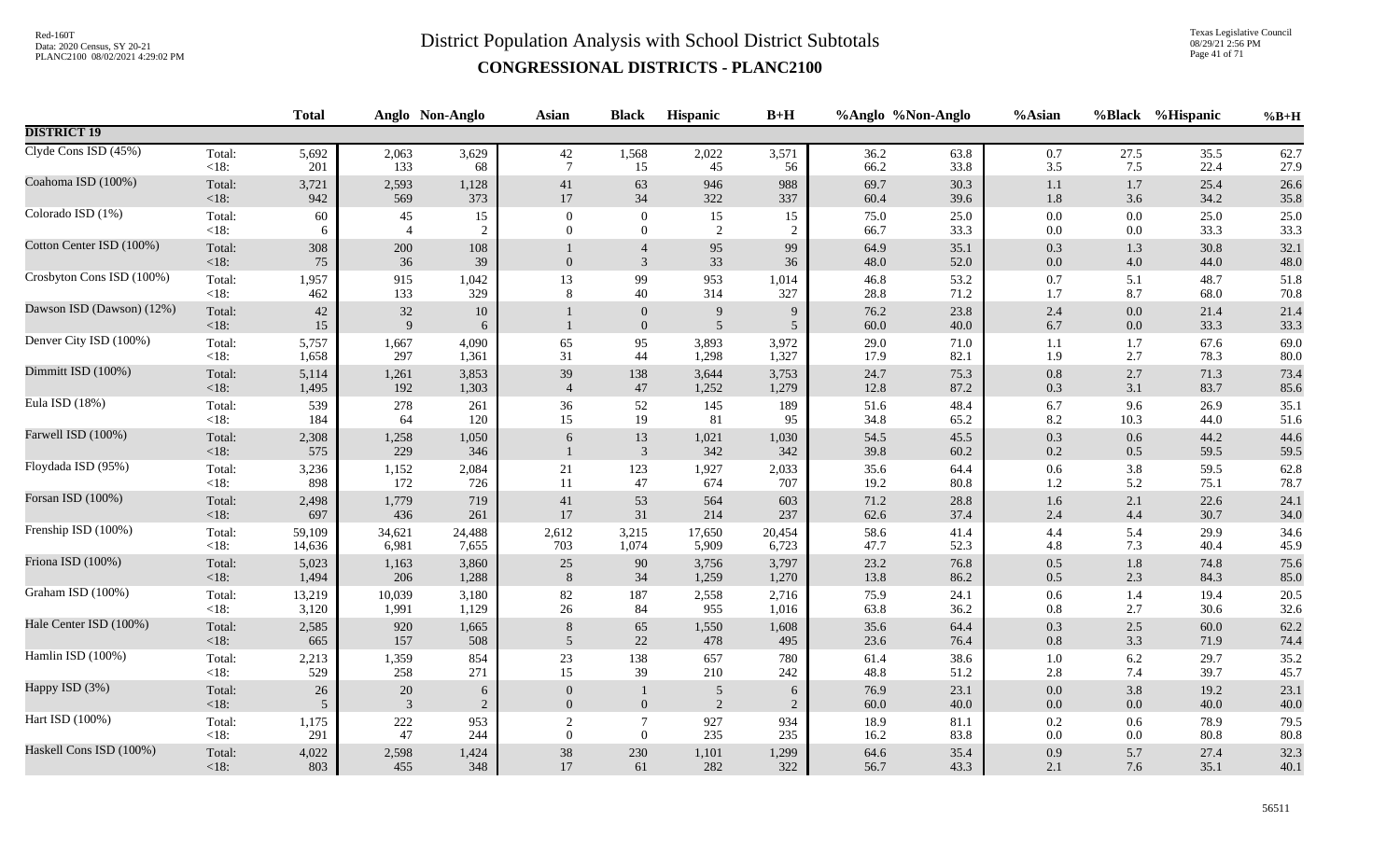Texas Legislative Council 08/29/21 2:56 PM Page 42 of 71

|                                        |                   | <b>Total</b> |                | Anglo Non-Anglo | <b>Asian</b>             | <b>Black</b>                     | Hispanic                         | $B+H$     |              | %Anglo %Non-Anglo | %Asian             |             | %Black %Hispanic | $%B+H$       |
|----------------------------------------|-------------------|--------------|----------------|-----------------|--------------------------|----------------------------------|----------------------------------|-----------|--------------|-------------------|--------------------|-------------|------------------|--------------|
| <b>DISTRICT 19</b>                     |                   |              |                |                 |                          |                                  |                                  |           |              |                   |                    |             |                  |              |
| Hawley ISD (100%)                      | Total:            | 3,129        | 2,739          | 390             | $20\,$                   | 19                               | 264                              | 277       | 87.5         | 12.5              | 0.6                | 0.6         | 8.4              | 8.9          |
|                                        | $<18$ :           | 763          | 622            | 141             | 5                        | 14                               | 113                              | 122       | 81.5         | 18.5              | $0.7\,$            | 1.8         | 14.8             | 16.0         |
| Hereford ISD (1%)                      | Total:            | 183          | 97             | 86              | $\overline{2}$           | 5                                | 78                               | 81        | 53.0         | 47.0              | 1.1                | 2.7         | 42.6             | 44.3         |
|                                        | <18:              | 50           | 18             | 32              | $\overline{0}$           | $\mathbf{1}$                     | 31                               | 31        | 36.0         | 64.0              | $0.0\,$            | 2.0         | 62.0             | 62.0         |
| Hermleigh ISD (100%)                   | Total:            | 773          | 509            | 264             | 3                        | 6                                | 237                              | 240       | 65.8         | 34.2              | 0.4                | 0.8         | 30.7             | 31.0         |
|                                        | $<18$ :           | 206          | 115            | 91              | $\theta$                 | 3                                | 80                               | 81        | 55.8         | 44.2              | $0.0\,$            | 1.5         | 38.8             | 39.3         |
| Highland ISD (100%)                    | Total:            | 361          | 315            | 46              | $\overline{2}$           | $\overline{5}$                   | 29                               | 33        | 87.3         | 12.7              | 0.6                | 1.4         | 8.0              | 9.1          |
|                                        | <18:              | 77           | 57             | 20              | $\overline{0}$           | 2                                | 16                               | 17        | 74.0         | 26.0              | $0.0\,$            | 2.6         | 20.8             | 22.1         |
| Idalou ISD (100%)                      | Total:            | 3,708        | 2,269          | 1,439           | $23\,$                   | 64                               | 1,314                            | 1,359     | 61.2         | 38.8              | 0.6                | 1.7         | 35.4             | 36.7         |
|                                        | $<18$ :           | 1,034        | 584            | 450             | 13                       | 38                               | 397                              | 418       | 56.5         | 43.5              | 1.3                | 3.7         | 38.4             | 40.4         |
| Ira ISD (98%)                          | Total:<br>$<18$ : | 597<br>158   | 477<br>$120\,$ | 120<br>38       | $\sqrt{2}$               | $\mathfrak{Z}$<br>$\overline{3}$ | 96<br>29                         | 98<br>31  | 79.9<br>75.9 | 20.1<br>24.1      | $0.3\,$<br>$0.6\,$ | 0.5<br>1.9  | 16.1<br>18.4     | 16.4<br>19.6 |
| Jayton-Girard ISD (100%)               | Total:<br><18:    | 708<br>142   | 613<br>122     | 95<br>20        | 9<br>3                   | 11                               | $80\,$<br>18                     | 85<br>18  | 86.6<br>85.9 | 13.4<br>14.1      | 1.3<br>2.1         | 1.6<br>0.7  | 11.3<br>12.7     | 12.0<br>12.7 |
| Jim Ned Cons ISD (99%)                 | Total:            | 6,822        | 5,774          | 1,048           | 53                       | 109                              | 659                              | 746       | 84.6         | 15.4              | $0.8\,$            | 1.6         | 9.7              | 10.9         |
|                                        | $<18$ :           | 1,775        | 1,410          | 365             | 16                       | 52                               | 271                              | 308       | 79.4         | 20.6              | $0.9\,$            | 2.9         | 15.3             | 17.4         |
| Knox City-O'Brien Cons ISD (11%)Total: | $<18$ :           | 150<br>21    | 96<br>6        | 54<br>15        | $\mathbf{0}$<br>$\Omega$ | $\overline{4}$<br>$\overline{0}$ | 48<br>14                         | 51<br>14  | 64.0<br>28.6 | 36.0<br>71.4      | $0.0\,$<br>$0.0\,$ | 2.7<br>0.0  | 32.0<br>66.7     | 34.0<br>66.7 |
| Lazbuddie ISD (100%)                   | Total:<br>$<18$ : | 611<br>178   | 429<br>125     | 182<br>53       | $\mathbf{0}$             | 6<br>2                           | 170<br>48                        | 172<br>48 | 70.2<br>70.2 | 29.8<br>29.8      | 0.2<br>$0.0\,$     | 1.0<br>1.1  | 27.8<br>27.0     | 28.2<br>27.0 |
| Levelland ISD (100%)                   | Total:            | 15,302       | 6,266          | 9,036           | 78                       | 680                              | 8,150                            | 8,719     | 40.9         | 59.1              | $0.5\,$            | 4.4         | 53.3             | 57.0         |
|                                        | $<18$ :           | 4,001        | 1,071          | 2,930           | 23                       | 221                              | 2,722                            | 2,865     | 26.8         | 73.2              | 0.6                | 5.5         | 68.0             | 71.6         |
| Littlefield ISD (100%)                 | Total:            | 6,514        | 2,405          | 4,109           | $17\,$                   | 399                              | 3,690                            | 4,027     | 36.9         | 63.1              | $0.3\,$            | 6.1         | 56.6             | 61.8         |
|                                        | $<18$ :           | 1,713        | 416            | 1,297           | 5                        | 126                              | 1,195                            | 1,284     | 24.3         | 75.7              | 0.3                | 7.4         | 69.8             | 75.0         |
| Lockney ISD (1%)                       | Total:<br>$<18$ : | 15           | 10<br>6        | 5               | $\mathbf{0}$<br>$\Omega$ |                                  | $\overline{4}$<br>$\overline{0}$ | 5         | 66.7<br>85.7 | 33.3<br>14.3      | $0.0\,$<br>$0.0\,$ | 6.7<br>14.3 | 26.7<br>0.0      | 33.3<br>14.3 |
| Loop ISD (100%)                        | Total:<br>$<18$ : | 379<br>109   | 240<br>63      | 139<br>46       | $\theta$                 | $\overline{4}$<br>$\overline{3}$ | 130<br>41                        | 132<br>43 | 63.3<br>57.8 | 36.7<br>42.2      | 0.3<br>$0.0\,$     | 1.1<br>2.8  | 34.3<br>37.6     | 34.8<br>39.4 |
| Lorenzo ISD (100%)                     | Total:            | 1,333        | 545            | 788             | 8                        | 64                               | 725                              | 773       | 40.9         | 59.1              | 0.6                | 4.8         | 54.4             | 58.0         |
|                                        | $<18$ :           | 359          | 97             | 262             | 8                        | 21                               | 244                              | 256       | 27.0         | 73.0              | $2.2\,$            | 5.8         | 68.0             | 71.3         |
| Lubbock ISD (100%)                     | Total:            | 186,504      | 79,387         | 107,117         | 7,650                    | 25,467                           | 72,321                           | 95,608    | 42.6         | 57.4              | 4.1                | 13.7        | 38.8             | 51.3         |
|                                        | $<18$ :           | 40,796       | 11,559         | 29,237          | 1,229                    | 7,070                            | 21,687                           | 27,395    | 28.3         | 71.7              | $3.0\,$            | 17.3        | 53.2             | 67.2         |
| Lubbock-Cooper ISD (100%)              | Total:            | 37,698       | 25,262         | 12,436          | 1,112                    | 1,554                            | 9,144                            | 10,521    | 67.0         | 33.0              | 2.9                | 4.1         | 24.3             | 27.9         |
|                                        | $<18$ :           | 10,454       | 6,191          | 4,263           | 352                      | 569                              | 3,313                            | 3,752     | 59.2         | 40.8              | 3.4                | 5.4         | 31.7             | 35.9         |
| Lueders-Avoca ISD (100%)               | Total:            | 776          | 597            | 179             | 8                        | $25\,$                           | 115                              | 135       | 76.9         | 23.1              | $1.0\,$            | 3.2         | 14.8             | 17.4         |
|                                        | $<18$ :           | 184          | 122            | 62              | 6                        | 13                               | 36                               | 46        | 66.3         | 33.7              | 3.3                | 7.1         | 19.6             | 25.0         |
| Meadow ISD (100%)                      | Total:            | 838          | 323            | 515             | 6                        | $\mathfrak{Z}$                   | 494                              | 497       | 38.5         | 61.5              | $0.7\,$            | 0.4         | 58.9             | 59.3         |
|                                        | $<18$ :           | 225          | 82             | 143             | 3                        | 3                                | 137                              | 140       | 36.4         | 63.6              | 1.3                | 1.3         | 60.9             | 62.2         |
| Merkel ISD (100%)                      | Total:            | 6,512        | 4,981          | 1,531           | $37\,$                   | 144                              | 1,132                            | 1,266     | 76.5         | 23.5              | $0.6\,$            | 2.2         | 17.4             | 19.4         |
|                                        | $<18$ :           | 1,560        | 1,046          | 514             | 11                       | 52                               | 411                              | 460       | 67.1         | 32.9              | 0.7                | 3.3         | 26.3             | 29.5         |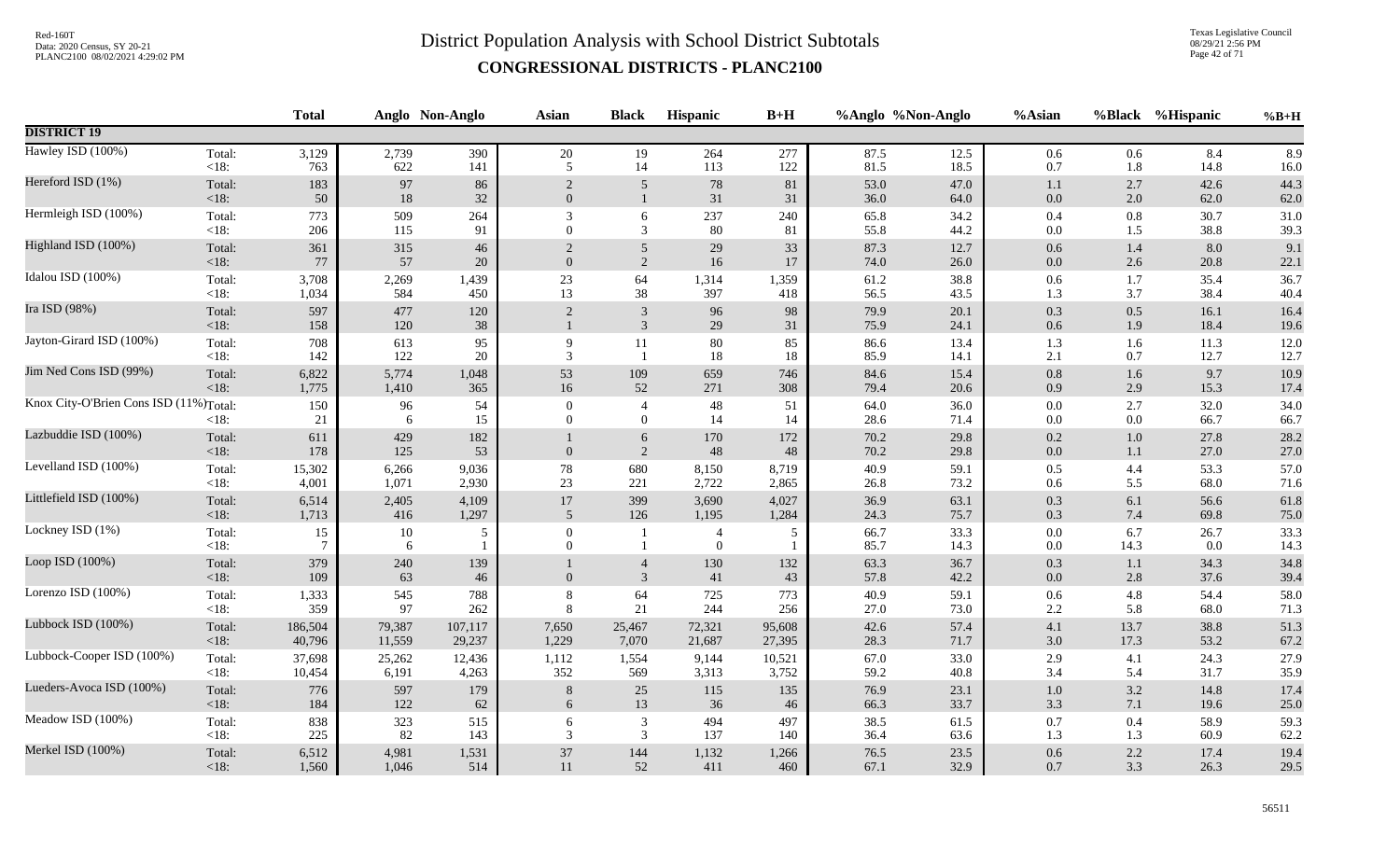Texas Legislative Council 08/29/21 2:56 PM Page 43 of 71

|                   | <b>Total</b>                                                   |                                                      |                                                          | Asian                                                                        | <b>Black</b>                | Hispanic                                                  | $B+H$                                           |                                                           |                                                     | %Asian                                                                   |                                                               |                                 | $%B+H$                                                                                                     |
|-------------------|----------------------------------------------------------------|------------------------------------------------------|----------------------------------------------------------|------------------------------------------------------------------------------|-----------------------------|-----------------------------------------------------------|-------------------------------------------------|-----------------------------------------------------------|-----------------------------------------------------|--------------------------------------------------------------------------|---------------------------------------------------------------|---------------------------------|------------------------------------------------------------------------------------------------------------|
|                   |                                                                |                                                      |                                                          |                                                                              |                             |                                                           |                                                 |                                                           |                                                     |                                                                          |                                                               |                                 |                                                                                                            |
| Total:<br><18:    | 411<br>87                                                      | 361<br>65                                            | 50<br>$22\,$                                             | $\overline{2}$                                                               | 6<br>$\mathfrak{Z}$         | 36<br>17                                                  | 39<br>19                                        | 87.8<br>74.7                                              | 12.2<br>25.3                                        | 0.5<br>$1.1\,$                                                           | 3.4                                                           | 8.8<br>19.5                     | 9.5<br>21.8                                                                                                |
| Total:            | 1,902                                                          | 562                                                  | 1,340                                                    | 14                                                                           | 77                          | 1,255                                                     | 1,313                                           | 29.5                                                      | 70.5                                                | $0.7\,$                                                                  | 4.0                                                           | 66.0                            | 69.0<br>77.0                                                                                               |
| Total:            | 6,601                                                          | 2,020                                                | 4,581                                                    | 19                                                                           | 91                          | 4,409                                                     | 4,471                                           | 30.6                                                      | 69.4                                                | 0.3                                                                      | 1.4                                                           | 66.8                            | 67.7<br>79.6                                                                                               |
| Total:            | $10\,$                                                         | $10\,$                                               | $\mathbf{0}$                                             | $\Omega$                                                                     | $\boldsymbol{0}$            | $\boldsymbol{0}$                                          | $\Omega$                                        | $100.0\,$                                                 | $0.0\,$                                             | $0.0\,$                                                                  | 0.0                                                           | 0.0                             | 0.0<br>0.0                                                                                                 |
| Total:            | 748                                                            | 668                                                  | $80\,$                                                   | $\theta$                                                                     | $\overline{4}$              | 71                                                        | $72\,$                                          | 89.3                                                      | 10.7                                                | $0.5\,$                                                                  | 0.5                                                           | 9.5                             | 9.6<br>13.8                                                                                                |
| Total:            | 3,591                                                          | 2,250                                                | 1,341                                                    | $26\,$                                                                       | 73                          | 1,173                                                     | 1,233                                           | 62.7                                                      | 37.3                                                | $0.7\,$                                                                  | 2.0                                                           | 32.7                            | 34.3<br>43.8                                                                                               |
| Total:            | 1,199                                                          | 886                                                  | 313                                                      | $\overline{4}$<br>$\overline{2}$                                             | 11<br>9                     | 283<br>100                                                | 291                                             | 73.9                                                      | 26.1                                                | 0.3                                                                      | 0.9                                                           | 23.6                            | 24.3<br>26.6                                                                                               |
| Total:            | 987                                                            | 807                                                  | 180<br>61                                                |                                                                              | 13                          | 113                                                       | 123<br>57                                       | 81.8                                                      | 18.2                                                | $0.7\,$                                                                  | 1.3                                                           | 11.4                            | 12.5<br>23.9                                                                                               |
| Total:<br>< 18:   | 835<br>216                                                     | 357<br>87                                            | 478<br>129                                               | $\theta$                                                                     | $\,8\,$<br>$\boldsymbol{0}$ | 462<br>128                                                | 468<br>128                                      | 42.8<br>40.3                                              | 57.2<br>59.7                                        | $0.1\,$<br>0.0                                                           | $1.0\,$<br>0.0                                                | 55.3<br>59.3                    | 56.0<br>59.3                                                                                               |
| Total:<br>$<18$ : | 3,573<br>847                                                   | 2,514<br>477                                         | 1,059<br>370                                             | 39<br>$18\,$                                                                 | 122<br>41                   | 808<br>300                                                | 921<br>335                                      | 70.4<br>56.3                                              | 29.6<br>43.7                                        | $1.1\,$<br>2.1                                                           | 3.4<br>4.8                                                    | 22.6<br>35.4                    | 25.8<br>39.6                                                                                               |
| Total:<br><18:    | 2,963<br>824                                                   | 1,064<br>199                                         | 1,899                                                    | 9<br>3                                                                       | 30<br>17                    | 1,842<br>607                                              | 1,865                                           | 35.9<br>24.2                                              | 64.1<br>75.8                                        | 0.3<br>0.4                                                               | 1.0<br>2.1                                                    | 62.2<br>73.7                    | 62.9<br>75.0                                                                                               |
| Total:<br>$<18$ : | 386<br>81                                                      | 333<br>57                                            | 53<br>24                                                 |                                                                              | 11<br>8                     | 37<br>19                                                  | 40<br>19                                        | 86.3<br>70.4                                              | 13.7<br>29.6                                        | $1.0\,$<br>$1.2\,$                                                       | 2.8<br>9.9                                                    | 9.6<br>23.5                     | 10.4<br>23.5                                                                                               |
| Total:<br>$<18$ : | 1,238<br>311                                                   | 444<br>84                                            | 794<br>227                                               | $12\,$<br>3                                                                  | $18\,$<br>8                 | 760<br>218                                                | 771<br>222                                      | 35.9<br>27.0                                              | 64.1<br>73.0                                        | $1.0\,$<br>1.0                                                           |                                                               | 61.4<br>70.1                    | 62.3<br>71.4                                                                                               |
| Total:<br><18:    | 1,902<br>550                                                   | 799<br>208                                           | 1,103<br>342                                             | 6<br>3                                                                       | 14<br>10                    | 1,064<br>333                                              | 1,073<br>341                                    | 42.0<br>37.8                                              | 58.0<br>62.2                                        | $0.3\,$<br>0.5                                                           | 0.7<br>1.8                                                    | 55.9<br>60.5                    | 56.4<br>62.0                                                                                               |
| Total:<br>$<18$ : | 25,750<br>6,600                                                | 7,783<br>1,171                                       | 17,967<br>5,429                                          | 198<br>52                                                                    | 1,650<br>418                | 15,925<br>5,027                                           | 17,354<br>5,321                                 | 30.2<br>17.7                                              | 69.8<br>82.3                                        | $0.8\,$<br>$0.8\,$                                                       | 6.4<br>6.3                                                    | 61.8<br>76.2                    | 67.4<br>80.6                                                                                               |
| Total:<br>$<18$ : | 5,631<br>983                                                   | 2,020<br>334                                         | 3,611<br>649                                             | 54<br>23                                                                     | 380<br>124                  | 3,228<br>557                                              | 3,509<br>629                                    | 35.9<br>34.0                                              | 64.1<br>66.0                                        | $1.0\,$<br>$2.3\,$                                                       | 6.7<br>12.6                                                   | 57.3<br>56.7                    | 62.3<br>64.0                                                                                               |
| Total:<br><18:    | 1,949<br>520                                                   | 703<br>101                                           | 1,246<br>419                                             | $20\,$<br>3                                                                  | 42<br>14                    | 1,166<br>400                                              | 1,194<br>405                                    | 36.1<br>19.4                                              | 63.9<br>80.6                                        | $1.0\,$<br>$0.6\,$                                                       | 2.2<br>2.7                                                    | 59.8<br>76.9                    | 61.3<br>77.9                                                                                               |
| Total:<br>$<18$ : | 1,329<br>330                                                   | 1,009<br>220                                         | 320<br>110                                               | 8<br>$\overline{4}$                                                          | $27\,$<br>13                | 273<br>98                                                 | 294<br>108                                      | 75.9<br>66.7                                              | 24.1<br>33.3                                        | 0.6<br>1.2                                                               | 2.0<br>3.9                                                    | 20.5<br>29.7                    | 22.1<br>32.7                                                                                               |
| Total:<br>$<18$ : | 5,294<br>1,303                                                 | 2,945<br>536                                         | 2,349<br>767                                             | 38<br>16                                                                     | 163<br>40                   | 2,038<br>714                                              | 2,176<br>743                                    | 55.6<br>41.1                                              | 44.4<br>58.9                                        | 0.7<br>1.2                                                               | 3.1<br>3.1                                                    | 38.5<br>54.8                    | 41.1<br>57.0                                                                                               |
| Total:<br>$<18$ : | 1,411<br>322                                                   | 892<br>196                                           | 519<br>126                                               | $7\phantom{.0}$<br>2                                                         | 19<br>$8\phantom{1}$        | 461<br>112                                                | 473<br>114                                      | 63.2<br>60.9                                              | 36.8<br>39.1                                        | $0.5\,$<br>0.6                                                           | $1.3\,$<br>2.5                                                | 32.7<br>34.8                    | 33.5<br>35.4                                                                                               |
|                   | <18:<br>$<18$ :<br><18:<br><18:<br>$<18$ :<br>$<18$ :<br>< 18: | 535<br>1,973<br>$\Omega$<br>218<br>897<br>402<br>238 | 116<br>364<br>$\overline{0}$<br>185<br>482<br>287<br>177 | Anglo Non-Anglo<br>419<br>1,609<br>$\overline{0}$<br>33<br>415<br>115<br>625 | 3<br>8<br>$\theta$<br>6     | 24<br>49<br>$\mathbf{0}$<br>$\overline{2}$<br>$38\,$<br>6 | 405<br>1,543<br>$\mathbf{0}$<br>30<br>364<br>52 | 412<br>1,570<br>$\overline{0}$<br>30<br>393<br>107<br>618 | 21.7<br>18.4<br>0.0<br>84.9<br>53.7<br>71.4<br>74.4 | %Anglo %Non-Anglo<br>78.3<br>81.6<br>0.0<br>15.1<br>46.3<br>28.6<br>25.6 | $0.6\,$<br>0.4<br>$0.0\,$<br>$0.0\,$<br>$0.7\,$<br>0.5<br>0.4 | 2.5<br>0.0<br>0.9<br>2.2<br>2.5 | %Black %Hispanic<br>1.5<br>4.5<br>75.7<br>78.2<br>0.0<br>13.8<br>4.2<br>40.6<br>24.9<br>21.8<br>1.5<br>2.6 |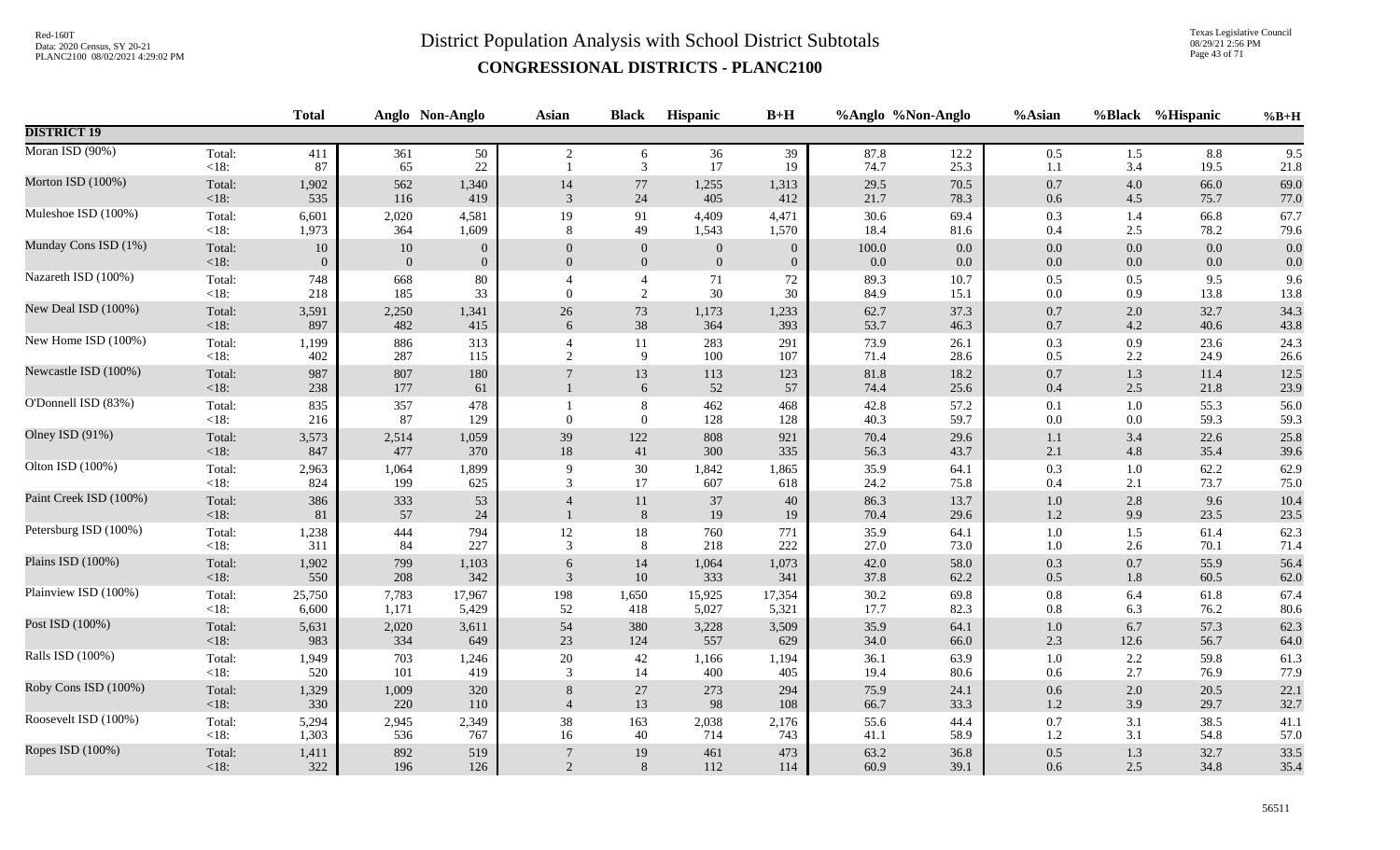Texas Legislative Council 08/29/21 2:56 PM Page 44 of 71

|                                          |                | <b>Total</b>   |                  | Anglo Non-Anglo  | <b>Asian</b>   | <b>Black</b>          | <b>Hispanic</b> | $B+H$      |              | %Anglo %Non-Anglo | %Asian         |            | %Black %Hispanic | $%B+H$       |
|------------------------------------------|----------------|----------------|------------------|------------------|----------------|-----------------------|-----------------|------------|--------------|-------------------|----------------|------------|------------------|--------------|
| <b>DISTRICT 19</b>                       |                |                |                  |                  |                |                       |                 |            |              |                   |                |            |                  |              |
| Roscoe Collegiate ISD (100%)             | Total:         | 1,747          | 933              | 814              | $12\,$         | 38                    | 724             | 753        | 53.4         | 46.6              | $0.7\,$        | 2.2        | 41.4             | 43.1         |
|                                          | <18:           | 487            | 199              | 288              | 5              | 20                    | 258             | 273        | 40.9         | 59.1              | $1.0\,$        | 4.1        | 53.0             | 56.1         |
| Rotan ISD (100%)                         | Total:         | 1,743          | 1,009            | 734              | 16             | 114                   | 602             | 692        | 57.9         | 42.1              | 0.9            | 6.5        | 34.5             | 39.7         |
|                                          | <18:           | 350            | 166              | 184              | $\overline{4}$ | 45                    | 155             | 184        | 47.4         | 52.6              | 1.1            | 12.9       | 44.3             | 52.6         |
| Rule ISD (100%)                          | Total:         | 808            | 561              | 247              | 2              | 21                    | 179             | 196        | 69.4         | 30.6              | $0.2\,$        | 2.6        | 22.2             | 24.3         |
|                                          | $<18$ :        | 169            | 100              | 69               | 2              | $\overline{7}$        | 58              | 62         | 59.2         | 40.8              | 1.2            | 4.1        | 34.3             | 36.7         |
| Sands Consolidated ISD (27%)             | Total:         | 173            | 118              | 55               | 3              | 6                     | 51              | 52         | 68.2         | 31.8              | $1.7\,$        | 3.5        | 29.5             | 30.1         |
|                                          | $<18$ :        | 36             | 17               | 19               | $\mathbf{0}$   | $\overline{2}$        | 19              | 19         | 47.2         | 52.8              | $0.0\,$        | 5.6        | 52.8             | 52.8         |
| Seagraves ISD (100%)                     | Total:         | 2,632          | 766              | 1,866            | 13             | 137                   | 1,730           | 1,846      | 29.1         | 70.9              | $0.5\,$        | 5.2        | 65.7             | 70.1         |
|                                          | $<18$ :        | 761            | 155              | 606              | 5              | 47                    | 568             | 595        | 20.4         | 79.6              | 0.7            | 6.2        | 74.6             | 78.2         |
| Seminole ISD (100%)                      | Total:         | 18,666         | 11,607           | 7,059            | 126            | 216                   | 6,559           | 6,717      | 62.2         | 37.8              | $0.7\,$        | $1.2\,$    | 35.1             | 36.0         |
|                                          | <18:           | 6,619          | 4,216            | 2,403            | 45             | 90                    | 2,258           | 2,307      | 63.7         | 36.3              | 0.7            | 1.4        | 34.1             | 34.9         |
| Shallowater ISD (100%)                   | Total:         | 6,273          | 4,355            | 1,918            | 37             | 69                    | 1,602           | 1,648      | 69.4         | 30.6              | $0.6\,$        | 1.1        | 25.5             | 26.3         |
|                                          | <18:           | 1,843          | 1,200            | 643              | 10             | 37                    | 560             | 582        | 65.1         | 34.9              | 0.5            | 2.0        | 30.4             | 31.6         |
| Slaton ISD (100%)                        | Total:         | 7,440          | 3,343            | 4,097            | $25\,$         | 471                   | 3,519           | 3,897      | 44.9         | 55.1              | 0.3            | 6.3        | 47.3             | 52.4         |
|                                          | <18:           | 1,853          | 581              | 1,272            | $12\,$         | 164                   | 1,126           | 1,222      | 31.4         | 68.6              | $0.6\,$        | 8.9        | 60.8             | 65.9         |
| Smyer ISD (100%)                         | Total:<br><18: | 1,649<br>398   | 1,006<br>191     | 643<br>207       | $\Omega$       | 26<br>$7\phantom{.0}$ | 565<br>194      | 589<br>200 | 61.0<br>48.0 | 39.0<br>52.0      | 0.1<br>0.0     | 1.6<br>1.8 | 34.3<br>48.7     | 35.7<br>50.3 |
| Snyder ISD (100%)                        | Total:         | 15,553         | 7,656            | 7,897            | 135            | 803                   | 6,792           | 7,501      | 49.2         | 50.8              | 0.9            | 5.2        | 43.7             | 48.2         |
|                                          | <18:           | 3,922          | 1,397            | 2,525            | 56             | 206                   | 2,297           | 2,434      | 35.6         | 64.4              | 1.4            | 5.3        | 58.6             | 62.1         |
| Southland ISD (100%)                     | Total:         | 247            | 184              | 63               | $\overline{2}$ | $\overline{2}$        | 58              | 60         | 74.5         | 25.5              | $0.8\,$        | 0.8        | 23.5             | 24.3         |
|                                          | $<18$ :        | 59             | 41               | 18               | $\theta$       | -1                    | 17              | 18         | 69.5         | 30.5              | $0.0\,$        | 1.7        | 28.8             | 30.5         |
| Springlake-Earth ISD (100%)              | Total:         | 1,598          | 700              | 898              | $8\phantom{1}$ | 32                    | 860             | 880        | 43.8         | 56.2              | $0.5\,$        | 2.0        | 53.8             | 55.1         |
|                                          | <18:           | 464            | 157              | 307              | 3              | $16\,$                | 293             | 300        | 33.8         | 66.2              | $0.6\,$        | 3.4        | 63.1             | 64.7         |
| Spur ISD (0%)                            | Total:         | $\overline{0}$ | $\boldsymbol{0}$ | $\boldsymbol{0}$ | $\overline{0}$ | $\boldsymbol{0}$      | $\overline{0}$  | $\Omega$   | $0.0\,$      | 0.0               | 0.0            | 0.0        | 0.0              | $0.0\,$      |
|                                          | <18:           | $\Omega$       | $\mathbf{0}$     | $\mathbf{0}$     | $\mathbf{0}$   | $\mathbf{0}$          | $\theta$        | $\Omega$   | 0.0          | $0.0\,$           | 0.0            | 0.0        | 0.0              | 0.0          |
| Stamford ISD (100%)                      | Total:         | 3,178          | 1,680            | 1,498            | $12\,$         | 293                   | 1,141           | 1,416      | 52.9         | 47.1              | 0.4            | 9.2        | 35.9             | 44.6         |
|                                          | $<18$ :        | 787            | 271              | 516              | 2              | 90                    | 412             | 491        | 34.4         | 65.6              | 0.3            | 11.4       | 52.4             | 62.4         |
| Stanton ISD (2%)                         | Total:         | 72             | 37               | 35               | 3              | $\overline{4}$        | 26              | 30         | 51.4         | 48.6              | 4.2            | 5.6        | 36.1             | 41.7         |
|                                          | $<18$ :        | 18             | 6                | 12               | $\overline{2}$ | $\overline{0}$        | 9               | 9          | 33.3         | 66.7              | 11.1           | 0.0        | 50.0             | 50.0         |
| Sudan ISD (100%)                         | Total:<br><18: | 1,450<br>438   | 720<br>167       | 730<br>271       | 6              | 36<br>$20\,$          | 676<br>254      | 705<br>267 | 49.7<br>38.1 | 50.3<br>61.9      | $0.4\,$<br>0.2 | 2.5<br>4.6 | 46.6<br>58.0     | 48.6<br>61.0 |
| Sundown ISD (100%)                       | Total:         | 1,417          | 674              | 743              | $\sqrt{5}$     | 20                    | 696             | 715        | 47.6         | 52.4              | 0.4            | 1.4        | 49.1             | 50.5         |
|                                          | <18:           | 432            | 167              | 265              | $\overline{2}$ | 10                    | 251             | 260        | 38.7         | 61.3              | 0.5            | 2.3        | 58.1             | 60.2         |
| Sweetwater ISD (100%)                    | Total:         | 12,393         | 6,676            | 5,717            | 136            | 898                   | 4,613           | 5,334      | 53.9         | 46.1              | $1.1\,$        | $7.2\,$    | 37.2             | 43.0         |
|                                          | <18:           | 3,094          | 1,253            | 1,841            | 41             | 374                   | 1,521           | 1,764      | 40.5         | 59.5              | 1.3            | 12.1       | 49.2             | 57.0         |
| Tahoka ISD (100%)                        | Total:         | 2,698          | 1,242            | 1,456            | 24             | 123                   | 1,261           | 1,371      | 46.0         | 54.0              | 0.9            | 4.6        | 46.7             | 50.8         |
|                                          | $<18$ :        | 762            | 280              | 482              | 9              | 49                    | 425             | 463        | 36.7         | 63.3              | 1.2            | 6.4        | 55.8             | 60.8         |
| Throckmorton Collegiate ISD<br>$(100\%)$ | Total:         | 1,046          | 900              | 146              | 6              | 13                    | 109             | 116        | 86.0         | 14.0              | $0.6\,$        | 1.2        | 10.4             | 11.1         |
|                                          | $<18$ :        | 213            | 166              | 47               | $\mathfrak{Z}$ | 10                    | 37              | 41         | 77.9         | 22.1              | 1.4            | 4.7        | 17.4             | 19.2         |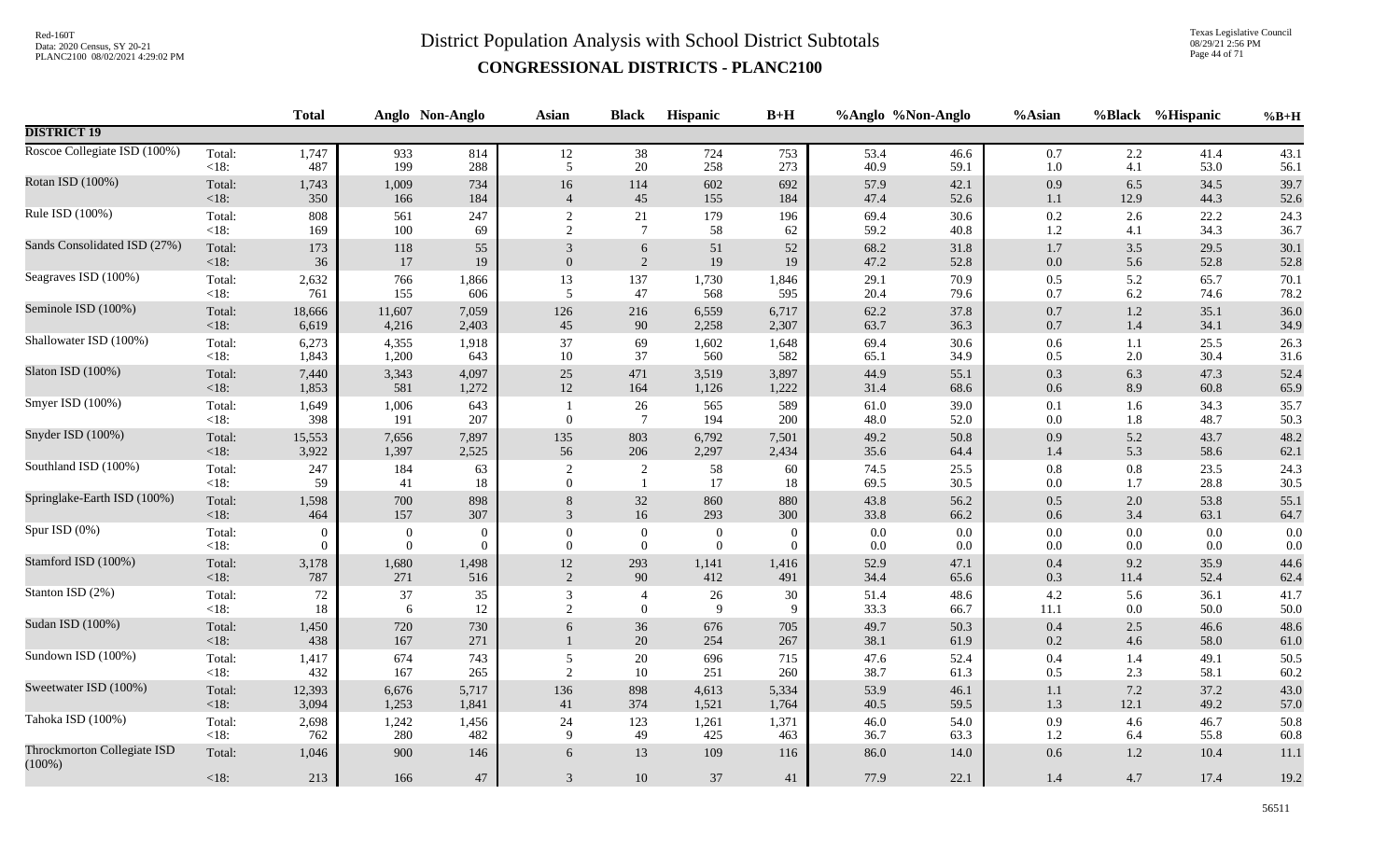Texas Legislative Council 08/29/21 2:56 PM Page 45 of 71

|                               |                   | <b>Total</b>             |                     | Anglo Non-Anglo      | <b>Asian</b>   | <b>Black</b>                     | Hispanic       | $B+H$        |              | %Anglo %Non-Anglo | %Asian             |              | %Black %Hispanic | $%B+H$       |
|-------------------------------|-------------------|--------------------------|---------------------|----------------------|----------------|----------------------------------|----------------|--------------|--------------|-------------------|--------------------|--------------|------------------|--------------|
| <b>DISTRICT 19</b>            |                   |                          |                     |                      |                |                                  |                |              |              |                   |                    |              |                  |              |
| Trent ISD (100%)              | Total:            | 763                      | 592                 | 171                  | 16             | 17                               | 107            | 118          | 77.6         | 22.4              | 2.1                | 2.2          | 14.0             | 15.5         |
|                               | $<18$ :           | 186                      | 129                 | 57                   | $\overline{7}$ | 9                                | 44             | 48           | 69.4         | 30.6              | 3.8                | 4.8          | 23.7             | 25.8         |
| Wellman-Union Cons ISD (100%) | Total:<br>< 18:   | 736<br>297               | 511<br>198          | 225<br>99            |                | $\overline{5}$<br>$\overline{4}$ | 215<br>94      | 219<br>98    | 69.4<br>66.7 | 30.6<br>33.3      | $0.1\,$<br>0.3     | 0.7<br>1.3   | 29.2<br>31.6     | 29.8<br>33.0 |
| Whiteface Cons ISD (100%)     | Total:<br>$<18$ : | 820<br>242               | 447<br>109          | 373<br>133           | $\Omega$       | $21\,$<br>$10\,$                 | 344<br>126     | 356<br>130   | 54.5<br>45.0 | 45.5<br>55.0      | $0.5\,$<br>0.0     | 2.6<br>4.1   | 42.0<br>52.1     | 43.4<br>53.7 |
| Whitharral ISD (100%)         | Total:<br>< 18:   | 436<br>96                | 263<br>46           | 173<br>50            |                | 13<br>2                          | 149<br>48      | 159<br>49    | 60.3<br>47.9 | 39.7<br>52.1      | 0.9<br>$1.0\,$     | 3.0<br>2.1   | 34.2<br>50.0     | 36.5<br>51.0 |
| Wilson ISD (100%)             | Total:<br>$<18$ : | 756<br>186               | 400<br>90           | 356<br>96            | 5              | $\,8\,$<br>5                     | 320<br>82      | 326<br>85    | 52.9<br>48.4 | 47.1<br>51.6      | $0.7\,$<br>$2.2\,$ | 1.1<br>2.7   | 42.3<br>44.1     | 43.1<br>45.7 |
| Winters ISD (2%)              | Total:            | 51                       | 43                  | $8\,$                | $\Omega$       | $\mathbf{0}$                     | 3              | 3            | 84.3         | 15.7              | $0.0\,$            | 0.0          | 5.9              | 5.9          |
|                               | $<18$ :           | 12                       | $10\,$              | 2                    | $\overline{0}$ | $\mathbf{0}$                     | $\mathbf{1}$   | $\mathbf{1}$ | 83.3         | 16.7              | $0.0\,$            | 0.0          | 8.3              | 8.3          |
| Woodson ISD (100%)            | Total:            | 424                      | 374                 | 50                   | 2              | $\overline{4}$                   | 40             | 44           | 88.2         | 11.8              | $0.5\,$            | 0.9          | 9.4              | 10.4         |
|                               | $<18$ :           | 105                      | 85                  | 20                   | $\Omega$       | 3                                | 16             | 19           | 81.0         | 19.0              | 0.0                | 2.9          | 15.2             | 18.1         |
| Wylie ISD (Taylor) (100%)     | Total:            | 25,890                   | 19,478              | 6,412                | 1,076          | 1,262                            | 3,507          | 4,645        | 75.2         | 24.8              | $4.2\,$            | 4.9          | 13.5             | 17.9         |
|                               | $<18$ :           | 7,040                    | 4,736               | 2,304                | 326            | 524                              | 1,353          | 1,809        | 67.3         | 32.7              | 4.6                | 7.4          | 19.2             | 25.7         |
| <b>DISTRICT 20</b>            |                   |                          |                     |                      |                |                                  |                |              |              |                   |                    |              |                  |              |
|                               | Total:            | 772,103                  | 157,659             | 614,444              | 37,454         | 57,363                           | 523,637        | 571,086      | 20.4         | 79.6              | 4.9                | 7.4          | 67.8             | 74.0         |
|                               | < 18:             | 188,304                  | 24,774              | 163,530              | 10,088         | 16,650                           | 142,070        | 153,556      | 13.2         | 86.8              | 5.4                | 8.8          | 75.4             | 81.5         |
| Alamo Heights ISD (10%)       | Total:            | 3,245                    | 735                 | 2,510                | 112            | 198                              | 2,216          | 2,358        | 22.7         | 77.3              | $3.5\,$            | 6.1          | 68.3             | 72.7         |
|                               | <18:              | 815                      | 113                 | 702                  | 49             | 60                               | 618            | 647          | 13.9         | 86.1              | $6.0\,$            | 7.4          | 75.8             | 79.4         |
| Edgewood ISD (Bexar) (99%)    | Total:            | 56,319                   | 2,023               | 54,296               | 532            | 1,727                            | 52,261         | 53,579       | $3.6\,$      | 96.4              | 0.9                | 3.1          | 92.8             | 95.1         |
|                               | < 18:             | 15,182                   | 444                 | 14,738               | 201            | 580                              | 14,141         | 14,497       | 2.9          | 97.1              | 1.3                | 3.8          | 93.1             | 95.5         |
| Harlandale ISD (56%)          | Total:            | 33,714                   | 2,081               | 31,633               | 200            | 429                              | 31,090         | 31,306       | $6.2\,$      | 93.8              | $0.6\,$            | 1.3          | 92.2             | 92.9         |
|                               | $<18$ :           | 8,422                    | 288                 | 8,134                | 49             | 150                              | 8,016          | 8,079        | 3.4          | 96.6              | 0.6                | $1.8\,$      | 95.2             | 95.9         |
| Lackland ISD (92%)            | Total:            | 9,755                    | 5,479               | 4,276                | 488            | 2,271                            | 1,620          | 3,623        | 56.2         | 43.8              | $5.0\,$            | 23.3         | 16.6             | 37.1         |
|                               | $<18$ :           | 816                      | 420                 | 396                  | 68             | 156                              | 159            | 303          | 51.5         | 48.5              | $8.3\,$            | 19.1         | 19.5             | 37.1         |
| Medina Valley ISD (0%)        | Total:<br><18:    | $24\,$<br>$\overline{7}$ | $\,8\,$<br>$\theta$ | 16<br>$\overline{7}$ | $\overline{2}$ | 5<br>$\overline{1}$              | <b>11</b><br>6 | 14<br>6      | 33.3<br>0.0  | 66.7<br>100.0     | 8.3<br>14.3        | 20.8<br>14.3 | 45.8<br>85.7     | 58.3<br>85.7 |
| North East ISD (11%)          | Total:            | 46,272                   | 8,652               | 37,620               | 1,168          | 3,204                            | 33,405         | 36,034       | $18.7\,$     | 81.3              | $2.5\,$            | 6.9          | 72.2             | 77.9         |
|                               | < 18:             | 10,899                   | 921                 | 9,978                | 350            | 1,048                            | 8,849          | 9,592        | 8.5          | 91.5              | 3.2                | 9.6          | 81.2             | 88.0         |
| Northside ISD (Bexar) (71%)   | Total:            | 472,180                  | 124,463             | 347,717              | 33,062         | 44,062                           | 273,340        | 310,481      | 26.4         | 73.6              | $7.0\,$            | 9.3          | 57.9             | 65.8         |
|                               | $<18$ :           | 112,792                  | 20,622              | 92,170               | 8,844          | 12,760                           | 74,571         | 83,587       | 18.3         | 81.7              | 7.8                | 11.3         | 66.1             | 74.1         |
| San Antonio ISD (31%)         | Total:            | 94,558                   | 10,072              | 84,486               | 1,094          | 2,920                            | 80,750         | 82,850       | $10.7\,$     | 89.3              | $1.2\,$            | 3.1          | 85.4             | 87.6         |
|                               | < 18:             | 22,470                   | 1,197               | 21,273               | 319            | 1,003                            | 20,342         | 20,936       | 5.3          | 94.7              | 1.4                | 4.5          | 90.5             | 93.2         |
| South San Antonio ISD (64%)   | Total:            | 29,051                   | 2,058               | 26,993               | 302            | 1,072                            | 25,762         | 26,534       | 7.1          | 92.9              | $1.0\,$            | 3.7          | 88.7             | 91.3         |
|                               | <18:              | 7,956                    | 308                 | 7,648                | 77             | 328                              | 7,389          | 7,575        | 3.9          | 96.1              | 1.0                | 4.1          | 92.9             | 95.2         |
| Southwest ISD (40%)           | Total:            | 26,985                   | 2,088               | 24,897               | 494            | 1,475                            | 23,182         | 24,307       | $7.7\,$      | 92.3              | $1.8\,$            | 5.5          | 85.9             | 90.1         |
|                               | < 18:             | 8,945                    | 461                 | 8,484                | 130            | 564                              | 7,979          | 8,334        | 5.2          | 94.8              | 1.5                | 6.3          | 89.2             | 93.2         |
| <b>DISTRICT 21</b>            |                   |                          |                     |                      |                |                                  |                |              |              |                   |                    |              |                  |              |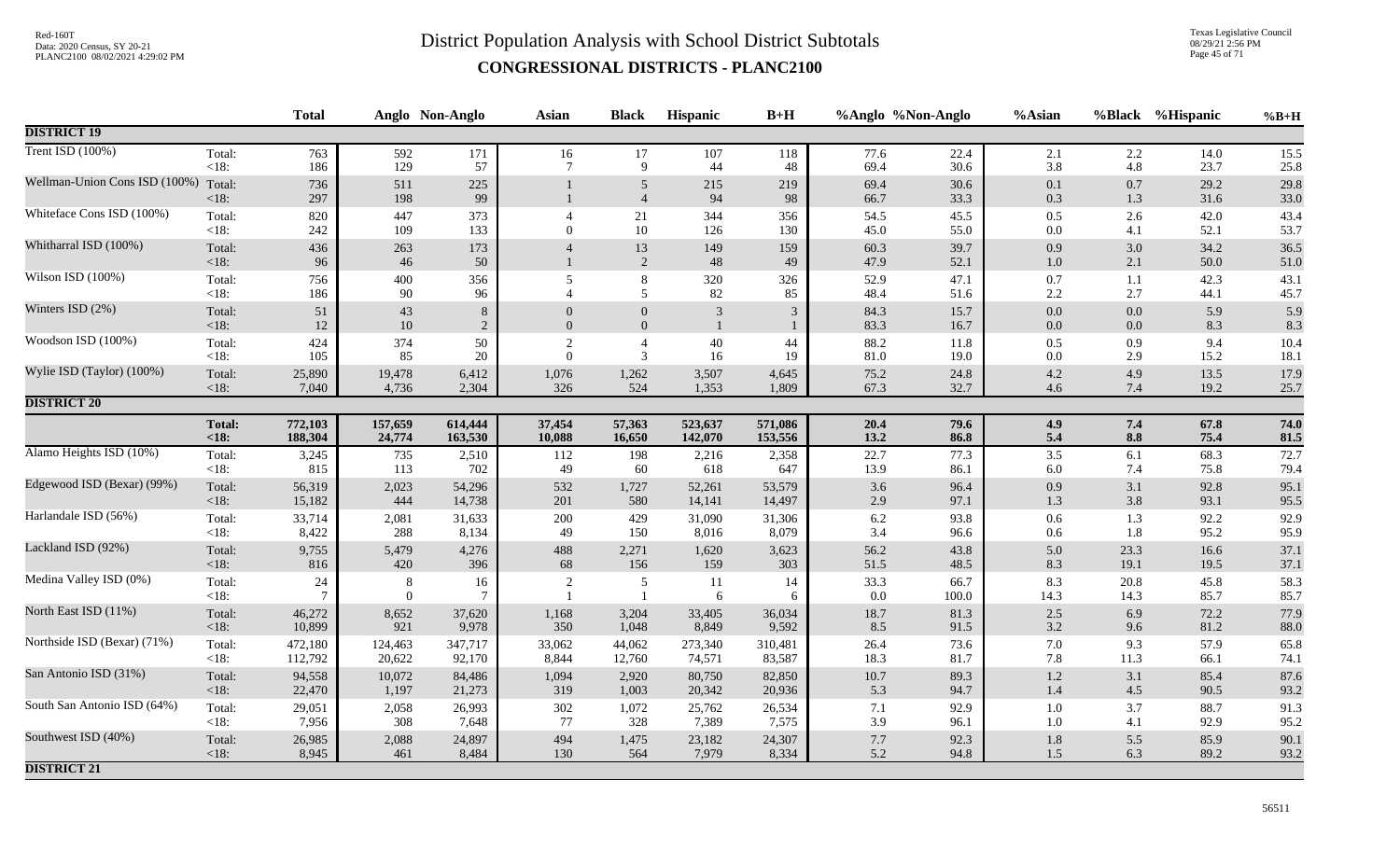Texas Legislative Council 08/29/21 2:56 PM Page 46 of 71

|                             |                   | <b>Total</b> |           | Anglo Non-Anglo | <b>Asian</b>   | <b>Black</b>   | Hispanic     | $B+H$    | %Anglo %Non-Anglo |              | %Asian             |            | %Black %Hispanic | $%B+H$       |
|-----------------------------|-------------------|--------------|-----------|-----------------|----------------|----------------|--------------|----------|-------------------|--------------|--------------------|------------|------------------|--------------|
| <b>DISTRICT 21</b>          |                   |              |           |                 |                |                |              |          |                   |              |                    |            |                  |              |
|                             | <b>Total:</b>     | 848,070      | 498,700   | 349,370         | 46,515         | 44,608         | 245,485      | 283,797  | 58.8              | 41.2         | $5.5\,$            | 5.3        | 28.9             | 33.5         |
|                             | $18:$             | 162,370      | 74,697    | 87,673          | 11,002         | 12,010         | 65,036       | 74,041   | 46.0              | 54.0         | $\boldsymbol{6.8}$ | 7.4        | 40.1             | 45.6         |
| Alamo Heights ISD (90%)     | Total:            | 28,017       | 18,670    | 9,347           | 1,148          | 892            | 6,936        | 7,680    | 66.6              | 33.4         | 4.1                | 3.2        | 24.8             | 27.4         |
|                             | $<18$ :           | 5,989        | 3,516     | 2,473           | 349            | 258            | 1,853        | 2,017    | 58.7              | 41.3         | 5.8                | 4.3        | 30.9             | 33.7         |
| Austin ISD (29%)            | Total:            | 213,836      | 124,620   | 89,216          | 18,813         | 11,787         | 55,402       | 65,757   | 58.3              | 41.7         | $8.8\,$            | 5.5        | 25.9             | 30.8         |
|                             | <18:              | 32,745       | 14,471    | 18,274          | 3,197          | 2,452          | 12,669       | 14,571   | 44.2              | 55.8         | 9.8                | 7.5        | 38.7             | 44.5         |
| Bandera ISD (100%)          | Total:            | 17,831       | 13,199    | 4,632           | 188            | 221            | 3,564        | 3,762    | 74.0              | 26.0         | 1.1                | $1.2\,$    | 20.0             | 21.1         |
|                             | $<18$ :           | 3,041        | 1,908     | 1,133           | 55             | 59             | 937          | 987      | 62.7              | 37.3         | 1.8                | 1.9        | 30.8             | 32.5         |
| Blanco ISD (95%)            | Total:            | 7,240        | 5,441     | 1,799           | 63             | $\rm 91$       | 1,440        | 1,522    | 75.2              | 24.8         | 0.9                | $1.3\,$    | 19.9             | 21.0         |
|                             | <18:              | 1,308        | 790       | 518             | $24\,$         | $18\,$         | 429          | 444      | 60.4              | 39.6         | $1.8\,$            | $1.4\,$    | 32.8             | 33.9         |
| Boerne ISD (67%)            | Total:            | 37,726       | 27,370    | 10,356          | 723            | 553            | 8,195        | 8,641    | 72.5              | 27.5         | 1.9                | 1.5        | 21.7             | 22.9         |
|                             | < 18:             | 8,975        | 5,565     | 3,410           | 230            | 239            | 2,737        | 2,923    | 62.0              | 38.0         | $2.6\,$            | 2.7        | 30.5             | 32.6         |
| Center Point ISD (100%)     | Total:            | 4,102        | 2,563     | 1,539           | $40\,$         | 36             | 1,341        | 1,366    | 62.5              | 37.5         | $1.0\,$            | 0.9        | 32.7             | 33.3         |
|                             | <18:              | 912          | 389       | 523             | 17             | 14             | 467          | 474      | 42.7              | 57.3         | 1.9                | 1.5        | 51.2             | 52.0         |
| Comal ISD (64%)             | Total:            | 103,416      | 71,878    | 31,538          | 2,640          | 3,449          | 22,764       | 25,723   | 69.5              | 30.5         | 2.6                | 3.3        | 22.0             | 24.9         |
|                             | <18:              | 22,107       | 12,916    | 9,191           | 868            | 986            | 7,002        | 7,769    | 58.4              | 41.6         | 3.9                | 4.5        | 31.7             | 35.1         |
| Comfort ISD (100%)          | Total:            | 8,011        | 5,175     | 2,836           | 73             | 68             | 2,430        | 2,480    | 64.6              | 35.4         | 0.9                | $0.8\,$    | 30.3             | 31.0         |
|                             | <18:              | 1,456        | 641       | 815             | 23             | 25             | 724          | 737      | 44.0              | 56.0         | $1.6\,$            | 1.7        | 49.7             | 50.6         |
| Del Valle ISD (8%)          | Total:            | 6,691        | 2,644     | 4,047           | 364            | 946            | 2,641        | 3,540    | 39.5              | 60.5         | 5.4                | 14.1       | 39.5             | 52.9         |
|                             | <18:              | 834          | 117       | 717             | 24             | 194            | 500          | 685      | 14.0              | 86.0         | 2.9                | 23.3       | 60.0             | 82.1         |
| Divide ISD (100%)           | Total:            | 216          | 139       | 77              | 12             | $\overline{4}$ | 49           | 52       | 64.4              | 35.6         | 5.6                | 1.9        | 22.7             | 24.1         |
|                             | $<18$ :           | 39           | 15        | 24              | 2              | $\overline{4}$ | 13           | 16       | 38.5              | 61.5         | 5.1                | 10.3       | 33.3             | 41.0         |
| Doss Cons CSD (94%)         | Total:<br>$<18$ : | 264<br>59    | 215<br>41 | 49<br>18        | $\Omega$       | $\overline{4}$ | $37\,$<br>16 | 39<br>16 | 81.4<br>69.5      | 18.6<br>30.5 | $0.4\,$<br>0.0     | 1.5<br>1.7 | 14.0<br>27.1     | 14.8<br>27.1 |
| Eanes ISD (20%)             | Total:            | 7,743        | 5,530     | 2,213           | 1,061          | 154            | 829          | 958      | 71.4              | 28.6         | 13.7               | $2.0\,$    | 10.7             | 12.4         |
|                             | <18:              | 1,648        | 1,076     | 572             | 327            | 37             | 195          | 222      | 65.3              | 34.7         | 19.8               | 2.2        | 11.8             | 13.5         |
| Fort Sam Houston ISD (100%) | Total:            | 7,464        | 3,734     | 3,730           | 651            | 1,450          | 1,576        | 2,913    | 50.0              | 50.0         | $8.7\,$            | 19.4       | 21.1             | 39.0         |
|                             | $<18$ :           | 1,513        | 696       | 817             | 139            | 276            | 380          | 618      | 46.0              | 54.0         | 9.2                | 18.2       | 25.1             | 40.8         |
| Fredericksburg ISD (100%)   | Total:            | 23,429       | 17,109    | 6,320           | 205            | 212            | 5,390        | 5,547    | 73.0              | 27.0         | 0.9                | 0.9        | 23.0             | 23.7         |
|                             | <18:              | 4,231        | 2,349     | 1,882           | 55             | 90             | 1,684        | 1,738    | 55.5              | 44.5         | 1.3                | 2.1        | 39.8             | 41.1         |
| Harper ISD (91%)            | Total:            | 3,694        | 3,145     | 549             | 10             | 29             | 398          | 414      | 85.1              | 14.9         | 0.3                | 0.8        | 10.8             | 11.2         |
|                             | $<18$ :           | 613          | 447       | 166             | 2              | 19             | 131          | 143      | 72.9              | 27.1         | 0.3                | 3.1        | 21.4             | 23.3         |
| Hays Cons ISD (23%)         | Total:            | 26,187       | 16,120    | 10,067          | 724            | 928            | 7,915        | 8,649    | 61.6              | 38.4         | 2.8                | 3.5        | 30.2             | 33.0         |
|                             | $<18$ :           | 6,737        | 3,609     | 3,128           | 249            | 300            | 2,562        | 2,742    | 53.6              | 46.4         | 3.7                | 4.5        | 38.0             | 40.7         |
| Hunt ISD (100%)             | Total:            | 1,619        | 1,330     | 289             | 12             | 10             | 213          | 223      | 82.1              | 17.9         | $0.7\,$            | 0.6        | 13.2             | 13.8         |
|                             | $<18$ :           | 251          | 152       | 99              | $\overline{4}$ | 3              | 78           | 81       | 60.6              | 39.4         | 1.6                | 1.2        | 31.1             | 32.3         |
| Ingram ISD (100%)           | Total:            | 8,444        | 6,037     | 2,407           | $79\,$         | 122            | 1,999        | 2,097    | 71.5              | 28.5         | 0.9                | 1.4        | 23.7             | 24.8         |
|                             | <18:              | 1,527        | 814       | 713             | 21             | 57             | 627          | 674      | 53.3              | 46.7         | 1.4                | 3.7        | 41.1             | 44.1         |
| Johnson City ISD (88%)      | Total:            | 5,187        | 4,140     | 1,047           | 49             | 43             | 774          | 805      | 79.8              | 20.2         | 0.9                | 0.8        | 14.9             | 15.5         |
|                             | $<18$ :           | 812          | 561       | 251             | 9              | 10             | 198          | 204      | 69.1              | 30.9         | 1.1                | 1.2        | 24.4             | 25.1         |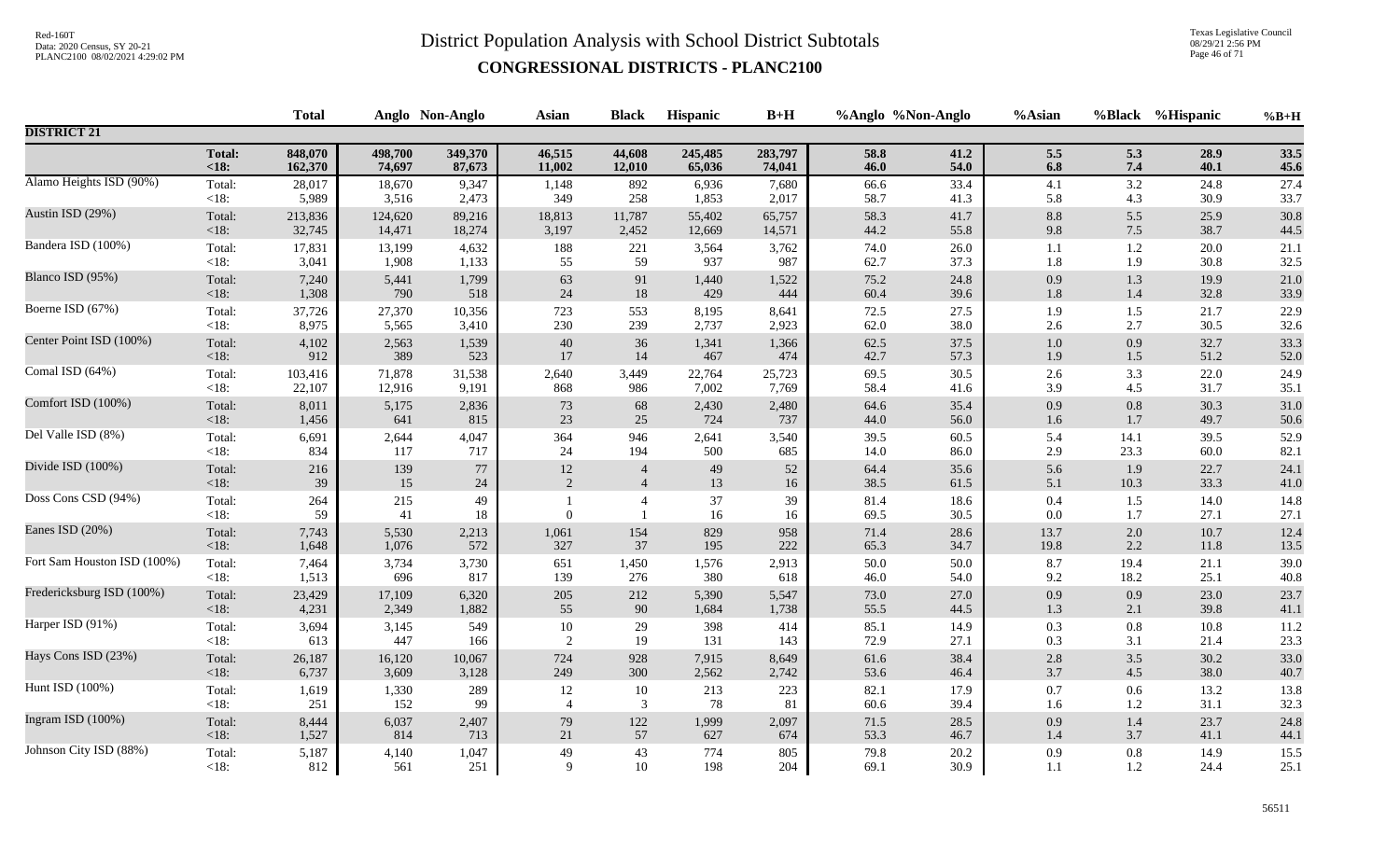Texas Legislative Council 08/29/21 2:56 PM Page 47 of 71

|                              |                   | <b>Total</b>   |                               | Anglo Non-Anglo          | <b>Asian</b>     | <b>Black</b>                     | Hispanic            | $B+H$                | %Anglo %Non-Anglo |              | %Asian             |            | %Black %Hispanic | $%B+H$       |
|------------------------------|-------------------|----------------|-------------------------------|--------------------------|------------------|----------------------------------|---------------------|----------------------|-------------------|--------------|--------------------|------------|------------------|--------------|
| <b>DISTRICT 21</b>           |                   |                |                               |                          |                  |                                  |                     |                      |                   |              |                    |            |                  |              |
| Judson ISD (6%)              | Total:            | 8,519          | 3,116                         | 5,403                    | 607              | 1,834                            | 3,045               | 4,705                | 36.6              | 63.4         | 7.1                | 21.5       | 35.7             | 55.2         |
|                              | <18:              | 2,091          | 479                           | 1,612                    | 144              | 649                              | 917                 | 1,455                | 22.9              | 77.1         | 6.9                | 31.0       | 43.9             | 69.6         |
| Kerrville ISD (100%)         | Total:            | 35,909         | 24,108                        | 11,801                   | 682              | 940                              | 9,394               | 10,151               | 67.1              | 32.9         | 1.9                | 2.6        | 26.2             | 28.3         |
|                              | $<18$ :           | 6,219          | 3,084                         | 3,135                    | 182              | 248                              | 2,678               | 2,830                | 49.6              | 50.4         | 2.9                | 4.0        | 43.1             | 45.5         |
| Lake Travis ISD (1%)         | Total:            | 807            | 670                           | 137                      | 46               | 16                               | 57                  | 71                   | 83.0              | 17.0         | 5.7                | 2.0        | 7.1              | 8.8          |
|                              | <18:              | 276            | 219                           | 57                       | 21               | $\,8\,$                          | 24                  | 31                   | 79.3              | 20.7         | 7.6                | 2.9        | 8.7              | 11.2         |
| Leakey ISD (95%)             | Total:            | 1,862          | 1,358                         | 504                      | $18\,$           | 33                               | 422                 | 449                  | 72.9              | 27.1         | $1.0\,$            | 1.8        | 22.7             | 24.1         |
|                              | $<18$ :           | 310            | 160                           | 150                      | 8                | $17\,$                           | 126                 | 140                  | 51.6              | 48.4         | $2.6\,$            | 5.5        | 40.6             | 45.2         |
| Medina ISD (100%)            | Total:            | 1,983          | 1,575                         | 408                      | $20\,$           | $38\,$                           | 282                 | 312                  | 79.4              | 20.6         | $1.0\,$            | 1.9        | 14.2             | 15.7         |
|                              | < 18:             | 272            | 178                           | 94                       | 5                | 21                               | 64                  | 77                   | 65.4              | 34.6         | $1.8\,$            | 7.7        | 23.5             | 28.3         |
| New Braunfels ISD (35%)      | Total:            | 21,471         | 16,135                        | 5,336                    | 497              | 598                              | 3,776               | 4,298                | 75.1              | 24.9         | $2.3\,$            | 2.8        | 17.6             | 20.0         |
|                              | < 18:             | 4,342          | 2,815                         | 1,527                    | 150              | 176                              | 1,157               | 1,290                | 64.8              | 35.2         | 3.5                | 4.1        | 26.6             | 29.7         |
| North East ISD (47%)         | Total:            | 203,189        | 92,243                        | 110,946                  | 12,830           | 15,573                           | 81,894              | 95,031               | 45.4              | 54.6         | 6.3                | 7.7        | 40.3             | 46.8         |
|                              | $<18$ :           | 43,832         | 14,449                        | 29,383                   | 3,704            | 4,656                            | 22,081              | 25,484               | $33.0\,$          | 67.0         | 8.5                | $10.6\,$   | 50.4             | 58.1         |
| Northside ISD (Bexar) (4%)   | Total:            | 28,987         | 9,587                         | 19,400                   | 3,648            | 2,825                            | 12,962              | 15,389               | 33.1              | 66.9         | 12.6               | 9.7        | 44.7             | 53.1         |
|                              | $<18$ :           | 5,513          | 983                           | 4,530                    | 1,006            | 877                              | 2,818               | 3,501                | 17.8              | 82.2         | 18.2               | 15.9       | 51.1             | 63.5         |
| Nueces Canyon Cons ISD (64%) | Total:            | 813            | 514                           | 299                      | 9                | $16\,$                           | 258                 | 269                  | 63.2              | 36.8         | $1.1\,$            | 2.0        | 31.7             | 33.1         |
|                              | < 18:             | 148            | 63                            | 85                       | $\overline{4}$   | 6                                | 78                  | 83                   | 42.6              | 57.4         | 2.7                | 4.1        | 52.7             | 56.1         |
| San Antonio ISD (2%)         | Total:            | 6,033          | 3,291                         | 2,742                    | 388              | 386                              | 1,928               | 2,261                | 54.5              | 45.5         | 6.4                | 6.4        | 32.0             | 37.5         |
|                              | $<18$ :           | 453            | 175                           | 278                      | 26               | 25                               | 234                 | 244                  | 38.6              | 61.4         | 5.7                | 5.5        | 51.7             | 53.9         |
| San Marcos Cons ISD (32%)    | Total:            | 26,144         | 16,024                        | 10,120                   | 900              | 1,342                            | 7,411               | 8,526                | 61.3              | 38.7         | $3.4\,$            | 5.1        | 28.3             | 32.6         |
|                              | $<18$ :           | 3,925          | 1,891                         | 2,034                    | 152              | 281                              | 1,600               | 1,786                | 48.2              | 51.8         | 3.9                | $7.2\,$    | 40.8             | 45.5         |
| Utopia ISD (54%)             | Total:<br>$<18$ : | 656<br>98      | 564<br>70                     | 92<br>$28\,$             | $\mathfrak{Z}$   | $\overline{4}$<br>$\overline{2}$ | 75<br>$27\,$        | 77<br>28             | 86.0<br>71.4      | 14.0<br>28.6 | $0.5\,$<br>$1.0\,$ | 0.6<br>2.0 | 11.4<br>27.6     | 11.7<br>28.6 |
| Uvalde Cons ISD (0%)         | Total:<br><18:    | 58<br>11       | $\sqrt{48}$<br>$\overline{7}$ | $10\,$<br>$\overline{4}$ |                  | $\mathbf{1}$<br>$\mathbf{1}$     | 9<br>$\mathfrak{Z}$ | 10<br>$\overline{4}$ | 82.8<br>63.6      | 17.2<br>36.4 | $1.7\,$<br>9.1     | 1.7<br>9.1 | 15.5<br>27.3     | 17.2<br>36.4 |
| Wimberley ISD (3%)           | Total:            | 522            | 408                           | 114                      | $10\,$           | $\mathfrak{Z}$                   | 79                  | 80                   | 78.2              | 21.8         | 1.9                | 0.6        | 15.1             | 15.3         |
|                              | $<18$ :           | 83             | 51                            | 32                       | 3                | -1                               | 27                  | 27                   | 61.4              | 38.6         | 3.6                | 1.2        | 32.5             | 32.5         |
| <b>DISTRICT 22</b>           |                   |                |                               |                          |                  |                                  |                     |                      |                   |              |                    |            |                  |              |
|                              | <b>Total:</b>     | 972,309        | 343,714                       | 628,595                  | 212,958          | 159,926                          | 249,799             | 402,101              | 35.4              | 64.6         | 21.9               | 16.4       | 25.7             | 41.4         |
|                              | <18:              | 267,112        | 77,485                        | 189,627                  | 60,873           | 49,490                           | 80,783              | 126,226              | 29.0              | 71.0         | 22.8               | 18.5       | 30.2             | 47.3         |
| Alvin ISD (78%)              | Total:            | 102,876        | 36,362                        | 66,514                   | 13,206           | 21,987                           | 30,585              | 51,609               | 35.3              | 64.7         | 12.8               | 21.4       | 29.7             | 50.2         |
|                              | $<18$ :           | 28,271         | 7,407                         | 20,864                   | 4,036            | 6,840                            | 10,256              | 16,593               | 26.2              | 73.8         | 14.3               | 24.2       | 36.3             | 58.7         |
| Angleton ISD (0%)            | Total:            | $\overline{0}$ | $\boldsymbol{0}$              | $\overline{0}$           | $\boldsymbol{0}$ | $\boldsymbol{0}$                 | $\boldsymbol{0}$    | $\overline{0}$       | $0.0\,$           | 0.0          | $0.0\,$            | 0.0        | 0.0              | 0.0          |
|                              | < 18:             | $\Omega$       | $\overline{0}$                | $\theta$                 | $\boldsymbol{0}$ | $\boldsymbol{0}$                 | $\overline{0}$      | $\Omega$             | 0.0               | 0.0          | 0.0                | 0.0        | 0.0              | 0.0          |
| Brazos ISD (48%)             | Total:            | 2,116          | 1,099                         | 1,017                    | $21\,$           | 156                              | 818                 | 969                  | 51.9              | 48.1         | $1.0\,$            | 7.4        | 38.7             | 45.8         |
|                              | $<18$ :           | 417            | 163                           | 254                      | 9                | 39                               | 201                 | 237                  | 39.1              | 60.9         | $2.2\,$            | 9.4        | 48.2             | 56.8         |
| Clear Creek ISD (27%)        | Total:            | 67,007         | 27,480                        | 39,527                   | 9,994            | 9,364                            | 19,620              | 28,311               | 41.0              | 59.0         | 14.9               | 14.0       | 29.3             | 42.3         |
|                              | <18:              | 15,785         | 4,827                         | 10,958                   | 2,465            | 2,706                            | 5,980               | 8,300                | $30.6\,$          | 69.4         | 15.6               | 17.1       | 37.9             | 52.6         |
| Fort Bend ISD (65%)          | Total:            | 290,416        | 80,848                        | 209,568                  | 109,288          | 50,660                           | 48,952              | 97,712               | 27.8              | 72.2         | 37.6               | 17.4       | 16.9             | 33.6         |
|                              | $<18$ :           | 76,139         | 16,995                        | 59,144                   | 29,291           | 15,233                           | 15,330              | 29,591               | 22.3              | 77.7         | 38.5               | 20.0       | 20.1             | 38.9         |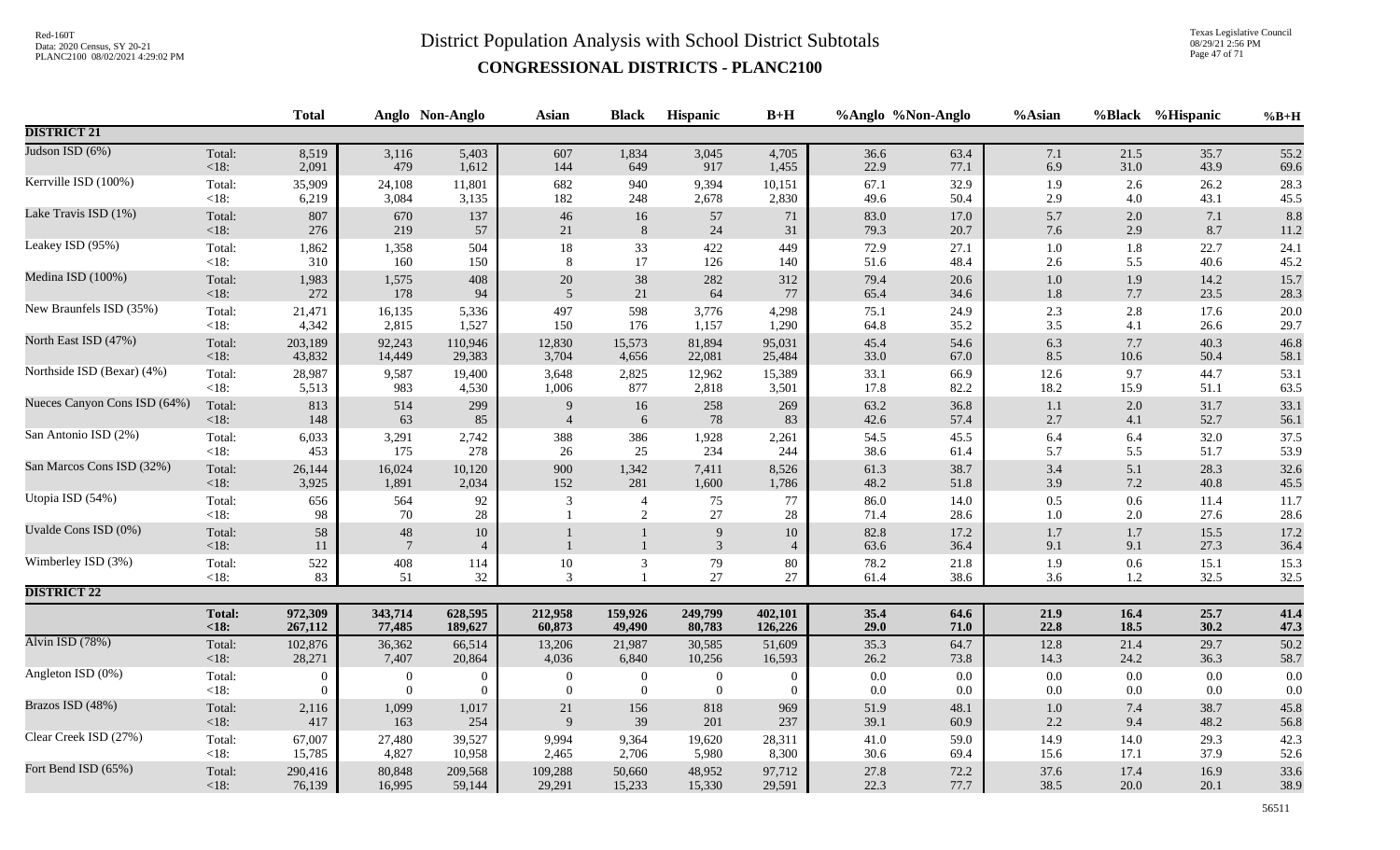Texas Legislative Council 08/29/21 2:56 PM Page 48 of 71

|                                 |                   | <b>Total</b>             |                      | Anglo Non-Anglo | <b>Asian</b>       | <b>Black</b>                       | Hispanic   | $B+H$      |              | %Anglo %Non-Anglo | %Asian             |            | %Black %Hispanic | $%B+H$       |
|---------------------------------|-------------------|--------------------------|----------------------|-----------------|--------------------|------------------------------------|------------|------------|--------------|-------------------|--------------------|------------|------------------|--------------|
| <b>DISTRICT 22</b>              |                   |                          |                      |                 |                    |                                    |            |            |              |                   |                    |            |                  |              |
| Friendswood ISD (0%)            | Total:<br>$<18$ : | $28\,$<br>$\overline{2}$ | 10<br>$\overline{1}$ | 18              | 12<br>$\mathbf{0}$ | $\overline{0}$<br>$\boldsymbol{0}$ | 8          | 8          | 35.7<br>50.0 | 64.3<br>50.0      | 42.9<br>0.0        | 0.0<br>0.0 | 28.6<br>50.0     | 28.6<br>50.0 |
| Houston ISD (0%)                | Total:            | 1,244                    | $142\,$              | 1,102           | 63                 | 715                                | 362        | 1,028      | 11.4         | 88.6              | 5.1                | 57.5       | 29.1             | 82.6         |
|                                 | $<18$ :           | 390                      | $\boldsymbol{8}$     | 382             | 13                 | 266                                | 122        | 369        | 2.1          | 97.9              | 3.3                | 68.2       | 31.3             | 94.6         |
| Katy ISD (38%)                  | Total:            | 145,831                  | 64,764               | 81,067          | 37,711             | 12,235                             | 29,174     | 40,678     | 44.4         | 55.6              | 25.9               | 8.4        | 20.0             | 27.9         |
|                                 | <18:              | 48,796                   | 19,709               | 29,087          | 13,752             | 4,501                              | 10,352     | 14,516     | 40.4         | 59.6              | 28.2               | 9.2        | 21.2             | 29.7         |
| Lamar Cons ISD (100%)           | Total:            | 192,439                  | 70,177               | 122,262         | 21,619             | 37,409                             | 62,207     | 97,871     | 36.5         | 63.5              | 11.2               | 19.4       | 32.3             | 50.9         |
|                                 | $<18$ :           | 52,465                   | 15,235               | 37,230          | 5,813              | 12,060                             | 19,769     | 30,849     | 29.0         | 71.0              | $11.1\,$           | 23.0       | 37.7             | 58.8         |
| Needville ISD (100%)            | Total:            | 15,141                   | 8,429                | 6,712           | 197                | 729                                | 5,515      | 6,174      | 55.7         | 44.3              | 1.3                | 4.8        | 36.4             | 40.8         |
|                                 | $<18$ :           | 4,019                    | 1,774                | 2,245           | 62                 | 227                                | 1,898      | 2,088      | 44.1         | 55.9              | 1.5                | 5.6        | 47.2             | 52.0         |
| Pasadena ISD (17%)              | Total:            | 42,679                   | 8,408                | 34,271          | 4,938              | 7,215                              | 22,264     | 28,934     | 19.7         | 80.3              | 11.6               | 16.9       | 52.2             | 67.8         |
|                                 | $<18$ :           | 10,779                   | 1,182                | 9,597           | 1,016              | 2,058                              | 6,754      | 8,528      | 11.0         | 89.0              | 9.4                | 19.1       | 62.7             | 79.1         |
| Pearland ISD (100%)             | Total:            | 103,410                  | 44,376               | 59,034          | 13,227             | 16,677                             | 28,231     | 44,081     | 42.9         | 57.1              | 12.8               | 16.1       | 27.3             | 42.6         |
|                                 | $<18$ :           | 28,031                   | 9,933                | 18,098          | 3,939              | 4,839                              | 9,507      | 13,877     | 35.4         | 64.6              | 14.1               | 17.3       | 33.9             | 49.5         |
| Stafford MSD (51%)              | Total:            | 9,122                    | 1,619                | 7,503           | 2,682              | 2,779                              | 2,063      | 4,726      | 17.7         | 82.3              | 29.4               | 30.5       | 22.6             | 51.8         |
|                                 | $<18$ :           | 2,018                    | 251                  | 1,767           | 477                | $721\,$                            | 613        | 1,277      | 12.4         | 87.6              | 23.6               | 35.7       | 30.4             | 63.3         |
| <b>DISTRICT 23</b>              |                   |                          |                      |                 |                    |                                    |            |            |              |                   |                    |            |                  |              |
|                                 | <b>Total:</b>     | 834,649                  | 198,916              | 635,733         | 23,577             | 41,573                             | 569,239    | 603,487    | 23.8         | 76.2              | 2.8                | 5.0        | 68.2             | 72.3         |
|                                 | < 18:             | 224,681                  | 38,174               | 186,507         | 7,483              | 13,053                             | 168,732    | 177,709    | 17.0         | 83.0              | 3.3                | 5.8        | 75.1             | 79.1         |
| Alpine ISD (100%)               | Total:            | 8,116                    | 4,057                | 4,059           | 158                | 279                                | 3,481      | 3,688      | 50.0         | 50.0              | 1.9                | 3.4        | 42.9             | 45.4         |
|                                 | $<18$ :           | 1,507                    | 578                  | 929             | 42                 | 62                                 | 851        | 875        | 38.4         | 61.6              | 2.8                | 4.1        | 56.5             | 58.1         |
| Balmorhea ISD (100%)            | Total:<br>$<18$ : | 597<br>137               | 142<br>23            | 455<br>114      | $\overline{7}$     | $\mathbf{3}$<br>$\overline{2}$     | 438<br>111 | 441<br>113 | 23.8<br>16.8 | 76.2<br>83.2      | $1.2\,$<br>$0.7\,$ | 0.5<br>1.5 | 73.4<br>81.0     | 73.9<br>82.5 |
| Boerne ISD (33%)                | Total:            | 18,205                   | 11,691               | 6,514           | 940                | 575                                | 4,715      | 5,180      | 64.2         | 35.8              | 5.2                | 3.2        | 25.9             | 28.5         |
|                                 | $<18$ :           | 4,989                    | 2,775                | 2,214           | 364                | 203                                | 1,612      | 1,763      | 55.6         | 44.4              | 7.3                | 4.1        | 32.3             | 35.3         |
| Brackett ISD (100%)             | Total:            | 3,129                    | 1,489                | 1,640           | $46\,$             | 66                                 | 1,470      | 1,517      | 47.6         | 52.4              | $1.5\,$            | 2.1        | 47.0             | 48.5         |
|                                 | $<18$ :           | 555                      | 157                  | 398             | 15                 | 24                                 | 373        | 379        | 28.3         | 71.7              | $2.7\,$            | 4.3        | 67.2             | 68.3         |
| Buena Vista ISD (100%)          | Total:            | 439                      | 179                  | 260             | 5                  | $\mathfrak{Z}$                     | 242        | 244        | 40.8         | 59.2              | 1.1                | 0.7        | 55.1             | 55.6         |
|                                 | $<18$ :           | 141                      | 49                   | 92              | $\overline{0}$     | 2                                  | 89         | 90         | 34.8         | 65.2              | $0.0\,$            | 1.4        | 63.1             | 63.8         |
| Carrizo Springs Cons ISD (100%) | Total:            | 8,615                    | 898                  | 7,717           | 94                 | 129                                | 7,487      | 7,570      | 10.4         | 89.6              | $1.1\,$            | $1.5\,$    | 86.9             | 87.9         |
|                                 | $<18$ :           | 2,307                    | 152                  | 2,155           | $21\,$             | 40                                 | 2,100      | 2,117      | 6.6          | 93.4              | 0.9                | $1.7\,$    | 91.0             | 91.8         |
| Charlotte ISD (2%)              | Total:            | 52                       | 31                   | 21              | $\mathbf{0}$       | $\mathbf{1}$                       | 18         | 19         | 59.6         | 40.4              | $0.0\,$            | 1.9        | 34.6             | 36.5         |
|                                 | $<18$ :           | 16                       | $\overline{4}$       | 12              | $\mathbf{0}$       | $\mathbf{1}$                       | 11         | 12         | 25.0         | 75.0              | $0.0\,$            | 6.3        | 68.8             | 75.0         |
| Clint ISD (54%)                 | Total:            | 26,877                   | 919                  | 25,958          | 94                 | 234                                | 25,651     | 25,768     | 3.4          | 96.6              | $0.3\,$            | 0.9        | 95.4             | 95.9         |
|                                 | $<18$ :           | 8,698                    | 221                  | 8,477           | 37                 | 88                                 | 8,383      | 8,409      | 2.5          | 97.5              | $0.4\,$            | 1.0        | 96.4             | 96.7         |
| Comal ISD (15%)                 | Total:            | 23,440                   | 12,464               | 10,976          | 1,101              | 1,360                              | 8,209      | 9,402      | 53.2         | 46.8              | 4.7                | 5.8        | 35.0             | 40.1         |
|                                 | $<18$ :           | 6,461                    | 2,978                | 3,483           | 361                | 453                                | 2,693      | 3,060      | 46.1         | 53.9              | 5.6                | 7.0        | 41.7             | 47.4         |
| Comstock ISD (100%)             | Total:            | 399                      | 230                  | 169             | 9                  | $8\phantom{.}$                     | 140        | 145        | 57.6         | 42.4              | $2.3\,$            | 2.0        | 35.1             | 36.3         |
|                                 | $<18$ :           | 64                       | 25                   | 39              | $\overline{2}$     | $7\phantom{.0}$                    | 33         | 37         | 39.1         | 60.9              | 3.1                | 10.9       | 51.6             | 57.8         |
| Cotulla ISD (78%)               | Total:            | 5,097                    | 849                  | 4,248           | $21\,$             | 202                                | 4,013      | 4,191      | 16.7         | 83.3              | $0.4\,$            | 4.0        | 78.7             | 82.2         |
|                                 | <18:              | 1,202                    | 122                  | 1,080           | $\overline{7}$     | 18                                 | 1,061      | 1,065      | 10.1         | 89.9              | 0.6                | 1.5        | 88.3             | 88.6         |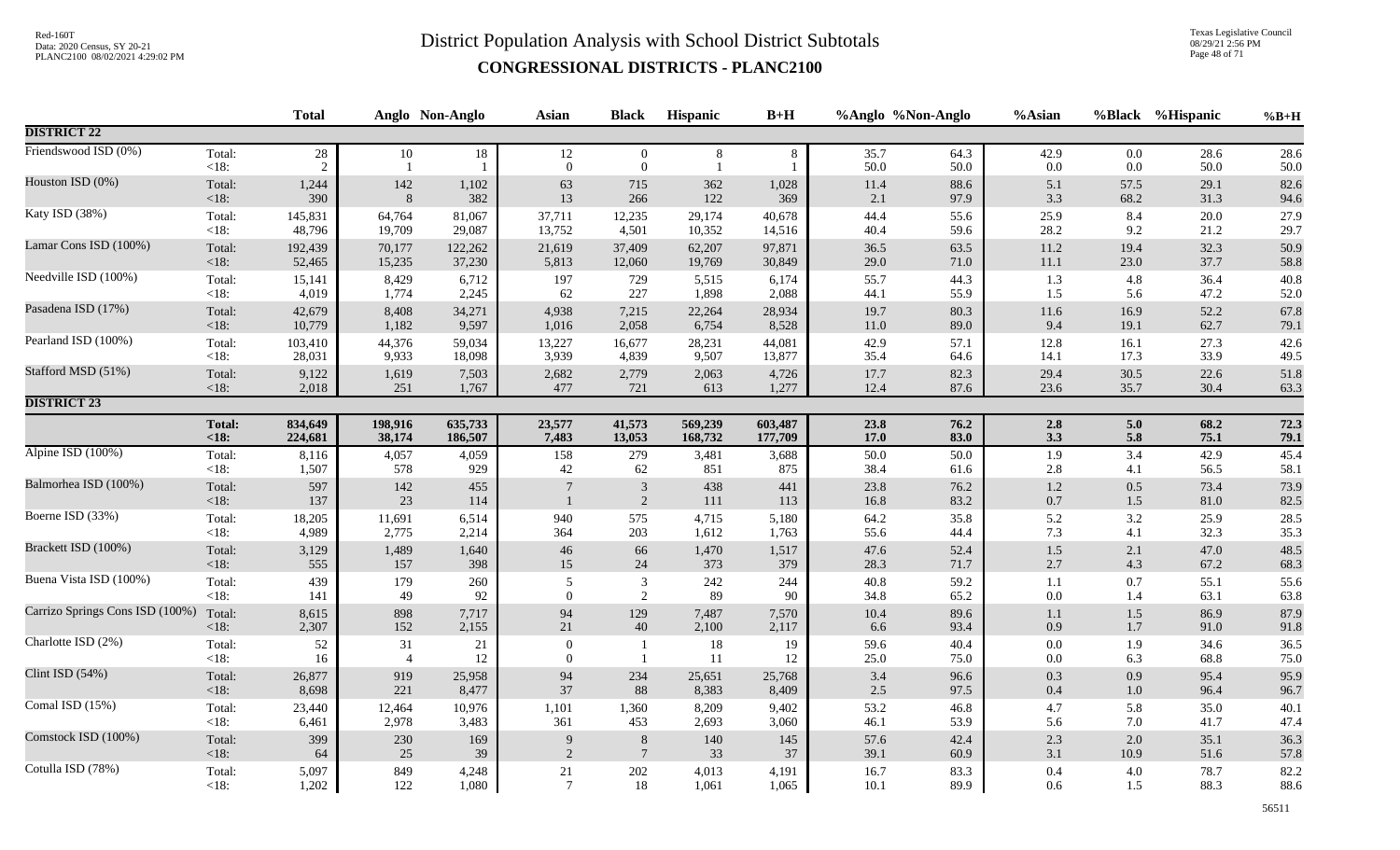Texas Legislative Council 08/29/21 2:56 PM Page 49 of 71

|                                            |                   | <b>Total</b> |               | Anglo Non-Anglo | Asian          | <b>Black</b>                     | Hispanic     | $B+H$        |              | %Anglo %Non-Anglo | %Asian             |                    | %Black %Hispanic | $%B+H$       |
|--------------------------------------------|-------------------|--------------|---------------|-----------------|----------------|----------------------------------|--------------|--------------|--------------|-------------------|--------------------|--------------------|------------------|--------------|
| <b>DISTRICT 23</b>                         |                   |              |               |                 |                |                                  |              |              |              |                   |                    |                    |                  |              |
| Crane ISD (100%)                           | Total:            | 4,675        | 1,342         | 3,333           | 39             | 102                              | 3,158        | 3,237        | 28.7         | 71.3              | $0.8\,$            | 2.2                | 67.6             | 69.2         |
|                                            | $<18$ :           | 1,324        | 212           | 1,112           | 13             | 31                               | 1,071        | 1,090        | 16.0         | 84.0              | 1.0                | 2.3                | 80.9             | 82.3         |
| Crockett County Cons CSD (100%) Total:     | <18:              | 3,098<br>704 | 1,080<br>178  | 2,018<br>526    | 23<br>6        | $36\,$<br>$\overline{7}$         | 1,920<br>504 | 1,945<br>508 | 34.9<br>25.3 | 65.1<br>74.7      | $0.7\,$<br>0.9     | $1.2\,$<br>$1.0\,$ | 62.0<br>71.6     | 62.8<br>72.2 |
| Crystal City ISD (100%)                    | Total:            | 7,352        | 299           | 7,053           | 31             | 110                              | 6,928        | 6,992        | 4.1          | 95.9              | 0.4                | 1.5                | 94.2             | 95.1         |
|                                            | < 18:             | 2,143        | 70            | 2,073           | $\overline{4}$ | 53                               | 2,028        | 2,054        | 3.3          | 96.7              | $0.2\,$            | 2.5                | 94.6             | 95.8         |
| Culberson County-Allamore ISD<br>$(100\%)$ | Total:            | 2,204        | 455           | 1,749           | 50             | 48                               | 1,651        | 1,679        | 20.6         | 79.4              | 2.3                | 2.2                | 74.9             | 76.2         |
|                                            | $<18$ :           | 471          | 51            | 420             | 19             | 10                               | 395          | 401          | 10.8         | 89.2              | $4.0\,$            | 2.1                | 83.9             | 85.1         |
| D'Hanis ISD (100%)                         | Total:            | 1,562        | 980           | 582             | $\overline{7}$ | $18\,$                           | 531          | 538          | 62.7         | 37.3              | $0.4\,$            | $1.2\,$            | 34.0             | 34.4         |
|                                            | $<18$ :           | 287          | 144           | 143             | $\overline{0}$ | $12\,$                           | 133          | 137          | 50.2         | 49.8              | $0.0\,$            | 4.2                | 46.3             | 47.7         |
| Dell City ISD (100%)                       | Total:<br>$<18$ : | 440<br>63    | 180<br>$22\,$ | 260<br>41       | $\overline{0}$ | $\mathfrak{S}$<br>$\overline{2}$ | 240<br>39    | 243<br>39    | 40.9<br>34.9 | 59.1<br>65.1      | $0.2\,$<br>$0.0\,$ | 1.1<br>3.2         | 54.5<br>61.9     | 55.2<br>61.9 |
| Devine ISD (100%)                          | Total:            | 9,793        | 4,398         | 5,395           | 51             | 126                              | 5,058        | 5,141        | 44.9         | 55.1              | $0.5\,$            | 1.3                | 51.6             | 52.5         |
|                                            | $<18$ :           | 2,383        | 848           | 1,535           | $18\,$         | 41                               | 1,466        | 1,487        | 35.6         | 64.4              | $0.8\,$            | 1.7                | 61.5             | 62.4         |
| Dilley ISD (100%)                          | Total:            | 5,866        | 868           | 4,998           | $40\,$         | 523                              | 4,376        | 4,890        | 14.8         | 85.2              | $0.7\,$            | 8.9                | 74.6             | 83.4         |
|                                            | <18:              | 1,592        | 143           | 1,449           | 19             | 48                               | 1,350        | 1,395        | 9.0          | 91.0              | 1.2                | 3.0                | 84.8             | 87.6         |
| Eagle Pass ISD (100%)                      | Total:            | 57,887       | 1,574         | 56,313          | 295            | 307                              | 54,936       | 55,107       | 2.7          | 97.3              | $0.5\,$            | 0.5                | 94.9             | 95.2         |
|                                            | $<18$ :           | 16,958       | 339           | 16,619          | 78             | 102                              | 16,148       | 16,187       | 2.0          | 98.0              | 0.5                | 0.6                | 95.2             | 95.5         |
| East Central ISD (35%)                     | Total:            | 21,630       | 3,941         | 17,689          | 329            | 3,090                            | 14,389       | 17,113       | 18.2         | 81.8              | $1.5\,$            | 14.3               | 66.5             | 79.1         |
|                                            | $<18$ :           | 6,400        | 748           | 5,652           | 93             | 885                              | 4,841        | 5,517        | 11.7         | 88.3              | 1.5                | 13.8               | 75.6             | 86.2         |
| Fabens ISD (100%)                          | Total:            | 8,013        | 209           | 7,804           | $18\,$         | 39                               | 7,760        | 7,777        | $2.6\,$      | 97.4              | $0.2\,$            | 0.5                | 96.8             | 97.1         |
|                                            | $<18$ :           | 2,219        | 44            | 2,175           | 3              | 9                                | 2,159        | 2,161        | 2.0          | 98.0              | 0.1                | 0.4                | 97.3             | 97.4         |
| Fort Davis ISD (100%)                      | Total:            | 1,723        | 1,138         | 585             | 26             | 17                               | 520          | 528          | 66.0         | 34.0              | 1.5                | 1.0                | 30.2             | 30.6         |
|                                            | $<18$ :           | 250          | 106           | 144             | $10\,$         | 8                                | 131          | 135          | 42.4         | 57.6              | $4.0\,$            | 3.2                | 52.4             | 54.0         |
| Fort Hancock ISD (100%)                    | Total:            | 1,399        | 169           | 1,230           | $\overline{2}$ | 13                               | 1,205        | 1,208        | $12.1\,$     | 87.9              | $0.1\,$            | 0.9                | 86.1             | 86.3         |
|                                            | $<18$ :           | 383          | 26            | 357             | 2              | 8                                | 350          | 350          | 6.8          | 93.2              | 0.5                | 2.1                | 91.4             | 91.4         |
| Fort Stockton ISD (100%)                   | Total:            | 13,339       | 2,741         | 10,598          | 157            | 596                              | 9,804        | 10,315       | 20.5         | 79.5              | 1.2                | 4.5                | 73.5             | 77.3         |
|                                            | $<18$ :           | 3,080        | 346           | 2,734           | 36             | 87                               | 2,643        | 2,671        | 11.2         | $88.8\,$          | $1.2\,$            | 2.8                | 85.8             | 86.7         |
| Grandfalls-Royalty ISD (100%)              | Total:            | 484          | 200           | 284             | 5              | 19                               | 260          | 275          | 41.3         | 58.7              | $1.0\,$            | 3.9                | 53.7             | 56.8         |
|                                            | $<18$ :           | 131          | 36            | 95              | 2              | 6                                | 85           | 89           | 27.5         | 72.5              | 1.5                | 4.6                | 64.9             | 67.9         |
| Harlandale ISD (23%)                       | Total:            | 13,829       | 990           | 12,839          | 65             | $205\,$                          | 12,606       | 12,714       | $7.2\,$      | 92.8              | $0.5\,$            | 1.5                | 91.2             | 91.9         |
|                                            | <18:              | 3,594        | 159           | 3,435           | 14             | 67                               | 3,365        | 3,390        | 4.4          | 95.6              | 0.4                | 1.9                | 93.6             | 94.3         |
| Hondo ISD (100%)                           | Total:            | 12,453       | 5,224         | 7,229           | 93             | 727                              | 6,299        | 6,969        | 41.9         | 58.1              | $0.7\,$            | 5.8                | 50.6             | 56.0         |
|                                            | $<18$ :           | 2,517        | 831           | 1,686           | 29             | 58                               | 1,582        | 1,614        | 33.0         | 67.0              | $1.2\,$            | 2.3                | 62.9             | 64.1         |
| Iraan-Sheffield ISD (100%)                 | Total:            | 1,415        | 553           | 862             | $21\,$         | 31                               | 799          | 817          | 39.1         | 60.9              | 1.5                | $2.2\,$            | 56.5             | 57.7         |
|                                            | <18:              | 392          | 102           | 290             | 8              | 10                               | 274          | 277          | 26.0         | 74.0              | $2.0\,$            | 2.6                | 69.9             | 70.7         |
| Kermit ISD (100%)                          | Total:            | 6,820        | 2,122         | 4,698           | 108            | $202\,$                          | 4,367        | 4,511        | 31.1         | 68.9              | $1.6\,$            | 3.0                | 64.0             | 66.1         |
|                                            | $<18$ :           | 1,907        | 397           | 1,510           | 32             | 71                               | 1,416        | 1,451        | 20.8         | 79.2              | 1.7                | 3.7                | 74.3             | 76.1         |
| Knippa ISD (100%)                          | Total:            | 857          | 361           | 496             | 14             | 12                               | 448          | 458          | 42.1         | 57.9              | 1.6                | 1.4                | 52.3             | 53.4         |
|                                            | <18:              | 225          | 74            | 151             | $\overline{4}$ | 3                                | 145          | 147          | 32.9         | 67.1              | 1.8                | 1.3                | 64.4             | 65.3         |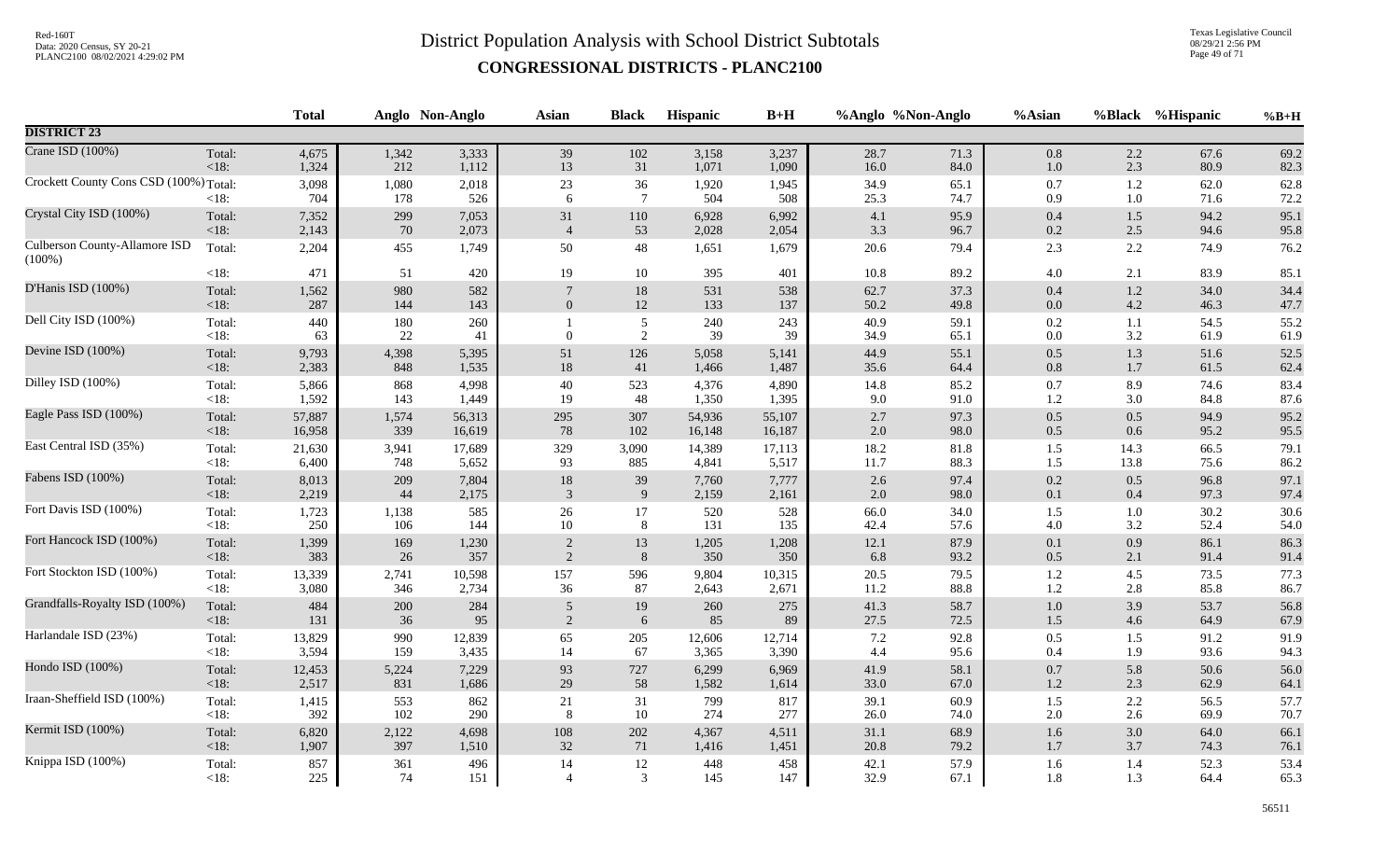Texas Legislative Council 08/29/21 2:56 PM Page 50 of 71

|                                         |                   | <b>Total</b> |           | Anglo Non-Anglo | Asian          | <b>Black</b>     | <b>Hispanic</b> | $B+H$        |             | %Anglo %Non-Anglo | %Asian     |                | %Black %Hispanic | $%B+H$       |
|-----------------------------------------|-------------------|--------------|-----------|-----------------|----------------|------------------|-----------------|--------------|-------------|-------------------|------------|----------------|------------------|--------------|
| <b>DISTRICT 23</b>                      |                   |              |           |                 |                |                  |                 |              |             |                   |            |                |                  |              |
| La Pryor ISD (100%)                     | Total:<br>$<18$ : | 1,490<br>412 | 182<br>33 | 1,308<br>379    | 5 <sup>5</sup> | 18<br>9          | 1,290<br>372    | 1,301<br>376 | 12.2<br>8.0 | 87.8<br>92.0      | 0.3<br>0.2 | $1.2\,$<br>2.2 | 86.6<br>90.3     | 87.3<br>91.3 |
| Lackland ISD (8%)                       | Total:            | 881          | 460       | 421             | 69             | 162              | 193             | 323          | 52.2        | 47.8              | $7.8\,$    | 18.4           | 21.9             | 36.7         |
|                                         | $<18$ :           | 244          | 117       | 127             | 15             | 53               | 74              | 112          | 48.0        | 52.0              | 6.1        | 21.7           | 30.3             | 45.9         |
| Leakey ISD (5%)                         | Total:            | 106          | 66        | 40              | $\Omega$       | $\theta$         | 38              | 38           | 62.3        | 37.7              | 0.0        | 0.0            | 35.8             | 35.8         |
|                                         | $<18$ :           | 24           | 12        | 12              | $\Omega$       | $\mathbf{0}$     | $12\,$          | 12           | 50.0        | 50.0              | $0.0\,$    | 0.0            | 50.0             | 50.0         |
| Lytle ISD (29%)                         | Total:            | 2,247        | 554       | 1,693           | 11             | 55               | 1,619           | 1,647        | 24.7        | 75.3              | 0.5        | 2.4            | 72.1             | 73.3         |
|                                         | $<18$ :           | 632          | 105       | 527             | 3              | 20               | 512             | 516          | 16.6        | 83.4              | 0.5        | 3.2            | 81.0             | 81.6         |
| Marathon ISD (100%)                     | Total:            | 493          | 274       | 219             | 3              | $\mathbf{1}$     | 205             | 205          | 55.6        | 44.4              | $0.6\,$    | 0.2            | 41.6             | 41.6         |
|                                         | $<18$ :           | 75           | 26        | 49              | $\mathbf{0}$   | $\mathbf{1}$     | 45              | 45           | 34.7        | 65.3              | $0.0\,$    | 1.3            | 60.0             | 60.0         |
| Marfa ISD (100%)                        | Total:            | 2,321        | 852       | 1,469           | $26\,$         | 35               | 1,390           | 1,420        | 36.7        | 63.3              | 1.1        | 1.5            | 59.9             | 61.2         |
|                                         | $<18$ :           | 390          | 88        | 302             | 9              | 21               | 279             | 297          | 22.6        | 77.4              | 2.3        | 5.4            | 71.5             | 76.2         |
| McCamey ISD (100%)                      | Total:            | 2,245        | 702       | 1,543           | 14             | 84               | 1,425           | 1,488        | 31.3        | 68.7              | 0.6        | 3.7            | 63.5             | 66.3         |
|                                         | $<18$ :           | 604          | 108       | 496             | 6              | 26               | 470             | 483          | 17.9        | 82.1              | 1.0        | 4.3            | 77.8             | 80.0         |
| Medina Valley ISD (100%)                | Total:            | 35,033       | 13,870    | 21,163          | 1,024          | 2,647            | 17,338          | 19,579       | 39.6        | 60.4              | 2.9        | 7.6            | 49.5             | 55.9         |
|                                         | <18:              | 9,257        | 2,571     | 6,686           | 364            | 918              | 5,590           | 6,272        | 27.8        | 72.2              | 3.9        | 9.9            | 60.4             | 67.8         |
| Monahans-Wickett-Pyote ISD<br>$(100\%)$ | Total:            | 10,836       | 4,261     | 6,575           | 105            | 640              | 5,798           | 6,303        | 39.3        | 60.7              | $1.0\,$    | 5.9            | 53.5             | 58.2         |
|                                         | $<18$ :           | 2,953        | 914       | 2,039           | 39             | 234              | 1,802           | 1,955        | 31.0        | 69.0              | $1.3\,$    | 7.9            | 61.0             | 66.2         |
| Natalia ISD (100%)                      | Total:            | 6,102        | 2,061     | 4,041           | 51             | 98               | 3,805           | 3,875        | 33.8        | 66.2              | $0.8\,$    | 1.6            | 62.4             | 63.5         |
|                                         | $<18$ :           | 1,486        | 352       | 1,134           | 18             | 30               | 1,070           | 1,085        | 23.7        | 76.3              | 1.2        | 2.0            | 72.0             | 73.0         |
| North East ISD (11%)                    | Total:            | 49,671       | 24,369    | 25,302          | 5,267          | 2,942            | 16,994          | 19,465       | 49.1        | 50.9              | 10.6       | 5.9            | 34.2             | 39.2         |
|                                         | < 18:             | 12,976       | 5,226     | 7,750           | 1,768          | 943              | 5,301           | 5,987        | 40.3        | 59.7              | 13.6       | 7.3            | 40.9             | 46.1         |
| Northside ISD (Bexar) (25%)             | Total:            | 164,509      | 50,862    | 113,647         | 10,010         | 16,697           | 87,961          | 102,062      | 30.9        | 69.1              | 6.1        | 10.1           | 53.5             | 62.0         |
|                                         | $<18$ :           | 45,738       | 10,465    | 35,273          | 3,124          | 5,625            | 28,027          | 32,162       | 22.9        | 77.1              | 6.8        | 12.3           | 61.3             | 70.3         |
| Nueces Canyon Cons ISD (36%)            | Total:            | 457          | 358       | 99              | $\mathbf Q$    | $\overline{5}$   | 83              | 85           | 78.3        | 21.7              | $2.0\,$    | 1.1            | 18.2             | 18.6         |
|                                         | $<18$ :           | 61           | 34        | 27              | $\overline{4}$ | $\boldsymbol{0}$ | 21              | 21           | 55.7        | 44.3              | 6.6        | 0.0            | 34.4             | 34.4         |
| Pearsall ISD (100%)                     | Total:            | 11,870       | 1,829     | 10,041          | 181            | 236              | 9,521           | 9,725        | 15.4        | 84.6              | 1.5        | 2.0            | 80.2             | 81.9         |
|                                         | $<18$ :           | 2,821        | 313       | 2,508           | 16             | 24               | 2,439           | 2,453        | 11.1        | 88.9              | $0.6\,$    | 0.9            | 86.5             | 87.0         |
| Pecos-Barstow-Toyah ISD (100%)          | Total:            | 14,475       | 1,600     | 12,875          | 201            | 336              | 12,339          | 12,576       | $11.1\,$    | 88.9              | 1.4        | 2.3            | 85.2             | 86.9         |
|                                         | < 18:             | 3,066        | 237       | 2,829           | 46             | 73               | 2,729           | 2,766        | 7.7         | 92.3              | $1.5$      | 2.4            | 89.0             | 90.2         |
| Presidio ISD (100%)                     | Total:            | 3,810        | 109       | 3,701           | 76             | 12               | 3,601           | 3,612        | 2.9         | 97.1              | 2.0        | 0.3            | 94.5             | 94.8         |
|                                         | $<18$ :           | 1,069        | 17        | 1,052           | 23             | $\overline{4}$   | 1,024           | 1,027        | 1.6         | 98.4              | 2.2        | 0.4            | 95.8             | 96.1         |
| Rankin ISD (100%)                       | Total:            | 1,063        | 616       | 447             | 18             | 36               | 372             | 398          | 57.9        | 42.1              | $1.7\,$    | 3.4            | 35.0             | 37.4         |
|                                         | $<18$ :           | 266          | 148       | 118             | $\overline{4}$ | $\overline{4}$   | 105             | 106          | 55.6        | 44.4              | $1.5\,$    | $1.5$          | 39.5             | 39.8         |
| Reagan County ISD (100%)                | Total:            | 3,385        | 968       | 2,417           | 44             | 78               | 2,283           | 2,339        | 28.6        | 71.4              | 1.3        | 2.3            | 67.4             | 69.1         |
|                                         | <18:              | 983          | 182       | 801             | 9              | 28               | 769             | 782          | 18.5        | 81.5              | 0.9        | 2.8            | 78.2             | 79.6         |
| Rocksprings ISD (100%)                  | Total:            | 1,196        | 457       | 739             | 19             | 13               | 695             | 700          | 38.2        | 61.8              | $1.6\,$    | 1.1            | 58.1             | 58.5         |
|                                         | $<18$ :           | 253          | 59        | 194             | 10             | $\overline{3}$   | 185             | 185          | 23.3        | 76.7              | $4.0\,$    | 1.2            | 73.1             | 73.1         |
| Sabinal ISD (100%)                      | Total:            | 2,081        | 876       | 1,205           | 5              | 9                | 1,162           | 1,168        | 42.1        | 57.9              | $0.2\,$    | 0.4            | 55.8             | 56.1         |
|                                         | $<18$ :           | 430          | 114       | 316             | 3              | 6                | 306             | 309          | 26.5        | 73.5              | 0.7        | 1.4            | 71.2             | 71.9         |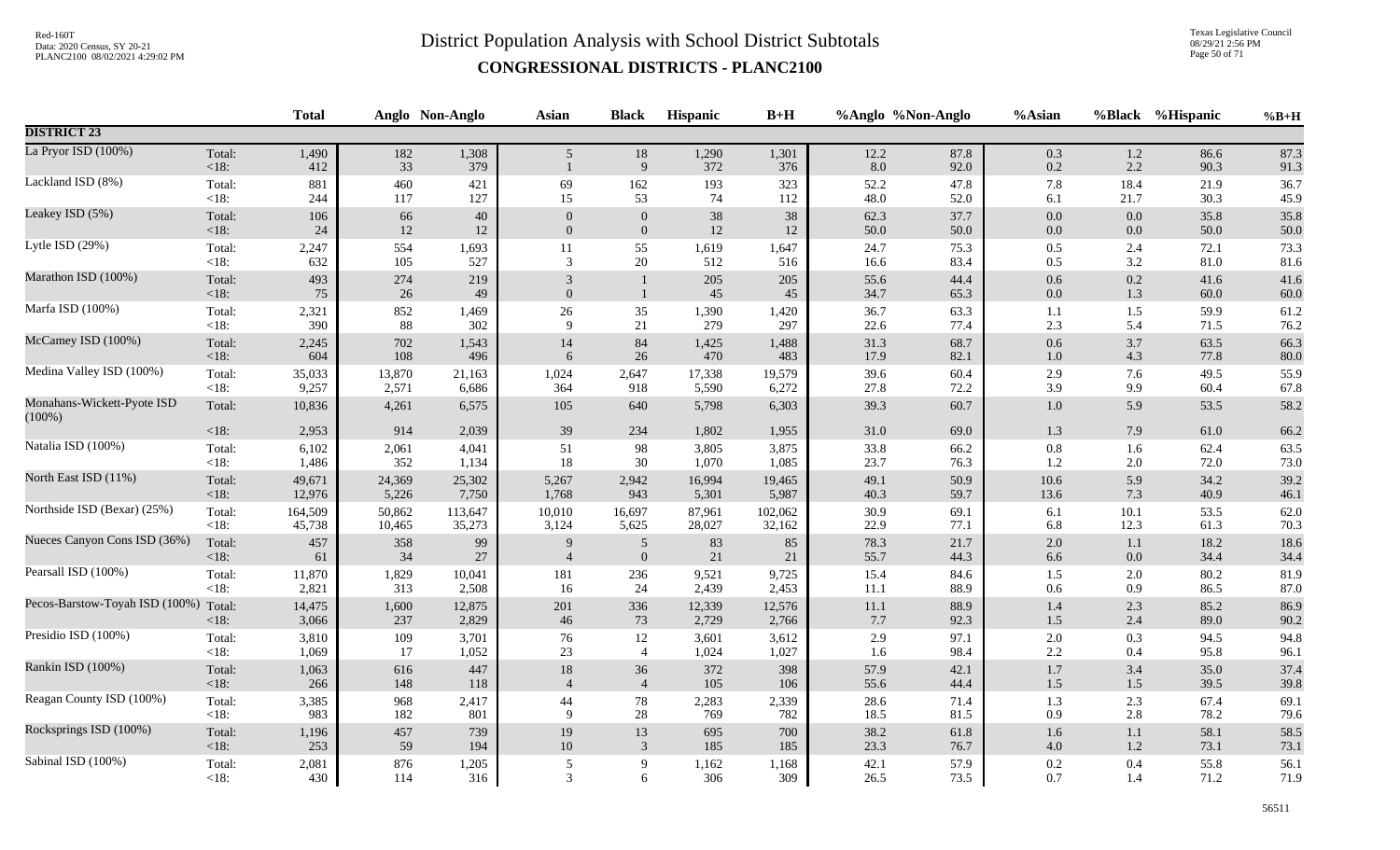Texas Legislative Council 08/29/21 2:56 PM Page 51 of 71

|                                          |                   | <b>Total</b> |          | Anglo Non-Anglo | Asian          | <b>Black</b>         | Hispanic             | $B+H$                |              | %Anglo %Non-Anglo | %Asian             |                | %Black %Hispanic | $%B+H$       |
|------------------------------------------|-------------------|--------------|----------|-----------------|----------------|----------------------|----------------------|----------------------|--------------|-------------------|--------------------|----------------|------------------|--------------|
| <b>DISTRICT 23</b>                       |                   |              |          |                 |                |                      |                      |                      |              |                   |                    |                |                  |              |
| San Antonio ISD (3%)                     | Total:            | 8,367        | 987      | 7,380           | 75             | 2,329                | 5,099                | 7,268                | $11.8\,$     | 88.2              | 0.9                | 27.8           | 60.9             | 86.9         |
|                                          | $<18$ :           | 2,092        | 101      | 1,991           | 20             | 515                  | 1,526                | 1,964                | 4.8          | 95.2              | 1.0                | 24.6           | 72.9             | 93.9         |
| San Elizario ISD (100%)                  | Total:            | 14,495       | 241      | 14,254          | 45             | 99                   | 14,151               | 14,193               | 1.7          | 98.3              | 0.3                | 0.7            | 97.6             | 97.9         |
|                                          | $<18$ :           | 4,286        | 84       | 4,202           | 16             | 31                   | 4,169                | 4,181                | 2.0          | 98.0              | 0.4                | 0.7            | 97.3             | 97.6         |
| San Felipe-Del Rio Cons ISD<br>$(100\%)$ | Total:            | 47,185       | 7,604    | 39,581          | 565            | 954                  | 38,067               | 38,716               | 16.1         | 83.9              | 1.2                | 2.0            | 80.7             | 82.1         |
|                                          | $<18$ :           | 12,551       | 1,117    | 11,434          | 149            | 317                  | 11,076               | 11,226               | 8.9          | 91.1              | $1.2\,$            | 2.5            | 88.2             | 89.4         |
| San Vicente ISD (100%)                   | Total:<br>$<18$ : | 173<br>14    | 136<br>9 | $37\,$<br>5     | $\mathbf{0}$   | $\overline{c}$<br>-1 | 33<br>$\overline{4}$ | 34<br>$\overline{4}$ | 78.6<br>64.3 | 21.4<br>35.7      | $0.6\,$<br>$0.0\,$ | $1.2\,$<br>7.1 | 19.1<br>28.6     | 19.7<br>28.6 |
| Schleicher ISD (100%)                    | Total:            | 2,451        | 1,102    | 1,349           | $28\,$         | 44                   | 1,275                | 1,296                | 45.0         | 55.0              | $1.1\,$            | $1.8\,$        | 52.0             | 52.9         |
|                                          | <18:              | 584          | 170      | 414             | $12\,$         | 11                   | 402                  | 404                  | 29.1         | 70.9              | 2.1                | 1.9            | 68.8             | 69.2         |
| Sierra Blanca ISD (100%)                 | Total:            | 1,347        | 735      | 612             | 19             | 11                   | 585                  | 592                  | 54.6         | 45.4              | 1.4                | 0.8            | 43.4             | 43.9         |
|                                          | $<18$ :           | 85           | 13       | $72\,$          | $\overline{0}$ | $\overline{4}$       | 69                   | 71                   | 15.3         | 84.7              | $0.0\,$            | 4.7            | 81.2             | 83.5         |
| Socorro ISD (17%)                        | Total:            | 40,270       | 1,017    | 39,253          | 175            | 421                  | 38,651               | 38,869               | 2.5          | 97.5              | $0.4\,$            | $1.0\,$        | 96.0             | 96.5         |
|                                          | $<18$ :           | 10,824       | 217      | 10,607          | 65             | 174                  | 10,439               | 10,483               | 2.0          | 98.0              | 0.6                | 1.6            | 96.4             | 96.8         |
| Somerset ISD (61%)                       | Total:            | 10,464       | 1,895    | 8,569           | 95             | 150                  | 8,295                | 8,378                | 18.1         | 81.9              | 0.9                | 1.4            | 79.3             | 80.1         |
|                                          | $<18$ :           | 2,893        | 299      | 2,594           | 38             | 59                   | 2,529                | 2,550                | 10.3         | 89.7              | 1.3                | 2.0            | 87.4             | 88.1         |
| Sonora ISD (100%)                        | Total:            | 3,372        | 1,200    | 2,172           | 24             | 32                   | 2,093                | 2,111                | 35.6         | 64.4              | $0.7\,$            | 0.9            | 62.1             | 62.6         |
|                                          | <18:              | 817          | 185      | 632             | 11             | 17                   | 598                  | 608                  | 22.6         | 77.4              | $1.3$              | 2.1            | 73.2             | 74.4         |
| South San Antonio ISD (36%)              | Total:            | 16,560       | 824      | 15,736          | 114            | 394                  | 15,277               | 15,537               | 5.0          | 95.0              | $0.7\,$            | 2.4            | 92.3             | 93.8         |
|                                          | <18:              | 4,858        | 146      | 4,712           | 27             | 175                  | 4,569                | 4,664                | 3.0          | 97.0              | $0.6\,$            | 3.6            | 94.1             | 96.0         |
| Southside ISD (71%)                      | Total:            | 22,070       | 2,762    | 19,308          | 269            | 655                  | 18,365               | 18,878               | 12.5         | 87.5              | $1.2\,$            | 3.0            | 83.2             | 85.5         |
|                                          | <18:              | 6,526        | 501      | 6,025           | 75             | 241                  | 5,798                | 5,950                | 7.7          | 92.3              | $1.1\,$            | 3.7            | 88.8             | 91.2         |
| Southwest ISD (60%)                      | Total:            | 40,221       | 6,066    | 34,155          | 870            | 2,835                | 30,746               | 33,073               | 15.1         | 84.9              | $2.2\,$            | 7.0            | 76.4             | 82.2         |
|                                          | <18:              | 11,364       | 1,038    | 10,326          | 268            | 904                  | 9,470                | 10,069               | 9.1          | 90.9              | 2.4                | 8.0            | 83.3             | 88.6         |
| Terlingua CSD (100%)                     | Total:            | 764          | 481      | 283             | 2              | $\overline{5}$       | 244                  | 249                  | 63.0         | 37.0              | $0.3\,$            | 0.7            | 31.9             | 32.6         |
|                                          | <18:              | 104          | 17       | 87              | $\overline{0}$ | $\mathbf{0}$         | 81                   | 81                   | 16.3         | 83.7              | 0.0                | 0.0            | 77.9             | 77.9         |
| Terrell County ISD (100%)                | Total:            | 760          | 352      | 408             | 13             | $22\,$               | 370                  | 384                  | 46.3         | 53.7              | 1.7                | 2.9            | 48.7             | 50.5         |
|                                          | <18:              | 144          | 41       | 103             | $\mathbf{Q}$   | 12                   | 92                   | 97                   | 28.5         | 71.5              | 6.3                | 8.3            | 63.9             | 67.4         |
| Tornillo ISD (100%)                      | Total:            | 3,638        | 69       | 3,569           | $12\,$         | 13                   | 3,554                | 3,559                | 1.9          | 98.1              | $0.3\,$            | 0.4            | 97.7             | 97.8         |
|                                          | < 18:             | 1,116        | 17       | 1,099           | 6              | 9                    | 1,089                | 1,093                | 1.5          | 98.5              | 0.5                | 0.8            | 97.6             | 97.9         |
| Utopia ISD (46%)                         | Total:            | 560          | 465      | 95              | 2              | 3                    | 78                   | 80                   | 83.0         | 17.0              | 0.4                | 0.5            | 13.9             | 14.3         |
|                                          | < 18:             | 89           | 63       | 26              | 2              | 2                    | 22                   | 23                   | 70.8         | 29.2              | 2.2                | 2.2            | 24.7             | 25.8         |
| Uvalde Cons ISD (100%)                   | Total:            | 21,566       | 4,779    | 16,787          | 189            | 248                  | 16,259               | 16,389               | 22.2         | 77.8              | 0.9                | 1.1            | 75.4             | 76.0         |
|                                          | <18:              | 5,482        | 802      | 4,680           | 48             | 91                   | 4,566                | 4,592                | 14.6         | 85.4              | 0.9                | 1.7            | 83.3             | 83.8         |
| Valentine ISD (100%)                     | Total:            | 273          | 144      | 129             | 13             | 11                   | 93                   | 99                   | 52.7         | 47.3              | $4.8\,$            | 4.0            | 34.1             | 36.3         |
|                                          | < 18:             | 35           | 12       | 23              | $\sqrt{2}$     | 2                    | 19                   | $20\,$               | 34.3         | 65.7              | 5.7                | 5.7            | 54.3             | 57.1         |
| Wink-Loving ISD (100%)                   | Total:            | 1,035        | 636      | 399             | 9              | 11                   | 366                  | 375                  | 61.4         | 38.6              | 0.9                | 1.1            | 35.4             | 36.2         |
|                                          | < 18:             | 306          | 174      | 132             | $\overline{2}$ | 2                    | 125                  | 125                  | 56.9         | 43.1              | $0.7\,$            | 0.7            | 40.8             | 40.8         |
| Ysleta ISD (8%)                          | Total:            | 15,002       | $322\,$  | 14,680          | 69             | 144                  | 14,407               | 14,476               | 2.1          | 97.9              | $0.5\,$            | 1.0            | 96.0             | 96.5         |
|                                          | $<18$ :           | 3,671        | 87       | 3,584           | 31             | 46                   | 3,515                | 3,533                | 2.4          | 97.6              | 0.8                | 1.3            | 95.8             | 96.2         |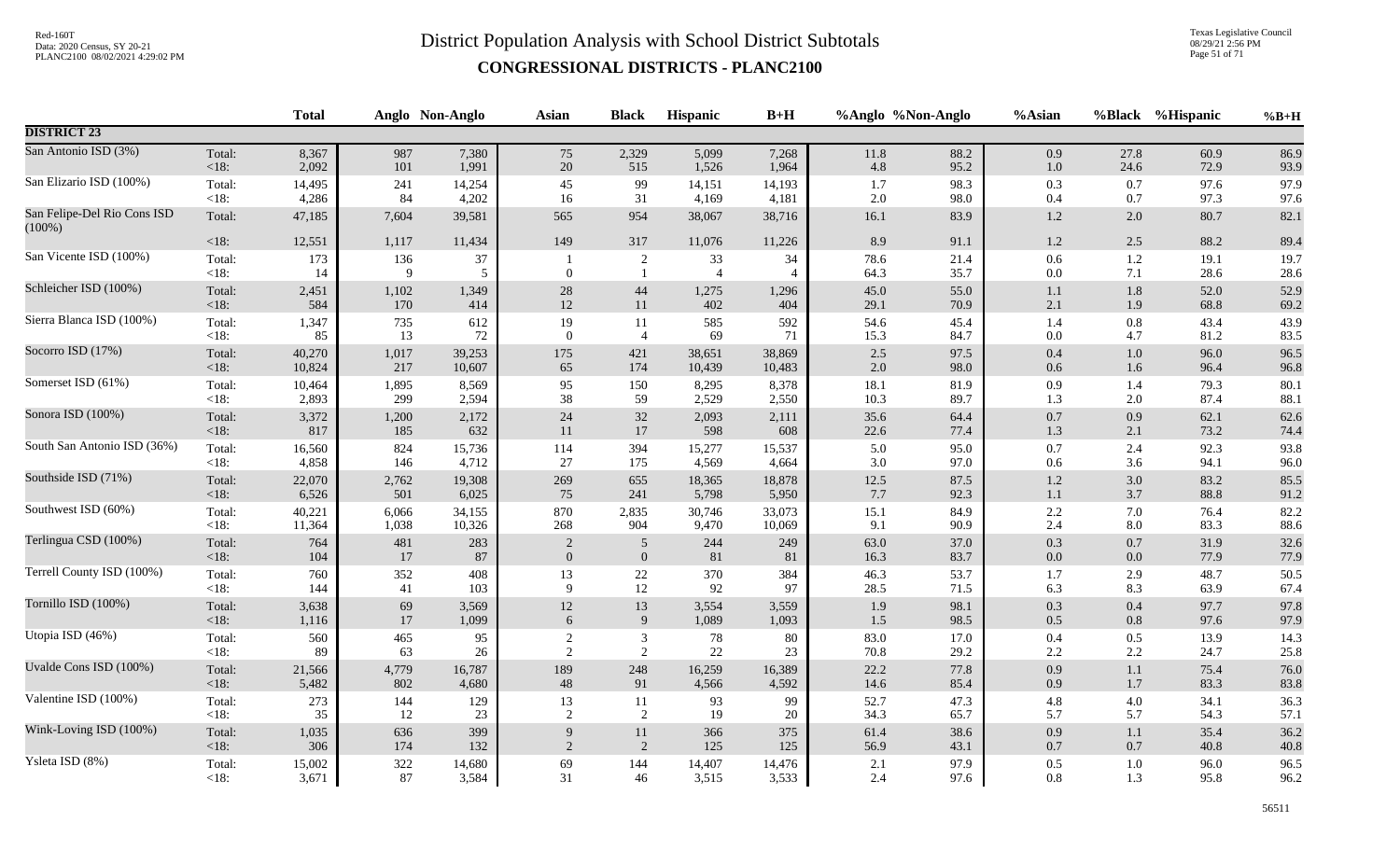Texas Legislative Council 08/29/21 2:56 PM Page 52 of 71

|                                            |                   | <b>Total</b> |                          | Anglo Non-Anglo          | <b>Asian</b>   | <b>Black</b>                   | Hispanic   | $B+H$                | %Anglo %Non-Anglo |              | %Asian         |                | %Black %Hispanic | $%B+H$            |
|--------------------------------------------|-------------------|--------------|--------------------------|--------------------------|----------------|--------------------------------|------------|----------------------|-------------------|--------------|----------------|----------------|------------------|-------------------|
| <b>DISTRICT 24</b>                         |                   |              |                          |                          |                |                                |            |                      |                   |              |                |                |                  |                   |
|                                            | <b>Total:</b>     | 822,706      | 350,034                  | 472,672                  | 145,109        | 116,784                        | 197,981    | 308,970              | 42.5              | 57.5         | 17.6           | 14.2           | 24.1             | 37.6              |
|                                            | $18$              | 180,768      | 53,730                   | 127,038                  | 37,852         | 30,856                         | 57,636     | 85,832               | 29.7              | 70.3         | 20.9           | 17.1           | 31.9             | 47.5              |
| Birdville ISD (6%)                         | Total:            | 8,249        | 5,355                    | 2,894                    | 466            | 723                            | 1,432      | 2,121                | 64.9              | 35.1         | 5.6            | 8.8            | 17.4             | $\overline{25.7}$ |
|                                            | <18:              | 1,713        | 890                      | 823                      | 143            | 204                            | 433        | 617                  | 52.0              | 48.0         | 8.3            | 11.9           | 25.3             | 36.0              |
| Carroll ISD (98%)                          | Total:            | 32,152       | 21,848                   | 10,304                   | 5,988          | 1,012                          | 2,554      | 3,498                | 68.0              | 32.0         | 18.6           | 3.1            | 7.9              | 10.9              |
|                                            | $<18$ :           | 9,362        | 5,541                    | 3,821                    | 2,326          | 337                            | 963        | 1,272                | 59.2              | 40.8         | 24.8           | 3.6            | 10.3             | 13.6              |
| Carrollton-Farmers Branch ISD<br>$(100\%)$ | Total:            | 190,598      | 57,019                   | 133,579                  | 41,976         | 29,718                         | 60,144     | 88,439               | 29.9              | 70.1         | 22.0           | 15.6           | 31.6             | 46.4              |
|                                            | $<18$ :           | 40,138       | 6,363                    | 33,775                   | 9,636          | 7,286                          | 17,116     | 23,736               | 15.9              | 84.1         | 24.0           | 18.2           | 42.6             | 59.1              |
| Coppell ISD (98%)                          | Total:            | 56,477       | 21,220                   | 35,257                   | 25,587         | 2,929                          | 5,991      | 8,725                | 37.6              | 62.4         | 45.3           | 5.2            | 10.6             | 15.4              |
|                                            | $<18$ :           | 16,661       | 4,428                    | 12,233                   | 9,088          | 909                            | 2,101      | 2,907                | 26.6              | 73.4         | 54.5           | 5.5            | 12.6             | 17.4              |
| Dallas ISD (10%)                           | Total:            | 107,202      | 46,760                   | 60,442                   | 7,595          | 17,013                         | 34,608     | 50,870               | 43.6              | 56.4         | $7.1\,$        | 15.9           | 32.3             | 47.5              |
|                                            | <18:              | 19,065       | 5,168                    | 13,897                   | 1,215          | 3,512                          | 9,237      | 12,448               | 27.1              | 72.9         | 6.4            | 18.4           | 48.5             | 65.3              |
| Fort Worth ISD (0%)                        | Total:            | 626          | 246                      | 380                      | 35             | 177                            | 160        | 336                  | 39.3              | 60.7         | 5.6            | 28.3           | 25.6             | 53.7              |
|                                            | $<18$ :           | 163          | 53                       | 110                      | 18             | 50                             | 46         | 95                   | 32.5              | 67.5         | $11.0\,$       | 30.7           | 28.2             | 58.3              |
| Grand Prairie ISD (0%)                     | Total:<br><18:    | 518<br>216   | $37\,$<br>$\overline{5}$ | 481<br>211               | $\overline{4}$ | $16\,$<br>$\overline{5}$       | 457<br>202 | 464<br>204           | 7.1<br>2.3        | 92.9<br>97.7 | $0.8\,$<br>0.5 | 3.1<br>2.3     | 88.2<br>93.5     | 89.6<br>94.4      |
| Grapevine-Colleyville ISD (100%)           | Total:            | 83,142       | 53,959                   | 29,183                   | 8,538          | 5,282                          | 13,439     | 18,389               | 64.9              | 35.1         | 10.3           | 6.4            | 16.2             | 22.1              |
|                                            | $<18$ :           | 17,664       | 9,462                    | 8,202                    | 2,427          | 1,451                          | 4,068      | 5,360                | 53.6              | 46.4         | 13.7           | 8.2            | 23.0             | 30.3              |
| Hurst-Euless-Bedford ISD (97%)             | Total:            | 156,561      | 75,602                   | 80,959                   | 16,269         | 28,639                         | 31,759     | 58,942               | 48.3              | 51.7         | $10.4\,$       | 18.3           | 20.3             | 37.6              |
|                                            | < 18:             | 35,055       | 11,784                   | 23,271                   | 3,967          | 8,969                          | 9,789      | 18,088               | 33.6              | 66.4         | 11.3           | 25.6           | 27.9             | 51.6              |
| Irving ISD (51%)                           | Total:            | 98,705       | 24,808                   | 73,897                   | 15,586         | 21,320                         | 36,446     | 56,763               | 25.1              | 74.9         | 15.8           | 21.6           | 36.9             | 57.5              |
|                                            | <18:              | 21,721       | 2,640                    | 19,081                   | 3,285          | 5,539                          | 10,478     | 15,568               | 12.2              | 87.8         | 15.1           | 25.5           | 48.2             | 71.7              |
| Keller ISD (5%)                            | Total:            | 8,620        | 6,442                    | 2,178                    | 939            | 331                            | 670        | 967                  | 74.7              | 25.3         | 10.9           | 3.8            | 7.8              | 11.2              |
|                                            | < 18:             | 2,007        | 1,281                    | 726                      | 281            | 123                            | 258        | 359                  | 63.8              | 36.2         | $14.0\,$       | 6.1            | 12.9             | 17.9              |
| Lewisville ISD (25%)                       | Total:            | 78,151       | 35,475                   | 42,676                   | 22,015         | 9,543                          | 10,120     | 19,176               | 45.4              | 54.6         | 28.2           | 12.2           | 12.9             | 24.5              |
|                                            | <18:              | 16,606       | 5,850                    | 10,756                   | 5,428          | 2,446                          | 2,878      | 5,086                | 35.2              | 64.8         | 32.7           | 14.7           | 17.3             | 30.6              |
| Northwest ISD (1%)                         | Total:            | 1,607        | 1,188                    | 419                      | 109            | $80\,$                         | 186        | 265                  | 73.9              | 26.1         | $6.8\,$        | 5.0            | 11.6             | 16.5              |
|                                            | <18:              | 378          | 250                      | 128                      | 36             | 25                             | 65         | 90                   | 66.1              | 33.9         | 9.5            | 6.6            | 17.2             | 23.8              |
| Richardson ISD (0%)                        | Total:<br>< 18:   | 98<br>19     | 75<br>15                 | $23\,$<br>$\overline{4}$ | 2              | $\mathbf{1}$<br>$\overline{0}$ | 15<br>2    | 15<br>$\overline{2}$ | 76.5<br>78.9      | 23.5<br>21.1 | $2.0\,$<br>5.3 | 1.0<br>$0.0\,$ | 15.3<br>10.5     | 15.3<br>$10.5\,$  |
| <b>DISTRICT 25</b>                         |                   |              |                          |                          |                |                                |            |                      |                   |              |                |                |                  |                   |
|                                            | <b>Total:</b>     | 846,452      | 540,910                  | 305,542                  | 45,484         | 72,511                         | 167,208    | 233,324              | 63.9              | 36.1         | $5.4$          | 8.6            | 19.8             | 27.6              |
|                                            | < 18:             | 201,192      | 108,305                  | 92,887                   | 12,993         | 22,464                         | 54,718     | 73,799               | 53.8              | 46.2         | $6.5\,$        | 11.2           | 27.2             | 36.7              |
| Abbott ISD (100%)                          | Total:            | 1,040        | 873                      | 167                      | 6              | $23\,$                         | 109        | 127                  | 83.9              | 16.1         | $0.6\,$        | 2.2            | $10.5\,$         | 12.2              |
|                                            | <18:              | 236          | 194                      | 42                       | $\overline{0}$ | 8                              | 36         | 39                   | 82.2              | 17.8         | $0.0\,$        | 3.4            | 15.3             | 16.5              |
| Alvarado ISD (100%)                        | Total:            | 21,101       | 12,847                   | 8,254                    | 326            | 820                            | 6,429      | 7,166                | 60.9              | 39.1         | 1.5            | 3.9            | 30.5             | 34.0              |
|                                            | <18:              | 5,241        | 2,555                    | 2,686                    | 62             | 279                            | 2,260      | 2,485                | 48.8              | 51.2         | 1.2            | 5.3            | 43.1             | 47.4              |
| Aquilla ISD (100%)                         | Total:<br>$<18$ : | 1,478<br>352 | 1,258<br>264             | 220<br>88                |                | $37\,$<br>22                   | 129<br>49  | 165<br>70            | 85.1<br>75.0      | 14.9<br>25.0 | 0.3<br>0.3     | 2.5<br>6.3     | 8.7<br>13.9      | 11.2<br>19.9      |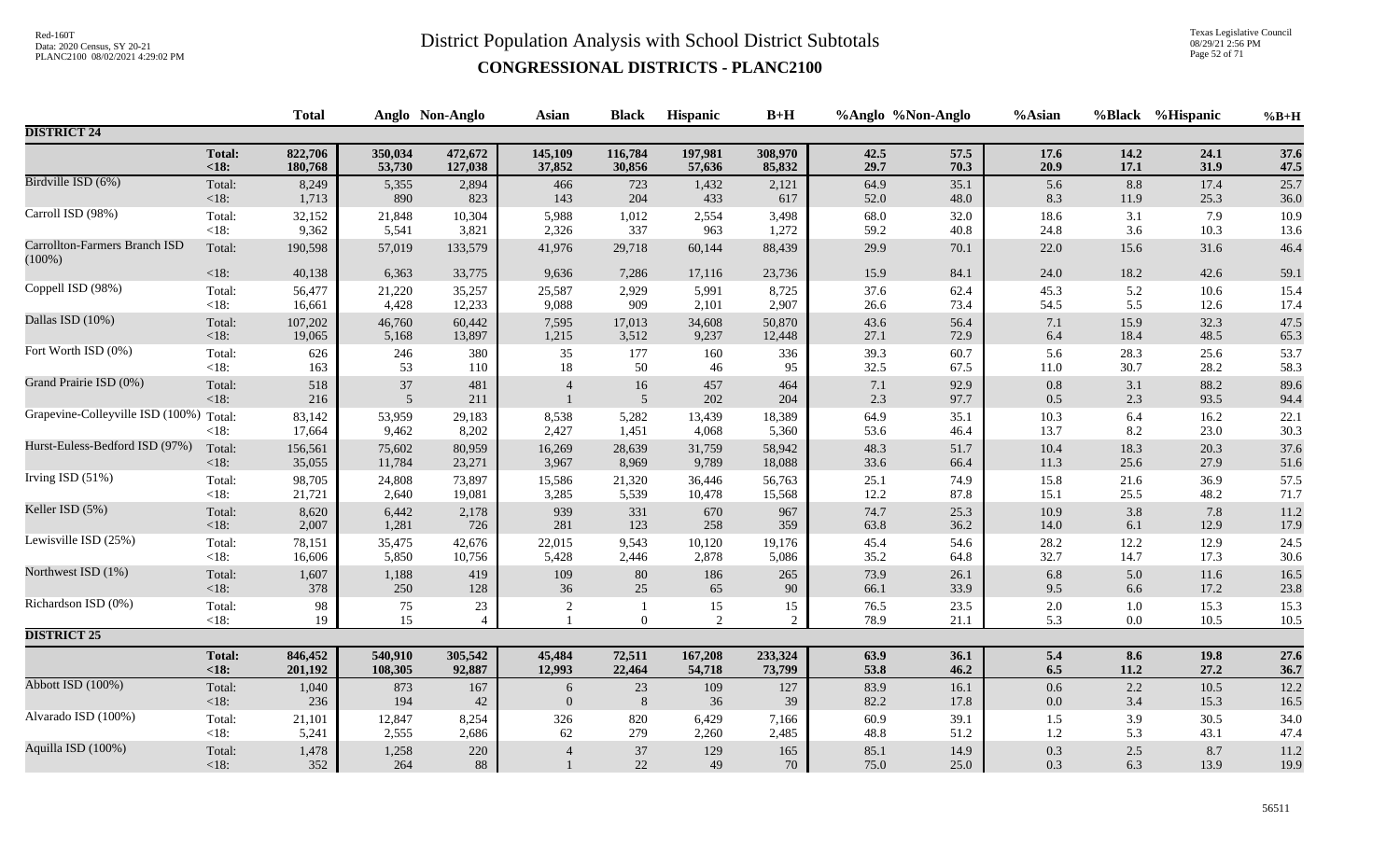Texas Legislative Council 08/29/21 2:56 PM Page 53 of 71

|                             |                   | <b>Total</b>                   |                                    | Anglo Non-Anglo                    | Asian                            | <b>Black</b>                         | Hispanic                     | $B+H$                            |                | %Anglo %Non-Anglo | %Asian             |                | %Black %Hispanic | $%B+H$       |
|-----------------------------|-------------------|--------------------------------|------------------------------------|------------------------------------|----------------------------------|--------------------------------------|------------------------------|----------------------------------|----------------|-------------------|--------------------|----------------|------------------|--------------|
| <b>DISTRICT 25</b>          |                   |                                |                                    |                                    |                                  |                                      |                              |                                  |                |                   |                    |                |                  |              |
| Austin ISD (22%)            | Total:            | 163,407                        | 95,595                             | 67,812                             | 17,189                           | 14,694                               | 33,710                       | 47,317                           | 58.5           | 41.5              | 10.5               | 9.0            | 20.6             | 29.0         |
|                             | <18:              | 31,281                         | 16,317                             | 14,964                             | 3,605                            | 2,910                                | 8,296                        | 10,745                           | 52.2           | 47.8              | 11.5               | 9.3            | 26.5             | 34.3         |
| Axtell ISD (0%)             | Total:<br>< 18:   | 7                              | 3<br>$\overline{1}$                | $\overline{4}$<br>$\boldsymbol{0}$ | $\overline{0}$<br>$\overline{0}$ | $\boldsymbol{0}$<br>$\boldsymbol{0}$ | $\mathbf{0}$<br>$\mathbf{0}$ | $\overline{0}$<br>$\overline{0}$ | 42.9<br>100.0  | 57.1<br>0.0       | $0.0\,$<br>$0.0\,$ | 0.0<br>$0.0\,$ | 0.0<br>0.0       | 0.0<br>0.0   |
| Blanco ISD (5%)             | Total:<br>< 18:   | 374<br>66                      | 272<br>37                          | 102<br>29                          | $10\,$                           | $\,8\,$<br>5                         | 59<br>$18\,$                 | 66<br>22                         | 72.7<br>56.1   | 27.3<br>43.9      | 2.7<br>1.5         | 2.1<br>7.6     | 15.8<br>27.3     | 17.6<br>33.3 |
| Blum ISD (100%)             | Total:            | 1,760                          | 1,441                              | 319                                | 6                                | $24\,$                               | 196                          | 217                              | 81.9           | 18.1              | 0.3                | 1.4            | 11.1             | 12.3         |
|                             | <18:              | 414                            | 315                                | 99                                 | $\overline{0}$                   | 13                                   | 70                           | 80                               | 76.1           | 23.9              | $0.0\,$            | 3.1            | 16.9             | 19.3         |
| Burleson ISD (81%)          | Total:            | 52,537                         | 38,827                             | 13,710                             | 1,136                            | 2,806                                | 8,167                        | 10,731                           | 73.9           | 26.1              | $2.2\,$            | 5.3            | 15.5             | 20.4         |
|                             | $<18$ :           | 13,608                         | 8,834                              | 4,774                              | 396                              | 1,112                                | 3,021                        | 3,975                            | 64.9           | 35.1              | 2.9                | 8.2            | 22.2             | 29.2         |
| Burnet Cons ISD (90%)       | Total:            | 23,305                         | 17,443                             | 5,862                              | 248                              | 503                                  | 4,318                        | 4,756                            | 74.8           | 25.2              | $1.1\,$            | 2.2            | 18.5             | 20.4         |
|                             | $<18$ :           | 4,747                          | 2,936                              | 1,811                              | 71                               | 158                                  | 1,449                        | 1,582                            | 61.8           | 38.2              | $1.5\,$            | 3.3            | 30.5             | 33.3         |
| Bynum ISD (100%)            | Total:<br>< 18:   | 834<br>197                     | 586<br>106                         | 248<br>91                          | $\overline{2}$                   | 25<br>$7\phantom{.0}$                | 178<br>75                    | 200<br>81                        | 70.3<br>53.8   | 29.7<br>46.2      | 0.2<br>0.5         | $3.0\,$<br>3.6 | 21.3<br>38.1     | 24.0<br>41.1 |
| China Spring ISD (3%)       | Total:<br>$<18$ : | 413<br>89                      | 348<br>71                          | 65<br>18                           | $\Omega$<br>$\Omega$             | $\boldsymbol{0}$                     | 31<br>$10\,$                 | 32<br>10                         | 84.3<br>79.8   | 15.7<br>20.2      | $0.0\,$<br>$0.0\,$ | 0.2<br>0.0     | 7.5<br>11.2      | 7.7<br>11.2  |
| Cleburne ISD (100%)         | Total:            | 39,871                         | 24,915                             | 14,956                             | 374                              | 1,890                                | 11,051                       | 12,777                           | 62.5           | 37.5              | 0.9                | 4.7            | 27.7             | 32.0         |
|                             | <18:              | 9,820                          | 4,807                              | 5,013                              | 129                              | 617                                  | 3,880                        | 4,397                            | 49.0           | 51.0              | 1.3                | 6.3            | 39.5             | 44.8         |
| Clifton ISD (100%)          | Total:            | 6,843                          | 4,967                              | 1,876                              | 72                               | 231                                  | 1,321                        | 1,517                            | 72.6           | 27.4              | $1.1\,$            | 3.4            | 19.3             | 22.2         |
|                             | $<18$ :           | 1,291                          | 657                                | 634                                | 32                               | 95                                   | 454                          | 529                              | 50.9           | 49.1              | $2.5\,$            | 7.4            | 35.2             | 41.0         |
| Comal ISD (0%)              | Total:            | 144                            | 118                                | 26                                 | 6                                | $\overline{c}$                       | 17                           | 19                               | 81.9           | 18.1              | $4.2\,$            | 1.4            | 11.8             | 13.2         |
|                             | < 18:             | 20                             | 15                                 | 5                                  | $\overline{4}$                   | $\overline{1}$                       | $\sqrt{2}$                   | 3                                | 75.0           | 25.0              | 20.0               | 5.0            | 10.0             | 15.0         |
| Copperas Cove ISD (96%)     | Total:            | 39,576                         | 19,795                             | 19,781                             | 2,028                            | 8,991                                | 7,794                        | 15,900                           | 50.0           | 50.0              | 5.1                | 22.7           | 19.7             | 40.2         |
|                             | $<18$ :           | 10,902                         | 4,360                              | 6,542                              | 614                              | 3,059                                | 2,932                        | 5,483                            | 40.0           | 60.0              | 5.6                | 28.1           | 26.9             | 50.3         |
| Covington ISD (100%)        | Total:            | 1,500                          | 1,261                              | 239                                | 12                               | 20                                   | 163                          | 178                              | 84.1           | 15.9              | $0.8\,$            | 1.3            | 10.9             | 11.9         |
|                             | $<18$ :           | 364                            | 271                                | 93                                 | 5                                | 8                                    | 71                           | 75                               | 74.5           | 25.5              | 1.4                | 2.2            | 19.5             | 20.6         |
| Cranfills Gap ISD (100%)    | Total:            | 859                            | 724                                | 135                                | $7\phantom{.0}$                  | 14                                   | 81                           | 95                               | 84.3           | 15.7              | $0.8\,$            | 1.6            | 9.4              | 11.1         |
|                             | $<18$ :           | 172                            | 116                                | 56                                 | $\overline{4}$                   | $7\phantom{.0}$                      | 34                           | 41                               | 67.4           | 32.6              | 2.3                | 4.1            | 19.8             | 23.8         |
| Crawford ISD (6%)           | Total:<br>$<18$ : | 160<br>56                      | 120<br>42                          | 40<br>14                           | 3                                | 2<br>$\overline{1}$                  | 25<br>10                     | 25<br>10                         | 75.0<br>75.0   | 25.0<br>25.0      | 1.9<br>1.8         | 1.3<br>1.8     | 15.6<br>17.9     | 15.6<br>17.9 |
| Crowley ISD (1%)            | Total:            | 904                            | 633                                | 271                                | 12                               | $40\,$                               | 169                          | 207                              | 70.0           | 30.0              | 1.3                | 4.4            | 18.7             | 22.9         |
|                             | $<18$ :           | 148                            | 70                                 | 78                                 | 3                                | 13                                   | 55                           | 66                               | 47.3           | 52.7              | $2.0\,$            | 8.8            | 37.2             | 44.6         |
| Dawson ISD (Navarro) (0%)   | Total:            | $\theta$                       | $\overline{0}$                     | $\overline{0}$                     | $\Omega$                         | $\mathbf{0}$                         | $\mathbf{0}$                 | $\Omega$                         | $0.0\,$        | $0.0\,$           | $0.0\,$            | 0.0            | 0.0              | 0.0          |
|                             | < 18:             | $\Omega$                       | $\overline{0}$                     | $\mathbf{0}$                       | $\Omega$                         | $\overline{0}$                       | $\mathbf{0}$                 | $\Omega$                         | 0.0            | $0.0\,$           | $0.0\,$            | 0.0            | $0.0\,$          | 0.0          |
| Del Valle ISD (0%)          | Total:<br>$<18$ : | $\mathbf{0}$<br>$\overline{0}$ | $\boldsymbol{0}$<br>$\overline{0}$ | $\mathbf{0}$<br>$\Omega$           | $\Omega$                         | $\boldsymbol{0}$<br>$\mathbf{0}$     | $\boldsymbol{0}$<br>$\theta$ | $\Omega$<br>$\Omega$             | $0.0\,$<br>0.0 | 0.0<br>0.0        | $0.0\,$<br>0.0     | 0.0<br>0.0     | $0.0\,$<br>0.0   | 0.0<br>0.0   |
| Dripping Springs ISD (100%) | Total:            | 37,091                         | 28,675                             | 8,416                              | 1,501                            | 685                                  | 5,209                        | 5,826                            | 77.3           | 22.7              | $4.0\,$            | 1.8            | 14.0             | 15.7         |
|                             | $<18$ :           | 10,000                         | 7,027                              | 2,973                              | 534                              | 256                                  | 1,947                        | 2,162                            | 70.3           | 29.7              | 5.3                | 2.6            | 19.5             | 21.6         |
| Dublin ISD (14%)            | Total:<br>$<18$ : | 961<br>184                     | 683<br>98                          | 278<br>86                          | $\overline{4}$                   | 11<br>$\overline{5}$                 | 236<br>76                    | 245<br>81                        | 71.1<br>53.3   | 28.9<br>46.7      | $0.4\,$<br>0.5     | 1.1<br>2.7     | 24.6<br>41.3     | 25.5<br>44.0 |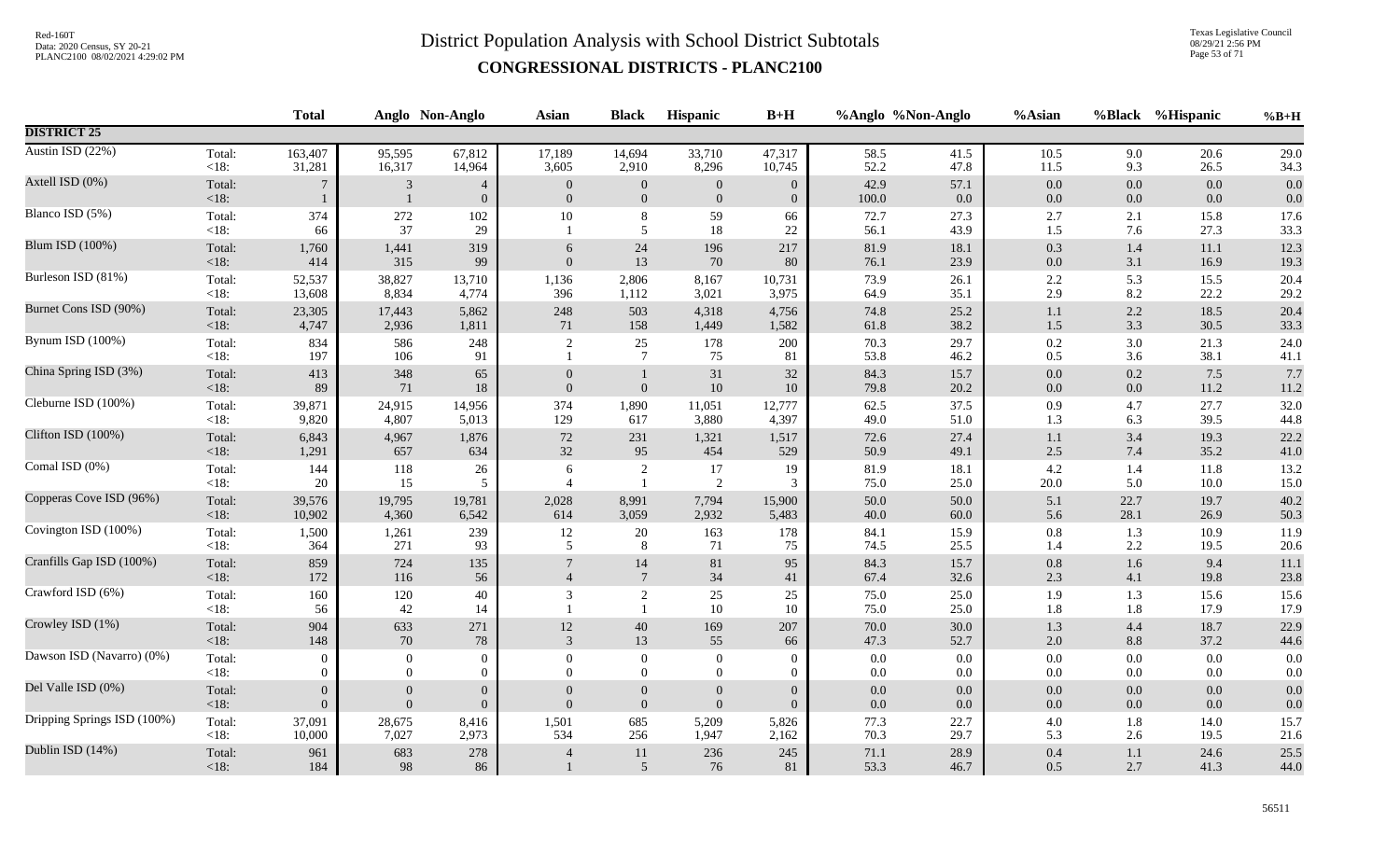Texas Legislative Council 08/29/21 2:56 PM Page 54 of 71

|                           |                   | <b>Total</b> |                | Anglo Non-Anglo | <b>Asian</b>               | <b>Black</b>                     | Hispanic              | $B+H$    |              | %Anglo %Non-Anglo | %Asian         |              | %Black %Hispanic | $%B+H$       |
|---------------------------|-------------------|--------------|----------------|-----------------|----------------------------|----------------------------------|-----------------------|----------|--------------|-------------------|----------------|--------------|------------------|--------------|
| <b>DISTRICT 25</b>        |                   |              |                |                 |                            |                                  |                       |          |              |                   |                |              |                  |              |
| Eanes ISD $(65%)$         | Total:            | 24,929       | 18,070         | 6,859           | 3,413                      | 377                              | 2,564                 | 2,892    | 72.5         | 27.5              | 13.7           | 1.5          | 10.3             | 11.6         |
|                           | <18:              | 7,092        | 4,640          | 2,452           | 1,254                      | 141                              | 916                   | 1,040    | 65.4         | 34.6              | 17.7           | 2.0          | 12.9             | 14.7         |
| Evant ISD (100%)          | Total:            | 1,691        | 1,342          | 349             | 23                         | 33                               | 224                   | 253      | 79.4         | 20.6              | 1.4            | 2.0          | 13.2             | 15.0         |
|                           | <18:              | 322          | 222            | 100             | 3                          | 19                               | 66                    | 84       | 68.9         | 31.1              | 0.9            | 5.9          | 20.5             | 26.1         |
| Frost ISD (12%)           | Total:            | 227          | 144            | 83              | $\theta$                   | 9                                | 65                    | 74       | 63.4         | 36.6              | $0.0\,$        | 4.0          | 28.6             | 32.6         |
|                           | < 18:             | 42           | 22             | 20              | $\Omega$                   | 2                                | $18\,$                | 20       | 52.4         | 47.6              | 0.0            | 4.8          | 42.9             | 47.6         |
| Gatesville ISD (100%)     | Total:            | 24,043       | 15,934         | 8,109           | 254                        | 2,933                            | 4,407                 | 7,240    | 66.3         | 33.7              | $1.1\,$        | 12.2         | 18.3             | 30.1         |
|                           | <18:              | 4,002        | 2,684          | 1,318           | 77                         | 268                              | 863                   | 1,099    | 67.1         | 32.9              | 1.9            | 6.7          | 21.6             | 27.5         |
| Glen Rose ISD (99%)       | Total:            | 9,086        | 6,933          | 2,153           | 92                         | 110                              | 1,659                 | 1,740    | 76.3         | 23.7              | 1.0            | $1.2\,$      | 18.3             | 19.2         |
|                           | $<18$ :           | 2,209        | 1,458          | 751             | 34                         | 55                               | 605                   | 643      | 66.0         | 34.0              | 1.5            | 2.5          | 27.4             | 29.1         |
| Godley ISD (93%)          | Total:            | 9,366        | 6,760          | 2,606           | 63                         | 237                              | 2,001                 | 2,199    | 72.2         | 27.8              | $0.7\,$        | 2.5          | 21.4             | 23.5         |
|                           | <18:              | 2,758        | 1,798          | 960             | 16                         | 72                               | 816                   | 863      | 65.2         | 34.8              | $0.6\,$        | 2.6          | 29.6             | 31.3         |
| Goldthwaite Cons ISD (4%) | Total:<br>< 18:   | 130<br>24    | $88\,$<br>8    | 42<br>16        | $\overline{0}$             | $\sqrt{2}$<br>$\mathbf{0}$       | 23<br>13              | 25<br>13 | 67.7<br>33.3 | 32.3<br>66.7      | $0.8\,$<br>0.0 | 1.5<br>0.0   | 17.7<br>54.2     | 19.2<br>54.2 |
| Granbury ISD (1%)         | Total:<br>< 18:   | 450<br>75    | 358<br>39      | 92<br>36        | 3                          | $26\,$<br>12                     | $50\,$<br>17          | 69<br>25 | 79.6<br>52.0 | 20.4<br>48.0      | $0.7\,$<br>1.3 | 5.8<br>16.0  | $11.1\,$<br>22.7 | 15.3<br>33.3 |
| Grandview ISD (100%)      | Total:            | 5,468        | 4,406          | 1,062           | 57                         | 153                              | 677                   | 812      | 80.6         | 19.4              | $1.0\,$        | 2.8          | 12.4             | 14.9         |
|                           | <18:              | 1,447        | 1,083          | 364             | $18\,$                     | $46\,$                           | 255                   | 286      | 74.8         | 25.2              | $1.2\,$        | 3.2          | 17.6             | 19.8         |
| Hamilton ISD (96%)        | Total:            | 4,960        | 4,201          | 759             | 35                         | 37                               | 577                   | 606      | 84.7         | 15.3              | $0.7\,$        | 0.7          | 11.6             | 12.2         |
|                           | $<18$ :           | 1,036        | 795            | 241             | 8                          | $\overline{9}$                   | 207                   | 213      | 76.7         | 23.3              | $0.8\,$        | 0.9          | 20.0             | 20.6         |
| Hays Cons ISD (3%)        | Total:            | 4,047        | 2,755          | 1,292           | 287                        | 103                              | 772                   | 864      | 68.1         | 31.9              | 7.1            | 2.5          | 19.1             | 21.3         |
|                           | <18:              | 1,031        | 578            | 453             | 109                        | 39                               | 273                   | 307      | 56.1         | 43.9              | 10.6           | 3.8          | 26.5             | 29.8         |
| Hico ISD (99%)            | Total:            | 3,135        | 2,541          | 594             | 24                         | 19                               | 428                   | 447      | 81.1         | 18.9              | $0.8\,$        | 0.6          | 13.7             | 14.3         |
|                           | $<18$ :           | 716          | 529            | 187             | 5                          | 8                                | 157                   | 165      | 73.9         | 26.1              | 0.7            | 1.1          | 21.9             | 23.0         |
| Hillsboro ISD (100%)      | Total:            | 10,575       | 4,945          | 5,630           | 110                        | 1,343                            | 3,983                 | 5,281    | 46.8         | 53.2              | $1.0\,$        | 12.7         | 37.7             | 49.9         |
|                           | $<18$ :           | 2,735        | 855            | 1,880           | 40                         | 439                              | 1,393                 | 1,796    | 31.3         | 68.7              | 1.5            | 16.1         | 50.9             | 65.7         |
| Hubbard ISD (Hill) (98%)  | Total:            | 1,969        | 1,387          | 582             | $10\,$                     | 300                              | 211                   | 504      | 70.4         | 29.6              | $0.5\,$        | 15.2         | 10.7             | 25.6         |
|                           | $<18$ :           | 483          | 302            | 181             | $\Omega$                   | 83                               | 94                    | 170      | 62.5         | 37.5              | 0.0            | 17.2         | 19.5             | 35.2         |
| Huckabay ISD (1%)         | Total:<br>$<18$ : | 11<br>2      | $\overline{4}$ | 7               | $\overline{0}$<br>$\Omega$ | $\overline{c}$<br>$\overline{1}$ | 5<br>$\boldsymbol{0}$ |          | 36.4<br>50.0 | 63.6<br>50.0      | $0.0\,$<br>0.0 | 18.2<br>50.0 | 45.5<br>0.0      | 63.6<br>50.0 |
| Iredell ISD (100%)        | Total:            | 922          | 757            | 165             | 3                          | 10                               | 136                   | 140      | 82.1         | 17.9              | 0.3            | 1.1          | 14.8             | 15.2         |
|                           | $<18$ :           | 196          | 127            | 69              | $\Omega$                   | 8                                | 59                    | 62       | 64.8         | 35.2              | 0.0            | 4.1          | 30.1             | 31.6         |
| Itasca ISD (100%)         | Total:            | 3,816        | 2,263          | 1,553           | $32\,$                     | 294                              | 1,116                 | 1,389    | 59.3         | 40.7              | $0.8\,$        | 7.7          | 29.2             | 36.4         |
|                           | $<18$ :           | 984          | 451            | 533             | 15                         | 81                               | 421                   | 495      | 45.8         | 54.2              | 1.5            | 8.2          | 42.8             | 50.3         |
| Johnson City ISD (12%)    | Total:            | 676          | 565            | 111             | $13\,$                     | $\sqrt{5}$                       | $72\,$                | $77\,$   | 83.6         | 16.4              | 1.9            | 0.7          | 10.7             | 11.4         |
|                           | $<18$ :           | 90           | 57             | 33              | 2                          | $\mathbf{0}$                     | 19                    | 19       | 63.3         | 36.7              | 2.2            | 0.0          | 21.1             | 21.1         |
| Jonesboro ISD (100%)      | Total:            | 1,381        | 1,162          | 219             | 17                         | $20\,$                           | 127                   | 146      | 84.1         | 15.9              | $1.2\,$        | 1.4          | 9.2              | 10.6         |
|                           | $<18$ :           | 311          | 245            | 66              | 5                          | 11                               | 39                    | 49       | 78.8         | 21.2              | 1.6            | 3.5          | 12.5             | 15.8         |
| Joshua ISD (100%)         | Total:            | 29,339       | 21,156         | 8,183           | 347                        | 714                              | 5,938                 | 6,561    | 72.1         | 27.9              | $1.2\,$        | 2.4          | 20.2             | 22.4         |
|                           | $<18$ :           | 7,756        | 4,801          | 2,955           | 127                        | 310                              | 2,239                 | 2,495    | 61.9         | 38.1              | $1.6\,$        | 4.0          | 28.9             | 32.2         |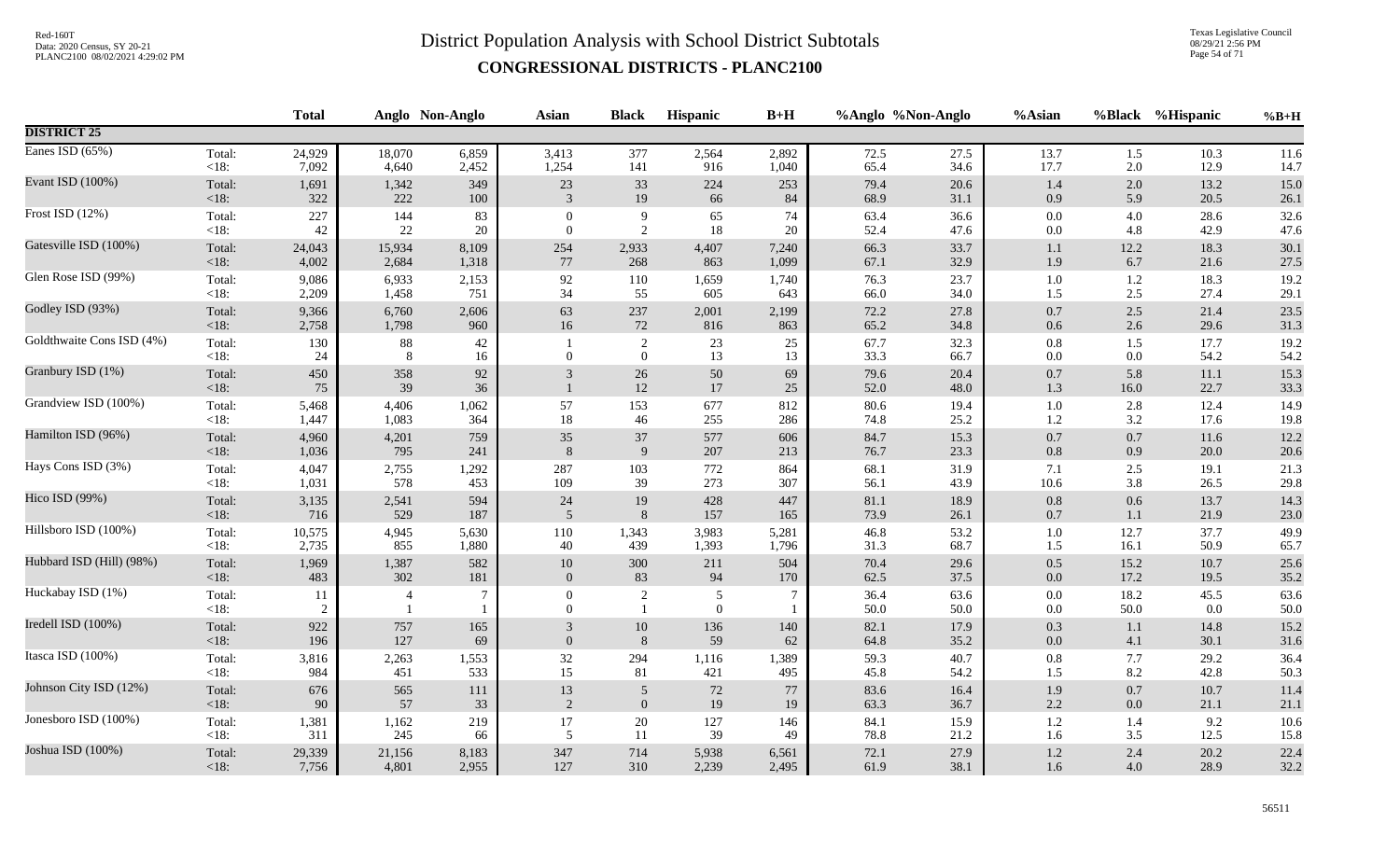Texas Legislative Council 08/29/21 2:56 PM Page 55 of 71

|                         |                   | <b>Total</b> |            | Anglo Non-Anglo | <b>Asian</b>   | <b>Black</b>        | <b>Hispanic</b> | $B+H$     |              | %Anglo %Non-Anglo | %Asian         |            | %Black %Hispanic | $%B+H$       |
|-------------------------|-------------------|--------------|------------|-----------------|----------------|---------------------|-----------------|-----------|--------------|-------------------|----------------|------------|------------------|--------------|
| <b>DISTRICT 25</b>      |                   |              |            |                 |                |                     |                 |           |              |                   |                |            |                  |              |
| Keene ISD (100%)        | Total:            | 5,253        | 2,556      | 2,697           | 152            | 393                 | 1,753           | 2,067     | 48.7         | 51.3              | 2.9            | 7.5        | 33.4             | 39.3         |
|                         | $<18$ :           | 1,215        | 474        | 741             | 32             | 112                 | 461             | 539       | 39.0         | 61.0              | 2.6            | 9.2        | 37.9             | 44.4         |
| Killeen ISD (27%)       | Total:            | 61,301       | 17,317     | 43,984          | 3,846          | 24,571              | 15,947          | 38,196    | 28.2         | 71.8              | 6.3            | 40.1       | 26.0             | 62.3         |
|                         | <18:              | 20,263       | 4,553      | 15,710          | 1,257          | 9,191               | 5,968           | 13,923    | 22.5         | 77.5              | $6.2\,$        | 45.4       | 29.5             | 68.7         |
| Kopperl ISD (100%)      | Total:            | 2,048        | 1,812      | 236             | 6              | 20                  | 93              | 111       | 88.5         | 11.5              | 0.3            | 1.0        | 4.5              | 5.4          |
|                         | $<18$ :           | 392          | 314        | 78              | 2              | 16                  | 39              | 53        | 80.1         | 19.9              | 0.5            | 4.1        | 9.9              | 13.5         |
| Lago Vista ISD (100%)   | Total:            | 12,479       | 9,595      | 2,884           | 310            | 281                 | 1,844           | 2,077     | 76.9         | 23.1              | $2.5\,$        | 2.3        | 14.8             | 16.6         |
|                         | <18:              | 2,183        | 1,410      | 773             | 64             | 66                  | 566             | 612       | 64.6         | 35.4              | 2.9            | 3.0        | 25.9             | 28.0         |
| Lake Travis ISD (99%)   | Total:            | 62,531       | 45,765     | 16,766          | 5,275          | 1,537               | 8,362           | 9,733     | 73.2         | 26.8              | 8.4            | 2.5        | 13.4             | 15.6         |
|                         | <18:              | 15,338       | 9,942      | 5,396           | 1,814          | 514                 | 2,722           | 3,143     | 64.8         | 35.2              | 11.8           | 3.4        | 17.7             | 20.5         |
| Lampasas ISD (99%)      | Total:            | 21,090       | 15,022     | 6,068           | 511            | 1,056               | 3,817           | 4,752     | 71.2         | 28.8              | 2.4            | 5.0        | 18.1             | 22.5         |
|                         | <18:              | 4,590        | 2,691      | 1,899           | 153            | 313                 | 1,301           | 1,571     | 58.6         | 41.4              | 3.3            | 6.8        | 28.3             | 34.2         |
| Leander ISD (19%)       | Total:            | 42,442       | 28,010     | 14,432          | 5,885          | 1,486               | 5,998           | 7,333     | 66.0         | 34.0              | 13.9           | 3.5        | 14.1             | 17.3         |
|                         | $<18$ :           | 11,931       | 7,016      | 4,915           | 1,939          | 567                 | 2,222           | 2,689     | 58.8         | 41.2              | 16.3           | 4.8        | 18.6             | 22.5         |
| Lingleville ISD (8%)    | Total:            | 108          | 58         | 50              | $\mathbf{0}$   | $\mathbf{0}$        | $44\,$          | 44        | 53.7         | 46.3              | 0.0            | 0.0        | 40.7             | 40.7         |
|                         | <18:              | 29           | 7          | $22\,$          | $\mathbf{0}$   | $\overline{0}$      | 21              | 21        | 24.1         | 75.9              | $0.0\,$        | $0.0\,$    | 72.4             | 72.4         |
| Lometa ISD (95%)        | Total:            | 1,431        | 865        | 566             | 11             | 35                  | 458             | 488       | 60.4         | 39.6              | $0.8\,$        | 2.4        | 32.0             | 34.1         |
|                         | $<18$ :           | 357          | 154        | 203             | 2              | 19                  | 172             | 189       | 43.1         | 56.9              | 0.6            | 5.3        | 48.2             | 52.9         |
| Malone ISD (100%)       | Total:            | 570          | 388        | 182             | 2              | 36                  | 127             | 161       | 68.1         | 31.9              | 0.4            | 6.3        | 22.3             | 28.2         |
|                         | <18:              | 135          | 75         | 60              | $\overline{0}$ | 16                  | 43              | 57        | 55.6         | 44.4              | $0.0\,$        | 11.9       | 31.9             | 42.2         |
| Manor ISD (2%)          | Total:            | 1,232        | $422\,$    | 810             | 13             | 348                 | 465             | 797       | 34.3         | 65.7              | 1.1            | 28.2       | 37.7             | 64.7         |
|                         | $<18$ :           | 73           | 2          | 71              | 3              | 11                  | 65              | 69        | 2.7          | 97.3              | 4.1            | 15.1       | 89.0             | 94.5         |
| Mansfield ISD (5%)      | Total:            | 8,427        | 4,174      | 4,253           | 427            | 1,586               | 2,102           | 3,612     | 49.5         | 50.5              | 5.1            | 18.8       | 24.9             | 42.9         |
|                         | $<18$ :           | 2,360        | 920        | 1,440           | 141            | 569                 | 734             | 1,259     | 39.0         | 61.0              | $6.0\,$        | 24.1       | 31.1             | 53.3         |
| Marble Falls ISD (100%) | Total:            | 26,437       | 17,756     | 8,681           | 425            | 533                 | 6,991           | 7,438     | 67.2         | 32.8              | 1.6            | 2.0        | 26.4             | 28.1         |
|                         | $<18$ :           | 5,389        | 2,561      | 2,828           | 122            | 205                 | 2,389           | 2,547     | 47.5         | 52.5              | $2.3\,$        | 3.8        | 44.3             | 47.3         |
| Meridian ISD (100%)     | Total:            | 2,532        | 1,828      | 704             | 35             | 132                 | 485             | 593       | 72.2         | 27.8              | $1.4\,$        | 5.2        | 19.2             | 23.4         |
|                         | <18:              | 520          | 299        | 221             | 10             | 44                  | 161             | 189       | 57.5         | 42.5              | 1.9            | 8.5        | 31.0             | 36.3         |
| Milford ISD (20%)       | Total:            | 284          | 153        | 131             | $\mathbf{0}$   | 13                  | 116             | 128       | 53.9         | 46.1              | $0.0\,$        | 4.6        | 40.8             | 45.1         |
|                         | $<18$ :           | 56           | 21         | 35              | $\Omega$       | $\overline{4}$      | 31              | 35        | 37.5         | 62.5              | $0.0\,$        | 7.1        | 55.4             | 62.5         |
| Moody ISD (8%)          | Total:<br><18:    | 390<br>62    | 321<br>39  | 69<br>23        | $\overline{2}$ | 8<br>$\mathfrak{S}$ | 51<br>17        | 58<br>21  | 82.3<br>62.9 | 17.7<br>37.1      | $0.5\,$<br>1.6 | 2.1<br>8.1 | 13.1<br>27.4     | 14.9<br>33.9 |
| Morgan ISD (100%)       | Total:            | 998          | 645        | 353             | 3              | 15                  | 319             | 330       | 64.6         | 35.4              | 0.3            | 1.5        | 32.0             | 33.1         |
|                         | $<18$ :           | 200          | 91         | 109             | 3              | 5                   | 102             | 105       | 45.5         | 54.5              | 1.5            | 2.5        | 51.0             | 52.5         |
| Mount Calm ISD (87%)    | Total:            | 698          | 505        | 193             | 3              | $45\,$              | 115             | 160       | 72.3         | 27.7              | $0.4\,$        | 6.4        | 16.5             | 22.9         |
|                         | $<18$ :           | 182          | 106        | 76              | 3              | 15                  | 49              | 64        | 58.2         | 41.8              | 1.6            | 8.2        | 26.9             | 35.2         |
| Oglesby ISD (98%)       | Total:<br>$<18$ : | 1,156<br>236 | 889<br>150 | 267<br>86       | 6              | 26<br>8             | 205<br>69       | 230<br>77 | 76.9<br>63.6 | 23.1<br>36.4      | 0.5<br>0.4     | 2.2<br>3.4 | 17.7<br>29.2     | 19.9<br>32.6 |
| Penelope ISD (100%)     | Total:            | 610          | 438        | $172\,$         | 6              | $22\,$              | 135             | 154       | 71.8         | 28.2              | $1.0\,$        | 3.6        | 22.1             | 25.2         |
|                         | $<18$ :           | 126          | 79         | 47              | $\overline{0}$ | 8                   | $42\,$          | 47        | 62.7         | 37.3              | 0.0            | 6.3        | 33.3             | 37.3         |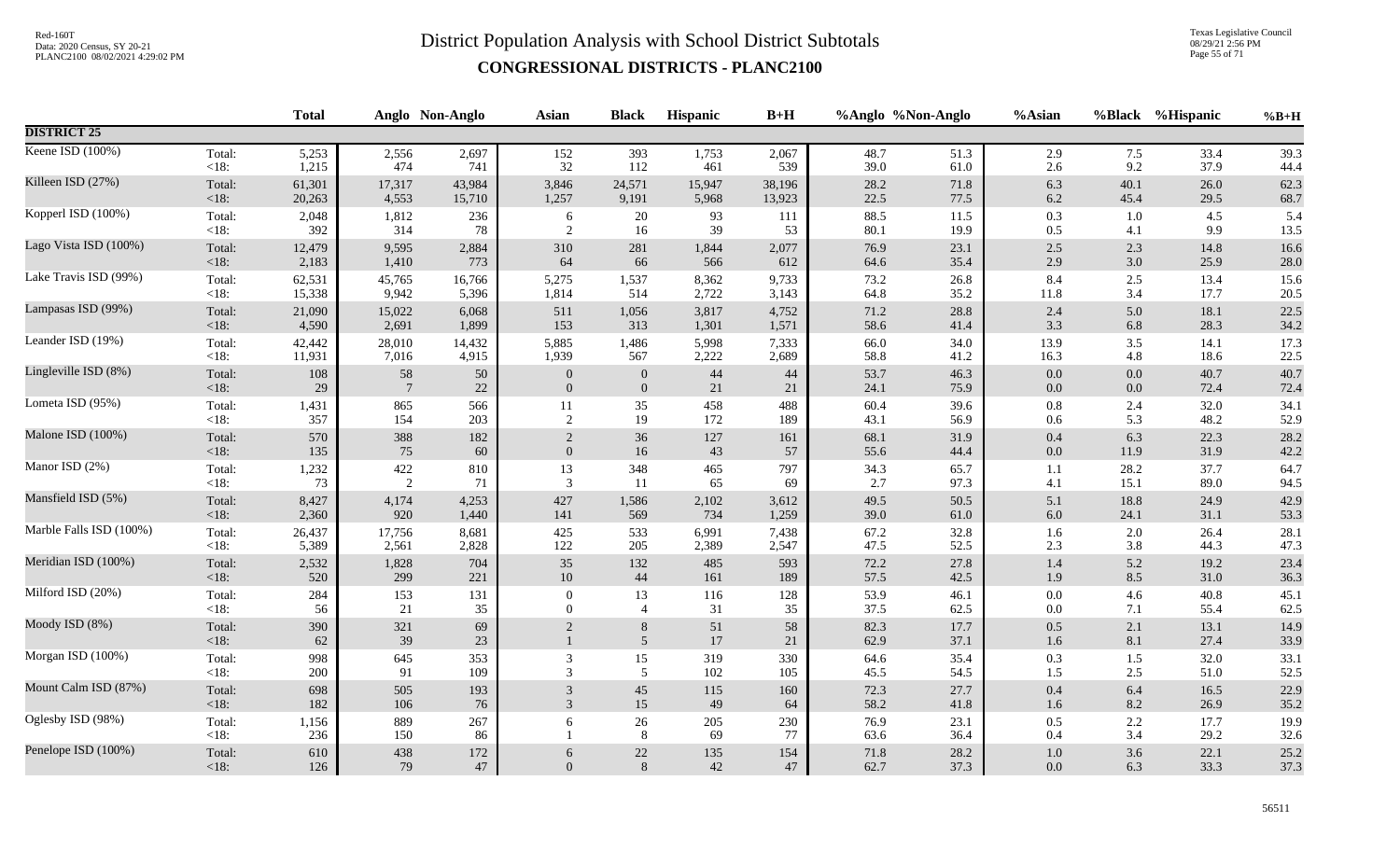Texas Legislative Council 08/29/21 2:56 PM Page 56 of 71

|                           |                | <b>Total</b>   |                | Anglo Non-Anglo                  | Asian                    | <b>Black</b>                         | Hispanic       | $B+H$          | %Anglo %Non-Anglo |                | %Asian             |                | %Black %Hispanic | $\%B+H$    |
|---------------------------|----------------|----------------|----------------|----------------------------------|--------------------------|--------------------------------------|----------------|----------------|-------------------|----------------|--------------------|----------------|------------------|------------|
| <b>DISTRICT 25</b>        |                |                |                |                                  |                          |                                      |                |                |                   |                |                    |                |                  |            |
| Rio Vista ISD (100%)      | Total:         | 4,525          | 3,613          | 912                              | 32                       | 97                                   | 636            | 718            | 79.8              | 20.2           | $0.7\,$            | 2.1            | 14.1             | 15.9       |
|                           | <18:           | 1,055          | 768            | 287                              | 9                        | 35                                   | 230            | 261            | 72.8              | 27.2           | 0.9                | 3.3            | 21.8             | 24.7       |
| San Marcos Cons ISD (0%)  | Total:         | 137            | 93             | $44$                             | 6                        | $\sqrt{2}$                           | $32\,$         | 33             | 67.9              | 32.1           | 4.4                | 1.5            | 23.4             | 24.1       |
|                           | <18:           | 24             | $\overline{9}$ | 15                               | 2                        | $\boldsymbol{0}$                     | 9              | 9              | 37.5              | 62.5           | 8.3                | $0.0\,$        | 37.5             | 37.5       |
| Stephenville ISD (63%)    | Total:         | 18,083         | 13,045         | 5,038                            | 289                      | 1,207                                | 3,197          | 4,359          | 72.1              | 27.9           | 1.6                | 6.7            | 17.7             | 24.1       |
|                           | <18:           | 2,958          | 1,979          | 979                              | 79                       | 118                                  | 743            | 840            | 66.9              | 33.1           | 2.7                | 4.0            | 25.1             | 28.4       |
| Three Way ISD (98%)       | Total:         | 493            | 380            | 113                              | $\mathfrak{Z}$           | $7\phantom{.0}$                      | 82             | 89             | 77.1              | 22.9           | $0.6\,$            | 1.4            | 16.6             | 18.1       |
|                           | <18:           | 96             | 54             | 42                               | $\mathbf{0}$             | $\mathbf{1}$                         | 36             | 37             | 56.3              | 43.8           | $0.0\,$            | $1.0\,$        | 37.5             | 38.5       |
| Valley Mills ISD (77%)    | Total:         | 2,623          | 1,936          | 687                              | 19                       | $82\,$                               | 499            | 566            | 73.8              | 26.2           | 0.7                | 3.1            | 19.0             | 21.6       |
|                           | $<18$ :        | 658            | 435            | 223                              | $\overline{7}$           | 27                                   | 175            | 192            | 66.1              | 33.9           | 1.1                | 4.1            | 26.6             | 29.2       |
| Venus ISD (100%)          | Total:         | 11,510         | 4,849          | 6,661                            | 215                      | 932                                  | 5,250          | 6,123          | 42.1              | 57.9           | 1.9                | 8.1            | 45.6             | 53.2       |
|                           | <18:           | 3,052          | 969            | 2,083                            | 65                       | $217\,$                              | 1,770          | 1,951          | 31.7              | 68.3           | $2.1\,$            | 7.1            | 58.0             | 63.9       |
| Walnut Springs ISD (100%) | Total:         | 1,230          | 791            | 439                              | 3                        | 9                                    | 383            | 389            | 64.3              | 35.7           | 0.2                | 0.7            | 31.1             | 31.6       |
|                           | < 18:          | 302            | 144            | 158                              | $\overline{2}$           | 3                                    | 146            | 147            | 47.7              | 52.3           | 0.7                | 1.0            | 48.3             | 48.7       |
| West ISD $(1%)$           | Total:<br><18: | 69<br>11       | 68<br>11       | $\mathbf{1}$<br>$\boldsymbol{0}$ | $\mathbf{0}$<br>$\Omega$ | $\boldsymbol{0}$<br>$\boldsymbol{0}$ | $\mathbf{0}$   | $\theta$       | 98.6<br>100.0     | 1.4<br>$0.0\,$ | $0.0\,$<br>$0.0\,$ | 0.0<br>$0.0\,$ | 1.4<br>0.0       | 1.4<br>0.0 |
| Whitney ISD (100%)        | Total:         | 10,322         | 8,350          | 1,972                            | 84                       | 332                                  | 1,195          | 1,503          | 80.9              | 19.1           | $0.8\,$            | 3.2            | 11.6             | 14.6       |
|                           | $<18$ :        | 2,028          | 1,345          | 683                              | 32                       | 126                                  | 490            | 592            | 66.3              | 33.7           | 1.6                | 6.2            | 24.2             | 29.2       |
| Wimberley ISD (97%)       | Total:         | 15,057         | 12,111         | 2,946                            | 185                      | 146                                  | 2,079          | 2,189          | 80.4              | 19.6           | 1.2                | $1.0\,$        | 13.8             | 14.5       |
|                           | $<18$ :        | 2,871          | 1,899          | 972                              | 72                       | 69                                   | 730            | 779            | 66.1              | 33.9           | $2.5\,$            | 2.4            | 25.4             | 27.1       |
| <b>DISTRICT 26</b>        |                |                |                |                                  |                          |                                      |                |                |                   |                |                    |                |                  |            |
|                           | <b>Total:</b>  | 943,106        | 540,222        | 402,884                          | 92,586                   | 104,108                              | 185,387        | 283,558        | 57.3              | 42.7           | 9.8                | $11.0$         | 19.7             | 30.1       |
|                           | < 18:          | 247,368        | 118,286        | 129,082                          | 29,509                   | 33,331                               | 62,896         | 93,178         | 47.8              | 52.2           | 11.9               | 13.5           | 25.4             | 37.7       |
| Argyle ISD (100%)         | Total:         | 16,571         | 12,926         | 3,645                            | 756                      | 477                                  | 1,917          | 2,355          | 78.0              | 22.0           | $4.6\,$            | 2.9            | 11.6             | 14.2       |
|                           | <18:           | 5,007          | 3,649          | 1,358                            | 285                      | 177                                  | 758            | 910            | 72.9              | 27.1           | 5.7                | 3.5            | 15.1             | 18.2       |
| Aubrey ISD (100%)         | Total:         | 13,640         | 9,450          | 4,190                            | 327                      | 1,236                                | 2,119          | 3,277          | 69.3              | 30.7           | 2.4                | 9.1            | 15.5             | 24.0       |
|                           | $<18$ :        | 3,937          | 2,391          | 1,546                            | 131                      | 496                                  | 812            | 1,263          | 60.7              | 39.3           | 3.3                | 12.6           | 20.6             | 32.1       |
| Birdville ISD (30%)       | Total:         | 42,939         | 26,002         | 16,937                           | 2,802                    | 2,942                                | 10,150         | 12,829         | $60.6\,$          | 39.4           | 6.5                | 6.9            | 23.6             | 29.9       |
|                           | <18:           | 10,518         | 4,996          | 5,522                            | 688                      | 1,128                                | 3,569          | 4,555          | 47.5              | 52.5           | 6.5                | 10.7           | 33.9             | 43.3       |
| Carroll ISD (2%)          | Total:         | 611            | 360            | 251                              | 159                      | $24\,$                               | 44             | 64             | 58.9              | 41.1           | 26.0               | 3.9            | 7.2              | 10.5       |
|                           | $<18$ :        | 240            | 128            | 112                              | $72\,$                   | 14                                   | 23             | 33             | 53.3              | 46.7           | 30.0               | 5.8            | 9.6              | 13.8       |
| Celina ISD (4%)           | Total:         | 514            | 221            | 293                              | 9                        | 18                                   | 244            | 257            | 43.0              | 57.0           | 1.8                | 3.5            | 47.5             | 50.0       |
|                           | < 18:          | 140            | 39             | 101                              | 5                        | 11                                   | 90             | 97             | 27.9              | 72.1           | 3.6                | 7.9            | 64.3             | 69.3       |
| Coppell ISD (2%)          | Total:         | 1,309          | 283            | 1,026                            | 555                      | 95                                   | 358            | 450            | 21.6              | 78.4           | 42.4               | 7.3            | 27.3             | 34.4       |
|                           | <18:           | 408            | 50             | 358                              | 207                      | 22                                   | 124            | 143            | 12.3              | 87.7           | 50.7               | 5.4            | 30.4             | 35.0       |
| Denton ISD (100%)         | Total:         | 217,427        | 121,086        | 96,341                           | 11,978                   | 31,905                               | 48,073         | 78,238         | 55.7              | 44.3           | 5.5                | 14.7           | 22.1             | 36.0       |
|                           | $<18$ :        | 49,880         | 22,147         | 27,733                           | 2,802                    | 9,457                                | 15,038         | 23,639         | 44.4              | 55.6           | 5.6                | 19.0           | 30.1             | 47.4       |
| Era ISD $(0\%)$           | Total:         | $\overline{0}$ | $\mathbf{0}$   | $\boldsymbol{0}$                 | $\boldsymbol{0}$         | $\boldsymbol{0}$                     | $\overline{0}$ | $\overline{0}$ | $0.0\,$           | 0.0            | $0.0\,$            | 0.0            | 0.0              | 0.0        |
|                           | $<18$ :        | $\overline{0}$ | $\mathbf{0}$   | $\overline{0}$                   | $\mathbf{0}$             | $\mathbf{0}$                         | $\overline{0}$ | $\theta$       | $0.0\,$           | $0.0\,$        | $0.0\,$            | $0.0\,$        | 0.0              | 0.0        |
| Frisco ISD (33%)          | Total:         | 90,811         | 45,456         | 45,355                           | 23,314                   | 10,477                               | 10,085         | 20,038         | 50.1              | 49.9           | 25.7               | 11.5           | 11.1             | 22.1       |
|                           | $<18$ :        | 30,947         | 13,638         | 17,309                           | 9,201                    | 3,709                                | 4,001          | 7,435          | 44.1              | 55.9           | 29.7               | 12.0           | 12.9             | 24.0       |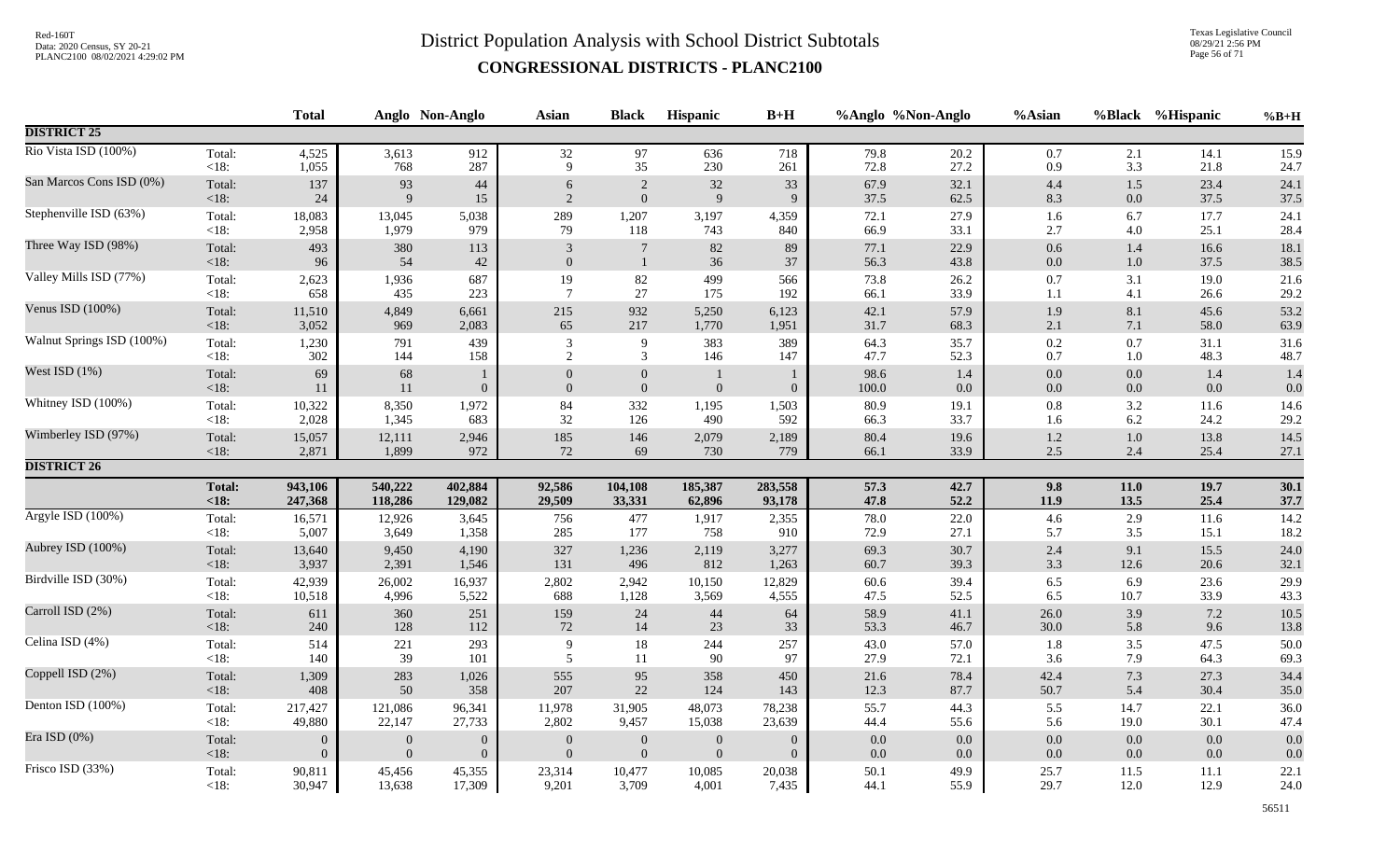Texas Legislative Council 08/29/21 2:56 PM Page 57 of 71

|                            |                   | <b>Total</b> |           | Anglo Non-Anglo | <b>Asian</b> | <b>Black</b> | Hispanic  | $B+H$     |              | %Anglo %Non-Anglo | %Asian         |            | %Black %Hispanic | $%B+H$       |
|----------------------------|-------------------|--------------|-----------|-----------------|--------------|--------------|-----------|-----------|--------------|-------------------|----------------|------------|------------------|--------------|
| <b>DISTRICT 26</b>         |                   |              |           |                 |              |              |           |           |              |                   |                |            |                  |              |
| Keller ISD (63%)           | Total:            | 116,531      | 75,148    | 41,383          | 10,852       | 9,661        | 18,034    | 27,021    | 64.5         | 35.5              | 9.3            | 8.3        | 15.5             | 23.2         |
|                            | <18:              | 32,799       | 18,643    | 14,156          | 3,563        | 3,593        | 6,468     | 9,674     | 56.8         | 43.2              | 10.9           | $11.0\,$   | 19.7             | 29.5         |
| Krum ISD (100%)            | Total:            | 10,316       | 7,189     | 3,127           | 135          | 331          | 2,244     | 2,532     | 69.7         | 30.3              | 1.3            | 3.2        | 21.8             | 24.5         |
|                            | $<18$ :           | 2,785        | 1,717     | 1,068           | 43           | 123          | 821       | 920       | 61.7         | 38.3              | 1.5            | 4.4        | 29.5             | 33.0         |
| Lake Dallas ISD (100%)     | Total:            | 24,844       | 15,317    | 9,527           | 1,210        | 2,161        | 5,424     | 7,435     | 61.7         | 38.3              | 4.9            | 8.7        | 21.8             | 29.9         |
|                            | <18:              | 5,912        | 2,877     | 3,035           | 324          | 730          | 1,879     | 2,529     | 48.7         | 51.3              | 5.5            | 12.3       | 31.8             | 42.8         |
| Lewisville ISD (75%)       | Total:            | 240,390      | 124,347   | 116,043         | 29,539       | 28,268       | 53,898    | 80,682    | 51.7         | 48.3              | 12.3           | 11.8       | 22.4             | 33.6         |
|                            | $<18$ :           | 58,483       | 23,856    | 34,627          | 8,705        | 7,964        | 17,411    | 24,660    | 40.8         | 59.2              | 14.9           | 13.6       | 29.8             | 42.2         |
| Little Elm ISD (100%)      | Total:            | 52,627       | 25,977    | 26,650          | 4,094        | 8,102        | 13,344    | 21,123    | 49.4         | 50.6              | $7.8\,$        | 15.4       | 25.4             | 40.1         |
|                            | <18:              | 13,286       | 4,808     | 8,478           | 1,067        | 2,723        | 4,554     | 7,116     | 36.2         | 63.8              | $8.0\,$        | 20.5       | 34.3             | 53.6         |
| Northwest ISD (56%)        | Total:            | 72,064       | 48,531    | 23,533          | 4,723        | 5,416        | 11,347    | 16,363    | 67.3         | 32.7              | 6.6            | 7.5        | 15.7             | 22.7         |
|                            | <18:              | 20,962       | 12,713    | 8,249           | 1,599        | 2,010        | 4,185     | 5,978     | 60.6         | 39.4              | 7.6            | 9.6        | 20.0             | 28.5         |
| Pilot Point ISD (76%)      | Total:            | 6,899        | 4,428     | 2,471           | $60\,$       | 289          | 1,848     | 2,113     | 64.2         | 35.8              | 0.9            | 4.2        | 26.8             | 30.6         |
|                            | <18:              | 1,578        | 749       | 829             | 16           | 116          | 632       | 733       | 47.5         | 52.5              | $1.0\,$        | 7.4        | 40.1             | 46.5         |
| Ponder ISD (100%)          | Total:            | 7,486        | 5,451     | 2,035           | 123          | 252          | 1,443     | 1,657     | 72.8         | 27.2              | 1.6            | 3.4        | 19.3             | 22.1         |
|                            | <18:              | 2,108        | 1,274     | 834             | 35           | 117          | 626       | 721       | 60.4         | 39.6              | 1.7            | 5.6        | 29.7             | 34.2         |
| Prosper ISD (15%)          | Total:            | 11,624       | 6,218     | 5,406           | 1,718        | 1,850        | 1,622     | 3,381     | 53.5         | 46.5              | 14.8           | 15.9       | 14.0             | 29.1         |
|                            | $<18$ :           | 4,291        | 2,144     | 2,147           | 675          | 715          | 723       | 1,394     | 50.0         | 50.0              | 15.7           | 16.7       | 16.8             | 32.5         |
| Sanger ISD (100%)          | Total:            | 15,930       | 11,476    | 4,454           | 224          | 586          | 3,027     | 3,563     | 72.0         | 28.0              | 1.4            | 3.7        | 19.0             | 22.4         |
|                            | $<18$ :           | 3,961        | 2,409     | 1,552           | 90           | 224          | 1,128     | 1,323     | 60.8         | 39.2              | 2.3            | 5.7        | 28.5             | 33.4         |
| Slidell ISD (26%)          | Total:<br>$<18$ : | 573<br>126   | 356<br>58 | 217<br>68       | 8            | $18\,$<br>2  | 166<br>54 | 180<br>55 | 62.1<br>46.0 | 37.9<br>54.0      | 1.4<br>$0.8\,$ | 3.1<br>1.6 | 29.0<br>42.9     | 31.4<br>43.7 |
| <b>DISTRICT 27</b>         |                   |              |           |                 |              |              |           |           |              |                   |                |            |                  |              |
|                            | <b>Total:</b>     | 739,697      | 285,352   | 454,345         | 17,860       | 45,395       | 385,306   | 424,239   | 38.6         | 61.4              | 2.4            | 6.1        | 52.1             | 57.4         |
|                            | < 18:             | 177,371      | 47,657    | 129,714         | 4,804        | 13,578       | 113,395   | 123,061   | 26.9         | 73.1              | $2.7\,$        | 7.7        | 63.9             | 69.4         |
| Agua Dulce ISD (68%)       | Total:            | 1,024        | 237       | 787             | 5            | 17           | 771       | 778       | 23.1         | 76.9              | $0.5\,$        | $1.7\,$    | 75.3             | 76.0         |
|                            | $<18$ :           | 275          | 42        | 233             | 2            | 11           | 227       | 229       | 15.3         | 84.7              | 0.7            | $4.0\,$    | 82.5             | 83.3         |
| Aransas County ISD (100%)  | Total:            | 21,613       | 14,619    | 6,994           | 622          | 344          | 5,307     | 5,588     | 67.6         | 32.4              | 2.9            | 1.6        | 24.6             | 25.9         |
|                            | <18:              | 3,577        | 1,712     | 1,865           | 144          | 127          | 1,533     | 1,624     | 47.9         | 52.1              | $4.0\,$        | 3.6        | 42.9             | 45.4         |
| Aransas Pass ISD (100%)    | Total:            | 11,047       | 5,899     | 5,148           | 186          | 357          | 4,345     | 4,643     | 53.4         | 46.6              | 1.7            | 3.2        | 39.3             | 42.0         |
|                            | $<18$ :           | 2,327        | 817       | 1,510           | 52           | 123          | 1,322     | 1,401     | 35.1         | 64.9              | 2.2            | 5.3        | 56.8             | 60.2         |
| Austwell-Tivoli ISD (100%) | Total:            | 732          | 297       | 435             | $12\,$       | $22\,$       | 407       | 423       | 40.6         | 59.4              | 1.6            | 3.0        | 55.6             | 57.8         |
|                            | < 18:             | 152          | 45        | 107             | 8            | 10           | 99        | 105       | 29.6         | 70.4              | 5.3            | 6.6        | 65.1             | 69.1         |
| Banquete ISD (100%)        | Total:            | 4,377        | 1,452     | 2,925           | 16           | 51           | 2,805     | 2,839     | 33.2         | 66.8              | 0.4            | 1.2        | 64.1             | 64.9         |
|                            | $<18$ :           | 1,093        | 254       | 839             | 11           | 15           | 799       | 807       | 23.2         | 76.8              | 1.0            | 1.4        | 73.1             | 73.8         |
| Bastrop ISD (59%)          | Total:            | 37,332       | 14,785    | 22,547          | 583          | 2,060        | 19,315    | 21,169    | 39.6         | 60.4              | 1.6            | 5.5        | 51.7             | 56.7         |
|                            | <18:              | 9,949        | 2,408     | 7,541           | 193          | 551          | 6,795     | 7,233     | 24.2         | 75.8              | 1.9            | 5.5        | 68.3             | 72.7         |
| Bay City ISD (100%)        | Total:            | 20,397       | 7,238     | 13,159          | 268          | 3,298        | 9,558     | 12,622    | 35.5         | 64.5              | 1.3            | 16.2       | 46.9             | 61.9         |
|                            | $<18$ :           | 5,450        | 1,217     | 4,233           | 51           | 1,086        | 3,198     | 4,135     | 22.3         | 77.7              | 0.9            | 19.9       | 58.7             | 75.9         |
| Bishop Cons ISD (100%)     | Total:            | 5,318        | 1,364     | 3,954           | 65           | 92           | 3,770     | 3,829     | 25.6         | 74.4              | $1.2\,$        | 1.7        | 70.9             | 72.0         |
|                            | $<18$ :           | 1,380        | 257       | 1,123           | 16           | 36           | 1,083     | 1,101     | 18.6         | 81.4              | $1.2\,$        | 2.6        | 78.5             | 79.8         |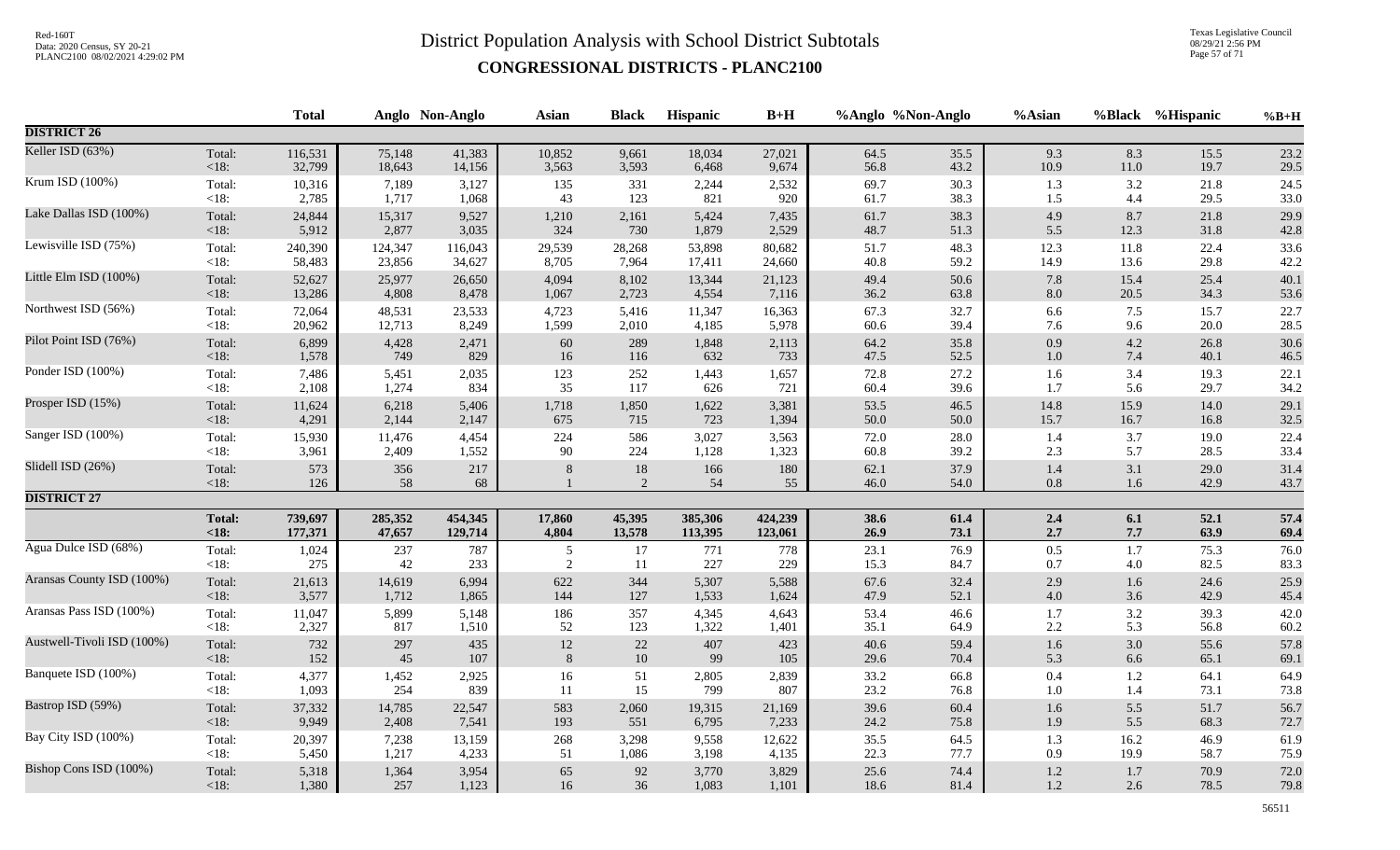Texas Legislative Council 08/29/21 2:56 PM Page 58 of 71

|                             |                   | <b>Total</b>   |              | Anglo Non-Anglo | <b>Asian</b>   | <b>Black</b>   | Hispanic     | $B+H$        |              | %Anglo %Non-Anglo | %Asian         |              | %Black %Hispanic | $%B+H$       |
|-----------------------------|-------------------|----------------|--------------|-----------------|----------------|----------------|--------------|--------------|--------------|-------------------|----------------|--------------|------------------|--------------|
| <b>DISTRICT 27</b>          |                   |                |              |                 |                |                |              |              |              |                   |                |              |                  |              |
| Bloomington ISD (100%)      | Total:            | 3,628          | 910          | 2,718           | 21             | 161            | 2,514        | 2,644        | 25.1         | 74.9              | 0.6            | 4.4          | 69.3             | 72.9         |
|                             | $<18$ :           | 994            | 191          | 803             | 9              | 43             | 771          | 789          | 19.2         | 80.8              | 0.9            | 4.3          | 77.6             | 79.4         |
| Boling ISD (100%)           | Total:<br>$<18$ : | 4,362<br>1,099 | 2,019<br>397 | 2,343<br>702    | 24             | 566<br>113     | 1,716<br>594 | 2,241<br>683 | 46.3<br>36.1 | 53.7<br>63.9      | $0.6\,$<br>0.1 | 13.0<br>10.3 | 39.3<br>54.0     | 51.4<br>62.1 |
| Calallen ISD (100%)         | Total:            | 21,805         | 9,565        | 12,240          | 339            | 459            | 11,263       | 11,580       | 43.9         | 56.1              | 1.6            | 2.1          | 51.7             | 53.1         |
|                             | $<18$ :           | 5,666          | 1,952        | 3,714           | 118            | 187            | 3,467        | 3,560        | 34.5         | 65.5              | 2.1            | 3.3          | 61.2             | 62.8         |
| Calhoun County ISD (100%)   | Total:            | 20,106         | 8,374        | 11,732          | 1,169          | 534            | 9,858        | 10,271       | 41.6         | 58.4              | 5.8            | 2.7          | 49.0             | 51.1         |
|                             | $<18$ :           | 4,604          | 1,302        | 3,302           | 303            | 144            | 2,878        | 2,954        | 28.3         | 71.7              | $6.6\,$        | 3.1          | 62.5             | 64.2         |
| Corpus Christi ISD (100%)   | Total:            | 243,337        | 62,591       | 180,746         | 8,237          | 14,148         | 157,827      | 169,513      | 25.7         | 74.3              | 3.4            | 5.8          | 64.9             | 69.7         |
|                             | $<18$ :           | 56,072         | 9,252        | 46,820          | 2,120          | 3,931          | 41,915       | 44,457       | 16.5         | 83.5              | 3.8            | 7.0          | 74.8             | 79.3         |
| Driscoll ISD (100%)         | Total:            | 1,283          | 144          | 1,139           | $\overline{5}$ | 15             | 1,113        | 1,124        | 11.2         | 88.8              | $0.4\,$        | $1.2\,$      | 86.7             | 87.6         |
|                             | <18:              | 361            | 19           | 342             | $\overline{2}$ | $\overline{4}$ | 335          | 337          | 5.3          | 94.7              | $0.6\,$        | 1.1          | 92.8             | 93.4         |
| East Bernard ISD (100%)     | Total:            | 4,057          | 2,818        | 1,239           | $22\,$         | 290            | 895          | 1,161        | 69.5         | 30.5              | $0.5\,$        | 7.1          | 22.1             | 28.6         |
|                             | < 18:             | 925            | 536          | 389             | 11             | 85             | 305          | 373          | 57.9         | 42.1              | 1.2            | 9.2          | 33.0             | 40.3         |
| Edna ISD (100%)             | Total:            | 8,516          | 4,513        | 4,003           | 159            | 1,037          | 2,714        | 3,634        | 53.0         | 47.0              | 1.9            | 12.2         | 31.9             | 42.7         |
|                             | $<18$ :           | 2,119          | 832          | 1,287           | 61             | 380            | 889          | 1,179        | 39.3         | 60.7              | $2.9\,$        | 17.9         | 42.0             | 55.6         |
| El Campo ISD (100%)         | Total:            | 18,348         | 7,499        | 10,849          | 99             | 1,975          | 8,738        | 10,555       | 40.9         | 59.1              | 0.5            | 10.8         | 47.6             | 57.5         |
|                             | $<18$ :           | 4,906          | 1,329        | 3,577           | 28             | 610            | 2,990        | 3,494        | 27.1         | 72.9              | 0.6            | 12.4         | 60.9             | 71.2         |
| Ezzell ISD (100%)           | Total:<br>$<18$ : | 848<br>141     | 732<br>113   | 116<br>28       | 2              | 26<br>$\, 8$   | 69<br>$18\,$ | 94<br>25     | 86.3<br>80.1 | 13.7<br>19.9      | 0.2<br>$0.7\,$ | 3.1<br>5.7   | 8.1<br>12.8      | 11.1<br>17.7 |
| Flour Bluff ISD (100%)      | Total:            | 32,222         | 19,911       | 12,311          | 1,462          | 1,212          | 8,947        | 9,933        | 61.8         | 38.2              | $4.5\,$        | 3.8          | 27.8             | 30.8         |
|                             | $<18$ :           | 7,113          | 3,606        | 3,507           | 330            | 375            | 2,786        | 3,032        | 50.7         | 49.3              | 4.6            | 5.3          | 39.2             | 42.6         |
| Ganado ISD (100%)           | Total:            | 3,309          | 1,795        | 1,514           | $17\,$         | $77\,$         | 1,357        | 1,426        | 54.2         | 45.8              | $0.5\,$        | 2.3          | 41.0             | 43.1         |
|                             | $<18$ :           | 821            | 365          | 456             | 3              | 21             | 421          | 437          | 44.5         | 55.5              | 0.4            | 2.6          | 51.3             | 53.2         |
| Gonzales ISD (90%)          | Total:            | 11,906         | 5,013        | 6,893           | $88\,$         | 1,027          | 5,762        | 6,639        | 42.1         | 57.9              | $0.7\,$        | 8.6          | 48.4             | 55.8         |
|                             | $<18$ :           | 3,023          | 796          | 2,227           | $22\,$         | 311            | 1,955        | 2,170        | 26.3         | 73.7              | $0.7\,$        | 10.3         | 64.7             | 71.8         |
| Gregory-Portland ISD (100%) | Total:            | 22,931         | 10,624       | 12,307          | 790            | 641            | 10,444       | 10,941       | 46.3         | 53.7              | 3.4            | 2.8          | 45.5             | 47.7         |
|                             | <18:              | 6,075          | 2,216        | 3,859           | 254            | 213            | 3,336        | 3,486        | 36.5         | 63.5              | 4.2            | 3.5          | 54.9             | 57.4         |
| Hallettsville ISD (100%)    | Total:            | 7,341          | 5,698        | 1,643           | 51             | 681            | 847          | 1,496        | 77.6         | 22.4              | $0.7\,$        | 9.3          | 11.5             | 20.4         |
|                             | $<18$ :           | 1,625          | 1,100        | 525             | $20\,$         | 220            | 283          | 487          | 67.7         | 32.3              | 1.2            | 13.5         | 17.4             | $30.0\,$     |
| Industrial ISD (100%)       | Total:            | 4,574          | 3,355        | 1,219           | 51             | 82             | 982          | 1,050        | 73.3         | 26.7              | 1.1            | $1.8\,$      | 21.5             | 23.0         |
|                             | $<18$ :           | 1,163          | 769          | 394             | 23             | 24             | 330          | 349          | 66.1         | 33.9              | 2.0            | 2.1          | 28.4             | 30.0         |
| Ingleside ISD (100%)        | Total:            | 10,174         | 4,901        | 5,273           | 192            | 276            | 4,641        | 4,832        | 48.2         | 51.8              | 1.9            | 2.7          | 45.6             | 47.5         |
|                             | $<18$ :           | 2,689          | 975          | 1,714           | 69             | 116            | 1,535        | 1,598        | 36.3         | 63.7              | 2.6            | 4.3          | 57.1             | 59.4         |
| Lockhart ISD (56%)          | Total:            | 17,639         | 6,216        | 11,423          | 119            | 858            | 10,230       | 11,015       | 35.2         | 64.8              | $0.7\,$        | 4.9          | 58.0             | 62.4         |
|                             | $<18$ :           | 4,923          | 992          | 3,931           | 39             | 245            | 3,660        | 3,852        | 20.2         | 79.8              | 0.8            | 5.0          | 74.3             | 78.2         |
| London ISD (100%)           | Total:            | 3,118          | 1,480        | 1,638           | 164            | 74             | 1,371        | 1,431        | 47.5         | 52.5              | 5.3            | 2.4          | 44.0             | 45.9         |
|                             | $<18$ :           | 984            | 448          | 536             | 60             | $27\,$         | 435          | 455          | 45.5         | 54.5              | 6.1            | 2.7          | 44.2             | 46.2         |
| Louise ISD (100%)           | Total:            | 2,235          | 1,375        | 860             | 13             | 104            | 702          | 799          | 61.5         | 38.5              | $0.6\,$        | 4.7          | 31.4             | 35.7         |
|                             | $<18$ :           | 512            | 245          | 267             | 3              | 25             | 237          | 258          | 47.9         | 52.1              | 0.6            | 4.9          | 46.3             | 50.4         |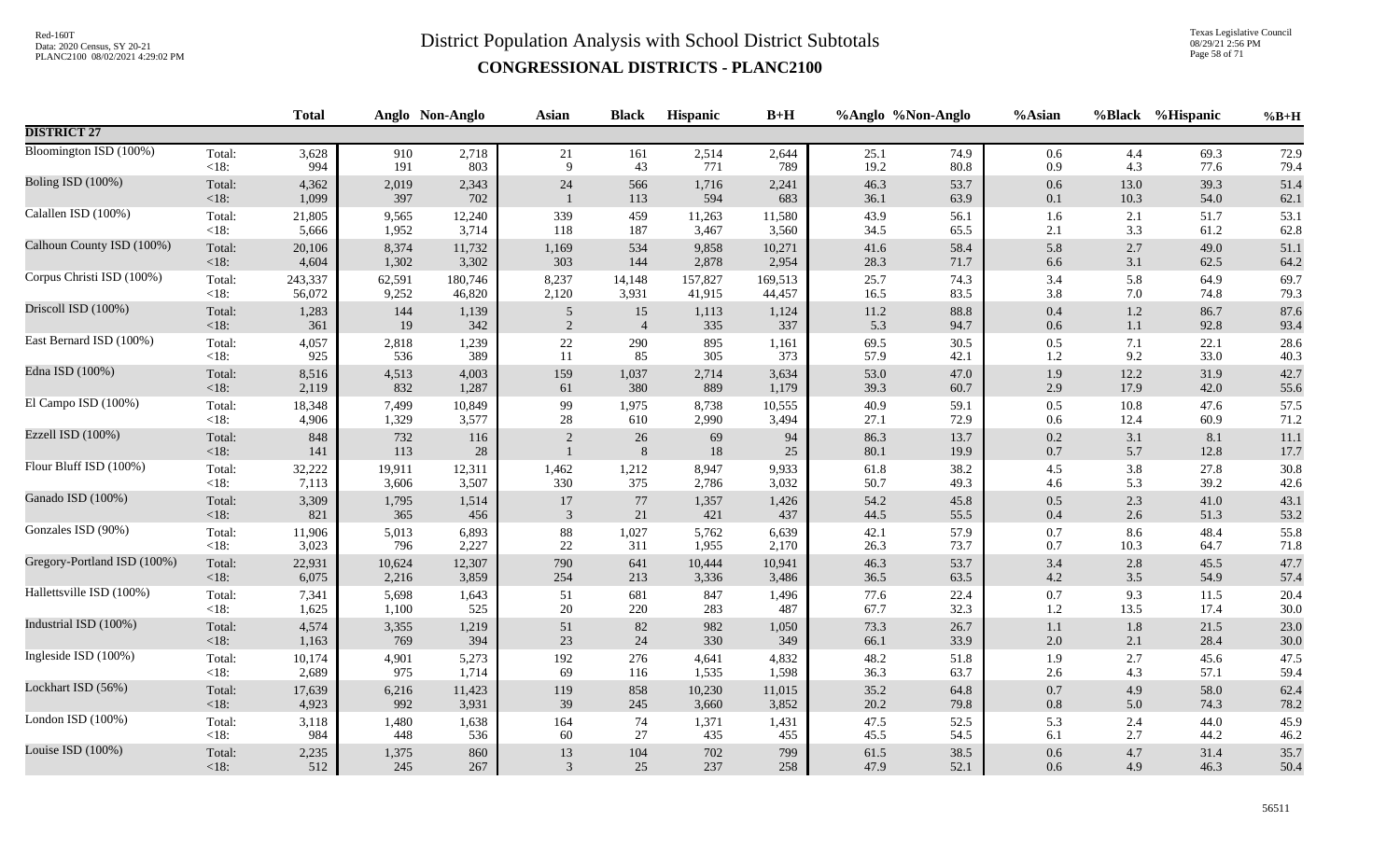Texas Legislative Council 08/29/21 2:56 PM Page 59 of 71

|                          |                   | <b>Total</b> |           | Anglo Non-Anglo | <b>Asian</b>   | <b>Black</b>       | Hispanic                 | $B+H$      | %Anglo %Non-Anglo |              | %Asian             | %Black         | %Hispanic    | $%B+H$       |
|--------------------------|-------------------|--------------|-----------|-----------------|----------------|--------------------|--------------------------|------------|-------------------|--------------|--------------------|----------------|--------------|--------------|
| <b>DISTRICT 27</b>       |                   |              |           |                 |                |                    |                          |            |                   |              |                    |                |              |              |
| Luling ISD (89%)         | Total:            | 7,248        | 2,897     | 4,351           | 77             | 609                | 3,620                    | 4,116      | 40.0              | 60.0         | 1.1                | 8.4            | 49.9         | 56.8         |
|                          | $<18$ :           | 1,880        | 446       | 1,434           | 29             | 208                | 1,258                    | 1,377      | 23.7              | 76.3         | 1.5                | 11.1           | 66.9         | 73.2         |
| Matagorda ISD (100%)     | Total:            | 779          | 643       | 136             | 8              | 18                 | 95                       | 109        | 82.5              | 17.5         | $1.0\,$            | 2.3            | 12.2         | 14.0         |
|                          | < 18:             | 79           | 38        | 41              | 2              | 6                  | 34                       | 38         | 48.1              | 51.9         | $2.5\,$            | 7.6            | 43.0         | 48.1         |
| Mathis ISD (7%)          | Total:<br><18:    | 604<br>121   | 324<br>40 | 280<br>81       | 3              | 6<br>3             | 253<br>76                | 256<br>78  | 53.6<br>33.1      | 46.4<br>66.9 | 1.2<br>$2.5\,$     | $1.0\,$<br>2.5 | 41.9<br>62.8 | 42.4<br>64.5 |
| Meyersville ISD (21%)    | Total:<br>< 18:   | 257<br>47    | 214<br>38 | 43<br>9         | $\overline{2}$ | 11<br>$\mathbf{1}$ | $25\,$<br>$\overline{5}$ | 36<br>6    | 83.3<br>80.9      | 16.7<br>19.1 | 0.8<br>2.1         | 4.3<br>2.1     | 9.7<br>10.6  | 14.0<br>12.8 |
| Moulton ISD (100%)       | Total:            | 2,040        | 1,502     | 538             | 5              | $42\,$             | 461                      | 500        | 73.6              | 26.4         | $0.2\,$            | 2.1            | 22.6         | 24.5         |
|                          | <18:              | 438          | 250       | 188             | 5              | 17                 | 159                      | 173        | 57.1              | 42.9         | $1.1\,$            | 3.9            | 36.3         | 39.5         |
| Nursery ISD (100%)       | Total:            | 1,518        | 1,011     | 507             | $\overline{4}$ | 42                 | 432                      | 466        | 66.6              | 33.4         | 0.3                | 2.8            | 28.5         | 30.7         |
|                          | < 18:             | 328          | 187       | 141             | $\overline{2}$ | 13                 | 126                      | 133        | 57.0              | 43.0         | $0.6\,$            | 4.0            | 38.4         | 40.5         |
| Odem-Edroy ISD (29%)     | Total:            | 1,374        | 493       | 881             | 9              | 28                 | 831                      | 849        | 35.9              | 64.1         | 0.7                | $2.0\,$        | 60.5         | 61.8         |
|                          | <18:              | 340          | 104       | 236             | 3              | 14                 | 223                      | 228        | 30.6              | 69.4         | 0.9                | 4.1            | 65.6         | 67.1         |
| Palacios ISD (100%)      | Total:            | 6,792        | 2,596     | 4,196           | 528            | 224                | 3,388                    | 3,576      | 38.2              | 61.8         | 7.8                | 3.3            | 49.9         | 52.7         |
|                          | $<18$ :           | 1,712        | 439       | 1,273           | 112            | 83                 | 1,094                    | 1,153      | 25.6              | 74.4         | 6.5                | 4.8            | 63.9         | 67.3         |
| Port Aransas ISD (100%)  | Total:            | 3,134        | 2,693     | 441             | 58             | 17                 | 236                      | 248        | 85.9              | 14.1         | 1.9                | 0.5            | 7.5          | 7.9          |
|                          | < 18:             | 376          | 294       | 82              | 13             | $7\phantom{.0}$    | 42                       | 47         | 78.2              | 21.8         | 3.5                | 1.9            | 11.2         | $12.5\,$     |
| Prairie Lea ISD (93%)    | Total:<br>$<18$ : | 1,219<br>270 | 584<br>82 | 635<br>188      | 9              | 76<br>21           | 506<br>165               | 576<br>182 | 47.9<br>30.4      | 52.1<br>69.6 | $0.7\,$<br>$0.4\,$ | $6.2\,$<br>7.8 | 41.5<br>61.1 | 47.3<br>67.4 |
| Refugio ISD (96%)        | Total:            | 3,569        | 1,280     | 2,289           | 31             | 426                | 1,865                    | 2,213      | 35.9              | 64.1         | 0.9                | 11.9           | 52.3         | 62.0         |
|                          | $<18$ :           | 853          | 191       | 662             | 16             | 131                | 548                      | 634        | 22.4              | 77.6         | 1.9                | 15.4           | 64.2         | 74.3         |
| Robstown ISD (100%)      | Total:            | 15,167       | 1,633     | 13,534          | 85             | 233                | 13,239                   | 13,381     | 10.8              | 89.2         | $0.6\,$            | 1.5            | 87.3         | 88.2         |
|                          | $<18$ :           | 3,676        | 183       | 3,493           | 39             | 68                 | 3,425                    | 3,450      | 5.0               | 95.0         | 1.1                | 1.8            | 93.2         | 93.9         |
| Shiner ISD (100%)        | Total:            | 4,091        | 3,325     | 766             | 19             | 243                | 436                      | 661        | 81.3              | 18.7         | $0.5\,$            | 5.9            | 10.7         | 16.2         |
|                          | $<18$ :           | 961          | 670       | 291             | $\overline{7}$ | 78                 | 187                      | 258        | 69.7              | 30.3         | 0.7                | 8.1            | 19.5         | 26.8         |
| Sinton ISD (3%)          | Total:            | 283          | 103       | 180             | 5              | 9                  | 165                      | 168        | 36.4              | 63.6         | 1.8                | 3.2            | 58.3         | 59.4         |
|                          | <18:              | 90           | 36        | 54              | $\overline{0}$ | 6                  | 49                       | 50         | 40.0              | 60.0         | $0.0\,$            | 6.7            | 54.4         | 55.6         |
| Smithville ISD (38%)     | Total:            | 4,718        | 3,553     | 1,165           | 65             | 169                | 827                      | 968        | 75.3              | 24.7         | 1.4                | 3.6            | 17.5         | 20.5         |
|                          | $<18$ :           | 1,006        | 653       | 353             | 27             | 39                 | 283                      | 307        | 64.9              | 35.1         | 2.7                | 3.9            | 28.1         | 30.5         |
| Sweet Home ISD (100%)    | Total:            | 900          | 757       | 143             | $\overline{2}$ | 19                 | 101                      | 120        | 84.1              | 15.9         | 0.2                | 2.1            | 11.2         | 13.3         |
|                          | $<18$ :           | 193          | 148       | 45              | $\overline{0}$ | 8                  | 34                       | 42         | 76.7              | 23.3         | $0.0\,$            | 4.1            | 17.6         | 21.8         |
| Taft ISD (100%)          | Total:            | 4,710        | 964       | 3,746           | 23             | 88                 | 3,627                    | 3,687      | 20.5              | 79.5         | $0.5\,$            | 1.9            | 77.0         | 78.3         |
|                          | $<18$ :           | 1,134        | 160       | 974             | 6              | 29                 | 942                      | 960        | 14.1              | 85.9         | 0.5                | 2.6            | 83.1         | 84.7         |
| Tidehaven ISD (100%)     | Total:            | 3,739        | 2,084     | 1,655           | 17             | 121                | 1,439                    | 1,545      | 55.7              | 44.3         | $0.5\,$            | 3.2            | 38.5         | 41.3         |
|                          | < 18:             | 926          | 424       | 502             | $\overline{7}$ | 35                 | 455                      | 481        | 45.8              | 54.2         | 0.8                | 3.8            | 49.1         | 51.9         |
| Tuloso-Midway ISD (100%) | Total:            | 14,379       | 4,413     | 9,966           | 135            | 493                | 9,250                    | 9,600      | 30.7              | 69.3         | 0.9                | 3.4            | 64.3         | 66.8         |
|                          | $<18$ :           | 4,045        | 856       | 3,189           | 47             | 193                | 2,992                    | 3,105      | 21.2              | 78.8         | $1.2\,$            | 4.8            | 74.0         | 76.8         |
| Van Vleck ISD (100%)     | Total:            | 5,221        | 3,333     | 1,888           | 50             | 646                | 1,085                    | 1,699      | 63.8              | 36.2         | $1.0\,$            | 12.4           | 20.8         | 32.5         |
|                          | $<18$ :           | 1,055        | 580       | 475             | $18\,$         | 135                | 331                      | 444        | 55.0              | 45.0         | $1.7\,$            | 12.8           | 31.4         | 42.1         |
|                          |                   |              |           |                 |                |                    |                          |            |                   |              |                    |                |              |              |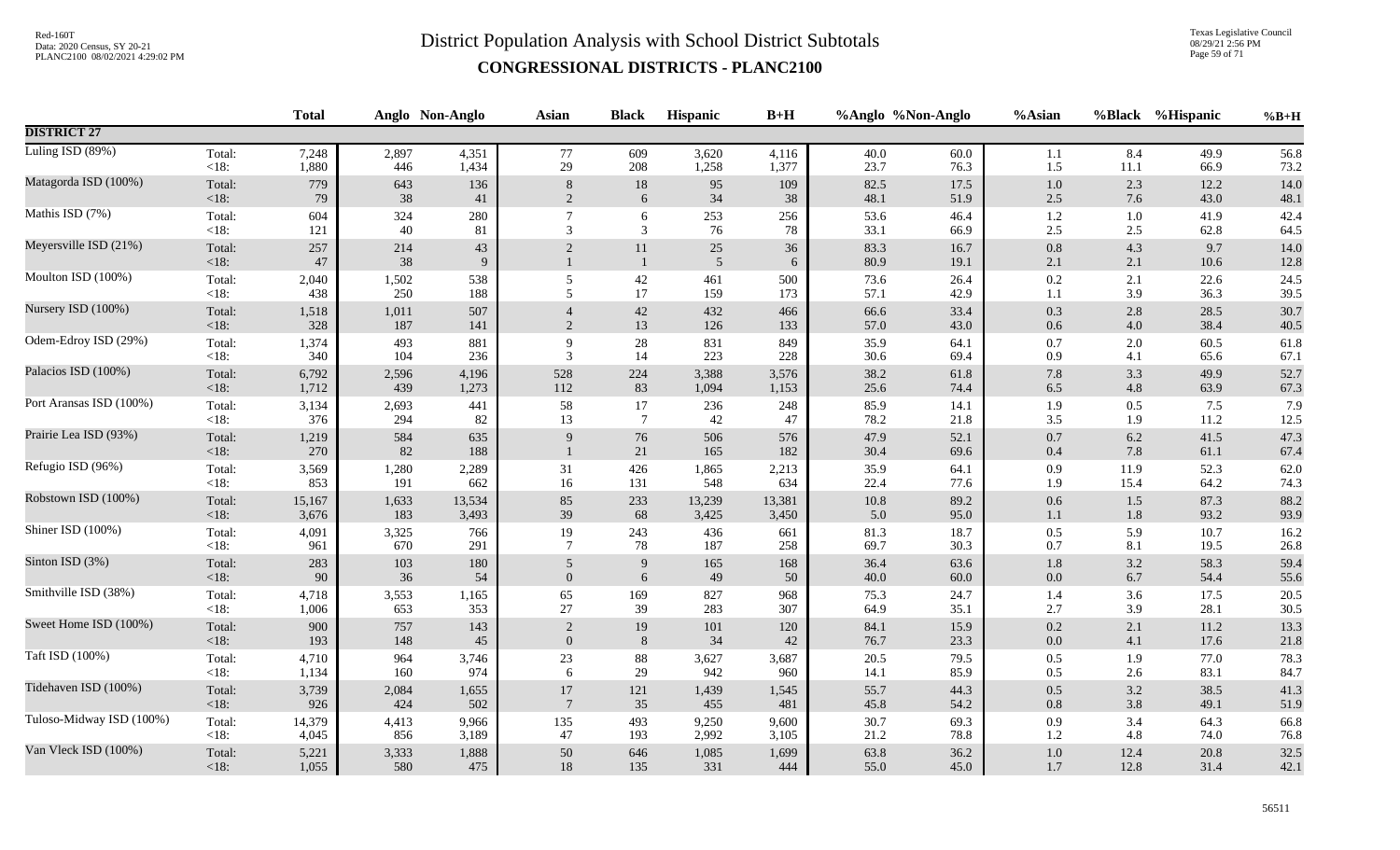Texas Legislative Council 08/29/21 2:56 PM Page 60 of 71

|                        |                 | <b>Total</b>   |                           | Anglo Non-Anglo                 | <b>Asian</b>                       | <b>Black</b>                         | Hispanic                       | $B+H$           | %Anglo %Non-Anglo |              | %Asian         | <b>%Black</b>  | %Hispanic    | $%B+H$       |
|------------------------|-----------------|----------------|---------------------------|---------------------------------|------------------------------------|--------------------------------------|--------------------------------|-----------------|-------------------|--------------|----------------|----------------|--------------|--------------|
| <b>DISTRICT 27</b>     |                 |                |                           |                                 |                                    |                                      |                                |                 |                   |              |                |                |              |              |
| Victoria ISD (100%)    | Total:          | 83,585         | 35,370                    | 48,215                          | 1,714                              | 6,594                                | 39,569                         | 45,185          | 42.3              | 57.7         | 2.1            | 7.9            | 47.3         | 54.1         |
|                        | <18:            | 20,518         | 6,097                     | 14,421                          | 444                                | 2,118                                | 12,245                         | 13,711          | 29.7              | 70.3         | 2.2            | 10.3           | 59.7         | 66.8         |
| Vysehrad ISD (100%)    | Total:          | 788            | 717                       | $71\,$                          | $\overline{5}$                     | 25                                   | $34\,$                         | 59              | 91.0              | 9.0          | 0.6            | 3.2            | 4.3          | 7.5          |
|                        | <18:            | 140            | 124                       | 16                              | 2                                  | $\overline{4}$                       | $10\,$                         | 14              | 88.6              | 11.4         | 1.4            | 2.9            | 7.1          | $10.0$       |
| Waelder ISD (100%)     | Total:          | 1,838          | 637                       | 1,201                           | 12                                 | 187                                  | 1,007                          | 1,157           | 34.7              | 65.3         | 0.7            | 10.2           | 54.8         | 62.9         |
|                        | < 18:           | 442            | 91                        | 351                             | 5                                  | 59                                   | 313                            | 346             | 20.6              | 79.4         | 1.1            | 13.3           | 70.8         | 78.3         |
| Weimar ISD (1%)        | Total:<br>< 18: | 37<br>8        | $30\,$<br>$7\phantom{.0}$ | $7\phantom{.0}$<br>$\mathbf{1}$ | $\boldsymbol{0}$<br>$\overline{0}$ | $\boldsymbol{0}$<br>$\boldsymbol{0}$ | $\overline{5}$<br>$\mathbf{1}$ | $5\phantom{.0}$ | 81.1<br>87.5      | 18.9<br>12.5 | $0.0\,$<br>0.0 | $0.0\,$<br>0.0 | 13.5<br>12.5 | 13.5<br>12.5 |
| West Oso ISD (100%)    | Total:          | 7,999          | 669                       | 7,330                           | 52                                 | 868                                  | 6,459                          | 7,223           | 8.4               | 91.6         | 0.7            | 10.9           | 80.7         | 90.3         |
|                        | $<18$ :         | 2,080          | 121                       | 1,959                           | 16                                 | 228                                  | 1,774                          | 1,926           | 5.8               | 94.2         | $0.8\,$        | 11.0           | 85.3         | 92.6         |
| Wharton ISD (100%)     | Total:          | 12,768         | 4,529                     | 8,239                           | 107                                | 3,145                                | 4,958                          | 7,959           | 35.5              | 64.5         | $0.8\,$        | 24.6           | 38.8         | 62.3         |
|                        | <18:            | 2,862          | 630                       | 2,232                           | 33                                 | 836                                  | 1,418                          | 2,158           | 22.0              | 78.0         | 1.2            | 29.2           | 49.5         | 75.4         |
| Woodsboro ISD (100%)   | Total:          | 2,487          | 1,310                     | 1,177                           | $20\,$                             | 92                                   | 1,049                          | 1,118           | 52.7              | 47.3         | $0.8\,$        | 3.7            | 42.2         | 45.0         |
|                        | <18:            | 504            | 229                       | 275                             | $\overline{7}$                     | 22                                   | 253                            | 263             | 45.4              | 54.6         | 1.4            | 4.4            | 50.2         | 52.2         |
| Yoakum ISD (55%)       | Total:          | 4,874          | 2,264                     | 2,610                           | 30                                 | 480                                  | 2,076                          | 2,489           | 46.5              | 53.5         | 0.6            | 9.8            | 42.6         | 51.1         |
|                        | $<18$ :         | 1,269          | 352                       | 917                             | 5                                  | 175                                  | 757                            | 886             | 27.7              | 72.3         | $0.4\,$        | 13.8           | 59.7         | 69.8         |
| <b>DISTRICT 28</b>     |                 |                |                           |                                 |                                    |                                      |                                |                 |                   |              |                |                |              |              |
|                        | <b>Total:</b>   | 781,276        | 122,844                   | 658,432                         | 13,006                             | 44,857                               | 600,725                        | 639,439         | 15.7              | 84.3         | 1.7            | 5.7            | 76.9         | 81.8         |
|                        | < 18:           | 221,698        | 21,853                    | 199,845                         | 3,545                              | 13,447                               | 185,177                        | 195,378         | 9.9               | 90.1         | 1.6            | 6.1            | 83.5         | 88.1         |
| Charlotte ISD (98%)    | Total:          | 2,153          | 511                       | 1,642                           | 11                                 | 24                                   | 1,582                          | 1,602           | 23.7              | 76.3         | 0.5            | 1.1            | 73.5         | 74.4         |
|                        | <18:            | 541            | 95                        | 446                             | 5                                  | 9                                    | 424                            | 430             | 17.6              | 82.4         | 0.9            | 1.7            | 78.4         | 79.5         |
| Cotulla ISD (22%)      | Total:          | 1,448          | 553                       | 895                             | $\overline{2}$                     | 57                                   | 846                            | 892             | 38.2              | 61.8         | 0.1            | 3.9            | 58.4         | 61.6         |
|                        | < 18:           | 168            | $\sqrt{5}$                | 163                             | $\mathbf{1}$                       | $\mathfrak{Z}$                       | 163                            | 163             | 3.0               | 97.0         | 0.6            | 1.8            | 97.0         | 97.0         |
| East Central ISD (40%) | Total:          | 24,608         | 9,979                     | 14,629                          | 534                                | 3,017                                | 10,948                         | 13,650          | 40.6              | 59.4         | $2.2\,$        | 12.3           | 44.5         | 55.5         |
|                        | $<18$ :         | 5,595          | 1,545                     | 4,050                           | 168                                | 830                                  | 3,158                          | 3,831           | 27.6              | 72.4         | 3.0            | 14.8           | 56.4         | 68.5         |
| Falls City ISD (11%)   | Total:          | 176            | 158                       | 18                              | $\boldsymbol{0}$                   | $\mathbf{0}$                         | $15\,$                         | 15              | 89.8              | 10.2         | $0.0\,$        | 0.0            | 8.5          | 8.5          |
|                        | < 18:           | 32             | 21                        | 11                              | $\mathbf{0}$                       | $\boldsymbol{0}$                     | 8                              | 8               | 65.6              | 34.4         | $0.0\,$        | 0.0            | 25.0         | 25.0         |
| Floresville ISD (100%) | Total:          | 24,222         | 10,950                    | 13,272                          | 285                                | 583                                  | 11,969                         | 12,450          | 45.2              | 54.8         | $1.2\,$        | 2.4            | 49.4         | 51.4         |
|                        | $<18$ :         | 5,663          | 2,003                     | 3,660                           | 87                                 | 149                                  | 3,356                          | 3,457           | 35.4              | 64.6         | 1.5            | 2.6            | 59.3         | 61.0         |
| Hidalgo ISD (0%)       | Total:          | $\overline{0}$ | $\theta$                  | $\overline{0}$                  | $\theta$                           | $\boldsymbol{0}$                     | $\boldsymbol{0}$               | $\overline{0}$  | $0.0\,$           | 0.0          | $0.0\,$        | $0.0\,$        | 0.0          | 0.0          |
|                        | <18:            | $\overline{0}$ | $\Omega$                  | $\overline{0}$                  | $\mathbf{0}$                       | $\mathbf{0}$                         | $\Omega$                       | $\Omega$        | 0.0               | 0.0          | 0.0            | 0.0            | 0.0          | 0.0          |
| Jourdanton ISD (100%)  | Total:          | 6,474          | 2,865                     | 3,609                           | 36                                 | 67                                   | 3,361                          | 3,422           | 44.3              | 55.7         | 0.6            | $1.0\,$        | 51.9         | 52.9         |
|                        | <18:            | 1,687          | 609                       | 1,078                           | 9                                  | 27                                   | 1,016                          | 1,040           | 36.1              | 63.9         | 0.5            | 1.6            | 60.2         | 61.6         |
| Judson ISD (68%)       | Total:          | 100,832        | 28,329                    | 72,503                          | 5,116                              | 24,622                               | 44,066                         | 65,966          | 28.1              | 71.9         | 5.1            | 24.4           | 43.7         | 65.4         |
|                        | <18:            | 26,366         | 4,743                     | 21,623                          | 1,422                              | 7,572                                | 14,141                         | 20,185          | 18.0              | 82.0         | 5.4            | 28.7           | 53.6         | 76.6         |
| Karnes City ISD (1%)   | Total:          | 77             | 49                        | 28                              | $\boldsymbol{0}$                   | $\boldsymbol{0}$                     | $25\,$                         | 25              | 63.6              | 36.4         | $0.0\,$        | 0.0            | 32.5         | 32.5         |
|                        | $<18$ :         | -9             | 6                         | 3                               | $\mathbf{0}$                       | $\mathbf{0}$                         | 3                              | 3               | 66.7              | 33.3         | $0.0\,$        | 0.0            | 33.3         | 33.3         |
| La Joya ISD (72%)      | Total:          | 76,033         | 3,910                     | 72,123                          | 181                                | $267\,$                              | 71,686                         | 71,767          | 5.1               | 94.9         | $0.2\,$        | 0.4            | 94.3         | 94.4         |
|                        | <18:            | 24,771         | 393                       | 24,378                          | 60                                 | 86                                   | 24,261                         | 24,267          | 1.6               | 98.4         | 0.2            | 0.3            | 97.9         | 98.0         |
| La Vernia ISD (92%)    | Total:          | 16,650         | 11,485                    | 5,165                           | 201                                | 404                                  | 4,175                          | 4,522           | 69.0              | 31.0         | 1.2            | 2.4            | 25.1         | 27.2         |
|                        | $<18$ :         | 4,252          | 2,652                     | 1,600                           | 78                                 | 101                                  | 1,365                          | 1,429           | 62.4              | 37.6         | 1.8            | 2.4            | 32.1         | 33.6         |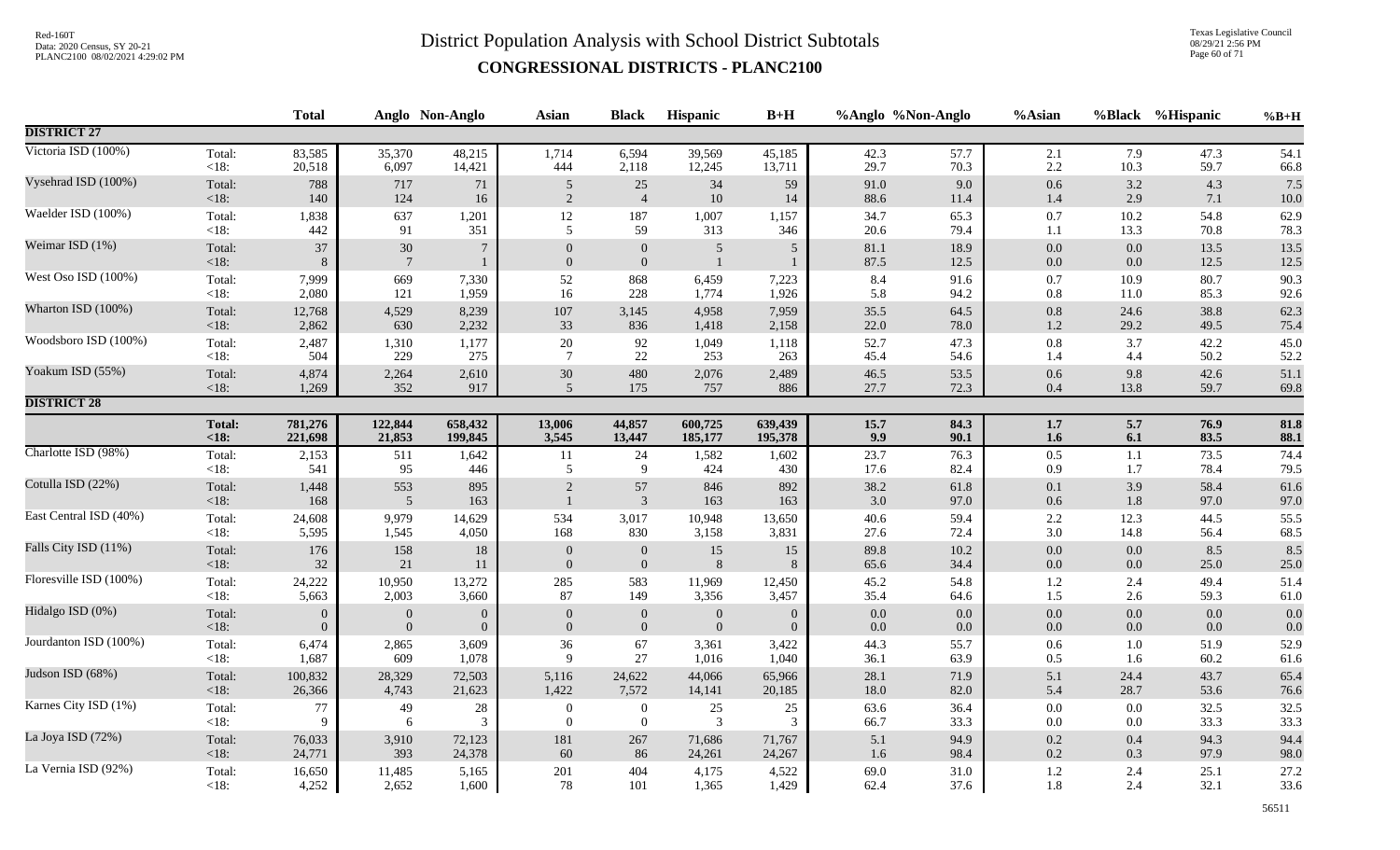Texas Legislative Council 08/29/21 2:56 PM Page 61 of 71

|                                                   |                   | <b>Total</b> |                      | Anglo Non-Anglo | Asian          | <b>Black</b>            | Hispanic   | $B+H$      |            | %Anglo %Non-Anglo | %Asian             |                | %Black %Hispanic | $%B+H$       |
|---------------------------------------------------|-------------------|--------------|----------------------|-----------------|----------------|-------------------------|------------|------------|------------|-------------------|--------------------|----------------|------------------|--------------|
| <b>DISTRICT 28</b>                                |                   |              |                      |                 |                |                         |            |            |            |                   |                    |                |                  |              |
| Laredo ISD (100%)                                 | Total:            | 82,198       | 2,066                | 80,132          | 270            | 361                     | 79,537     | 79,672     | 2.5        | 97.5              | 0.3                | 0.4            | 96.8             | 96.9         |
|                                                   | < 18:             | 24,037       | 482                  | 23,555          | $82\,$         | 96                      | 23,368     | 23,394     | 2.0        | 98.0              | 0.3                | 0.4            | 97.2             | 97.3         |
| Lytle ISD (71%)                                   | Total:            | 5,637        | 1,605                | 4,032           | 54             | 96                      | 3,825      | 3,888      | 28.5       | 71.5              | $1.0\,$            | 1.7            | 67.9             | 69.0         |
|                                                   | <18:              | 1,517        | 287                  | 1,230           | 15             | 38                      | 1,177      | 1,193      | 18.9       | 81.1              | $1.0\,$            | 2.5            | 77.6             | 78.6         |
| McMullen County ISD (100%)                        | Total:            | 600          | 353                  | 247             | 13             | 17                      | 224        | 231        | 58.8       | 41.2              | $2.2\,$            | 2.8            | 37.3             | 38.5         |
|                                                   | $<18$ :           | 113          | 65                   | $\sqrt{48}$     | 3              | $7\phantom{.0}$         | 43         | 44         | 57.5       | 42.5              | $2.7\,$            | 6.2            | 38.1             | 38.9         |
| Mission Cons ISD (67%)                            | Total:            | 43,840       | 3,625                | 40,215          | 301            | 302                     | 39,637     | 39,763     | 8.3        | 91.7              | $0.7\,$            | 0.7            | 90.4             | 90.7         |
|                                                   | $<18$ :           | 12,060       | 364                  | 11,696          | 72             | 122                     | 11,539     | 11,574     | 3.0        | 97.0              | 0.6                | 1.0            | 95.7             | 96.0         |
| North East ISD (11%)                              | Total:            | 46,208       | 13,437               | 32,771          | 2,415          | 9,141                   | 21,447     | 29,694     | 29.1       | 70.9              | 5.2                | 19.8           | 46.4             | 64.3         |
|                                                   | <18:              | 11,003       | 1,824                | 9,179           | 553            | 2,577                   | 6,540      | 8,611      | 16.6       | 83.4              | 5.0                | 23.4           | 59.4             | 78.3         |
| Pleasanton ISD (100%)                             | Total:            | 18,646       | 7,641                | 11,005          | 171            | 303                     | 10,272     | 10,483     | 41.0       | 59.0              | $0.9\,$            | 1.6            | 55.1             | 56.2         |
|                                                   | $<18$ :           | 4,861        | 1,525                | 3,336           | 54             | 110                     | 3,132      | 3,191      | 31.4       | 68.6              | 1.1                | 2.3            | 64.4             | 65.6         |
| Poteet ISD (100%)                                 | Total:            | 9,249        | 2,245                | 7,004           | 61             | 128                     | 6,719      | 6,803      | 24.3       | 75.7              | $0.7\,$            | $1.4\,$        | 72.6             | 73.6         |
|                                                   | <18:              | 2,403        | 387                  | 2,016           | $17\,$         | 57                      | 1,957      | 1,991      | 16.1       | 83.9              | $0.7\,$            | 2.4            | 81.4             | 82.9         |
| Poth ISD (84%)                                    | Total:            | 3,191        | 1,715                | 1,476           | 15             | 31                      | 1,400      | 1,415      | 53.7       | 46.3              | $0.5\,$            | 1.0            | 43.9             | 44.3         |
|                                                   | $<18$ :           | 781          | 354                  | 427             | 6              | $\overline{4}$          | 416        | 418        | 45.3       | 54.7              | $0.8\,$            | 0.5            | 53.3             | 53.5         |
| Randolph Field ISD (100%)                         | Total:            | 1,280        | 713                  | 567             | 87             | 247                     | 219        | 436        | 55.7       | 44.3              | 6.8                | 19.3           | 17.1             | 34.1         |
|                                                   | < 18:             | 452          | 258                  | 194             | 40             | 76                      | 79         | 139        | 57.1       | 42.9              | $8.8\,$            | 16.8           | 17.5             | 30.8         |
| Rio Grande City Cons ISD (100%)                   | Total:            | 39,821       | 774                  | 39,047          | 131            | 110                     | 38,781     | 38,829     | 1.9        | 98.1              | 0.3                | 0.3            | 97.4             | 97.5         |
|                                                   | < 18:             | 12,214       | 220                  | 11,994          | 44             | 31                      | 11,908     | 11,913     | 1.8        | 98.2              | 0.4                | 0.3            | 97.5             | 97.5         |
| Roma ISD (100%)                                   | Total:            | 25,258       | 353                  | 24,905          | 20             | 44                      | 24,823     | 24,832     | 1.4        | 98.6              | $0.1\,$            | 0.2            | 98.3             | 98.3         |
|                                                   | <18:              | 7,437        | 99                   | 7,338           | $\overline{4}$ | $12\,$                  | 7,303      | 7,304      | 1.3        | 98.7              | 0.1                | 0.2            | 98.2             | 98.2         |
| San Antonio ISD (1%)                              | Total:            | 3,631        | 422                  | 3,209           | 53             | 1,131                   | 2,091      | 3,141      | $11.6\,$   | 88.4              | $1.5\,$            | 31.1           | 57.6             | 86.5         |
|                                                   | $<18$ :           | 961          | 55                   | 906             | 17             | 294                     | 622        | 885        | 5.7        | 94.3              | 1.8                | 30.6           | 64.7             | 92.1         |
| San Isidro ISD (100%)                             | Total:<br><18:    | 841<br>159   | $44\,$<br>$\sqrt{6}$ | 797<br>153      | $\mathbf{0}$   | $\,8\,$<br>$\mathbf{1}$ | 789<br>152 | 793<br>152 | 5.2<br>3.8 | 94.8<br>96.2      | $0.1\,$<br>$0.0\,$ | $1.0\,$<br>0.6 | 93.8<br>95.6     | 94.3<br>95.6 |
| Schertz-Cibolo-Universal City ISD Total:<br>(14%) |                   | 11,881       | 4,734                | 7,147           | 601            | 1,914                   | 4,671      | 6,310      | 39.8       | 60.2              | 5.1                | 16.1           | 39.3             | 53.1         |
|                                                   | < 18:             | 3,168        | 927                  | 2,241           | 165            | 637                     | 1,574      | 2,049      | 29.3       | 70.7              | 5.2                | 20.1           | 49.7             | 64.7         |
| Sharyland ISD (42%)                               | Total:            | 21,589       | 2,715                | 18,874          | 743            | 310                     | 17,863     | 18,052     | 12.6       | 87.4              | 3.4                | 1.4            | 82.7             | 83.6         |
|                                                   | <18:              | 5,973        | 386                  | 5,587           | 193            | 140                     | 5,324      | 5,376      | 6.5        | 93.5              | $3.2\,$            | 2.3            | 89.1             | 90.0         |
| Somerset ISD (39%)                                | Total:            | 6,745        | 1,150                | 5,595           | 63             | 118                     | 5,394      | 5,461      | 17.0       | 83.0              | $0.9\,$            | 1.7            | 80.0             | 81.0         |
|                                                   | $<18$ :           | 1,980        | 251                  | 1,729           | 28             | 33                      | 1,685      | 1,699      | 12.7       | 87.3              | 1.4                | $1.7\,$        | 85.1             | 85.8         |
| Southside ISD (26%)                               | Total:            | 8,079        | 1,524                | 6,555           | $78\,$         | 198                     | 6,249      | 6,406      | 18.9       | 81.1              | $1.0\,$            | 2.5            | 77.3             | 79.3         |
|                                                   | $<18$ :           | 2,330        | 244                  | 2,086           | 32             | 47                      | 2,025      | 2,051      | 10.5       | 89.5              | 1.4                | 2.0            | 86.9             | 88.0         |
| Stockdale ISD (23%)                               | Total:            | 1,104        | 714                  | 390             | $18\,$         | $32\,$                  | 295        | 325        | 64.7       | 35.3              | 1.6                | 2.9            | 26.7             | 29.4         |
|                                                   | $<18$ :           | 245          | 123                  | 122             | 6              | $11\,$                  | 95         | 105        | 50.2       | 49.8              | 2.4                | 4.5            | 38.8             | 42.9         |
| United ISD (100%)                                 | Total:            | 184,054      | 7,375                | 176,679         | 1,499          | 1,273                   | 174,018    | 174,774    | 4.0        | 96.0              | $0.8\,$            | 0.7            | 94.5             | 95.0         |
|                                                   | $<18$ :           | 56,400       | 1,815                | 54,585          | 368            | 360                     | 53,962     | 54,091     | $3.2\,$    | 96.8              | $0.7\,$            | 0.6            | 95.7             | 95.9         |
| Webb Cons ISD (100%)                              | Total:<br>$<18$ : | 862<br>223   | 54<br>$\overline{4}$ | 808<br>219      | 5              | 13<br>9                 | 799<br>219 | 803<br>219 | 6.3<br>1.8 | 93.7<br>98.2      | 0.6<br>0.4         | 1.5<br>4.0     | 92.7<br>98.2     | 93.2<br>98.2 |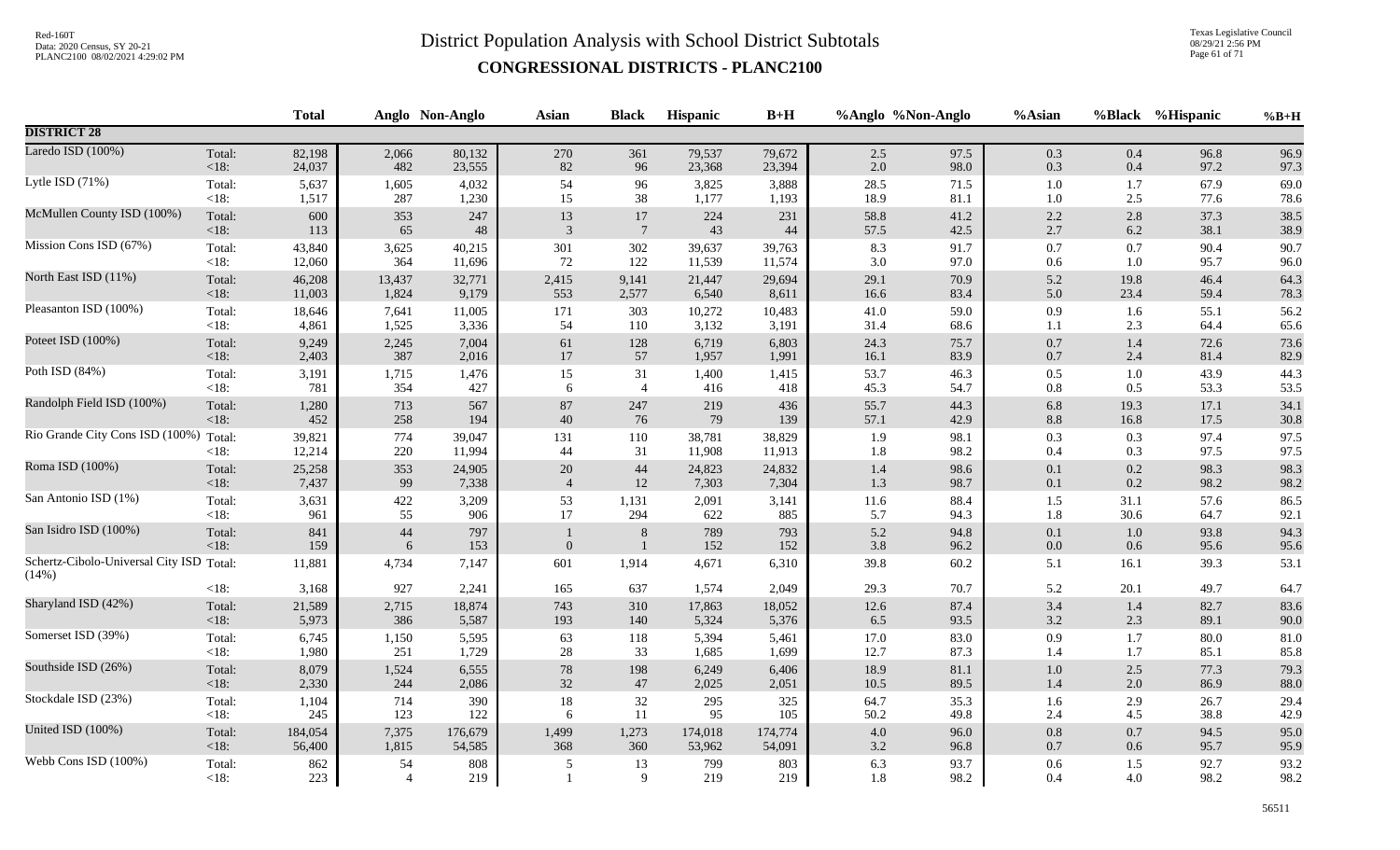Texas Legislative Council 08/29/21 2:56 PM Page 62 of 71

|                          |                   | <b>Total</b>     |                                | Anglo Non-Anglo | <b>Asian</b>   | <b>Black</b>                       | Hispanic  | $B+H$     | %Anglo %Non-Anglo |              | %Asian             |                | %Black %Hispanic | $%B+H$       |
|--------------------------|-------------------|------------------|--------------------------------|-----------------|----------------|------------------------------------|-----------|-----------|-------------------|--------------|--------------------|----------------|------------------|--------------|
| <b>DISTRICT 28</b>       |                   |                  |                                |                 |                |                                    |           |           |                   |              |                    |                |                  |              |
| Zapata County ISD (100%) | Total:            | 13,889           | 796                            | 13,093          | 41             | 39                                 | 12,999    | 13,017    | 5.7               | 94.3         | 0.3                | 0.3            | 93.6             | 93.7         |
|                          | $<18$ :           | 4,297            | 105                            | 4,192           | 15             | 8                                  | 4,162     | 4,166     | $2.4\,$           | 97.6         | 0.3                | 0.2            | 96.9             | 97.0         |
| <b>DISTRICT 29</b>       |                   |                  |                                |                 |                |                                    |           |           |                   |              |                    |                |                  |              |
|                          | <b>Total:</b>     | 717,255          | 63,547                         | 653,708         | 16,912         | 91,546                             | 547,760   | 632,502   | 8.9               | 91.1         | 2.4                | 12.8           | 76.4             | 88.2         |
|                          | $18:$             | 204,534          | 9,488                          | 195,046         | 3,870          | 26,976                             | 166,685   | 190,323   | 4.6               | 95.4         | 1.9                | 13.2           | 81.5             | 93.1         |
| Aldine ISD (30%)         | Total:            | 90,247           | 5,413                          | 84,834          | 1,113          | 9,682                              | 74,366    | 83,274    | 6.0               | 94.0         | 1.2                | 10.7           | 82.4             | 92.3         |
|                          | $<18$ :           | 28,238           | 761                            | 27,477          | 242            | 2,832                              | 24,647    | 27,097    | 2.7               | 97.3         | 0.9                | 10.0           | 87.3             | 96.0         |
| Channelview ISD (35%)    | Total:            | 15,951           | 1,108                          | 14,843          | 518            | 3,918                              | 10,521    | 14,221    | 6.9               | 93.1         | $3.2\,$            | 24.6           | 66.0             | 89.2         |
|                          | <18:              | 4,804            | 191                            | 4,613           | 97             | 1,134                              | 3,450     | 4,485     | $4.0\,$           | 96.0         | $2.0\,$            | 23.6           | 71.8             | 93.4         |
| Deer Park ISD (18%)      | Total:            | 9,337            | 2,349                          | 6,988           | 98             | 255                                | 6,589     | 6,770     | 25.2              | 74.8         | $1.0\,$            | 2.7            | 70.6             | 72.5         |
|                          | <18:              | 2,588            | 384                            | 2,204           | 27             | 89                                 | 2,093     | 2,138     | 14.8              | 85.2         | $1.0\,$            | 3.4            | 80.9             | 82.6         |
| Galena Park ISD (98%)    | Total:            | 87,947           | 7,910                          | 80,037          | 1,629          | 16,481                             | 62,425    | 77,976    | $9.0\,$           | 91.0         | 1.9                | 18.7           | 71.0             | 88.7         |
|                          | <18:              | 25,247           | 1,131                          | 24,116          | 330            | 4,367                              | 19,813    | 23,729    | $4.5\,$           | 95.5         | $1.3$              | 17.3           | 78.5             | 94.0         |
| Houston ISD (19%)        | Total:            | 276,311          | 20,173                         | 256,138         | 4,512          | 24,076                             | 228,574   | 250,222   | 7.3               | 92.7         | 1.6                | 8.7            | 82.7             | 90.6         |
|                          | <18:              | 72,234           | 2,447                          | 69,787          | 987            | 6,474                              | 63,166    | 68,533    | 3.4               | 96.6         | 1.4                | 9.0            | 87.4             | 94.9         |
| Humble ISD (13%)         | Total:            | 28,084           | 5,540                          | 22,544          | 1,816          | 9,773                              | 10,800    | 20,284    | 19.7              | 80.3         | 6.5                | 34.8           | 38.5             | 72.2         |
|                          | < 18:             | 8,533            | 1,333                          | 7,200           | 507            | 2,922                              | 3,789     | 6,568     | 15.6              | 84.4         | 5.9                | 34.2           | 44.4             | 77.0         |
| Pasadena ISD (68%)       | Total:            | 172,806          | 18,196                         | 154,610         | 6,803          | 16,122                             | 132,212   | 146,759   | $10.5\,$          | 89.5         | 3.9                | 9.3            | 76.5             | 84.9         |
|                          | $<18$ :           | 50,395           | 2,650                          | 47,745          | 1,562          | 5,371                              | 41,516    | 46,061    | 5.3               | 94.7         | 3.1                | 10.7           | 82.4             | 91.4         |
| Sheldon ISD (78%)        | Total:            | 36,572           | 2,858                          | 33,714          | 423            | 11,239                             | 22,273    | 32,996    | $7.8\,$           | 92.2         | $1.2\,$            | 30.7           | 60.9             | 90.2         |
|                          | <18:              | 12,495           | 591                            | 11,904          | 118            | 3,787                              | 8,211     | 11,712    | 4.7               | 95.3         | 0.9                | 30.3           | 65.7             | 93.7         |
| <b>DISTRICT 30</b>       |                   |                  |                                |                 |                |                                    |           |           |                   |              |                    |                |                  |              |
|                          | <b>Total:</b>     | 782,976          | 112,103                        | 670,873         | 20,457         | 331,970                            | 318,581   | 643,025   | 14.3              | 85.7         | 2.6                | 42.4           | 40.7             | 82.1         |
|                          | < 18:             | 201,231          | 11,125                         | 190,106         | 3,947          | 83,280                             | 105,593   | 184,976   | 5.5               | 94.5         | 2.0                | 41.4           | 52.5             | 91.9         |
| Cedar Hill ISD (100%)    | Total:            | 49,670           | 8,687                          | 40,983          | 1,358          | 27,423                             | 12,297    | 39,077    | 17.5              | 82.5         | 2.7                | 55.2           | 24.8             | 78.7         |
|                          | <18:              | 12,895           | 1,122                          | 11,773          | 310            | 7,571                              | 4,122     | 11,358    | 8.7               | 91.3         | 2.4                | 58.7           | 32.0             | 88.1         |
| Dallas ISD (44%)         | Total:            | 489,652          | 67,708                         | 421,944         | 10,292         | 186,395                            | 225,074   | 407,345   | 13.8              | 86.2         | 2.1                | 38.1           | 46.0             | 83.2         |
|                          | < 18:             | 124,275          | 5,554                          | 118,721         | 1,525          | 44,229                             | 74,272    | 116,468   | 4.5               | 95.5         | $1.2\,$            | 35.6           | 59.8             | 93.7         |
| DeSoto ISD (100%)        | Total:            | 61,774           | 6,131                          | 55,643          | 746            | 43,224                             | 11,871    | 54,402    | 9.9               | 90.1         | $1.2\,$            | 70.0           | 19.2             | 88.1         |
|                          | <18:              | 15,457           | 685                            | 14,772          | 165            | 10,711                             | 4,196     | 14,521    | 4.4               | 95.6         | 1.1                | 69.3           | 27.1             | 93.9         |
| Duncanville ISD (100%)   | Total:            | 76,868           | 12,768                         | 64,100          | 2,144          | 31,168                             | 30,842    | 61,190    | $16.6\,$          | 83.4         | $2.8\,$            | 40.5           | 40.1             | 79.6         |
|                          | <18:              | 20,269           | 1,495                          | 18,774          | 461            | 8,334                              | 10,330    | 18,222    | 7.4               | 92.6         | 2.3                | 41.1           | 51.0             | 89.9         |
| Ferris ISD (2%)          | Total:<br>< 18:   | 189<br>69        | 43<br>9                        | 146<br>60       | $\overline{0}$ | 20<br>12                           | 123<br>48 | 143<br>60 | 22.8<br>13.0      | 77.2<br>87.0 | 0.5<br>$0.0\,$     | 10.6<br>17.4   | 65.1<br>69.6     | 75.7<br>87.0 |
| Grand Prairie ISD (51%)  | Total:            | 62,624           | 13,466                         | 49,158          | 5,579          | 14,141                             | 29,173    | 42,602    | 21.5              | 78.5         | 8.9                | 22.6           | 46.6             | 68.0         |
|                          | <18:              | 16,459           | 1,898                          | 14,561          | 1,394          | 4,123                              | 9,315     | 13,035    | $11.5\,$          | 88.5         | 8.5                | 25.1           | 56.6             | 79.2         |
| Lancaster ISD (100%)     | Total:            | 42,156           | 3,296                          | 38,860          | 336            | 29,595                             | 9,167     | 38,229    | 7.8               | 92.2         | $0.8\,$            | 70.2           | 21.7             | 90.7         |
|                          | <18:              | 11,790           | 361                            | 11,429          | 92             | 8,300                              | 3,294     | 11,296    | 3.1               | 96.9         | $0.8\,$            | 70.4           | 27.9             | 95.8         |
| Mesquite ISD (0%)        | Total:<br>$<18$ : | $43\,$<br>$17\,$ | $\overline{4}$<br>$\mathbf{1}$ | 39<br>16        | $\mathbf{0}$   | $\overline{4}$<br>$\boldsymbol{0}$ | 34<br>16  | 37<br>16  | 9.3<br>5.9        | 90.7<br>94.1 | $2.3\,$<br>$0.0\,$ | 9.3<br>$0.0\,$ | 79.1<br>94.1     | 86.0<br>94.1 |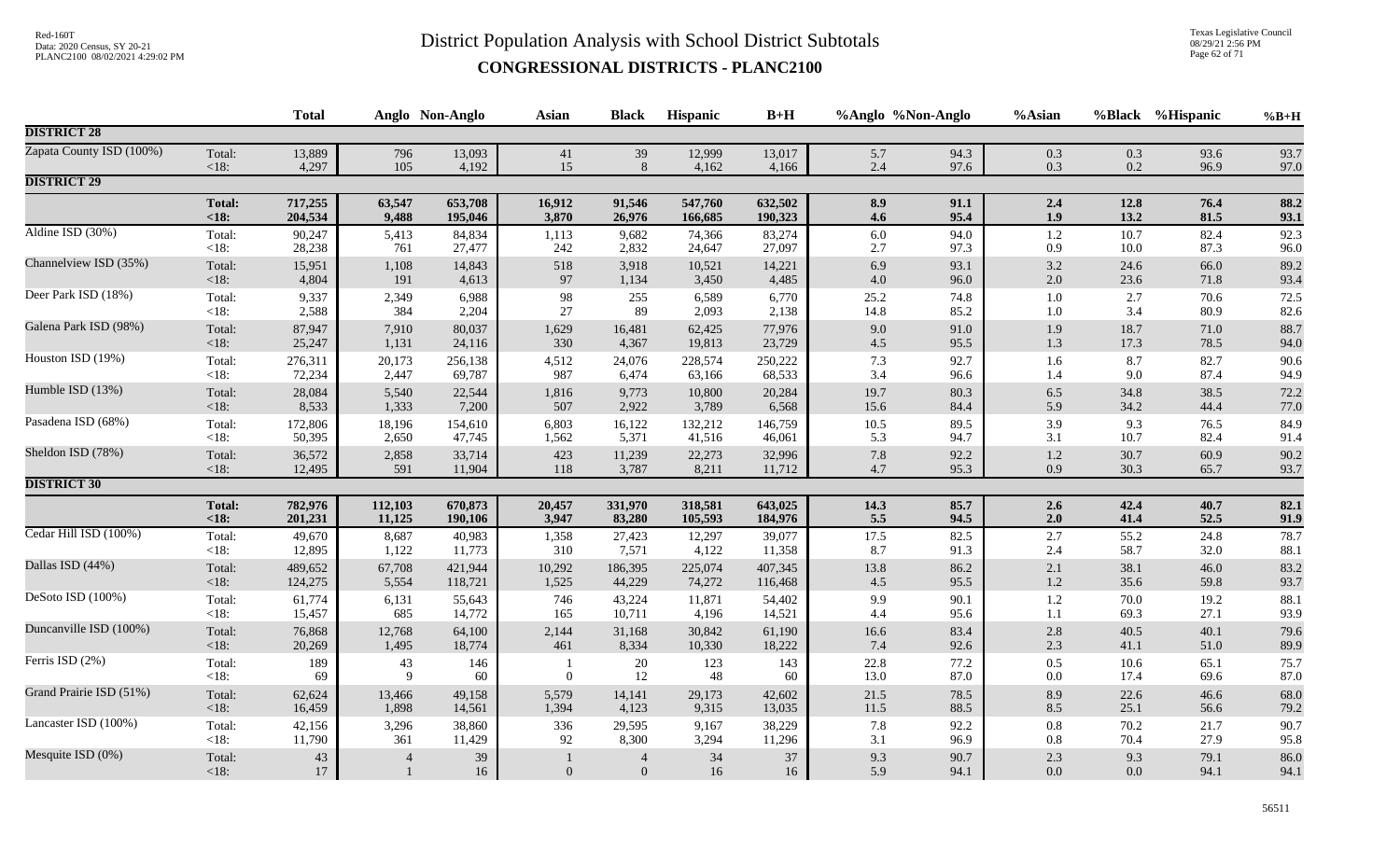Texas Legislative Council 08/29/21 2:56 PM Page 63 of 71

|                          |                   | <b>Total</b>   |                          | Anglo Non-Anglo | <b>Asian</b>                   | <b>Black</b>     | Hispanic       | $B+H$          | %Anglo %Non-Anglo |              | %Asian     |            | %Black %Hispanic | $%B+H$       |
|--------------------------|-------------------|----------------|--------------------------|-----------------|--------------------------------|------------------|----------------|----------------|-------------------|--------------|------------|------------|------------------|--------------|
| <b>DISTRICT 31</b>       |                   |                |                          |                 |                                |                  |                |                |                   |              |            |            |                  |              |
|                          | <b>Total:</b>     | 933,772        | 483,107                  | 450,665         | 80,139                         | 130,533          | 228,349        | 346,532        | 51.7              | 48.3         | 8.6        | 14.0       | 24.5             | 37.1         |
|                          | $18:$             | 238,916        | 97,104                   | 141,812         | 25,715                         | 41,823           | 76,248         | 111,438        | 40.6              | 59.4         | 10.8       | 17.5       | 31.9             | 46.6         |
| Academy ISD (100%)       | Total:            | 8,742          | 5,892                    | 2,850           | 339                            | 699              | 1,635          | 2,258          | 67.4              | 32.6         | 3.9        | 8.0        | 18.7             | 25.8         |
|                          | <18:              | 2,460          | 1,455                    | 1,005           | 121                            | 251              | 632            | 835            | 59.1              | 40.9         | 4.9        | 10.2       | 25.7             | 33.9         |
| Bartlett ISD (85%)       | Total:            | 2,287          | 1,031                    | 1,256           | $24\,$                         | 211              | 1,001          | 1,183          | 45.1              | 54.9         | 1.0        | 9.2        | 43.8             | 51.7         |
|                          | $<18$ :           | 538            | 187                      | 351             | 8                              | 51               | 314            | 343            | 34.8              | 65.2         | $1.5\,$    | 9.5        | 58.4             | 63.8         |
| Belton ISD (100%)        | Total:            | 63,730         | 39,223                   | 24,507          | 2,358                          | 6,033            | 15,230         | 20,515         | 61.5              | 38.5         | 3.7        | 9.5        | 23.9             | 32.2         |
|                          | $<18$ :           | 16,213         | 8,289                    | 7,924           | 810                            | 1,930            | 5,250          | 6,774          | 51.1              | 48.9         | 5.0        | 11.9       | 32.4             | 41.8         |
| Bruceville-Eddy ISD (0%) | Total:            | $10\,$         | $\overline{\mathbf{3}}$  | $\overline{7}$  | $\sqrt{2}$                     | $\boldsymbol{0}$ | 5              | $\sqrt{5}$     | 30.0              | 70.0         | $20.0\,$   | 0.0        | 50.0             | 50.0         |
|                          | $<18$ :           | $\overline{4}$ | $\overline{0}$           | $\overline{4}$  | $\overline{0}$                 | $\mathbf{0}$     | $\overline{4}$ | $\overline{4}$ | 0.0               | 100.0        | 0.0        | 0.0        | 100.0            | 100.0        |
| Burnet Cons ISD (1%)     | Total:            | 197            | 124                      | 73              | 8                              | 3                | 51             | 54             | 62.9              | 37.1         | 4.1        | 1.5        | 25.9             | 27.4         |
|                          | $<18$ :           | $22\,$         | $\mathbf Q$              | 13              | $\Omega$                       | $\mathbf{1}$     | 12             | 13             | 40.9              | 59.1         | $0.0\,$    | 4.5        | 54.5             | 59.1         |
| Copperas Cove ISD (4%)   | Total:            | 1,781          | 1,181                    | 600             | 81                             | 179              | 250            | 412            | 66.3              | 33.7         | $4.5\,$    | 10.1       | 14.0             | 23.1         |
|                          | $<18$ :           | 426            | 257                      | 169             | 19                             | 45               | 86             | 126            | 60.3              | 39.7         | $4.5\,$    | 10.6       | 20.2             | 29.6         |
| Coupland ISD (95%)       | Total:            | 1,108          | 719                      | 389             | $22\,$                         | 25               | 316            | 337            | 64.9              | 35.1         | 2.0        | 2.3        | 28.5             | 30.4         |
|                          | <18:              | 270            | 128                      | 142             | 10                             | $7\phantom{.0}$  | 118            | 123            | 47.4              | 52.6         | 3.7        | 2.6        | 43.7             | 45.6         |
| Florence ISD (100%)      | Total:            | 5,908          | 3,747                    | 2,161           | 94                             | 161              | 1,708          | 1,836          | 63.4              | 36.6         | $1.6\,$    | 2.7        | 28.9             | 31.1         |
|                          | $<18$ :           | 1,385          | 670                      | 715             | 23                             | 51               | 607            | 643            | 48.4              | 51.6         | 1.7        | 3.7        | 43.8             | 46.4         |
| Gatesville ISD (0%)      | Total:            | $30\,$         | $22\,$                   | 8               | $\overline{2}$                 | $\boldsymbol{0}$ | $\sqrt{6}$     | 6              | 73.3              | 26.7         | 6.7        | 0.0        | 20.0             | $20.0\,$     |
|                          | <18:              | 6              | $\overline{4}$           | $\overline{2}$  | $\Omega$                       | $\boldsymbol{0}$ | $\overline{2}$ | $\overline{2}$ | 66.7              | 33.3         | 0.0        | 0.0        | 33.3             | 33.3         |
| Georgetown ISD (100%)    | Total:            | 94,431         | 62,456                   | 31,975          | 3,562                          | 5,326            | 21,517         | 26,147         | 66.1              | 33.9         | 3.8        | 5.6        | 22.8             | 27.7         |
|                          | $<18$ :           | 19,458         | 9,614                    | 9,844           | 973                            | 1,759            | 7,060          | 8,435          | 49.4              | 50.6         | 5.0        | 9.0        | 36.3             | 43.3         |
| Granger ISD (100%)       | Total:            | 2,623          | 1,729                    | 894             | 9                              | 118              | 707            | 811            | 65.9              | 34.1         | 0.3        | 4.5        | 27.0             | 30.9         |
|                          | <18:              | 565            | 289                      | 276             | 3                              | 26               | 241            | 259            | 51.2              | 48.8         | 0.5        | 4.6        | 42.7             | 45.8         |
| Holland ISD (97%)        | Total:            | 2,356          | 1,763                    | 593             | 14                             | 93               | 407            | 492            | 74.8              | 25.2         | 0.6        | 3.9        | 17.3             | 20.9         |
|                          | $<18$ :           | 573            | 372                      | 201             | 5                              | 44               | 134            | 173            | 64.9              | 35.1         | 0.9        | 7.7        | 23.4             | 30.2         |
| Hutto ISD (100%)         | Total:            | 44,993         | 20,720                   | 24,273          | 2,160                          | 6,908            | 14,887         | 21,133         | 46.1              | 53.9         | 4.8        | 15.4       | 33.1             | 47.0         |
|                          | <18:              | 12,941         | 4,824                    | 8,117           | 745                            | 2,322            | 5,319          | 7,254          | 37.3              | 62.7         | 5.8        | 17.9       | 41.1             | 56.1         |
| Jarrell ISD (100%)       | Total:            | 16,609         | 10,206                   | 6,403           | 329                            | 1,077            | 4,815          | 5,714          | 61.4              | 38.6         | $2.0\,$    | 6.5        | 29.0             | 34.4         |
|                          | $<18$ :           | 3,604          | 1,443                    | 2,161           | 104                            | 427              | 1,688          | 1,997          | $40.0\,$          | $60.0\,$     | 2.9        | 11.8       | 46.8             | 55.4         |
| Killeen ISD (73%)        | Total:            | 165,895        | 53,468                   | 112,427         | 10,502                         | 59,608           | 42,588         | 96,947         | 32.2              | 67.8         | 6.3        | 35.9       | 25.7             | 58.4         |
|                          | $<18$ :           | 44,381         | 10,062                   | 34,319          | 2,892                          | 19,056           | 14,348         | 30,679         | 22.7              | 77.3         | 6.5        | 42.9       | 32.3             | 69.1         |
| Lampasas ISD (1%)        | Total:            | 194            | $101\,$                  | 93              | 11                             | 23               | $52\,$         | 63             | 52.1              | 47.9         | 5.7        | 11.9       | 26.8             | 32.5         |
|                          | $<18$ :           | 42             | 14                       | 28              | $\overline{0}$                 | 10               | $18\,$         | 25             | 33.3              | 66.7         | $0.0\,$    | 23.8       | 42.9             | 59.5         |
| Leander ISD (70%)        | Total:            | 152,236        | 90,047                   | 62,189          | 17,988                         | 9,499            | 31,814         | 40,231         | 59.1              | 40.9         | $11.8\,$   | 6.2        | 20.9             | 26.4         |
|                          | <18:              | 42,623         | 21,650                   | 20,973          | 6,156                          | 3,323            | 11,144         | 13,893         | 50.8              | 49.2         | 14.4       | 7.8        | 26.1             | 32.6         |
| Lexington ISD (0%)       | Total:<br>$<18$ : | 14<br>5        | $12\,$<br>$\overline{4}$ | $\sqrt{2}$      | $\mathbf{0}$<br>$\overline{0}$ | $\overline{0}$   | $\overline{2}$ | $\overline{2}$ | 85.7<br>80.0      | 14.3<br>20.0 | 0.0<br>0.0 | 7.1<br>0.0 | 14.3<br>20.0     | 14.3<br>20.0 |
| Liberty Hill ISD (100%)  | Total:            | 26,315         | 19,156                   | 7,159           | 990                            | 917              | 4,504          | 5,297          | 72.8              | 27.2         | 3.8        | 3.5        | 17.1             | 20.1         |
|                          | $<18$ :           | 7,427          | 4,869                    | 2,558           | 350                            | 340              | 1,724          | 1,991          | 65.6              | 34.4         | 4.7        | 4.6        | 23.2             | 26.8         |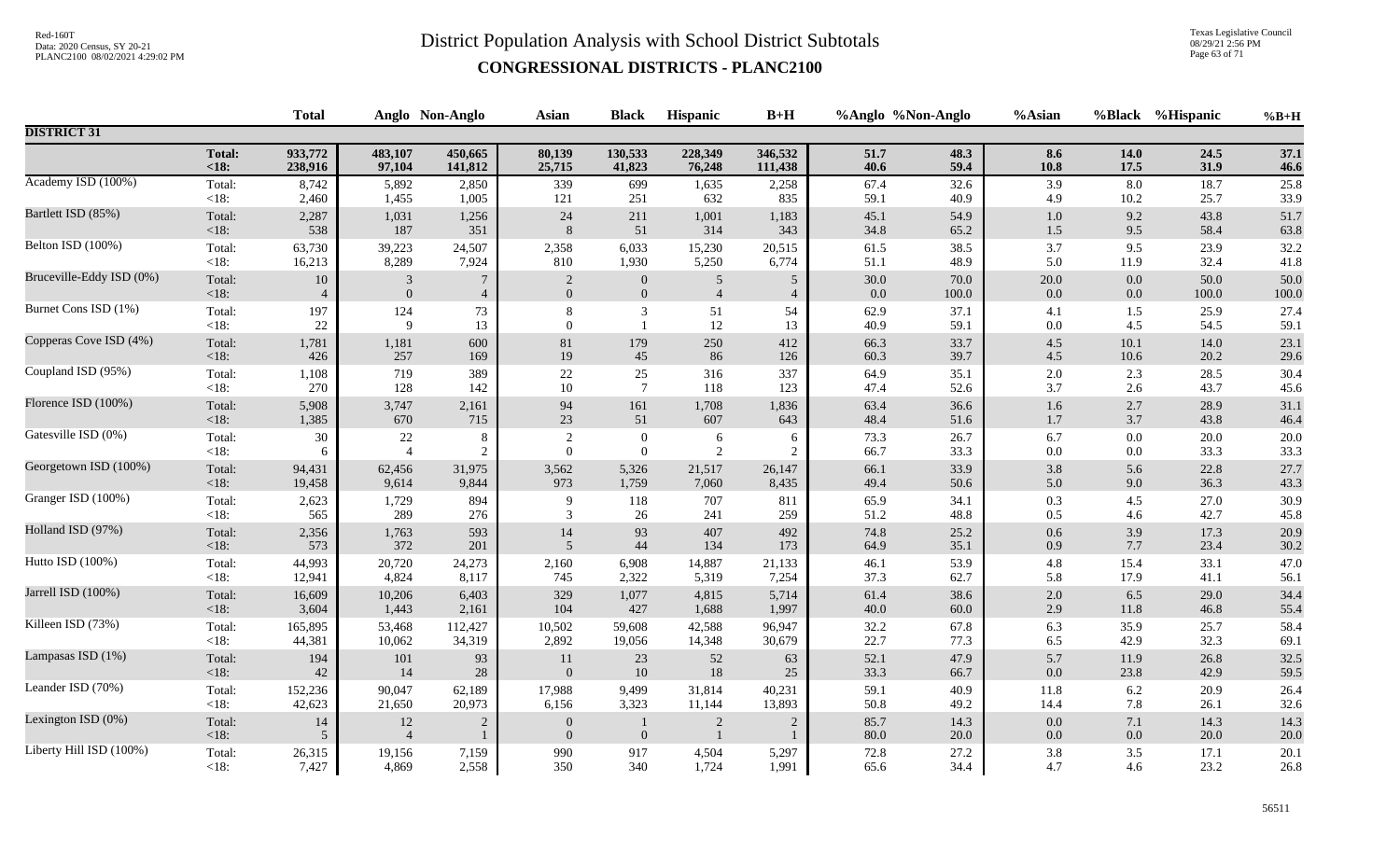Texas Legislative Council 08/29/21 2:56 PM Page 64 of 71

|                                          |                | <b>Total</b>         |                  | Anglo Non-Anglo | <b>Asian</b>        | <b>Black</b>     | Hispanic       | $B+H$                |              | %Anglo %Non-Anglo | %Asian     |             | %Black %Hispanic | $%B+H$            |
|------------------------------------------|----------------|----------------------|------------------|-----------------|---------------------|------------------|----------------|----------------------|--------------|-------------------|------------|-------------|------------------|-------------------|
| <b>DISTRICT 31</b>                       |                |                      |                  |                 |                     |                  |                |                      |              |                   |            |             |                  |                   |
| Moody ISD (31%)                          | Total:         | 1,412                | 941              | 471             | 11                  | 40               | 369            | 394                  | 66.6         | 33.4              | $0.8\,$    | 2.8         | 26.1             | 27.9              |
|                                          | < 18:          | $320$                | 188              | 132             | 6                   | 15               | 105            | 116                  | 58.8         | 41.3              | 1.9        | 4.7         | 32.8             | 36.3              |
| Pflugerville ISD (0%)                    | Total:         | 164                  | 70               | 94              | 8                   | 16               | 65             | 79                   | 42.7         | 57.3              | 4.9        | 9.8         | 39.6             | 48.2              |
|                                          | $< 18$ :       | 49                   | 19               | 30              | $\overline{4}$      | $10\,$           | 18             | 26                   | 38.8         | 61.2              | 8.2        | 20.4        | 36.7             | 53.1              |
| Rogers ISD (95%)                         | Total:         | 3,775                | 2,653            | 1,122           | 39                  | 112              | 850            | 946                  | 70.3         | 29.7              | $1.0\,$    | 3.0         | 22.5             | 25.1              |
|                                          | < 18:          | 942                  | 532              | 410             | $12\,$              | 47               | 337            | 373                  | 56.5         | 43.5              | 1.3        | 5.0         | 35.8             | 39.6              |
| Rosebud-Lott ISD (4%)                    | Total:         | 201                  | 148              | 53              | $\overline{4}$      | $\sqrt{2}$       | 41             | 42                   | 73.6         | 26.4              | $2.0\,$    | 1.0         | 20.4             | 20.9              |
|                                          | <18:           | 67                   | 51               | 16              | 3                   | $\sqrt{2}$       | 13             | 14                   | 76.1         | 23.9              | 4.5        | 3.0         | 19.4             | 20.9              |
| Round Rock ISD (82%)                     | Total:         | 242,866              | 116,865          | 126,001         | 39,383              | 25,108           | 58,296         | 81,190               | 48.1         | 51.9              | 16.2       | 10.3        | 24.0             | 33.4              |
|                                          | $<18$ :        | 62,588               | 23,779           | 38,809          | 12,860              | 7,768            | 18,177         | 24,812               | 38.0         | 62.0              | 20.5       | 12.4        | 29.0             | 39.6              |
| Salado ISD (100%)                        | Total:         | 9,501                | 7,523            | 1,978           | 158                 | 208              | 1,357          | 1,532                | 79.2         | $20.8\,$          | 1.7        | $2.2\,$     | 14.3             | 16.1              |
|                                          | $<18$ :        | 2,263                | 1,607            | 656             | 52                  | 62               | 501            | 541                  | 71.0         | 29.0              | 2.3        | 2.7         | 22.1             | 23.9              |
| Taylor ISD (100%)                        | Total:         | 17,513               | 8,033            | 9,480           | 243                 | 1,845            | 7,176          | 8,848                | 45.9         | 54.1              | 1.4        | 10.5        | 41.0             | 50.5              |
|                                          | < 18:          | 4,137                | 1,304            | 2,833           | 89                  | 549              | 2,212          | 2,658                | 31.5         | 68.5              | 2.2        | 13.3        | 53.5             | 64.2              |
| Temple ISD (100%)                        | Total:         | 57,855               | 27,439           | 30,416          | 1,691               | 11,875           | 16,343         | 27,319               | 47.4         | 52.6              | $2.9\,$    | 20.5        | 28.2             | 47.2              |
|                                          | $< 18$ :       | 12,825               | 3,786            | 9,039           | 435                 | 3,547            | 5,366          | 8,368                | 29.5         | 70.5              | 3.4        | 27.7        | 41.8             | 65.2              |
| Thorndale ISD (9%)                       | Total:         | 278                  | 200              | 78              | $\overline{7}$      | $\mathfrak{Z}$   | 53             | 54                   | 71.9         | 28.1              | $2.5\,$    | 1.1         | 19.1             | 19.4              |
|                                          | < 18:          | 63                   | 38               | 25              | 2                   | 2                | 19             | 20                   | 60.3         | 39.7              | 3.2        | 3.2         | 30.2             | 31.7              |
| Thrall ISD (100%)                        | Total:         | 3,672                | 2,653            | 1,019           | 28                  | 137              | 769            | 896                  | 72.2         | 27.8              | 0.8        | 3.7         | 20.9             | 24.4              |
|                                          | $<18$ :        | 795                  | 498              | 297             | 14                  | 37               | 221            | 255                  | 62.6         | 37.4              | 1.8        | 4.7         | 27.8             | 32.1              |
| Troy ISD (98%)                           | Total:         | 7,076                | 4,982            | 2,094           | $72\,$              | 306              | 1,535          | 1,789                | 70.4         | 29.6              | $1.0\,$    | 4.3         | 21.7             | 25.3              |
|                                          | $<18$ :        | 1,924                | 1,162            | 762             | 19                  | 141              | 577            | 685                  | 60.4         | 39.6              | 1.0        | 7.3         | 30.0             | 35.6              |
| <b>DISTRICT 32</b>                       |                |                      |                  |                 |                     |                  |                |                      |              |                   |            |             |                  |                   |
|                                          | <b>Total:</b>  | 789,666              | 370,429          | 419,237         | 82,993              | 119,306          | 206,662        | 321,130              | 46.9         | 53.1              | 10.5       | 15.1        | 26.2             | 40.7              |
|                                          | <18:           | 177,054              | 61,187           | 115,867         | 19,360              | 33,002           | 63,349         | 93,909               | 34.6         | 65.4              | 10.9       | 18.6        | 35.8             | 53.0              |
| Community ISD (0%)                       | Total:<br><18: | 21<br>$\overline{4}$ | 9<br>$\theta$    | 12<br>4         | 2<br>$\overline{0}$ | $\mathbf{1}$     | 9<br>3         | 10<br>$\overline{4}$ | 42.9<br>0.0  | 57.1<br>100.0     | 9.5<br>0.0 | 4.8<br>25.0 | 42.9<br>75.0     | 47.6<br>$100.0\,$ |
| Dallas ISD (17%)                         | Total:         | 183,340              | 120,355          | 62,985          | 12,663              | 14,630           | 32,735         | 46,433               | 65.6         | 34.4              | 6.9        | 8.0         | 17.9             | 25.3              |
|                                          | $<18$ :        | 25,313               | 13,570           | 11,743          | 2,153               | 2,667            | 6,870          | 9,143                | 53.6         | 46.4              | 8.5        | 10.5        | 27.1             | 36.1              |
| Garland ISD (93%)                        | Total:         | 284,417              | 92,609           | 191,808         | 36,721              | 48,572           | 103,663        | 150,210              | 32.6         | 67.4              | 12.9       | 17.1        | 36.4             | 52.8              |
|                                          | < 18:          | 70,151               | 14,236           | 55,915          | 8,522               | 14,378           | 33,407         | 46,664               | 20.3         | 79.7              | 12.1       | 20.5        | 47.6             | 66.5              |
| Highland Park ISD (Dallas) (100%) Total: | < 18:          | 35,581<br>9,655      | 29,094<br>7,705  | 6,487<br>1,950  | 2,998<br>931        | 693<br>149       | 1,968<br>598   | 2,610<br>722         | 81.8<br>79.8 | 18.2<br>20.2      | 8.4<br>9.6 | 1.9<br>1.5  | 5.5<br>6.2       | 7.3<br>7.5        |
| Mesquite ISD (7%)                        | Total:         | 12,621               | 4,914            | 7,707           | 757                 | 2,467            | 4,395          | 6,733                | 38.9         | 61.1              | $6.0\,$    | 19.5        | 34.8             | 53.3              |
|                                          | $< 18$ :       | 2,841                | 617              | 2,224           | 161                 | 715              | 1,403          | 2,052                | 21.7         | 78.3              | 5.7        | 25.2        | 49.4             | 72.2              |
| Plano ISD (0%)                           | Total:         | 180                  | 67               | 113             | 43                  | $28\,$           | 35             | 60                   | 37.2         | 62.8              | 23.9       | 15.6        | 19.4             | 33.3              |
|                                          | < 18:          | 74                   | 17               | 57              | 20                  | 12               | $22\,$         | 34                   | 23.0         | 77.0              | 27.0       | 16.2        | 29.7             | 45.9              |
| Richardson ISD (87%)                     | Total:         | 208,727              | 89,422           | 119,305         | 21,861              | 43,307           | 51,917         | 93,866               | 42.8         | 57.2              | $10.5\,$   | 20.7        | 24.9             | 45.0              |
|                                          | $<18$ :        | 49,505               | 16,112           | 33,393          | 5,092               | 11,634           | 16,654         | 27,653               | 32.5         | 67.5              | 10.3       | 23.5        | 33.6             | 55.9              |
| Sunnyvale ISD (0%)                       | Total:         | 14                   | $\overline{c}$   | 12              | 8                   | $\mathbf{0}$     | $\overline{4}$ | $\overline{4}$       | 14.3         | 85.7              | 57.1       | 0.0         | 28.6             | 28.6              |
|                                          | < 18:          | 5                    | $\boldsymbol{0}$ | 5 <sup>5</sup>  | $\mathfrak{Z}$      | $\boldsymbol{0}$ | $\sqrt{2}$     | $\overline{2}$       | 0.0          | 100.0             | 60.0       | $0.0\,$     | 40.0             | 40.0              |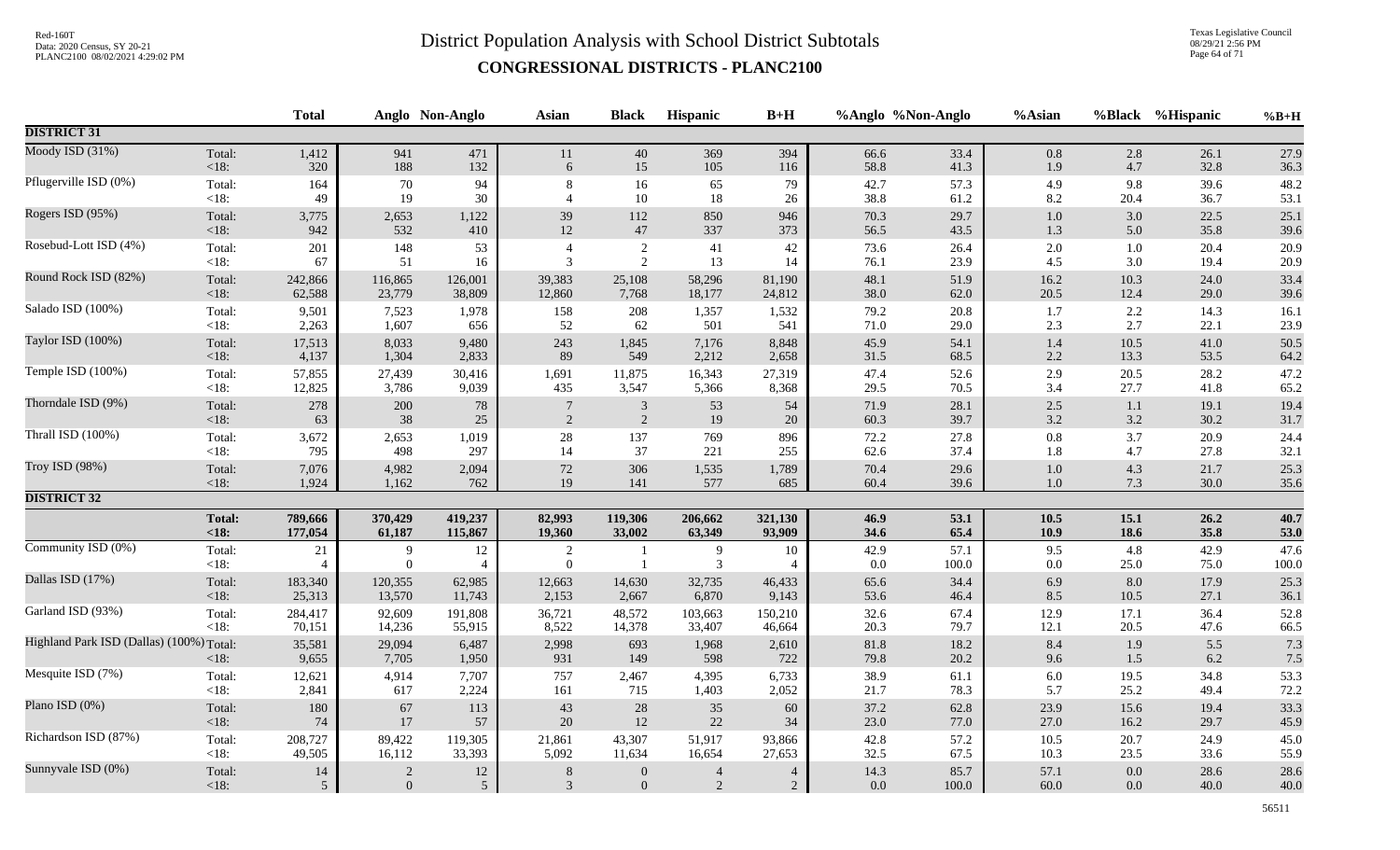Texas Legislative Council 08/29/21 2:56 PM Page 65 of 71

|                                        |               | <b>Total</b>     |                              | Anglo Non-Anglo | <b>Asian</b>                   | <b>Black</b>                     | Hispanic            | $B+H$          | %Anglo %Non-Anglo  |                | %Asian          |              | %Black %Hispanic | $%B+H$       |
|----------------------------------------|---------------|------------------|------------------------------|-----------------|--------------------------------|----------------------------------|---------------------|----------------|--------------------|----------------|-----------------|--------------|------------------|--------------|
| <b>DISTRICT 32</b>                     |               |                  |                              |                 |                                |                                  |                     |                |                    |                |                 |              |                  |              |
| Wylie ISD (Collin) $(82%)$             | Total:        | 64,765           | 33,957                       | 30,808          | 7,940                          | 9,608                            | 11,936              | 21,204         | 52.4               | 47.6           | 12.3            | 14.8         | 18.4             | 32.7         |
|                                        | <18:          | 19,506           | 8,930                        | 10,576          | 2,478                          | 3,446                            | 4,390               | 7,635          | 45.8               | 54.2           | 12.7            | 17.7         | 22.5             | 39.1         |
| <b>DISTRICT 33</b>                     |               |                  |                              |                 |                                |                                  |                     |                |                    |                |                 |              |                  |              |
|                                        | <b>Total:</b> | 720,644          | 86,495                       | 634,149         | 21,702                         | 128,381                          | 483,195             | 606,109        | 12.0               | 88.0           | 3.0             | 17.8         | 67.1             | 84.1         |
|                                        | < 18:         | 206,482          | 11,679                       | 194,803         | 5,424                          | 35,788                           | 155,427             | 188,381        | 5.7                | 94.3           | 2.6             | 17.3         | 75.3             | 91.2         |
| Arlington ISD (23%)                    | Total:        | 81,933           | 10,978                       | 70,955          | 4,580                          | 18,505                           | 47,791              | 65,461         | 13.4               | 86.6           | 5.6             | 22.6         | 58.3             | 79.9         |
|                                        | $<18$ :       | 24,540           | 1,666                        | 22,874          | 902                            | 5,819                            | 16,367              | 21,753         | 6.8                | 93.2           | 3.7             | 23.7         | 66.7             | 88.6         |
| Birdville ISD (0%)                     | Total:        | 669              | 103                          | 566             | 12                             | 19                               | 522                 | 539            | 15.4               | 84.6           | $1.8\,$         | 2.8          | 78.0             | 80.6         |
|                                        | $<18$ :       | 229              | 12                           | 217             | 5                              | $\overline{4}$                   | 207                 | 209            | 5.2                | 94.8           | $2.2\,$         | 1.7          | 90.4             | 91.3         |
| Burleson ISD (1%)                      | Total:        | 906              | 338                          | 568             | $27\,$                         | 270                              | 258                 | 513            | 37.3               | 62.7           | $3.0\,$         | 29.8         | 28.5             | 56.6         |
|                                        | $<18$ :       | 288              | 96                           | 192             | 9                              | 76                               | 105                 | 174            | 33.3               | 66.7           | 3.1             | 26.4         | 36.5             | 60.4         |
| Castleberry ISD (9%)                   | Total:        | 1,846            | 360                          | 1,486           | 32                             | 35                               | 1,415               | 1,444          | 19.5               | 80.5           | 1.7             | 1.9          | 76.7             | 78.2         |
|                                        | <18:          | 605              | 54                           | 551             | $\overline{7}$                 | 10                               | 532                 | 541            | 8.9                | 91.1           | $1.2\,$         | 1.7          | 87.9             | 89.4         |
| Crowley ISD (0%)                       | Total:        | $\mathbf{0}$     | $\overline{0}$               | $\mathbf{0}$    | $\overline{0}$                 | $\boldsymbol{0}$                 | $\mathbf{0}$        | $\overline{0}$ | $0.0\,$            | 0.0            | $0.0\,$         | 0.0          | 0.0              | 0.0          |
|                                        | $<18$ :       | $\boldsymbol{0}$ | $\boldsymbol{0}$             | $\mathbf{0}$    | $\mathbf{0}$                   | $\mathbf{0}$                     | $\mathbf{0}$        | $\overline{0}$ | $0.0\,$            | $0.0\,$        | $0.0\,$         | 0.0          | 0.0              | 0.0          |
| Dallas ISD (18%)                       | Total:        | 199,060          | 15,707                       | 183,353         | 2,269                          | 21,106                           | 159,925             | 179,719        | 7.9                | 92.1           | 1.1             | 10.6         | 80.3             | 90.3         |
|                                        | < 18:         | 54,798           | 1,727                        | 53,071          | 511                            | 5,042                            | 47,976              | 52,391         | 3.2                | 96.8           | 0.9             | 9.2          | 87.6             | 95.6         |
| Eagle Mountain-Saginaw ISD (0%) Total: | < 18:         | $14\,$<br>9      | $\mathbf{0}$<br>$\mathbf{0}$ | 14<br>9         | $\overline{2}$<br>$\mathbf{0}$ | $\mathfrak{Z}$<br>$\overline{3}$ | $8\phantom{1}$<br>5 | 11<br>8        | $0.0\,$<br>$0.0\,$ | 100.0<br>100.0 | 14.3<br>$0.0\,$ | 21.4<br>33.3 | 57.1<br>55.6     | 78.6<br>88.9 |
| Everman ISD (70%)                      | Total:        | 19,123           | 2,223                        | 16,900          | 220                            | 6,846                            | 9,848               | 16,503         | 11.6               | 88.4           | 1.2             | 35.8         | 51.5             | 86.3         |
|                                        | <18:          | 6,150            | 348                          | 5,802           | 58                             | 2,098                            | 3,704               | 5,708          | 5.7                | 94.3           | 0.9             | 34.1         | 60.2             | 92.8         |
| Fort Worth ISD (48%)                   | Total:        | 251,659          | 26,558                       | 225,101         | 7,201                          | 64,631                           | 153,475             | 216,132        | $10.6\,$           | 89.4           | 2.9             | 25.7         | 61.0             | 85.9         |
|                                        | $<18$ :       | 73,506           | 3,712                        | 69,794          | 2,312                          | 17,619                           | 50,733              | 67,278         | 5.0                | 95.0           | 3.1             | 24.0         | 69.0             | 91.5         |
| Grand Prairie ISD (49%)                | Total:        | 60,256           | 10,039                       | 50,217          | 1,380                          | 8,175                            | 40,379              | 48,069         | 16.7               | 83.3           | $2.3\,$         | 13.6         | 67.0             | 79.8         |
|                                        | $<18$ :       | 17,362           | 1,275                        | 16,087          | 317                            | 2,565                            | 13,330              | 15,641         | 7.3                | 92.7           | 1.8             | 14.8         | 76.8             | 90.1         |
| Hurst-Euless-Bedford ISD (3%)          | Total:        | 4,830            | 2,169                        | 2,661           | 1,248                          | 805                              | 579                 | 1,336          | 44.9               | 55.1           | 25.8            | 16.7         | 12.0             | 27.7         |
|                                        | <18:          | 1,021            | 355                          | 666             | 319                            | 194                              | 158                 | 336            | 34.8               | 65.2           | 31.2            | 19.0         | 15.5             | 32.9         |
| Irving ISD (49%)                       | Total:        | 94,157           | 16,904                       | 77,253          | 4,599                          | 6,386                            | 65,666              | 71,526         | $18.0\,$           | 82.0           | 4.9             | 6.8          | 69.7             | 76.0         |
|                                        | <18:          | 25,870           | 2,194                        | 23,676          | 941                            | 1,710                            | 21,110              | 22,537         | 8.5                | 91.5           | 3.6             | 6.6          | 81.6             | 87.1         |
| Lake Worth ISD (32%)                   | Total:        | 6,191            | 1,116                        | 5,075           | 132                            | 1,600                            | 3,329               | 4,856          | $18.0\,$           | 82.0           | $2.1\,$         | 25.8         | 53.8             | 78.4         |
|                                        | <18:          | 2,104            | 240                          | 1,864           | 43                             | 648                              | 1,200               | 1,805          | 11.4               | 88.6           | 2.0             | 30.8         | 57.0             | 85.8         |
| <b>DISTRICT 34</b>                     |               |                  |                              |                 |                                |                                  |                     |                |                    |                |                 |              |                  |              |
|                                        | <b>Total:</b> | 711,851          | 91,164                       | 620,687         | 6,268                          | 11,724                           | 601,512             | 610,095        | 12.8               | 87.2           | 0.9             | 1.6          | 84.5             | 85.7         |
|                                        | < 18:         | 195,227          | 13,849                       | 181,378         | 1,400                          | 3,227                            | 177,551             | 179,118        | 7.1                | 92.9           | 0.7             | 1.7          | 90.9             | 91.7         |
| Agua Dulce ISD (32%)                   | Total:        | 471              | 143                          | 328             | $\boldsymbol{0}$               | 6                                | 314                 | 318            | 30.4               | 69.6           | $0.0\,$         | 1.3          | 66.7             | 67.5         |
|                                        | $<18$ :       | 168              | 38                           | 130             | $\boldsymbol{0}$               | - 1                              | 126                 | 126            | 22.6               | 77.4           | $0.0\,$         | 0.6          | 75.0             | 75.0         |
| Alice ISD (100%)                       | Total:        | 24,160           | 2,932                        | 21,228          | 165                            | 291                              | 20,661              | 20,828         | 12.1               | 87.9           | $0.7\,$         | 1.2          | 85.5             | 86.2         |
|                                        | $<18$ :       | 6,399            | 480                          | 5,919           | 45                             | 122                              | 5,788               | 5,844          | 7.5                | 92.5           | $0.7\,$         | 1.9          | 90.5             | 91.3         |
| Beeville ISD (100%)                    | Total:        | 26,325           | 6,425                        | 19,900          | 271                            | 2,509                            | 17,031              | 19,412         | 24.4               | 75.6           | $1.0\,$         | 9.5          | 64.7             | 73.7         |
|                                        | $<18$ :       | 4,981            | 893                          | 4,088           | 37                             | 235                              | 3,827               | 3,991          | 17.9               | 82.1           | 0.7             | 4.7          | 76.8             | 80.1         |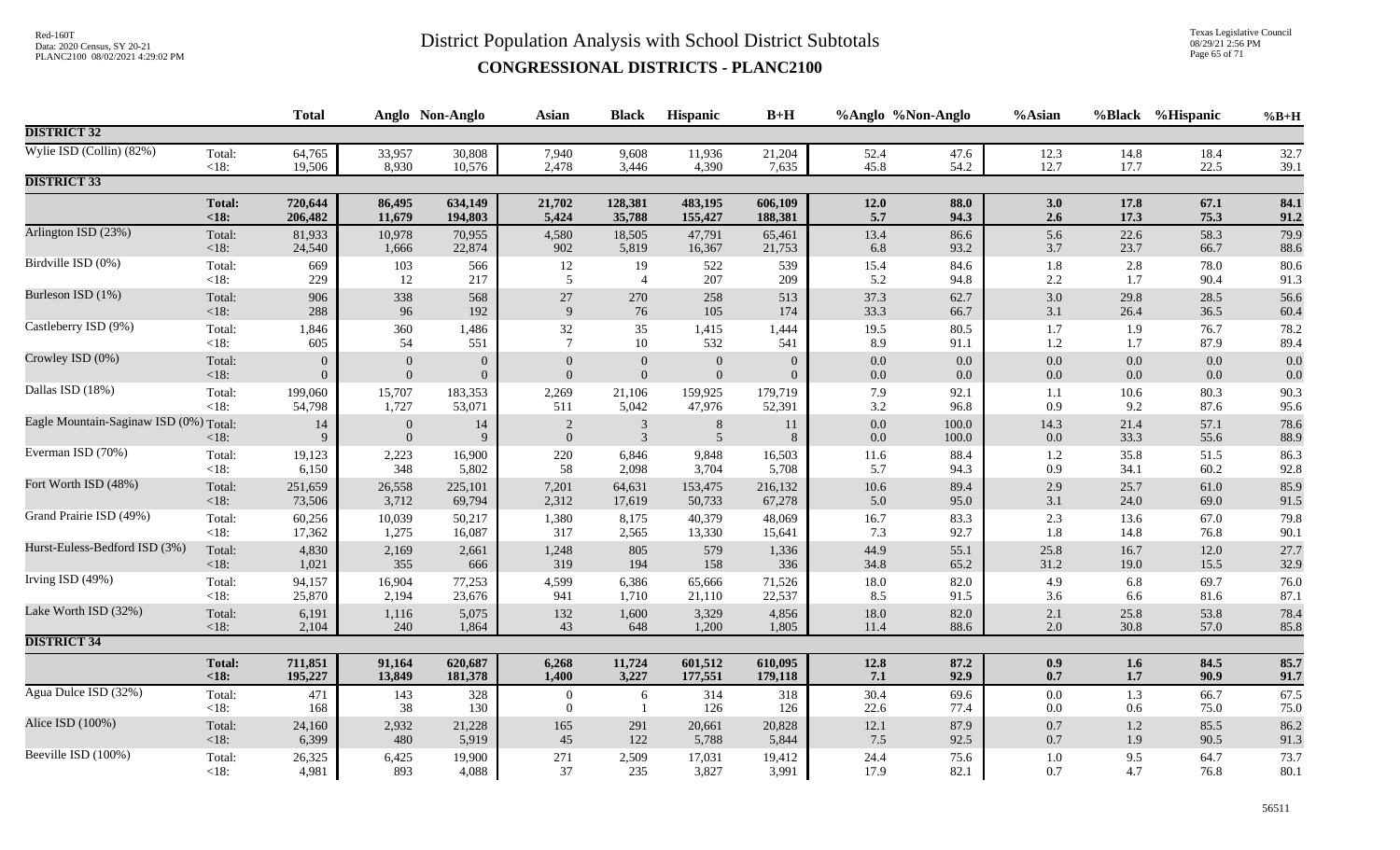Texas Legislative Council 08/29/21 2:56 PM Page 66 of 71

|                                          |                   | <b>Total</b> |                  | Anglo Non-Anglo | Asian                    | <b>Black</b>              | Hispanic     | $B+H$        |              | %Anglo %Non-Anglo | %Asian             |            | %Black %Hispanic | $%B+H$       |
|------------------------------------------|-------------------|--------------|------------------|-----------------|--------------------------|---------------------------|--------------|--------------|--------------|-------------------|--------------------|------------|------------------|--------------|
| <b>DISTRICT 34</b>                       |                   |              |                  |                 |                          |                           |              |              |              |                   |                    |            |                  |              |
| Ben Bolt-Palito Blanco ISD (100%) Total: | <18:              | 2,344<br>540 | 264<br>35        | 2,080<br>505    | 6<br>$\overline{4}$      | 13<br>$\sqrt{6}$          | 2,054<br>499 | 2,058<br>499 | 11.3<br>6.5  | 88.7<br>93.5      | 0.3<br>$0.7\,$     | 0.6<br>1.1 | 87.6<br>92.4     | 87.8<br>92.4 |
| Brownsville ISD (100%)                   | Total:            | 192,385      | 9,315            | 183,070         | 1,313                    | 1,071                     | 180,757      | 181,268      | $4.8\,$      | 95.2              | $0.7\,$            | 0.6        | 94.0             | 94.2         |
|                                          | $<18$ :           | 55,420       | 1,672            | 53,748          | 288                      | 391                       | 53,211       | 53,349       | $3.0\,$      | 97.0              | $0.5\,$            | $0.7\,$    | 96.0             | 96.3         |
| Cuero ISD (100%)                         | Total:            | 10,374       | 4,812            | 5,562           | 65                       | 1,440                     | 4,009        | 5,331        | 46.4         | 53.6              | 0.6                | 13.9       | 38.6             | 51.4         |
|                                          | $<18$ :           | 2,290        | 816              | 1,474           | 25                       | 376                       | 1,132        | 1,426        | 35.6         | 64.4              | $1.1\,$            | 16.4       | 49.4             | 62.3         |
| Donna ISD (49%)                          | Total:            | 35,449       | 2,452            | 32,997          | 85                       | 148                       | 32,719       | 32,765       | 6.9          | 93.1              | 0.2                | 0.4        | 92.3             | 92.4         |
|                                          | <18:              | 11,417       | 261              | 11,156          | $27\,$                   | 69                        | 11,064       | 11,080       | 2.3          | 97.7              | 0.2                | 0.6        | 96.9             | 97.0         |
| Goliad ISD (100%)                        | Total:            | 7,012        | 4,246            | 2,766           | 60                       | 349                       | 2,288        | 2,569        | 60.6         | 39.4              | 0.9                | 5.0        | 32.6             | 36.6         |
|                                          | $<18$ :           | 1,512        | 741              | 771             | 17                       | 99                        | 655          | 729          | 49.0         | 51.0              | $1.1\,$            | $6.5\,$    | 43.3             | 48.2         |
| Gonzales ISD (10%)                       | Total:<br>$<18$ : | 1,389<br>319 | 919<br>150       | 470<br>169      | 5                        | 51<br>23                  | 382<br>145   | 428<br>165   | 66.2<br>47.0 | 33.8<br>53.0      | $0.4\,$<br>0.3     | 3.7<br>7.2 | 27.5<br>45.5     | 30.8<br>51.7 |
| Harlingen Cons ISD (100%)                | Total:            | 90,472       | 13,788           | 76,684          | 1,277                    | 1,363                     | 73,984       | 74,795       | 15.2         | 84.8              | 1.4                | $1.5$      | 81.8             | 82.7         |
|                                          | <18:              | 24,728       | 1,871            | 22,857          | 276                      | 483                       | 22,289       | 22,484       | 7.6          | 92.4              | $1.1\,$            | 2.0        | 90.1             | 90.9         |
| Hidalgo ISD (1%)                         | Total:<br>$<18$ : | 102<br>19    | 26<br>2          | 76<br>17        | $\mathbf{0}$             | 2<br>$\overline{1}$       | 73<br>16     | 73<br>16     | 25.5<br>10.5 | 74.5<br>89.5      | $1.0\,$<br>$0.0\,$ | 2.0<br>5.3 | 71.6<br>84.2     | 71.6<br>84.2 |
| Kenedy County-Wide CSD (100%) Total:     | <18:              | 345<br>79    | $70\,$<br>$10\,$ | 275<br>69       | $10\,$<br>$\overline{5}$ | 12<br>6                   | 260<br>59    | 263<br>62    | 20.3<br>12.7 | 79.7<br>87.3      | 2.9<br>6.3         | 3.5<br>7.6 | 75.4<br>74.7     | 76.2<br>78.5 |
| Kingsville ISD (100%)                    | Total:            | 25,500       | 4,925            | 20,575          | 916                      | 1,304                     | 18,352       | 19,403       | 19.3         | 80.7              | 3.6                | 5.1        | 72.0             | 76.1         |
|                                          | <18:              | 5,967        | 766              | 5,201           | 149                      | 334                       | 4,810        | 5,002        | 12.8         | 87.2              | $2.5\,$            | 5.6        | 80.6             | 83.8         |
| La Feria ISD (100%)                      | Total:            | 14,693       | 1,812            | 12,881          | 75                       | 109                       | 12,671       | 12,707       | 12.3         | 87.7              | $0.5\,$            | $0.7\,$    | 86.2             | 86.5         |
|                                          | <18:              | 3,970        | 209              | 3,761           | 23                       | 55                        | 3,701        | 3,718        | 5.3          | 94.7              | $0.6\,$            | 1.4        | 93.2             | 93.7         |
| La Gloria ISD (100%)                     | Total:            | 295          | 48               | 247             | 5                        | $\sqrt{2}$                | 236          | 237          | 16.3         | 83.7              | 1.7                | 0.7        | 80.0             | 80.3         |
|                                          | <18:              | 94           | $\overline{4}$   | 90              | $\overline{4}$           | $\mathbf{1}$              | 87           | 88           | 4.3          | 95.7              | 4.3                | 1.1        | 92.6             | 93.6         |
| Lasara ISD (100%)                        | Total:            | 1,253        | 72               | 1,181           | 3                        | $\overline{4}$            | 1,176        | 1,176        | 5.7          | 94.3              | $0.2\,$            | 0.3        | 93.9             | 93.9         |
|                                          | <18:              | 317          | $\sqrt{6}$       | 311             | $\overline{2}$           | $\mathfrak{Z}$            | 311          | 311          | 1.9          | 98.1              | $0.6\,$            | 0.9        | 98.1             | 98.1         |
| Los Fresnos Cons ISD (100%)              | Total:            | 50,606       | 3,672            | 46,934          | 546                      | 375                       | 46,031       | 46,211       | 7.3          | 92.7              | 1.1                | 0.7        | 91.0             | 91.3         |
|                                          | $<18$ :           | 15,256       | 709              | 14,547          | 161                      | 157                       | 14,289       | 14,345       | $4.6\,$      | 95.4              | 1.1                | 1.0        | 93.7             | 94.0         |
| Lyford Cons ISD (98%)                    | Total:            | 5,771        | 425              | 5,346           | 29                       | 76                        | 5,270        | 5,300        | $7.4\,$      | 92.6              | $0.5\,$            | 1.3        | 91.3             | 91.8         |
|                                          | <18:              | 1,449        | 76               | 1,373           | 6                        | $42\,$                    | 1,361        | 1,367        | 5.2          | 94.8              | $0.4\,$            | 2.9        | 93.9             | 94.3         |
| Mathis ISD (84%)                         | Total:            | 7,067        | 1,449            | 5,618           | 33                       | 95                        | 5,435        | 5,509        | 20.5         | 79.5              | 0.5                | 1.3        | 76.9             | 78.0         |
|                                          | <18:              | 1,808        | 172              | 1,636           | 8                        | $22\,$                    | 1,604        | 1,620        | 9.5          | 90.5              | 0.4                | $1.2\,$    | 88.7             | 89.6         |
| Mercedes ISD (5%)                        | Total:            | 1,116        | 69               | 1,047           | 11                       | $\overline{4}$            | 1,035        | 1,036        | $6.2\,$      | 93.8              | $1.0\,$            | 0.4        | 92.7             | 92.8         |
|                                          | <18:              | 296          | 13               | 283             | $\overline{7}$           | $\mathbf{1}$              | 275          | 275          | $4.4\,$      | 95.6              | $2.4\,$            | 0.3        | 92.9             | 92.9         |
| Meyersville ISD (79%)                    | Total:            | 965          | 829              | 136             | $\overline{4}$           | 25                        | 104          | 128          | 85.9         | 14.1              | $0.4\,$            | 2.6        | 10.8             | 13.3         |
|                                          | $<18$ :           | 231          | 179              | 52              | $\overline{0}$           | 11                        | 41           | 51           | 77.5         | 22.5              | 0.0                | 4.8        | 17.7             | 22.1         |
| Nixon-Smiley Cons ISD (93%)              | Total:            | 4,520        | 1,557            | 2,963           | $23\,$                   | 134                       | 2,768        | 2,881        | 34.4         | 65.6              | $0.5\,$            | 3.0        | 61.2             | 63.7         |
|                                          | <18:              | 1,193        | 256              | 937             | $\overline{4}$           | 29                        | 902          | 917          | 21.5         | 78.5              | 0.3                | 2.4        | 75.6             | 76.9         |
| Nordheim ISD (100%)                      | Total:<br>$<18$ : | 781<br>177   | 542<br>108       | 239<br>69       | $\overline{0}$           | $22\,$<br>$7\phantom{.0}$ | 202<br>57    | 218<br>60    | 69.4<br>61.0 | 30.6<br>39.0      | 0.1<br>$0.0\,$     | 2.8<br>4.0 | 25.9<br>32.2     | 27.9<br>33.9 |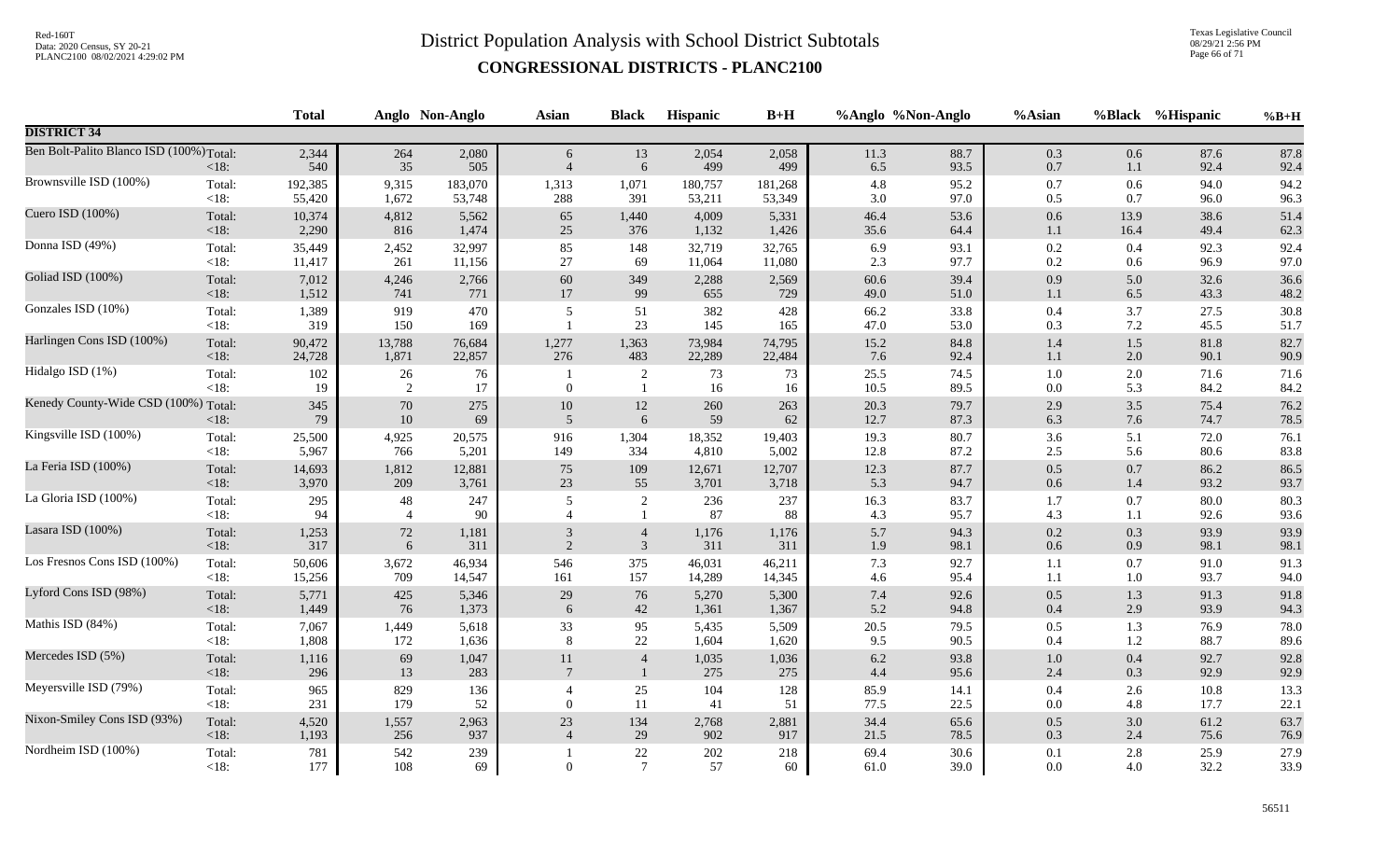Texas Legislative Council 08/29/21 2:56 PM Page 67 of 71

|                                |                   | <b>Total</b> |               | Anglo Non-Anglo | Asian           | <b>Black</b>                 | Hispanic      | $B+H$      |              | %Anglo %Non-Anglo | %Asian         |                    | %Black %Hispanic | $%B+H$       |
|--------------------------------|-------------------|--------------|---------------|-----------------|-----------------|------------------------------|---------------|------------|--------------|-------------------|----------------|--------------------|------------------|--------------|
| <b>DISTRICT 34</b>             |                   |              |               |                 |                 |                              |               |            |              |                   |                |                    |                  |              |
| Odem-Edroy ISD (71%)           | Total:            | 3,437        | 816           | 2,621           | 18              | 45                           | 2,532         | 2,562      | 23.7         | 76.3              | $0.5\,$        | 1.3                | 73.7             | 74.5         |
|                                | < 18:             | 853          | 129           | 724             | $\overline{7}$  | 16                           | 706           | 709        | 15.1         | 84.9              | $0.8\,$        | 1.9                | 82.8             | 83.1         |
| Orange Grove ISD (100%)        | Total:            | 7,339        | 3,148         | 4,191           | $18\,$          | 73                           | 3,925         | 3,979      | 42.9         | 57.1              | $0.2\,$        | 1.0                | 53.5             | 54.2         |
|                                | $<18$ :           | 1,914        | 643           | 1,271           | 12              | 24                           | 1,207         | 1,215      | 33.6         | 66.4              | 0.6            | 1.3                | 63.1             | 63.5         |
| Pawnee ISD (84%)               | Total:<br>$<18$ : | 524<br>111   | 237<br>44     | 287<br>67       | $\overline{0}$  | $\sqrt{2}$<br>$\mathbf{1}$   | 267<br>64     | 268<br>65  | 45.2<br>39.6 | 54.8<br>60.4      | 1.3<br>$0.0\,$ | 0.4<br>0.9         | 51.0<br>57.7     | 51.1<br>58.6 |
| Pettus ISD (84%)               | Total:            | 1,288        | 664           | 624             | $\mathbf{Q}$    | $12\,$                       | 566           | 575        | 51.6         | 48.4              | 0.7            | 0.9                | 43.9             | 44.6         |
|                                | $<18$ :           | 264          | 85            | 179             | $\overline{4}$  | 3                            | 163           | 164        | 32.2         | 67.8              | 1.5            | 1.1                | 61.7             | 62.1         |
| Pharr-San Juan-Alamo ISD (36%) | Total:            | 47,644       | 1,746         | 45,898          | 151             | 254                          | 45,503        | 45,591     | 3.7          | 96.3              | 0.3            | 0.5                | 95.5             | 95.7         |
|                                | $<18$ :           | 14,137       | 331           | 13,806          | 53              | 127                          | 13,677        | 13,717     | 2.3          | 97.7              | $0.4\,$        | 0.9                | 96.7             | 97.0         |
| Point Isabel ISD (100%)        | Total:            | 12,832       | 4,682         | 8,150           | 171             | 147                          | 7,696         | 7,796      | 36.5         | 63.5              | 1.3            | 1.1                | 60.0             | 60.8         |
|                                | $<18$ :           | 2,649        | 345           | 2,304           | 27              | 55                           | 2,219         | 2,250      | 13.0         | 87.0              | $1.0\,$        | 2.1                | 83.8             | 84.9         |
| Premont ISD (95%)              | Total:            | 3,087        | 323           | 2,764           | $21\,$          | $17\,$                       | 2,725         | 2,736      | 10.5         | 89.5              | $0.7\,$        | $0.6\,$            | 88.3             | 88.6         |
|                                | $<18$ :           | 832          | 42            | 790             | $10\,$          | $7\phantom{.0}$              | 776           | 783        | 5.0          | 95.0              | 1.2            | 0.8                | 93.3             | 94.1         |
| Progreso ISD (99%)             | Total:            | 6,935        | 154           | 6,781           | 17              | 27                           | 6,742         | 6,749      | $2.2\,$      | 97.8              | $0.2\,$        | 0.4                | 97.2             | 97.3         |
|                                | $<18$ :           | 2,266        | 49            | 2,217           | 6               | 10                           | 2,200         | 2,200      | 2.2          | 97.8              | 0.3            | 0.4                | 97.1             | 97.1         |
| Raymondville ISD (100%)        | Total:            | 12,294       | 1,023         | 11,271          | 174             | 464                          | 10,617        | 11,046     | 8.3          | 91.7              | $1.4\,$        | 3.8                | 86.4             | 89.8         |
|                                | < 18:             | 2,763        | 123           | 2,640           | 9               | 27                           | 2,617         | 2,627      | 4.5          | 95.5              | 0.3            | $1.0\,$            | 94.7             | 95.1         |
| Refugio ISD (4%)               | Total:<br><18:    | 148<br>35    | 91<br>10      | 57<br>25        | $\overline{0}$  | $\mathbf{0}$<br>$\mathbf{0}$ | 54<br>24      | 54<br>24   | 61.5<br>28.6 | 38.5<br>71.4      | 0.7<br>$0.0\,$ | $0.0\,$<br>$0.0\,$ | 36.5<br>68.6     | 36.5<br>68.6 |
| Ricardo ISD (100%)             | Total:            | 3,696        | 998           | 2,698           | $28\,$          | $27\,$                       | 2,614         | 2,629      | 27.0         | 73.0              | $0.8\,$        | 0.7                | 70.7             | 71.1         |
|                                | $<18$ :           | 910          | 189           | 721             | $10\,$          | 13                           | 704           | 706        | 20.8         | 79.2              | 1.1            | 1.4                | 77.4             | 77.6         |
| Rio Hondo ISD (100%)           | Total:            | 8,521        | 895           | 7,626           | 33              | 49                           | 7,541         | 7,558      | 10.5         | 89.5              | 0.4            | 0.6                | 88.5             | 88.7         |
|                                | <18:              | 2,305        | 123           | 2,182           | $7\phantom{.0}$ | 22                           | 2,165         | 2,169      | 5.3          | 94.7              | 0.3            | 1.0                | 93.9             | 94.1         |
| Riviera ISD (100%)             | Total:            | 1,647        | 744           | 903             | $22\,$          | 17                           | 834           | 846        | 45.2         | 54.8              | 1.3            | $1.0\,$            | 50.6             | 51.4         |
|                                | $<18$ :           | 308          | 82            | 226             | 6               | $7\phantom{.0}$              | 213           | 217        | 26.6         | 73.4              | 1.9            | 2.3                | 69.2             | 70.5         |
| San Benito Cons ISD (100%)     | Total:            | 43,910       | 2,615         | 41,295          | 201             | 259                          | 40,798        | 40,929     | 6.0          | 94.0              | 0.5            | 0.6                | 92.9             | 93.2         |
|                                | <18:              | 13,210       | 437           | 12,773          | 55              | 126                          | 12,618        | 12,670     | 3.3          | 96.7              | 0.4            | 1.0                | 95.5             | 95.9         |
| San Diego ISD (20%)            | Total:<br>< 18:   | 1,195<br>314 | $105\,$<br>26 | 1,090<br>288    |                 | $12\,$<br>$\overline{4}$     | 920<br>237    | 926<br>239 | 8.8<br>8.3   | 91.2<br>91.7      | 0.1<br>0.3     | $1.0\,$<br>1.3     | 77.0<br>75.5     | 77.5<br>76.1 |
| San Perlita ISD (100%)         | Total:            | 1,003        | 302           | 701             | $\overline{7}$  | 16                           | 687           | 691        | 30.1         | 69.9              | 0.7            | 1.6                | 68.5             | 68.9         |
|                                | $<18$ :           | 194          | 26            | 168             | $\overline{0}$  | 6                            | 168           | 168        | 13.4         | 86.6              | 0.0            | 3.1                | 86.6             | 86.6         |
| Santa Gertrudis ISD (100%)     | Total:<br>< 18:   | 202<br>68    | 64<br>16      | 138<br>52       | 2               | 13<br>6                      | 121<br>$46\,$ | 129<br>49  | 31.7<br>23.5 | 68.3<br>76.5      | 3.5<br>$2.9\,$ | 6.4<br>$8.8\,$     | 59.9<br>67.6     | 63.9<br>72.1 |
| Santa Maria ISD (100%)         | Total:            | 2,810        | 103           | 2,707           | $\overline{4}$  | $\boldsymbol{7}$             | 2,685         | 2,688      | 3.7          | 96.3              | $0.1\,$        | 0.2                | 95.6             | 95.7         |
|                                | $< 18$ :          | 879          | 19            | 860             | $\overline{4}$  | $\overline{4}$               | 857           | 859        | 2.2          | 97.8              | 0.5            | 0.5                | 97.5             | 97.7         |
| Santa Rosa ISD (100%)          | Total:            | 4,631        | 208           | 4,423           | 15              | 28                           | 4,378         | 4,386      | 4.5          | 95.5              | 0.3            | 0.6                | 94.5             | 94.7         |
|                                | < 18:             | 1,349        | 48            | 1,301           | 8               | $12\,$                       | 1,289         | 1,291      | 3.6          | 96.4              | 0.6            | 0.9                | 95.6             | 95.7         |
| Sinton ISD (97%)               | Total:            | 9,406        | 2,296         | 7,110           | 51              | 231                          | 6,795         | 6,940      | 24.4         | 75.6              | 0.5            | 2.5                | 72.2             | 73.8         |
|                                | $<18$ :           | 2,387        | 391           | 1,996           | 18              | 89                           | 1,913         | 1,946      | 16.4         | 83.6              | 0.8            | 3.7                | 80.1             | 81.5         |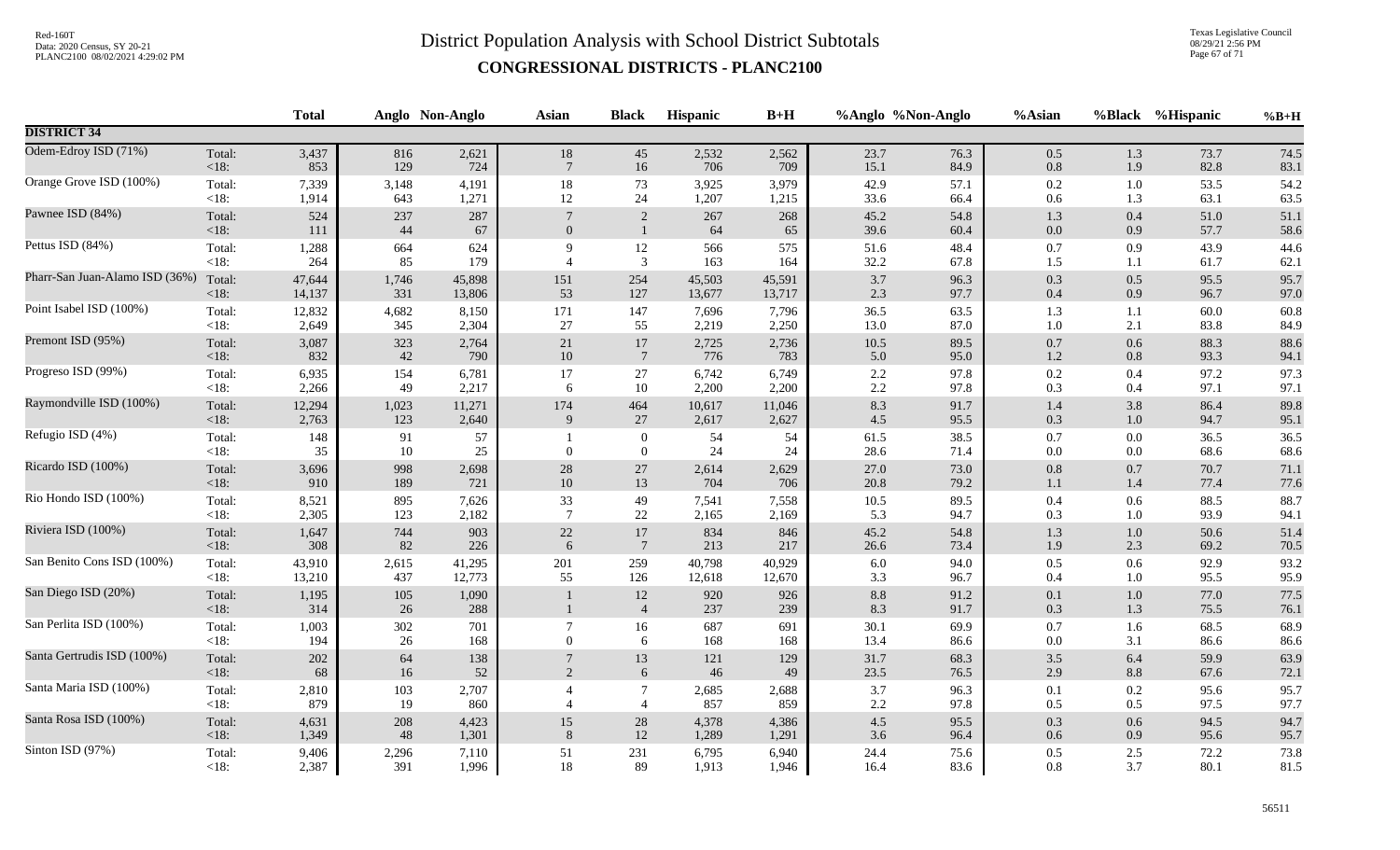Texas Legislative Council 08/29/21 2:56 PM Page 68 of 71

|                           |                | <b>Total</b>   |                     | Anglo Non-Anglo | <b>Asian</b>     | <b>Black</b>             | Hispanic         | $B+H$          |            | %Anglo %Non-Anglo | %Asian             |            | %Black %Hispanic | $%B+H$       |
|---------------------------|----------------|----------------|---------------------|-----------------|------------------|--------------------------|------------------|----------------|------------|-------------------|--------------------|------------|------------------|--------------|
| <b>DISTRICT 34</b>        |                |                |                     |                 |                  |                          |                  |                |            |                   |                    |            |                  |              |
| Skidmore-Tynan ISD (100%) | Total:         | 2,691          | 1,120               | 1,571           | 18               | 33                       | 1,474            | 1,494          | 41.6       | 58.4              | $0.7\,$            | 1.2        | 54.8             | 55.5         |
|                           | $<18$ :        | 618            | 207                 | 411             | $\sqrt{2}$       | 15                       | 396              | 401            | 33.5       | 66.5              | 0.3                | 2.4        | 64.1             | 64.9         |
| Three Rivers ISD (1%)     | Total:         | $25\,$         | 17                  | 8               | $\boldsymbol{0}$ | -1                       | $\overline{4}$   | $\overline{4}$ | 68.0       | 32.0              | $0.0\,$            | 4.0        | 16.0             | 16.0         |
|                           | $<18$ :        | 8              | $\sqrt{5}$          | 3               | $\overline{0}$   | $\overline{1}$           | $\overline{2}$   | 2              | 62.5       | 37.5              | 0.0                | 12.5       | 25.0             | 25.0         |
| Weslaco ISD (35%)         | Total:         | 25,465         | 3,338               | 22,127          | 354              | 205                      | 21,638           | 21,709         | 13.1       | 86.9              | 1.4                | $0.8\,$    | 85.0             | 85.3         |
|                           | <18:           | 6,508          | 229                 | 6,279           | 67               | 58                       | 6,201            | 6,209          | 3.5        | 96.5              | $1.0\,$            | 0.9        | 95.3             | 95.4         |
| Westhoff ISD (100%)       | Total:         | 472            | 354                 | 118             | $\overline{4}$   | 12                       | 96               | 102            | 75.0       | 25.0              | $0.8\,$            | 2.5        | 20.3             | 21.6         |
|                           | $<18$ :        | 80             | 42                  | 38              | 3                | $\overline{4}$           | 32               | 33             | 52.5       | 47.5              | 3.8                | 5.0        | 40.0             | 41.3         |
| Yoakum ISD (45%)          | Total:         | 3,987          | 2,256               | 1,731           | $26\,$           | 276                      | 1,406            | 1,639          | 56.6       | 43.4              | $0.7\,$            | 6.9        | 35.3             | 41.1         |
|                           | $<18$ :        | 938            | 379                 | 559             | $\boldsymbol{0}$ | $81\,$                   | 506              | 554            | 40.4       | 59.6              | $0.0\,$            | 8.6        | 53.9             | 59.1         |
| Yorktown ISD (100%)       | Total:         | 3,267          | 2,073               | 1,194           | 6                | 92                       | 1,082            | 1,155          | 63.5       | 36.5              | 0.2                | 2.8        | 33.1             | 35.4         |
|                           | <18:           | 697            | 362                 | 335             | $\overline{0}$   | 35                       | 302              | 326            | 51.9       | 48.1              | $0.0\,$            | 5.0        | 43.3             | 46.8         |
| <b>DISTRICT 35</b>        |                |                |                     |                 |                  |                          |                  |                |            |                   |                    |            |                  |              |
|                           | <b>Total:</b>  | 832,396        | 215,729             | 616,667         | 28,355           | 88,017                   | 501,131          | 578,020        | 25.9       | 74.1              | 3.4                | 10.6       | 60.2             | 69.4         |
|                           | < 18:          | 199,504        | 30,734              | 168,770         | 6,115            | 23,720                   | 143,406          | 161,527        | 15.4       | 84.6              | 3.1                | 11.9       | 71.9             | 81.0         |
| Austin ISD (24%)          | Total:         | 179,333        | 50,025              | 129,308         | 7,649            | 18,424                   | 102,991          | 119,215        | 27.9       | 72.1              | 4.3                | 10.3       | 57.4             | 66.5         |
|                           | <18:           | 38,746         | 4,658               | 34,088          | 1,461            | 4,504                    | 28,729           | 32,360         | 12.0       | 88.0              | $3.8\,$            | 11.6       | 74.1             | 83.5         |
| Comal ISD (16%)           | Total:         | 25,272         | 11,992              | 13,280          | 727              | 1,526                    | 10,747           | 12,043         | 47.5       | 52.5              | $2.9\,$            | 6.0        | 42.5             | 47.7         |
|                           | $<18$ :        | 6,515          | 2,293               | 4,222           | 223              | 492                      | 3,536            | 3,900          | 35.2       | 64.8              | 3.4                | 7.6        | 54.3             | 59.9         |
| Del Valle ISD (90%)       | Total:         | 70,781         | 14,330              | 56,451          | 2,479            | 8,702                    | 45,250           | 53,165         | 20.2       | 79.8              | $3.5$              | 12.3       | 63.9             | 75.1         |
|                           | <18:           | 18,360         | 1,741               | 16,619          | 505              | 2,087                    | 14,273           | 15,972         | 9.5        | 90.5              | 2.8                | 11.4       | 77.7             | 87.0         |
| East Central ISD (26%)    | Total:         | 16,029         | 2,140               | 13,889          | 328              | 1,571                    | 12,167           | 13,479         | 13.4       | 86.6              | $2.0\,$            | 9.8        | 75.9             | 84.1         |
|                           | $<18$ :        | 4,326          | 268                 | 4,058           | 96               | 474                      | 3,647            | 3,964          | 6.2        | 93.8              | 2.2                | 11.0       | 84.3             | 91.6         |
| Edgewood ISD (Bexar) (1%) | Total:<br><18: | 473<br>125     | $\overline{7}$<br>2 | 466<br>123      | 5                | $11\,$<br>$\overline{1}$ | 455<br>122       | 460<br>122     | 1.5<br>1.6 | 98.5<br>98.4      | $1.1\,$<br>$0.8\,$ | 2.3<br>0.8 | 96.2<br>97.6     | 97.3<br>97.6 |
| Fort Sam Houston ISD (0%) | Total:         | $\overline{0}$ | $\boldsymbol{0}$    | $\overline{0}$  | $\mathbf{0}$     | $\overline{0}$           | $\boldsymbol{0}$ | $\overline{0}$ | 0.0        | $0.0\,$           | $0.0\,$            | 0.0        | 0.0              | 0.0          |
|                           | $<18$ :        | $\overline{0}$ | $\Omega$            | $\Omega$        | $\overline{0}$   | $\overline{0}$           | $\mathbf{0}$     | $\overline{0}$ | 0.0        | 0.0               | 0.0                | 0.0        | 0.0              | 0.0          |
| Harlandale ISD (20%)      | Total:         | 12,259         | 1,185               | 11,074          | 111              | 244                      | 10,745           | 10,881         | 9.7        | 90.3              | $0.9\,$            | 2.0        | 87.6             | 88.8         |
|                           | <18:           | 3,388          | 186                 | 3,202           | 23               | 108                      | 3,126            | 3,157          | 5.5        | 94.5              | $0.7\,$            | 3.2        | 92.3             | 93.2         |
| Hays Cons ISD (74%)       | Total:         | 86,033         | 28,847              | 57,186          | 2,486            | 5,328                    | 48,903           | 53,375         | 33.5       | 66.5              | 2.9                | 6.2        | 56.8             | 62.0         |
|                           | <18:           | 24,354         | 6,057               | 18,297          | 764              | 1,706                    | 16,077           | 17,308         | 24.9       | 75.1              | 3.1                | 7.0        | 66.0             | 71.1         |
| Judson ISD (26%)          | Total:         | 38,000         | 7,386               | 30,614          | 1,706            | 7,632                    | 21,959           | 28,594         | 19.4       | 80.6              | $4.5\,$            | 20.1       | 57.8             | 75.2         |
|                           | $<18$ :        | 10,998         | 1,383               | 9,615           | 445              | 2,573                    | 7,208            | 9,187          | 12.6       | 87.4              | $4.0\,$            | 23.4       | 65.5             | 83.5         |
| Lockhart ISD (44%)        | Total:         | 13,962         | 4,888               | 9,074           | 186              | 869                      | 7,907            | 8,648          | 35.0       | 65.0              | 1.3                | 6.2        | 56.6             | 61.9         |
|                           | $<18$ :        | 3,441          | 810                 | 2,631           | 63               | 252                      | 2,348            | 2,521          | 23.5       | 76.5              | 1.8                | 7.3        | 68.2             | 73.3         |
| Manor ISD (21%)           | Total:         | 13,206         | 2,273               | 10,933          | 360              | 2,017                    | 8,568            | 10,450         | 17.2       | 82.8              | $2.7\,$            | 15.3       | 64.9             | 79.1         |
|                           | <18:           | 3,916          | 265                 | 3,651           | 98               | 515                      | 3,109            | 3,555          | 6.8        | 93.2              | $2.5\,$            | 13.2       | 79.4             | 90.8         |
| New Braunfels ISD (32%)   | Total:         | 19,800         | 9,452               | 10,348          | 298              | 616                      | 9,099            | 9,608          | 47.7       | 52.3              | $1.5\,$            | 3.1        | 46.0             | 48.5         |
|                           | <18:           | 4,584          | 1,708               | 2,876           | 88               | 162                      | 2,583            | 2,698          | 37.3       | 62.7              | 1.9                | 3.5        | 56.3             | 58.9         |
| North East ISD (20%)      | Total:         | 88,403         | 26,561              | 61,842          | 3,408            | 11,697                   | 47,100           | 57,197         | 30.0       | 70.0              | 3.9                | 13.2       | 53.3             | 64.7         |
|                           | $<18$ :        | 21,229         | 4,015               | 17,214          | 827              | 3,565                    | 13,593           | 16,335         | 18.9       | 81.1              | 3.9                | 16.8       | 64.0             | 76.9         |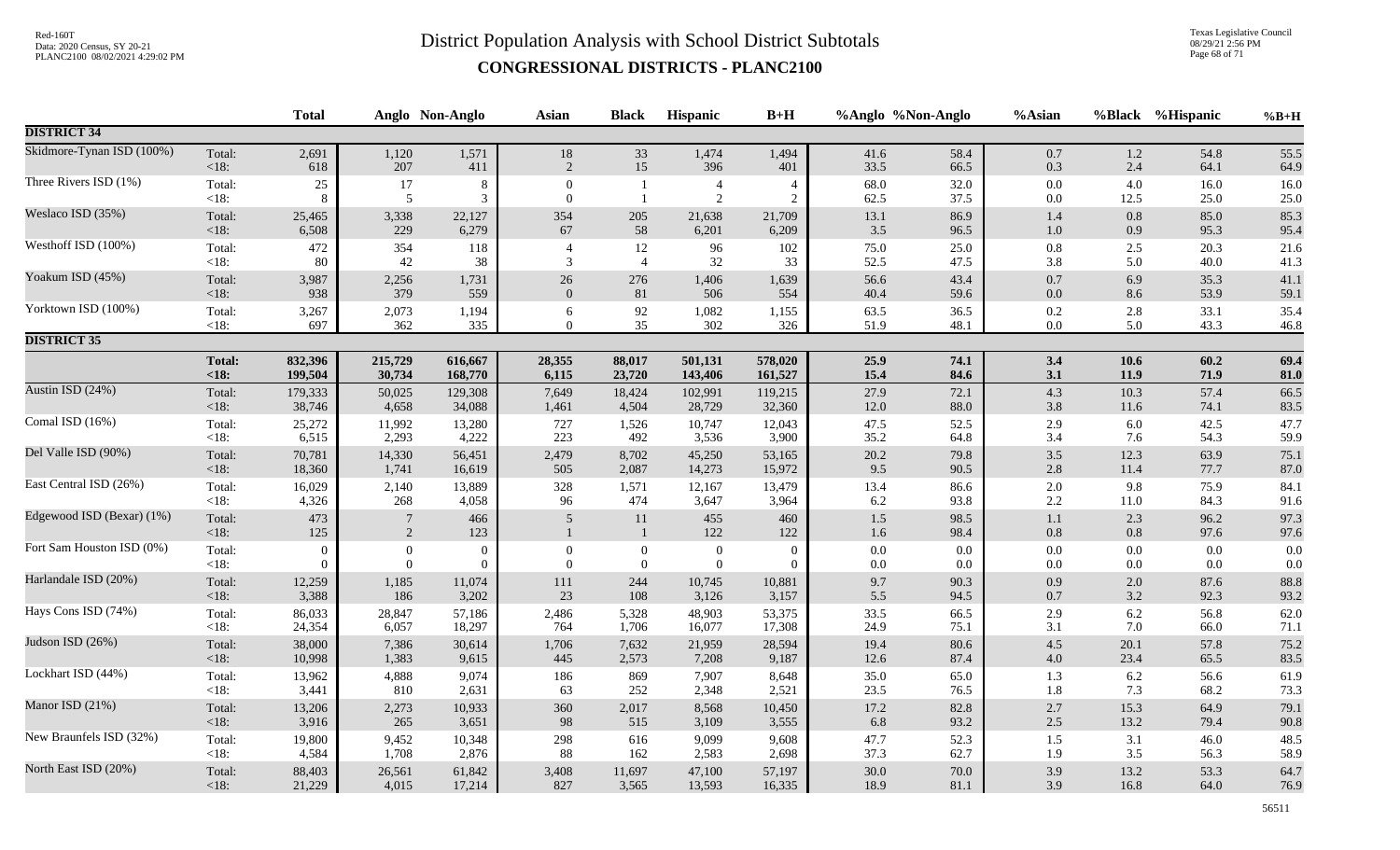Texas Legislative Council 08/29/21 2:56 PM Page 69 of 71

|                                                   |         | <b>Total</b> |         | Anglo Non-Anglo | <b>Asian</b>   | <b>Black</b>   | Hispanic | $B+H$   |      | %Anglo %Non-Anglo | %Asian  |         | %Black %Hispanic | $%B+H$ |
|---------------------------------------------------|---------|--------------|---------|-----------------|----------------|----------------|----------|---------|------|-------------------|---------|---------|------------------|--------|
| <b>DISTRICT 35</b>                                |         |              |         |                 |                |                |          |         |      |                   |         |         |                  |        |
| Prairie Lea ISD (4%)                              | Total:  | 55           | 35      | $20\,$          | $\mathbf{1}$   | $\overline{0}$ | $17\,$   | 17      | 63.6 | 36.4              | 1.8     | 0.0     | 30.9             | 30.9   |
|                                                   | $<18$ : | 8            | 5       | $\overline{3}$  | $\theta$       | $\overline{0}$ | 3        | 3       | 62.5 | 37.5              | $0.0\,$ | 0.0     | 37.5             | 37.5   |
| San Antonio ISD (63%)                             | Total:  | 188,101      | 24,762  | 163,339         | 2,795          | 20,371         | 141,524  | 159,287 | 13.2 | 86.8              | $1.5\,$ | 10.8    | 75.2             | 84.7   |
|                                                   | <18:    | 43,628       | 2,493   | 41,135          | 689            | 5,182          | 36,581   | 40,396  | 5.7  | 94.3              | $1.6\,$ | 11.9    | 83.8             | 92.6   |
| San Marcos Cons ISD (61%)                         | Total:  | 50,159       | 17,214  | 32,945          | 4,167          | 5,011          | 23,554   | 27,951  | 34.3 | 65.7              | 8.3     | 10.0    | 47.0             | 55.7   |
|                                                   | <18:    | 7,668        | 1,640   | 6,028           | 299            | 838            | 5,025    | 5,621   | 21.4 | 78.6              | 3.9     | 10.9    | 65.5             | 73.3   |
| Schertz-Cibolo-Universal City ISD Total:<br>(36%) |         | 29,765       | 14,589  | 15,176          | 1,634          | 3,981          | 9,454    | 12,947  | 49.0 | 51.0              | 5.5     | 13.4    | 31.8             | 43.5   |
|                                                   | $<18$ : | 8,008        | 3,202   | 4,806           | 528            | 1,257          | 3,247    | 4,229   | 40.0 | 60.0              | 6.6     | 15.7    | 40.5             | 52.8   |
| Southside ISD (2%)                                | Total:  | 765          | 43      | 722             | 15             | 17             | 691      | 703     | 5.6  | 94.4              | $2.0\,$ | 2.2     | 90.3             | 91.9   |
|                                                   | $<18$ : | 210          | 8       | 202             | 5              | $\overline{4}$ | 199      | 199     | 3.8  | 96.2              | 2.4     | 1.9     | 94.8             | 94.8   |
| <b>DISTRICT 36</b>                                |         |              |         |                 |                |                |          |         |      |                   |         |         |                  |        |
|                                                   | Total:  | 779,699      | 435,742 | 343,957         | 21,411         | 81,261         | 226,090  | 303,008 | 55.9 | 44.1              | 2.7     | 10.4    | 29.0             | 38.9   |
|                                                   | < 18:   | 192,888      | 85,963  | 106,925         | 5,444          | 23,196         | 76,820   | 97,724  | 44.6 | 55.4              | 2.8     | 12.0    | 39.8             | 50.7   |
| Anahuac ISD (100%)                                | Total:  | 6,791        | 3,900   | 2,891           | 155            | 1,071          | 1,477    | 2,515   | 57.4 | 42.6              | $2.3\,$ | 15.8    | 21.7             | 37.0   |
|                                                   | <18:    | 1,601        | 781     | 820             | 34             | 249            | 521      | 744     | 48.8 | 51.2              | 2.1     | 15.6    | 32.5             | 46.5   |
| Barbers Hill ISD (100%)                           | Total:  | 25,142       | 18,281  | 6,861           | 478            | 1,054          | 4,668    | 5,634   | 72.7 | 27.3              | 1.9     | 4.2     | 18.6             | 22.4   |
|                                                   | $<18$ : | 7,570        | 5,046   | 2,524           | 195            | 368            | 1,839    | 2,155   | 66.7 | 33.3              | $2.6\,$ | 4.9     | 24.3             | 28.5   |
| Big Sandy ISD (Polk) (100%)                       | Total:  | 2,366        | 1,519   | 847             | 13             | $43\,$         | 165      | 202     | 64.2 | 35.8              | $0.5\,$ | $1.8\,$ | 7.0              | 8.5    |
|                                                   | <18:    | 583          | 322     | 261             | 9              | 21             | 75       | 90      | 55.2 | 44.8              | $1.5$   | 3.6     | 12.9             | 15.4   |
| Bridge City ISD (100%)                            | Total:  | 15,833       | 12,897  | 2,936           | 459            | 371            | 1,719    | 2,063   | 81.5 | 18.5              | 2.9     | 2.3     | 10.9             | 13.0   |
|                                                   | $<18$ : | 4,065        | 3,055   | 1,010           | 124            | 185            | 613      | 777     | 75.2 | 24.8              | 3.1     | 4.6     | 15.1             | 19.1   |
| Brookeland ISD (78%)                              | Total:  | 1,645        | 1,452   | 193             | 8              | 105            | 37       | 142     | 88.3 | 11.7              | $0.5\,$ | 6.4     | 2.2              | 8.6    |
|                                                   | $<18$ : | 279          | 237     | 42              | $\overline{2}$ | 24             | 12       | 36      | 84.9 | 15.1              | $0.7\,$ | 8.6     | 4.3              | 12.9   |
| Buna ISD (100%)                                   | Total:  | 7,787        | 6,953   | 834             | $30\,$         | 341            | 240      | 571     | 89.3 | 10.7              | $0.4\,$ | 4.4     | 3.1              | 7.3    |
|                                                   | $<18$ : | 1,765        | 1,520   | 245             | $10\,$         | 104            | 78       | 179     | 86.1 | 13.9              | $0.6\,$ | 5.9     | 4.4              | 10.1   |
| Burkeville ISD (100%)                             | Total:  | 2,075        | 1,487   | 588             | 9              | 451            | 51       | 498     | 71.7 | 28.3              | $0.4\,$ | 21.7    | $2.5$            | 24.0   |
|                                                   | $<18$ : | 375          | 233     | 142             | $\mathfrak{D}$ | 99             | 11       | 108     | 62.1 | 37.9              | 0.5     | 26.4    | 2.9              | 28.8   |
| Channelview ISD (65%)                             | Total:  | 29,205       | 4,865   | 24,340          | 371            | 2,081          | 21,897   | 23,708  | 16.7 | 83.3              | 1.3     | 7.1     | 75.0             | 81.2   |
|                                                   | <18:    | 9,385        | 792     | 8,593           | 106            | 679            | 7,949    | 8,476   | 8.4  | 91.6              | 1.1     | $7.2\,$ | 84.7             | 90.3   |
| Chester ISD (100%)                                | Total:  | 1,163        | 914     | 249             | 5              | 101            | 111      | 211     | 78.6 | 21.4              | $0.4\,$ | 8.7     | 9.5              | 18.1   |
|                                                   | $<18$ : | 258          | 182     | 76              | 3              | $28\,$         | 36       | 63      | 70.5 | 29.5              | $1.2\,$ | 10.9    | 14.0             | 24.4   |
| Clear Creek ISD (33%)                             | Total:  | 81,389       | 48,999  | 32,390          | 9,377          | 6,011          | 15,515   | 20,971  | 60.2 | 39.8              | 11.5    | 7.4     | 19.1             | 25.8   |
|                                                   | $<18$ : | 16,576       | 8,163   | 8,413           | 2,148          | 1,622          | 4,601    | 5,950   | 49.2 | 50.8              | 13.0    | 9.8     | 27.8             | 35.9   |
| Cleveland ISD (89%)                               | Total:  | 28,352       | 9,030   | 19,322          | 217            | 2,090          | 16,627   | 18,593  | 31.8 | 68.2              | $0.8\,$ | 7.4     | 58.6             | 65.6   |
|                                                   | < 18:   | 9,138        | 1,871   | 7,267           | 60             | 560            | 6,576    | 7,081   | 20.5 | 79.5              | $0.7\,$ | 6.1     | 72.0             | 77.5   |
| Colmesneil ISD (100%)                             | Total:  | 2,346        | 2,047   | 299             | 6              | 86             | 117      | 199     | 87.3 | 12.7              | $0.3\,$ | 3.7     | 5.0              | 8.5    |
|                                                   | $<18$ : | 516          | 418     | 98              | $\overline{2}$ | $30\,$         | 48       | 74      | 81.0 | 19.0              | $0.4\,$ | 5.8     | 9.3              | 14.3   |
| Corrigan-Camden ISD (100%)                        | Total:  | 4,430        | 2,204   | 2,226           | 39             | 986            | 1,152    | 2,118   | 49.8 | 50.2              | $0.9\,$ | 22.3    | 26.0             | 47.8   |
|                                                   | $<18$ : | 979          | 349     | 630             | 16             | 262            | 348      | 602     | 35.6 | 64.4              | 1.6     | 26.8    | 35.5             | 61.5   |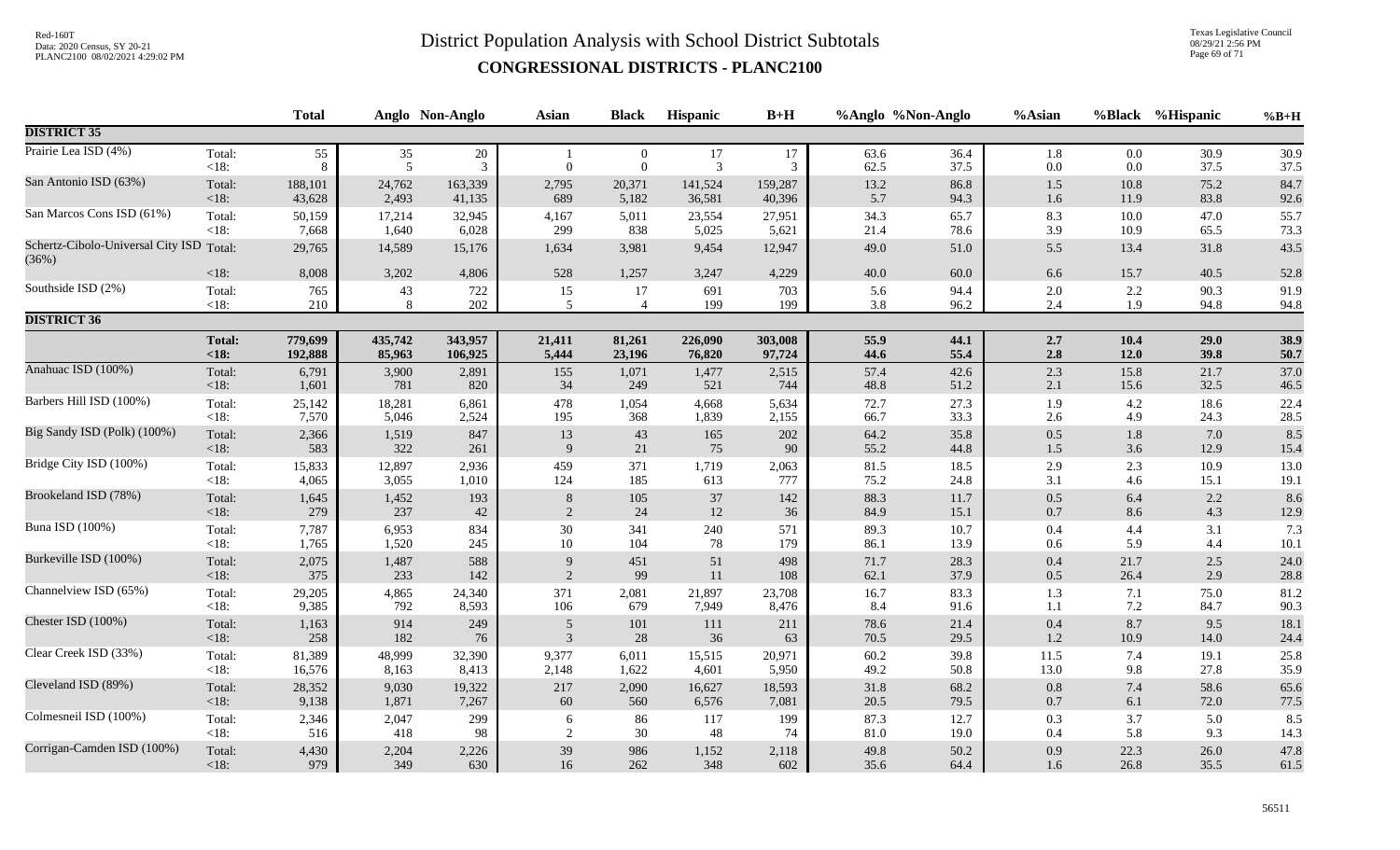Texas Legislative Council 08/29/21 2:56 PM Page 70 of 71

|                                                  |                   | <b>Total</b> |                           | Anglo Non-Anglo | <b>Asian</b>   | <b>Black</b>                 | Hispanic             | $B+H$      |              | %Anglo %Non-Anglo | %Asian             |              | %Black %Hispanic | $%B+H$       |
|--------------------------------------------------|-------------------|--------------|---------------------------|-----------------|----------------|------------------------------|----------------------|------------|--------------|-------------------|--------------------|--------------|------------------|--------------|
| <b>DISTRICT 36</b>                               |                   |              |                           |                 |                |                              |                      |            |              |                   |                    |              |                  |              |
| Crosby ISD (86%)                                 | Total:            | 28,188       | 13,628                    | 14,560          | 305            | 4,552                        | 9,248                | 13,628     | 48.3         | 51.7              | 1.1                | 16.1         | 32.8             | 48.3         |
|                                                  | $<18$ :           | 7,940        | 3,111                     | 4,829           | 89             | 1,263                        | 3,427                | 4,595      | 39.2         | 60.8              | 1.1                | 15.9         | 43.2             | 57.9         |
| Dayton ISD (100%)                                | Total:            | 31,749       | 18,373                    | 13,376          | 272            | 2,898                        | 9,406                | 12,239     | 57.9         | 42.1              | 0.9                | 9.1          | 29.6             | 38.5         |
|                                                  | $<18$ :           | 7,371        | 3,520                     | 3,851           | 75             | 609                          | 3,022                | 3,597      | 47.8         | 52.2              | $1.0\,$            | 8.3          | 41.0             | 48.8         |
| Deer Park ISD (82%)                              | Total:            | 41,791       | 22,919                    | 18,872          | 1,148          | 1,901                        | 15,126               | 16,789     | 54.8         | 45.2              | $2.7\,$            | 4.5          | 36.2             | 40.2         |
|                                                  | <18:              | 10,179       | 4,077                     | 6,102           | 295            | 710                          | 5,087                | 5,652      | 40.1         | 59.9              | 2.9                | 7.0          | 50.0             | 55.5         |
| Devers ISD (100%)                                | Total:            | 865          | 591                       | 274             | 9              | 55                           | 176                  | 226        | 68.3         | 31.7              | $1.0\,$            | 6.4          | 20.3             | 26.1         |
|                                                  | <18:              | 221          | 128                       | 93              | $\mathfrak{Z}$ | $17\,$                       | 70                   | 84         | 57.9         | 42.1              | $1.4\,$            | 7.7          | 31.7             | 38.0         |
| Deweyville ISD (100%)                            | Total:            | 3,143        | 2,853                     | 290             | 17             | $77\,$                       | 118                  | 192        | 90.8         | 9.2               | $0.5\,$            | 2.4          | 3.8              | 6.1          |
|                                                  | <18:              | 630          | 539                       | 91              | $\overline{4}$ | 36                           | 45                   | 78         | 85.6         | 14.4              | 0.6                | 5.7          | 7.1              | 12.4         |
| East Chambers ISD (100%)                         | Total:            | 6,267        | 3,730                     | 2,537           | 51             | 527                          | 1,810                | 2,322      | 59.5         | 40.5              | $0.8\,$            | 8.4          | 28.9             | 37.1         |
|                                                  | <18:              | 1,612        | 728                       | 884             | $11\,$         | 130                          | 703                  | 832        | 45.2         | 54.8              | $0.7\,$            | 8.1          | 43.6             | 51.6         |
| Evadale ISD (100%)                               | Total:            | 1,364        | 1,255                     | 109             | 6              | 18                           | 47                   | 65         | 92.0         | 8.0               | $0.4\,$            | 1.3          | 3.4              | 4.8          |
|                                                  | $<18$ :           | 308          | 262                       | 46              | 3              | 8                            | 21                   | 29         | 85.1         | 14.9              | $1.0\,$            | 2.6          | 6.8              | 9.4          |
| Galena Park ISD (0%)                             | Total:<br><18:    | 216<br>72    | $32\,$<br>$7\phantom{.0}$ | 184<br>65       | $\overline{2}$ | 6                            | $177\,$<br>61        | 180<br>62  | 14.8<br>9.7  | 85.2<br>90.3      | $0.9\,$<br>$1.4\,$ | 2.8<br>1.4   | 81.9<br>84.7     | 83.3<br>86.1 |
| Goodrich ISD (100%)                              | Total:            | 1,908        | 1,297                     | 611             | 17             | 220                          | 284                  | 490        | 68.0         | 32.0              | 0.9                | 11.5         | 14.9             | 25.7         |
|                                                  | $<18$ :           | 349          | 168                       | 181             | 6              | 49                           | 108                  | 150        | 48.1         | 51.9              | 1.7                | 14.0         | 30.9             | 43.0         |
| <b>Goose Creek Consolidated ISD</b><br>$(100\%)$ | Total:            | 119,124      | 36,697                    | 82,427          | 3,056          | 21,487                       | 57,168               | 77,253     | 30.8         | 69.2              | $2.6\,$            | 18.0         | 48.0             | 64.9         |
|                                                  | $<18$ :           | 32,714       | 6,540                     | 26,174          | 794            | 6,509                        | 19,293               | 25,049     | 20.0         | 80.0              | 2.4                | 19.9         | 59.0             | 76.6         |
| Hardin ISD (100%)                                | Total:            | 6,849        | 5,483                     | 1,366           | 56             | 311                          | 812                  | 1,102      | 80.1         | 19.9              | $0.8\,$            | 4.5          | 11.9             | 16.1         |
|                                                  | <18:              | 1,664        | 1,220                     | 444             | 21             | 91                           | 280                  | 362        | 73.3         | 26.7              | 1.3                | 5.5          | 16.8             | 21.8         |
| Hardin-Jefferson ISD (49%)                       | Total:            | 6,176        | 5,309                     | 867             | 59             | 205                          | 366                  | 563        | 86.0         | 14.0              | $1.0\,$            | 3.3          | 5.9              | 9.1          |
|                                                  | $<18$ :           | 1,548        | 1,286                     | 262             | 16             | 59                           | 144                  | 198        | 83.1         | 16.9              | $1.0\,$            | 3.8          | 9.3              | $12.8\,$     |
| Huffman ISD (0%)                                 | Total:<br>$<18$ : | 78<br>14     | 53<br>13                  | 25              | 3<br>$\theta$  | $\sqrt{6}$<br>$\overline{0}$ | 16<br>$\overline{1}$ | 22         | 67.9<br>92.9 | 32.1<br>7.1       | 3.8<br>$0.0\,$     | 7.7<br>0.0   | 20.5<br>7.1      | 28.2<br>7.1  |
| Hull-Daisetta ISD (100%)                         | Total:<br>$<18$ : | 2,714<br>657 | 1,945<br>454              | 769<br>203      | $\overline{3}$ | 451<br>94                    | 207<br>84            | 647<br>172 | 71.7<br>69.1 | 28.3<br>30.9      | 0.3<br>$0.5\,$     | 16.6<br>14.3 | 7.6<br>12.8      | 23.8<br>26.2 |
| Jasper ISD (100%)                                | Total:            | 14,950       | 8,357                     | 6,593           | 120            | 4,679                        | 1,510                | 6,163      | 55.9         | 44.1              | $0.8\,$            | 31.3         | $10.1$           | 41.2         |
|                                                  | $<18$ :           | 3,278        | 1,456                     | 1,822           | 33             | 1,276                        | 472                  | 1,735      | 44.4         | 55.6              | $1.0\,$            | 38.9         | 14.4             | 52.9         |
| Kirbyville Cons ISD (100%)                       | Total:            | 7,332        | 5,780                     | 1,552           | 24             | 921                          | 346                  | 1,263      | 78.8         | 21.2              | $0.3\,$            | 12.6         | 4.7              | 17.2         |
|                                                  | <18:              | 1,784        | 1,283                     | 501             | 16             | 294                          | 149                  | 443        | 71.9         | 28.1              | 0.9                | 16.5         | 8.4              | 24.8         |
| Kountze ISD (100%)                               | Total:            | 7,786        | 6,369                     | 1,417           | 76             | 629                          | 472                  | 1,084      | 81.8         | 18.2              | $1.0\,$            | 8.1          | 6.1              | 13.9         |
|                                                  | $<18$ :           | 1,729        | 1,290                     | 439             | 28             | 173                          | 181                  | 345        | 74.6         | 25.4              | 1.6                | 10.0         | 10.5             | 20.0         |
| La Porte ISD (100%)                              | Total:            | 44,213       | 23,399                    | 20,814          | 886            | 2,900                        | 16,135               | 18,728     | 52.9         | 47.1              | $2.0\,$            | 6.6          | 36.5             | 42.4         |
|                                                  | <18:              | 10,685       | 4,469                     | 6,216           | 245            | 891                          | 5,092                | 5,820      | 41.8         | 58.2              | 2.3                | 8.3          | 47.7             | 54.5         |
| Leggett ISD (100%)                               | Total:            | 1,287        | 852                       | 435             | 9              | 198                          | 158                  | 349        | 66.2         | 33.8              | $0.7\,$            | 15.4         | 12.3             | 27.1         |
|                                                  | <18:              | 304          | 189                       | 115             | $\overline{4}$ | 32                           | 57                   | 83         | 62.2         | 37.8              | 1.3                | 10.5         | 18.8             | 27.3         |
| Liberty ISD (100%)                               | Total:            | 11,298       | 6,182                     | 5,116           | 128            | 2,042                        | 2,682                | 4,679      | 54.7         | 45.3              | $1.1\,$            | 18.1         | 23.7             | 41.4         |
|                                                  | $<18$ :           | 2,809        | 1,259                     | 1,550           | 30             | 489                          | 989                  | 1,452      | 44.8         | 55.2              | 1.1                | 17.4         | 35.2             | 51.7         |